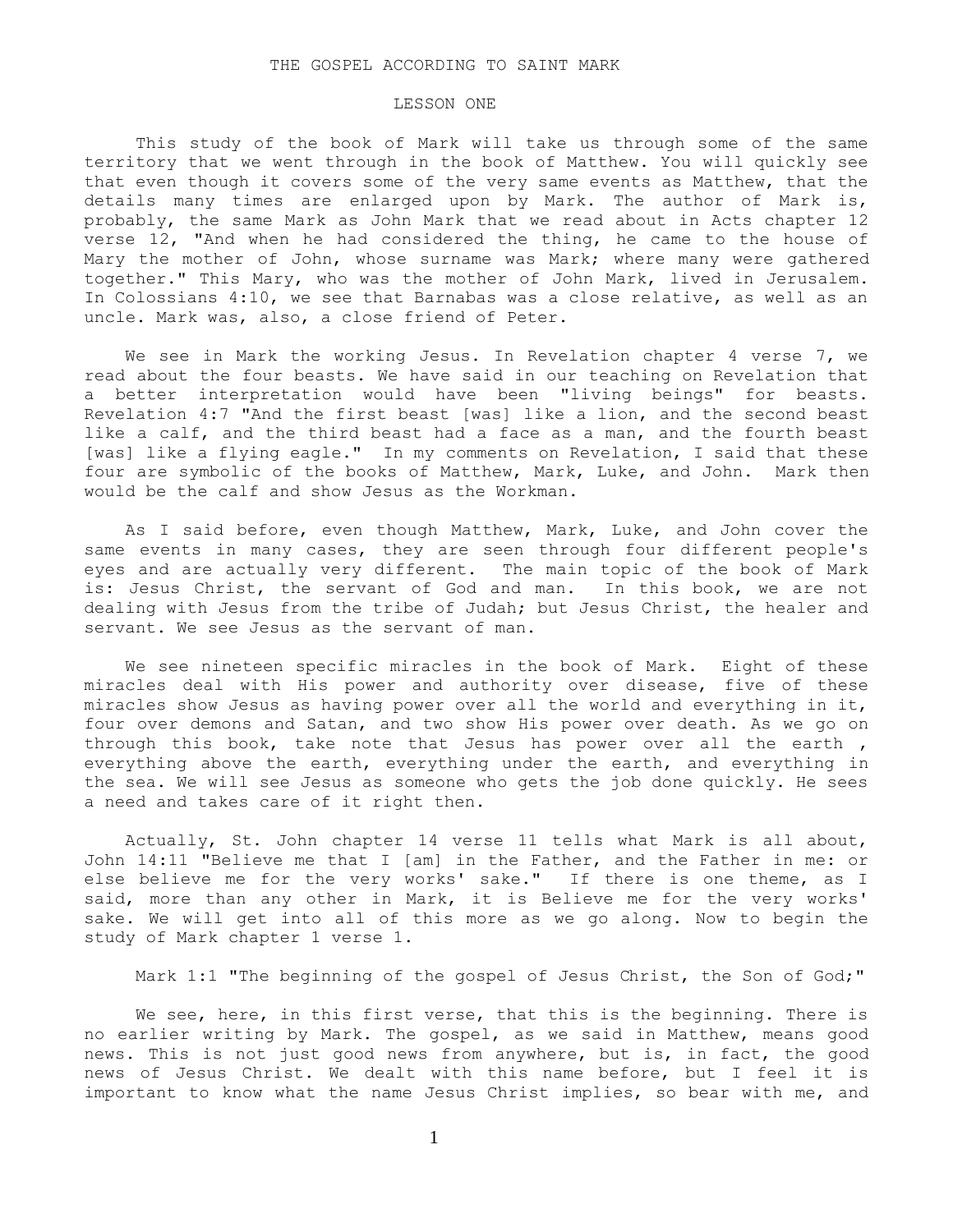we will get into it again. Jesus means The Saviour, and Christ means the Anointed One. We discussed in a previous lesson that one of Jesus' names, before He came to earth, was God the Word. John 1:1 "In the beginning was the Word, and the Word was with God, and the Word was God." We also read in I John 5:7 "For there are three that bear record in heaven, the Father, the Word, and the Holy Ghost: and these three are one." You see, in heaven, the one we call Jesus Christ is known as the Word. He took the name Jesus Christ for His earthly stay in a human body so that He, The Anointed One, might become the Saviour of the world. For His stay on earth, He was, also, known as the Son of God. Jesus had no earthly Father. His Father was God. We touched on this in Matthew. The Holy Spirit hovered over Mary, and she became pregnant by the Holy Spirit. Jesus was the Spirit of God in fleshly form; thus the Son of God.

 Mark 1:2 "As it is written in the prophets, Behold, I send my messenger before thy face, which shall prepare thy way before thee."

 We could go through and list the prophecies in the Old Testament. The prohecies of Jesus Christ began in Genesis chapter 3 verse 15 and went through most of the books in the Old Testament. The greatest number were in the books of the prophets such as: or Isaiah 9:7 or Micah 5:12 or Isaiah 7:14 or Daniel 9:25 or Jeremiah 31:15 or Deuteronomy 18:15 or Psalms 110:4 or Zechariah 9:9 or Zechariah 11:12. There are many more, too numerous to mention. In fact, that is a study just in itself. The specific prophet meant above, however, was Malachi. The Scripture which confirms this is Malachi 3:1 "Behold, I will send my messenger, and he shall prepare the way before me: and the Lord, whom ye seek, shall suddenly come to his temple, even the messenger of the covenant, whom ye delight in: behold, he shall come, saith the LORD of hosts."

 In Matthew chapter 17 verse 12, we see that Jesus saids that John the Baptist was the messenger spoken of. This messenger's job was not to elevate himself, but to prepare the way for Jesus Christ, the Saviour of the world.

 Mark 1:3 "The voice of one crying in the wilderness, Prepare ye the way of the Lord, make his paths straight."

 John the Baptist was born and lived for one purpose, and that was to proclaim the coming of Christ. He had one message. It was Repent and be baptized for the Lord is coming. God, throughout the Bible, picked out a specific person and called them to do a specific job for Him. This was what God called John the Baptist to do. He was to use his voice to proclaim the coming of the Lord. We see many others in the Bible chosen by God for a specific job such as Moses to lead the children of Israel out of Egypt to the promised land. He called Noah to build an ark. You see, God chooses whomever He will. This wilderness was not just physical, but spiritual, as well. Our cry, like John the Baptist's cry, should be "The Lord is coming".

 Mark 1:4 "John did baptize in the wilderness, and preach the baptism of repentance for the remission of sins."

 We have discussed in our lessons on Matthew, that it was the custom to baptize for the remission of sins long before Jesus' crucifixion on the cross. Even in the tabernacle in the wilderness, the washings were symbolic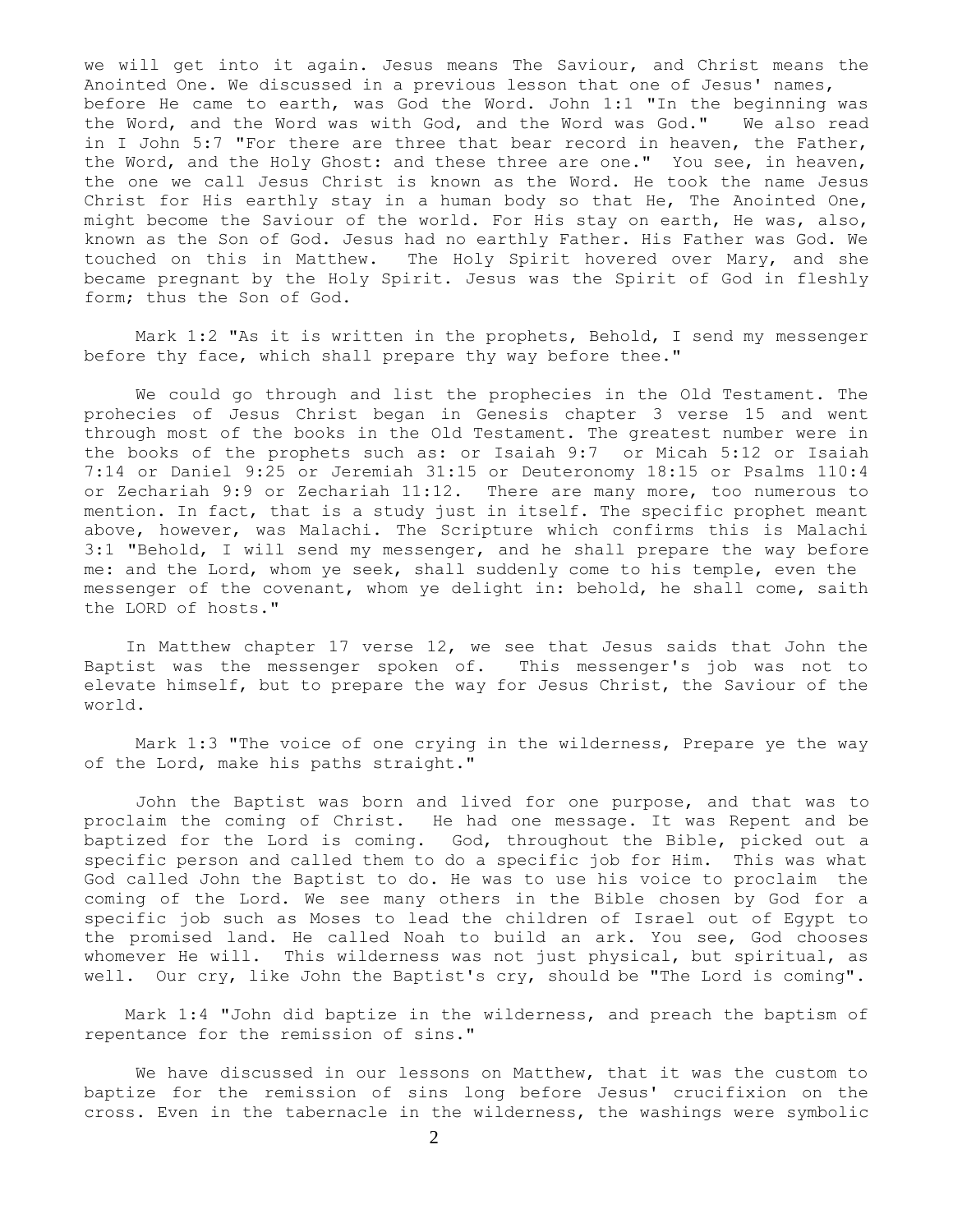of baptism to wash away sins. This actually was different to the baptism we Christians do. A Christian being baptized is actually performing Jesus' burial and resurrection. We are baptized into a water grave, and we are following Jesus in His resurrection. We rise again to newness of life in Jesus. The type of baptism of repentance of sins was usually an annual baptism for past sins.

 Mark 1:5 "And there went out unto him all the land of Judaea, and they of Jerusalem, and were all baptized of him in the river of Jordan, confessing their sins."

 There, strangely enough, was no rejection by the people of John the Baptist. We see, here, that many people went to great trouble to go into the wilderness and be baptized by John in the River Jordan. In Matthew chapter 21 verse 26, we see that the people believe John to be a true prophet, Matthew 21:26 "But if we shall say, Of men; we fear the people; for all hold John as a prophet." Isn't it strange they believed he was a prophet and did not believe the message he brought that Jesus Christ is Messiah? This river Jordan is still a favorite place for Christians worldwide to be baptized.

 Mark 1:6 "And John was clothed with camel's hair, and with a girdle of a skin about his loins; and he did eat locusts and wild honey;"

 We can see from this that John the Baptist was a simple man with simple needs. The Bible says those that wear fine clothes live in palaces. John did not live in a palace, but rather in the wilderness. In 1979, my husband and I traveled to Israel and found that there is a nut grown there called a locust. The translation of the word, locust, here means a nut rather than an insect. It certainly would go well with wild honey. In a land where there are many camels, it would not have been expensive to get a camel's hide to make a garment from. A "girdle", we learned in Exodus, is something similar to a very wide belt. In all of this, I say again, we see a simple man, with simple needs, setting out to carry out the job that God had called him to fulfill.

 Mark 1:7 "And preached, saying, There cometh one mightier than I after me, the latchet of whose shoes I am not worthy to stoop down and unloose."

We see, here, an humble man. John the Baptist knew that he was nothing compared to Jesus. Our ministers of today could take a lesson from John. We are nothing but a voice fulfilling the ministry that God has called us to. The person of the preacher is not the important thing. The message is the important thing, for by the foolishness of preaching people are saved. As John the Baptist elevated Jesus to His rightful position as God manifest in the flesh, so should every follower of Jesus and especially the ministers of His Word. Get our minds and messages off of mortal men and onto the mighty God, Jesus Christ our Lord. At the presence of the Lord, every knee will bow as John did. Philippians 2:10 "That at the name of Jesus every knee should bow, of [things] in heaven, and [things] in earth, and [things] under the earth;" Philippians 2:11 "And [that] every tongue should confess that Jesus Christ [is] Lord, to the glory of God the Father." We must all remember with John that we are not worthy to unloose His shoes.

 Mark 1:8 "I indeed have baptized you with water: but he shall baptize you with the Holy Ghost."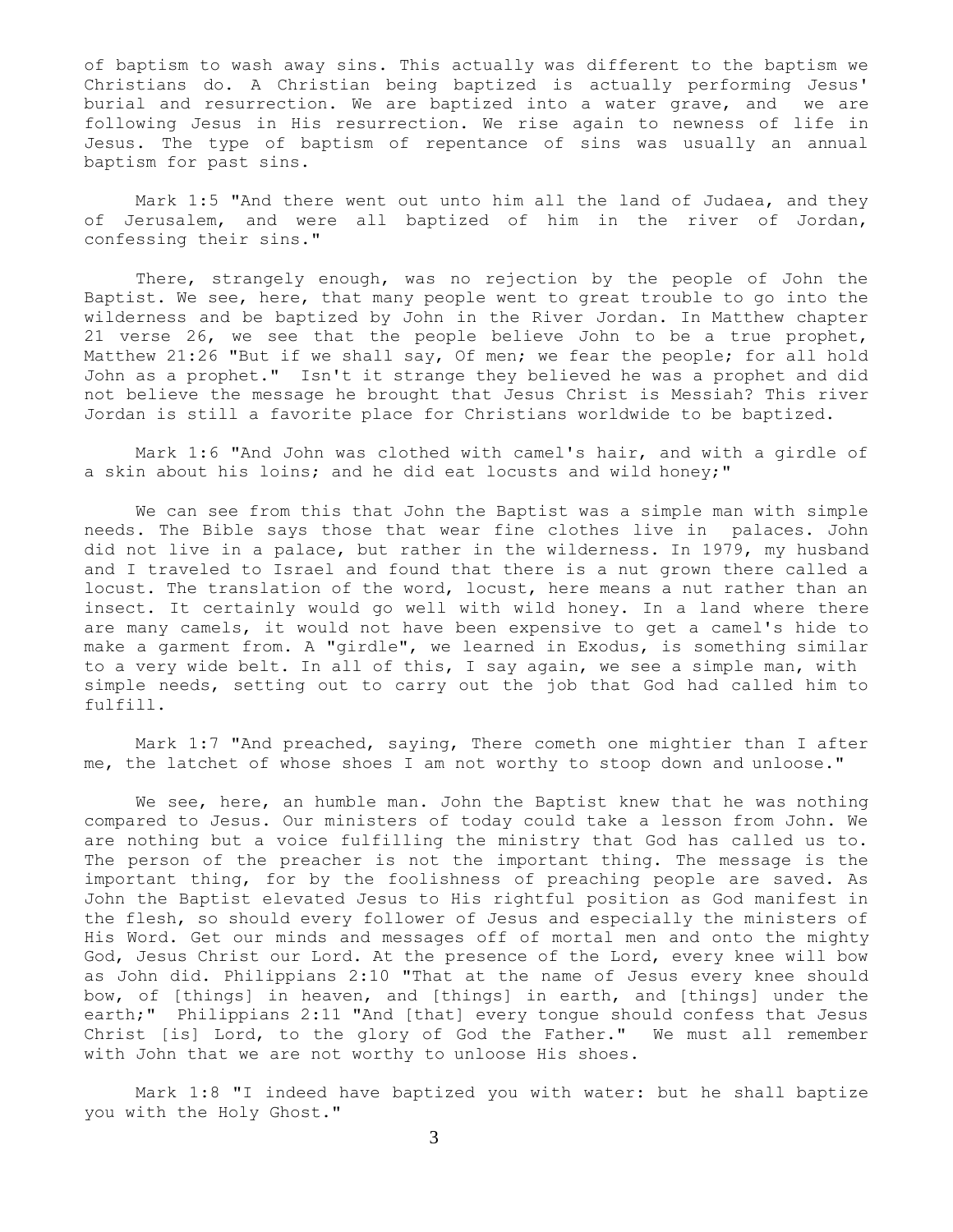You can easily see from this that the baptism of repentance, which John the Baptist baptized with, was not the same baptism. John's baptism is of water, and Jesus' baptism is of fire of the Holy Ghost. Luke 3:16 "John answered, saying unto [them] all, I indeed baptize you with water; but one mightier than I cometh, the latchet of whose shoes I am not worthy to unloose: he shall baptize you with the Holy Ghost and with fire:" We see the explanation of this baptism in Acts 19:2 "He said unto them, Have ye received the Holy Ghost since ye believed? And they said unto him, We have not so much as heard whether there be any Holy Ghost." Acts 19:3 "And he said unto them, Unto what then were ye baptized? And they said, Unto John's baptism." Acts 19:4 "Then said Paul, John verily baptized with the baptism of repentance, saying unto the people, that they should believe on him which should come after him, that is, on Christ Jesus." Acts 19:5 "When they heard [this], they were baptized in the name of the Lord Jesus." Acts 19:6 "And when Paul had laid [his] hands upon them, the Holy Ghost came on them; and they spake with tongues, and prophesied." There really is no need for a discussion by me here; we will let the Scriptures speak for themselves. The only thing I will say is that this second baptism in Jesus' name is obviously not of water, but of laying on of the hands.

Notes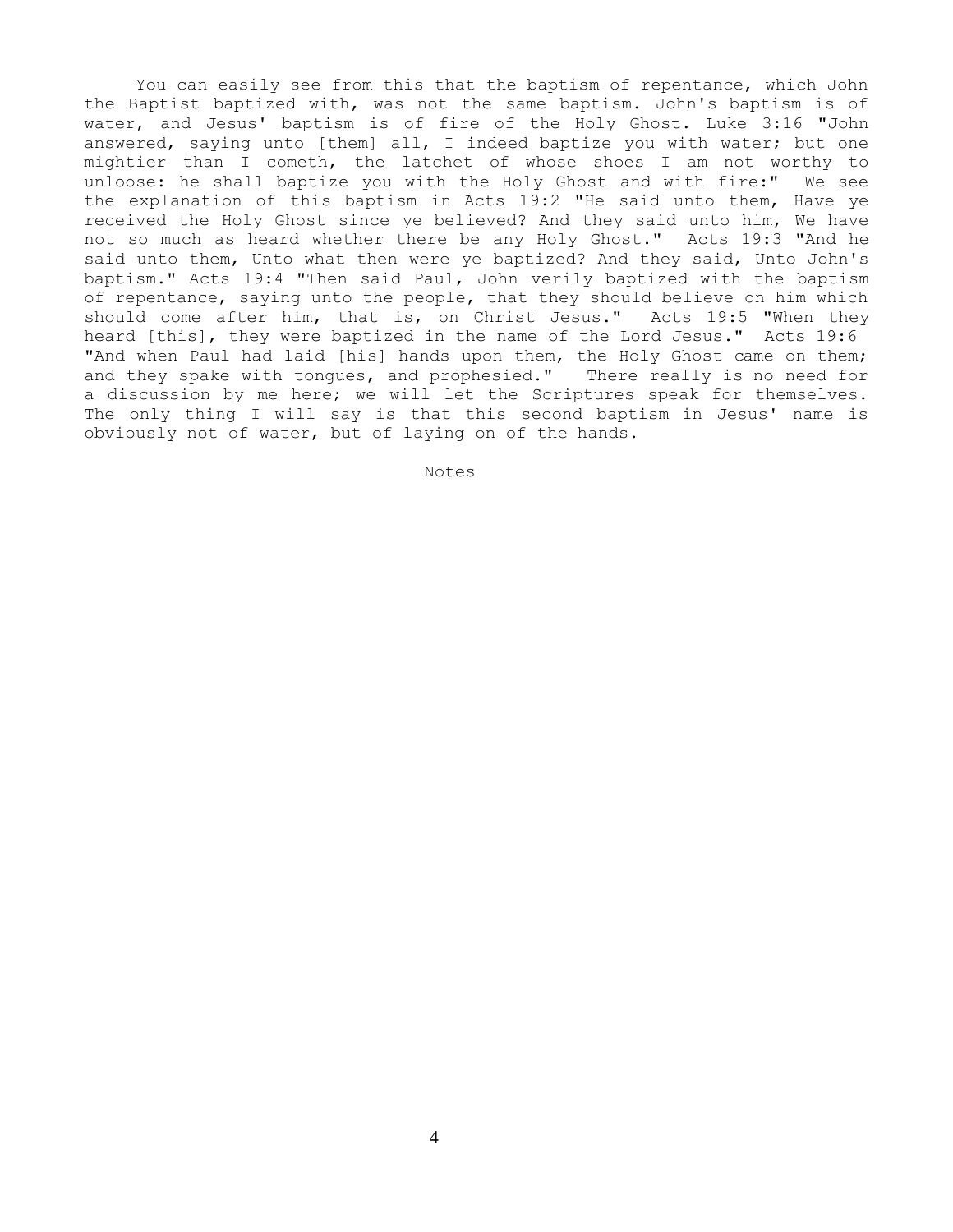| 1. | Why would we do this Bible study, if it covers many of the same                         |
|----|-----------------------------------------------------------------------------------------|
|    | events as Matthew?                                                                      |
| 2. | Who is the author of Mark?                                                              |
| 3. | Who was his mother?                                                                     |
| 4. | What was Mark's full name?                                                              |
| 5. | Give his uncle's name?                                                                  |
| 6. | Who was a close friend to Mark?                                                         |
| 7. | What does Mark show us about Jesus?                                                     |
| 8. | Of the four beasts, which symbolizes Mark?                                              |
| 9. | The main topic of the book of Mark is what?                                             |
|    | 10. In Mark, we are not dealing with Jesus from the tribe of Judah, but Jesus the what? |
|    | 11. How many major miracles are listed in Mark?                                         |
|    | 12. How many deal with disease?                                                         |
|    | 13. How many deal with Jesus' power and authority over the world?                       |
|    | 14. How many show His power over demons and even Satan?                                 |
|    | 15. How many show His power over death?                                                 |
|    | 16. How does Jesus get the job done (in one word)?                                      |
|    | 17. If there is a theme in Mark, it is found in St. John chapter 14                     |
|    | verse 11. What is it?                                                                   |
|    | 18. Gospel means what?                                                                  |
|    | 19. What does the word Jesus mean?                                                      |
|    | 20. What does the word Christ mean?                                                     |
|    | 21. What was Jesus' name in heaven that we read in St. John chapter 1                   |
|    | and First John 5:7?                                                                     |
|    | 22. How was it possible for His (Jesus) Father to be God? Explain.                      |
|    | 23. In the Old Testament, where were the most prophecies of                             |
|    | Jesus? Name a few.                                                                      |
|    | 24. Covering verse 2 in Mark, which one specifically was intended, perhaps?             |
|    | 25. In Matthew 17:12, what were we told about this messenger?                           |
|    | 26. What was the purpose of John the Baptist's life?                                    |
|    | 27. What was his message?                                                               |
|    | 28. Name two other men in the Bible who were called of God to do a                      |
|    | specific job?                                                                           |
|    | 29. What was John's baptism of?                                                         |
|    | 30. Was it practiced before Jesus was crucified?                                        |
|    | 31. How does this baptism in water differ from the baptism of us, Christians?           |
|    | 32. What is strange about the ministry of John the Baptist?                             |
|    | 33. Where do we find the Scripture that the people believed John to be                  |
|    | a true prophet?                                                                         |
|    | 34. How was John clothed?                                                               |
|    | 35. What was he eating?                                                                 |
|    | 36. What is a girdle?                                                                   |
|    | 37. What was the locust, really?                                                        |
|    | 38. In all of this, we see a<br>man, with                                               |
|    | needs, setting out do what?                                                             |
|    | 39. How did John the Baptist compare himself to Jesus?                                  |
|    | 40. The person of the preacher is not the important thing. What is the                  |
|    | important thing?                                                                        |
|    | 41. We should get our minds and our messages off of what and onto what?                 |
|    | 42. Philippians 2:10 tells us what?                                                     |
|    | 43. John baptized with water, but Jesus baptizes with what?                             |
|    | 44. Where was the word fire added to this?                                              |

45. In chapter 19 of Acts, what do we see clearly about the baptism of the Holy Ghost?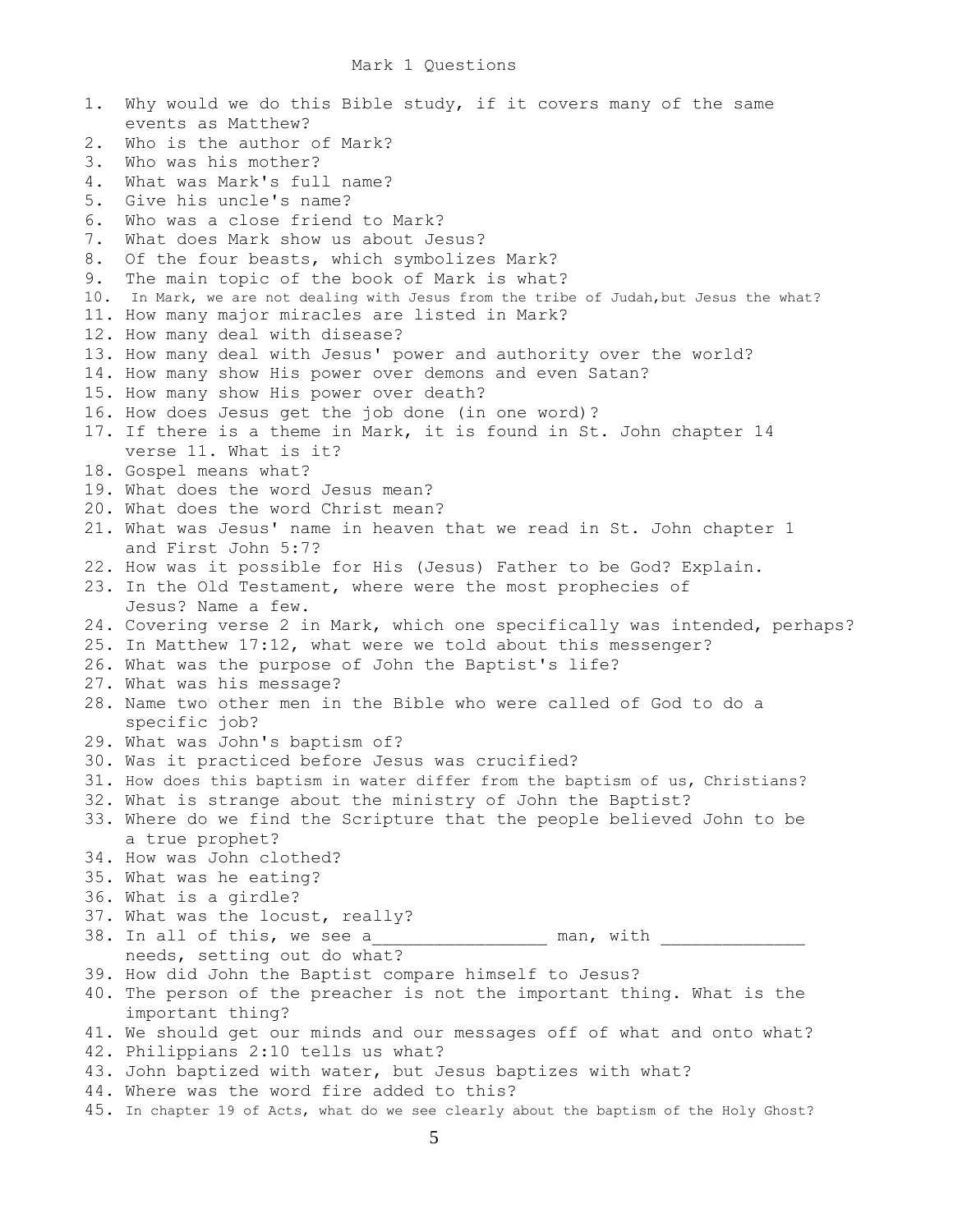46. What was the only comment the author made about this?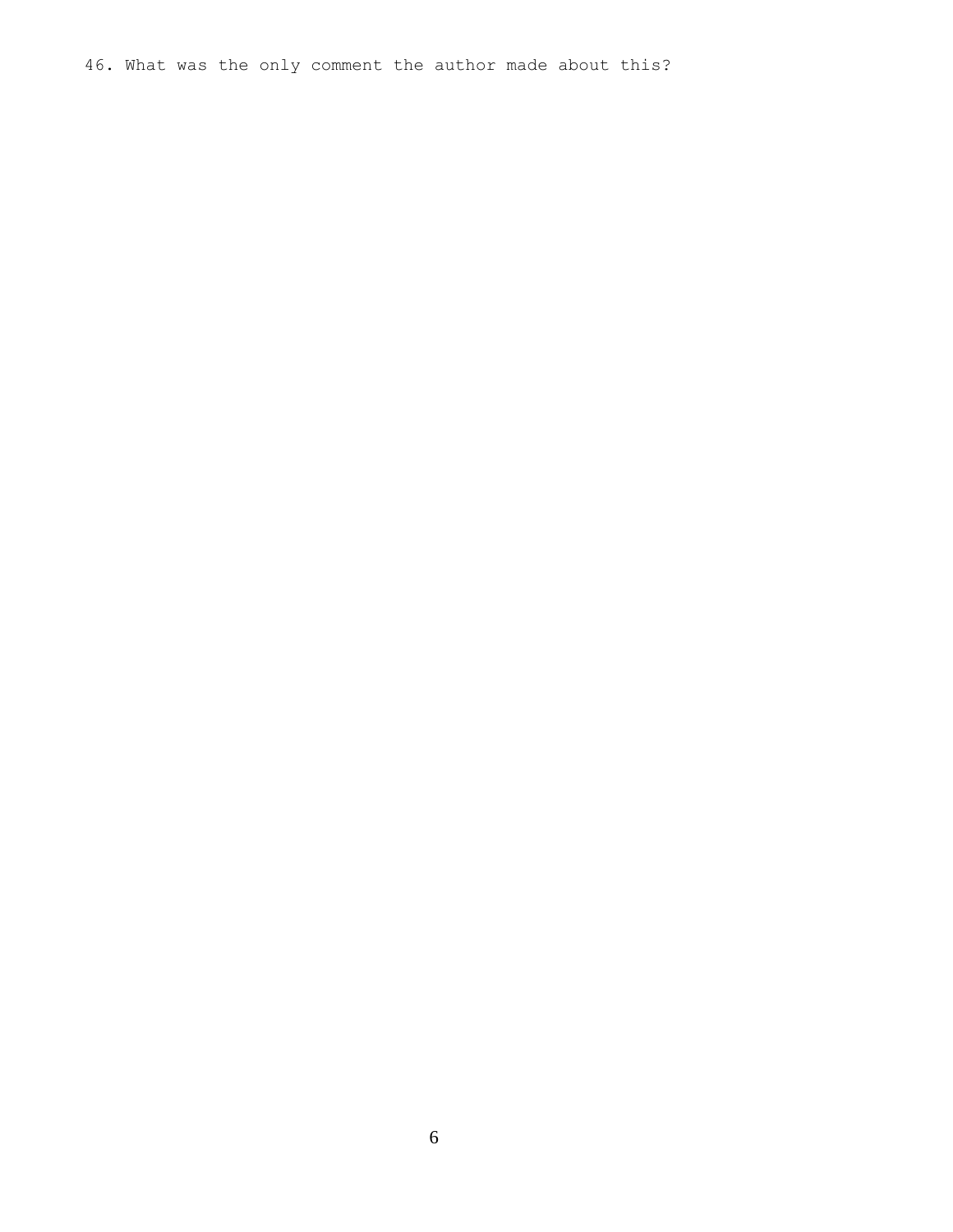We will begin this lesson in Mark chapter 1 verse 9.

 Mark 1:9 "And it came to pass in those days, that Jesus came from Nazareth of Galilee, and was baptized of John in Jordan."

 To some people this would seem so unusual that the Saviour of the world would come to be baptized. Of course, Jesus had no sins to repent of. He was without sin. In everything, Jesus is the ultimate example. I believe this act of humbly coming to be baptized was simply an example for us to follow.

 There had been very little heard of Jesus, since His trip with Mary and Joseph to Jerusalem when He was twelve years old. We know that He lived with His mother, Mary, and Joseph, the man that the world thought was His father. Joseph was a carpenter, and Jesus had worked with Joseph in the carpenter's shop. I believe a great deal went on that we are not told about in the Scriptures in this interval, since He had been in the temple at twelve. The statement: "wist ye not that I must be about my Father's business?" found in St. Luke 2:49, tells us that Jesus had begun His heavenly Father's business. The fact that Mary knew that Jesus could turn water into wine at the wedding indicates to me that this was the first RECORDED miracle, not the first one. Jesus from the time He was twelve until the wine incident was possibly ministering, but not formally for recorded history. The Hebrew young men called to the ministry began at age thirty.

 John the Baptist was a close relative of Jesus' mother, Mary. It seems that John's message had traveled far, and Nazareth was not far from the Jordan River. Jesus, in prophecy, would be known as a Nazarene and a Galilaean. It is so simply stated here that Jesus was baptized of John. The baptizer is not the important thing, the baptism is.

 Mark 1:10 "And straightway coming up out of the water, he saw the heavens opened, and the Spirit like a dove descending upon him:" Mark 1:11 "And there came a voice from heaven, [saying], Thou art my beloved Son, in whom I am well pleased."

 The thing that stands out in these two verses more than anything else is the fullness of the God head here. We see Jesus (the second person) coming out of the water, we see the Father in the voice from heaven, and we see the Holy Spirit in the form of a Dove which descended from heaven. We, in fact, see Father, Son, and Holy Spirit here at the baptism. The heavens opened lets us know that these truly were from the throne of God in heaven. Remember, Jesus was from heaven Himself. His Spirit, which is His Life, is of God. His flesh was provided by Mary.

 In verse V-10, it appears that all three personalities of God were cooperating in the ministry of Jesus here on the earth. Jesus' body, here, was touched by the Holy Spirit of God, as if anointing Jesus to carry out the work. Jesus' Spirit needed no renewal. His Spirit is the God Spirit, without flaw. The Spirit of God chose to come to earth and take on the form of man, so that He might save mortal man. The "heavens opened" shows, also, the involvement of all of heaven in this earthly ministry of Jesus which officially began with this baptism. The Elohim God was present here, the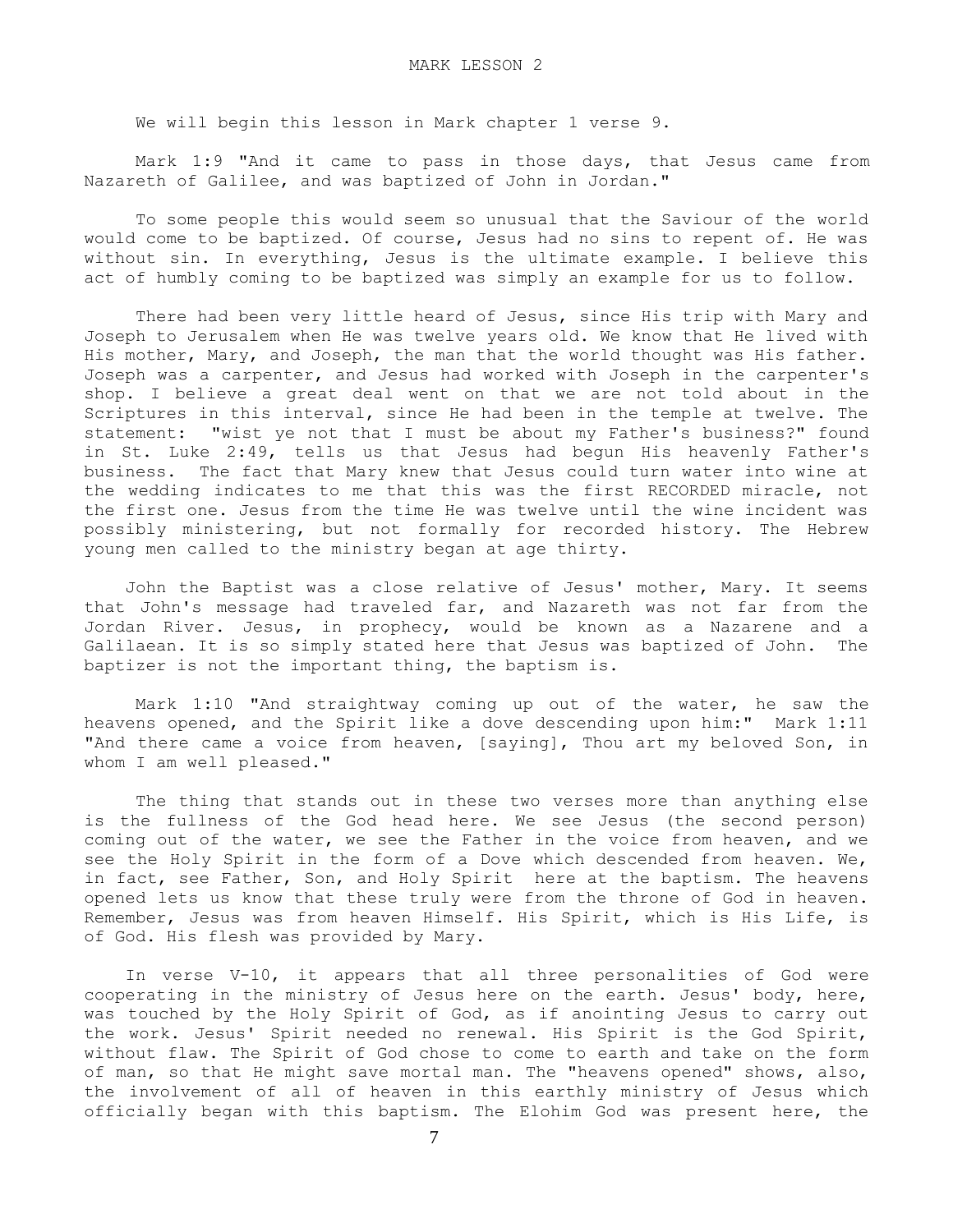very one present at creation. {To see more on this, read the Bible study on Genesis}.

 These three, also, give us a three-fold view of approval of the baptism. First of all, the Lord Jesus was the one baptized. The voice from heaven caused us to hear God's approval; and thirdly, the descension of the Dove gave physical evidence of God's approval. Many people wear little dove pins proclaiming that they have been baptized in the Holy Spirit. This voice leaves no doubt who Jesus is. He is the Son of God. Not only is He the Son of God, but God is very pleased with His Son. Just this voice alone should have left no doubt in anyone's mind just who Jesus really is.

 Mark 1:12 "And immediately the Spirit driveth him into the wilderness." Mark 1:13 "And he was there in the wilderness forty days, tempted of Satan; and was with the wild beasts; and the angels ministered unto him."

 In Mark, here, we see a very short statement. This, however, is covered in detail in Matthew chapter 4 verses 1 through 11, and again, in Luke chapter 4 verses 1 through 13. I would suggest that you read both of those accounts several times along with this to get the full message. I will touch on just one or two items here.

 "The Spirit driveth him into the wilderness" is a shortened statement. The true meaning, I believe, is found in Luke 4:1 "And Jesus being full of the Holy Ghost returned from Jordan, and was led by the Spirit into the wilderness," We see a similar statement in Matthew 4:1 "Then was Jesus led up of the Spirit into the wilderness to be tempted of the devil." We see, here, a perfect example of cross references of Scriptures which interpret themselves. We see from this, that Jesus was so full of the Holy Ghost and It's power, that He was led by the Spirit. It is one thing, I have said before, to be saved; but it is an entirely different thing to have Jesus as your Lord. Jesus, in this case, had totally submitted His will to the Spirit. He gladly went to be tempted of the devil. God is not a tempter. The devil tempts through the lust of the flesh. When we are tempted, it is the lust of the flesh that causes the temptation. In Jesus' case, He had no lust. The devil tried to cause Jesus to lust for the things of this world and failed.

 Another point we must make, here, is that the angels of God did not minister unto Jesus, until He had been tempted and overcame the temptation. Then they ministered to Jesus. Forty, throughout the Bible, is symbolic of trials and testings. This forty days was no exception, here. We will find in our Christian walk that we, too, have times of testing. We, too, must withstand the devil with the Word of God and in the name of Jesus. In James 4:7 we read "Submit yourselves therefore to God. Resist the devil, and he will flee from you." Jesus was tempted in all ways as we are. He was first tempted in food, because He was hungry after forty days. He was tempted to tempt God and see if God would protect Him, and He was tempted to attain earthly fame. To read more in detail about this, you may read in the lessons on Matthew and Luke which deal with this same subject in chapter 4 of both books.

 Mark 1:14 "Now after that John was put in prison, Jesus came into Galilee, preaching the gospel of the kingdom of God," Mark 1:15 "And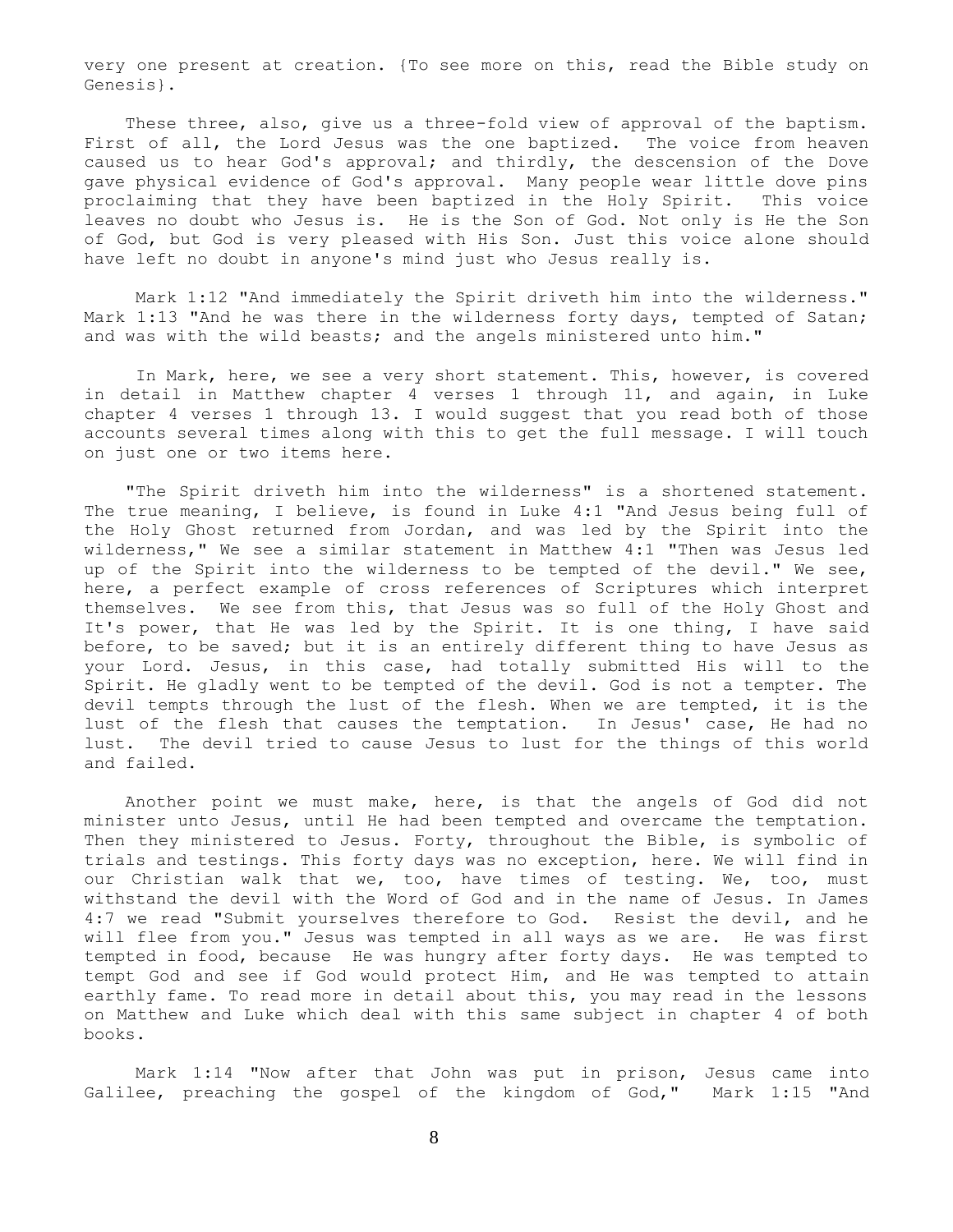saying, The time is fulfilled, and the kingdom of God is at hand: repent ye, and believe the gospel."

 There was a gap of time here between the temptation and the time Jesus came into Galilee. This John, spoken of here, is John the Baptist. He was imprisoned because he spoke out against Herod marrying his sister-in-law, Herodias. This is found in Mark 6:18-19.

When Jesus came into any area, it was for a purpose. Here, we see Him coming into Galilee to preach the gospel of the kingdom of God. The purpose of preaching is to change people, to cause them to begin again in Jesus. The "gospel", as we have said before, is good news. Believers are not like the world who have no hope. We have hope of an everlasting kingdom, if we believe in Jesus. The kingdom of God is actually everything that exists. The whole universe is His kingdom. A really good way to say this would be that Jesus was preaching the good news that God is King of everything, and we are part of that kingdom, if we repent of our sins and make Jesus Christ Saviour and Lord of our lives.

 In V-15,"the time is fulfilled" just means that the fulfillment of the Old Testament prophecies that Messiah will come, had happened. Jesus fulfilled these prophecies. Christians should not dread death of the body, we should look forward to the everlasting life of the Spirit. In Romans 10:9, it tells us what this good news really is, Romans 10:9 "That if thou shalt confess with thy mouth the Lord Jesus, and shalt believe in thine heart that God hath raised him from the dead, thou shalt be saved.

 Mark 1:16 "Now as he walked by the sea of Galilee, he saw Simon and Andrew his brother casting a net into the sea: for they were fishers." Mark 1:17 "And Jesus said unto them, Come ye after me, and I will make you to become fishers of men." Mark 1:18 "And straightway they forsook their nets, and followed him."

 This, again, is a very short and precise statement about the call of Simon (Peter) and Andrew to go with Jesus and be His apostles. We find this statement almost exactly like this in Matthew 4:18-22. The most vivid description of what happened, however, is found in Luke 5:1 "And it came to pass, that, as the people pressed upon him to hear the word of God, he stood by the lake of Gennesaret," Luke 5:2 "And saw two ships standing by the lake: but the fishermen were gone out of them, and were washing [their] nets." Luke 5:3 "And he entered into one of the ships, which was Simon's, and prayed him that he would thrust out a little from the land. And he sat down, and taught the people out of the ship." Luke 5:4 "Now when he had left speaking, he said unto Simon, Launch out into the deep, and let down your nets for a draught."

 Luke 5:5 "And Simon answering said unto him, Master, we have toiled all the night, and have taken nothing: nevertheless at thy word I will let down the net." Luke 5:6 "And when they had this done, they inclosed a great multitude of fishes: and their net brake." Luke 5:7 "And they beckoned unto [their] partners, which were in the other ship, that they should come and help them. And they came, and filled both the ships, so that they began to sink." Luke 5:8 "When Simon Peter saw [it], he fell down at Jesus' knees, saying, Depart from me; for I am a sinful man, O Lord." Luke 5:9 "For he was astonished, and all that were with him, at the draught of the fishes which they had taken:" Luke 5:10 "And so [was] also James, and John, the sons of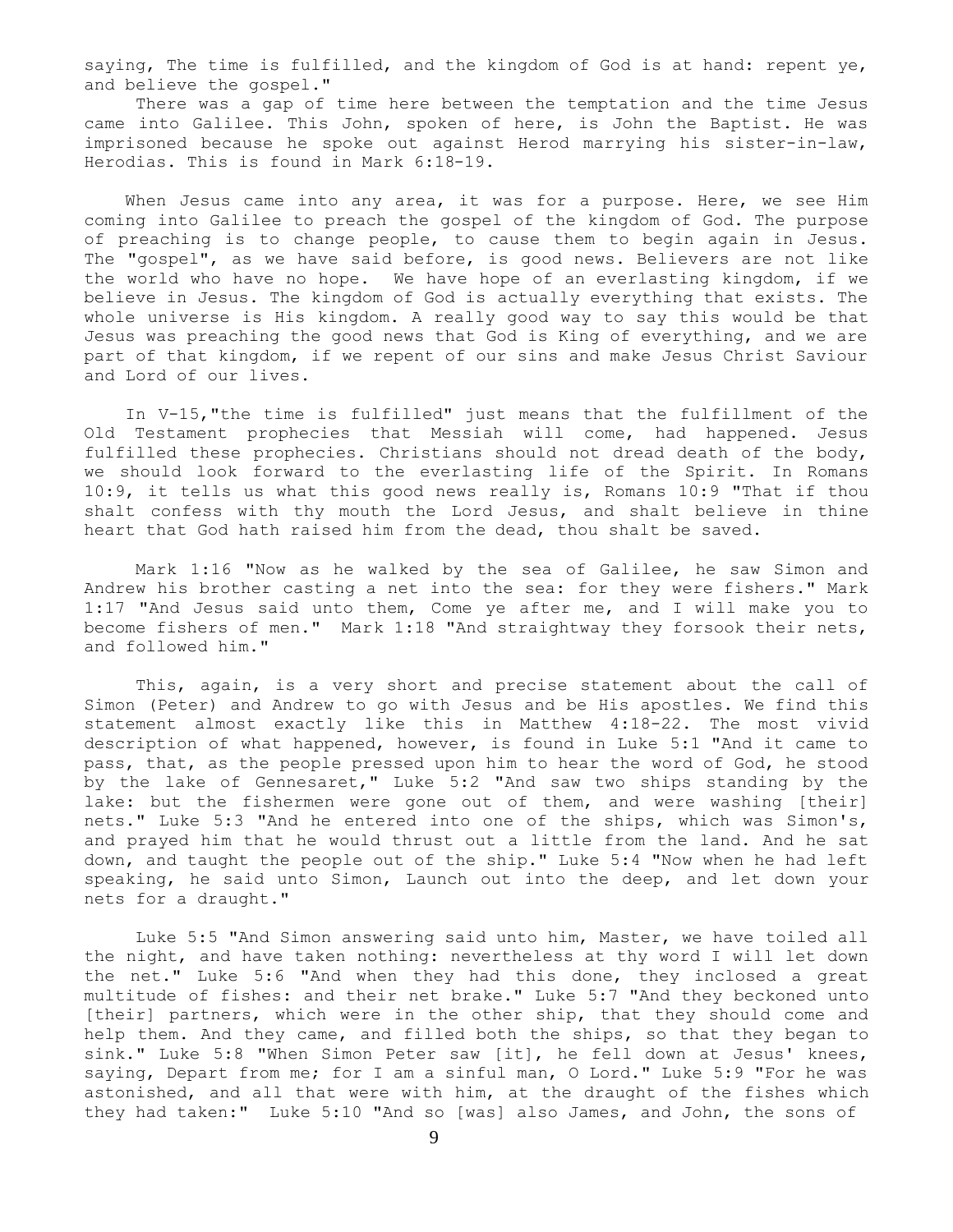Zebedee, which were partners with Simon. And Jesus said unto Simon, Fear not; from henceforth thou shalt catch men." Luke 5:11 "And when they had brought their ships to land, they forsook all, and followed him."

 Not that we need any reason for them "forsaking all, and following" Jesus, but they had just seen an overwhelming miracle, plus they had just heard Jesus preach. There would be no way that they would not follow Him. You see, the very best way to explain a Scripture is to find a more detailed Scripture on the very same incident and let it explain it for you. Notice, that the Sea of Galilee and Lake of Gennesaret are one and the same. Peter was called by Simon, also, and in one place called by both names at once, Simon Peter. There is no further explanation necessary why they left their nets and followed Jesus. It was just because He told them to. They believed nothing was impossible to Him after seeing this miracle.

This was covered in the explanation above from Luke.

Notes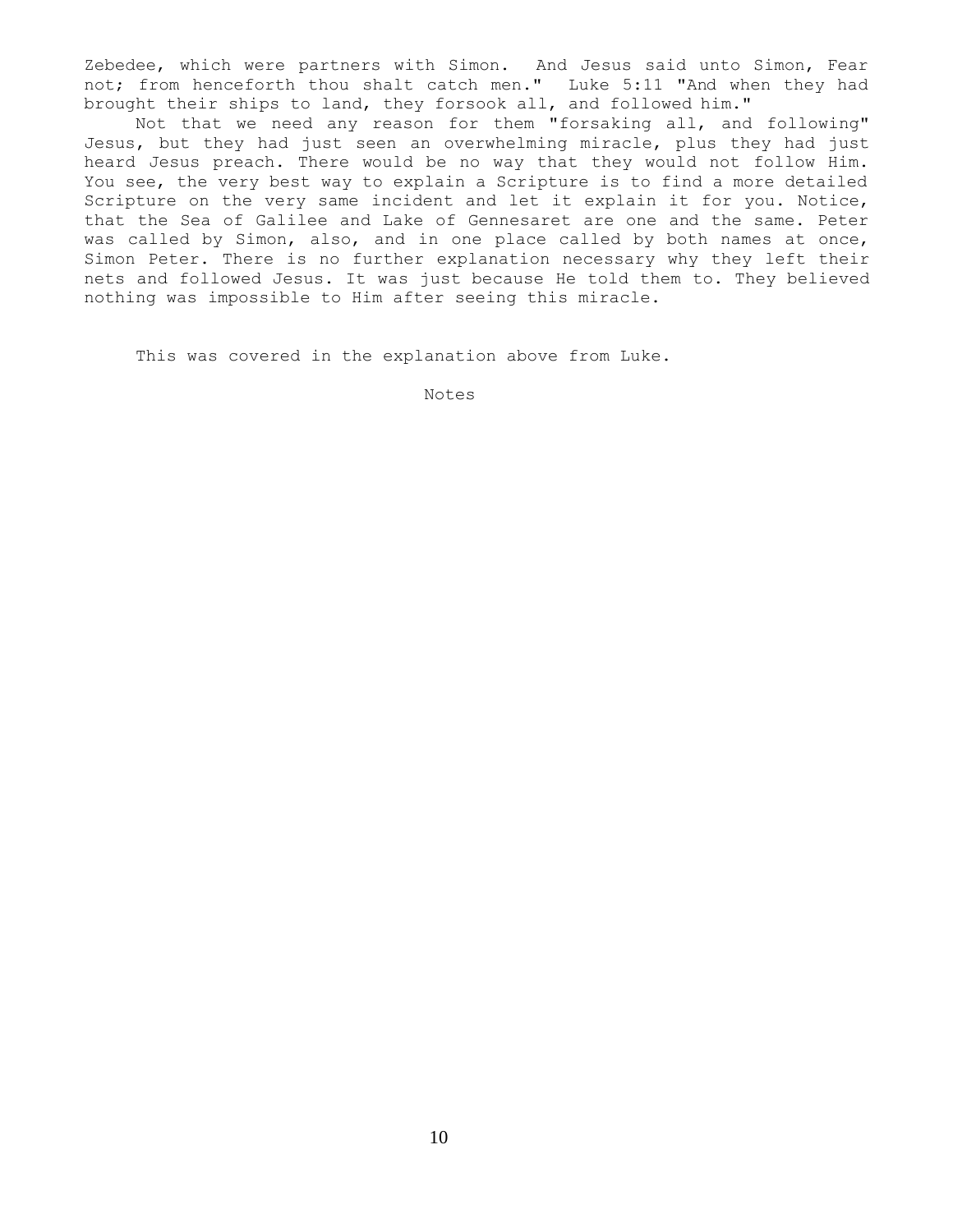1. Where did Jesus come from before He was baptized? 2. Who baptized Jesus? 3. Where was He baptized? 4. Why was Jesus baptized? 5. What occupation had Joseph practiced? 6. Who did the world believe was Jesus' father? 7. What age did Hebrew men begin to minister? 8. In prophecy, what two things were spoken of Jesus that indicated where He would be from? 9. When Jesus came out of the baptismal water, what descended upon Him? 10. What did it symbolize? 11. What did the voice from heaven say? 12. What does the author think stands out the most in Verses 10 and 11? 13. Tell how we saw Father, Son, and Holy Ghost at the baptism. 14. When did Jesus' ministry officially begin? 15. What one thing at Jesus' baptism should have left no doubt who He is? 16. What drove Jesus into the wilderness? 17. Why was He drawn to the wilderness? 18. How long was Jesus in the wilderness to be tempted? 19. What Scriptures in Matthew and Luke tell of this same incident? 20. What does the Scripture the spirit driveth him into the wilderness mean? 21. Who and what tempts a person to sin? 22. When we sin, what causes it? 23. The devil tried to tempt Jesus in His flesh, what happened? 24. When did the angels minister to Jesus? 25. How long did Jesus fast? 26. What number is symbolic of trials and tribulations? 27. What does James 4:7 teach us about the devil? 28. When did Jesus come into Galilee to preach? 29. What did He preach there? 30. Why had John been put in prison? 31. What is the gospel? 32. Christians should not dread death, but should 33. Who was Simon's brother? 34. What was Simon's other name? 35. What was Simon's and his brother's occupation? 36. What did Jesus call them to do? 37. In what book do we find a more detailed account of this same thing? 38. What great miracle did Jesus perform for them before He called them to the ministry? 39. Who were Simon's partners, besides his brothers? 40. Why did Simon tell Jesus to depart from him? 41. How did they, Simon and his brother, answer Jesus' call?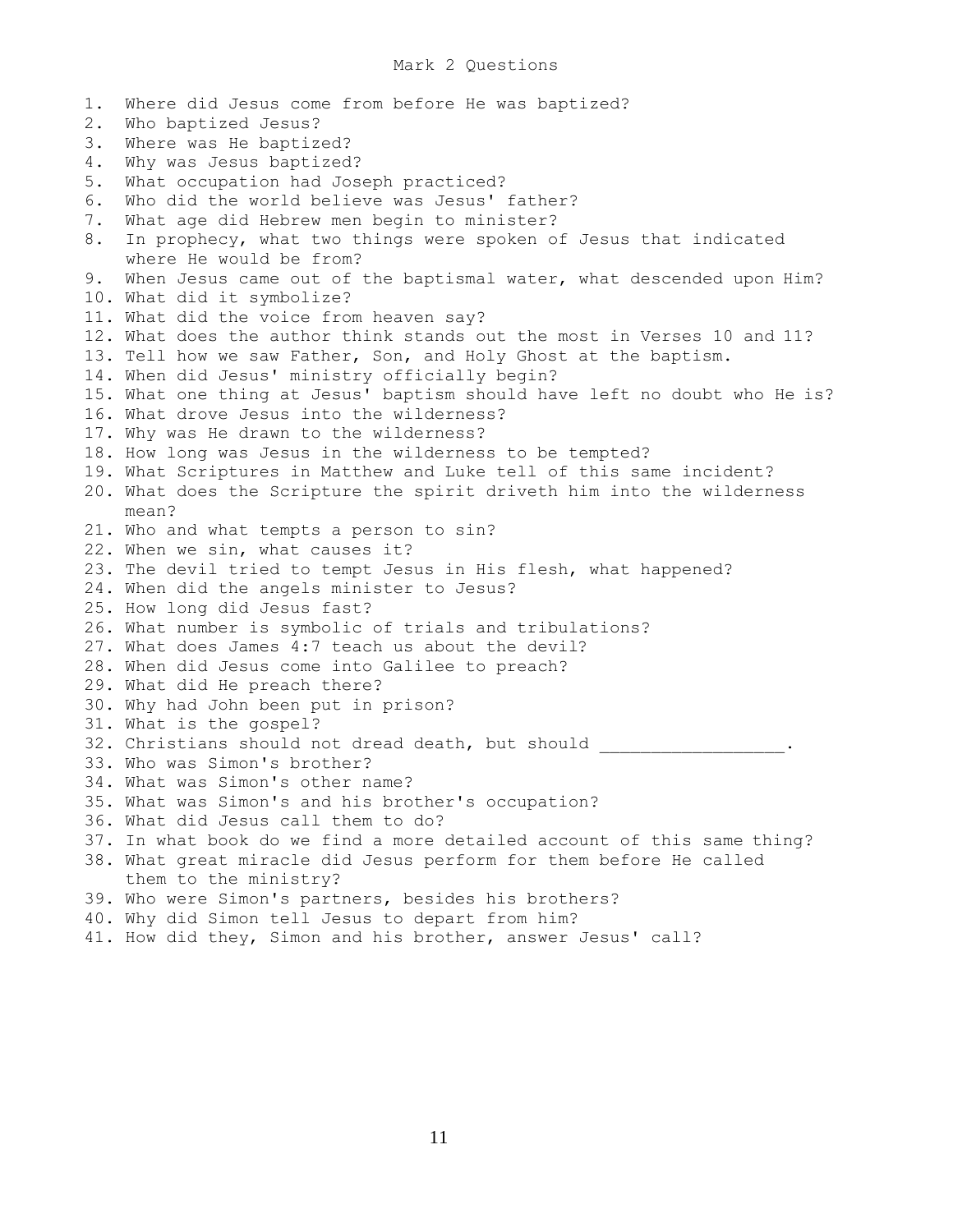We will begin this lesson in Mark 1:19 "And when he had gone a little farther thence, he saw James the [son] of Zebedee, and John his brother, who also were in the ship mending their nets."

 This is not a discrepancy from the account we studied in lesson number two. This is just the difference in several people telling the same story. We see, here, that all the important details are the same as in the other accounts. Now, in addition to Peter and Andrew, the Lord had discovered James and John. All were fishermen whom the Lord would make fishers of men. We see that James and John were the sons of Zebedee, the sons of thunder.

 Mark 1:20 "And straightway he called them: and they left their father Zebedee in the ship with the hired servants, and went after him."

 Fishing was an honorable way of making a living. These were men who knew how to work hard to get the job done. They, without hesitation, answered the call Jesus had placed on their lives. We see, here, that James and John had given up family, job, their home, and security to follow Jesus. In Mark chapter 10 verses 29 and 30, we see what happens to those who give up things of this world to follow Jesus, Mark 10:29 "And Jesus answered and said, Verily I say unto you, There is no man that hath left house, or brethren, or sisters, or father, or mother, or wife, or children, or lands, for my sake, and the gospel's," Mark 10:30 "But he shall receive an hundredfold now in this time, houses, and brethren, and sisters, and mothers, and children, and lands, with persecutions; and in the world to come eternal life."

 Mark 1:21 "And they went into Capernaum; and straightway on the sabbath day he entered into the synagogue, and taught."

 Peter's home was on the outskirts of Capernaum on the banks of the Sea of Galilee. This "they" included Peter, Andrew, James, John, and Jesus. The "he" was Jesus. Jesus taught in the synagogue. Remember that "sabbath" is Saturday.

 Mark 1:22 "And they were astonished at his doctrine: for he taught them as one that had authority, and not as the scribes."

 The scribes had limited (head) knowledge of the Scriptures. Jesus is the Word. His message is a message of first-hand knowledge. Jesus did not need to bring a faltering message. The scribes were uncertain and their message was a message of interpretation, not of actual fact. This strong, straightforward, non-wavering message of Jesus astonished them, because Jesus is positive that His message is true. He is the Truth. St. John chapter 1 verse 1 tells us that Jesus is, in fact, the Word. His authority is unquestionable for He is God the Word. John 1:1 "In the beginning was the Word, and the Word was with God, and the Word was God."

 Mark 1:23 "And there was in their synagogue a man with an unclean spirit; and he cried out," Mark 1:24 "Saying, Let [us] alone; what have we to do with thee, thou Jesus of Nazareth? art thou come to destroy us? I know thee who thou art, the Holy One of God."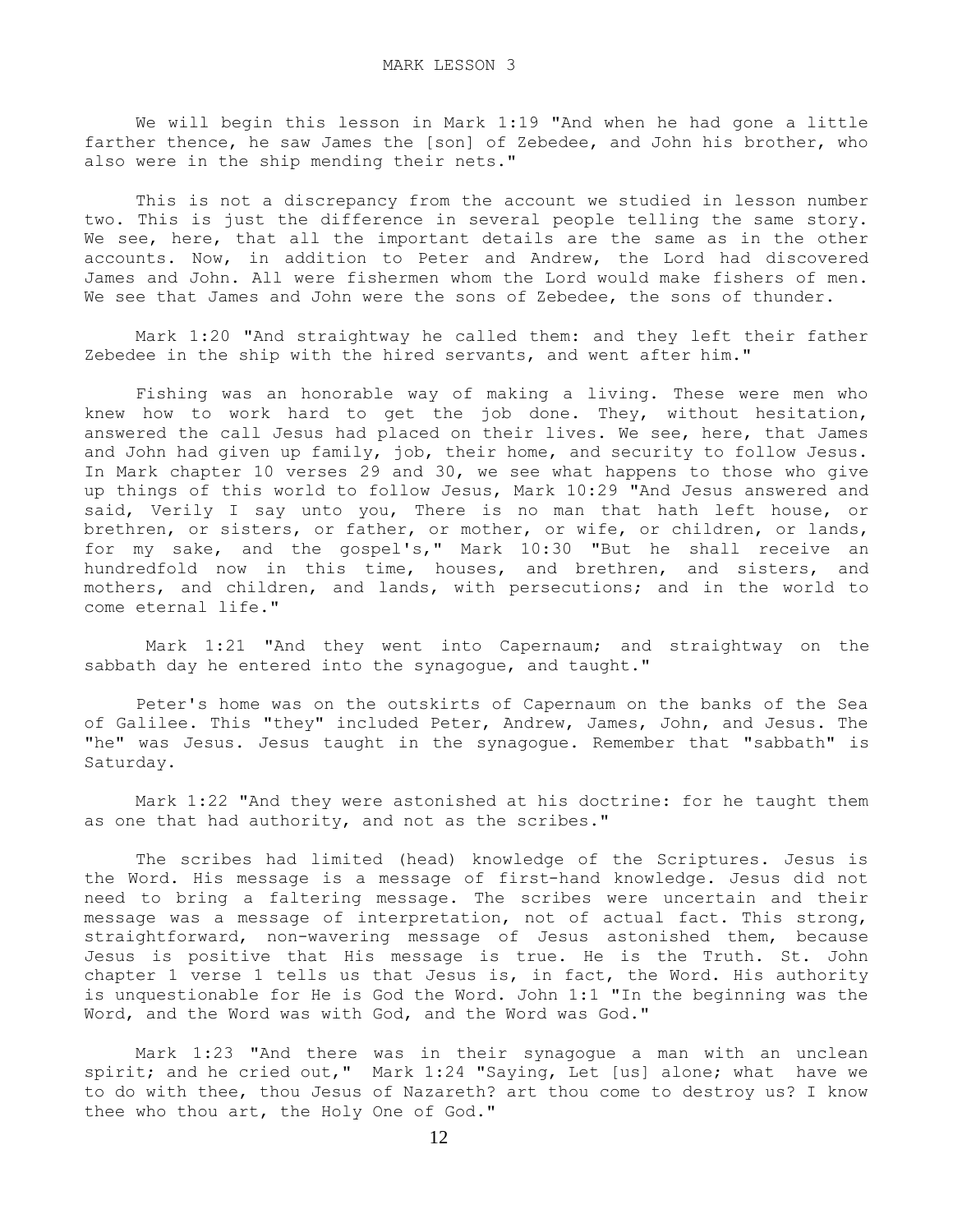We see that this man was possessed of demons. This is a very good Scripture, here, to prove just who demons really are. My own personal belief about demons is that they are the 1/3 of the angels who followed Lucifer when he was thrown out of heaven. Angels are ministering spirits. The angels who remained on God's team, minister good. The fallen angels who followed Lucifer are evil, and they minister evil. As Lucifer's name was changed to Satan, these angels became demons. In the Scripture above, these demons recognized Jesus. If my opinion of who they are is true, they would have known Jesus (the Word) in heaven. It would be natural for them to not only know who He was, but also for them to fear what He might do to them. The fallen angels know that their fate is eternity in hell. They know that Jesus is the Judge who will determine where they go. So you see, this is not ungrounded fear. In V-23 when the man cried out, it was actually these evil spirits that cried out. The demons knew Jesus as the Holy One of God. We have discussed before how Jesus' name, that He used at a specific time, was descriptive of the work that He was doing at the time. Such as Jesus-Saviour, Christ-Anointed One. This "Holy One of God" is His relationship to the Father in heaven.

 Mark 1:25 "And Jesus rebuked him, saying, Hold thy peace, and come out of him."

 We will see that Jesus was speaking to this evil spirit in the man and not to the man. Jesus is the Lord over all. Jesus is even the Lord over this evil spirit, and this evil spirit had to obey the voice of Jesus. When Jesus told this evil spirit, to hush it hushed. When Jesus told the evil spirit to come out of him, it had to obey Jesus as we see, in the next verse.

 Mark 1:26 "And when the unclean spirit had torn him, and cried with a loud voice, he came out of him."

 This unclean spirit did not want to give up this body. This unclean spirit tore him and cried with a loud voice, because the spirit was vacating a place he thought he had secured. The devil will not give up without a struggle, but is subject to Jesus. Our Bible says resist the devil, and he will flee from you. We are no match for the devil ourselves, but the name of Jesus and the blood of Jesus are more powerful than the devil. Just as in the verse above when the unclean spirit obeyed the command of Jesus, we can, also, fight unclean spirits with the name of Jesus and the power of His blood.

 Mark 1:27 "And they were all amazed, insomuch that they questioned among themselves, saying, What thing is this? what new doctrine [is] this? for with authority commandeth he even the unclean spirits, and they do obey him."

 You must remember that in the synagogue there was much formality and tradition. Really these scribes had been trained to go through a certain ritual, and they knew technically what was required of them; but they had no power within themselves. You might say that I am being judgemental, but we have just seen that these evil spirits had no fear of the scribes. They just came right into the synagogue with the man. The amazing thing to them was the power and authority of Jesus' message.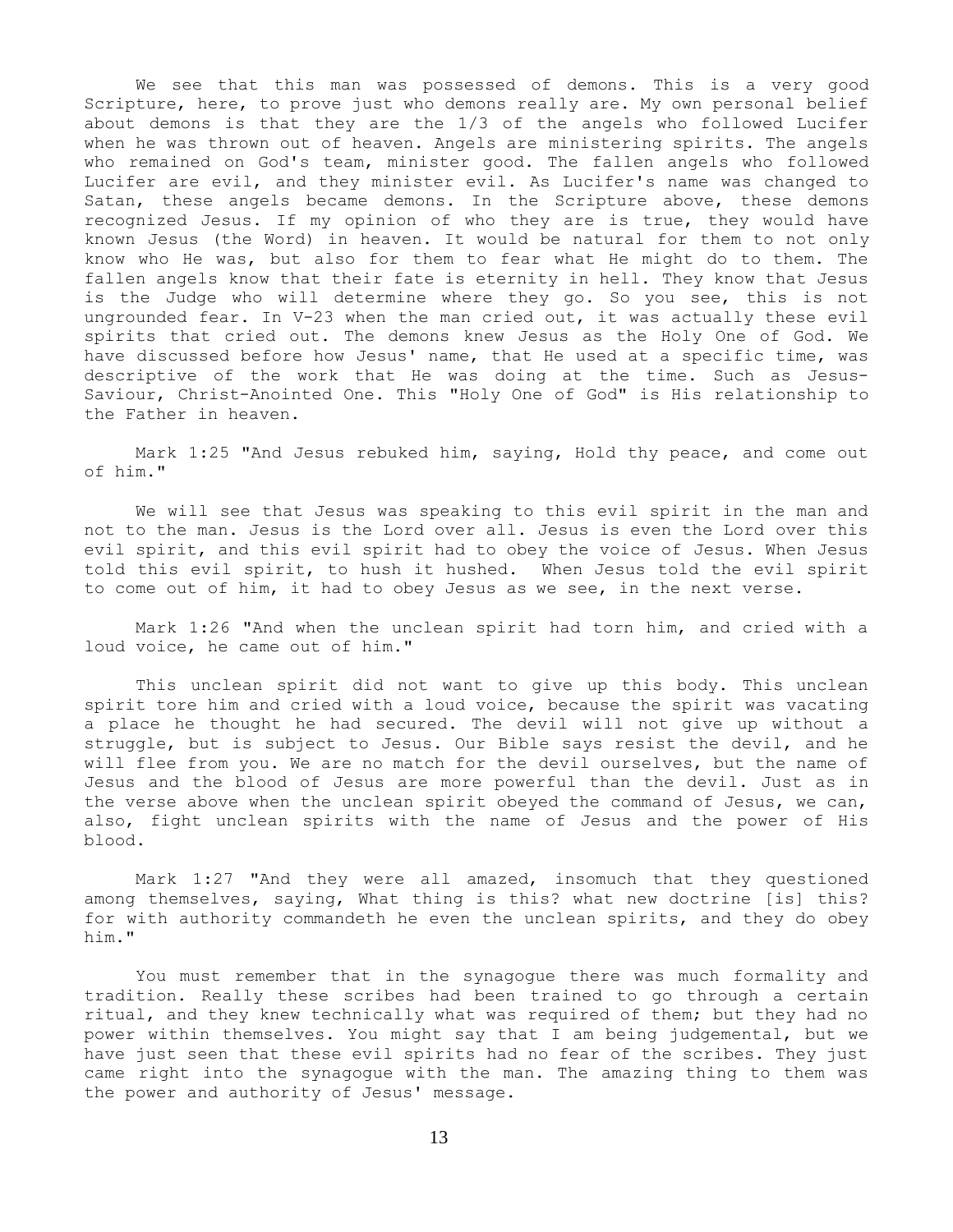Mark 1:28 "And immediately his fame spread abroad throughout all the region round about Galilee."

 You can imagine how this would spread. These people coming to the synagogue had never seen anything like this before.

Mark 1:29 "And forthwith, when they were come out of the synagogue, they entered into the house of Simon and Andrew, with James and John."

 Remember, earlier in this lesson that we mentioned that Peter's home was on the edge of town there at Capernaum by the sea of Galilee. Perhaps, they came back to rest for the night; we are not told in the Scriptures.

 Mark 1:30 "But Simon's wife's mother lay sick of a fever, and anon they tell him of her."

We see in this Scripture above that Simon, better known as Peter, was married. We, also, can see from this that his wife's mother was in the house with them. Someone told Jesus of the woman's fever.

 Mark 1:31 "And he came and took her by the hand, and lifted her up; and immediately the fever left her, and she ministered unto them."

We see, here, that just one touch from Jesus' hand, and Peter's motherin-law was made whole. This was not a partial healing, but a total recovery. In fact, she was so much better instantly that she forgot her illness and began to minister to them. This is very similar to the woman who just touched the hem of Jesus' garment and was healed Just one touch of His hand can do mighty miracles. This type of healing instantly would be so dramatic that no one could deny it. The word would spread fast.

 Mark 1:32 "And at even, when the sun did set, they brought unto him all that were diseased, and them that were possessed with devils."

We see, here, that the fame of Jesushad spread rapidly. By that evening a large group of sick and those possessed with devils had gathered to be healed. These that were brought were almost assuredly the ones whom the physicians had given up on. When you are sick and there seems no cure, it is time to locate someone with great healing power, and that is just what these people did. Perhaps, one reason they came late in the evening was so that they might not be seen by their neighbors.

 Mark 1:33 "And all the city was gathered together at the door." Mark 1:34 "And he healed many that were sick of divers diseases, and cast out many devils; and suffered not the devils to speak, because they knew him."

 It seems that these miracles that Jesus had done had spread like wildfire. The whole town knew about it and now were gathered at the front door of Peter's house. Jesus came outside and healed all sorts of diseases and cast out many devils. As we said earlier, these demons were subject to Jesus' commands. We see, here, again, evidence that these demons were the fallen angels, because they were told by Jesus to keep quiet because they knew Him.

 Mark 1:35 "And in the morning, rising up a great while before day, he went out, and departed into a solitary place, and there prayed."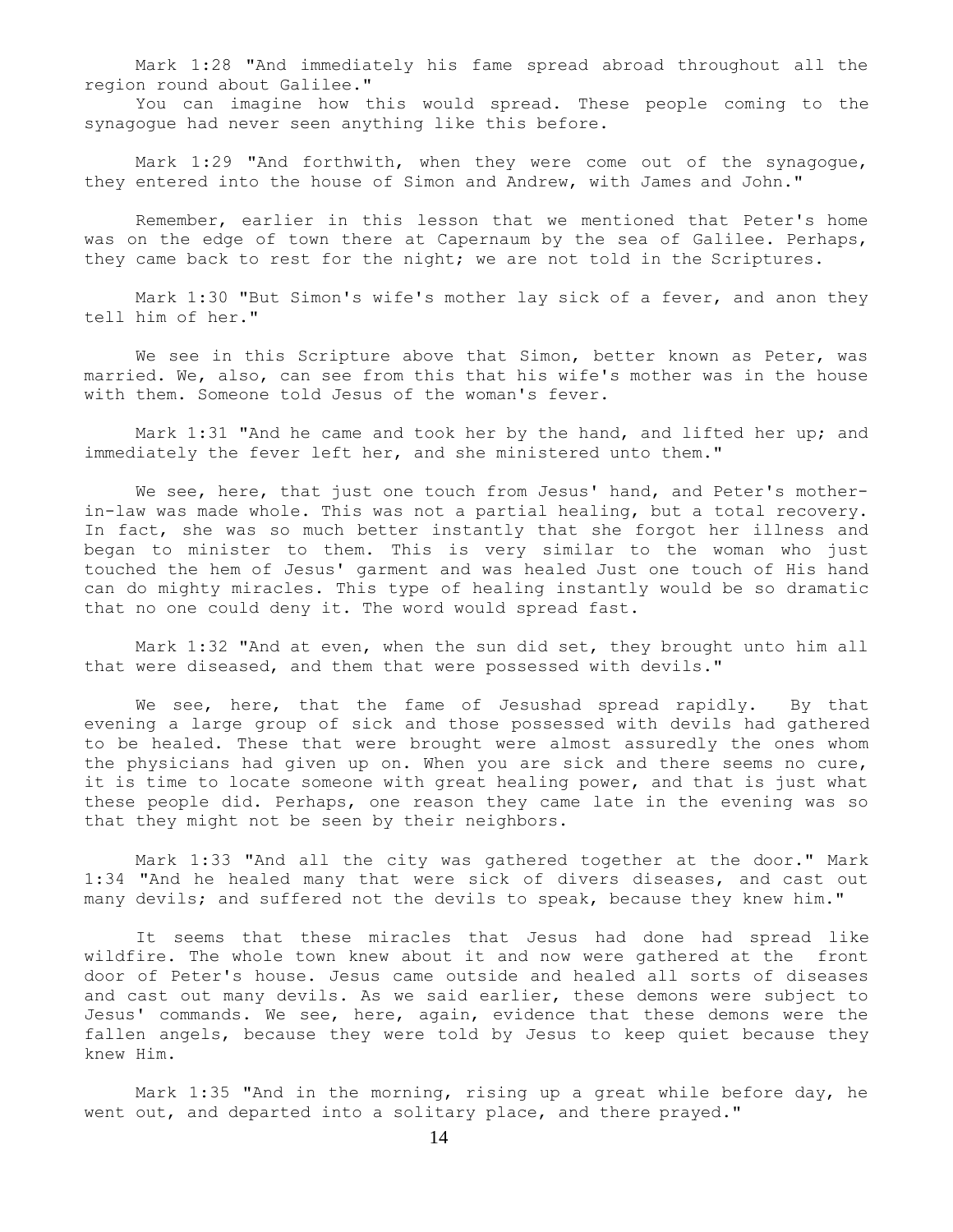This should be a very good message to us. In the quiet of the very early morning, Jesus went to pray; not with others, but alone. We read, "Be still and know that I am God", Psalms 46:10. The most precious times with God is in the privacy of just you and God. Praying is fellowshiping with Him. Even Jesus prayed. We should see even more necessity to pray ourselves.

 Mark 1:36 "And Simon and they that were with him followed after him." Mark 1:37 "And when they had found him, they said unto him, All [men] seek for thee."

 We see by this that Jesus already had an overwhelming following. This following was not because of His message, however, but so that they might receive something of Him.

 Mark 1:38 "And he said unto them, Let us go into the next towns, that I may preach there also: for therefore came I forth."

 We know that Jesus did heal and deliver people, but this was not His purpose in coming to the earth. Back in Capernuam there was a group wanting Him to minister to their bodily needs, but Jesus' purpose in coming was to save their souls. Many times there are physical blessings from Jesus, but His most important role is to renew our spirit in Him. To save our souls from death is Jesus' purpose.

 Mark 1:39 "And he preached in their synagogues throughout all Galilee, and cast out devils."

 You can see from V-39 that Jesus' first purpose was to preach salvation. Casting out devils and healing was actually like an afterthought. It may be part of the package, but was not the sole purpose of His ministry.

 Mark 1:40 "And there came a leper to him, beseeching him, and kneeling down to him, and saying unto him, If thou wilt, thou canst make me clean."

 "Leprosy" was a dreaded disease. These people were not even allowed to be near the rest of the community. This man was taking his life in his own hands to get to Jesus. The thing that would help him with Jesus was his great faith and humility. He did not doubt that Jesus could heal him. He said to Jesus, "If you will, you can heal me". Sometimes sin is spoken of as spiritual leprosy. Jesus is the healer of physical or spiritual leprosy.

 Mark 1:41 "And Jesus, moved with compassion, put forth [his] hand, and touched him, and saith unto him, I will; be thou clean."

 The love that Jesus has for each of us is so far beyond what we can even comprehend that it is easy to understand the love He showed to this man of such great faith. Just one touch of the Master's hand, and he was clean of leprosy - the most dreaded, incurable disease of that day.

 Mark 1:42 "And as soon as he had spoken, immediately the leprosy departed from him, and he was cleansed."

This was not a gradual healing, but a sudden complete healing.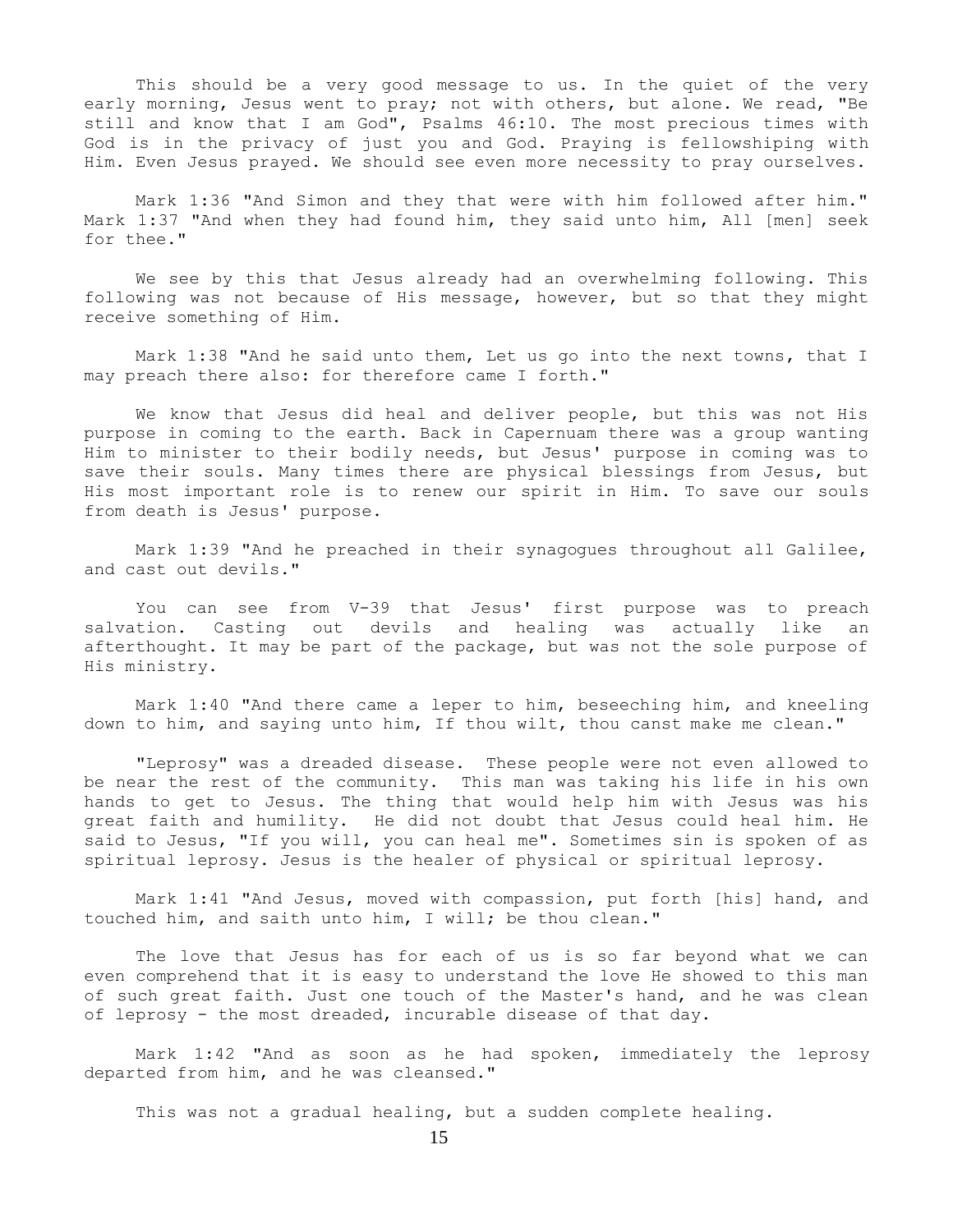Mark 1:43 "And he straitly charged him, and forthwith sent him away;" Mark 1:44 "And saith unto him, See thou say nothing to any man: but go thy way, shew thyself to the priest, and offer for thy cleansing those things which Moses commanded, for a testimony unto them."

 Jesus sent the cleansed man away. Jesus told the man not to tell anyone of his healing, but the gratitude of the man (being brought back as it were from the dead) was too great. He told everyone he saw. Jesus had told him to show himself to the priest. The priest had to examine him and declare him clean before he could move freely among his people. The man was to give an offering suitable in the temple as the law of Moses had specified. This ceremony took place without the camp, and the offering was two living birds (clean), cedar wood, scarlet wool, hyssop, two he lambs, one ewe lamb, three tenth deals of flour mingled with oil, and one log of oil. To read more about this, look in the lessons in the book on Leviticus.

 Mark 1:45 "But he went out, and began to publish [it] much, and to blaze abroad the matter, insomuch that Jesus could no more openly enter into the city, but was without in desert places: and they came to him from every quarter."

 We can easily see why Jesus did not want the man to spread the news of his cleansing of leprosy. Jesus, now, could have no privacy at all and especially in the city. Anyone who had an illness of any kind came to Him. He was overwhelmed by the masses of people surrounding Him, and He fled into the desert. Even in the desert they came to Him from every direction. We know that Jesus healed so many, that if all the healings were written down there would not have been enough books in all the world to contain them.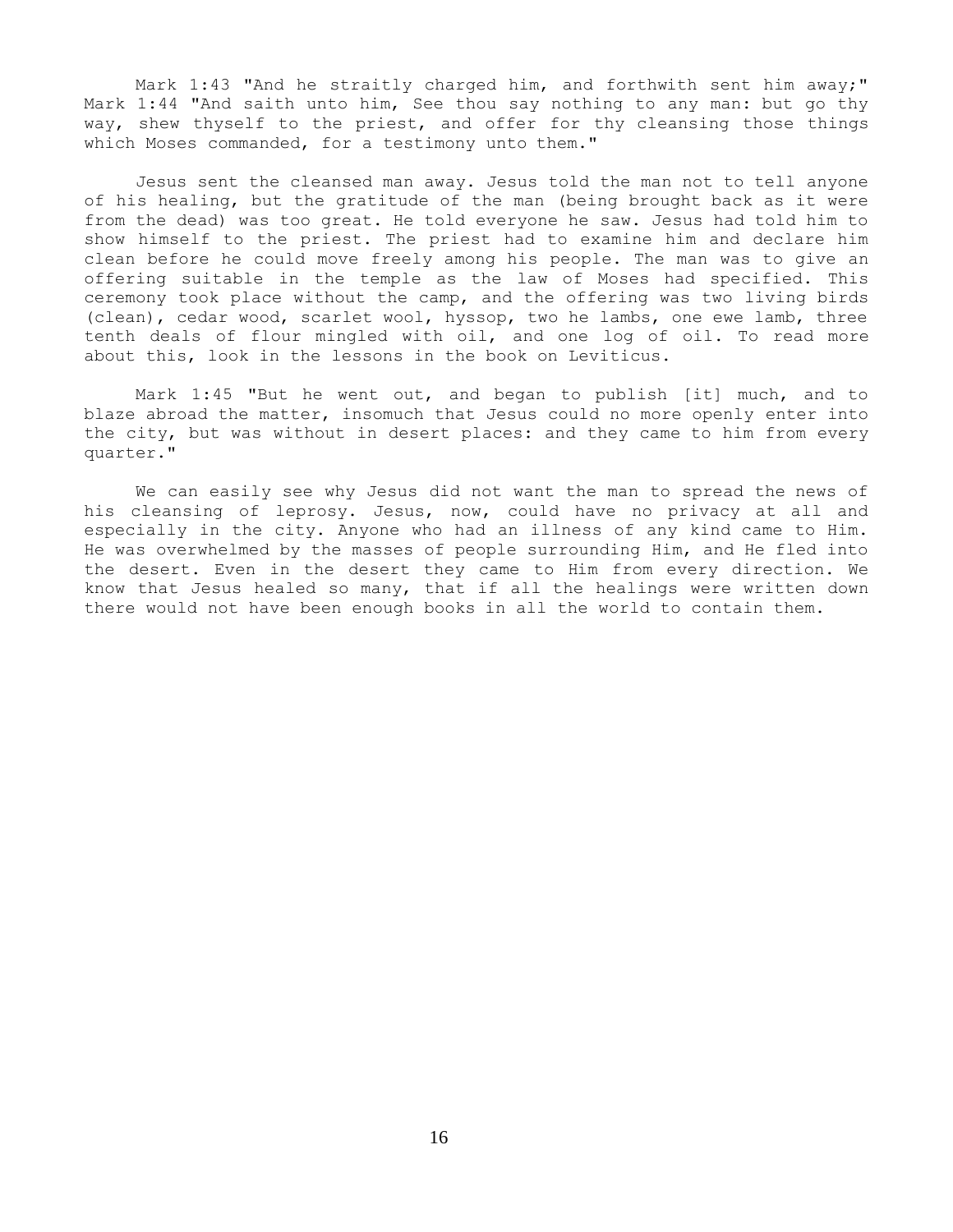1. Who was the father of James? 2. Who was the brother of James? 3. What occupation did James have? 4. When the brothers left the ship and followed Jesus, who did they leave to help their father Zebedee? 5. What had Peter, Andrew, James, and John given up to follow Jesus? 6. What is promised to those who give up homes and families to follow Jesus? 7. What town did they go to, when they left the sea of Galilee? 8. What did Jesus do there? 9. What day of the week is sabbath? 10. What type of knowledge did the scribes have? 11. How did they feel about Jesus' doctrine? 12. What type of message did Jesus bring? 13. In St. John chapter 1 verse 1, we see Jesus is in fact the . 14. Why did the man in the synagogue cry out? 15. Who was actually crying out? 16. What did they say? 17. Who did the demons call Jesus? 18. How did they know Him? 19. What does the author think demons are? 20. What was Lucifer's name changed to? 21. What does Jesus mean? 22. What does Christ mean? 23. What did Jesus say to the demon in the man? 24. What did the unclean spirit do to the man? 25. How can Christians successfully fight unclean spirits? 26. What effect did Jesus delivering the man have on the people? 27. What had the scribes been trained to do? 28. What amazed them about Jesus' message? 29. Where did Jesus go when He left the synagogue? 30. Who was sick with a fever? 31. How did Jesus handle the fever? 32. What effect did Jesus' touch have on the woman? 33. Why did Jesus tell the devils not to speak? 34. Where did Jesus pray? 35. When Simon found Jesus, what did he tell Him? 36. Jesus told Peter He came for what? 37. What did the leper say to Jesus? 38. How did Jesus answer him? 39. What did Jesus tell the leper to do after He cleansed him? 40. What book of the Bible tells a great deal about the various sacrifices? 41. Where did Jesus go to try to get away from the masses of people?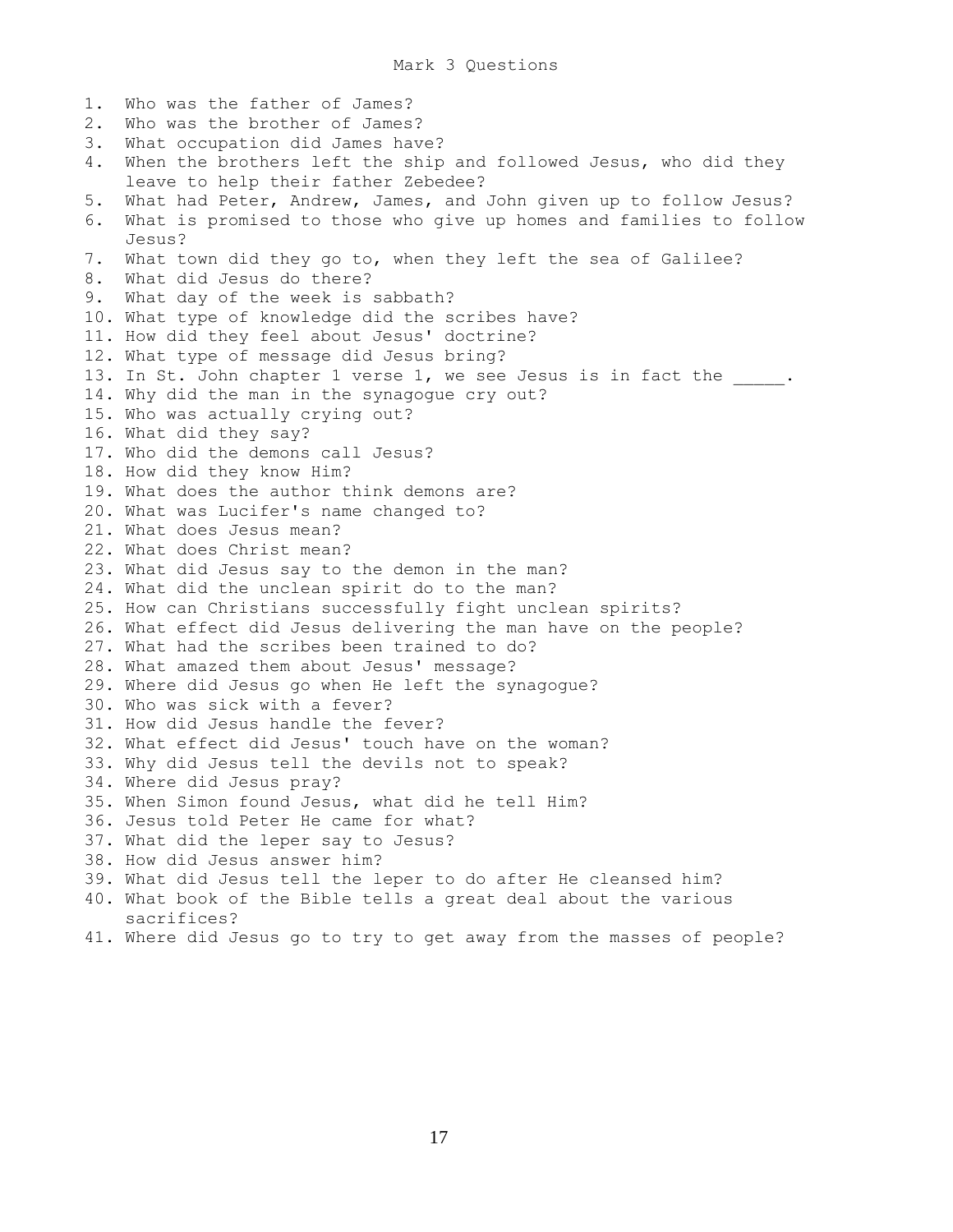We will begin this lesson in Mark 2:1

 Mark 2:1 "And again he entered into Capernaum after [some] days; and it was noised that he was in the house."

 As we said in the previous lesson, Peter's home was on the outskirts of Capernaum. Jesus had fled to the wilderness to avoid the huge mobs of people. We see, here, that Jesus had quietly come back into town, but someone saw Him return and now, it was all over town that He was back.

 Mark 2:2 "And straightway many were gathered together, insomuch that there was no room to receive [them], no, not so much as about the door: and he preached the word unto them."

 We can see that in just a very short time this house filled with people. In fact, so many people packed in this house to hear Jesus preach that not even one more person could squeeze in the front door. We know from the previous lesson, that Jesus' message was not what they were used to hearing. His message was of power and authority. We know, also, that Jesus' message was not of formality, because here we saw Him preaching in the home. The scribes went strictly by the formality of worship in the synagogue. They were hungry for this type of preaching, which was for all the people.

 Mark 2:3 "And they come unto him, bringing one sick of the palsy, which was borne of four."

 Palsy is a progressive disease. It seems this man's palsy had gotten to an extreme case. He was unable to walk. Palsy has terrible shaking associated with it and is actually like a short circuit in the brain. Most people with palsy are able to walk, so this had to be someone who had an advanced disease, because it took four men to bring him.

 Mark 2:4 "And when they could not come nigh unto him for the press, they uncovered the roof where he was: and when they had broken [it] up, they let down the bed wherein the sick of the palsy lay."

We see, here, that the crowd was so large, there was no way to get to Jesus through the crowd. I see great faith, not only of the man with the palsy, but with his friends who would not give up on getting to Jesus. First of all, they had great love for their friend to go to this much trouble to get him to Jesus. Most of all, they had to believe strongly that if they could get him in Jesus' presence, he would be healed. It seems they broke open the roof of the house and let him down right in front of Jesus.

 Mark 2:5 "When Jesus saw their faith, he said unto the sick of the palsy, Son, thy sins be forgiven thee."

 Notice, Jesus recognized their faith first. Faith impresses Jesus. On many occasions, Jesus said your faith has made you whole. I do not believe that all disease is because of sin in a person's life, but I do believe some diseases are brought on ourselves because of sin in our lives. The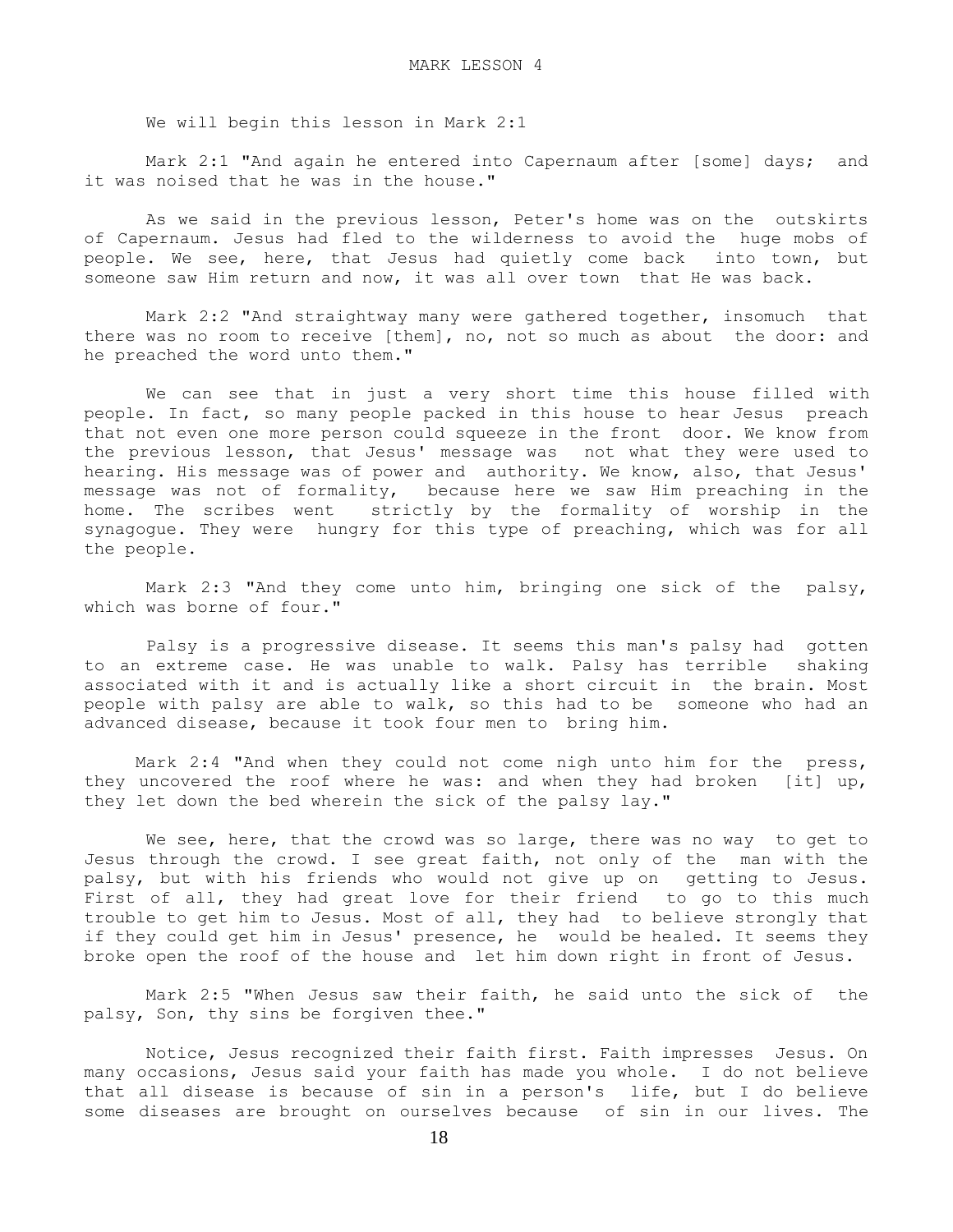wrong type of sex brings all sorts of terrible diseases. I personally believe that Aids falls into that category. Not all people who acquire aids (but the majority) have committed sin causing their disease. Some disease is associated with sin. Sin is a sickness itself. At any rate, we see here that in this particular case, this disease was because of sin in the man's life. Jesus went to the root cause of the disease and said thy sins be forgiven thee. We cannot assume from this that all palsy is brought on by sin.

 Mark 2:6 "But there were certain of the scribes sitting there, and reasoning in their hearts," Mark 2:7 "Why doth this [man] thus speak blasphemies? who can forgive sins but God only?"

These scribes were not there to be of help in this ministry of Jesus. They were here to spy and criticize. In verse 7 above, they showed just how little they really knew or believed about Jesus. Their first mistake was in believing that Jesus was just a man. Without realizing it, they made a true statement. God alone can forgive sins. Jesus is God the Word caught up in the body of a man. This was the truth they failed to see. Many in our churches today cannot see Jesus as anything but man. They are like these scribes, doubting, because they put limits on Jesus. Were Jesus just a man, the scribes would have been correct. Jesus, as we have said in all of these lessons, was God manifest in the flesh: Emmanuel, God with us. God forgives sins anytime, or anyplace, for anyone He wants to.

 Mark 2:8 "And immediately when Jesus perceived in his spirit that they so reasoned within themselves, he said unto them, Why reason ye these things in your hearts?"

 It seems that these scribes did not speak out openly against Jesus, but were just having evil thoughts. They were, probably, afraid of the people too much to speak out openly. Just the fact that Jesus knew what they were thinking in their hearts should have told them that He was no mere man. Jesus nearly always answered them with a question. He really was saying to them: if there were no good results, you would have room to complain. Judge whether it is right or wrong by the results.

Mark 2:9 "Whether is it easier to say to the sick of the palsy, [Thy] sins be forgiven thee; or to say, Arise, and take up thy bed, and walk?"

 This man sick of the palsy had been around for the scribes to minister to, and they had not been able to help him. Jesus, to me, was saying here, Why complain about the manner it is done in, if it works?

 Mark 2:10 "But that ye may know that the Son of man hath power on earth to forgive sins, (he saith to the sick of the palsy,)" Mark 2:11 "I say unto thee, Arise, and take up thy bed, and go thy way into thine house."

 I believe, here, that Jesus was saying to these scribes, You do not understand who I am. He called Himself, "Son of Man" because that was who they believed He was. "Son" is capitalized. Jesus' power was not diminished just because He was housed in the body of a man. His power is not just in heaven, but here on the earth, as well.

19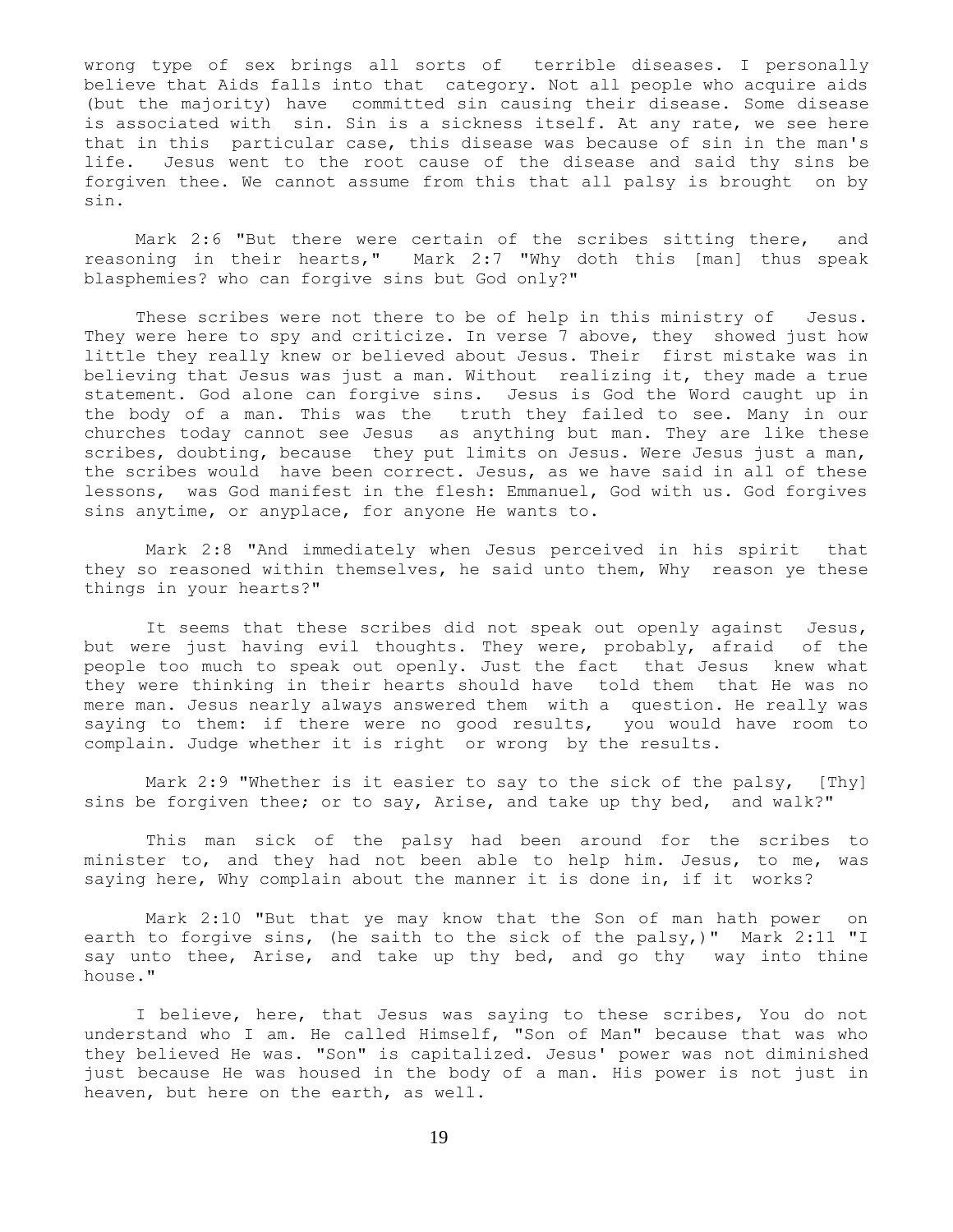Mark 2:12 "And immediately he arose, took up the bed, and went forth before them all; insomuch that they were all amazed, and glorified God, saying, We never saw it on this fashion."

 Just as the wind obeyed Jesus in Matthew, we see, here, that this man obeyed the voice of Jesus and did just exactly what Jesus told him to do. He never doubted for a moment that he could do what Jesus told him to, and he did it. You can imagine how amazed the people were. They had not seen miracles like this done by the scribes. This was something brand new. They realized that this was from God and they glorified Him.

 Mark 2:13 "And he went forth again by the sea side; and all the multitude resorted unto him, and he taught them."

 We see, here, that when Jesus left the house and went back to the seaside, all these people followed Him; and He taught them. These people were anxious to hear what Jesus had to say, because He had answers to their problems. They had just witnessed a man healed of a long time illness, and they realized Jesus had something these scribes did not have.

 Mark 2:14 "And as he passed by, he saw Levi the [son] of Alphaeus sitting at the receipt of custom, and said unto him, Follow me. And he arose and followed him."

 In Matthew 9:9, Levi was called Matthew. Luke 5:27-28 tells about this, also. Matthew, or Levi, whichever you want to call him, was a tax collector. Publican actually indicated tax collector. Tax collectors were hated by the people. Most tax collectors raked off some of the revenue for themselves and were not really upright citizens. This man would not have been someone the scribes would have chosen for Christian endeavors. As far as making money, this was a good job. Matthew gave up a lot of worldly income to follow Jesus. Matthew came without hesitation when Jesus called.

 Mark 2:15 "And it came to pass, that, as Jesus sat at meat in his house, many publicans and sinners sat also together with Jesus and his disciples: for there were many, and they followed him."

 The Hebrews were extremely careful who they associated with. They, would not fellowship with people of the world and especially with tax collectors. Jesus had broken the pattern again. He was doing something in meeting with these tax collectors and sinners that the scribes would never do. Jesus held promise even for these people that the synagogue had rejected.

 Mark 2:16 "And when the scribes and Pharisees saw him eat with publicans and sinners, they said unto his disciples, How is it that he eateth and drinketh with publicans and sinners?"

 Even at this early stage of Jesus' ministry, these scribes and Pharisees knew that they were no match for Jesus. They came to the disciples and talked to them. In a sense, they were saying, Don't you know that in our law it is forbidden to eat with people like this? They asked the disciples why was He doing this sinful thing?

20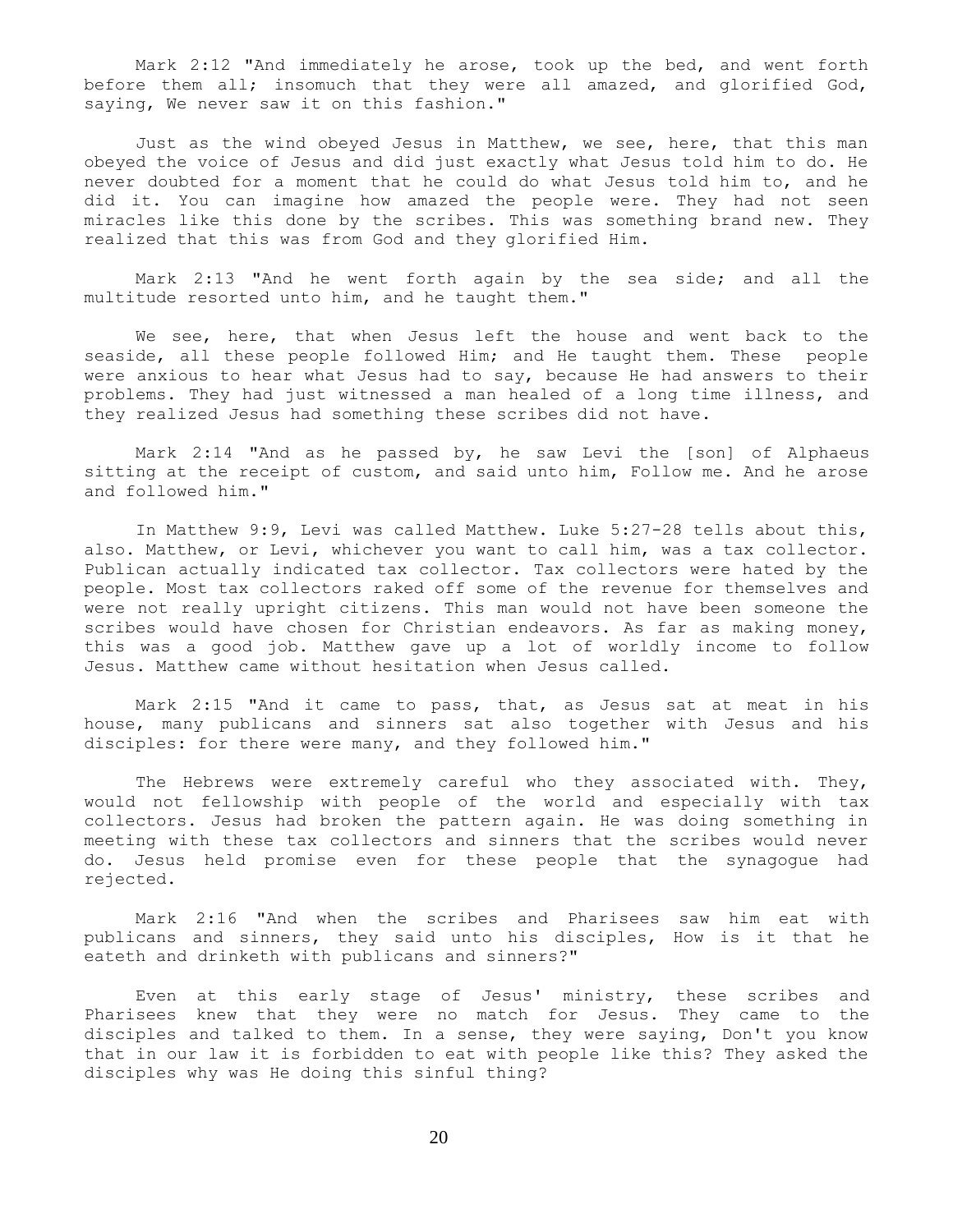Mark 2:17 "When Jesus heard [it], he saith unto them, They that are whole have no need of the physician, but they that are sick: I came not to call the righteous, but sinners to repentance."

 We all know that everyone has need of Jesus as Saviour. I believe that Jesus in speaking to these self-righteous people was telling them that He didn't come to help those who did not want His help. Jesus came to help whosoever will.These scribes and Phariseeswould not accept His help. He was telling them, if you are already perfect, you don't need My help. Jesus came to save the lost. A person must realize he needs help, before they will receive help. Romans 3:23 "For all have sinned, and come short of the glory of God;" You can easily see from this Scripture above in Romans, that He was speaking to them this way because of their self-righteousness.

Notes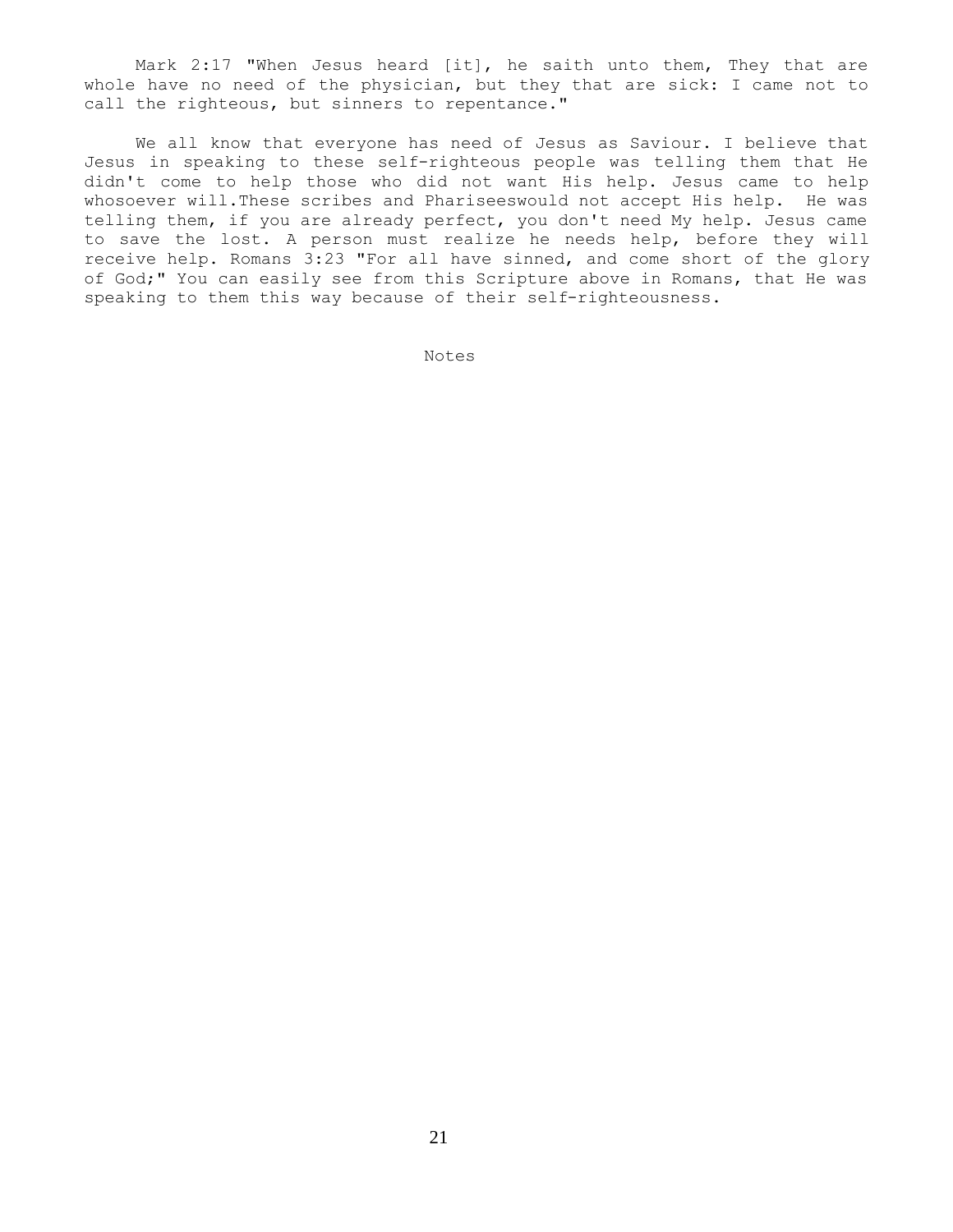1. As soon as Jesus went back to Capernaum and entered the house, what happened? 2. Why had Jesus gone to the wilderness? 3. What was said that makes us know there was no more room in the house? 4. After all these people gathered, what did Jesus do? 5. Why had so many come to hear Him preach? 6. Who brought the man sick of palsy to Jesus? 7. What did they do when they could not get him in the door? 8. What kind of disease is palsy? 9. What do we see in these four men who would not give up, until they got the man sick of palsy to Jesus?<br>10. "When Jesus saw their , he said unto the sick of the palsy, Son, thy sins be forgiven thee." 11. Why did this man have palsy? 12. What did these scribes say Jesus spoke? 13. What truth did they speak unknowingly? 14. Why had the scribes come to the house? 15. What did the scribes call Jesus that is the same mistake many church goers make today? 16. How did Jesus know what they thought? 17. What could Jesus have said and gotten the same results? 18. Why did Jesus forgive his sins, instead of just saying be healed? 19. Why did Jesus call Himself, Son of man? 20. What did the man sick of the palsy do? 21. How did this affect the people? 22. Who did they praise for this? 23. When Jesus left the house and went to the seaside, what did the people do? 24. What did Jesus go to the seaside to do? 25. Who did Jesus see as He passed the place of tax collecting? 26. What is this man's other name? 27. Who was this man the son of? 28. What two other books tell of Matthew's call? 29. Who were with Jesus that the scribes and Pharisees did not approve of? 30. Who did the scribes and Pharisees complain to about Jesus' behavior? 31. When Jesus heard their complaints, what did He say to them? 32. In Romans 3:23, we see what? 33. What was Jesus telling these scribes and Pharisees that they were?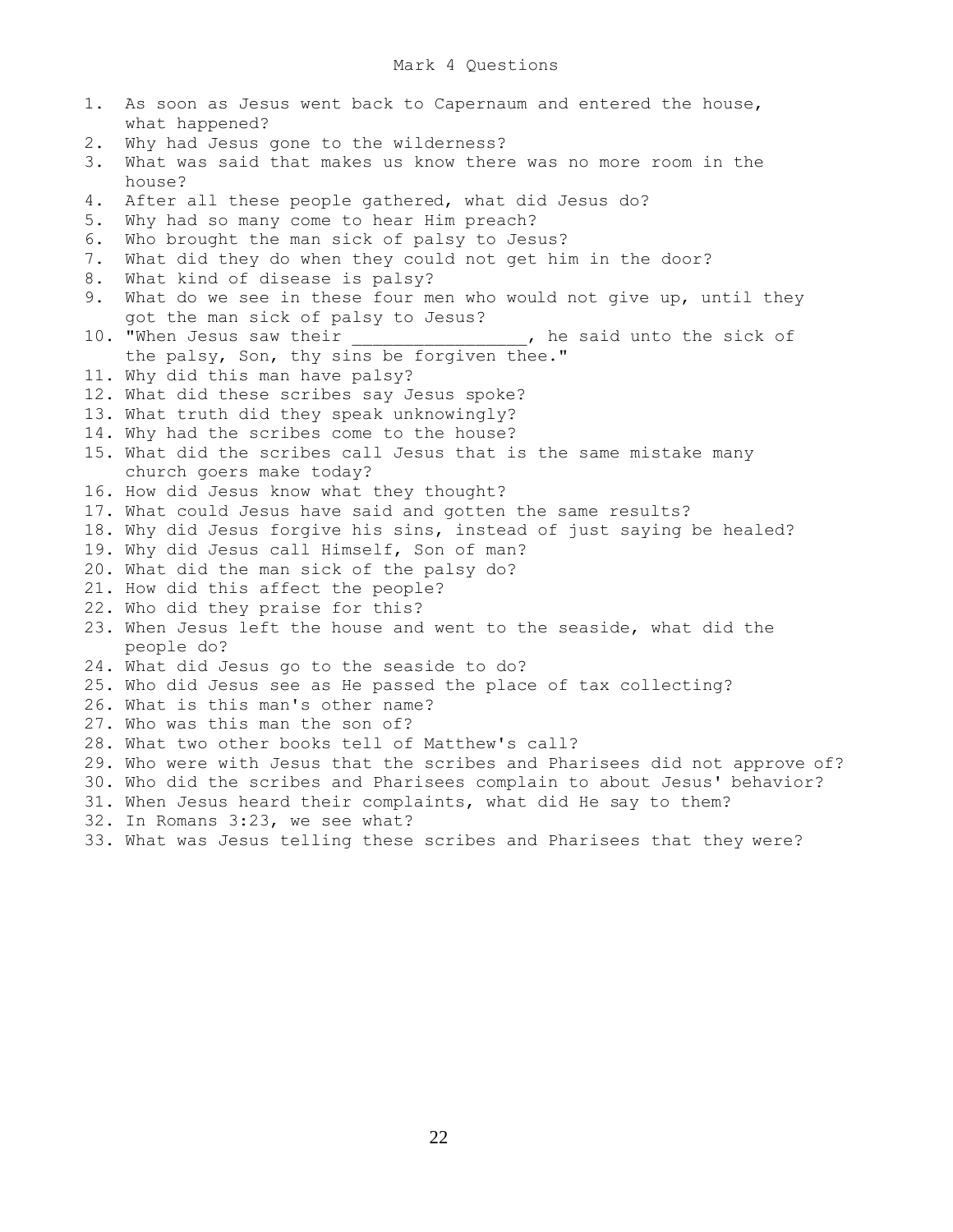We will begin in this lesson in Mark 2:18.

 Mark 2:18 "And the disciples of John and of the Pharisees used to fast: and they come and say unto him, Why do the disciples of John and of the Pharisees fast, but thy disciples fast not?"

 In Luke 18:12, we see a self-righteous Pharisee bragging that he fasts twice a week. Possibly, to make others look on him as more righteous than he really was. Luke 18:12 "I fast twice in the week, I give tithes of all that I possess." Jesus warned about this type of fasting. Jesus told us when we fast to wash our faces and not let the world know when we fast, but to fast unto God. Possibly, the reason John's followers were fasting was because John was in jail. It really appears, to me, that these Pharisees were jealous that Jesus' disciples were not fasting.

 Mark 2:19 "And Jesus said unto them, Can the children of the bridechamber fast, while the bridegroom is with them? as long as they have the bridegroom with them, they cannot fast."

 People fast when they are in desperate need of having a prayer answered. While Jesus was with them, there was no desperate need of an answer to prayer. This verse is, also, prophetic. Jesus is the bridegroom of the bride of Christ (which we, Christians are). I say again, there is no need to fast when everything is going good. While Jesus was with them, He took care of all their needs, and there was no need to fast.

 Mark 2:20 "But the days will come, when the bridegroom shall be taken away from them, and then shall they fast in those days."

 All who study the Bible know that when Jesus was taken by the authorities, the disciples ran. They suddenly forgot all the times Jesus had told them that this very thing would happen. He told them He would be crucified and then rise from the grave on the third day. Then they would need to fast and pray, because Jesus had been taken away. Instead of fasting and praying, they went back to their old jobs and old ways of life.

 Mark 2:21 "No man also seweth a piece of new cloth on an old garment: else the new piece that filled it up taketh away from the old, and the rent is made worse."

 We know that this statement is very true. If we are patching an old garment, we should cut a patch of something equally worn so that the tear and the patch wear together. It would be a waste of new material, also, to put it in something worn out.

 Mark 2:22 "And no man putteth new wine into old bottles: else the new wine doth burst the bottles, and the wine is spilled, and the bottles will be marred: but new wine must be put into new bottles."

 The literal message here needs very little explanation. The fermenting of the new wine could cause old containers to give way. Probably, these were not glass bottles, but bottles made of skins. I believe the real message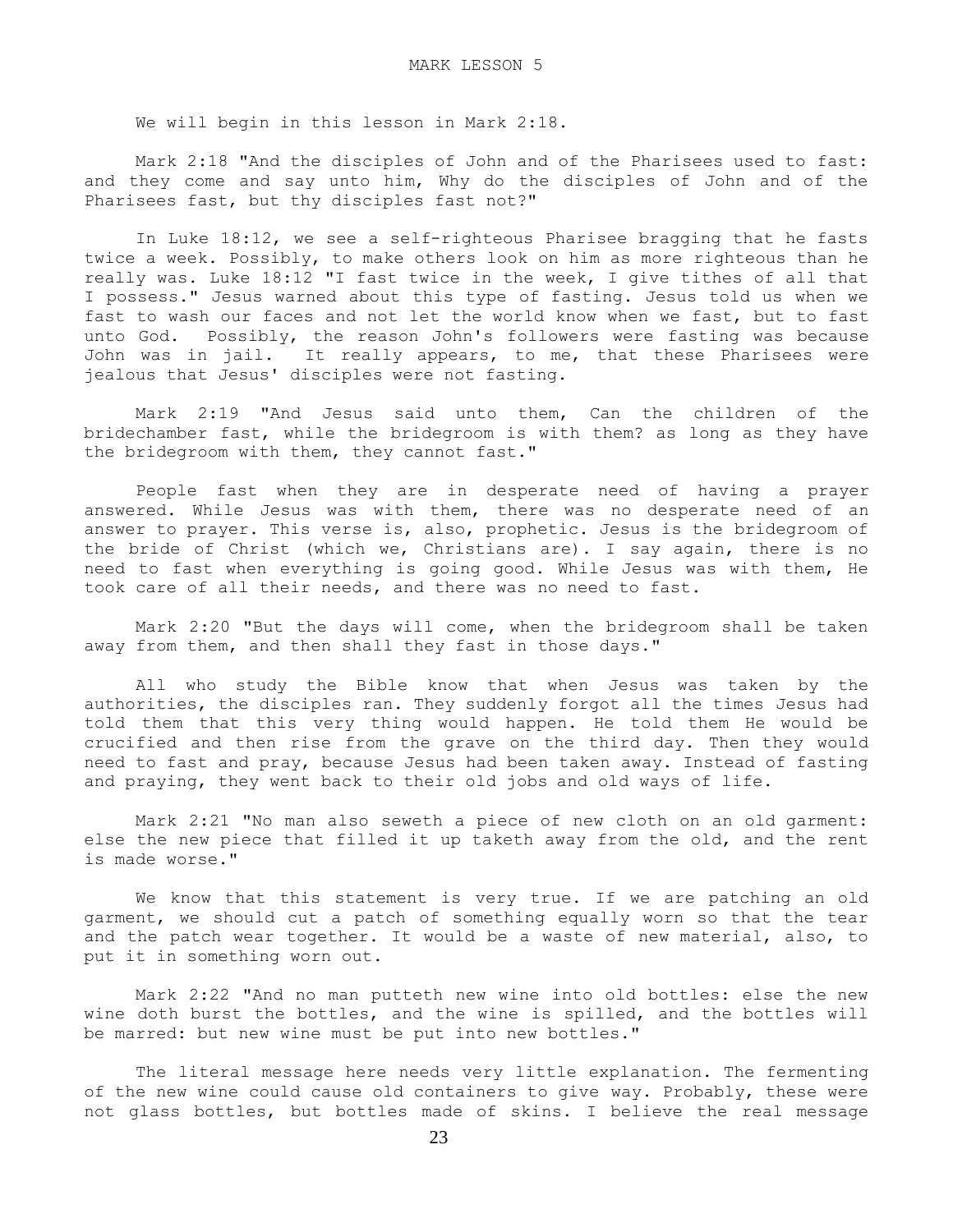that the Lord would have us receive here though is: The people who were caught up in the law would not accept this new message of grace. We see this even in our day. Those who have always looked at the literal message will not even try to see the spiritual message. New converts can be taught easily to see the spiritual message.

 Mark 2:23 "And it came to pass, that he went through the corn fields on the sabbath day; and his disciples began, as they went, to pluck the ears of corn."

We see here, that they were on the move. Perhaps, they had not been eating and they saw this fresh, ripe corn. They did not stop to cook this, so they just shucked it and cleaned the cornsilks off as they walked and ate these juicy kernels. There is a little more detailed account of this same thing in Luke 6:1, "And it came to pass on the second sabbath after the first, that he went through the corn fields; and his disciples plucked the ears of corn, and did eat, rubbing them in their hands." The spiritual message that we must get from this is: The Word (food) is not always prepared for us. We have to do a little work digging (rubbing) the Word out before we can digest it.

 Mark 2:24 "And the Pharisees said unto him, Behold, why do they on the sabbath day that which is not lawful?"

 This reminds me so much of our churches today. Each church has its own little laws that you have to stick to, or you are just not allowed to be in that body. Every church has its Pharisees: caught up so in the "don'ts" that it is very difficult to get anything going. These Pharisees pointed to the law and said you can't do this, you are breaking the Mosaic law. They didn't even realize that Jesus was the law maker.

 Mark 2:25 "And he said unto them, Have ye never read what David did, when he had need, and was an hungred, he, and they that were with him?"

 Jesus, here, said don't you even know what is in your own book of law? You profess to know everything about the book of law, and yet, you do not know this simple thing. The story of David going to the temple when he was running from Saul and getting five loaves of shewbread for him and his men is found in First Samuel 21. These Pharisees did not realize that Jesus is Lord of the Sabbath.

 Mark 2:26 "How he went into the house of God in the days of Abiathar the high priest, and did eat the shewbread, which is not lawful to eat but for the priests, and gave also to them which were with him?"

 Helping David caused problems for this priest with Saul, and he later fled and joined David in exile. This shewbread was the bread in the holy place on the table always before the Lord. This bread was sprinkled with incense when brought into the holy place and was eaten by the priests only. The new bread was brought each sabbath to replace the old which was eaten. This eating of the shewbread had sustained David in his time of need, and this is just what the disciples had done as well, eaten to sustain themselves.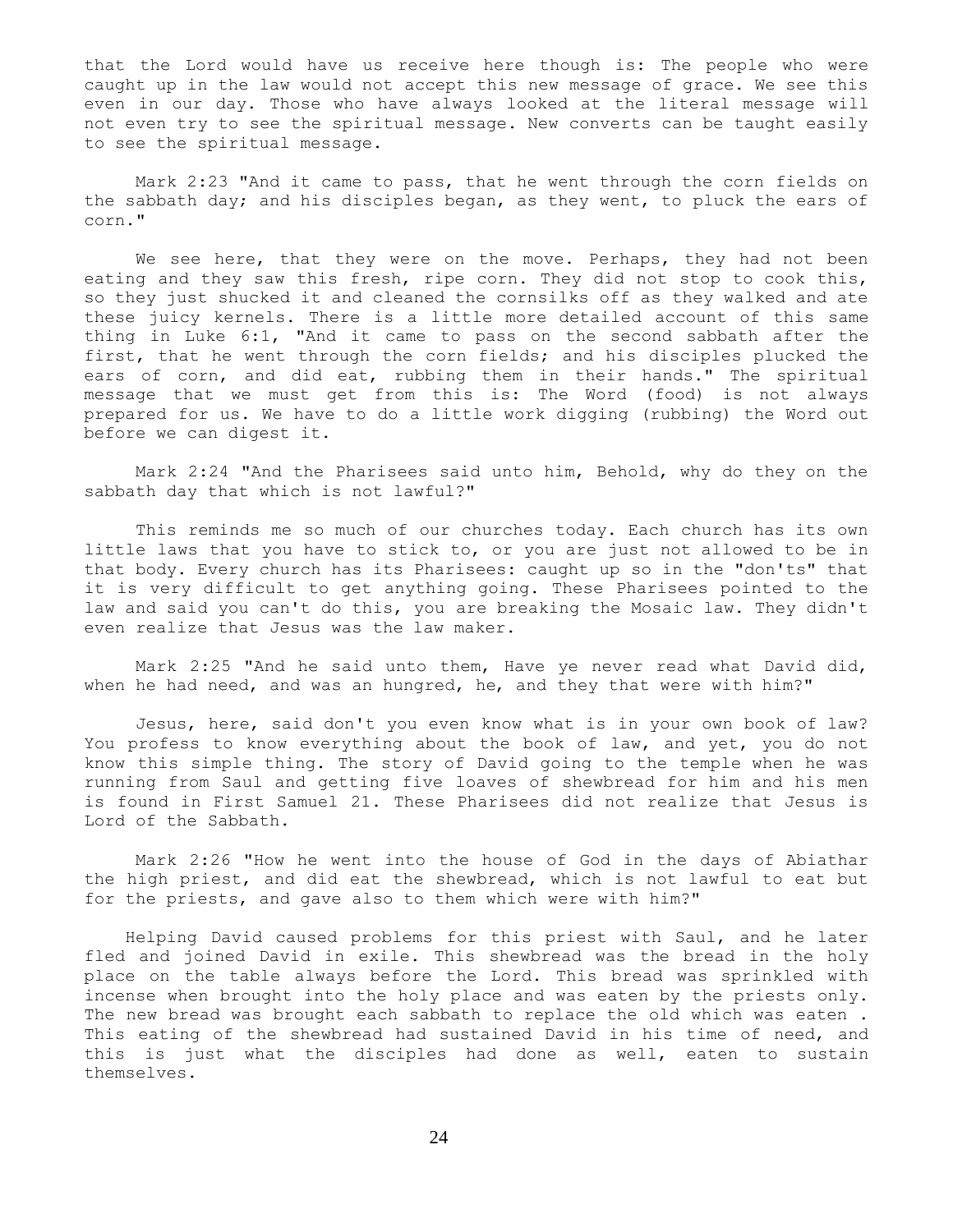Mark 2:27 "And he said unto them, The sabbath was made for man, and not man for the sabbath:"

 Man must cease labor one day a week to give his body a time to restore itself. If a man fails to rest one day in seven, he soon becomes sick and not able to go. When we stay too busy, we have a tendency to forget about God. On this day of rest from daily labor, we can tend to the needs of our souls. It gives us time to think about other things, besides just making a living. We remember that there were exceptions made for necessity in the law. God allowed a man to free his animal, if he got in trouble on the sabbath. This just shows that God is concerned about the needs of mankind more than He is interested in us dogmatically obeying the law.

Mark 2:28 "Therefore the Son of man is Lord also of the sabbath."

 The Son of man is Lord of everything and everyone. We have mentioned before that at the name of Jesus every knee shall bow. Philippians 2:10 "That at the name of Jesus every knee should bow, of [things] in heaven, and [things] in earth, and [things] under the earth;" Philippians 2:11 "And [that] every tongue should confess that Jesus Christ [is] Lord, to the glory of God the Father." No further explanation is necessary. He is Lord of everything.

Notes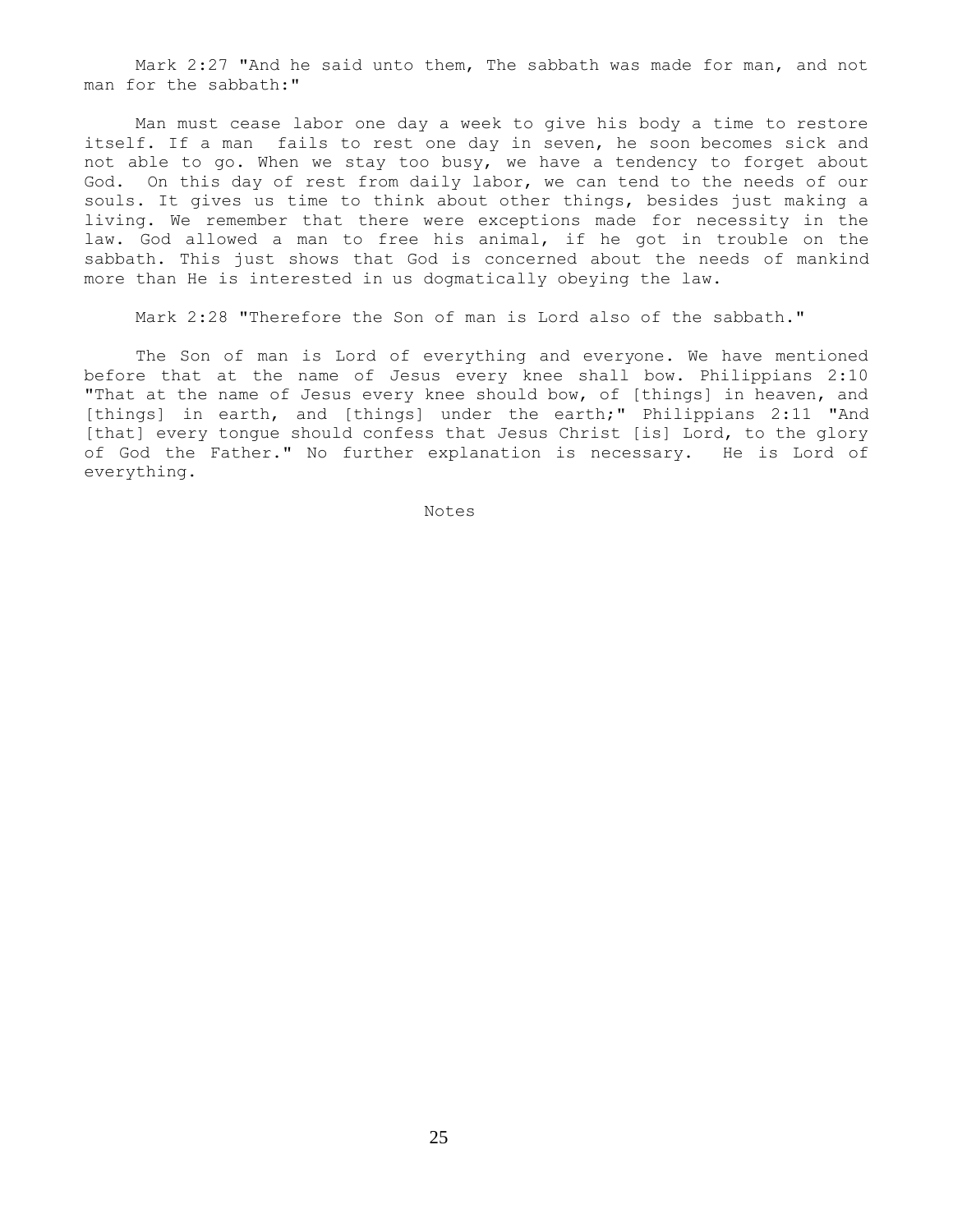1. Whose disciples who fasted came and asked why Jesus' disciples didn't fast? 2. What describes the attitude of the Pharisees? 3. When we fast, who are we to tell? 4. What did Jesus call Himself in verse 19? 5. When do people fast? 6. When will Jesus' disciples fast? 7. What did Jesus' disciples do when the authorities took Jesus? 8. What had they forgotten? 9. Why would a man not put a new piece of cloth in an old garment? 10. Why would you not put new wine in old bottles? 11. What is the spiritual message in the statement above? 12. Those who have always looked at the literal message in the Word will seldom see the 13. Who is easy to teach the spiritual message? 14. What did the disciples do, as they walked through the cornfield? 15. What day was it? 16. What does Luke 6:1 tell us about this story that was not in Mark? 17. What is the spiritual meaning of this? 18. Who complained about the disciples doing this on the sabbath? 19. What are the Pharisees in the church doing today? 20. What Old Testament personality did Jesus remind them of? 21. What had he done that could have been judged a sin? 22. What happened to the priest that helped David? 23. What was the shewbread sprinkled with? 24. Who was the sabbath made for? 25. Who is the Lord of sabbath?

Notes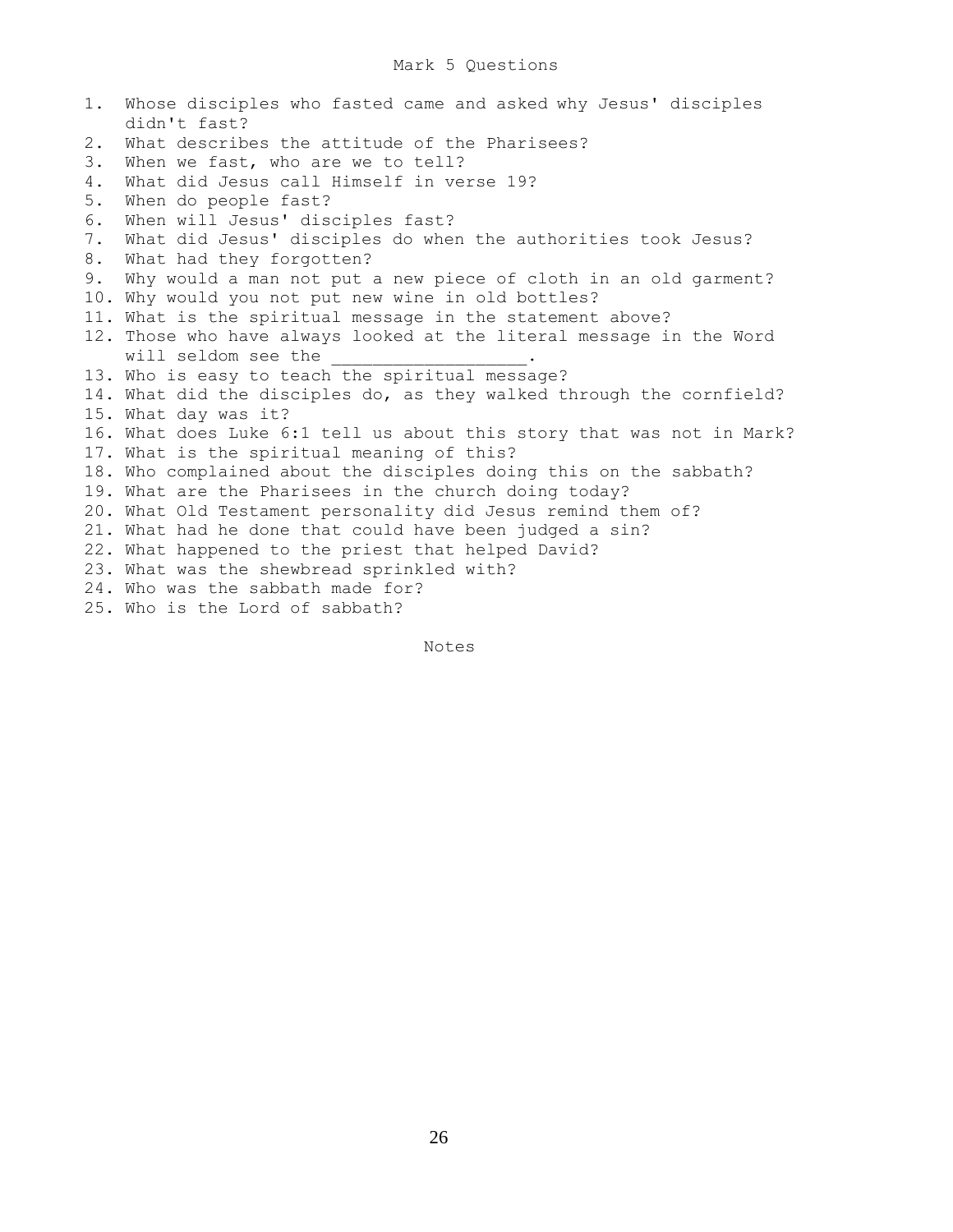We will begin this lesson in Mark 3:1.

 Mark 3:1 "And he entered again into the synagogue; and there was a man there which had a withered hand."

 In Luke 6: 6, we read that this withered hand, was the man's right hand and it probably kept him from making a living for himself and his family. It seems that Jesus went to the synagogue on the Sabbath when He was near enough to attend.

 Mark 3:2 "And they watched him, whether he would heal him on the Sabbath day; that they might accuse him."

 We see, here, that the scribes and Pharisees were following Jesus around so that they might find Him doing something that they could complain about. The Sabbath day was their favorite time, because anything that could be thought of as labor on that day was against the Mosaic law. Perhaps, their jealousy of His ability to heal and deliver the oppressed drove them to this. At any rate, they watched His every move so that they could find fault.

 Mark 3:3 "And he saith unto the man which had the withered hand, Stand forth."

 Jesus would not let these scribes intimidate Him. When He saw the man in need, He boldly told him to come to Him. It made no difference that these scribes were looking on.

 Mark 3:4 "And he saith unto them, Is it lawful to do good on the sabbath days, or to do evil? to save life, or to kill? But they held their peace."

 Jesus did not wait for them to say something. He asked them a question that they could not answer. There was no way to criticize what He was doing when He put it this way. If they answered at all, they would have to agree that it was good to do good and to save life. He only gave them two choices. So that they would not agree with what He was doing, they just didn't answer at all.

 Mark 3:5 "And when he had looked round about on them with anger, being grieved for the hardness of their hearts, he saith unto the man, Stretch forth thine hand. And he stretched [it] out: and his hand was restored whole as the other."

We see, here, that Jesus had no patience with those who were constantly finding fault with those who were trying to do good. He could look right into their hearts, and He didn't like what He saw. Their hearts were so hardened that they did not have compassion on those who could not help themselves. Jesus was grieved so deeply that the people of the church (who should be seeking to do good) were just like the world and didn't care for the needy around them. He openly defied those cold hearted scribes and Pharisees and healed the man's hand right in front of them, sabbath or not. Notice that Jesus told the man to do something: to extend his hand. As an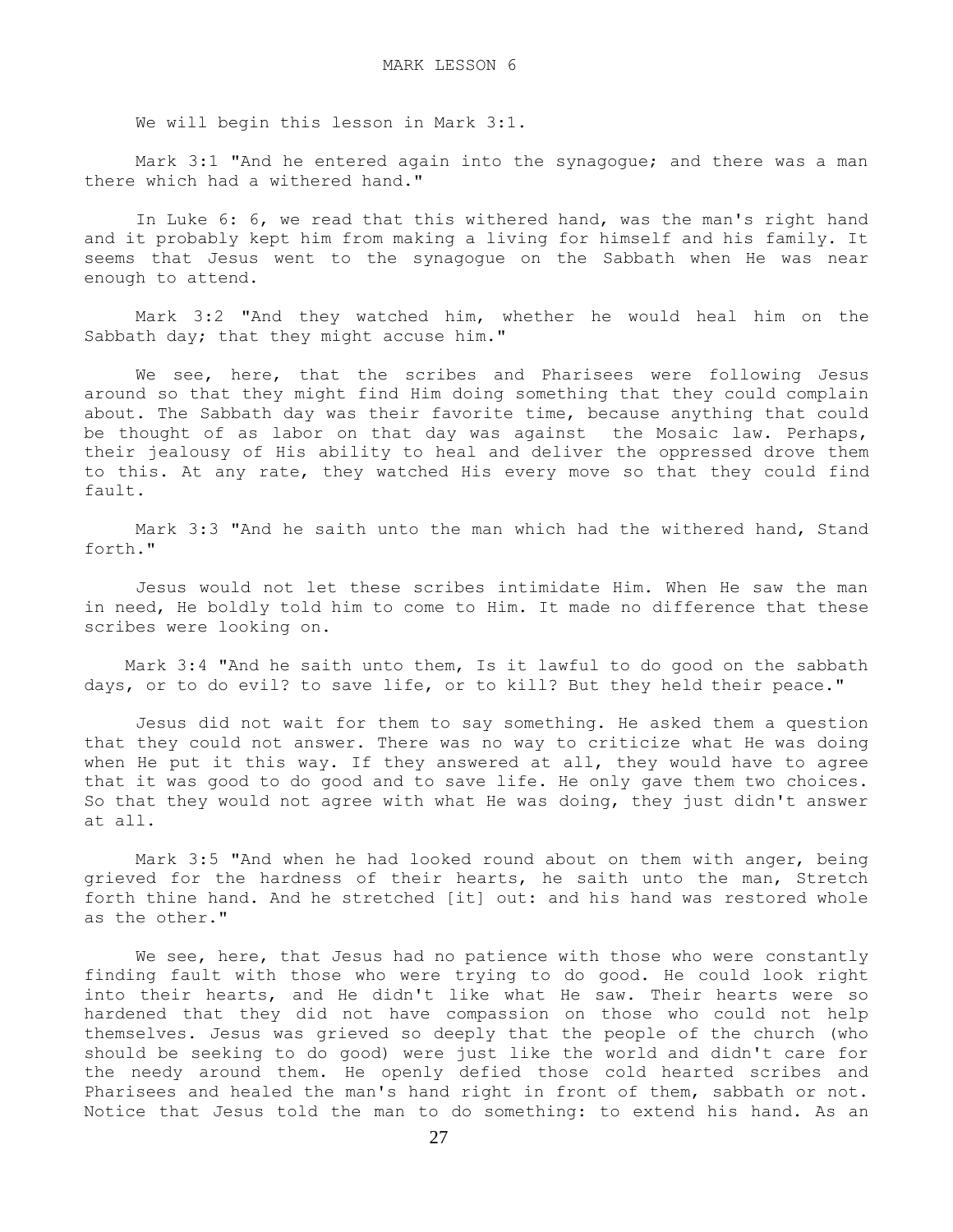act of faith, he had to extend his hand showing that he believed it would be restored. Faith is important in receiving healing.

 Mark 3:6 "And the Pharisees went forth, and straightway took counsel with the Herodians against him, how they might destroy him."

 It seems these Herodians and Pharisees (who had been enemies in the past) had now joined forces to oppose Jesus together. Jesus really did no physical labor when he healed this man with the withered hand. He spoke, and this man was restored anew. Now, these jealous church leaders of that day were looking for some way to stop Jesus, because He was showing the weakness in their ministry.

 Mark 3:7 "But Jesus withdrew himself with his disciples to the sea: and a great multitude from Galilee followed him, and from Judaea,"

 We see, here, that Jesus had been away from Capernaum at an interior city. The Herodians were more prominent in the interior where Herod's headquarters were. The word had spread about Jesus' miracles, and this multitude had gathered from many miles around. Jesus had returned again to the sea of Galilee where, you remember, Peter had a home.

 Mark 3:8 "And from Jerusalem, and from Idumaea, and [from] beyond Jordan; and they about Tyre and Sidon, a great multitude, when they had heard what great things he did, came unto him."

 I really believe the reason these two paragraphs were separated was to show that a multitude came from Galilee and Judea, and another multitude came from Tyre, and Sidon and, Jerusalem and all those cities listed in verse eight.

 Mark 3:9 "And he spake to his disciples, that a small ship should wait on him because of the multitude, lest they should throng him."

We see, here, that there were so many people that Jesus had a small boat to stand by in readiness in the chance that these people would press on Him so greatly that it would overwhelm Him. He could minister from the boat, if necessary.

 Mark 3:10 "For he had healed many; insomuch that they pressed upon him for to touch him, as many as had plagues." Mark 3:11 "And unclean spirits, when they saw him, fell down before him, and cried, saying, Thou art the Son of God."

 We have discussed before how just touching Jesus' garment could heal as it did the woman with the issue of blood. Virtue went out from Jesus to the person healed each time. You can easily see how this could be so tiring, even for the Son of God. We, also, have mentioned before that the reason these unclean, demon spirits recognized Jesus was because they had been in heaven with Jesus before they made the terrible mistake of following Lucifer. They had been angels; but when they decided to follow Lucifer, they became demons (evil spirits). Notice that even evil spirits are subject to Jesus, and must bow.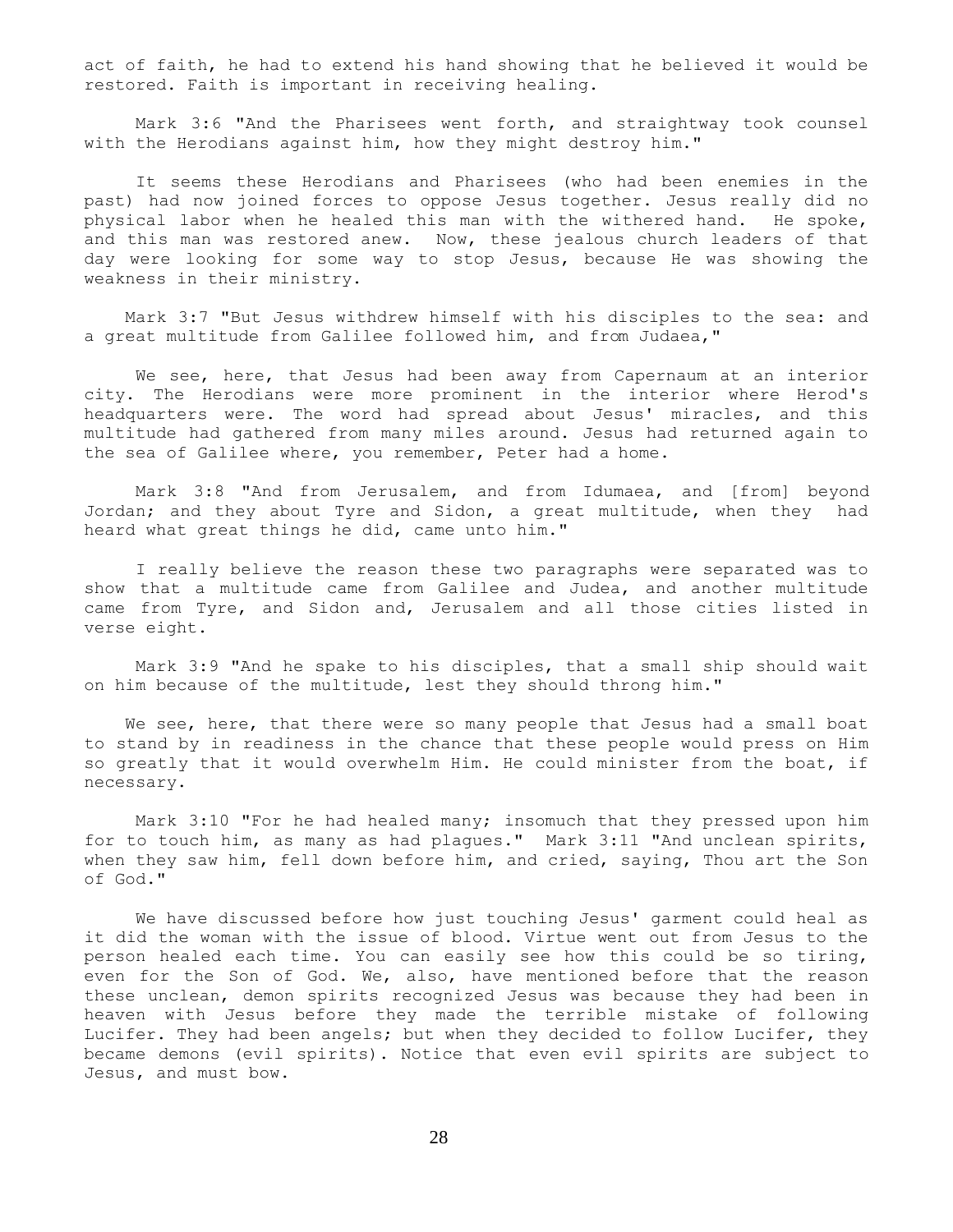Mark 3:12 "And he straitly charged them that they should not make him known."

 We see, here, that Jesus did not want these people to follow Him because of the miracles or even because of these spirits telling them who He is, He wanted the message of grace to win them.

 Mark 3:13 "And he goeth up into a mountain, and calleth [unto him] whom he would: and they came unto him."

 Jesus removed Himself from the masses of curiosity seekers and just called the ones to Him in the mountain whom He would. Unless the Holy Spirit draws the person, they will never come to God. It is God's will, however, that all of us come. In this case, He was calling the disciples.

 Mark 3:14 "And he ordained twelve, that they should be with him, and that he might send them forth to preach," Mark 3:15 "And to have power to heal sicknesses, and to cast out devils:"

 This "ordained" carries much more power than what we think of as ordaining today. This means empowers to preach, heal and cast out devils. These men had not been in school training. This is a little like Jeremiah's call to minister. Jeremiah, as these 12 apostles, was not trained by the world to take over his job. Jesus touched them and prayed over each of them, and His virtue flowed into these disciples. They were really just an extension of Him. They preached in His name, they healed in His name, they cast out demons in His name. The power was in His name. Just as God touched Jeremiah's lips and put the words in Jeremiah's mouth, Jesus touched the disciples and empowered them to minister.

 Mark 3:16 "And Simon he surnamed Peter;" Mark 3:17 "And James the [son] of Zebedee, and John the brother of James; and he surnamed them Boanerges, which is, The sons of thunder:" Mark 3:18 "And Andrew, and Philip, and Bartholomew, and Matthew, and Thomas, and James the [son] of Alphaeus, and Thaddaeus, and Simon the Canaanite," Mark 3:19 "And Judas Iscariot, which also betrayed him: and they went into an house."

 We see here the chosen twelve. "Peter" means a rock. The Lord giving James and John this name "Boanerges" indicated that Jesus knew they both had the zeal and power to fulfill the great work He had for them to do. John, my favorite penman, was very bold in announcing Jesus as the Word and God in John 1:1 "In the beginning was the Word, and the Word was with God, and the Word was God." This was, also, the same John who was banished to the Isle of Patmos for speaking out so boldly for Christ. So many people wonder why Jesus chose Judas Iscariot. Jesus knew someone had to betray Him. He was obedient to the will of the Father even in choosing Judas as a disciple.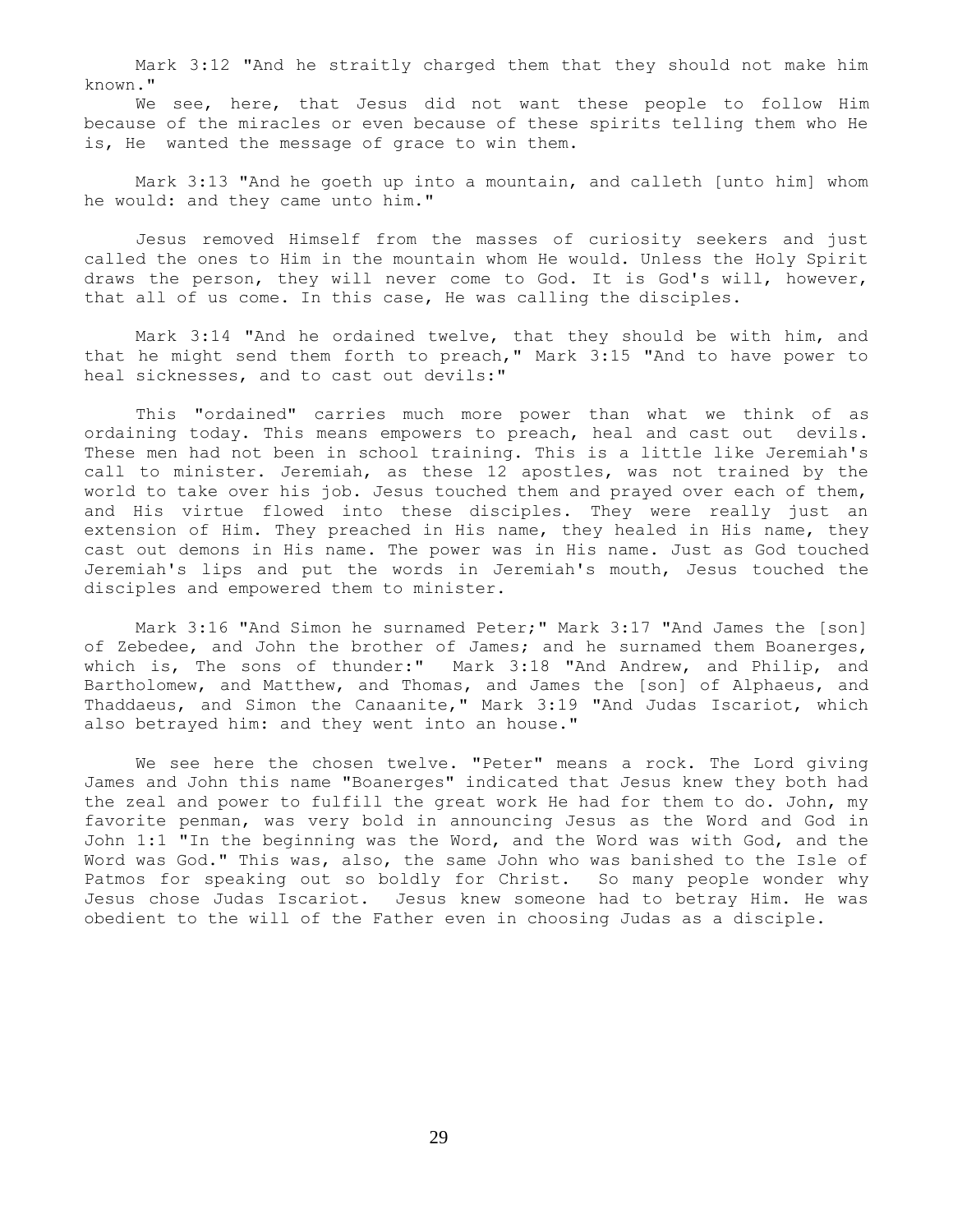- 1. Where did Jesus encounter the man with the withered hand? 2. Which hand was withered? 3. Why is this important? 4. Who watched Jesus constantly? 5. Why were they watching this closely? 6. What was, probably, their problem? 7. What were the first two words Jesus said to the man? 8. What question did Jesus ask the scribes that they could not answer without trapping themselves? 9. What feeling did Jesus have toward these scribes? 10. Why was Jesus' heart grieved? 11. What did the man with the withered hand have to do to be restored? 12. What one word shows what we must have to be healed? 13. These Pharisees joined in with their unusual enemies against Jesus. Who were they? 14. Where did Jesus withdraw to? 15. Where did the multitudes come from to throng Jesus? 16. What did Jesus tell the disciples to do to insure Him from being thronged? 17. Why did they want to touch Him? 18. What did the unclean spirits do when they saw Jesus? 19. How did they know Him? 20. What did Jesus tell these evil spirits to do? 21. When Jesus went to the mountain, who came to Him? 22. How many did Jesus ordain? 23. What does the word "ordain" really mean here? 24. What was Jesus ordaining them to do? 25. How were they able to do all these things God had called them to do? 26. What other name did He give Simon? 27. What does it mean? 28. The name Boanerges that He gave James and John showed what about their personalities? 29. Why did Jesus choose Judas Iscariot as one of the twelve?
	- 30. Which is your favorite disciple? Explain.

Notes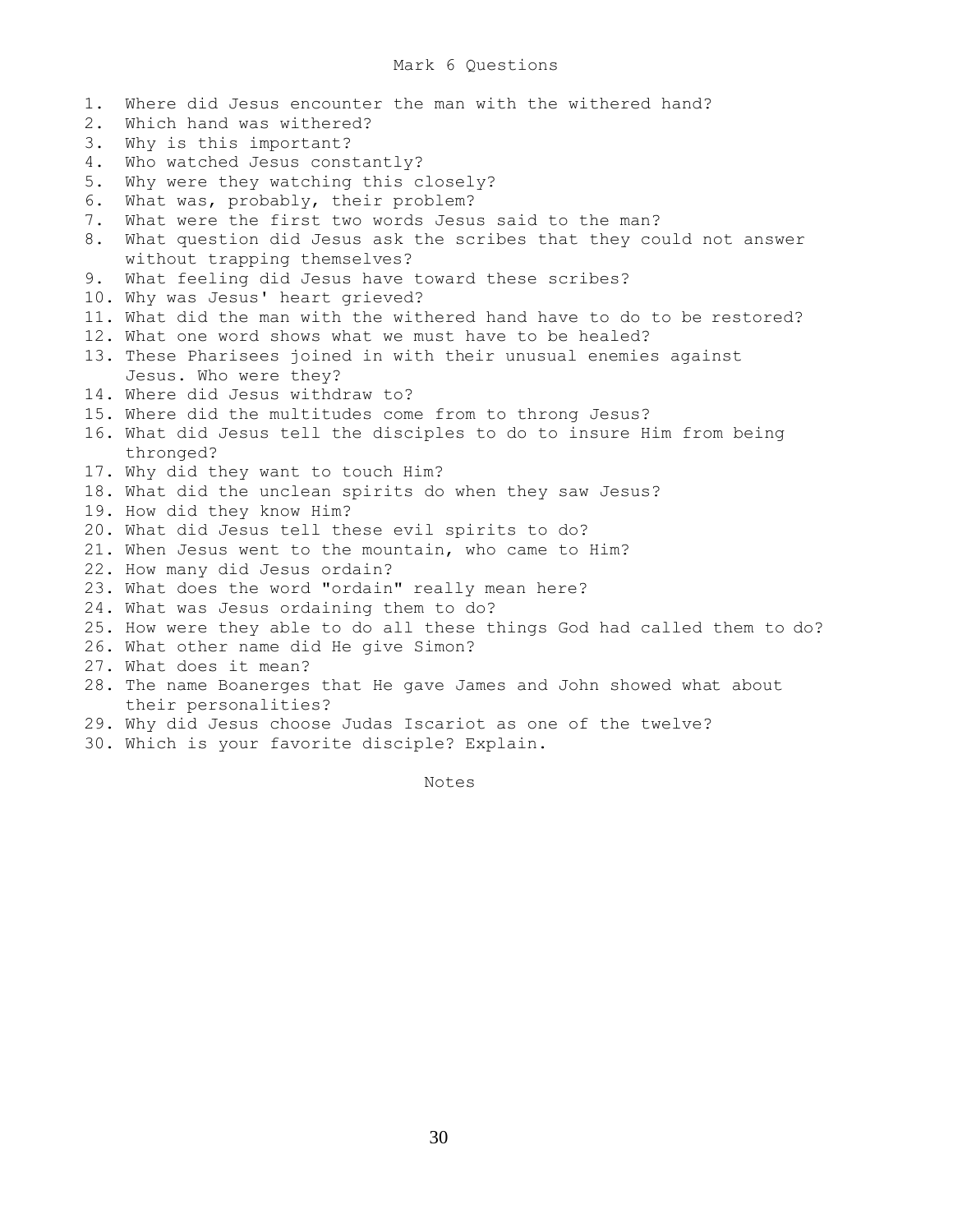We will begin this lesson in Mark 3:20.

 Mark 3:20 "And the multitude cometh together again, so that they could not so much as eat bread."

We see, here, that the magnitude of the ministry was such and the needs of the people were so great that Jesus would not stop to eat or to rest His body.

 Mark 3:21 "And when his friends heard [of it], they went out to lay hold on him: for they said, He is beside himself."

 These were well-meaning family and friends. They believed because Jesus was working so very hard and not taking time for eating, that He had driven Himself too far and was not thinking right. They tried to force Him to rest. We, preachers, know this feeling, as well. Well-meaning family and friends will get concerned about you and try to stop you from doing something that you know you must do. God will fill you with all the strength you need to fulfill the job He has chosen for you to do. The enemies of the work are many times close friends and family. Just as Jesus went on without their approval, that is what we must do, too.

 Mark 3:22 "And the scribes which came down from Jerusalem said, He hath Beelzebub, and by the prince of the devils casteth he out devils."

 These scribes (ministers) of that day realized that Jesus was able to cast out demons, and they were not able to cast them out. They were grasping for some kind of answer why He was able to cast out demons. They did not understand it, so they criticized. They even accused Jesus of being of the devil.

 Mark 3:23 "And he called them [unto him], and said unto them in parables, How can Satan cast out Satan?"

 Notice above, even though they were criticizing Jesus, they still came when He told them to. This speaking in parables was so only His followers would understand what He was saying. Not only how can Satan cast out Satan, but why would Satan cast out Satan? This was, probably, the most ridiculous statement they had made up until now. Notice that Jesus did not deny that Satan existed. He just said that Satan and Jesus were on opposite sides.

 Mark 3:24 "And if a kingdom be divided against itself, that kingdom cannot stand." Mark 3:25 "And if a house be divided against itself, that house cannot stand."

 This was all saying the very same thing. Divide and conquer is just a simple way of saying this. The kingdom of God and the kingdom of Satan are opposites. If Satan started throwing his own evil spirits out of his victims, they would no longer be victims. We can easily see that even Satan would not be so dumb. This house divided is along the same line, but we see it so much in our society today. If mother and dad are not in agreement, they are headed for divorce and the tearing up of the home. Mother and dad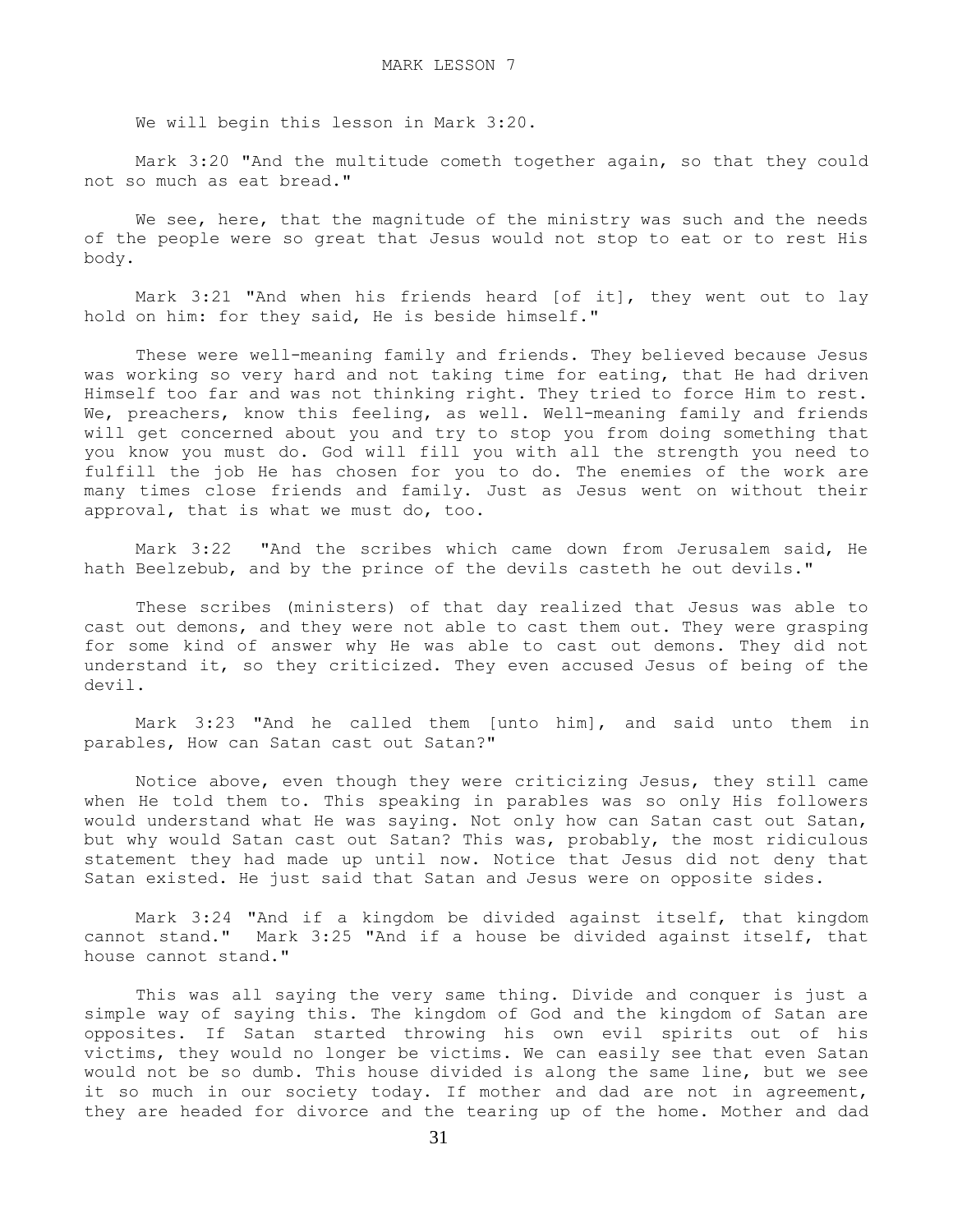should stand as one united, and then they two could withstand the onslaught of the devil. One can put a thousand to flight and two together can put ten thousand to flight. Deuteronomy 32:30 "How should one chase a thousand, and two put ten thousand to flight, except their Rock had sold them, and the LORD had shut them up?" You see, together we stand; divided, we fall.

 Mark 3:26 "And if Satan rise up against himself, and be divided, he cannot stand, but hath an end." This is kind of like committing suicide. If he is against himself, who is for him?

 This was kind of like commiting suicide. If He was against Himself, who was for Him?

 Mark 3:27 "No man can enter into a strong man's house, and spoil his goods, except he will first bind the strong man; and then he will spoil his house."

 In this parable, Jesus told us that if we are to successfully defeat Satan, we must bind him before we come against him. Tie him up with the name of Jesus and the blood of Jesus and render the demon helpless before you throw him out. The two things that Satan is the most afraid of are the name of Jesus and the blood of Jesus. This is what defeated him at the cross. It is with the Spirit of God, in the name of Jesus, and through the power of His shed blood that we cast out demons.

 Mark 3:28 "Verily I say unto you, All sins shall be forgiven unto the sons of men, and blasphemies wherewith soever they shall blaspheme:" Mark 3:29 "But he that shall blaspheme against the Holy Ghost hath never forgiveness, but is in danger of eternal damnation:"

 These are, probably, the most controversial two verses in the entire Bible. Many people believe that they have already sinned this unforgivable sin against the Holy Ghost. I know people who believe that because they have cursed and had the Lord's name attached to the curse words, that they have committed the unforgivable sin. Some believe because of the place this is located in the Scriptures that these scribes and Pharisees committed this sin when they said that the miracles Jesus was doing was from Satan. There are others who believe to deny that the baptism of the Holy Ghost is for our day is a unforgivable sin. I personally believe none of the above. I believe verse 28 is true when it says ALL sins shall be forgiven unto the sons of men. That is a separate statement from verse 29. My own personal belief is that the sin can only be committed at death. This Holy Ghost is the Spirit Jesus sends as a comforter to us to teach and help us. When we reject Jesus Christ as our Saviour and die in that state, we have totally rejected the Holy Spirit (Holy Ghost). I believe this total rejection of Jesus and the Holy Ghost is what this blasphemy is. I believe as long as there is breath in your body, and you use that breath to ask Jesus to forgive you and send the Holy Ghost, He will. We are all in danger of eternal damnation until we repent and receive Jesus in our hearts.

Mark 3:30 "Because they said, He hath an unclean spirit."

 These men had totally rejected Jesus and unless they repented, this will be their fate. Even Paul said these terrible things for a time, until he met Jesus on the road to Damascus.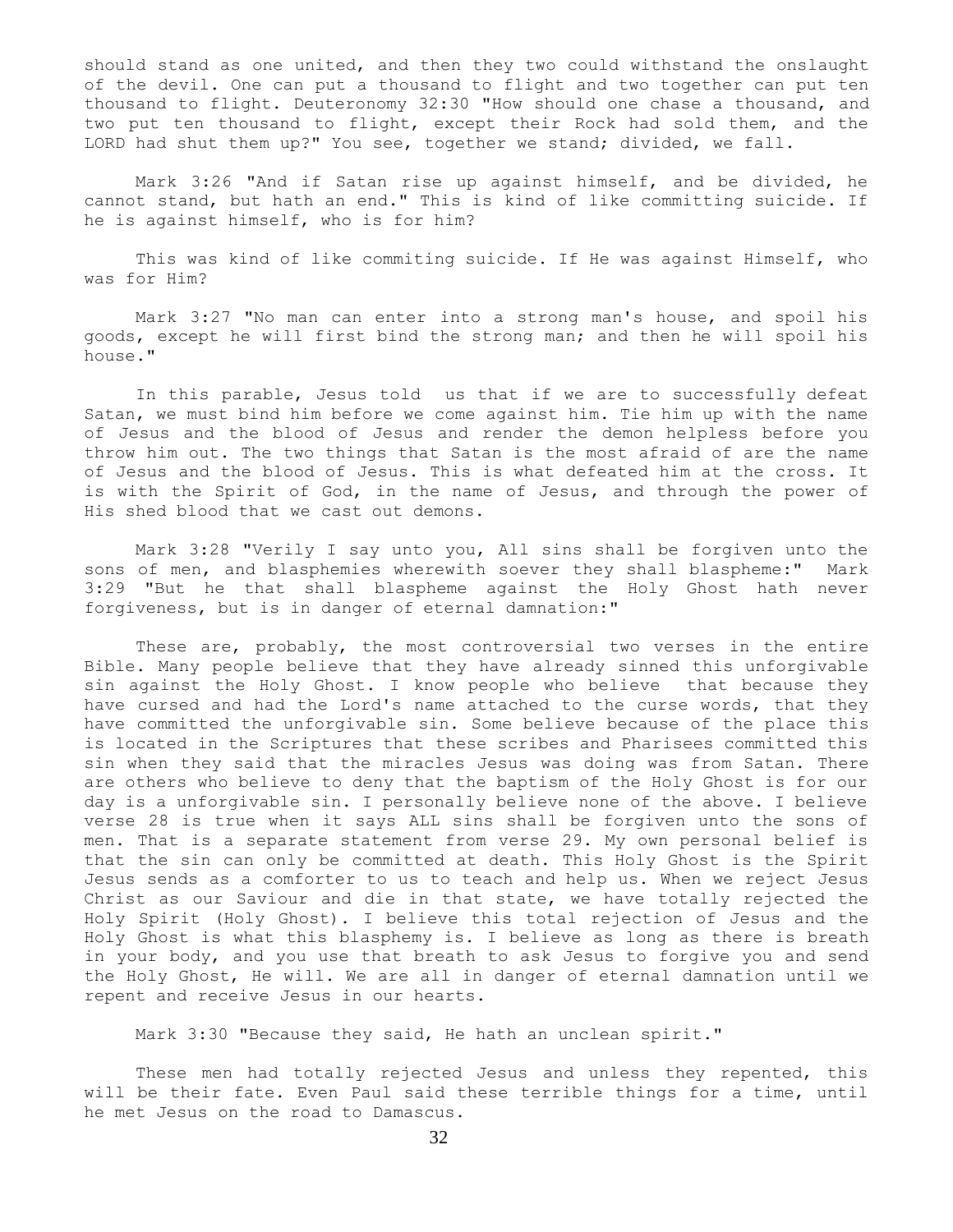Mark 3:31 "There came then his brethren and his mother, and, standing without, sent unto him, calling him." Mark 3:32 And the multitude sat about him, and they said unto him, Behold, thy mother and thy brethren without seek for thee." Mark 3:33 "And he answered them, saying, Who is my mother, or my brethren?" Mark 3:34 "And he looked round about on them which sat about him, and said, Behold my mother and my brethren!" Mark 3:35 "For whosoever shall do the will of God, the same is my brother, and my sister, and mother."

 We see this whole scene was set up so that Jesus might teach us about the family of God. All believers in Jesus Christ are sisters and brothers in the family of God. Jesus is the only begotten Son of the Father, but we also are children of the Father through adoption. We have been grafted in to the tree. Jesus is our elder brother. We are members of the family because of our faith in Jesus Christ. We have been purchased with a price and have been presented to the Father by Jesus Christ our Saviour. In Romans 8:14-17: Romans 8:14 For as many as are led by the Spirit of God, they are the sons of God." Romans 8:15 "For ye have not received the spirit of bondage again to fear; but ye have received the Spirit of adoption, whereby we cry, Abba, Father." Romans 8:16 "The Spirit itself beareth witness with our spirit, that we are the children of God:" Romans 8:17 "And if children, then heirs; heirs of God, and jointheirs with Christ; if so be that we suffer with [him], that we may be also glorified together." Our family, through blood line here on this earth, is what Mary and Jesus' half-brothers were to Him. Jesus was explaining that the eternal family (your sisters and brothers in Christ) is the true family. The family of God.

Notes

33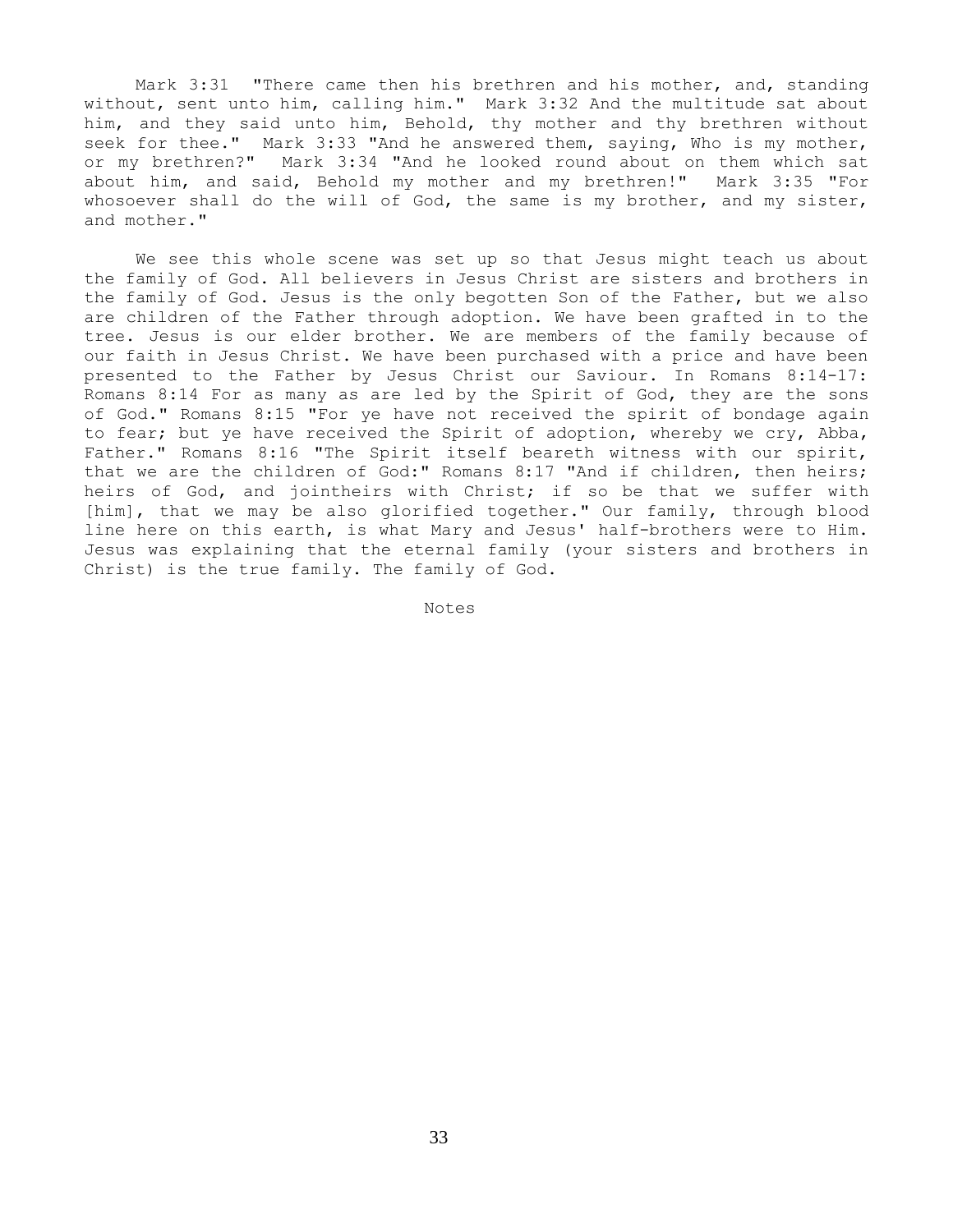Mark 7 Questions

| 1.          | There was such a multitude they could not                                                                                     |
|-------------|-------------------------------------------------------------------------------------------------------------------------------|
| $2$ .<br>3. | Why did Jesus' friends and family try to lay hold on Him?<br>What were they trying to force Him to do?                        |
| 4.<br>5.    | What lesson can we modern preachers learn from this?<br>Who did the scribes that came from Jerusalem say He had?              |
| 6.          | How did they say He cast out devils?                                                                                          |
| 7.          | What question did Jesus ask them when He called them to Him?                                                                  |
| 8.          | Why did He speak in parables?                                                                                                 |
| 9.          | What was the most ridiculous statement these scribes had made?                                                                |
|             | 10. What happens if a kingdom is divided against itself?                                                                      |
| 12.         | 11. What can we relate this "house divided" to in our society today?                                                          |
|             | In Deuteronomy 32:30, we find that one can put _____________<br>_______________ to flight and two can put ___________________ |
|             | to flight.                                                                                                                    |
|             | 13. What would happen to Satan if he were divided?                                                                            |
|             | 14. How is the only way a man can enter into a strong man's house?                                                            |
|             | 15. What are the two things we, Christians, must use to come against                                                          |
|             | Satan and his demons?                                                                                                         |
|             | 16. In verse 28, which sins will be forgiven?                                                                                 |
|             | 17. In verse 29, what is the exception?<br>18. What is the most controversial issue in the Bible?                             |
|             | 19. Name two beliefs (other than what the author believes) that are                                                           |
|             | thought to be the sin against the Holy Ghost.                                                                                 |
|             | 20. What did Jesus send the Holy Ghost to believers as?                                                                       |
|             | 21. What does the author believe is the sin against the Holy Ghost?                                                           |
|             | 22. Who was a famous penman of the Bible who rejected Jesus and the                                                           |
|             | Holy Ghost until he met Jesus on the road to Damascus?                                                                        |
|             | 23. Who came to see Jesus and called for Him to come outside to see<br>them?                                                  |
|             | 24. What question did Jesus ask the people concerning this?                                                                   |
|             | 25. Who is the family of God made up of?                                                                                      |
|             | 26. What was the purpose in Jesus' mother and brethren coming to see Him?                                                     |
|             | 27. In Romans 8:14, we read that who are the sons of God?                                                                     |
|             | 28. What do we call the Father when we have been adopted?                                                                     |
|             | 29. Verse 17 of Romans, chapter 8 tells us that we are joint<br>with Jesus.                                                   |
|             |                                                                                                                               |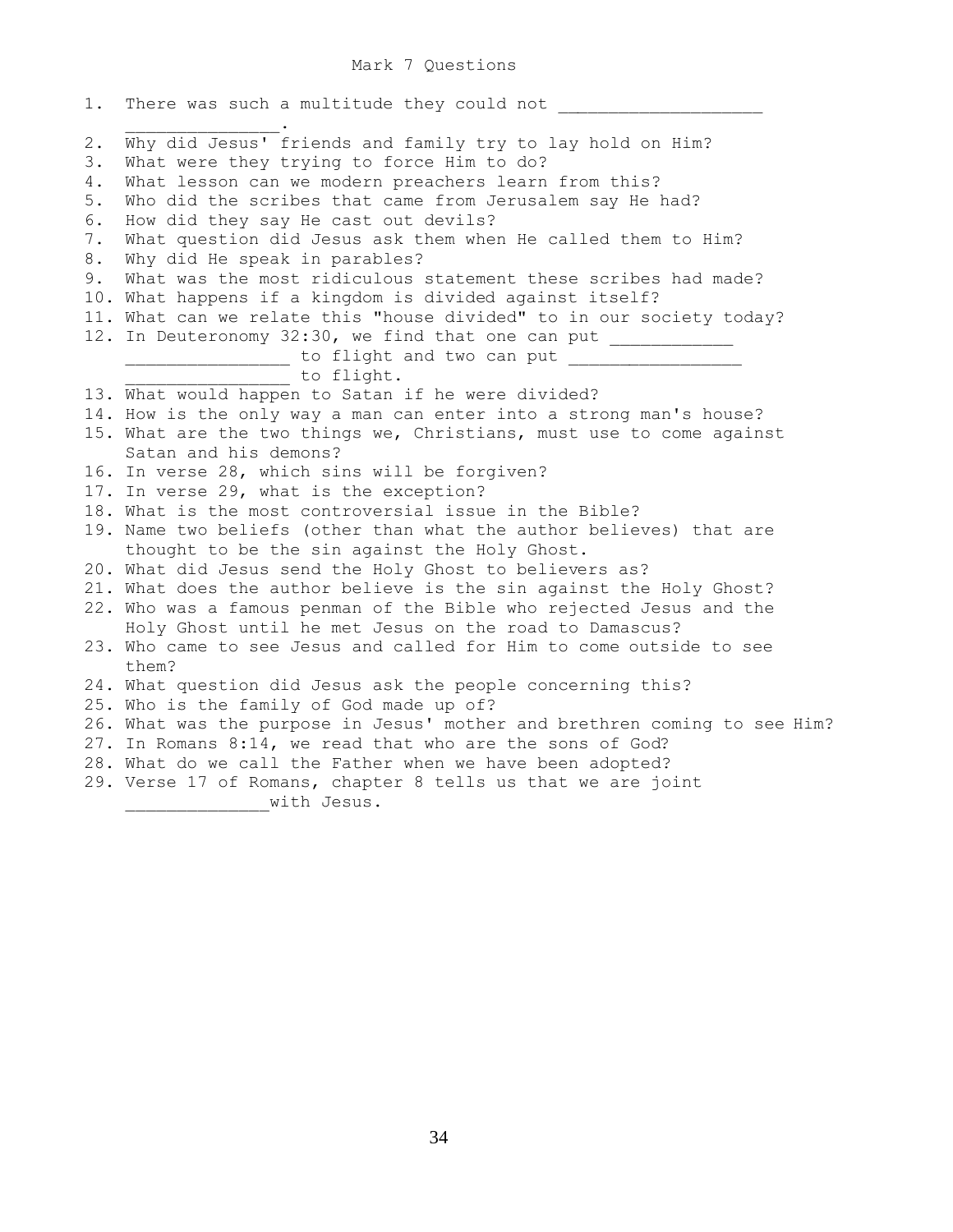We will begin this lesson in Mark 4:1.

 Mark 4:1 "And he began again to teach by the sea side: and there was gathered unto him a great multitude, so that he entered into a ship, and sat in the sea; and the whole multitude was by the sea on the land."

 Once before, Jesus had called for a ship to come so that He could get away from the multitude of people on shore. This multitude was so great that He was to get into a ship and cast out just a little way to minister. There are a number of reasons why this is good. One reason is that the voice carries better across water, and Jesus' voice would be magnified with the water, so this huge group could hear.

 Mark 4:2 "And he taught them many things by parables, and said unto them in his doctrine,"

We see, here, that this doctrine was of Jesus. Jesus was teaching in parables so that people could not receive His message in their minds but through their spirits. The Holy Spirit teaches the Christians all truths.

Mark 4:3 "Hearken; Behold, there went out a sower to sow:"

 "Hearken" means give me your full attention. "Behold", here, was telling those in attendance (and us, as well) to see with our inner man. He in essence was saying, "You must look beyond what I am saying literally and look into the spiritual to understand what I am about to tell you". Notice, also, the simplicity of this message. These people were all familiar with growing things and could easily relate to someone sowing seed.

 Mark 4:4 "And it came to pass, as he sowed, some fell by the way side, and the fowls of the air came and devoured it up."

 Jesus is the great sower of the seed (Word of God). Not all who hear this Word will receive it. This is an explanation by Jesus about the different way the world and its people receive the Word of God. The sower is the same in all cases (Jesus). The seed (the Word of God) is the same in all cases. It is in the way it is received that is different. Jesus, Himself, would come back and explain in detail what this parable meant, and it will help us in other parables to look for the hidden meaning. Not all who hear the gospel receive it. Satan is depicted as the fowl of the air. Satan has come to steal and destroy the Word.

 Mark 4:5 "And some fell on stony ground, where it had not much earth; and immediately it sprang up, because it had no depth of earth:" Mark 4:6 "But when the sun was up, it was scorched; and because it had no root, it withered away."

 All of us who have been in church for any length of time have seen the type of person who is indicated above. An evangelist comes through town, and he is so thrilled with the message he goes down front and makes big commitments to God. In a few days when his friends have laughed at him and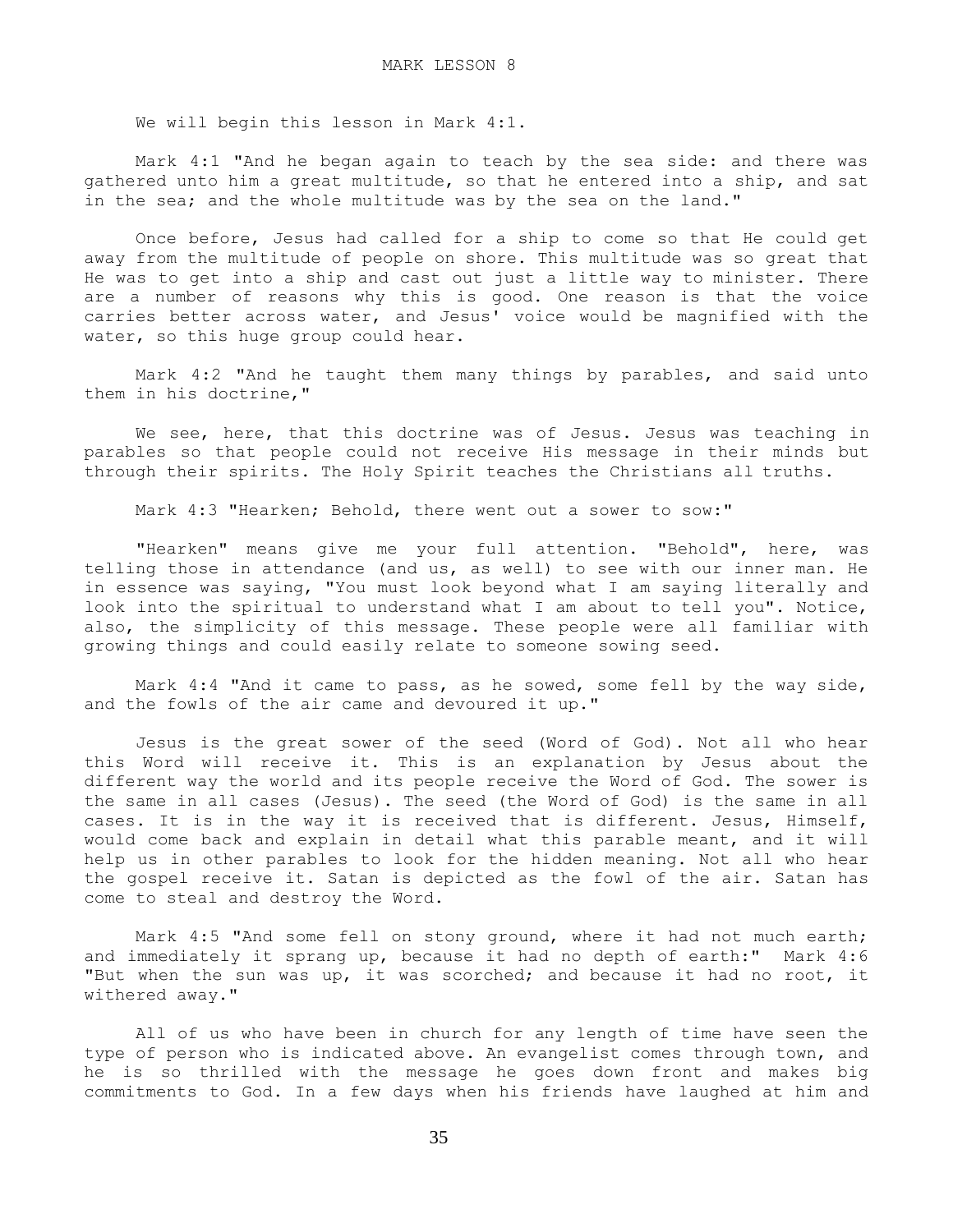he runs into hardships, he falls by the wayside. On fire for God for a few days, but his fire went out.

 Mark 4:7 "And some fell among thorns, and the thorns grew up, and choked it, and it yielded no fruit."

 These are people who are trying to keep one foot in the world and one in church. They still lust for the things of the world while claiming to be Christians.

 Mark 4:8 "And other fell on good ground, and did yield fruit that sprang up and increased; and brought forth, some thirty, and some sixty, and some an hundred."

We see, here, Christians who receive the truth and live daily upright lives. These Christians are in for all of eternity. Troubles and lust of worldly goods will not turn their heads. They will follow Jesus, whatever the cost. These are fruit bearers, messengers who tell others of Jesus and add to God's kingdom to the best of their ability. Some of them just get a few saved, but some of them get hundreds saved. Perhaps, the different amounts have to do with where they are located and how many they have opportunity to witness to.

 Mark 4:9 "And he said unto them, He that hath ears to hear, let him hear."

 Jesus was telling them, here, to open the ears of their understanding; the inner ears. He was saying, receive these words inside of you and think about it until you understand. These messages in parables are not for the world to understand, but are to be understood within us from the teachings of the Holy Spirit.

 Mark 4:10 "And when he was alone, they that were about him with the twelve asked of him the parable."

 One thing we need to realize, here, is that the disciples, at this time, had not been filled with the Holy Spirit. You remember what happened to them on the day of Pentecost. Some of them had not been with Jesus very long, and perhaps, were not even really familiar with the books of the law. We know that there were more than just 12 disciples. There were 70, and by the time of Pentecost, there were 120. These  $12^{\circ}$  were the closest to Jesus and were actually the foundation of Jesus' outreach ministry.

 Mark 4:11 "And he said unto them, Unto you it is given to know the mystery of the kingdom of God: but unto them that are without, all [these] things are done in parables:"

 The secrets of God are just revealed to the believers. Those that seek, find. The Bible is written in such a manner that just casual reading does not reveal the great mysteries of God. You can read the same Scripture 20 times, and each time God will reveal just a little bit more to you. I have spent about 45 years studying the Bible and even in doing these lessons, I have seen things that I never saw before. I believe the Lord reveals as much as you can handle at the time. I have said this before, but it bears repeating. God does not want us to accept Him with our minds. He wants our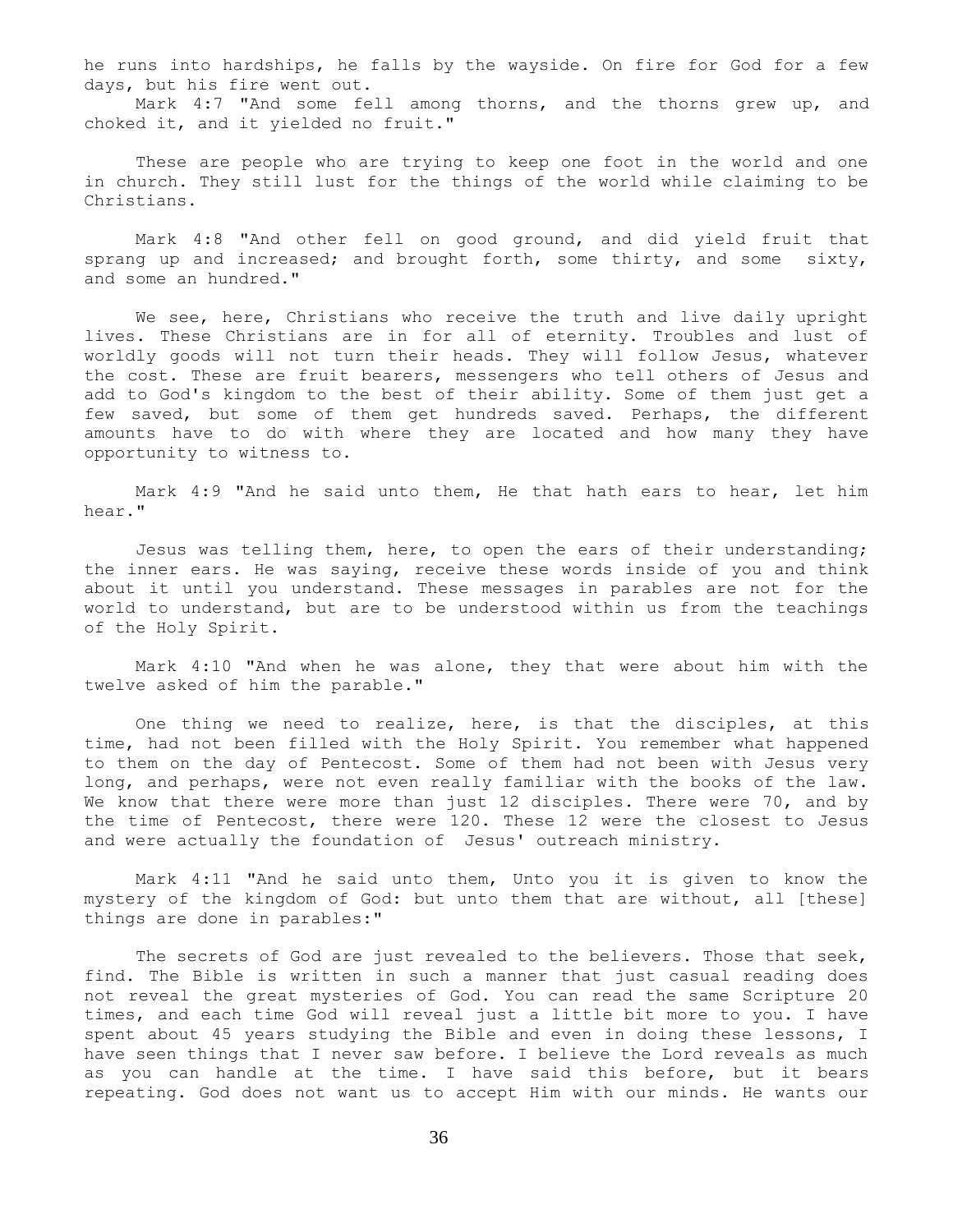hearts. He wants us to have faith in things we cannot see with the physical eye.

 Mark 4:12 "That seeing they may see, and not perceive; and hearing they may hear, and not understand; lest at any time they should be converted, and [their] sins should be forgiven them."

 You see, if everyone could fully understand the Scriptures, many would repent and come to God because it is the practical thing to do, and not because they love God. This is not what the Lord wants. He wants to be our Saviour, but He also wants to be Lord of our lives. He must be the center of everything, or He will not be anything. Religion of the mind is lukewarm religion. Jesus said He will spew us out of His mouth if we are lukewarm. We must be on fire for God to please Him.

 Mark 4:13 "And he said unto them, Know ye not this parable? And how then will ye know all parables?"

 This is a very good question. The Bible, itself, has hidden meanings throughout. It is the diligent student who does not mind digging who finds the treasures in the Word.

 Mark 4:14 "The sower soweth the word." Mark 4:15 "And these are they by the way side, where the word is sown; but when they have heard, Satan cometh immediately, and taketh away the word that was sown in their hearts." Mark 4:16 "And these are they likewise which are sown on stony ground; who, when they have heard the word, immediately receive it with gladness;" Mark 4:17 "And have no root in themselves, and so endure but for a time: afterward, when affliction or persecution ariseth for the word's sake, immediately they are offended." Mark 4:18 "And these are they which are sown among thorns; such as hear the word," Mark 4:19 "And the cares of this world, and the deceitfulness of riches, and the lusts of other things entering in, choke the word, and it becometh unfruitful."

 We see above, again, that the Word of God never varies. It goes out for all to hear. The difference in the results comes about by those who hear the Word. We see, here, in the first instance where the fowls eat it up. This message is never received. The message goes out, but the person is too calloused by things of the world to even receive it. In the second instance above, the stony ground indicated a shallow person. He received the Word and may even come forward for salvation, but the very first sign of any problems, he drops out. In the third instance, the thorns indicate, to me, that this Word sown goes into an area where there are many worldly people. In fact, many of our churches fall into that category today. This person, instead of coming out of all this worldliness, gets caught up in it and importance in the community. These things become more important than studying the Word. This person is finally overcome with lust for these worldly things. None of these people above produce any extra members for God's kingdom. They bear no fruit at all.

 Mark 4:20 "And these are they which are sown on good ground; such as hear the word, and receive [it], and bring forth fruit, some thirtyfold, some sixty, and some an hundred."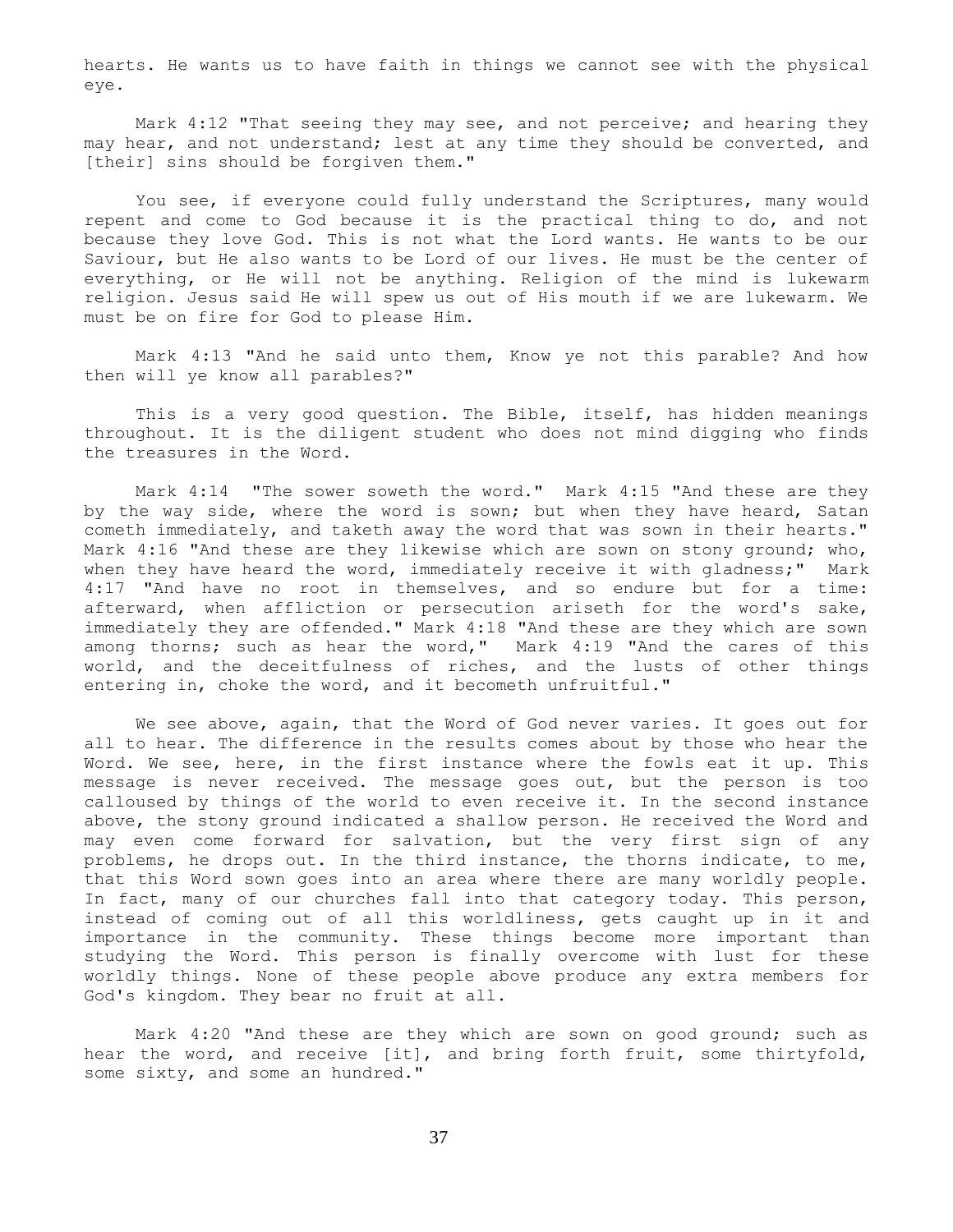We can easily see that this fourth person is what we all need to be. We not only receive the Word for ourselves, but go out and share it with others and lead them into full knowledge of God and His salvation. Some of us may not come in contact with many people, and we may not produce but 30. Others who have an opportunity to witness to large groups may get a hundred saved. The important thing is to bring as many into the kingdom as you possibly can. Be a fruit bearer for God.

Notes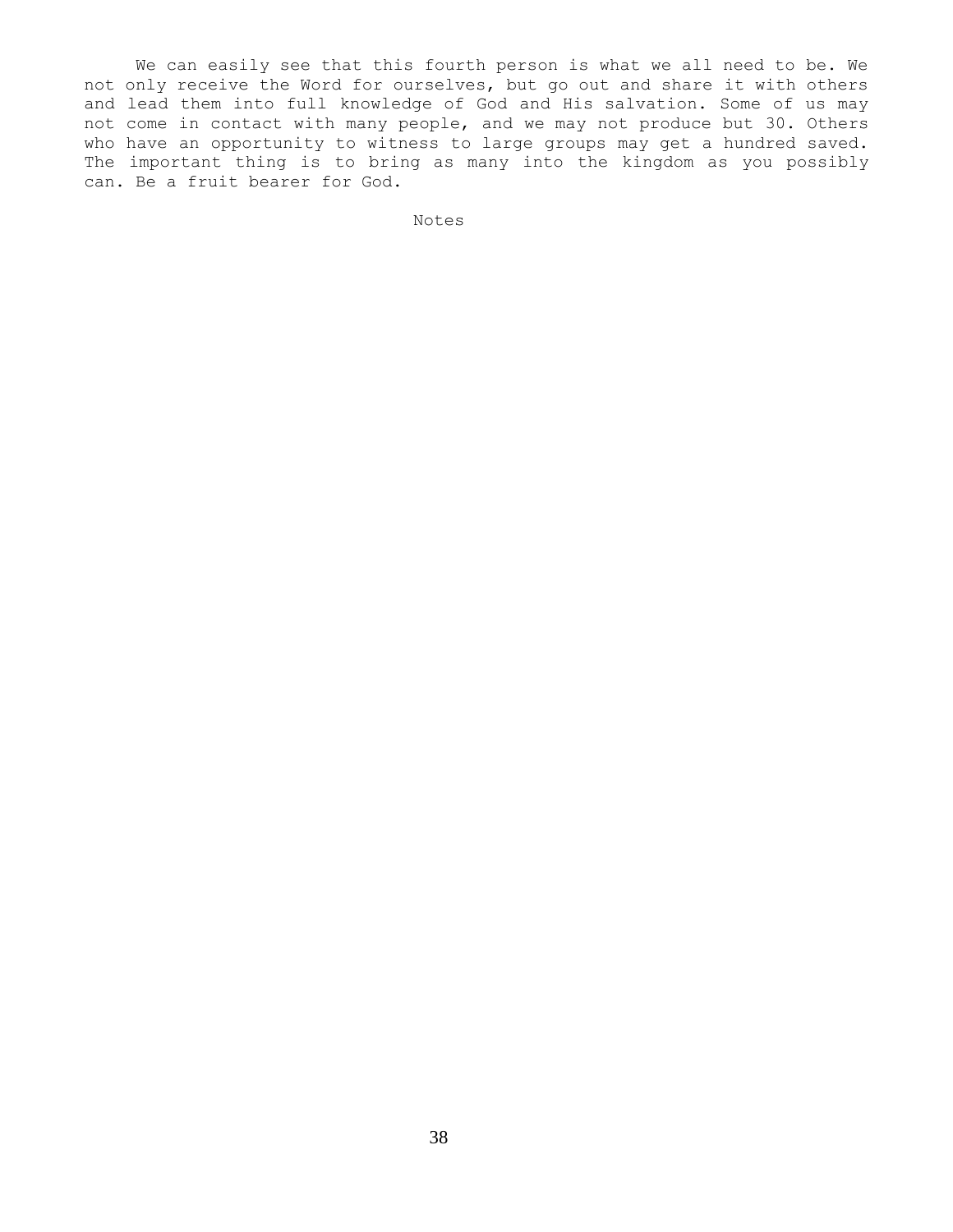# Mark 8 Questions

1. Why did Jesus enter into a ship to speak to the people? 2. What help is the water to the voice? 3. How did Jesus teach them? 4. Why did Jesus use this manner of teaching? 5. Who teaches the Christian all truth? 6. What does hearken mean? 7. What was Jesus saying with the word, "Behold", here? 8. Why did Jesus speak to them about sowing seed? 9. What happened to the seed in the first parable? 10. Who do the fowls symbolize? 11. What does the seed symbolize? 12. Who is the sower? 13. In the second example, where did the seed fall? 14. Why did it spring up immediately? 15. Why did it wither away? 16. Where did the third seed fall? 17. What happened to this seed? 18. In verse 8, the seed fell where? 19. What was the difference in the results? 20. What type of person does this represent? 21. What did Jesus tell them to do in verse 9? 22. Messages in parables are for who to understand? 23. When did the disciples ask Jesus what the parables meant? 24. Who is it given to know the mystery of the kingdom of God? 25. What has the author discovered about reading the Bible? 26. If God does not want our minds, what does He want? 27. Is it a different message that brings different results? 28. Which one of these four are you?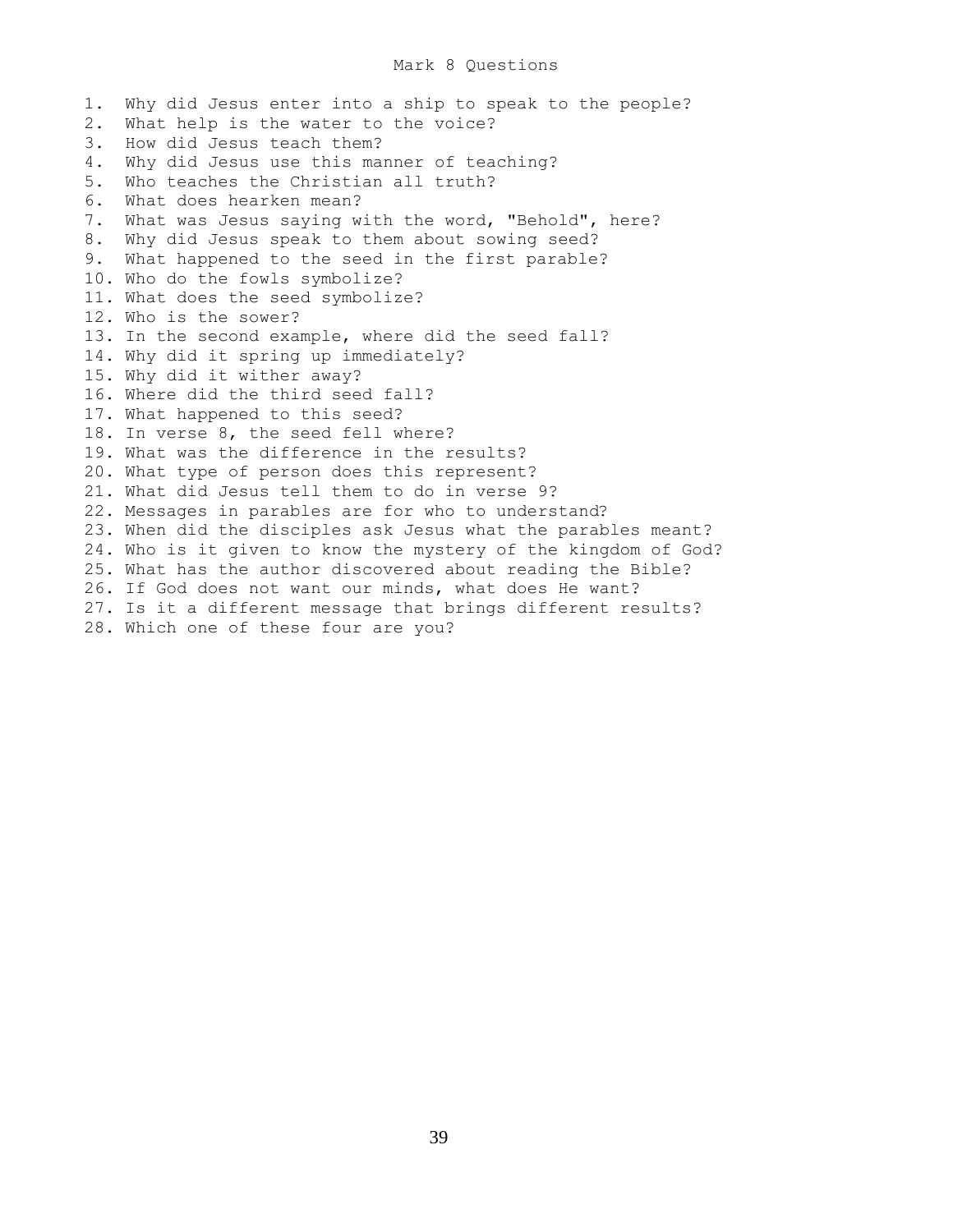We will begin this lesson with Mark 4:21.

 Mark 4:21 "And he said unto them, Is a candle brought to be put under a bushel, or under a bed? and not to be set on a candlestick?"

 Jesus was just making an example of how foolish it is to hide the Light of the world. This lamp symbolizes the divine Truth that is caught up in the person of Jesus Christ. A candlestick is to give light. Covering the very thing that produces light would be very foolish. Christians are the bearers of the Light of Jesus to the lost world. We must shine forth, not cover the Light the Lord has given us.

Mark 4:22 "For there is nothing hid, which shall not be manifested; neither was any thing kept secret, but that it should come abroad."

 Much was hidden before Jesus came. The way into the Holy of Holies was opened when Jesus died on the cross, and the curtain was torn from the top to the bottom. This tells us that Jesus has opened the way to God the Father for us. The Scriptures are revealed to us by the Holy Spirit of God. The hidden things of God are revealed through Jesus Christ.

Mark 4:23 "If any man have ears to hear, let him hear."

 Again, He was speaking of the understanding of man being opened. This was speaking of listening carefully and understanding.

 Mark 4:24 "And he said unto them, Take heed what ye hear: with what measure ye mete, it shall be measured to you: and unto you that hear shall more be given."

 More than ever before, it is very important what you listen to. The brain is like a computer, and everything that goes into the brain is recorded. We must filter out all the dirty movies, the rock music with its suggestive lyrics, and even much conversation of the general public; because it is spiced with cursing. The information that we receive into our brains can be built upon, so we must make sure that it is absolute truth. The more we receive the truth, the more we build upon it. The Bible says that we must seek to find. It is amazing how much extra knowledge we can acquire from just one extra hour in the Bible. If we desire to learn the truths in the Bible, the Holy Spirit of God will teach us. Whatever you do, study and memorize as many Scriptures as you can. We see, here, that if we preach (mete) what we do know, God will fill us with more and more that we can pass on. It never ends. He just fills us over and over again.

 Mark 4:25 "For he that hath, to him shall be given: and he that hath not, from him shall be taken even that which he hath."

 This is just saying that the knowledge God has given you must be used. If you never recollect a Scripture, pretty soon you couldn't remember it even if you tried. If you use it frequently, then you will add more and more to it all the time.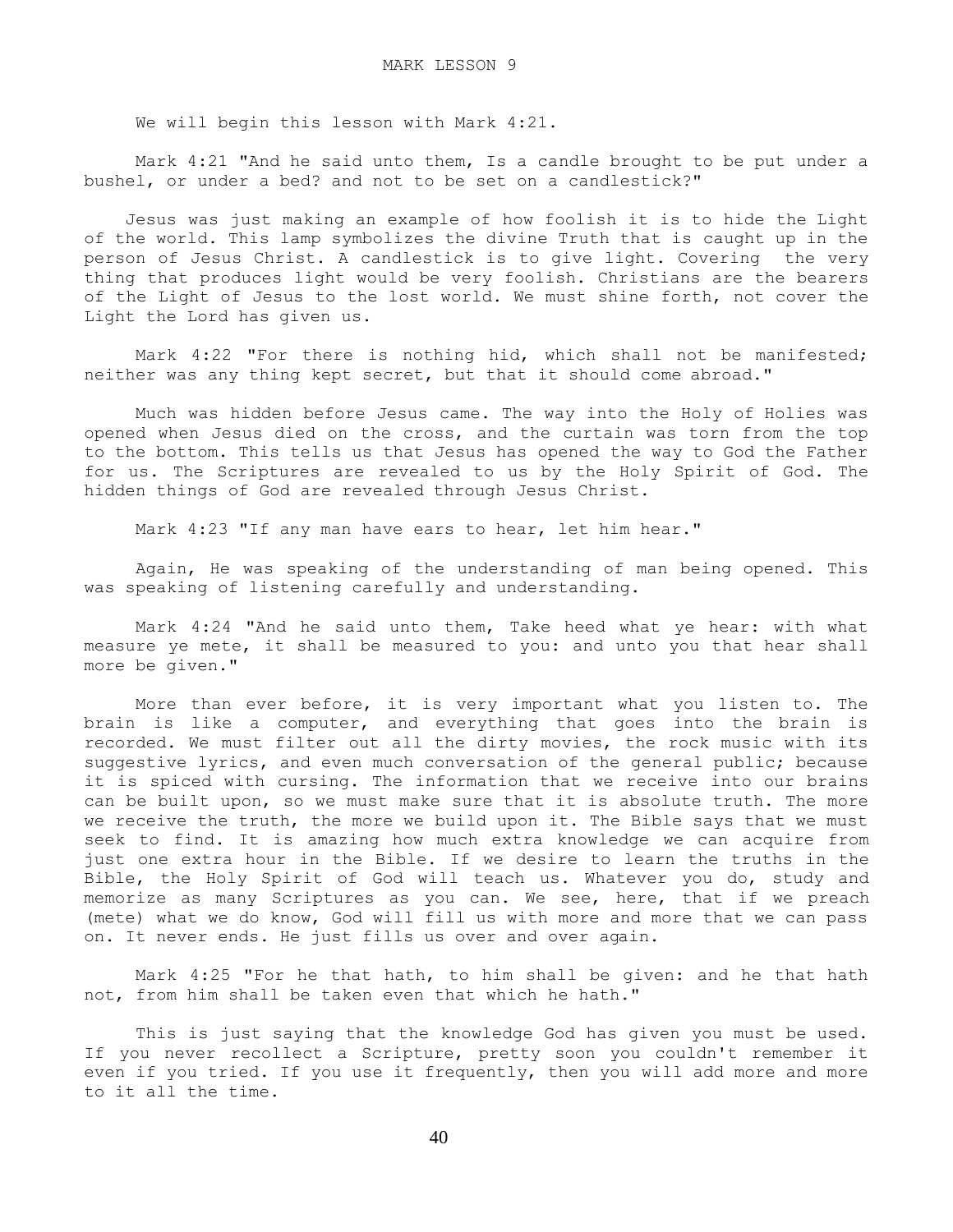Mark 4:26 "And he said, So is the kingdom of God, as if a man should cast seed into the ground;" Mark 4:27 "And should sleep, and rise night and day, and the seed should spring and grow up, he knoweth not how."

 Remember the seed was the Word of God. If we scatter that Word out, we may not see the results right now, but on harvest day there will be those who have received that Word and are counted in the kingdom, because of that Word that was spread. Many times, we do not know that we have said something about the Lord that has influenced their lives. We don't always know that the Lord is working in someone's life when He is. By the foolishness of preaching, men are saved. This means foolish to the world. Two or three different people may think they have ministered to a person to no avail; but when you least expect it, he comes into the kingdom. We know not how, but it is part of God's plan; just like the seed in the verse above.

 Mark 4:28 "For the earth bringeth forth fruit of herself; first the blade, then the ear, after that the full corn in the ear." Mark 4:29 "But when the fruit is brought forth, immediately he putteth in the sickle, because the harvest is come."

We see in verse 28 and 29 above, the life of an individual Christian, and also the growth of a church. A person, when he first receives the Word of God (seed), is not a full grown Christian. In the meantime, we must patiently await and grow until harvest.

 Mark 4:30 "And he said, Whereunto shall we liken the kingdom of God? or with what comparison shall we compare it?"

 The physical heaven has no comparison here on this earth. Heaven far surpasses anything on this earth. This, perhaps, could be speaking of the kingdom of God's people. Even while we are on the earth, we, Christians, make up the kingdom of God on the earth. We are His kingdom, here. It is very peculiar how the Christian population grows. One gets saved, and then that one draws several more; and then the first thing you know, there are millions of Christians.

 Mark 4:31 "[It is] like a grain of mustard seed, which, when it is sown in the earth, is less than all the seeds that be in the earth:" Mark 4:32 "But when it is sown, it groweth up, and becometh greater than all herbs, and shooteth out great branches; so that the fowls of the air may lodge under the shadow of it."

When you stop and think about it, it is amazing how one Jesus Christ about 2,000 years ago started what has grown into literally millions of Christians today. The seed that was planted was the Word of God, Jesus Christ. God's church started first with Jesus Christ, then the twelve, and look what it has grown into today. Every country has been touched by this Word. In South America, the mustard tree grows so big that a man on horseback can ride under the branches. This is really minor, however, to the true meaning of this Scripture about the humble beginning of the church of Jesus Christ, and how it has grown into millions of believers.

 Mark 4:33 "And with many such parables spake he the word unto them, as they were able to hear [it]." Mark 4:34 "But without a parable spake he not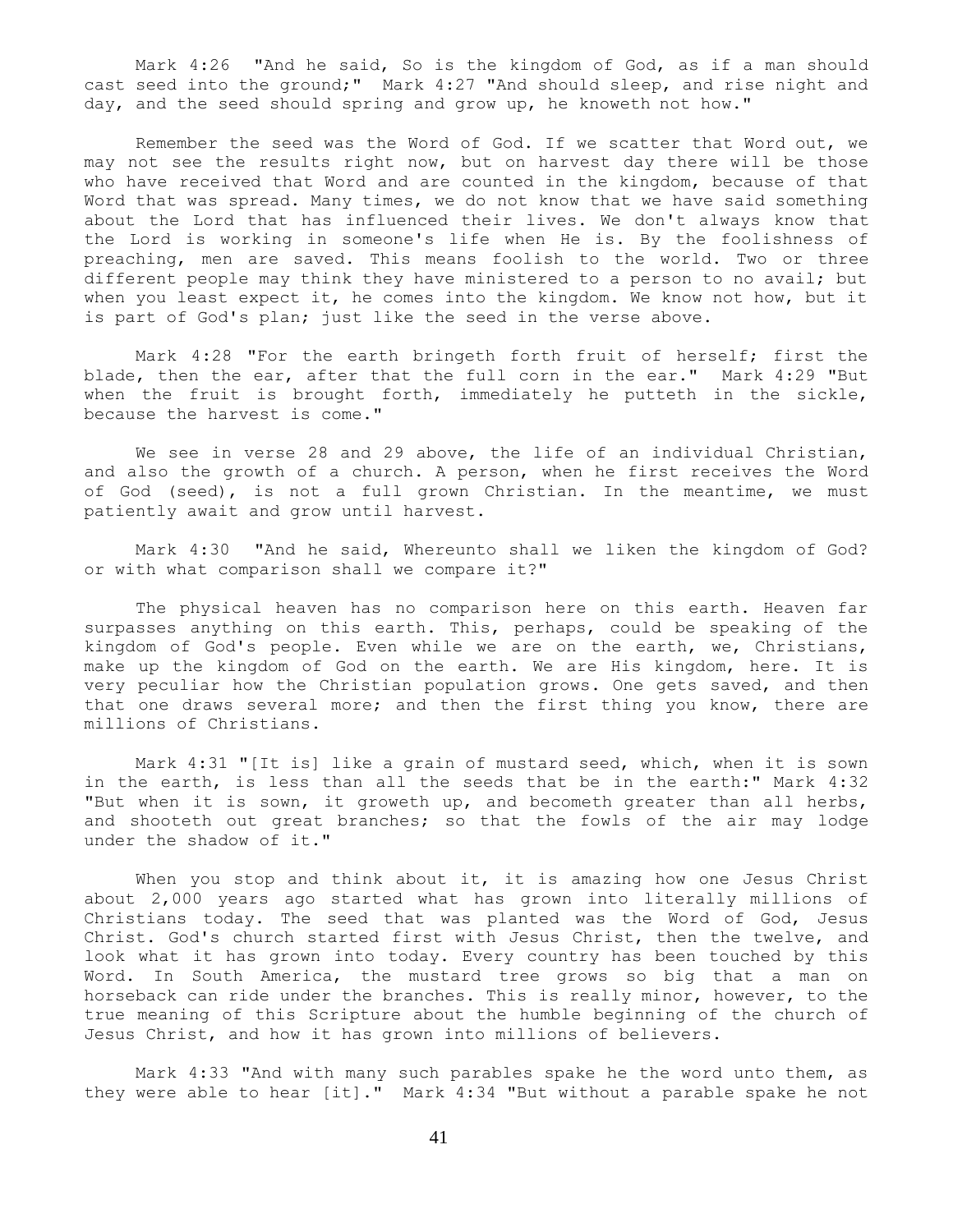unto them: and when they were alone, he expounded all things to his disciples."

 These parables, as we said before, were spoken so that the unbelieving world would not understand what He was saying. The only ones who did understand were the ones to whom He chose to reveal it. He explained every one in detail to His disciples.

 Mark 4:35 "And the same day, when the even was come, he saith unto them, Let us pass over unto the other side." Mark 4:36 "And when they had sent away the multitude, they took him even as he was in the ship. And there were also with him other little ships." Mark 4:37 "And there arose a great storm of wind, and the waves beat into the ship, so that it was now full."

 "The same day", spoken of here, probably means the same day that He spoke these parables. They dismissed the multitude, and Jesus climbed into the little ship that He probably used to preach from before. It is not unusual for a strong wind to come up suddenly on the Sea of Galilee. Many fishermen through the years have lost their lives because of the sea. All of these little ships were having problems. Many had followed Jesus into the sea in small boats.

 Mark 4:38 "And he was in the hinder part of the ship, asleep on a pillow: and they awake him, and say unto him, Master, carest thou not that we perish?"

You must remember that Jesus' flesh was of Mary. In the flesh, He got tired, and that was why He sent the multitude away and cast out into the sea to rest His body; and also, that He might show that He is Lord of the sea, as well. Jesus knew no fear as these disciples did. Jesus was not concerned about the high waves for Himself.

 Mark 4:39 "And he arose, and rebuked the wind, and said unto the sea, Peace, be still. And the wind ceased, and there was a great calm."

 Jesus is Peace. He is the King of Peace. Jesus is in total authority over everything in this world. Land, sea, air, and under the earth, as well. When He speaks, it must obey.

 Mark 4:40 "And he said unto them, Why are ye so fearful? how is it that ye have no faith?"

 Fear is not of God. Faith is the opposite of fear. Jesus scolded them for doubting. They should have known, if they had truly known Jesus, that no harm would come to them as long as Jesus was with them.

 Mark 4:41 "And they feared exceedingly, and said one to another, What manner of man is this, that even the wind and the sea obey him?"

 That is the secret. He is not a man at all. He is God the Word housed in the body of a man. I have used this Scripture so much, but it tells us that Jesus is Lord of all. Philippians 2:10 tells us that Jesus is Lord of everything. Philippians 2:10 "That at the name of Jesus every knee should bow, of [things] in heaven, and [things] in earth, and [things] under the earth;"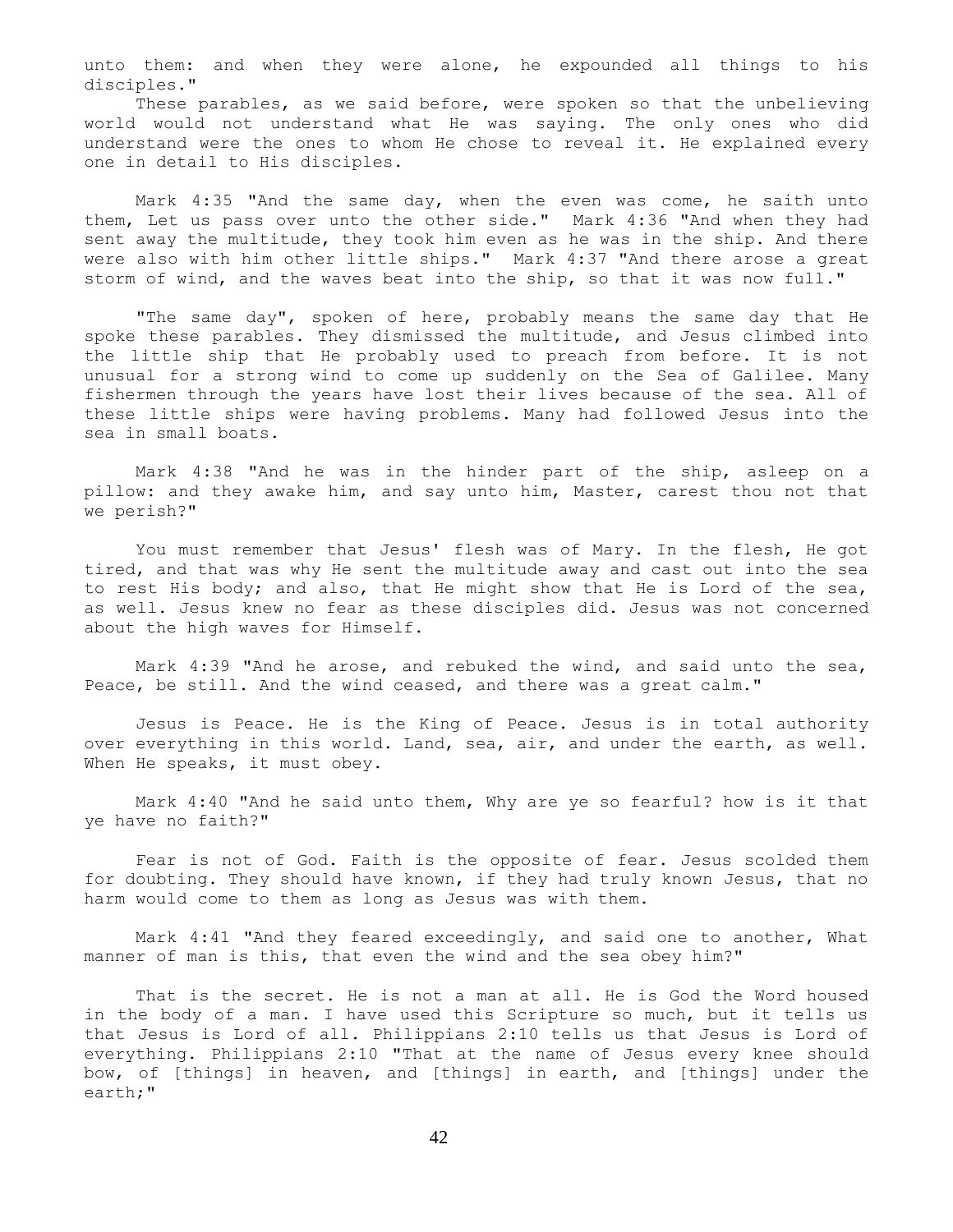### Mark 9 Questions

1. Where is the natural place to put a candle? 2. This Light symbolizes the divine truth that is caught up in  $\mathcal{L}=\mathcal{L}=\mathcal{L}=\mathcal{L}=\mathcal{L}=\mathcal{L}=\mathcal{L}=\mathcal{L}$ 3. What is going to happen to things that are hidden? 4. When was the way opened for Christians to God the Father? 5. What does Jesus tell us to do with our ears? 6. What does this really mean? 7. How will measure be made to us? 8. What is our responsibility toward what goes in our brain? 9. What can you compare the brain to? 10. What will happen to those who have? 11. What did Jesus liken the kingdom of God to? 12. Can you explain in detail what makes a seed grow? 13. What is the seed symbolic of? 14. What kind of foolishness are men saved by? 15. The earth bringeth forth fruit of 16. When is the harvest? 17. Who makes up the kingdom of God on earth? 18. What kind of seed is supposed to be the smallest? 19. What does it grow into? 20. What does it symbolize? 21. When Jesus had finished the parables, what did He do? 22. Was Jesus' ship the only ship that went into the sea? 23. What happened that frightened the disciples? 24. What was Jesus doing on the ship? 25. Why did Jesus need to rest? 26. When they awakened Jesus, what did He do? 27. What question did Jesus ask the disciples? 28. What is fear? 29. What surprised even the disciples about Jesus? 30. What is the secret of Jesus?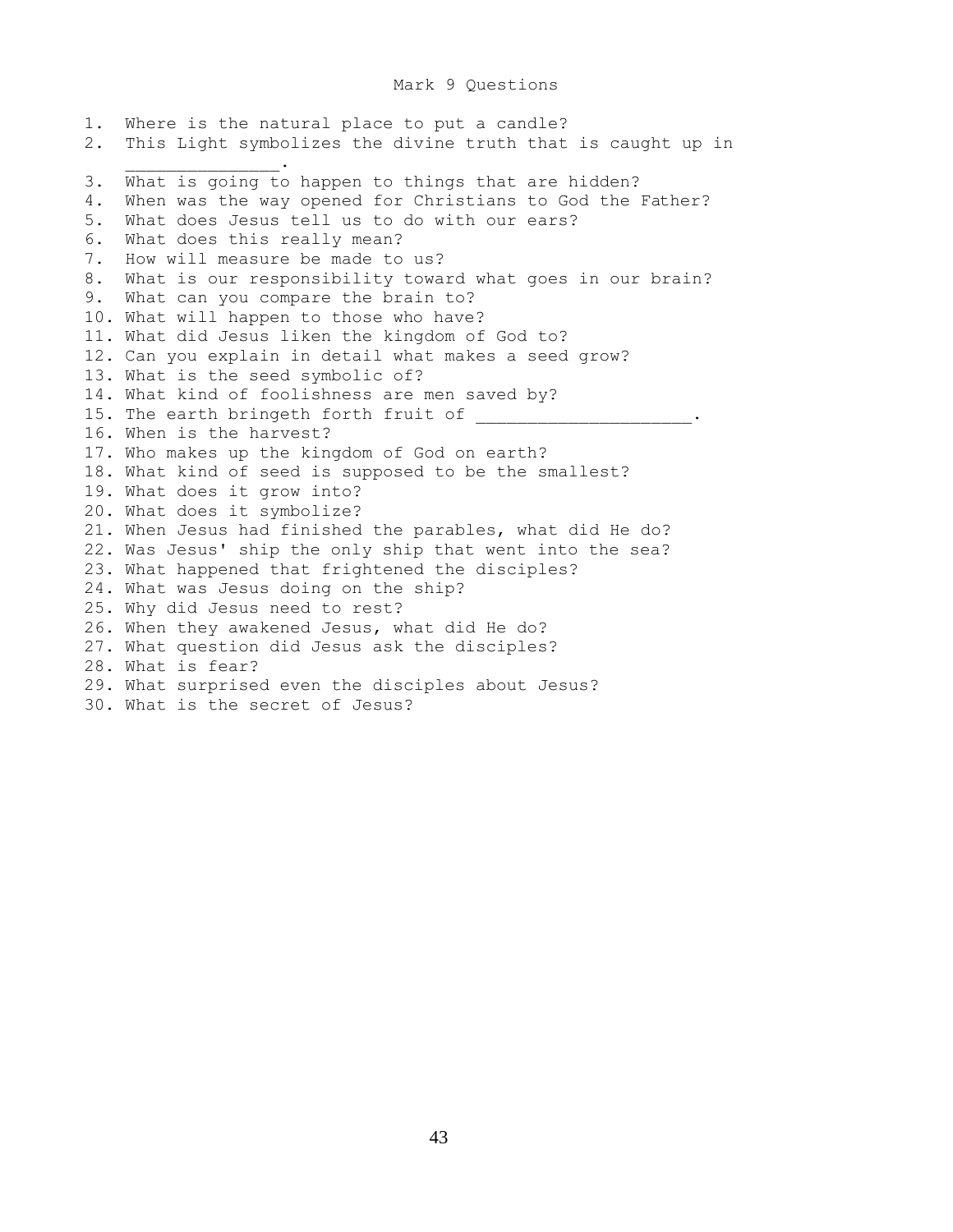We will begin this lesson in Mark 5:1.

 Mark 5:1 "And they came over unto the other side of the sea, into the country of the Gadarenes."

 This place of the "Gadarenes" is on the side of the Sea of Galilee across from Capernaum.

 Mark 5:2 "And when he was come out of the ship, immediately there met him out of the tombs a man with an unclean spirit," Mark 5:3 "Who had [his] dwelling among the tombs; and no man could bind him, no, not with chains:"

 This country of the Gadarenes had a place of caves where they put those who were mentally deranged. This insane man was living in the caves used as entombment for the dead. This man was obviously possessed of an evil spirit so ferocious that it was impossible to chain him. It appears that like most insane people, this man was not only harmful to others, but to himself as well. This man's malady, as many insane people of our day, was a spiritual problem. Some time during his life unclean spirits had entered into him, and now, they were in total control of him. This man really had no life. Being possessed of these evil spirits caused him to be totally alienated from society.

 Mark 5:4 "Because that he had been often bound with fetters and chains, and the chains had been plucked asunder by him, and the fetters broken in pieces: neither could any [man] tame him."

 This so many times is true of the insane. Society tries to lock them up away from every one else to keep them from harming others and themselves. There are no answers by man for curing this.

 Mark 5:5 "And always, night and day, he was in the mountains, and in the tombs, crying, and cutting himself with stones."

 There really is no hope available for these people, aside from Jesus Christ. Usually, they wind up as suicide victims, because they can't live with others or themselves. These evil spirits that are called insanity actually torment the victim. Not all, but most insanity is actually being possessed by demons or evil spirits.

 Mark 5:6 "But when he saw Jesus afar off, he ran and worshipped him," Mark 5:7 "And cried with a loud voice, and said, What have I to do with thee, Jesus, [thou] Son of the most high God? I adjure thee by God, that thou torment me not."

 Probably, this demoniac man had been watching the boat as it came across the water. The man ran to Jesus and fell down and worshipped Him. Even the demons bow at Jesus' feet. All are subject to Him. This voice that came from the man, was the voice of these unclean spirits. They were demons (fallen angels). They were fully aware that Jesus has power over them. You see, again, that they know who Jesus is. They do not want to be put in the lake of fire, which they know is their final home.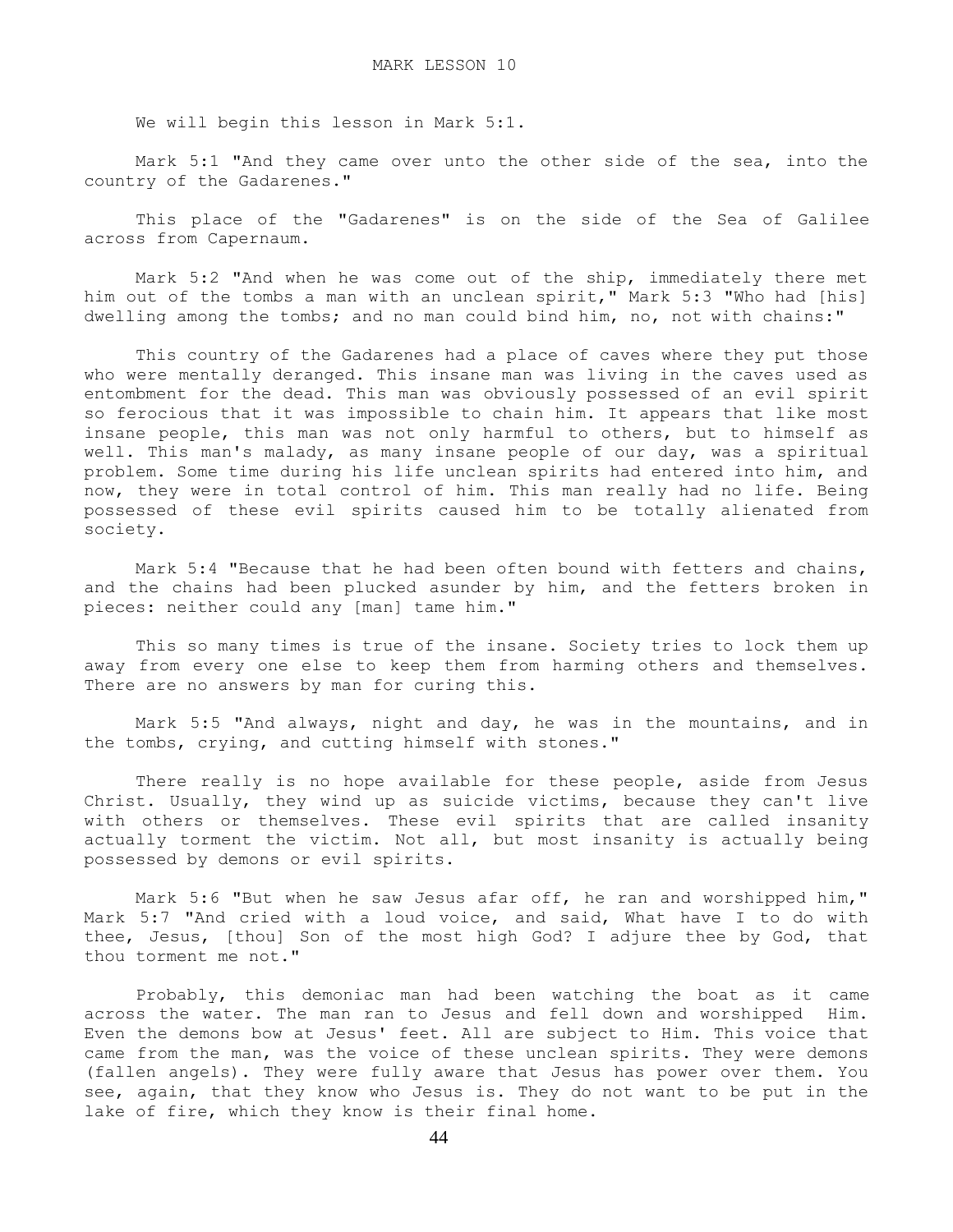Mark 5:8 "For he said unto him, Come out of the man, [thou] unclean spirit." Mark 5:9 "And he asked him, What [is] thy name? And he answered, saying, My name [is] Legion: for we are many."

 Jesus just spoke, not to the man, but to the unclean spirit in the man; and tells him to come out of the man. I personally believe that the reason Jesus asked him what his name was is for our benefit. When we command an unclean spirit to come out of a man in the name of Jesus, it will sometimes help if we know the name of the demon. We can call the demon by name when we tell him to release the victim and come out. Another reason that I believe He asked his name was so the magnitude of this miracle can be told. Many times a person that is demon possessed will have many demons.

 Mark 5:10 "And he besought him much that he would not send them away out of the country."

 This is a strange thing about demons. They do not like to leave the family or the area where they are cast out. I suppose they feel that other members of the family might have a similar weakness and will allow them into them. These unclean spirits do not have bodies, they try to find a body that will be willing for them to enter, so that they may use the body as a dwelling place.

 Mark 5:11 "Now there was there nigh unto the mountains a great herd of swine feeding." Mark 5:12 "And all the devils besought him, saying, Send us into the swine, that we may enter into them."

 Notice, here, a few things about these devils or unclean spirits. 1. They were not in control, even though there were many of them. 2. They had to ask Jesus' permission to go into the swine. 3. They preferred people to indwell, but their second choice was animals.

 Mark 5:13 "And forthwith Jesus gave them leave. And the unclean spirits went out, and entered into the swine: and the herd ran violently down a steep place into the sea, (they were about two thousand;) and were choked in the sea."

 We know right off that these unclean spirits contained the spirit of suicide, because that was exactly what these hogs did. You can easily see why the man was so violent with 2,000 of these terrible spirits in him.

 Mark 5:14 "And they that fed the swine fled, and told [it] in the city, and in the country. And they went out to see what it was that was done."

 You can imagine how the story would spread. These men had lost a great herd of swine.

 Mark 5:15 "And they come to Jesus, and see him that was possessed with the devil, and had the legion, sitting, and clothed, and in his right mind: and they were afraid."

 This fear that came upon these men was because the power of God had come among them, and they did not know what to do. Here, they saw the man who just hours earlier was insane, and he was totally restored to his sanity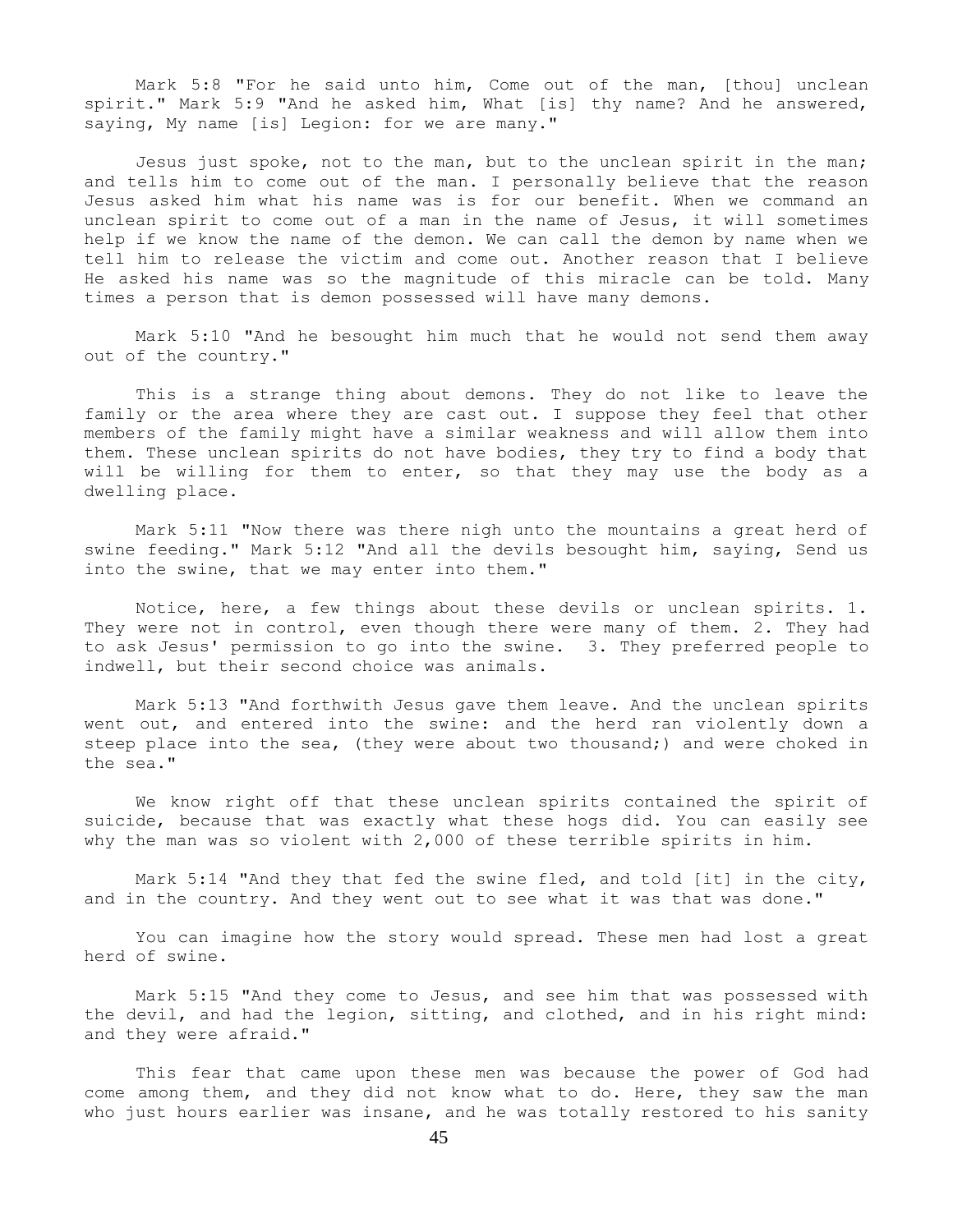and was worshipping Jesus. They had never seen anything like this before. People fear what they do not understand.

 Mark 5:16 "And they that saw [it] told them how it befell to him that was possessed with the devil, and [also] concerning the swine." Mark 5:17 "And they began to pray him to depart out of their coasts."

 We see, here, not men who were humbly seeking to repent before the Lord. These men wanted Jesus to leave their area fearing that Jesus would cause them more loss of their worldly goods. They had to be aware that this great power is of God, but perhaps, their fear, was worsened by their knowledge that they were not godly men.

 Mark 5:18 "And when he was come into the ship, he that had been possessed with the devil prayed him that he might be with him." Mark 5:19 "Howbeit Jesus suffered him not, but saith unto him, Go home to thy friends, and tell them how great things the Lord hath done for thee, and hath had compassion on thee." Mark 5:20 "And he departed, and began to publish in Decapolis how great things Jesus had done for him: and all [men] did marvel."

 The folks at home knew just how badly possessed of demons this man had been. They were his neighbors and friends. There ha been a miracle, and these people could not deny it. It was only up to the man to tell them who did it and how He did it. They knew it was done. Here, we see, in effect, a person giving his testimony to those who know just how bad it had been. Now, they would be more receptive of Jesus. There would be no question who He is, and that the power of Almighty God brought this miracle about.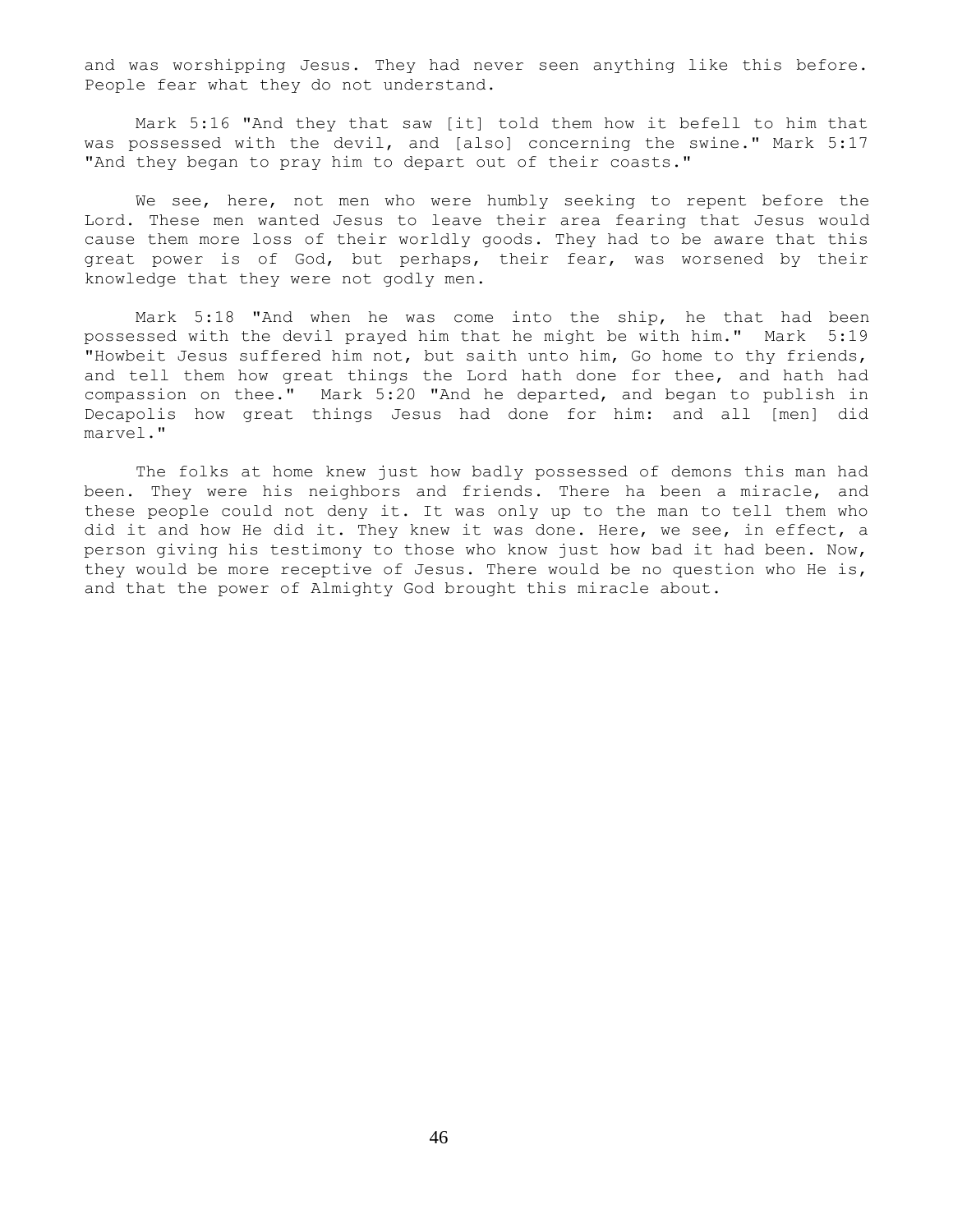# Mark 10 Questions

1. What country did Jesus go to on the other side of the sea? 2. Who met Jesus immediately after He got out of the ship? 3. Where was the man's dwelling place? 4. This man's problem was so great they could not restrain him even with 5. What really had happened to the man? 6. Who would a person like this harm? 7. How did the man try to destroy himself? 8. What is insanity, usually? 9. What did the man do when he saw Jesus? 10. The unclean spirit in the man called Jesus what? 11. What did he ask Jesus not to do? 12. What did Jesus say to the unclean spirits? 13. What was the name of the demons? 14. Why did these demons not want to leave the country? 15. The devils asked to be cast into what animals? 16. Jesus gave these evil spirits what permission? 17. How many animals were there? 18. What did the keepers of the swine do? 19. What condition was the freed man in when the men of the city saw him with Jesus? 20. What request did the man make to Jesus? 21. What did Jesus answer him? 22. What did the men of the city ask Jesus to do? 23. What witnessed to the home folks more than what the man said? 24. What two things could the man tell the people that they could not readily see?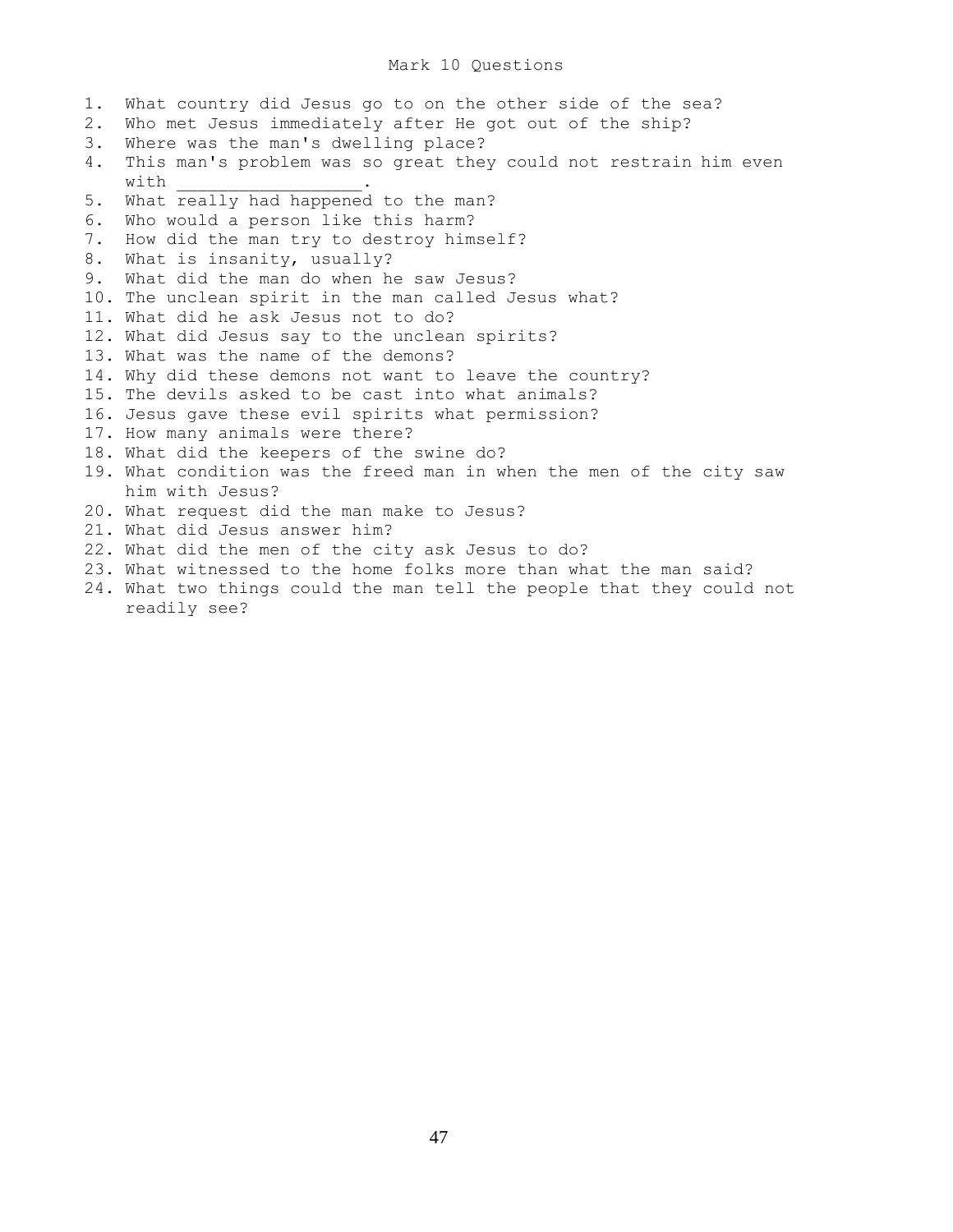We will begin this lesson in Mark 5:21.

 Mark 5:21 "And when Jesus was passed over again by ship unto the other side, much people gathered unto him: and he was nigh unto the sea."

We assume that this was Capernaum, because it was across the sea. This is on the edge of the Sea of Galilee, as we said before. Probably, the people were aware that Jesus would return here and were awaiting Him. At any rate, it didn't take long for a crowd to gather.

 Mark 5:22 "And, behold, there cometh one of the rulers of the synagogue, Jairus by name; and when he saw him, he fell at his feet," Mark 5:23 "And besought him greatly, saying, My little daughter lieth at the point of death: [I pray thee], come and lay thy hands on her, that she may be healed; and she shall live."

We see, here, one of the elders of the church came to Jesus. "Jairus" means "he will illuminate". This was a very difficult thing for someone from the Jewish synagogue to do. He humbled himself to Jesus to save his daughter's life. The same account in Matthew says she was even now dead. The account in Luke said she lay a dying. At any rate, her condition was hopeless unless Jesus intervened. The love of this parent overcame all the fear of his friends' laughter. Jairus had seen the miracles in the synagogue, and he knew that just one touch from the hand of Jesus did miracles. He wanted his daughter to live, and he had come to Jesus as a last resort.

 Mark 5:24 "And [Jesus] went with him; and much people followed him, and thronged him." Mark 5:25 "And a certain woman, which had an issue of blood twelve years," Mark 5:26 "And had suffered many things of many physicians, and had spent all that she had, and was nothing bettered, but rather grew worse," Mark 5:27 When she had heard of Jesus, came in the press behind, and touched his garment. Mark 5:28 "For she said, If I may touch but his clothes, I shall be whole."

We see, here, that the instant Jesus stepped out into the street, the people surrounded Him. The word had traveled far and wide that Jesus was healing and doing all of these miracles. This same account of this woman's illness in Luke said that she had spent all of her money trying to find a cure for this hemorrhaging. This had been going on twelve years, and she had given up on help from the physicians. Her only hope was Jesus. She felt unworthy for Him to touch her since she was a Gentile woman; but she felt if she might just touch His garment, she would be healed. Her faith was great. Her faith had brought her, in her weakened condition, to be in this crowd that she might touch His garment. Perhaps, the delay was so Jairus' daughter would be dead, and Jesus would show His power to resurrect the dead.

 Mark 5:29 "And straightway the fountain of her blood was dried up; and she felt in [her] body that she was healed of that plague." Mark 5:30 "And Jesus, immediately knowing in himself that virtue had gone out of him, turned him about in the press, and said, Who touched my clothes?"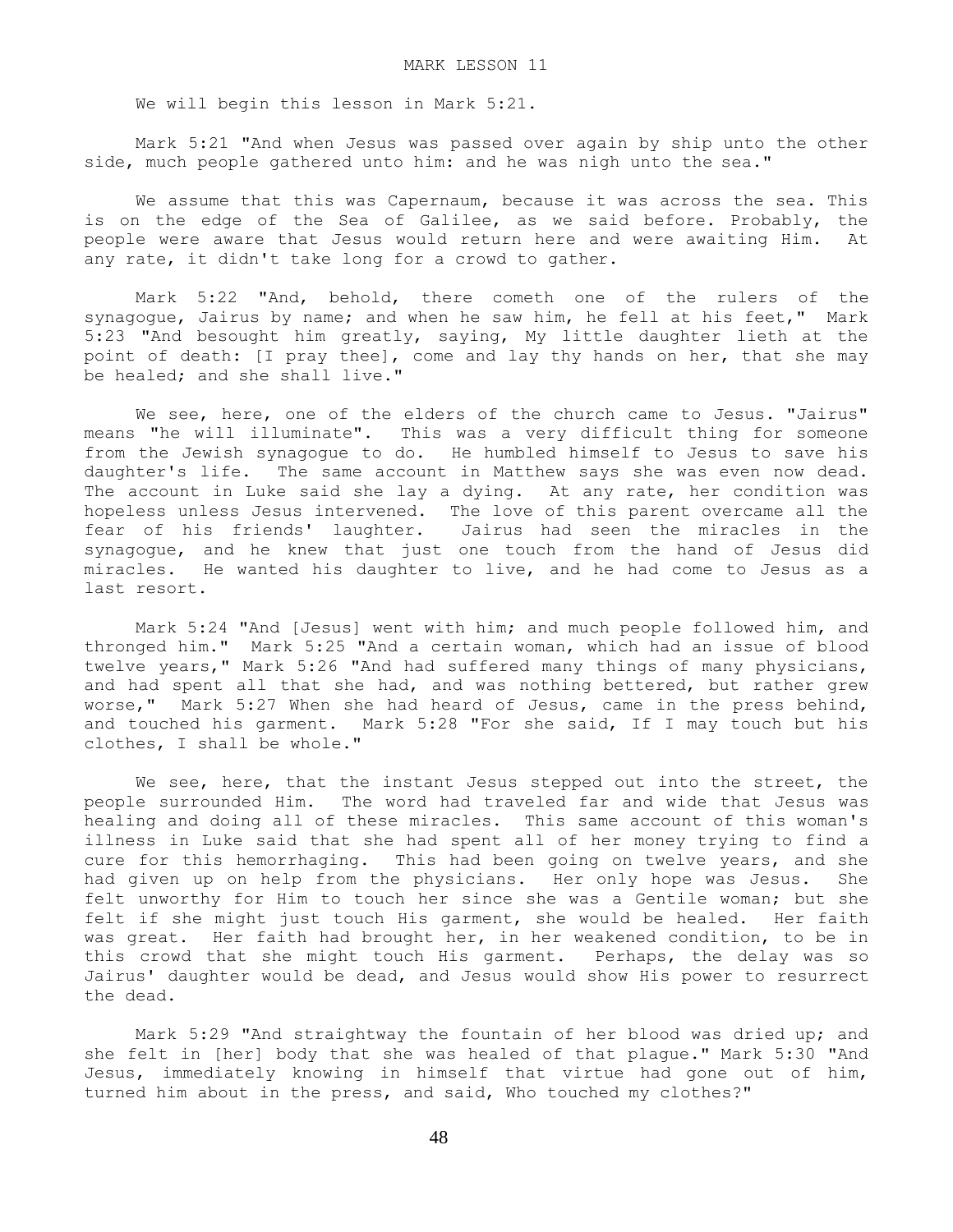The instant she touched Him, she was healed. She was expecting healing, and she received it when it came. Jesus knew that healing virtue had gone out of Him. He asked who had received healing. You know there were masses around Him who wanted to be healed. We might ask ourselves why God chose her to heal. It was because of her great faith. Faith pleases God. Jesus felt the healing power of God surge out of Him.

 Mark 5:31 "And his disciples said unto him, Thou seest the multitude thronging thee, and sayest thou, Who touched me?" Mark 5:32 "And he looked round about to see her that had done this thing."

This is so interesting, because so many touched Jesus physically; they were pressed all around Him. Only one touched into His healing power. Her touch was a touch of faith, knowing within herself that one touch would make her whole. Healing is a spiritual gift, but many times it comes with a physical touch of the hand. This touch was the act of faith that it took to activate the miracle.

 Mark 5:33 "But the woman fearing and trembling, knowing what was done in her, came and fell down before him, and told him all the truth."

We see, here, that Jesus wanted her to publicly proclaim this miracle. She felt as if maybe Jesus would not have bothered with her if she had asked, and she had received this blessing kind of without permission. She was not aware that Jesus would heal or save whosoever will. This reminds me of the Scripture in Romans 10:9. We not only must receive Jesus in our hearts, but confession with the mouth is made unto salvation. She must proclaim this miracle to keep it. Confession is good for the soul, and she had done just that here.

 Mark 5:34 "And he said unto her, Daughter, thy faith hath made thee whole; go in peace, and be whole of thy plague."

 We see here, again, that the woman's great faith was what attained her healing for her. The King of Peace spoke peace to her. It appears that this sickness she had, had been a judgement from God {plague}. At any rate, she was forgiven and freed from the plague.

 Mark 5:35 "While he yet spake, there came from the ruler of the synagogue's [house certain] which said, Thy daughter is dead: why troublest thou the Master any further?"

 In the midst of Jesus' ministering to the woman with the issue of blood, we see the men come to tell Jesus that Jarius' daughter was dead. There must be an impossibility before there can be a miracle. Here they tell Jarius, don't bother Jesus any further, your daughter is dead.

 Mark 5:36 "As soon as Jesus heard the word that was spoken, he saith unto the ruler of the synagogue, Be not afraid, only believe."

We see, here, again, that Jairus was a high official in the synagogue. Jesus reminded him not to doubt, but believe. This was asking a very difficult thing in the sense that in the flesh she was dead. The Spirit can quicken the dead, however.

49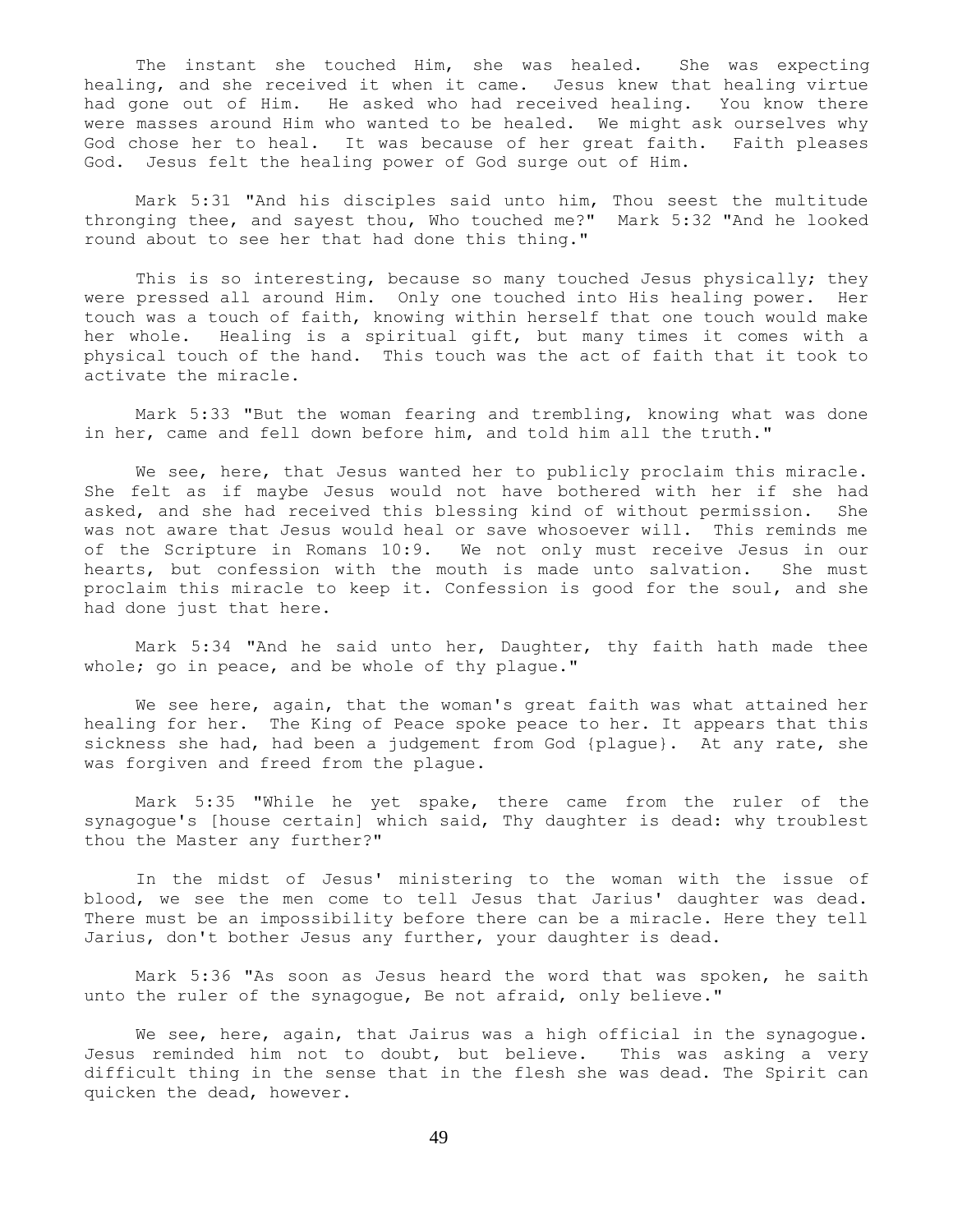Mark 5:37 "And he suffered no man to follow him, save Peter, and James, and John the brother of James."

 Here, again, we see these three chosen out for special things. If Jesus had favorites, these three were them. These three were about to see in action that Jesus had power over death.

 Mark 5:38 "And he cometh to the house of the ruler of the synagogue, and seeth the tumult, and them that wept and wailed greatly."

 The mourning had already begun. Jesus saw all of this crying and commotion in the house.

 Mark 5:39 "And when he was come in, he saith unto them, Why make ye this ado, and weep? the damsel is not dead, but sleepeth."

We learned, in another account, that this girl was about 12 years old. Jesus was actually telling these people that breathing life into this child again was nothing for Him. He is life.

 Mark 5:40 "And they laughed him to scorn. But when he had put them all out, he taketh the father and the mother of the damsel, and them that were with him, and entereth in where the damsel was lying."

 Jesus immediately removed these unbelievers from the house. Then He took Peter, James, John, and the parents to the bed where the young girl was lying.

 Mark 5:41 "And he took the damsel by the hand, and said unto her, Talitha cumi; which is, being interpreted, Damsel, I say unto thee, arise."

We see, here, the power of life flowing through Jesus' hand to this child. Jesus' literal words were repeated here, "Talitha cumi"; which means little maid arise. The power of life and death is in Jesus' hands. Eternal life and death is in His hands, as well.

 Mark 5:42 "And straightway the damsel arose, and walked; for she was [of the age] of twelve years. And they were astonished with a great astonishment."

 Telling her age, here, just tells us that this girl was not a baby, but fully old enough to walk. You can imagine how surprised they were when this supposedly dead girl arose and walked.

 Mark 5:43 "And he charged them straitly that no man should know it; and commanded that something should be given her to eat."

 In another gospel, they were instructed to give her meat. They were not to spread the word. It, however, would be hard to conceal since so many were there mourning her death, and now she was alive. Just as on resurrection day when all who are in their graves shall hear His voice and come forth, these rejoicing parents had seen their daughter hear His voice and come forth. It will be next to impossible not to tell this wonderful story.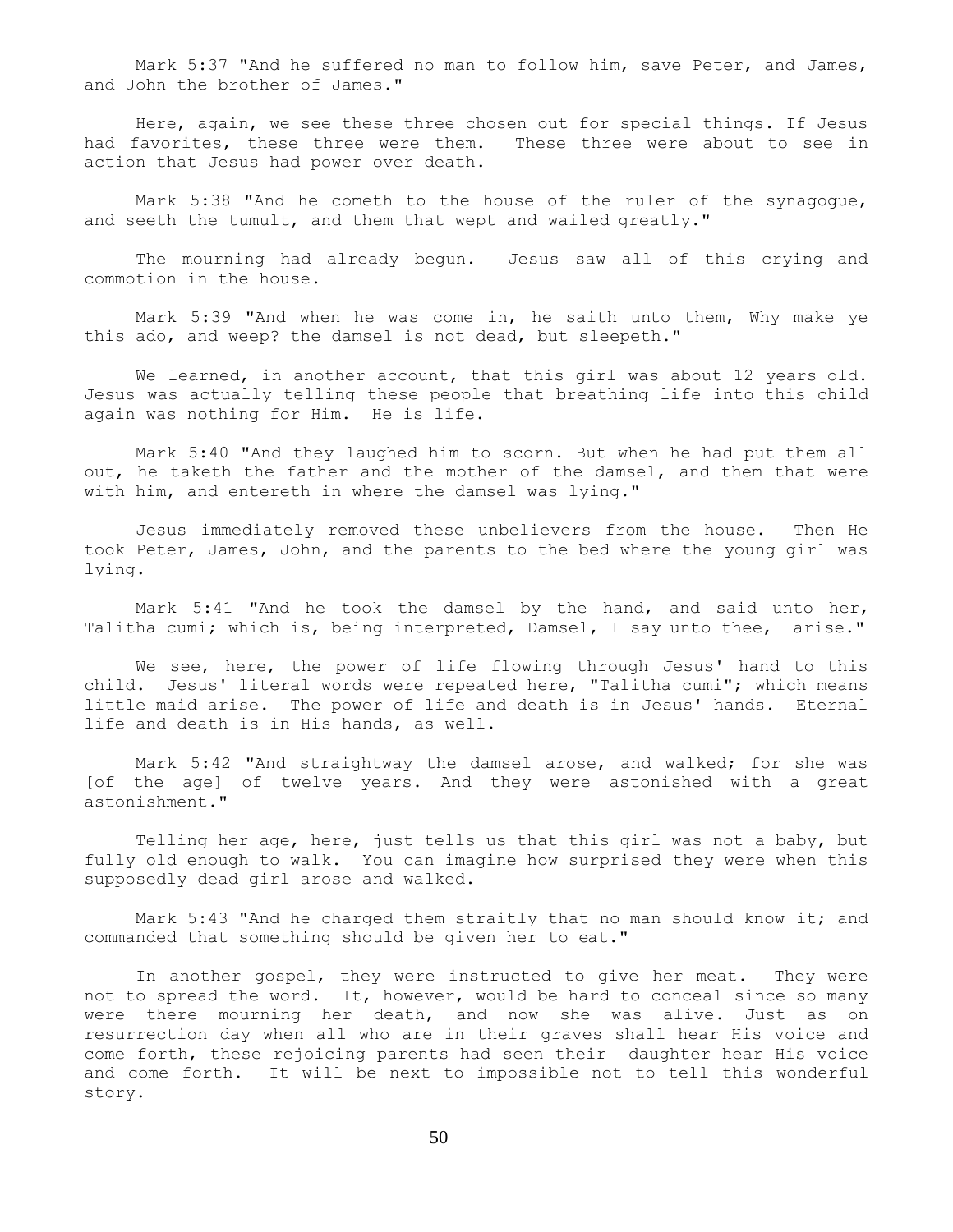# Mark 11 Questions

1. Where did Jesus go when He left the demoniac man? 2. Who was the ruler of the synagogue who came to Jesus? 3. What show of emotion did he show to Jesus? 4. What was his need? 5. What does Jairus mean? 6. How bad was the little girl? 7. Why did he come to Jesus for help? 8. What happened when Jesus entered the street to go to Jairus' house? 9. How long had the woman had the issue of blood? 10. What had she previously done to get help? 11. What had she said within herself would heal her? 12. When she touched Him, what did Jesus feel? 13. What happened to the woman? 14. What question did Jesus ask that the disciples thought was strange? 15. When was she healed? 16. The woman, fearing and trembling, did what? 17. What made the woman whole? 18. What is a plague? 19. Why did they tell Jairus not to trouble the Master? 20. What two things did Jesus tell Jairus to do? 21. Which three disciples did Jesus allow to go with Him to Jairus' house? 22. What did Jesus do with the onlookers, besides the three disciples and the parents? 23. What did Jesus tell them about the damsel? 24. What did Jesus do to the damsel to revive her? 25. What specific words did He say? 26. What happened? 27. How old was the little girl? 28. The power of life and death is in whose hands? 29. What further words did Jesus tell the parents about the girl, 2 things?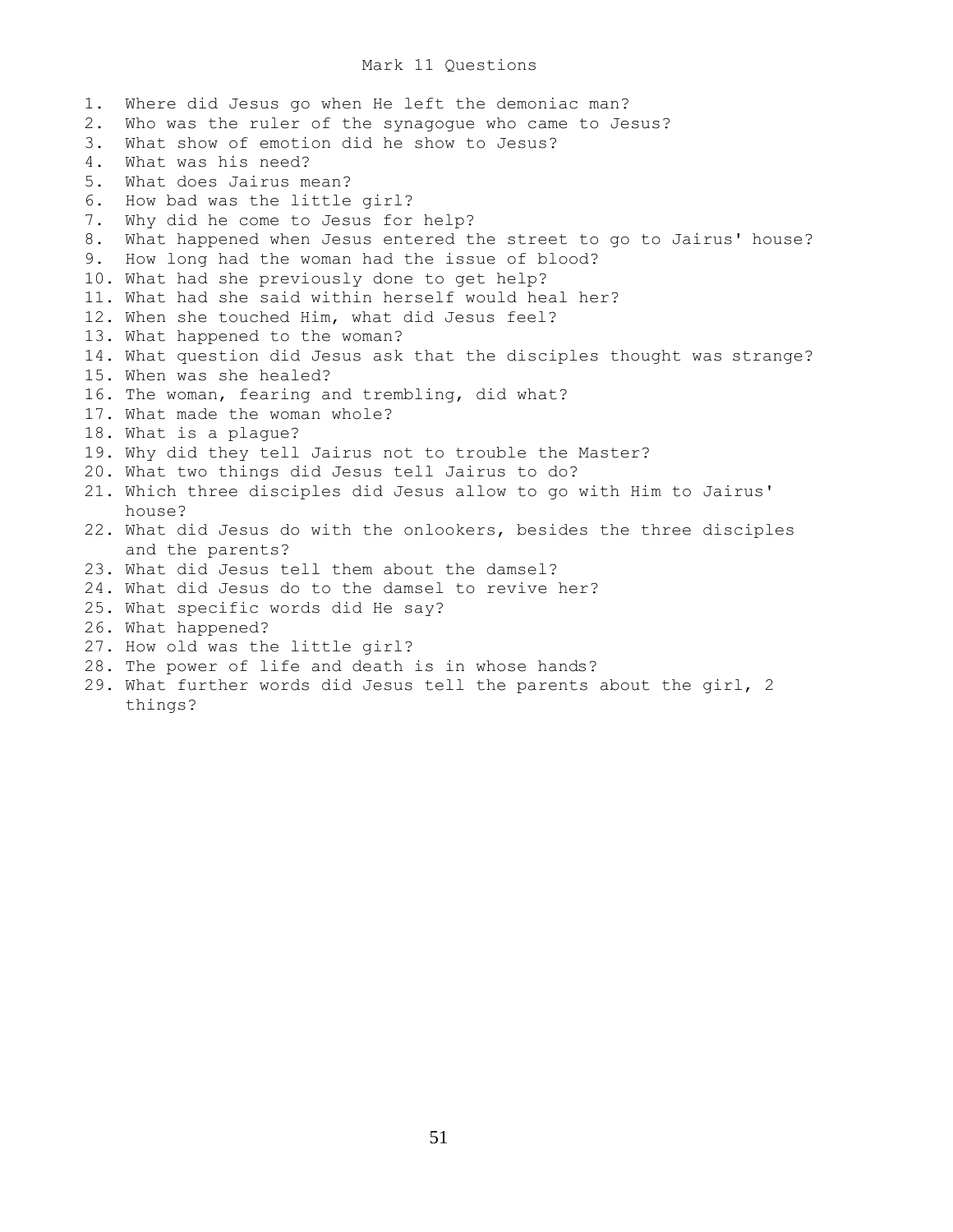We will begin this lesson in Mark 6:1.

Mark 6:1 "And he went out from thence, and came into his own country; and his disciples follow him."

We see, here, that even though He had not been readily accepted by His family and friends at Nazareth, Jesus came back here from time to time to try to minister. His family, in the flesh, still live in Nazareth. Now all of the disciples had joined Jesus, Peter, James, and John who were present at Jairus' house.

 Mark 6:2 "And when the sabbath day was come, he began to teach in the synagogue: and many hearing [him] were astonished, saying, From whence hath this [man] these things? and what wisdom [is] this which is given unto him, that even such mighty works are wrought by his hands?"

 We have mentioned before that whenever Jesus was near a synagogue on sabbath, He always preached and taught. Here at Nazareth, all of the people think of Him as just a man like them, because they saw Him grow up in the house of Mary and Joseph. They could not visualize Him as God manifest in the flesh, because they knew Him too well. I can see a little jealousy in the statement "from whence hath this man these things". You see, a prophet is without honour in his own home town. They surely could not believe these miracles they had been hearing about were done by this fellow they knew so well.

 Mark 6:3 "Is not this the carpenter, the son of Mary, the brother of James, and Joses, and of Juda, and Simon? and are not his sisters here with us? And they were offended at him."

 Here they were saying, "Who does He think He is? This is the carpenter who worked right here with us." Again, they were saying, how could Jesus be anyone special? They knew His family.

 Mark 6:4 "But Jesus said unto them, A prophet is not without honour, but in his own country, and among his own kin, and in his own house."

 Not only Jesus had trouble with this, but every minister who ever lived. The problem is that the family and friends see you grow up around them.

 Mark 6:5 "And he could there do no mighty work, save that he laid his hands upon a few sick folk, and healed [them]." Mark 6:6 "And he marvelled because of their unbelief. And he went round about the villages, teaching."

 God will not force Himself upon anyone. Our free will gets involved in anything we receive from God. Nearly every time someone was healed, Jesus would say, "Your faith has made you whole." Without faith, very little healing went on. He taught in their villages, and they could take it or leave it.

52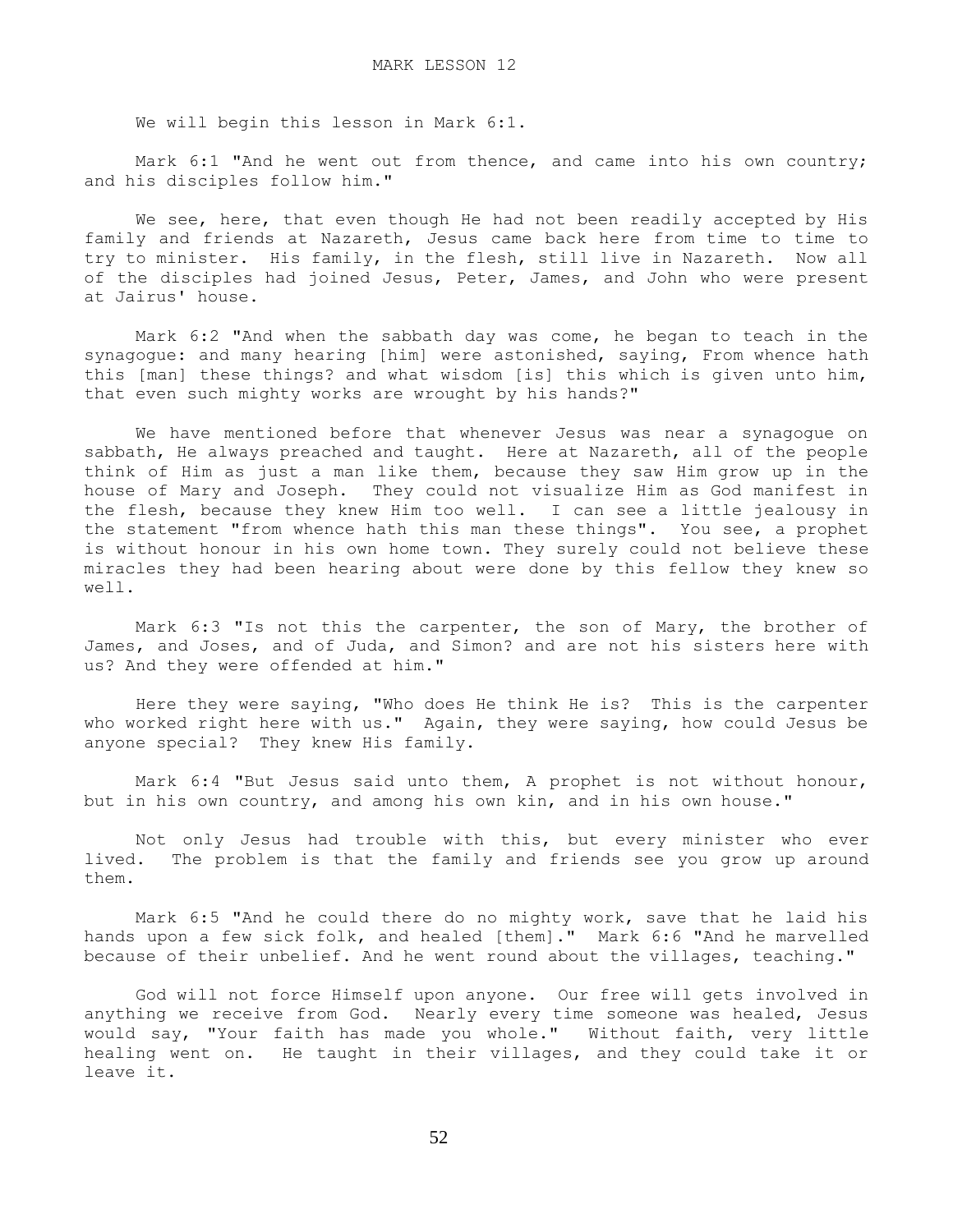Mark 6:7 "And he called [unto him] the twelve, and began to send them forth by two and two; and gave them power over unclean spirits;" Mark 6:8 "And commanded them that they should take nothing for [their] journey, save a staff only; no scrip, no bread, no money in [their] purse:" Mark 6:9 "But [be] shod with sandals; and not put on two coats."

 This was the sending forth of the disciples to minister. Notice Jesus sent them by two's. There is ten times the power with two as with one. The important strength they needed was power to overcome Satan and his demons, and we see that Jesus endowed them with power over all evil spirits. They were not to carry things with them to live on. They were to be dressed simply and go by two's. We read in Matthew 18:19 "Again I say unto you, That if two of you shall agree on earth as touching any thing that they shall ask, it shall be done for them of my Father which is in heaven."

 Mark 6:10 "And he said unto them, In what place soever ye enter into an house, there abide till ye depart from that place." Mark 6:11 "And whosoever shall not receive you, nor hear you, when ye depart thence, shake off the dust under your feet for a testimony against them. Verily I say unto you, It shall be more tolerable for Sodom and Gomorrha in the day of judgment, than for that city."

We see that when the disciples entered into a city, they were to pick out a family and move into their home and stay there as long as they were ministering in that city. If the city did not receive the good news of the gospel, they were to shake the filth of the city (dust) off of their feet. Sodom and Gomorrha were two evil cities destroyed by the Lord in Genesis because of their homosexual activities. We are familiar with the fire and brimstone that fell and destroyed them. Any city which rejected Jesus was in for a similar fate, as we saw in the above verse.

 Mark 6:12 "And they went out, and preached that men should repent." Mark 6:13 "And they cast out many devils, and anointed with oil many that were sick, and healed [them]."

 The most important message of any preacher or church is repent. It is wonderful to be healed and wonderful to be freed of demons; but if you don't repent and be saved, it is all for naught. The salvation for mankind is first and foremost, and then his physical well being.

 Mark 6:14 "And king Herod heard [of him]; (for his name was spread abroad:) and he said, That John the Baptist was risen from the dead, and therefore mighty works do shew forth themselves in him."

 The "Him" here was Jesus, and because Herod had John beheaded, he believed Jesus was John resurrected. Herod was afraid of John the Baptist while he was alive, but he was more afraid now that he felt he was risen again. Herodias and Herod were living in adultery in John's views, and this statement was why they had him beheaded.

 Mark 6:15 "Others said, That it is Elias. And others said, That it is a prophet, or as one of the prophets."

 This was the answer Peter gave Jesus, when Jesus asked him who people said that He was. This Jesus Christ was a man of such unusual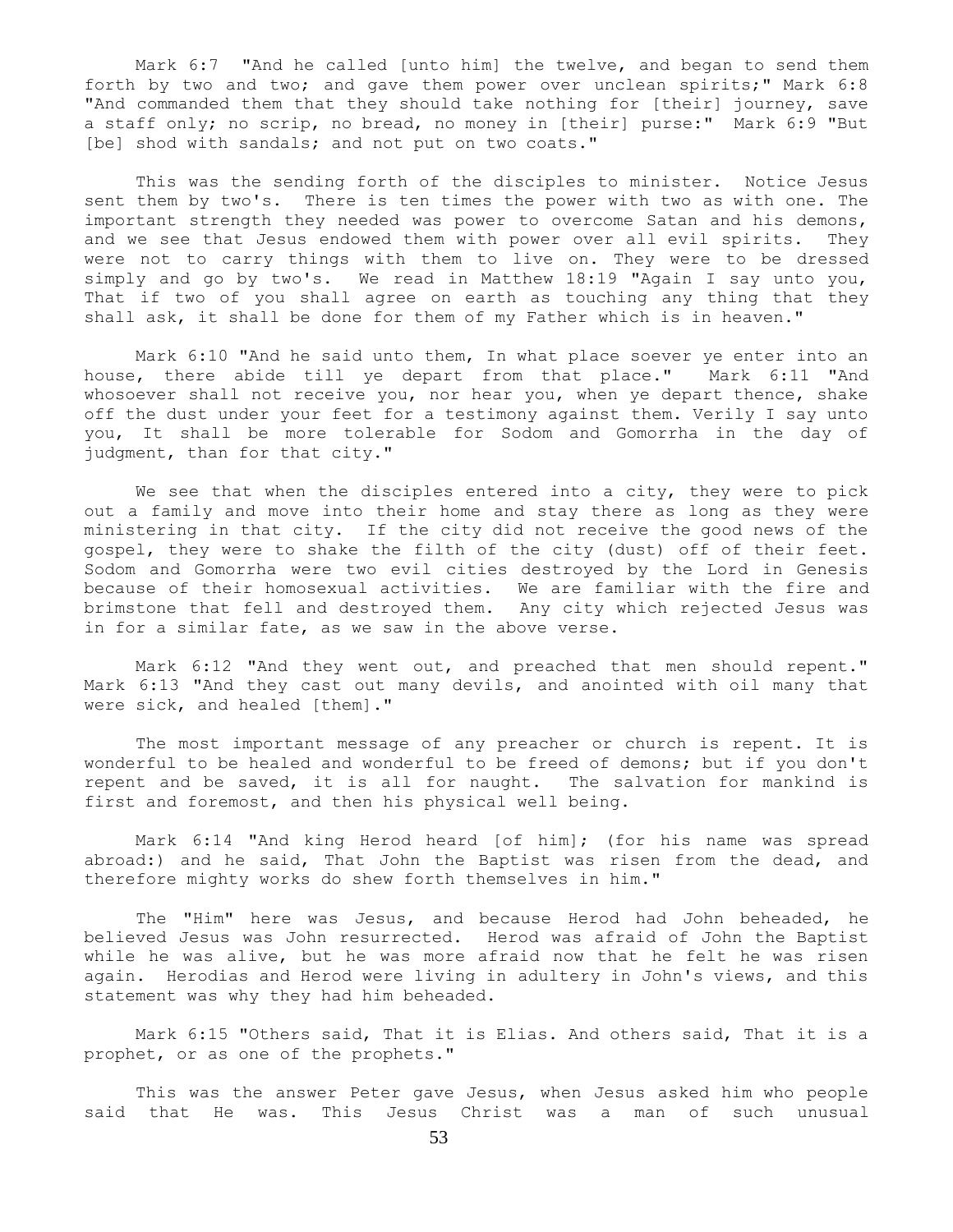characteristics that everyone was giving their opinion of who He was. The Jews were looking for Elias, so they thought this might be him. Some of these very names are the names put on Him today. Some believe He was a man, a prophet, a teacher; but Peter had the answer when he said, "Thou art the Christ, the Son of the living God". Emmanuel - means God with us. God caught up in the body of man.

 Mark 6:16 "But when Herod heard [thereof], he said, It is John, whom I beheaded: he is risen from the dead."

 You see, Herod's conscience had gotten the best of him, and he just knew this was John who had risen from the grave and was here to take revenge on him for the terrible death he inflicted on John by cutting off his head.

 Mark 6:17 "For Herod himself had sent forth and laid hold upon John, and bound him in prison for Herodias' sake, his brother Philip's wife: for he had married her." Mark 6:18 "For John had said unto Herod, It is not lawful for thee to have thy brother's wife." Mark 6:19 "Therefore Herodias had a quarrel against him, and would have killed him; but she could not:" Mark 6:20 "For Herod feared John, knowing that he was a just man and an holy, and observed him; and when he heard him, he did many things, and heard him gladly."

 We can see from this, that Herod had great admiration for John. He actually feared John. Possibly, Herod would have repented and been converted, had it not been for Herodias.

 Mark 6:21 "And when a convenient day was come, that Herod on his birthday made a supper to his lords, high captains, and chief [estates] of Galilee;" Mark 6:22 "And when the daughter of the said Herodias came in, and danced, and pleased Herod and them that sat with him, the king said unto the damsel, Ask of me whatsoever thou wilt, and I will give [it] thee." Mark 6:23 "And he sware unto her, Whatsoever thou shalt ask of me, I will give [it] thee, unto the half of my kingdom." Mark 6:24 "And she went forth, and said unto her mother, What shall I ask? And she said, The head of John the Baptist." Mark 6:25 "And she came in straightway with haste unto the king, and asked, saying, I will that thou give me by and by in a charger the head of John the Baptist." Mark 6:26 "And the king was exceeding sorry; [yet] for his oath's sake, and for their sakes which sat with him, he would not reject her." Mark 6:27 "And immediately the king sent an executioner, and commanded his head to be brought: and he went and beheaded him in the prison," Mark 6:28 "And brought his head in a charger, and gave it to the damsel: and the damsel gave it to her mother."

 It is really not hard to understand why Herod would feel guilty. Not only did he have John the Baptist killed, but for no reason at all; just to save face with his friends. This Herodias was even more evil than Herod. Loose promises can get a person in a terrible situation, and that was exactly what happened to Herod. There was no way to take it back, it was done, and Herod would have to live with his conscience. We dealt with this more fully in the 14th chapter of Matthew. You may desire to read more about it there.

 Mark 6:29 "And when his disciples heard [of it], they came and took up his corpse, and laid it in a tomb." Mark 6:30 "And the apostles gathered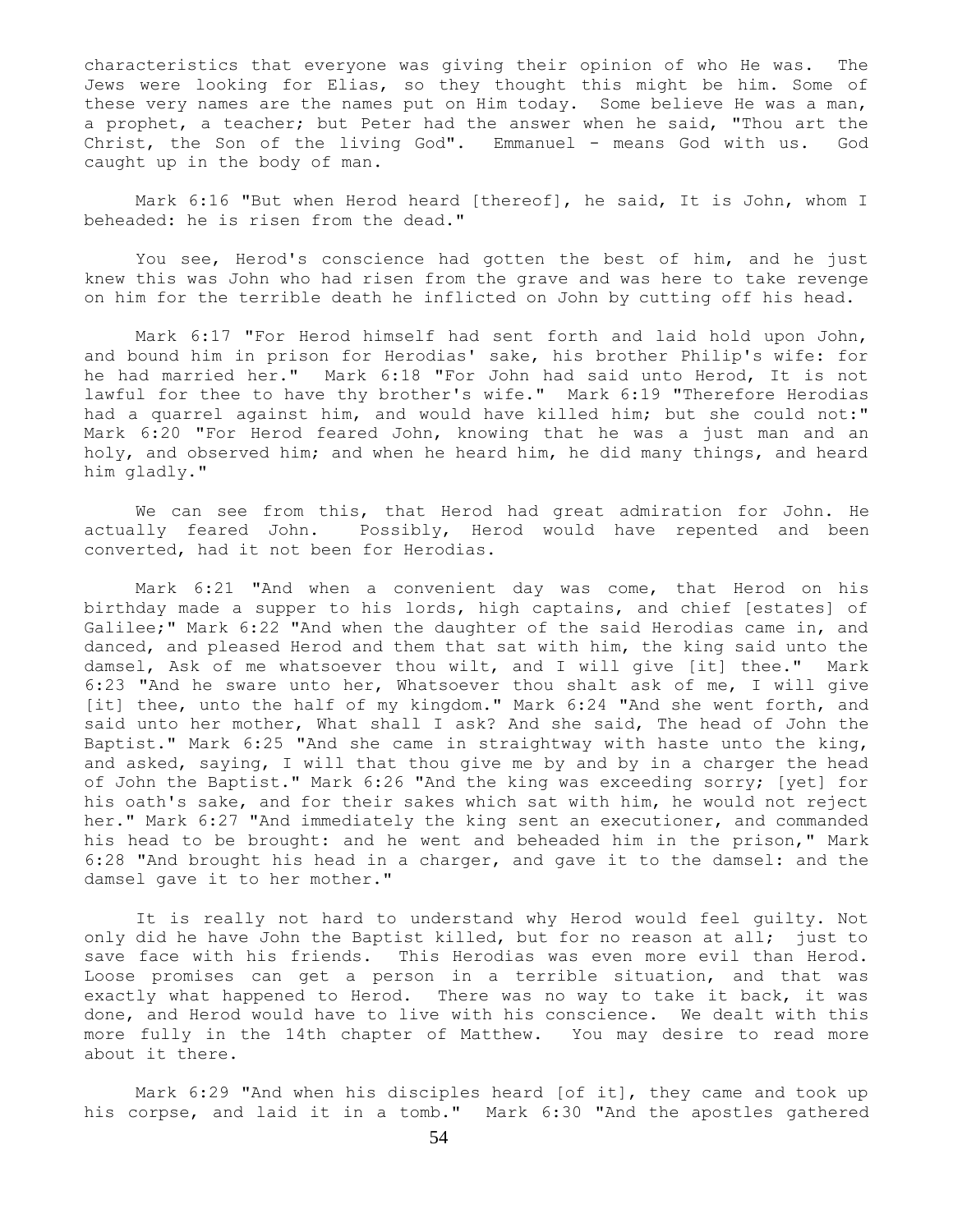themselves together unto Jesus, and told him all things, both what they had done, and what they had taught."

 These disciples in verse 29 were John the Baptist's disciples that buried him in a tomb. Jesus' disciples that He had sent out came back and reported all the healings, deliverances, and preaching they had done. Whether John's death prompted an early return or not, the Scriptures do not say. This had to have stirred them up somewhat, however.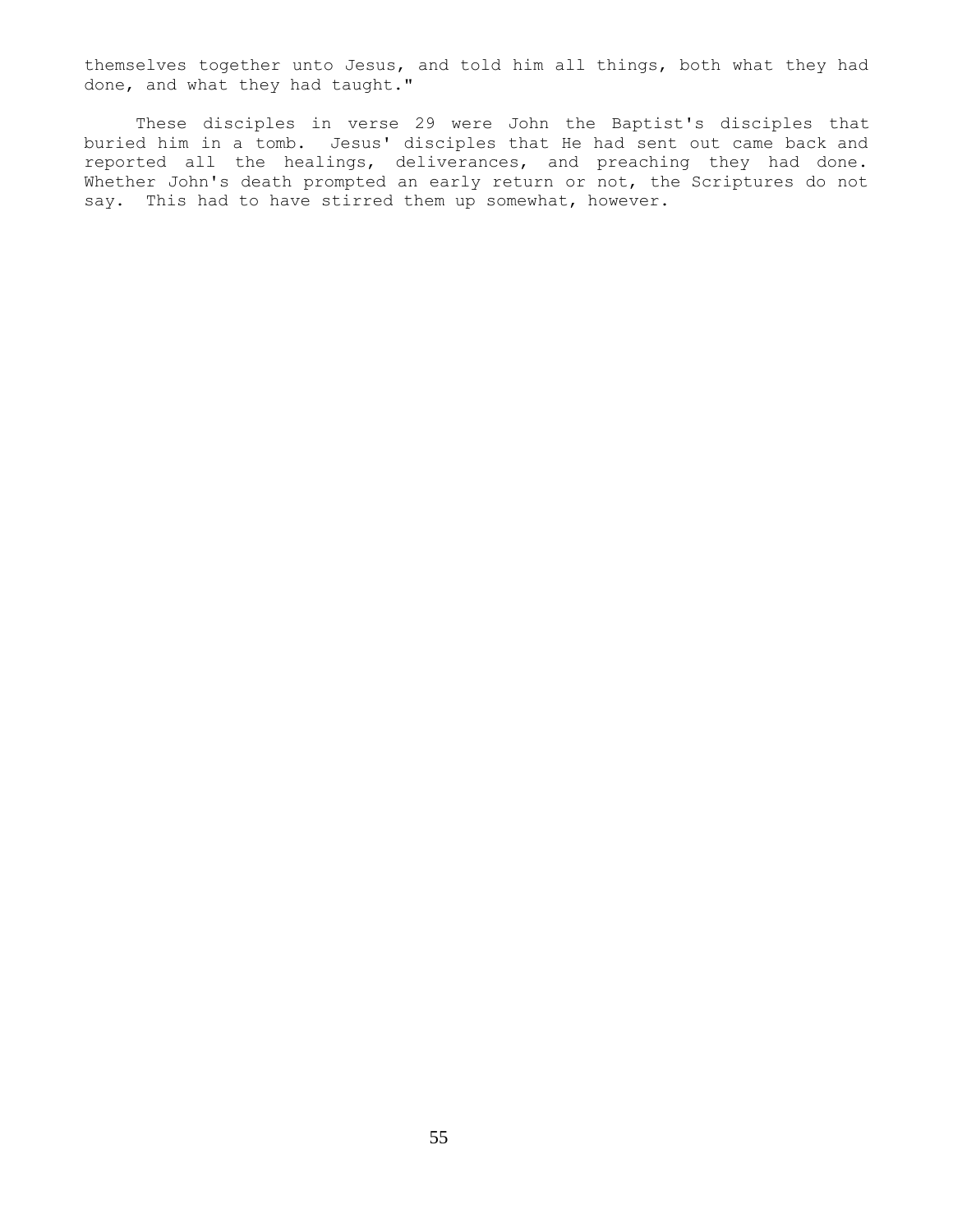## Mark 12 Questions

1. What was meant by Jesus' own country? 2. Why did Jesus come back several times to His own land to minister? 3. When did Jesus begin to teach in the synagogue? 4. What effect did this have on the local people? 5. Why did the people of Nazareth treat Him as if He is just a man? 6. The statement "from whence hath this man these things" showed they were what? 7. In verse 3, who do they call Jesus? 8. Where is a prophet without honor? 9. What did their unbelief keep Him from doing? 10. What was the only two things He did? 11. What is involved in everything we receive from God? 12. Who did Jesus send out two by two? 13. What power did Jesus give them? 14. What were they to take with them to live on? 15. Where were they to live? 16. What if the city didn't accept them? 17. What did these disciples preach? 18. What is the most important message for preachers even today? 19. Why had King Herod heard of Him? 20. Who did Herod think Jesus was? 21. Who did most believe Jesus was? 22. Who did Peter say He was? 23. Herod believed John the Baptist had  $\overline{\phantom{a}}$  , and the contract of the contract of  $\overline{\phantom{a}}$  , and  $\overline{\phantom{a}}$  , and  $\overline{\phantom{a}}$  , and  $\overline{\phantom{a}}$  , and  $\overline{\phantom{a}}$  , and  $\overline{\phantom{a}}$  , and  $\overline{\phantom{a}}$  , and  $\overline{\phantom{a}}$  , and  $\overline{\phantom{a}}$  , and  $\overline{\phantom{a$ 

24. What terrible thing had Herod done to John?

- 25. If Herod was afraid of John, why did he carry out this hideous crime against him?
- 26. Who came for John the Baptist's body?

 $\mathcal{L}_\text{max}$  and  $\mathcal{L}_\text{max}$  and  $\mathcal{L}_\text{max}$  and  $\mathcal{L}_\text{max}$ 

27. When Jesus' apostles gathered to Him, what did they report?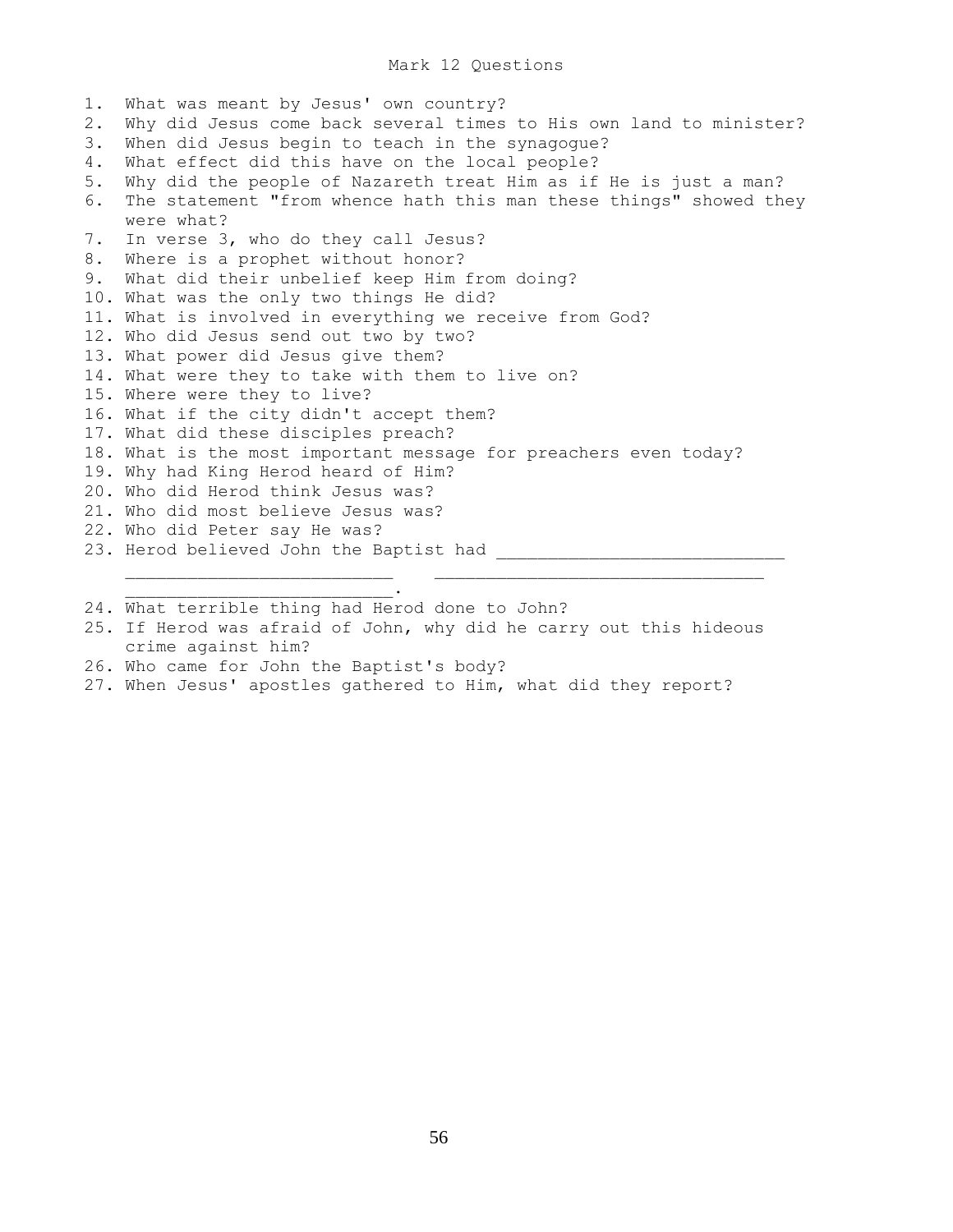We will begin this lesson in Mark 6:31.

 Mark 6:31 "And he said unto them, Come ye yourselves apart into a desert place, and rest a while: for there were many coming and going, and they had no leisure so much as to eat."

 We see from this, that even ministers of God should find a time and go aside and rest. These disciples had been out ministering from village to village and this terrible thing with John the Baptist had just happened, as well. This was supposed to be a time of rest and relaxation.

 Mark 6:32 "And they departed into a desert place by ship privately." Mark 6:33 "And the people saw them departing, and many knew him, and ran afoot thither out of all cities, and outwent them, and came together unto him."

We see, here, that the fame of Jesus had spread so widely that even in this hiding place the multitude had found Him and gathered to Him.

 Mark 6:34 "And Jesus, when he came out, saw much people, and was moved with compassion toward them, because they were as sheep not having a shepherd: and he began to teach them many things."

 Even though Jesus was headed to the desert to rest and recuperate with the disciples, His heart was still moved by these people with such great needs. The scribes really could not have been called shepherds, because the good and welfare of the sheep was not their purpose. Jesus was never too busy to help them, and He is never too busy to help us in our needs. Jesus is the great Shepherd. His concern is for His sheep. This next part of Mark, right here, is so important that this same miracle is told in all four of the gospels. This really made an indelible picture in the minds of those who saw it. Now we will get into the story of the five loaves of bread and the two fishes.

 Mark 6:35 "And when the day was now far spent, his disciples came unto him, and said, This is a desert place, and now the time [is] far passed:" Mark 6:36 "Send them away, that they may go into the country round about, and into the villages, and buy themselves bread: for they have nothing to eat."

 Jesus had probably set the scene for this whole thing so that He could show this great miracle to the people and to the disciples. He knew it was a desert place. He had ministered late; so there would be no chance to go for food, and the people would be very hungry, as well. The disciples had not yet learned that no situation was impossible to Jesus. The disciples could only think of the physical, so they suggested that Jesus send them away into the country round about to buy food.

 Mark 6:37 "He answered and said unto them, Give ye them to eat. And they say unto him, Shall we go and buy two hundred pennyworth of bread, and give them to eat?"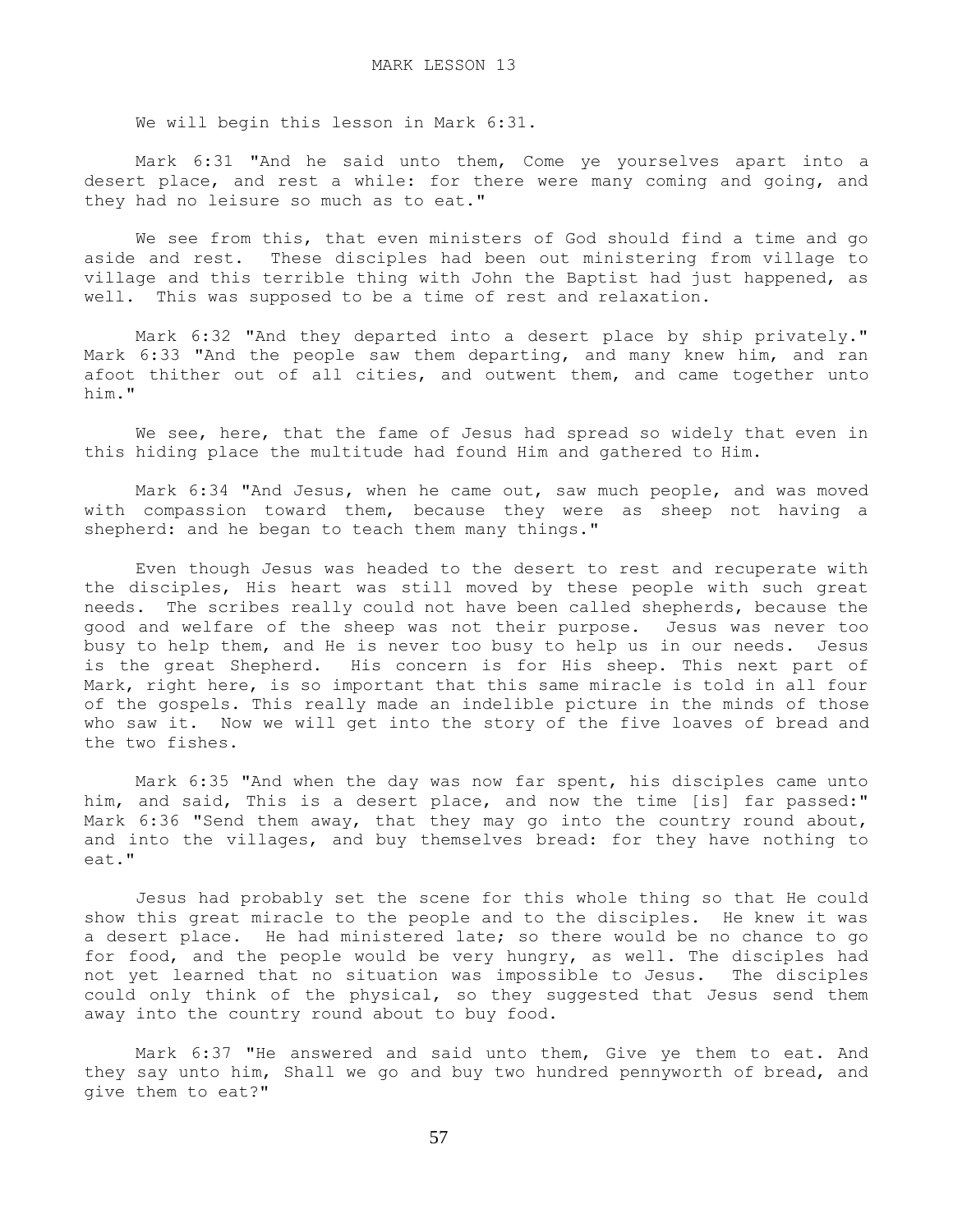Jesus, just matter of factly said, feed them. This "two hundred penny" was actually the wages of a man for 200 days, so it truly was a large amount of money. This crowd was so large, even this large amount might not even be enough.

 Mark 6:38 "He saith unto them, How many loaves have ye? go and see. And when they knew, they say, Five, and two fishes."

 Jesus already knew how much there was, but asked them to make a point. Their answer was five loaves. The number five, as we have said before, means "grace". This people would be fed by the grace of God.

 Mark 6:39 "And he commanded them to make all sit down by companies upon the green grass."

 In St. Luke, we read that these companies were made up of fifty people each. Possibly the green grass was mentioned to tell us that this happened in the spring of the year. Could this mean that this is a good size for a church?

Mark 6:40 "And they sat down in ranks, by hundreds, and by fifties."

 In the Matthew account, it seems that just the men were numbered. A rank here is, possibly, "one hundred".

 Mark 6:41 "And when he had taken the five loaves and the two fishes, he looked up to heaven, and blessed, and brake the loaves, and gave [them] to his disciples to set before them; and the two fishes divided he among them all." Mark 6:42 "And they did all eat, and were filled."

 Jesus prayed over this food as He brake it and distributed it. This reminds me so much of the widow who fed Elijah during the famine. I Kings 17:9-16 tells the story. Verse 14 pretty well tells how the barrel of meal and the cruse of oil kept replenishing itself, even though there was just enough meal, and oil for one meal when they started going to the cupboard the first time. Each time they went back, God had placed enough for another meal; and this went on until the famine was over. I Kings 17:14 "For thus saith the LORD God of Israel, The barrel of meal shall not waste, neither shall the cruse of oil fail, until the day [that] the LORD sendeth rain upon the earth." You see, in both instances, God multiplied the food until all the need was met.

 Mark 6:43 "And they took up twelve baskets full of the fragments, and of the fishes." Mark 6:44 "And they that did eat of the loaves were about five thousand men."

 This means that there were actually over 10,000 people who ate counting the women and children. Whether the twelve baskets had something to do with the twelve disciples, I know not. We see from the amount of leftovers that all of these people were full with extra left over. We might, also, realize from this that Jesus is the Bread of Life, and whosoever will can partake. There is always enough for more.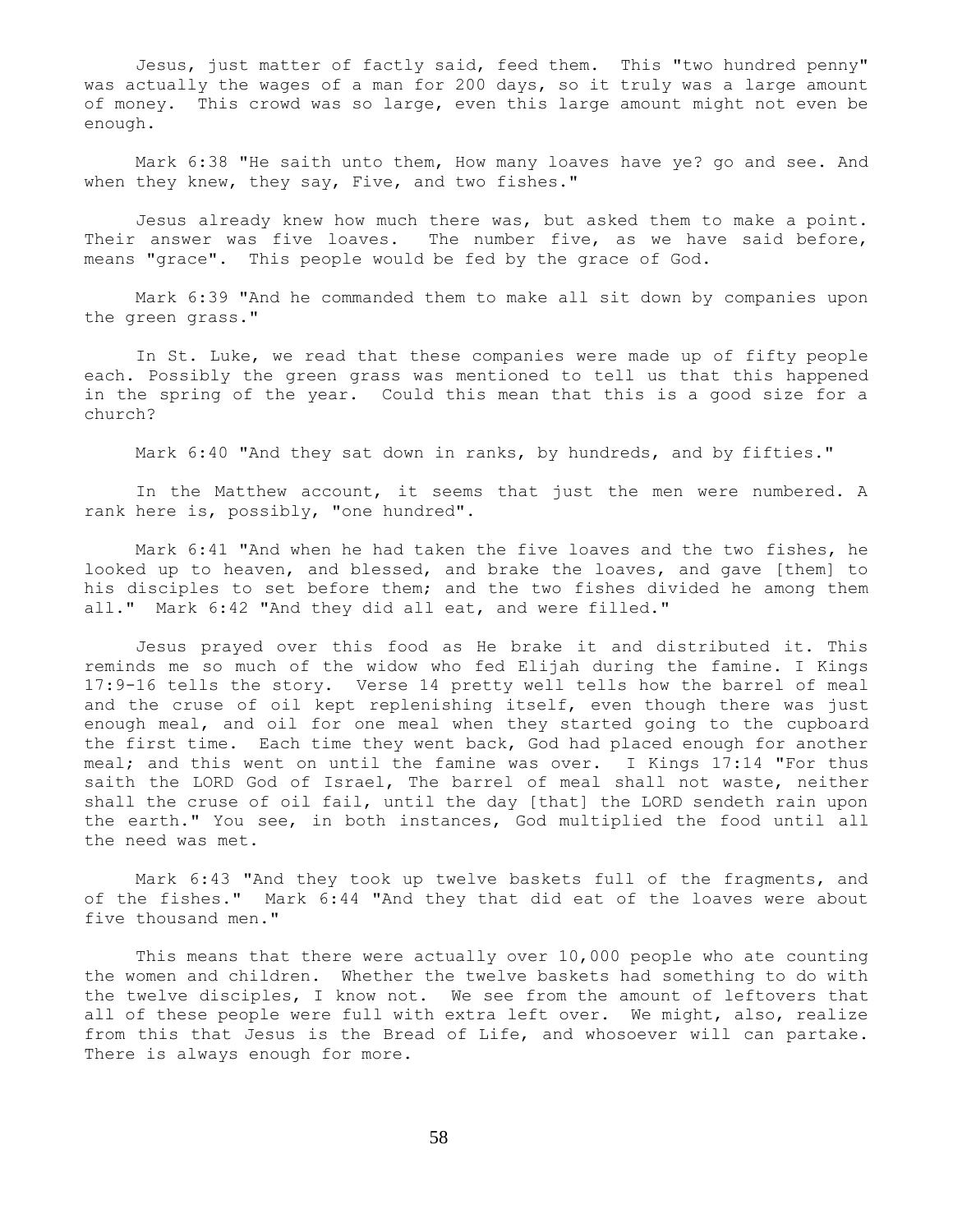Mark 6:45 "And straightway he constrained his disciples to get into the ship, and to go to the other side before unto Bethsaida, while he sent away the people."

 We see from this, that the Lord had sent them out on the sea so that He could show them another type of miracle. They could learn more of His nature, and they could learn to have stronger faith in Him.

 Mark 6:46 "And when he had sent them away, he departed into a mountain to pray."

We see from this, the necessity to get alone and talk to God. God wants us to have time alone with Him when there is no one there, but Him and you. In the hurry up life we live in, most people will just not take time to pray alone. This prayer is the most effective, because God knows you are praying just for His benefit (no one else hears). If the Lord Jesus needed to pray, think how badly we need to pray.

 Mark 6:47 "And when even was come, the ship was in the midst of the sea, and he alone on the land."

 The scene was set for the great miracle. Jesus would show them and us (who are on the great sea of life struggling to make it), that our strength is not in ourselves, but in Him. They were paddling their hearts out trying to make it to the other side. We are struggling with the trials (sea) of this life trying to somehow make it to the other side (heaven).

 Mark 6:48 "And he saw them toiling in rowing; for the wind was contrary unto them: and about the fourth watch of the night he cometh unto them, walking upon the sea, and would have passed by them." Mark 6:49 "But when they saw him walking upon the sea, they supposed it had been a spirit, and cried out:" Mark 6:50 "For they all saw him, and were troubled. And immediately he talked with them, and saith unto them, Be of good cheer: it is I; be not afraid."

We see a very stressful situation; they were rowing as hard as they could, but the west wind was blowing so hard that they were making no headway at all. This fourth watch is the darkest of the night, just before the dawn. This, too, has great significance; because in our darkest hour, the Lord will come to our rescue. They cried out for His help. This is exactly when the Lord will help us, as well. He will help us when we realize that we need Him and cannot do it by ourselves. We know that they had never seen a person walking on the water before. It frightened them. He immediately told them not to fear. We studied in Matthew how at this same occasion, Peter walked on the water. He tells us, " Fear not, I am with thee even unto the end of the earth".

 Mark 6:51 "And he went up unto them into the ship; and the wind ceased: and they were sore amazed in themselves beyond measure, and wondered." Mark 6:52 "For they considered not [the miracle] of the loaves: for their heart was hardened."

 Just as in this ship tossed by the sea, we will find when we are tossed by the sea of life and we ask Jesus to come aboard, it brings peace. A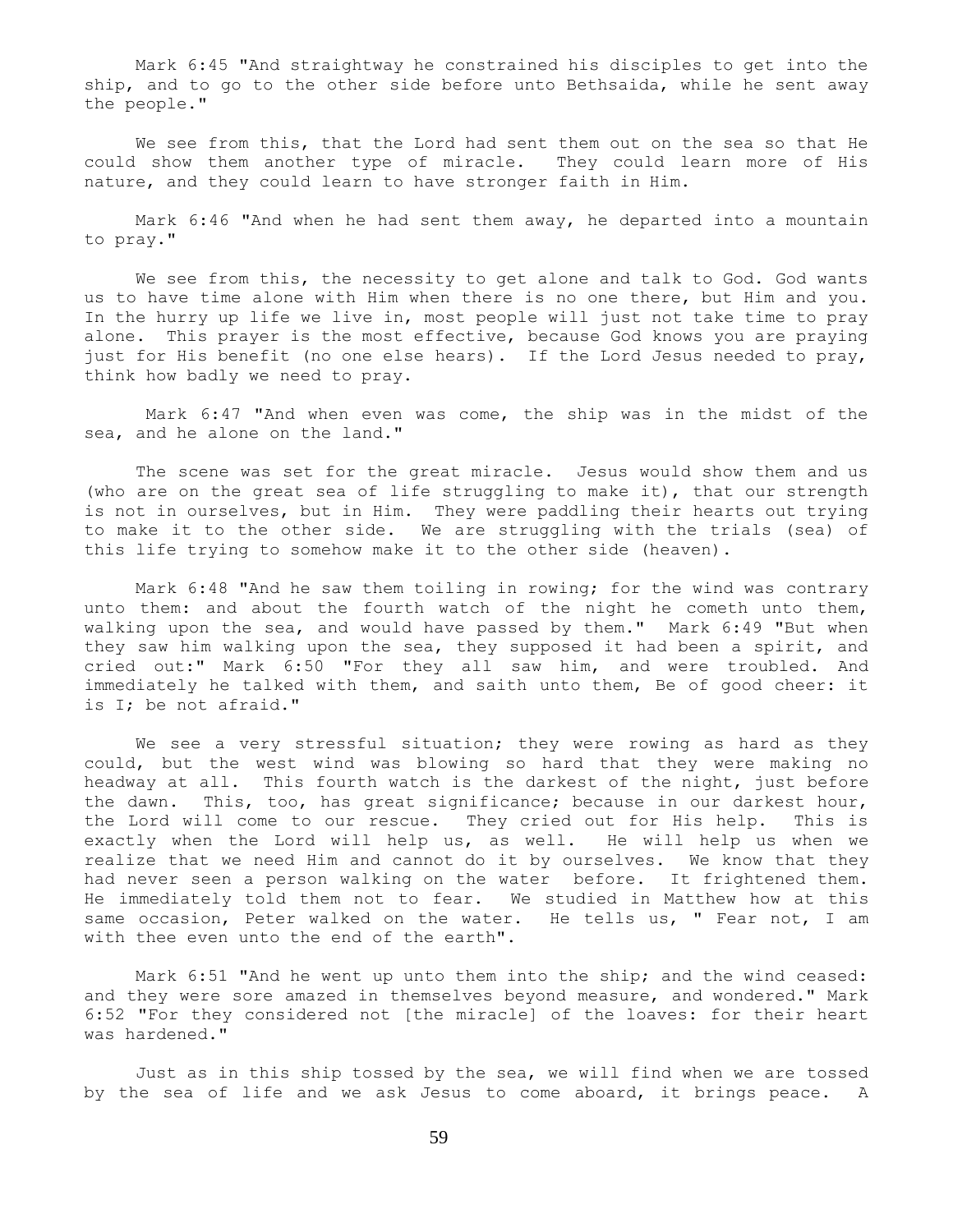troubled life needs Jesus to step in and bring the peace which passes understanding.

It is amazing, to me, that these disciples so quickly had forgotten about the miracle of the feeding of the 5000. We, today in our church forget so fast the miracles; and we tend to say, "Jesus, what have you done for me in the last five minutes?"

 Mark 6:53 "And when they had passed over, they came into the land of Gennesaret, and drew to the shore." Mark 6:54 "And when they were come out of the ship, straightway they knew him,"

 Gennesaret means a "fertile garden". This was on the shore of the sea of Galilee. When Jesus got off the boat, the people already knew Him.

 Mark 6:55 "And ran through that whole region round about, and began to carry about in beds those that were sick, where they heard he was." Mark 6:56 "And whithersoever he entered, into villages, or cities, or country, they laid the sick in the streets, and besought him that they might touch if it were but the border of his garment: and as many as touched him were made whole."

 It seems that His fame had already spread throughout this region; and now that He was here, people ran quickly and brought everyone who was sick or crippled to Him. They believed that even if they could touch His garment, they would be healed; and that was just what happened. Their faith was activated as they touched His garment, and He healed everyone who believed strong enough to reach out to Him. Their faith touched Him, and He healed them. All we must do is reach out to Jesus and believe, and He will help us, too.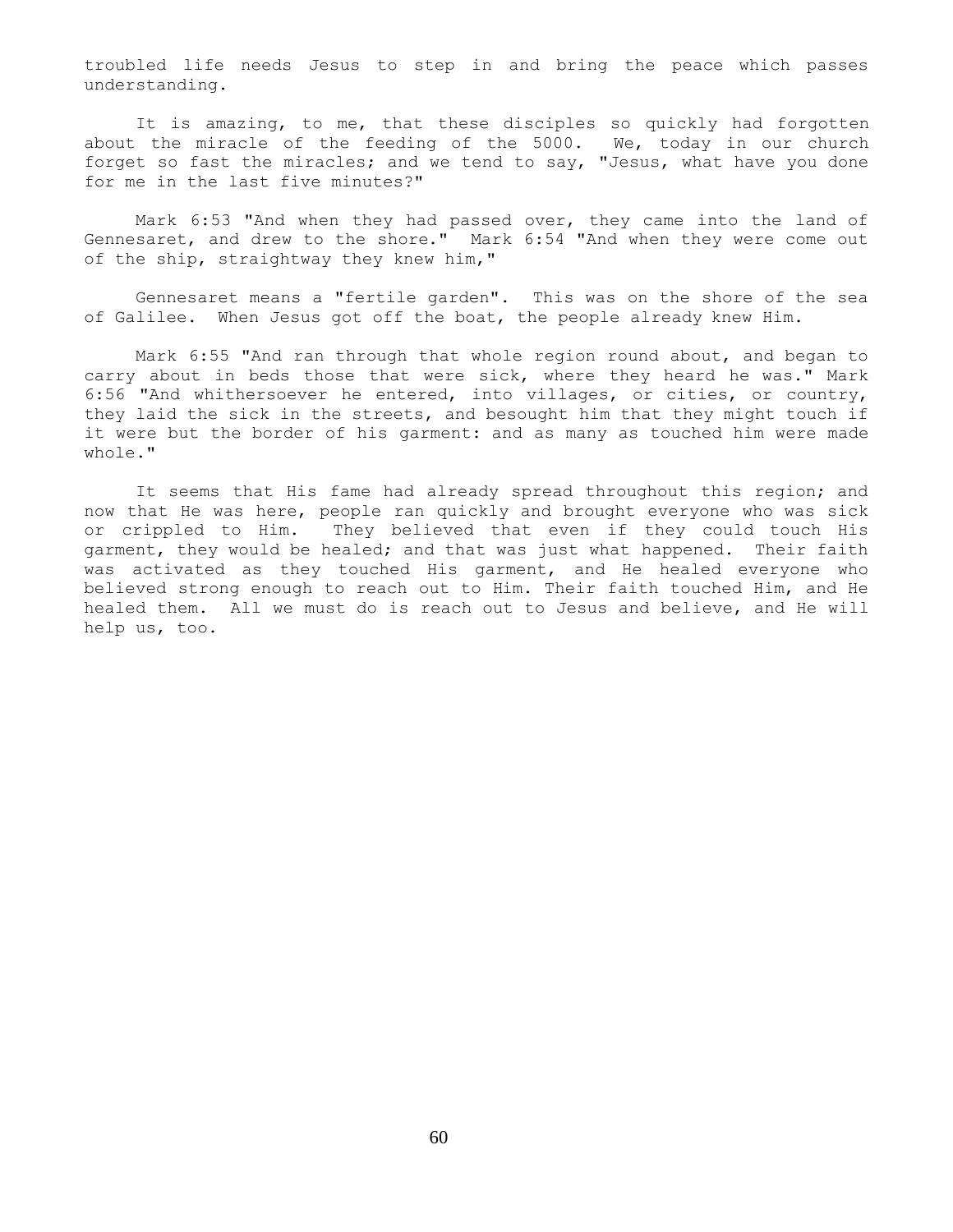### Mark 13 Questions

1. In verse 31, what can we learn about ministers of God? 2. When Jesus went to this desert place, what did the people do? 3. When Jesus saw the multitude, how did He feel toward them? 4. What did He see them as? 5. Why were the scribes not called shepherds? 6. Who is the great Shepherd? 7. What two things did the disciples tell Jesus was the condition of the people before the miracle of the bread and fishes? 8. How much money did the disciples have altogether? 9. How many days work was this amount? 10. How much food did they find among the people? 11. The number five is symbolic of what? 12. Why was the green grass mentioned? 13. How were the people grouped? 14. What did Jesus do before He distributed the food? 15. Who, in I Kings, saw the food miraculously multiplied? 16. How many men were fed? 17. How much food was left over? 18. Where did Jesus send the disciples after the miracle feed? 19. Why had Jesus sent them away? 20. Where did Jesus go and why? 21. Why is a prayer, when you are alone with God, so effective? 22. What does this ship in the midst of the sea symbolize in our lives? 23. When is the fourth watch of the night? 24. When they saw Jesus walking on the water, what did they think? 25. When they were frightened, what two things did Jesus tell them? 26. When Jesus got into the ship, what happened? 27. What had the disciples forgotten? 28. What does Gennessaret mean? 29. What happened when Jesus and the disciples got to the shore? 30. Who did Jesus heal?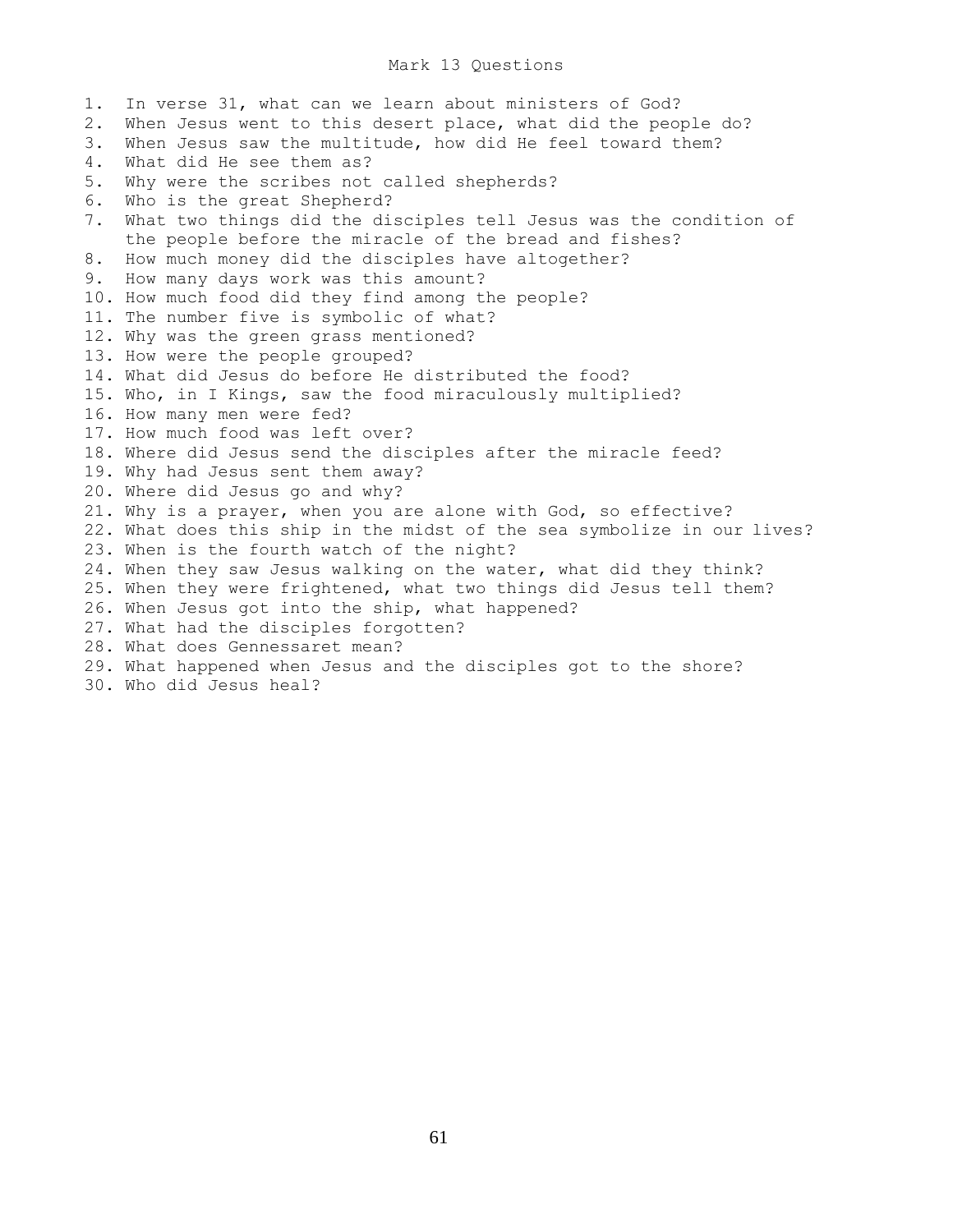We will begin this lesson in Mark 7:1.

 Mark 7:1 "Then came together unto him the Pharisees, and certain of the scribes, which came from Jerusalem."

 These scribes and Pharisees were actually spies sent from Jerusalem to find fault with whatever Jesus was doing. They were jealous of Jesus, because He had power in His ministry; and they were afraid that the people would follow Him, instead of coming to the temple. Verse 2, here, shows that they were just trying to pick up any little thing they could, and make a big issue of it.

 Mark 7:2 "And when they saw some of his disciples eat bread with defiled, that is to say, with unwashen, hands, they found fault."

 This had to do with all the ceremonial washings of the Hebrews. This really had nothing to do with physical cleanliness.

Mark 7:3 "For the Pharisees, and all the Jews, except they wash [their] hands oft, eat not, holding the tradition of the elders."

 It seems that these teachings of washing or rubbing hands together was a tradition and not a law, even though it was included in the Talmud. The "Talmud" is a body of Hebrew civil and canon laws based on the Torah of Moses. The Torah is the first five books of the Old Testament.

 Mark 7:4 "And [when they come] from the market, except they wash, they eat not. And many other things there be, which they have received to hold, [as] the washing of cups, and pots, brasen vessels, and of tables."

These Jews were so class conscious, that they felt they needed to wash off the uncleanness of the lower class people they had touched. They were over-concerned about washing the physical and not aware at all of the need to clean up inside.

 Mark 7:5 "Then the Pharisees and scribes asked him, Why walk not thy disciples according to the tradition of the elders, but eat bread with unwashen hands?"

 Notice, here, that they said tradition. It reminds me so much of doctrine. Really, what I call knit-picking. They were majoring on things that were not even God's teachings: not sin in their lives, but formality.

 Mark 7:6 "He answered and said unto them, Well hath Esaias prophesied of you hypocrites, as it is written, This people honoureth me with [their] lips, but their heart is far from me." Mark 7:7 "Howbeit in vain do they worship me, teaching [for] doctrines the commandments of men."

 In Isaiah 29:13, you can read what Jesus was quoting here. Hypocrites is a strong word. It means they were pretending to be following the Lord, when they were really doing what pleased their flesh. This is a real good description of what many Christians are doing today. On the one hand they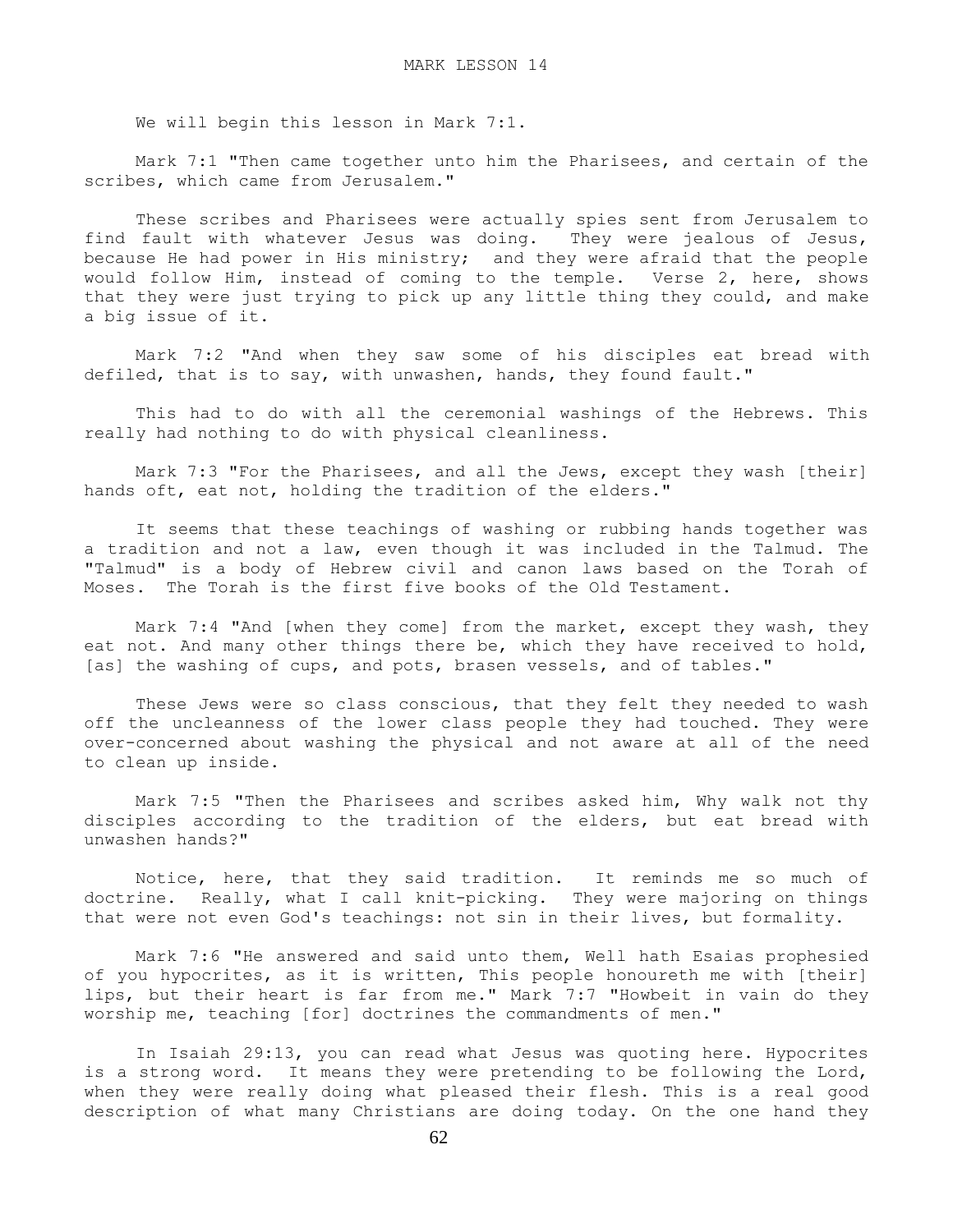claim to be Christians, but they are living to please the flesh. This sort of Christianity is surface. It is not from the heart. He told them that their doctrines were what served their own desires and really had nothing to do with the wishes of God. Even church doctrines should not be based on one or two Scriptures, but should be taken from Jesus' own Words (written in red in the Bible) and from a balanced look at the entire Bible.

 Mark 7:8 "For laying aside the commandment of God, ye hold the tradition of men, [as] the washing of pots and cups: and many other such like things ye do."

 Here, we see a direct reprimand from Jesus toward these believers in name only. Tradition has nothing to do with real worship.

 Mark 7:9 "And he said unto them, Full well ye reject the commandment of God, that ye may keep your own tradition."

 The tradition of men and the commandments of God are two different things.

Mark 7:10 "For Moses said, Honour thy father and thy mother; and, Whoso curseth father or mother, let him die the death:" Mark 7:11 "But ye say, If a man shall say to his father or mother, [It is] Corban, that is to say, a gift, by whatsoever thou mightest be profited by me; [he shall be free]." Mark 7:12 "And ye suffer him no more to do ought for his father or his mother;" Mark 7:13 "Making the word of God of none effect through your tradition, which ye have delivered: and many such like things do ye."

 Jesus gave one specific Commandment that Moses gave the people from God that they had twisted around for their own convenience. This was not the only thing they had changed, but it was just an example of the many things they had changed to suit themselves. We see in our day people getting away from the teachings in the Bible by saying, "That was for a long time ago, not our day." Jesus is the same yesterday, today, and forever. The truth never changes. One of the worst things happening today is the tearing down of the home and marriage. With God, there are no alternate lifestyles. He ordained one woman for one man, marrying and building a family. Anything else is not God's will. I, too, just gave one example of a society on a down hill run to hell. There are many compromises God will not tolerate. Just because everyone else (tradition) is doing something, doesn't make it right.

 Mark 7:14 "And when he had called all the people [unto him], he said unto them, Hearken unto me every one [of you], and understand:"

 It is God's will that we all hear and understand. Some people reject the message that Jesus has for us. That is why it says, "Hearing, they will not hear". They must receive the message inside of them for them to truly understand and receive Jesus and His teachings.

 Mark 7:15 "There is nothing from without a man, that entering into him can defile him: but the things which come out of him, those are they that defile the man."

 Jesus was speaking, here, of eating and drinking really not defiling you. This whole statement was to tell them that the things that were in a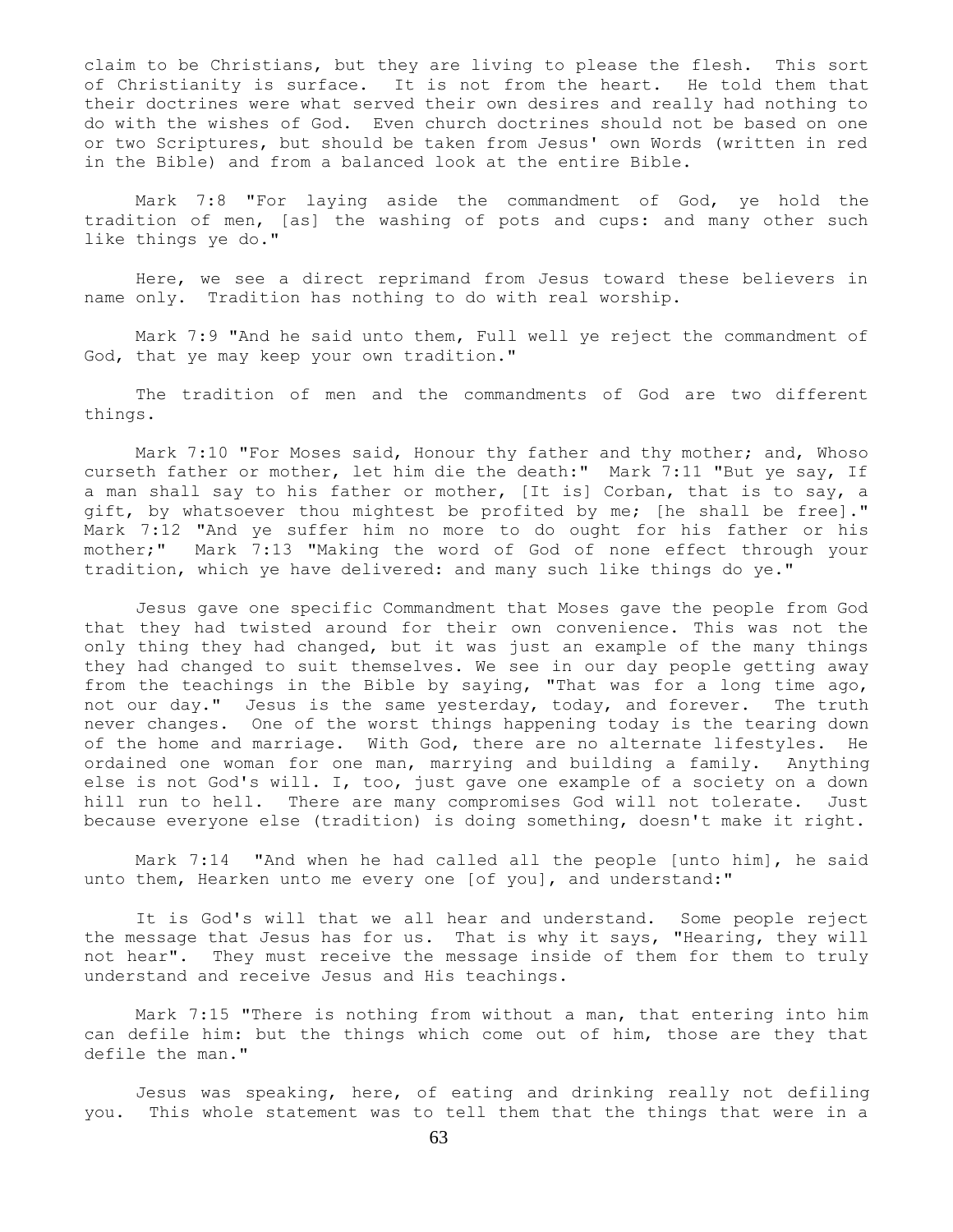man's heart which bring words out of his mouth is really what tells what he really is. Nasty words stemming from an evil heart defile a man. The mouth is an instrument of life or death. In Romans 10:9-10, you can easily see that what you say is terribly important to salvation.

Mark 7:16 "If any man have ears to hear, let him hear."

 This is that ear of understanding. Everyone has ears that hang on the side of their head, but the ears Jesus was speaking of are ears to the heart.

 Mark 7:17 "And when he was entered into the house from the people, his disciples asked him concerning the parable."

 You see, Jesus spoke in parables, so that the lost world who had no love for God could not understand. The Holy Spirit has to open our understanding for us to truly understand. Jesus would teach the disciples while He was with them.

 Mark 7:18 "And he saith unto them, Are ye so without understanding also? Do ye not perceive, that whatsoever thing from without entereth into the man, [it] cannot defile him;" Mark 7:19 "Because it entereth not into his heart, but into the belly, and goeth out into the draught, purging all meats?"

 Jesus almost scoldingly says, "Don't you understand this very simple thing". Jesus had already taught them that no food was unclean, if prayer was said before they ate it. Food just passes through the body and goes out in the draught, so that could not possibly hurt anyone. The bitter thoughts that originate in the heart and are spoken out the mouth destroy people.

 Mark 7:20 "And he said, That which cometh out of the man, that defileth the man." Mark 7:21 "For from within, out of the heart of men, proceed evil thoughts, adulteries, fornications, murders," Mark 7:22 "Thefts, covetousness, wickedness, deceit, lasciviousness, an evil eye, blasphemy, pride, foolishness:" Mark 7:23 "All these evil things come from within, and defile the man."

 The heart of man is what he really is. We will find as these Bible studies go on, that the heart is either desperately wicked or pure. There are no other ways. In a heart that is wicked, all of these sins that Jesus mentioned stem from this wicked heart. We have said throughout all of these Bible studies that man is a spirit. He lives in a body, and he has a soul. The spirit of man wants him to live for God, and his flesh lusts after the evils of the world. Man, or mankind, is a free moral agent and can choose to be evil, or choose to follow God. The will of man will follow either the spirit or the flesh. It will not, and cannot do both. The sins mentioned in verse 21 and 22, above, are the call of the flesh. A person who has turned himself over to the lusts of the flesh will do these sins. The heart of the evil man obeys the flesh. This was what Jesus was saying here.

64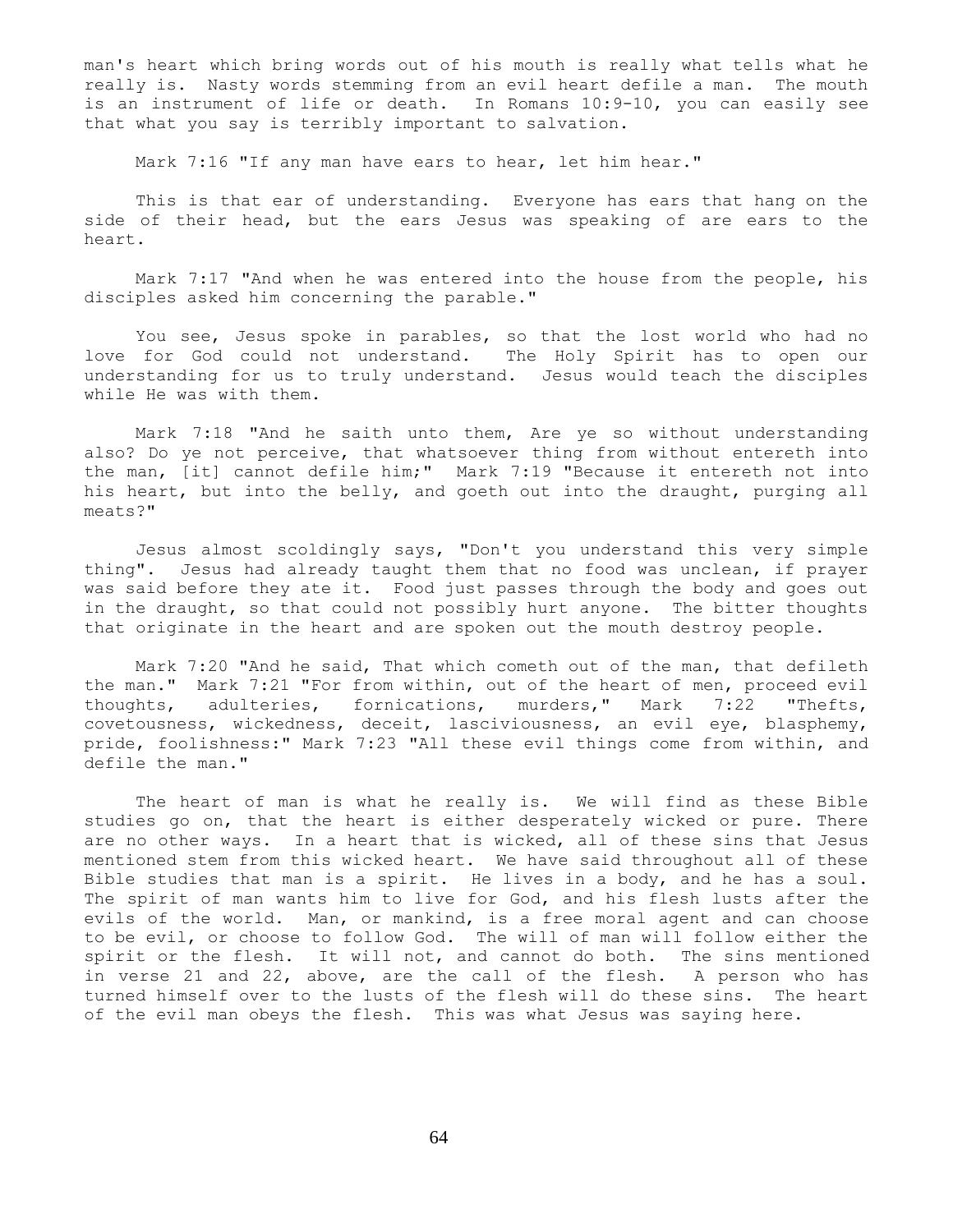## Mark 14 Questions

1. Where had the scribes and Pharisees of verse 1 come from? 2. Who were they really? 3. What picky little thing did they say the disciples did that was wrong? 4. Washing the hands over and over done by the Jews was not a law, but \_\_\_\_\_\_\_\_\_\_\_\_\_\_\_\_\_\_\_\_\_\_\_\_\_\_\_\_\_\_\_\_\_\_\_\_\_\_ of the \_\_\_\_\_\_\_\_\_\_\_\_\_\_ 5. Where is this included? 6. What besides hands did they wash as part of the ceremony? 7. What question did these scribes and Pharisees ask Jesus about the disciples? 8. They were majoring on things that were not even God's teachings. They were 9. What had Esaias said about these hypocrites? 10. Where in Isaiah is this found? 11. Jesus was really telling them that their doctrines were to serve what? 12. What should church doctrines be based upon? 13. Jesus said laying aside the commandments of God that hold the  $\circ$  f 14. What had Moses taught them to do? 15. How had they twisted this to satisfy their own needs? 16. What is Corban? 17. How do people of our day get away from the teaching of the Bible? 18. What is God's plan for man and woman? 19. In verse 14, what plea was Jesus making to the people? 20. What defiles a man? 21. What did He mean by "If any man have ears to hear, let him hear..."? 22. What did the disciples ask Jesus? 23. In verse 18, Jesus scolded them for what? 24. What destroys people? 25. Name five or more sins which proceed from the heart? 26. What two opposite ways can the heart be? 27. What part of man wants to live for God? 28. What part of man wants to live in sin? 29. What controls which way the man goes? 30. The heart of an evil man obeys what?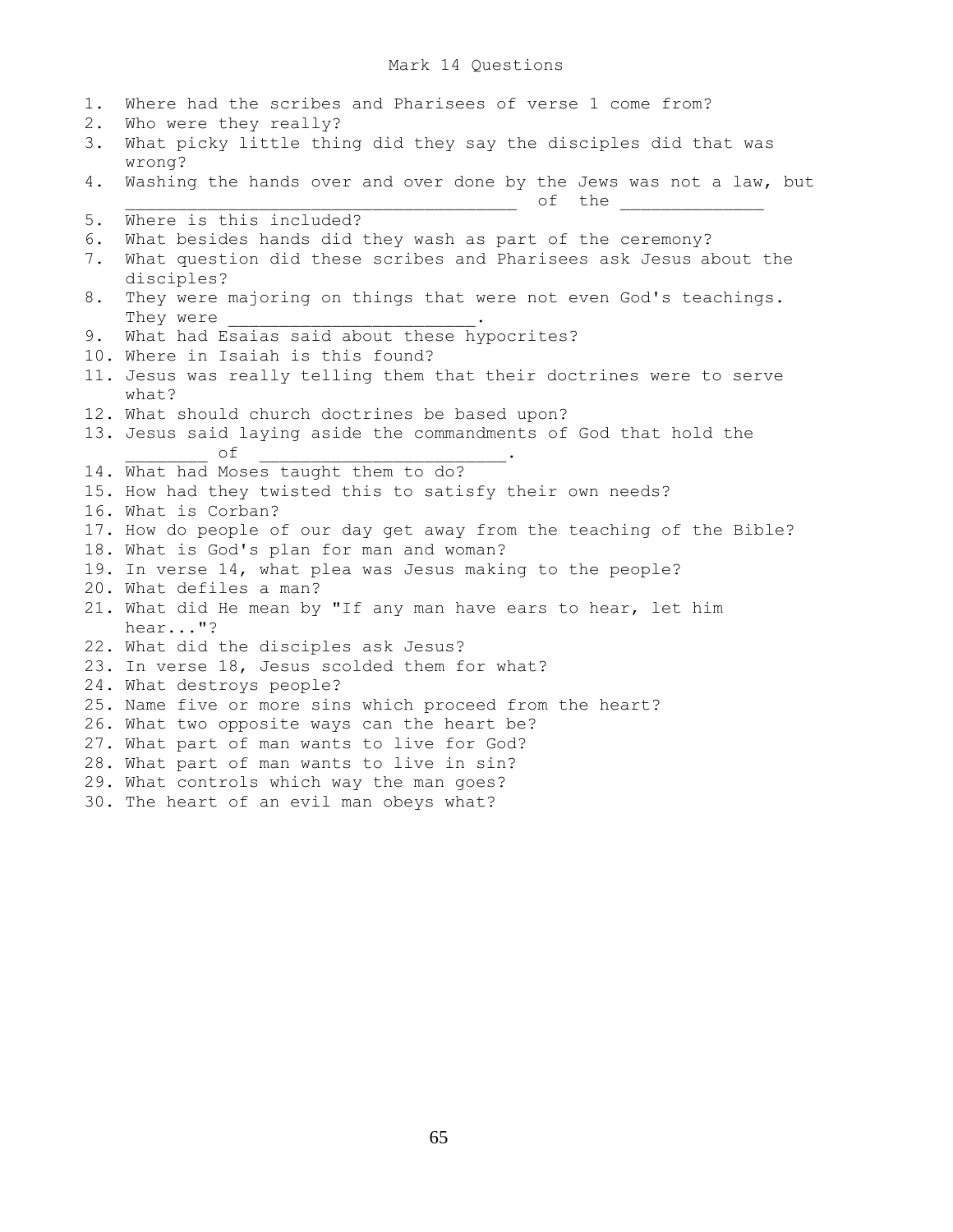We will begin this lesson in Mark 7:24.

 Mark 7:24 "And from thence he arose, and went into the borders of Tyre and Sidon, and entered into an house, and would have no man know [it]: but he could not be hid."

 This was immediately after He had explained to the disciples about the wicked heart. The "He" here is Jesus. He left Galilee for a short time. Tyre was the capital of Phoenecia near Judaea. This appears to be when Jesus had left the Jews and had gone to the Gentiles. He possibly went to a friend's home to rest for just a little bit, and perhaps, He thought the scribes and Pharisees would not follow Him there. His fame had already spread here as well, and there would be no way for Him to get away where no one knew Him.

 Mark 7:25 "For a [certain] woman, whose young daughter had an unclean spirit, heard of him, and came and fell at his feet:"

 This woman was not a Jew. She loved her daughter more than she feared being run off. Most mothers would have been terribly concerned about a daughter with an unclean spirit. This woman humbled herself by falling at the feet of Jesus.

 Mark 7:26 "The woman was a Greek, a Syrophenician by nation; and she besought him that he would cast forth the devil out of her daughter."

We see from this, that this was a Gentile; a Syrophenician. She knew what she wanted: Jesus to cast out this devil from her daughter.

 Mark 7:27 "But Jesus said unto her, Let the children first be filled: for it is not meet to take the children's bread, and to cast [it] unto the dogs."

 Jesus was speaking to her about coming to the Jews first. He didn't come out and say no, but He told her that He was to take care of the Jews first. Every non-Jew was thought of by the Jews as a dog at the time of this writing. He was just saying, "I can't neglect the chosen children to help those away from God".

 Mark 7:28 "And she answered and said unto him, Yes, Lord: yet the dogs under the table eat of the children's crumbs."

This was a very wise woman. She did not argue with Him, she in fact agreed. Then she admitted to being unworthy. She was humble. She was willing to take the crumbs that fell from the table, knowing that even this would be the most powerful food she had ever eaten. She was saying: "Lord, in the face of all the wonderful miracles, this is just a crumb compared to that". Her humbleness and faith won Him over. In another Scripture He said, "Woman your great faith". Here, we see Jesus moved by this .

Mark 7:29 "And he said unto her, For this saying go thy way; the devil is gone out of thy daughter."

66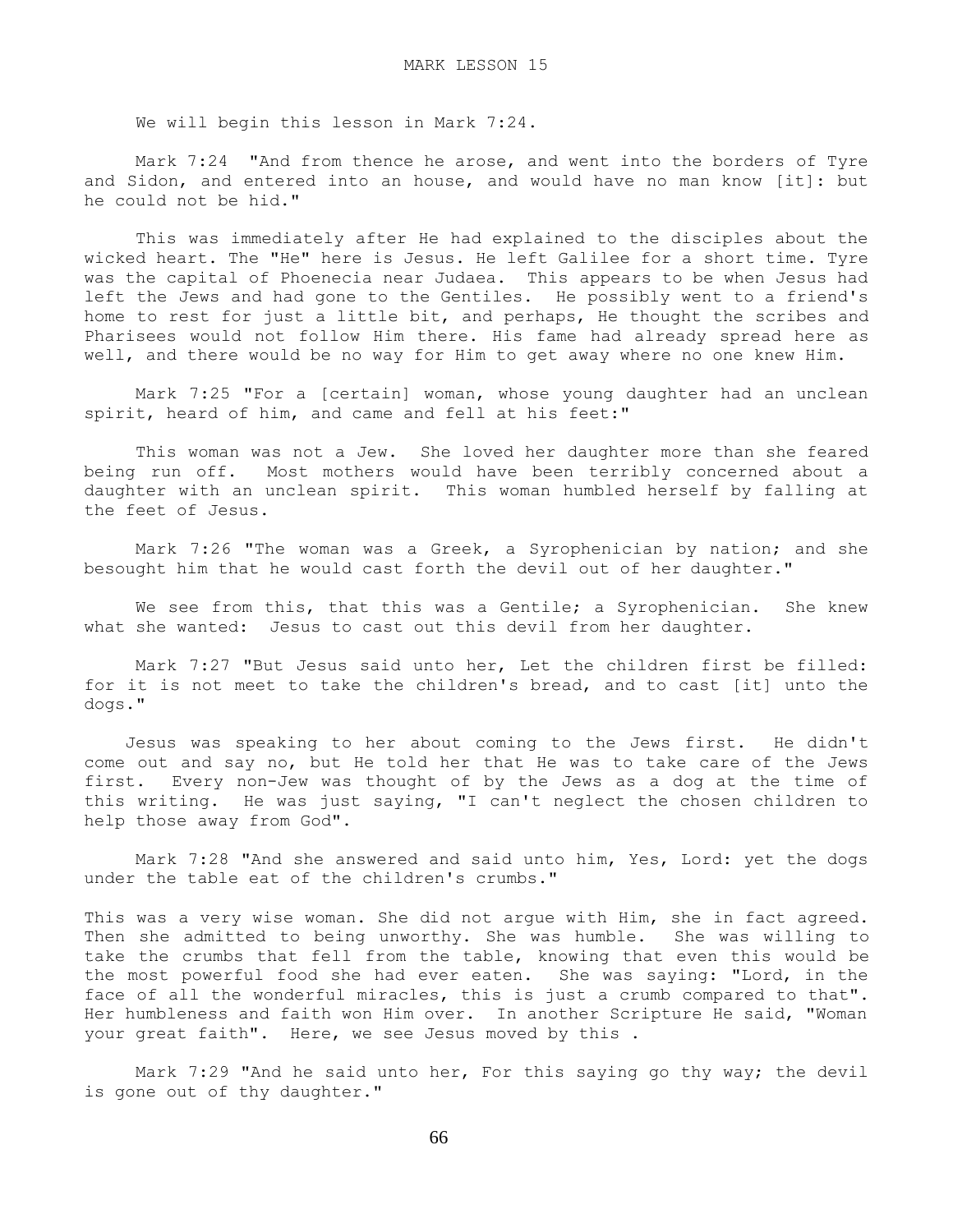This Scripture tells us so much. First, that one person can stand in for another to be prayed for. The one being prayed for does not have to be there. We see here, also, that devils dwell within people and sometimes must be cast out. The Scripture no where says that the daughter prayed. You can pray for another's deliverance. There need not be any great lapse of time, this was done immediately.

 Mark 7:30 "And when she was come to her house, she found the devil gone out, and her daughter laid upon the bed."

 The devil had no choice, he had to leave. The daughter was free but exhausted and resting on the bed. The mother expected a miracle and got one. It was almost as if Jesus came there to do just this one miracle.

 Mark 7:31 "And again, departing from the coasts of Tyre and Sidon, he came unto the sea of Galilee, through the midst of the coasts of Decapolis."

 Peter's home was next to the Sea of Galilee. He went near there often. Whether to rest or because it was familiar territory, I cannot say. It seems He didn't go straight back but took a little side trip.

 Mark 7:32 "And they bring unto him one that was deaf, and had an impediment in his speech; and they beseech him to put his hand upon him."

This person was not totally dumb but, because of the impediment in his speech, we know that he had been deaf for a long time and had what we call tonguetied. Just one touch of Jesus' hand would make him whole. These people were aware of Jesus' ability to heal. His fame had spread throughout the land; and they knew for sure that if the Lord would touch him, he would be made whole and able to hear and speak clearly.

 Mark 7:33 "And he took him aside from the multitude, and put his fingers into his ears, and he spit, and touched his tongue;"

 This was a very dramatic healing. Jesus, in each instance, touched the problem area. This healing was not for the others, this was for this one individual. Jesus heals one at a time. He deals with us on an individual basis. In this, Jesus recognized where the problems were and dealt with the problems one at a time. This prepared the man to receive in both these areas.

 Mark 7:34 "And looking up to heaven, he sighed, and saith unto him, Ephphatha, that is, Be opened."

 This "looking up to heaven" lets this man know where his help came from. Perhaps, the "sigh" was to let the man (and all who read of this in years to come) know that Jesus truly had compassion for those who were suffering for any reason. He suffers with us. We know that Jesus is Lord of lords and King of kings and that everything in earth must bow to Him. He commanded these ears and tongue to be opened and not stammer.

 Mark 7:35 "And straightway his ears were opened, and the string of his tongue was loosed, and he spake plain."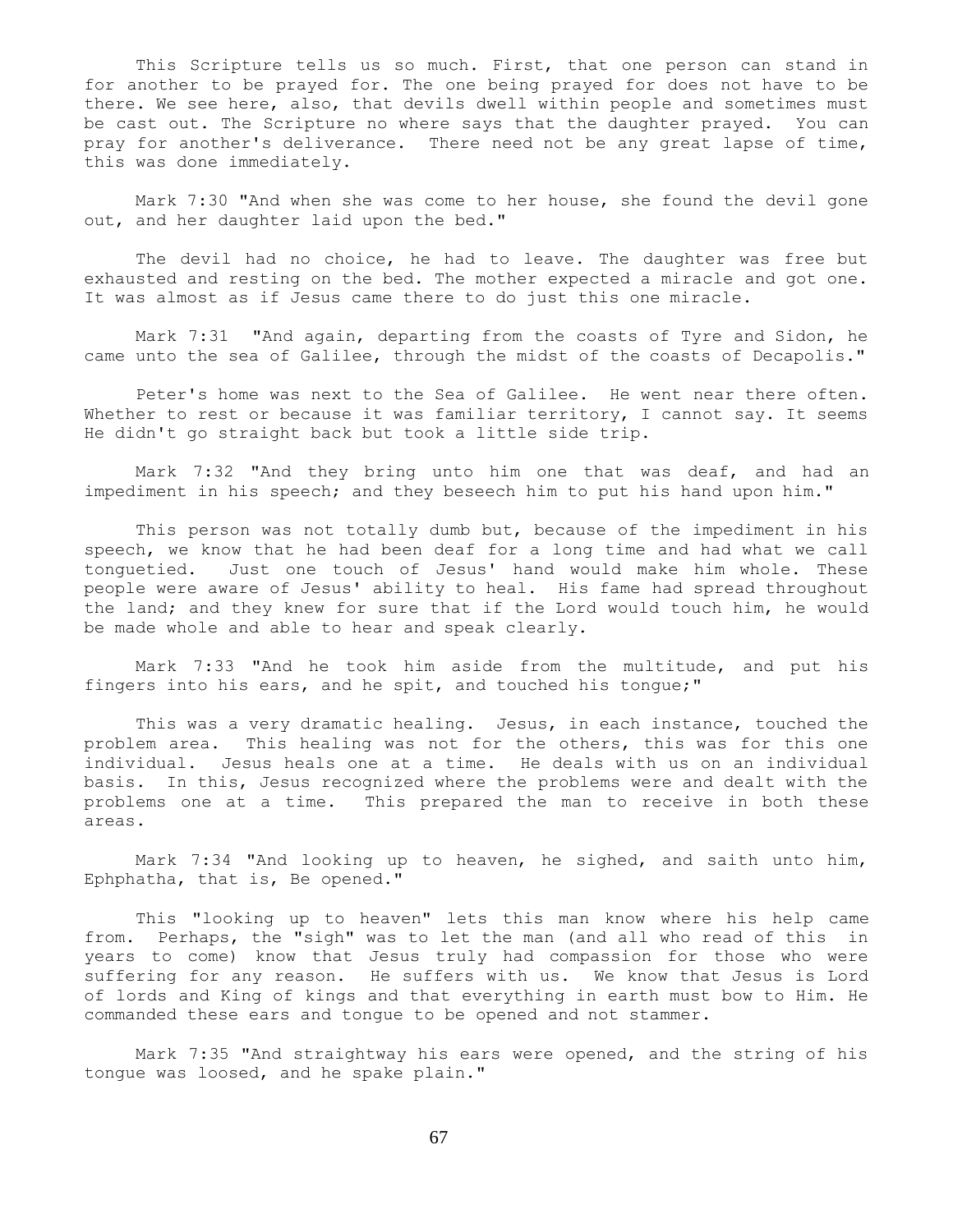We see, here, that whatever kept this person deaf and dumb had to obey the voice of Jesus, and this person was made whole.

 Mark 7:36 "And he charged them that they should tell no man: but the more he charged them, so much the more a great deal they published [it];"

 There was no possible way this man could keep it a secret that he was made totally whole. Suddenly he could hear the birds chirp and the rustling of the leaves when the wind blew. He could hear a baby cry or hear a mother sing a lullaby. His tongue was loosed, as well, and you know he talked without stopping. His praises of the God who did these wonderful things for him had to keep him talking constantly. Those who knew him before constantly asked how this all happened; and, of course, he was so proud that he spread the word.

 Mark 7:37 "And were beyond measure astonished, saying, He hath done all things well: he maketh both the deaf to hear, and the dumb to speak."

 Here, we see the reaction of those who saw and heard of the wonderful miracle performed in someone they knew. Possibly, many of these people had been going to worship regularly, but had never seen anything like this before. This one miracle here could cause thousands to flock to Jesus to bring their sick and deformed to be healed. There would certainly be no place for Him to go now where they had not already heard of Jesus' miracles.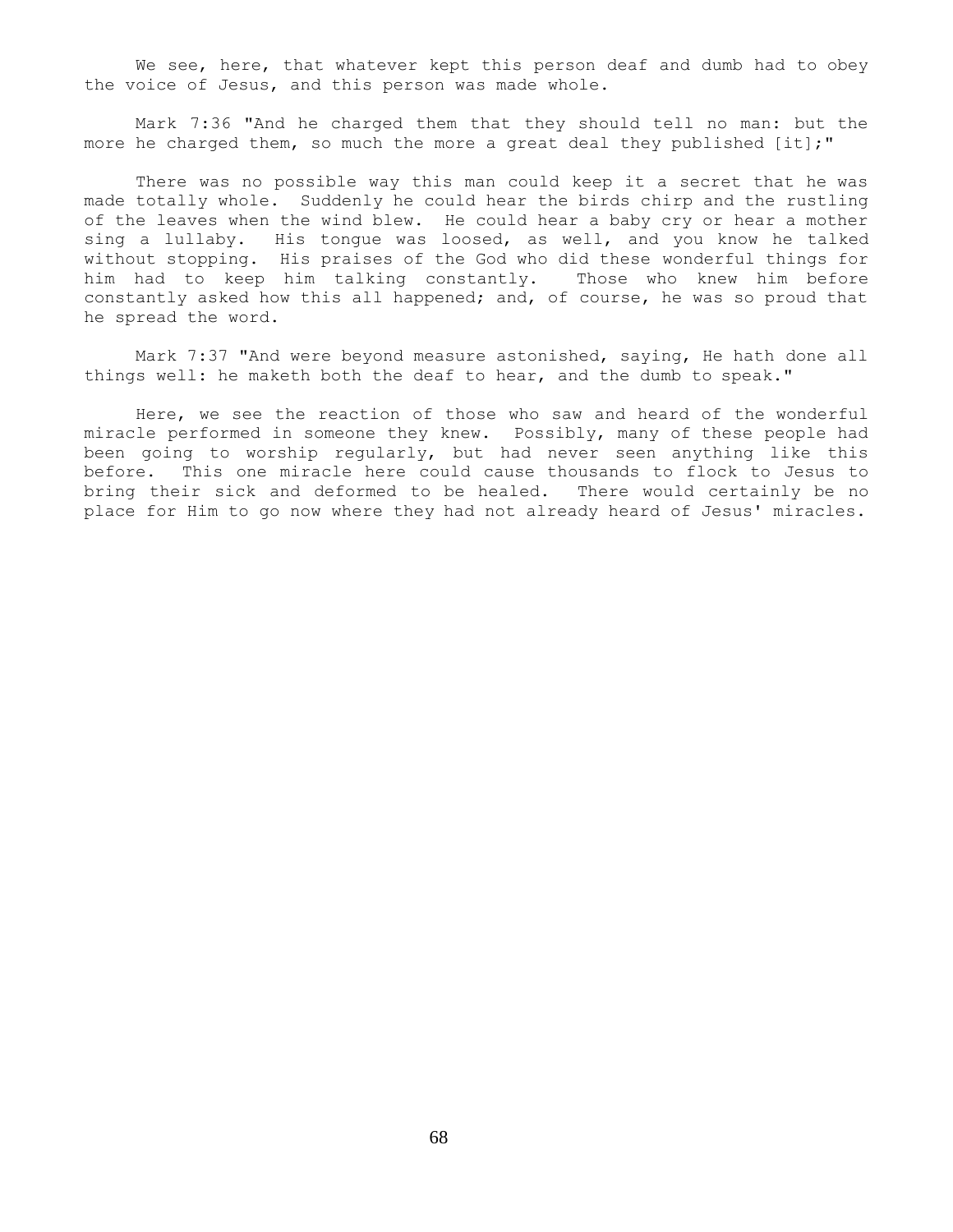1. In verse 24, where did Jesus go? 2. Why did He go to this house? 3. What country was this near? 4. What faith background did these people have? 5. What was wrong with the woman's daughter that came to Jesus? 6. When the woman fell at Jesus' feet, what did it show her as? 7. What was the woman's nationality? 8. What did the woman want Jesus to do? 9. What did Jesus answer her at first? 10. What were non-Jews thought of at this time? 11. What humble remark did the woman make to Jesus calling herself a dog? 12. What caused Jesus to answer her prayers? 13. What did Jesus tell her that He had done for her daughter? 14. Does the person being delivered have to be there? 15. What condition did the mother find her daughter in? 16. Where did Jesus go by when he went back to the Sea of Galilee? 17. Who lived near the Sea? 18. What was wrong with the man brought to Jesus? 19. What did they want Jesus to do? 20. What two visible things did Jesus do before He prayed for him? 21. What expression did Jesus make when He looked toward heaven? 22. What does Ephphatha mean? 23. How soon was the man healed? 24. What did Jesus tell them not to do? 25. What did they do? 26. Name some things that he could hear that he had not heard before? 27. How was the astonishment of the people described? 28. What effect would all this fame have?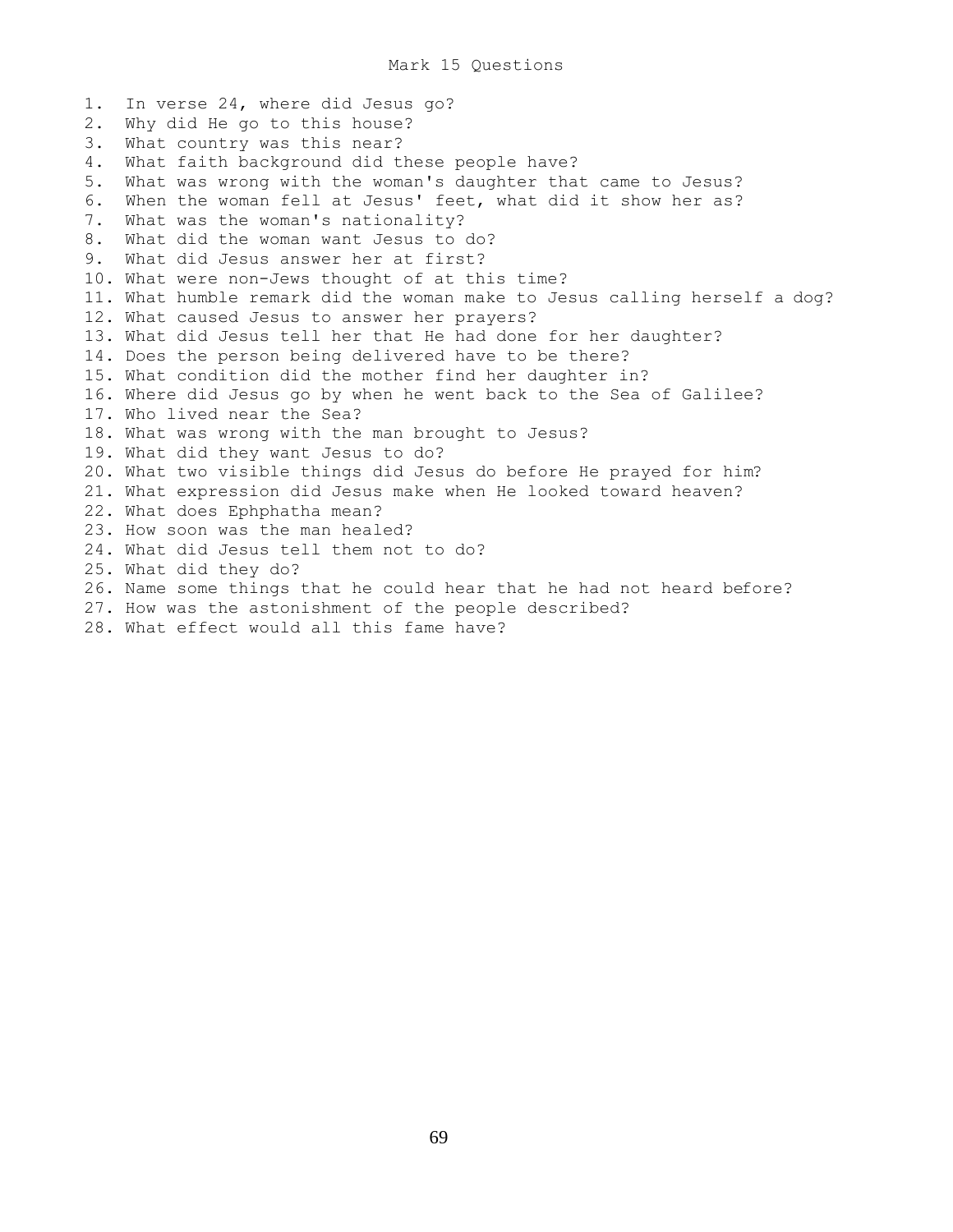We will begin this lesson in Mark 8:1.

 Mark 8:1 "In those days the multitude being very great, and having nothing to eat, Jesus called his disciples [unto him], and saith unto them,"

 This seems like a repetition of the story in chapter 6; but if you notice the details carefully, you will see this was two different occasions. We know this multitude was following the Lord, because of the man who was healed of deafness and had his tongue loosed so he could speak.

 Mark 8:2 "I have compassion on the multitude, because they have now been with me three days, and have nothing to eat:" Mark 8:3 "And if I send them away fasting to their own houses, they will faint by the way: for divers of them came from far."

We could take a lesson from these followers of Jesus. They had been with Him three days listening and learning and many receiving healing. They seemed to have no regard for food or welfare, as long as they could be with the Master. It appears they could have been fasting for three days and nights. They were, possibly, afraid to leave, because they might miss a blessing. The Lord Jesus, we see, was impressed with such faithfulness and cared that they might faint along the way. It appears that the fame of Jesus was so widespread that many of these people had come from far away places.

 Mark 8:4 "And his disciples answered him, From whence can a man satisfy these [men] with bread here in the wilderness?"

The disciples forgot so quickly. This was another incident. This was not the first incident with the five loaves. Possibly, the point to be made here was that God always supplies our needs (not our wants) if we are His followers. Perhaps this questioning from the disciples was to drive home a point about just how great this miracle was. The Lord is always caring for His followers, but each of us can look back and pinpoint a time when His care was more obvious than at other times. In the prayer the Lord Jesus taught the disciples it says, "Give us this day our daily bread". You see, the miracle provision is not for just one particular time, but is always available when we are totally concentrated upon the Lord. Perhaps, the mention of this type of miracle (so close to the same miracle a few lessons back) was to show God's continued concern for our necessities.

 Mark 8:5 "And he asked them, How many loaves have ye? And they said, Seven."

 It really doesn't matter how many they started with. The Lord could multiply even one into any amount He desired.

 Mark 8:6 "And he commanded the people to sit down on the ground: and he took the seven loaves, and gave thanks, and brake, and gave to his disciples to set before [them]; and they did set [them] before the people." Mark 8:7 "And they had a few small fishes: and he blessed, and commanded to set them also before [them]." Mark 8:8 "So they did eat, and were filled: and they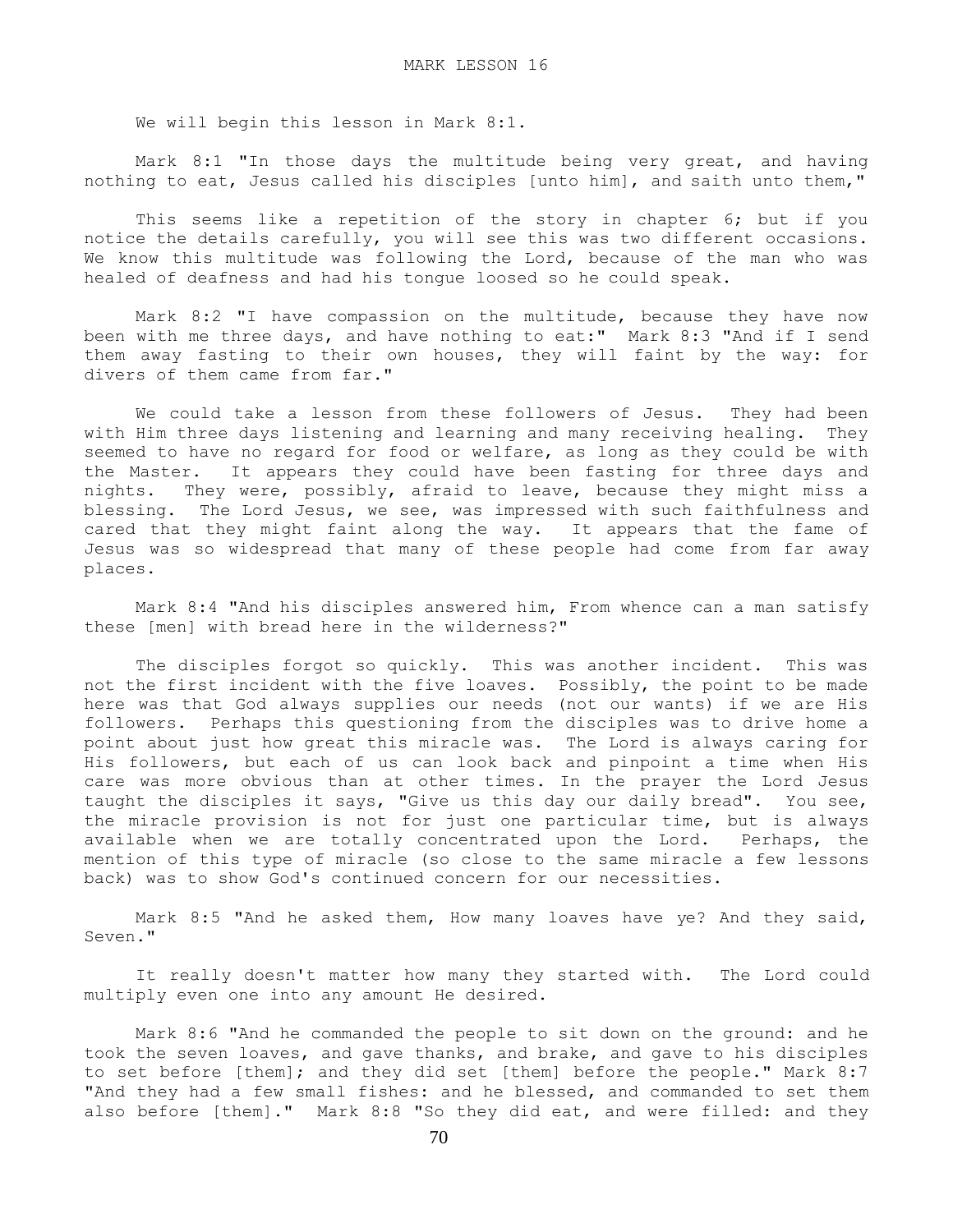took up of the broken [meat] that was left seven baskets." Mark 8:9 "And they that had eaten were about four thousand: and he sent them away."

 Matthew, Mark, Luke, and John tell of the 5,000 fed with the five loaves and two fishes. Matthew and Mark tell of the 4,000 fed. These are definitely two separate times. Several things were different in detail. In the first where the 5000 men were fed, started with five loaves of bread and two fishes and wound up with leftovers of twelve baskets full. When the 4000 were fed, there were seven loaves and a few fishes and seven baskets full were left. We see that the Lord is not confined to one miracle of a kind. The amazing thing, to me, is how quickly the disciples forgot.

 Mark 8:10 "And straightway he entered into a ship with his disciples, and came into the parts of Dalmanutha."

 Dalmanutha and the coasts of Magdala seem to be the same place. Out of all of these disciples with Him, perhaps one had a boat standing by for just this use: when He finished ministering to the people. Many times He would go aside with the disciples. These were the times He taught the disciples about the things they did not understand.

 Mark 8:11 "And the Pharisees came forth, and began to question with him, seeking of him a sign from heaven, tempting him." Mark 8:12 "And he sighed deeply in his spirit, and saith, Why doth this generation seek after a sign? verily I say unto you, There shall no sign be given unto this generation."

 We see by this that the miracles Jesus had done throughout the land were still not proof enough for these Pharisees to make them believe He was the Son of God. Whatever He had done would not have been enough, no matter how great the miracle. In Matthew 16:4, they were not only called wicked, but adulterous, as well. It grieved Jesus deeply that they did not believe Him. There had already been sign enough. Jesus told them again that no other sign would be given.

 Mark 8:13 "And he left them, and entering into the ship again departed to the other side."

 There was no need to stay there and argue with these people who would never believe, so He left.

 Mark 8:14 "Now [the disciples] had forgotten to take bread, neither had they in the ship with them more than one loaf." Mark 8:15 "And he charged them, saying, Take heed, beware of the leaven of the Pharisees, and [of] the leaven of Herod."

 Leaven, here, meant "evil doctrine". Crossing by ship would take a good little while, and the disciples would, perhaps, become hungry in the crossing. There was no major food problem, however, because they would be able to get food on the other side. The Lord was not warning about food, but not to get involved in the false doctrine of the Pharisees.

 Mark 8:16 "And they reasoned among themselves, saying, [It is] because we have no bread."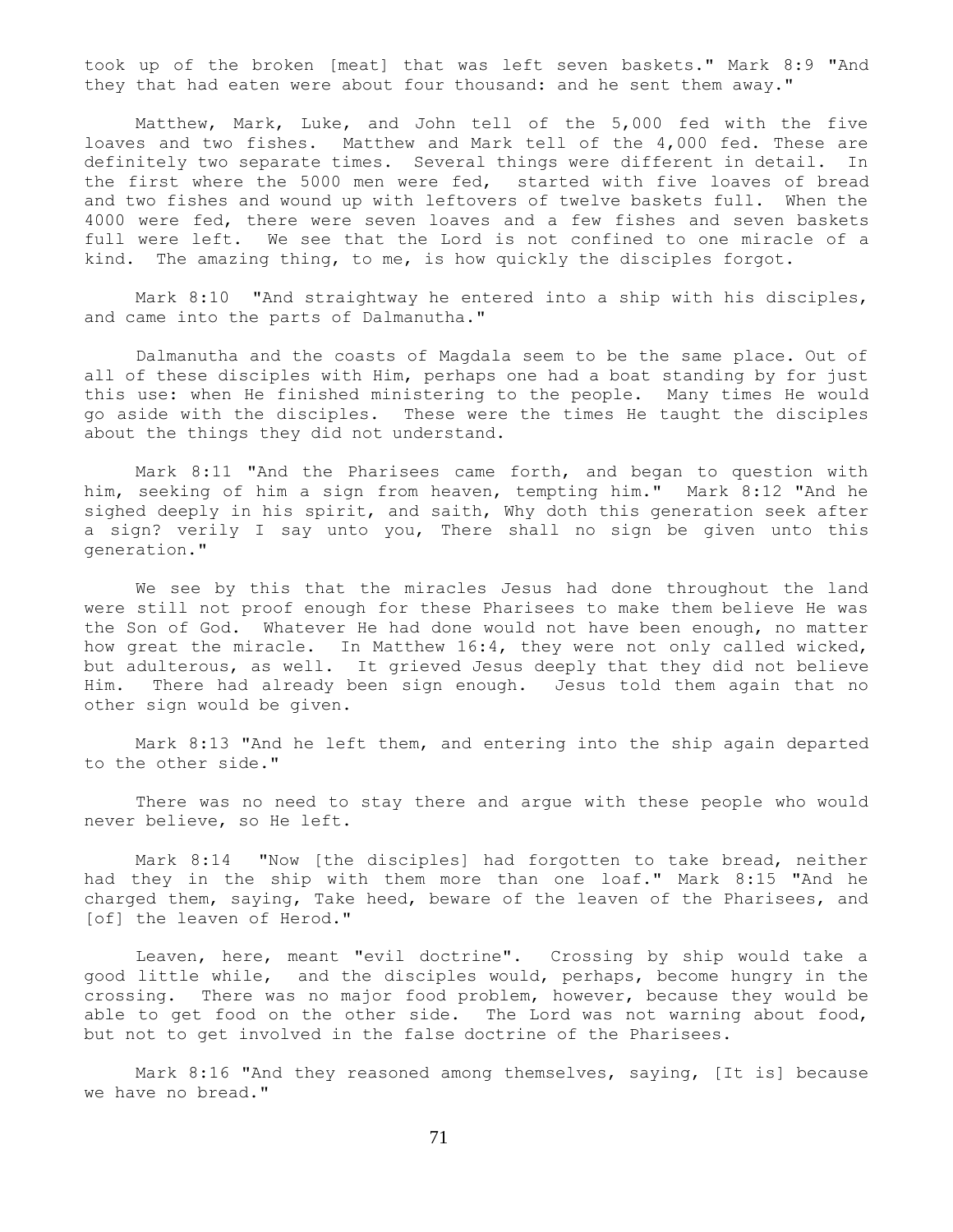Can you believe that they could ever be concerned about lack of bread again when they had seen the miracle of the multiplied bread twice already?

Mark 8:17 "And when Jesus knew [it], he saith unto them, Why reason ye, because ye have no bread? perceive ye not yet, neither understand? have ye your heart yet hardened?" Mark 8:18 "Having eyes, see ye not? and having ears, hear ye not? and do ye not remember?" Mark 8:19 "When I brake the five loaves among five thousand, how many baskets full of fragments took ye up? They say unto him, Twelve." Mark 8:20 "And when the seven among four thousand, how many baskets full of fragments took ye up? And they said, Seven." Mark 8:21 "And he said unto them, How is it that ye do not understand?"

 This was actually a scold from Jesus. He knew what they were thinking. They were worried about feeding their own bodies. He said, will you ever realize that I will provide your needs? If there ever was a doubt that Jesus miraculously fed two different groups, there should be no doubt after verses 19 and 20. This was a very good question He asked them in verse 21. It is almost unbelievable that they were there for both miracles and still did not believe that He would take care of their needs. They had their eyes so fixed on their physical needs that they mistook the leaven of the Pharisees for bread that had yeast. The physical meaning of leaven is yeast, but the spiritual meaning is evil doctrine. The Pharisees had not been worried about the needs of the disciples up to this point. My question is, why did the disciples think these Pharisees would give them bread now? We, like the disciples, must look for and understand the spiritual, and not be so concerned about the physical.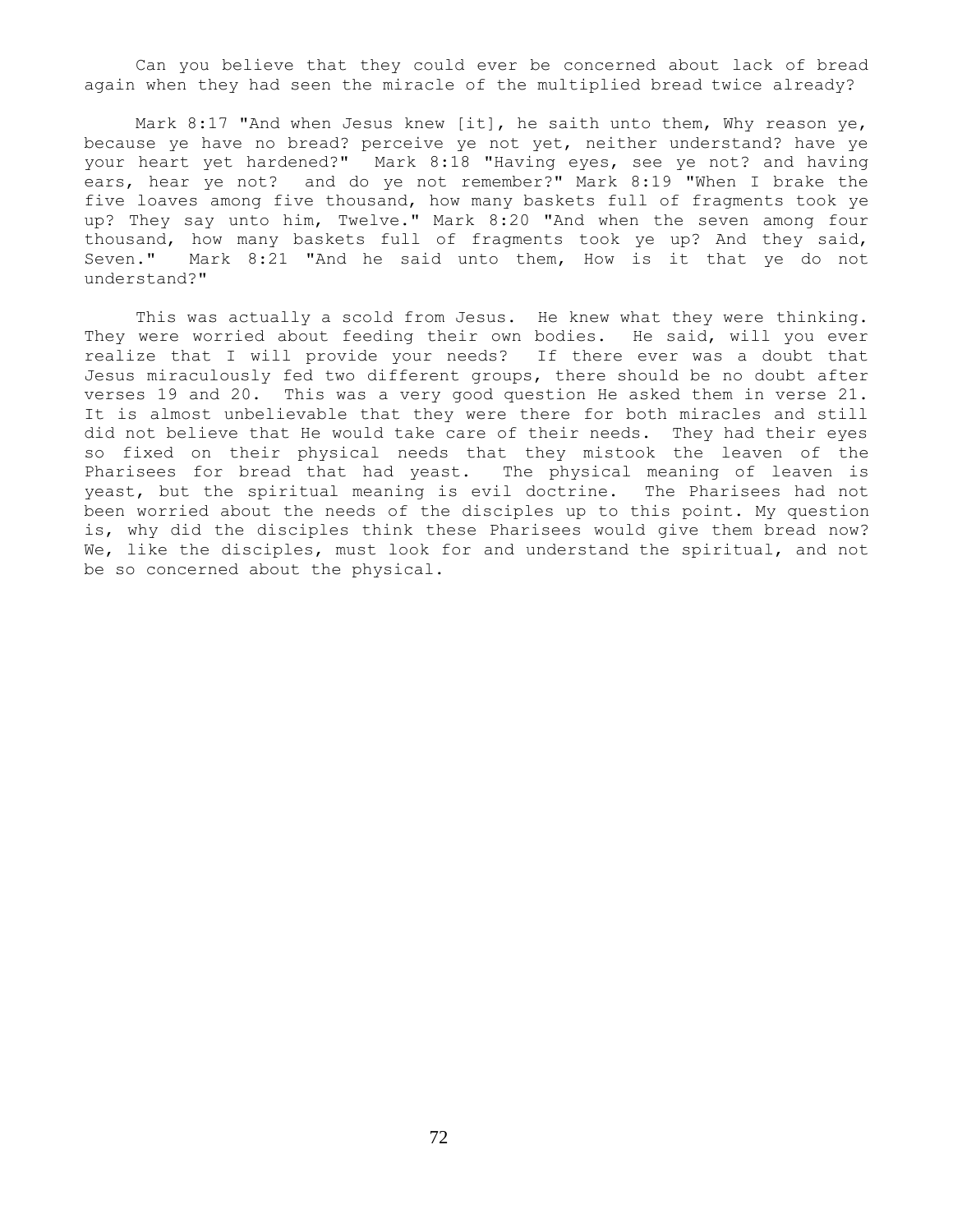1. In verse 1, Jesus saw that the multitude was great and that they had no \_\_\_\_\_\_\_\_\_\_\_\_\_\_\_\_\_\_\_\_\_\_\_\_\_\_\_\_\_\_. 2. Why was this multitude following Jesus? 3. How many days had they been there? 4. Why did Jesus not send them to their own homes? 5. What lesson can Christians today learn from this? 6. What impressed Jesus about these people? 7. What ridiculous question did the disciples ask Jesus? 8. If we are followers of the Lord Jesus, He will supply our not our 9. How many loaves did they have? 10. What two things did Jesus do before passing the food to the disciples? 11. How many baskets of leftovers did they pick up? 12. How many were fed? 13. Which Gospels tell of feeding the 5000? 14. Which Gospels tell of feeding the 4000? 15. What was the same area as Dalmanutha? 16. How did Jesus get there? 17. Who came forth and began to question Jesus? 18. What did they want? 19. How did Jesus feel about this? 20. Did He grant their wish? 21. What were these Pharisees called besides wicked? 22. What had the disciples forgotten to take with them? 23. What did Jesus tell the disciples to beware of? 24. What is leaven in this Scripture? 25. What did the disciples reason among themselves? 26. What did Jesus say had happened to their hearts? 27. What question did Jesus ask that we might ask, also? 28. Why did they not understand? 29. What is the author's question about the bread? 30. What must we learn to concentrate more on?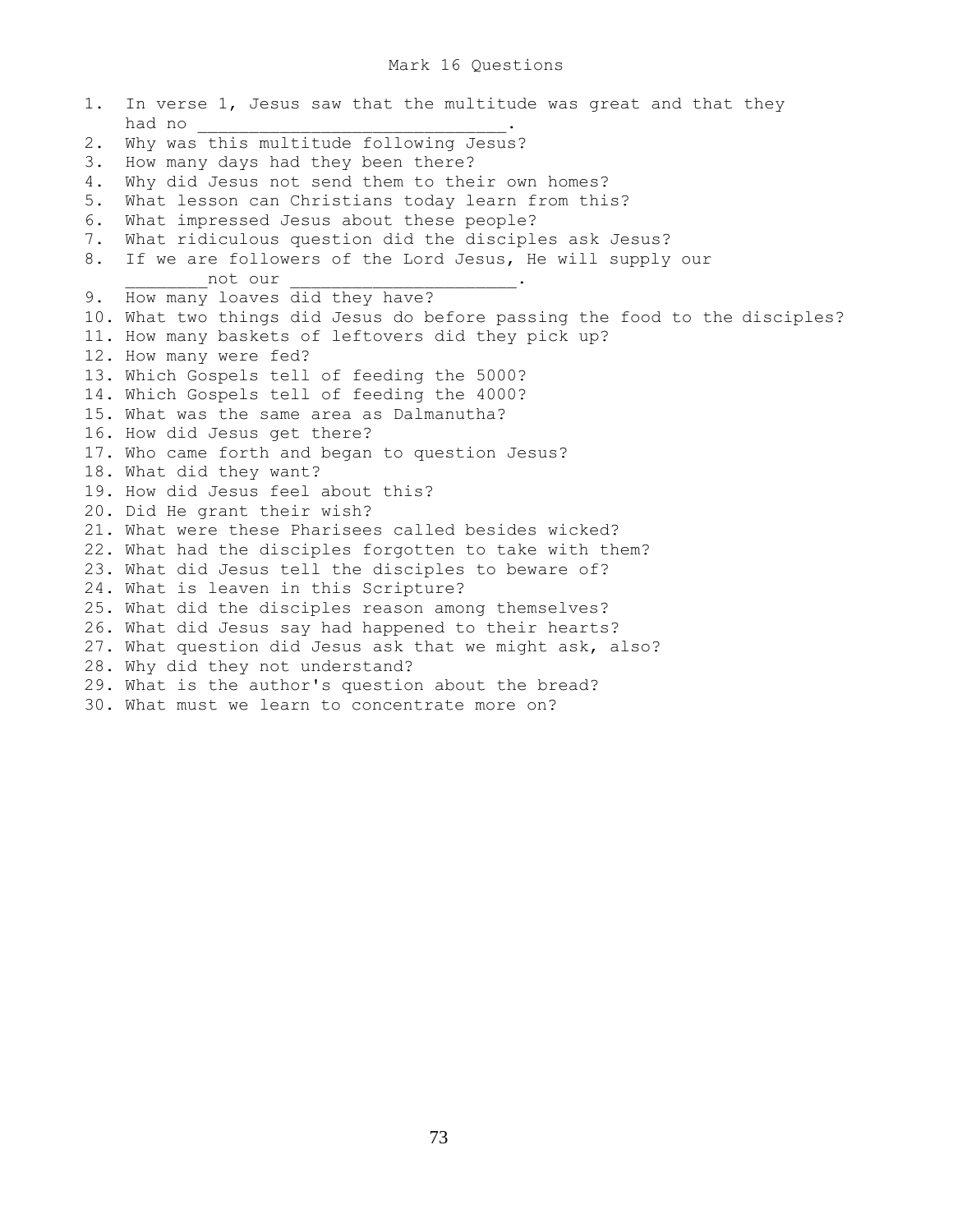We will begin this lesson in Mark 8:22 "And he cometh to Bethsaida; and they bring a blind man unto him, and besought him to touch him."

 Bethsaida means place of fish. This miracle was told about only in the book of Mark. It seems that many believed that Jesus must touch the person who had come for prayer for them to get a miracle. The blind man, here, was brought by others to get help. If we were to look at the spiritual side of blindness, surely a friend who wants us to come out of our spiritual darkness and see the Light (Jesus) would have to lead us to the Lord.

 Mark 8:23 "And he took the blind man by the hand, and led him out of the town; and when he had spit on his eyes, and put his hands upon him, he asked him if he saw ought."

 Jesus took the blind man by the hand. We see, here, again, as we did with the deaf man, that Jesus was interested in him as an individual. He separated himself away from the crowds to give total attention to the needs of this one man. Again, here we see Jesus made direct contact with the part of the man which needed healing. Probably this was so that this would build the man's faith up. Here, we see Jesus asked the man if he could see.

Mark 8:24 "And he looked up, and said, I see men as trees, walking."

 This touch of the Lord's hand had brought healing. Now, this man saw some light. Again, if we were looking at this from the spiritual, we would understand that our being born again and living brand new lives with Jesus requires another touch of the Lord's hand that we might see clearly. This, also, brings to me an answer to the question, "Should I pray more than once for the same thing?" The answer is "Yes". James 5:16 "Confess [your] faults one to another, and pray one for another, that ye may be healed. The effectual fervent prayer of a righteous man availeth much." Continue to pray and you will see wonderful results, as we do here in the next verses. The first time the man was looking as if through a glass darkly. His look was distorted, but let's see what a second touch brought.

 Mark 8:25 "After that he put [his] hands again upon his eyes, and made him look up: and he was restored, and saw every man clearly."

 I really believe this second touch of Jesus was so that we would understand to keep praying and not give up if we don't get an immediate answer. He made him look up (give God the glory). We are told in the Scriptures that there are different operations. Jesus was saying, "There are different ways of doing things with the same results". The Lord does it His way. We see when this man was obedient to the Lord, he was totally restored.

 Mark 8:26 "And he sent him away to his house, saying, Neither go into the town, nor tell [it] to any in the town."

 Jesus told the man this so that great multitudes of people would not follow Him just for His healing power. There was really no way to keep this type of miracle a secret though.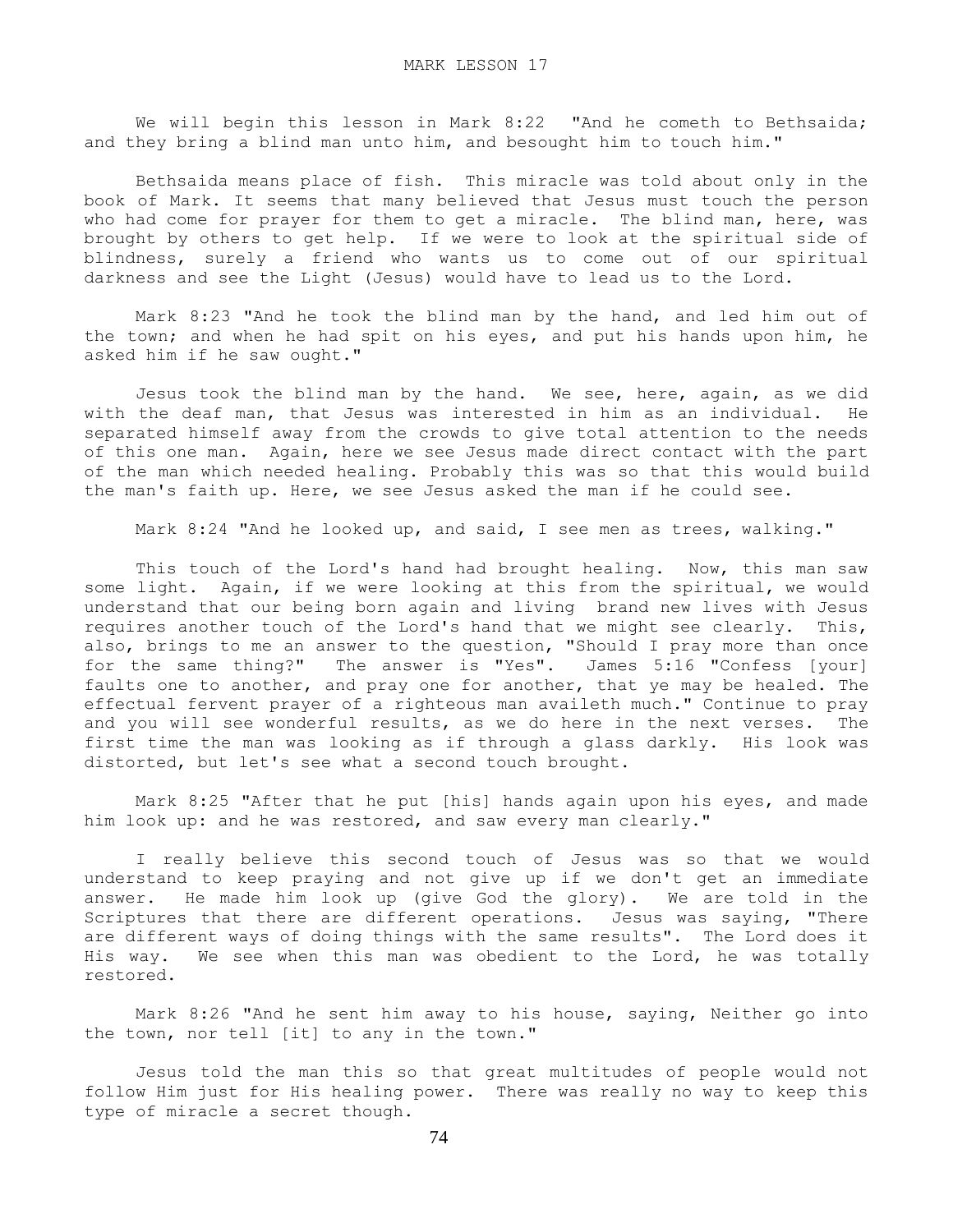Mark 8:27 "And Jesus went out, and his disciples, into the towns of Caesarea Philippi: and by the way he asked his disciples, saying unto them, Whom do men say that I am?"

 I really believe this question is of great importance today. Who do you say Jesus is? The answer you give can send you to heaven or hell, Romans 10:9-10. Jesus already knew what was being said, but again, He was making an important point.

 Mark 8:28 "And they answered, John the Baptist: but some [say], Elias; and others, One of the prophets."

 This is the very type of answer that many people are giving today. They call Jesus everything but God manifest in the flesh. People are still trying to figure out with their mind who Jesus really is. Just the fact that He took on the form of flesh and dwelt among us makes people want to think of Him as mere man.

 Mark 8:29 "And he saith unto them, But whom say ye that I am? And Peter answereth and saith unto him, Thou art the Christ."

 In Matthew 16:16 we see the best answer of all given by Peter, "And Simon Peter answered and said, Thou art the Christ, the Son of the living God." Peter said a lot in this statement. He said You were born of a virgin because You are the Son of God. He was not a Christ, but THE Christ: the Anointed One of God. The entire subject of the Bible, Old and New Testament, is Jesus the Christ, the Son of the Living God. All salvation is based on what you believe about Jesus. If you believe like Peter, you are saved; if you believe like the rest of the world, you are lost. Jesus is the Lamb of God, The Savior of the world.

Mark 8:30 "And he charged them that they should tell no man of him."

 There was nothing to be gained by this being told at this time. The Jews were looking for a king to rule them and get rid of the Romans. If they believed it, they would try to make Him rule like David. The people who believed that He was God manifest in the flesh would doubt like Peter did when He was crucified. It was much easier to believe in His godhead after He rose from the dead.

 Mark 8:31 "And he began to teach them, that the Son of man must suffer many things, and be rejected of the elders, and [of] the chief priests, and scribes, and be killed, and after three days rise again."

 Notice, when Jesus spoke of His death, He called Himself Son of man. He was fully God and at the same time was housed in the body of a man. His deity was from the Father and His humanity from Mary. Many believe, and I am one of them, that the third day He arose; not after three days. His body was subject to death as yours and mine, but His Spirit is eternal. It did not die. He dismissed His Spirit from His body. His body was buried in the cave. On the third day His Spirit re-entered His body and appeared to the women.

 Mark 8:32 "And he spake that saying openly. And Peter took him, and began to rebuke him." Mark 8:33 "But when he had turned about and looked on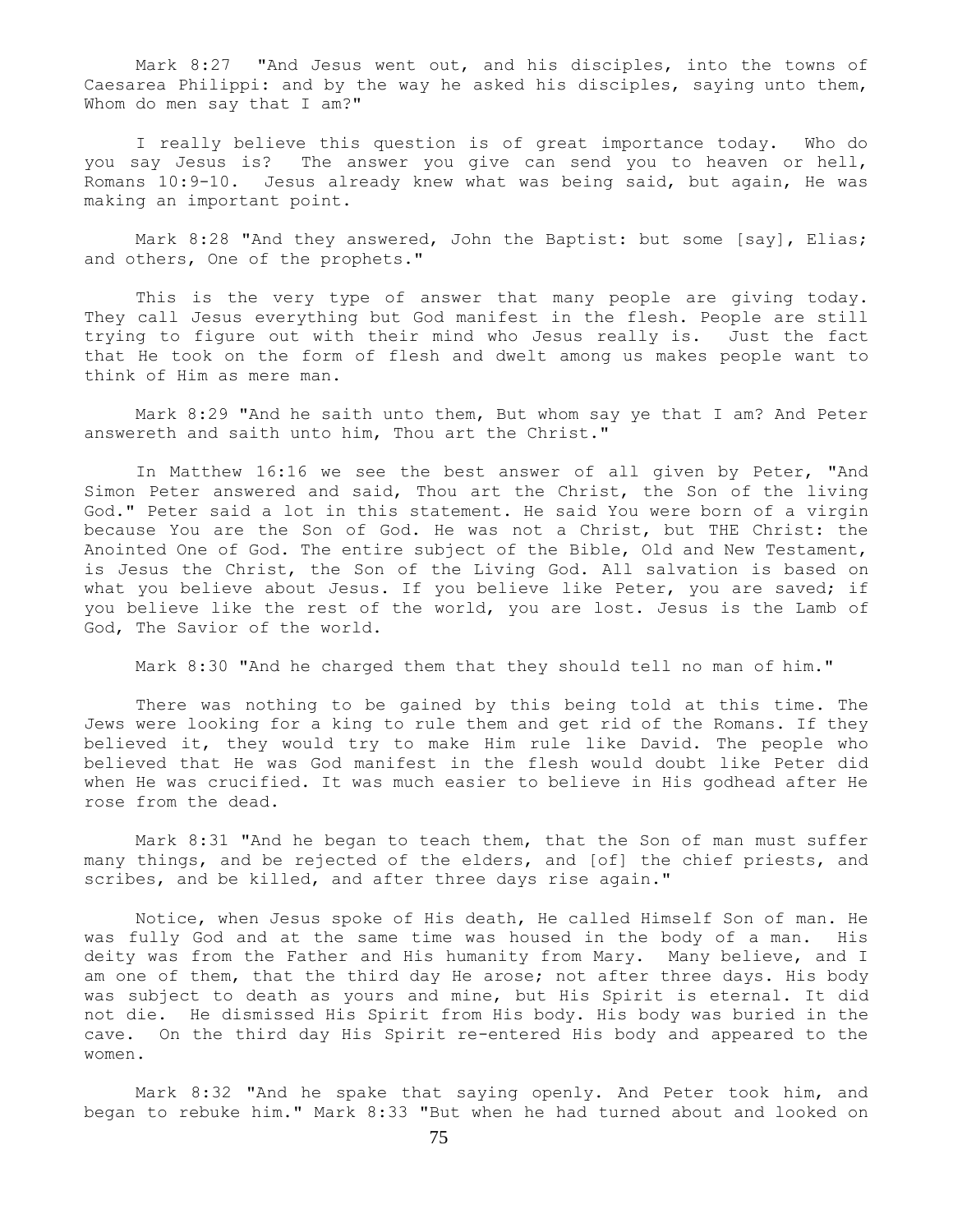his disciples, he rebuked Peter, saying, Get thee behind me, Satan: for thou savourest not the things that be of God, but the things that be of men."

 Peter was thinking of Jesus taking over physically while He was here. Peter was thinking that Jesus would set up an earthly kingdom. Peter, who saw Him as the Lord, now was letting Satan use him to tempt the Lord with worldly fame. The rebuke Jesus spoke (even though directed to Peter) was actually to Satan himself. Peter, in thinking of an earthly kingdom, let Satan use him.

 Mark 8:34 "And when he had called the people [unto him] with his disciples also, he said unto them, Whosoever will come after me, let him deny himself, and take up his cross, and follow me."

We see, here, that to be Christians (followers of Christ), we must put off the desires of our flesh and take on the will of God in our lives. Contrary to many teachings today, we see here that there is a cross to bear. If we are to follow Jesus, we too must crucify our flesh and live new lives of the spirit.

 Mark 8:35 "For whosoever will save his life shall lose it; but whosoever shall lose his life for my sake and the gospel's, the same shall save it."

 The flesh must die that the spirit may live. We must be willing for the flesh to die so that we may live with Christ.

 Mark 8:36 "For what shall it profit a man, if he shall gain the whole world, and lose his own soul?" Mark 8:37 "Or what shall a man give in exchange for his soul?"

 All the riches in the world are nothing if you have to give up eternal life with Jesus to have it. Life on this earth is very short, and all the wealth of the world for this short life can not even begin to compare with all of eternity in heaven with Jesus. Men or women should be willing to give up anything they need to, that will purchase life eternal for them.

 Mark 8:38 "Whosoever therefore shall be ashamed of me and of my words in this adulterous and sinful generation; of him also shall the Son of man be ashamed, when he cometh in the glory of his Father with the holy angels."

 This just means if you deny Jesus now, He will deny you on judgement day. We must believe that Jesus is our Saviour and tell the world. To be a Christian is to be a believer in and a follower of the Lord Jesus Christ. Share Him with everyone.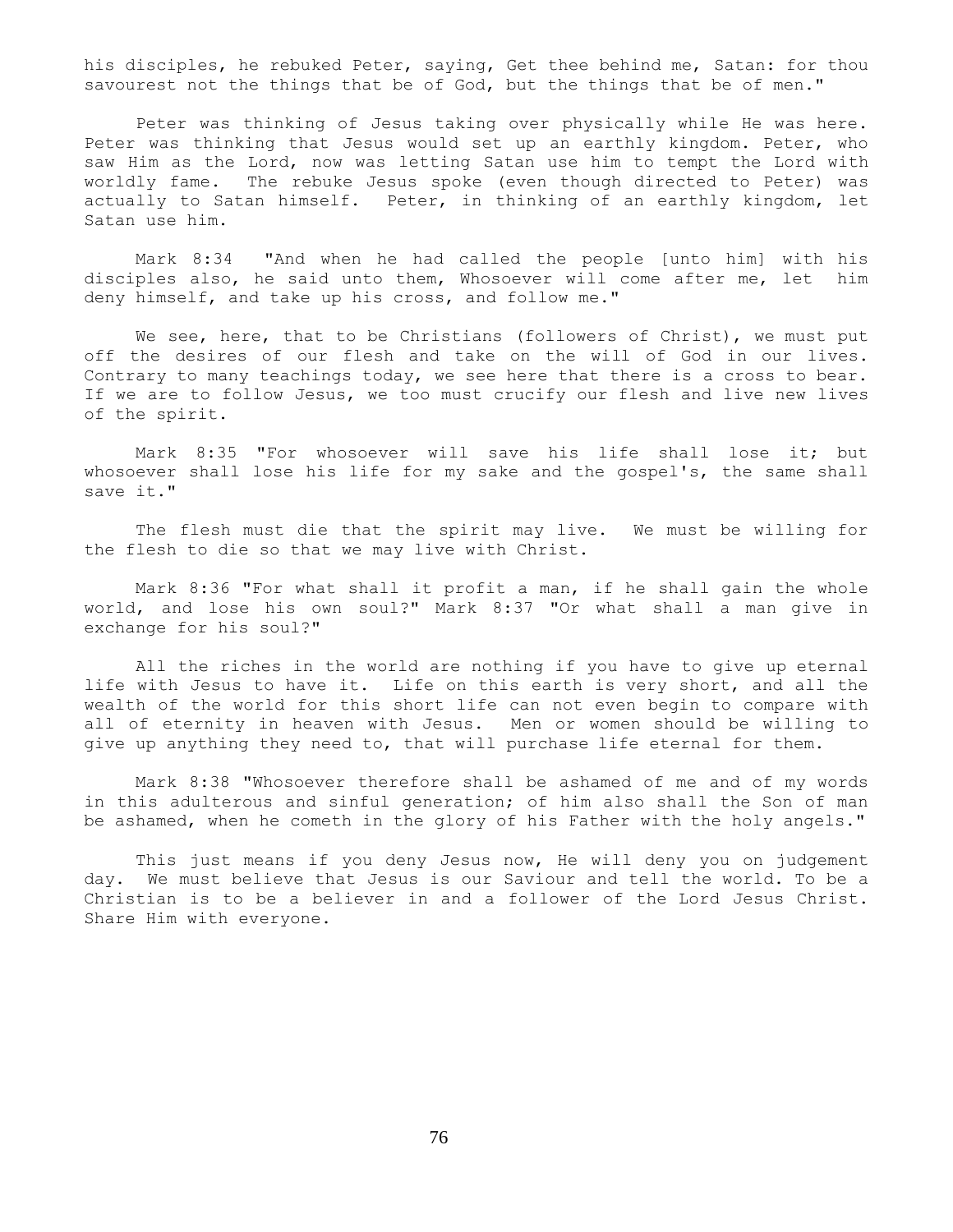## Mark 17 Questions

1. When Jesus was at Bethsaida, who did they bring to Him to heal? 2. What did they want Jesus to do to heal him? 3. What does Bethsaida mean? 4. Which of the gospels was this told in? 5. Where did Jesus take the blind man? 6. What physical thing did Jesus do to the blind man? 7. What did Jesus ask him? 8. What did the man see at first? 9. Should you pray more than once about something? 10. What do we learn about prayer in James 5:16? 11. Why did Jesus have the man to look up? 12. When was the blind man totally restored? 13. What did Jesus tell the man to do after He healed him? 14. At Caesarea Philippi, what did Jesus ask the disciples? 15. What three answers did they give? 16. In Romans 10:9-10, what do we learn about salvation? 17. Why do people want to believe Jesus was a mere man? 18. In V-29, Jesus asked them what? 19. What did Peter answer? 20. What did Peter's statement tell us of Jesus' birth? 21. What is the subject of the entire Bible? 22. Salvation is based upon what? 23. What did Jesus begin to teach here to the disciples? 24. When Jesus spoke of His death, He called Himself what? 25. Jesus' deity was from the 26. What was Peter's reaction to Jesus telling of his death? 27. When Jesus rebuked Peter, He was really rebuking \_\_\_\_\_\_\_\_\_\_\_. 28. If we follow Jesus, we must take up our \_\_\_\_\_\_\_\_\_\_\_\_\_\_\_\_\_\_\_\_\_\_\_ and follow Him. 29. The \_\_\_\_\_\_\_\_\_\_\_\_\_\_\_\_\_\_\_\_\_\_\_\_\_\_\_\_\_\_ must die for the \_\_\_\_\_\_\_\_\_\_\_\_ to live. 30. If we are ashamed of Jesus here, what will He do in heaven?

31. To be a Christian is what?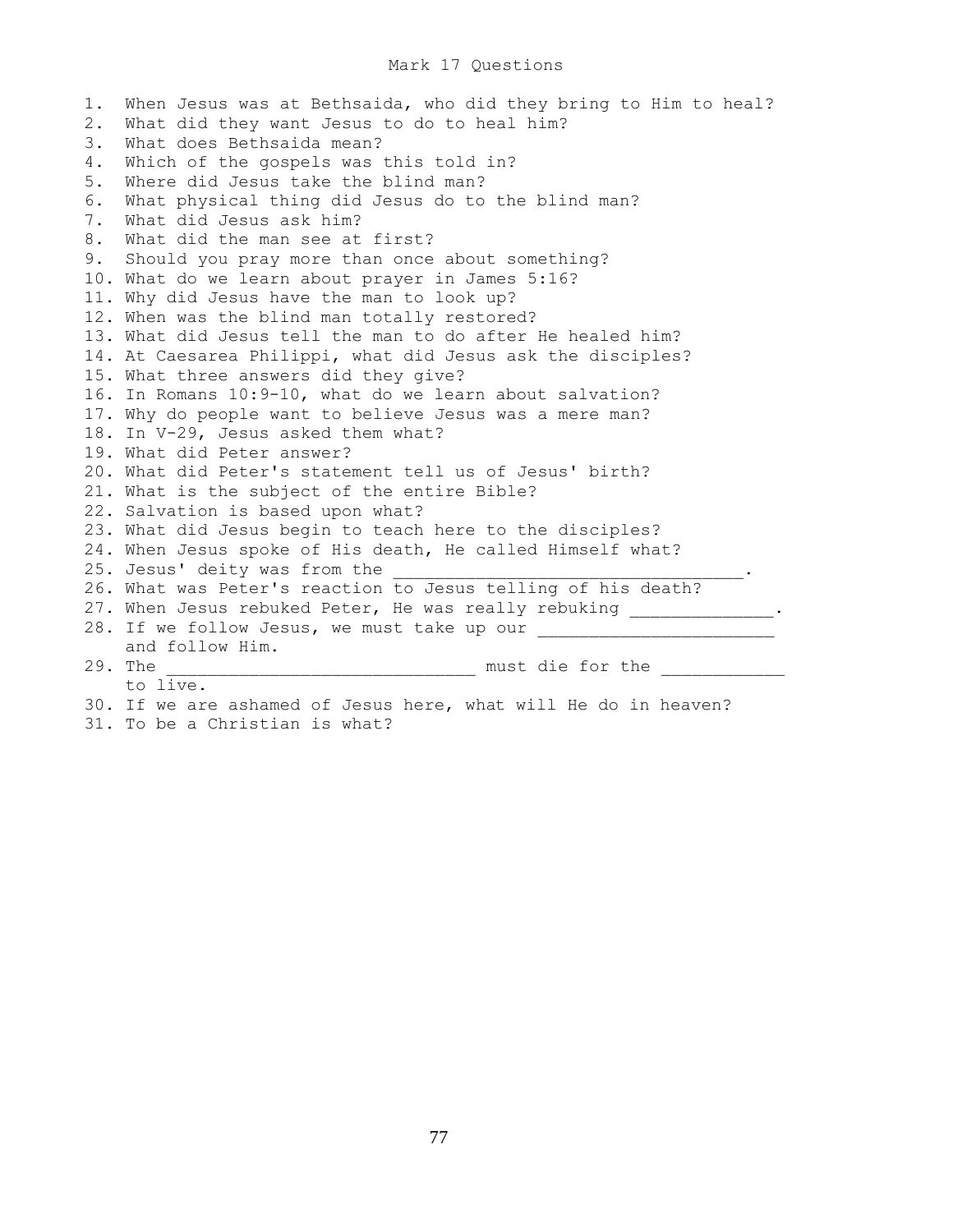We will begin this lesson in Mark 9:1.

 Mark 9:1 "And he said unto them, Verily I say unto you, That there be some of them that stand here, which shall not taste of death, till they have seen the kingdom of God come with power."

 Many believe that this statement just prior to the transfiguration was speaking of those (Peter, James, and John) who went with Jesus up the mountain and saw Jesus in all His glory. To many this is a mystery.

 Mark 9:2 "And after six days Jesus taketh [with him] Peter, and James, and John, and leadeth them up into an high mountain apart by themselves: and he was transfigured before them."

 Six is significant, here, showing Jesus' dealings with man had been completed and now He was ready to glorify God. Peter, James, and John were leaders among the disciples. These were loyal. He would allow these three to see His glory and to hear the Father say, "This is my beloved Son: hear him." The word transfigured means "to transform or to change". This happened high in the mountain away from the others. This was not for everyone to see.

 Mark 9:3 "And his raiment became shining, exceeding white as snow; so as no fuller on earth can white them."

This was a white so bright that it was difficult to see. No cleanser on earth could get it this white, because this white far surpassed any other white on earth. This was Jesus seen in His glory.

 Mark 9:4 "And there appeared unto them Elias with Moses: and they were talking with Jesus."

We see, here, Elias (Elijah) as a representative of the prophets and Moses representing the law. This meeting with them on the mountain top seen by Peter, James, and John allowed these three to realize that Jesus truly was Messiah. Moses died on the way to the promised land, and Elijah was carried away into heaven without benefit of the grave; so we see here, also, that these two show that Jesus is King over the quick and the dead. Elijah represented those who are alive in Christ, and Moses represented those who are dead in Christ. Jesus was about to face the cruel death of the cross. This appearance showed that what the prophets could not bring in the way of salvation, and the law could not bring, the death on the cross would bring: salvation to whosoever will.

 Mark 9:5 "And Peter answered and said to Jesus, Master, it is good for us to be here: and let us make three tabernacles; one for thee, and one for Moses, and one for Elias."

 Peter still did not realize fully who Jesus was. They were fully awake, this was not a dream. Three different people would not dream the same dream, anyhow. This statement "that it is good for them to be there"

78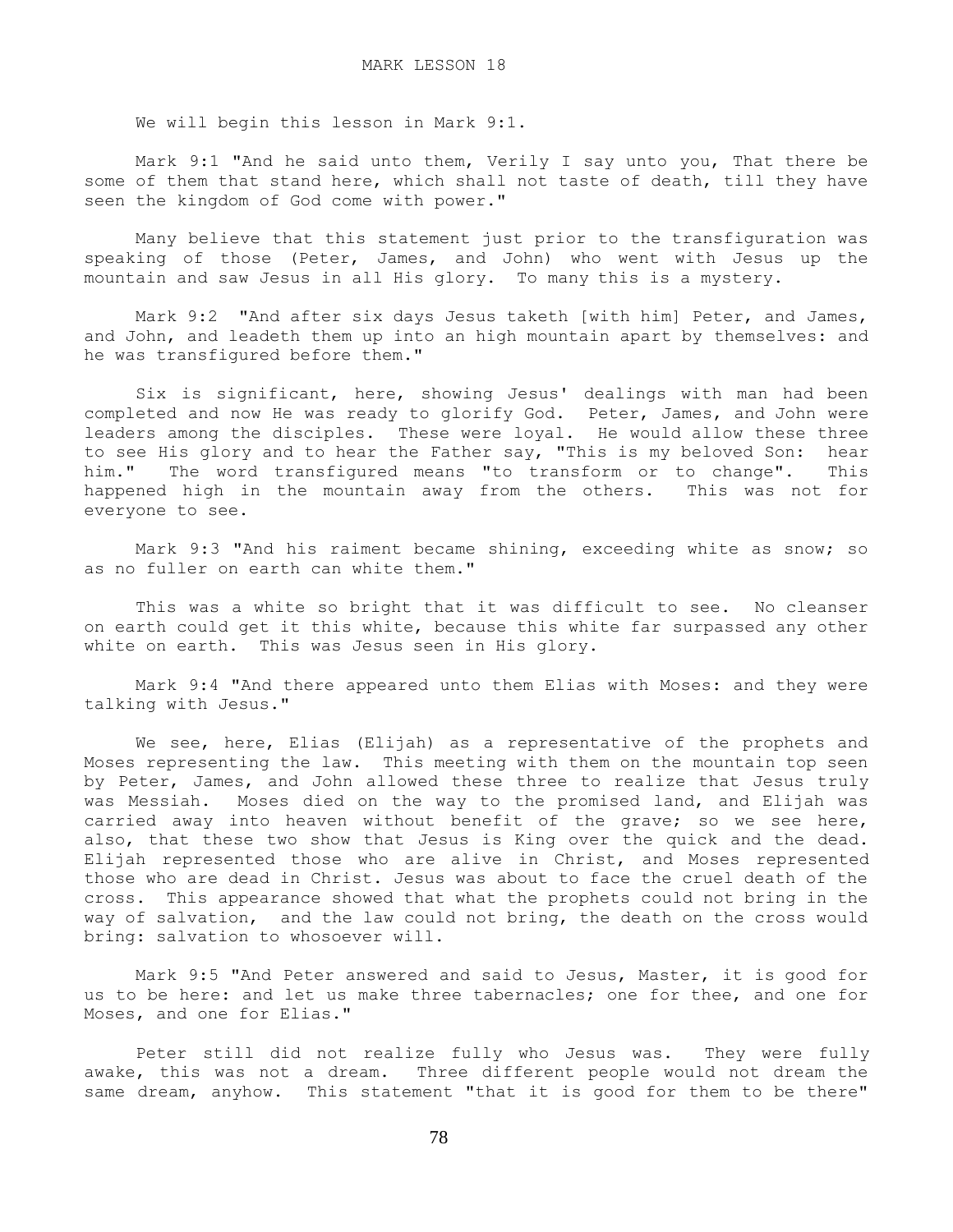seems as though Peter might be pretty satisfied with his position with Jesus.

Mark 9:6 "For he wist not what to say; for they were sore afraid."

 Supernatural things have a way of frightening people who are just used to seeing natural things. Probably, because it was night made it more frightening.

 Mark 9:7 "And there was a cloud that overshadowed them: and a voice came out of the cloud, saying, This is my beloved Son: hear him."

 When the children of Israel were going to the promised land, a fire led them by night and a cloud by day. The presence of God was in the cloud. This cloud, also, had the presence of the Father God. The voice coming out of the cloud made this even more frightening. All three of the disciples heard the voice of God say that Jesus was His Son.

 Mark 9:8 "And suddenly, when they had looked round about, they saw no man any more, save Jesus only with themselves."

 In the account in Matthew, we read where the disciples were so afraid that they fell on their faces, and Jesus came and reassured them that all was well; and when they looked up, Moses and Elijah were gone. This is not exact Scripture, but this is what it was saying. This would be very frightening. One thing that puzzles me a little, is how they knew the other two were Moses and Elijah. Perhaps, their understanding was opened by the Lord.

 Mark 9:9 "And as they came down from the mountain, he charged them that they should tell no man what things they had seen, till the Son of man were risen from the dead."

 Don't you know these three disciples wanted to tell the other disciples this happening? This had to burn within them. These three had to be very close to have shared so many things.

 Mark 9:10 "And they kept that saying with themselves, questioning one with another what the rising from the dead should mean.

 Even though they had been told that Jesus would die on the cross and the third day rise again from the dead, somehow it had not soaked in; and they hadn't realized that it was really true.

 Mark 9:11 "And they asked him, saying, Why say the scribes that Elias must first come?"

 In Matthew 17:13, the disciples realized that Jesus was speaking of John the Baptist when He spoke of Elias, Matthew 17:13 "Then the disciples understood that he spake unto them of John the Baptist." In fact, it follows the same statement Jesus made here in verses 12 & 13.

 Mark 9:12 "And he answered and told them, Elias verily cometh first, and restoreth all things; and how it is written of the Son of man, that he must suffer many things, and be set at nought." Mark 9:13 "But I say unto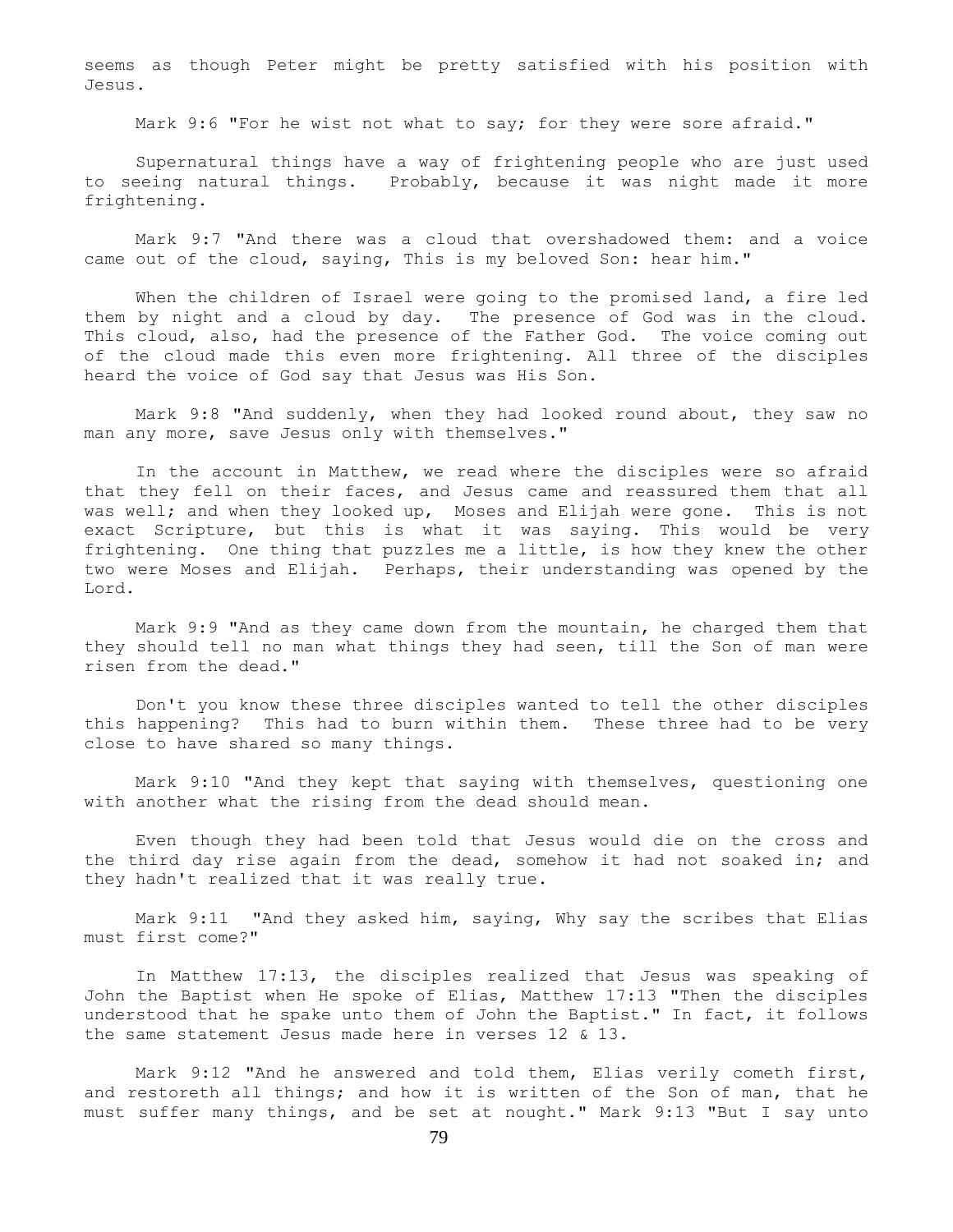you, That Elias is indeed come, and they have done unto him whatsoever they listed, as it is written of him."

 Jesus was just saying that the spirit of Elias was present in John the Baptist, and John had already been beheaded when Jesus spoke here. Many believe that one of the two witnesses in Revelation is Elijah, or Elias as he was called here. Elijah is a mystery, because he did not go the way of the grave. He was accompanied to heaven by a chariot of fire.

 Mark 9:14 "And when he came to [his] disciples, he saw a great multitude about them, and the scribes questioning with them." Mark 9:15 "And straightway all the people, when they beheld him, were greatly amazed, and running to [him] saluted him."

It seems that they ran to Jesus to greet Him, when they saw Him coming and left the scribes that had been questioning them. The people had grown to a multitude. The multitude partially followed Him because they had heard of the miracles He had done. Possibly, many of them had needs in their own lives. His teachings were not like the teaching of the law. They gave hope to the common people.

Mark 9:16 "And he asked the scribes, What question ye with them?"

We see, here, that Jesus did not avoid the scribes, but asked them, why are you asking them questions? Why don't you just ask me?

 Mark 9:17 "And one of the multitude answered and said, Master, I have brought unto thee my son, which hath a dumb spirit;" Mark 9:18 "And wheresoever he taketh him, he teareth him: and he foameth, and gnasheth with his teeth, and pineth away: and I spake to thy disciples that they should cast him out; and they could not."

 This man, who brought his son to Jesus, didn't even wait till the scribes answered Jesus. He grabbed Jesus quickly and told Him of his problem. This problem that this young man had seemed to have more than one side to it. He was dumb and could not speak, but he also had something similar to epilepsy. It seems the disciples had tried to deliver the man, and they were unable to do it.

 Mark 9:19 "He answereth him, and saith, O faithless generation, how long shall I be with you? how long shall I suffer you? bring him unto me."

 Jesus had just about been filled completely up with the lack of faith of the Pharisees and scribes, but worse than that was the lack of faith of His own disciples.

 Mark 9:20 "And they brought him unto him: and when he saw him, straightway the spirit tare him; and he fell on the ground, and wallowed foaming." Mark 9:21 "And he asked his father, How long is it ago since this came unto him? And he said, Of a child." Mark 9:22 "And ofttimes it hath cast him into the fire, and into the waters, to destroy him: but if thou canst do any thing, have compassion on us, and help us."

 A person with this severe a problem could not be handled by just one person. The they that brought him were possibly friends helping the father.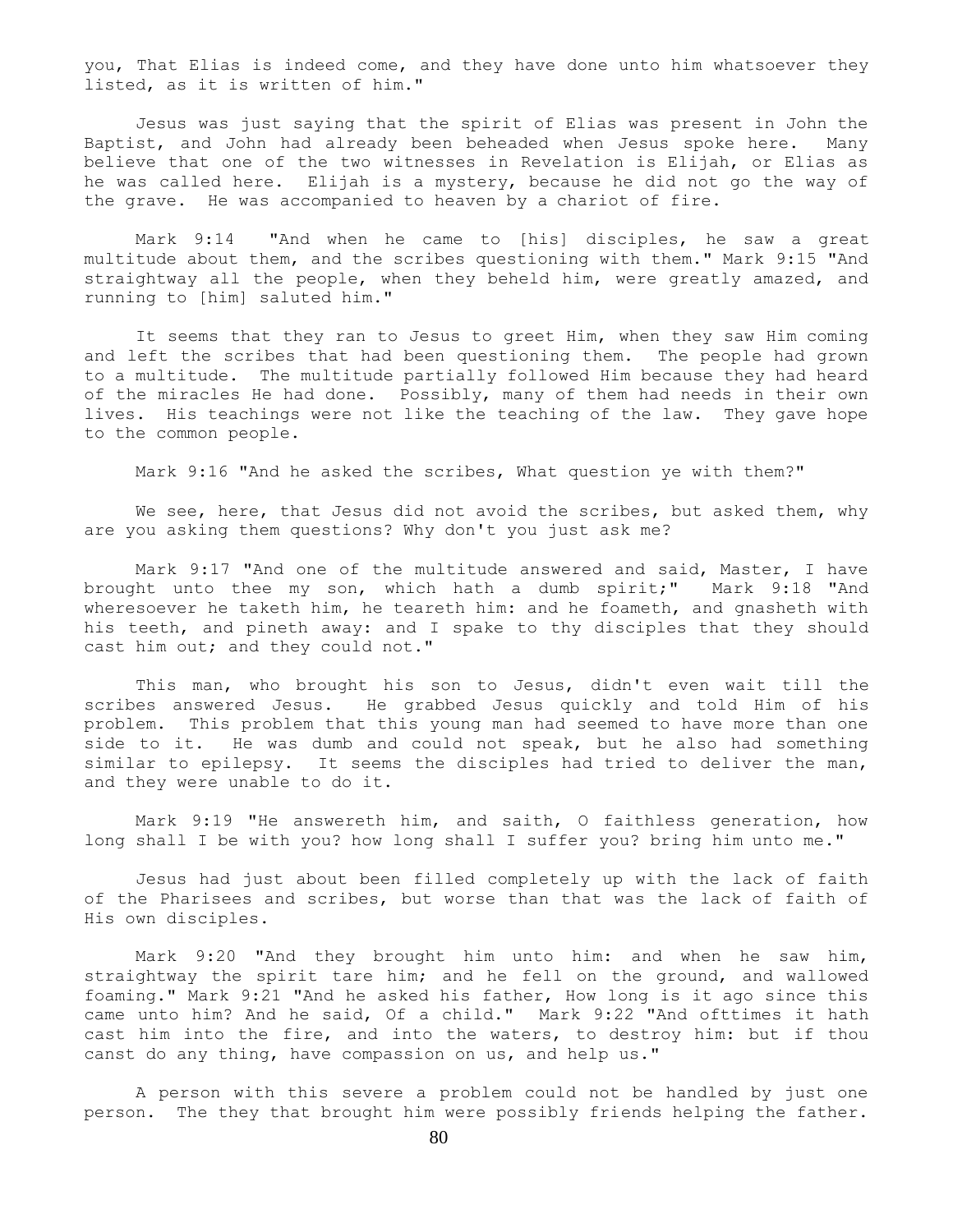This evil spirit did not like being in the presence of Jesus the Christ. He acted up immediately and tried to harm the boy who had been brought to Jesus. Jesus knows all, so He didn't ask the man how long this had been for His benefit. It was, probably, given to show the utterly hopeless condition of the boy and the desperation of the father in pleading for Jesus to have compassion and help them.

Mark 9:23 "Jesus said unto him, If thou canst believe, all things [are] possible to him that believeth."

 Faith is the most powerful force a man can have. This statement of Jesus' was for the man and for all generations to come. Pray and believe.

 Mark 9:24 "And straightway the father of the child cried out, and said with tears, Lord, I believe; help thou mine unbelief."

 The father here was so desperate, this was a last resort with him. His heart was broken that his son had this problem. He had waited so long and tried so hard to believe, He was believing with everything he had left. He knew his own faith had not been enough in the past and asked the Lord to help him have enough faith. He called Jesus, Lord. In doing so, he said: whatever happens, it is up to you Lord.

 Mark 9:25 "When Jesus saw that the people came running together, he rebuked the foul spirit, saying unto him, [Thou] dumb and deaf spirit, I charge thee, come out of him, and enter no more into him."

 This crowd (including the scribes) really ran over there to criticize the Lord and His disciples. They had already been disputing (the scribes and the crowd) about this boy's condition. Take note of how Jesus delivered him. First, Jesus spoke to the evil spirit and told it to come out of the boy. Jesus called it by name: "deaf and dumb spirit".

 Mark 9:26 "And [the spirit] cried, and rent him sore, and came out of him: and he was as one dead; insomuch that many said, He is dead."

 Satan had power over this boy, but this spirit had to obey the voice of Jesus. When Jesus said, "... come out...", the spirit threw the boy down one more time and came out. This poor boy was so exhausted that he lay there as dead. The people thought he was dead.

 Mark 9:27 "But Jesus took him by the hand, and lifted him up; and he arose."

Jesus lifted this boy up and that is what He really does for us.

 Mark 9:28 "And when he was come into the house, his disciples asked him privately, Why could not we cast him out?"

 These disciples had been praying for the sick and casting out demons as they ministered. This particular evil spirit was much harder to cast. This spirit had been in this boy for a long time and was deep seated. This, also, was more than just one spirit, as well.

81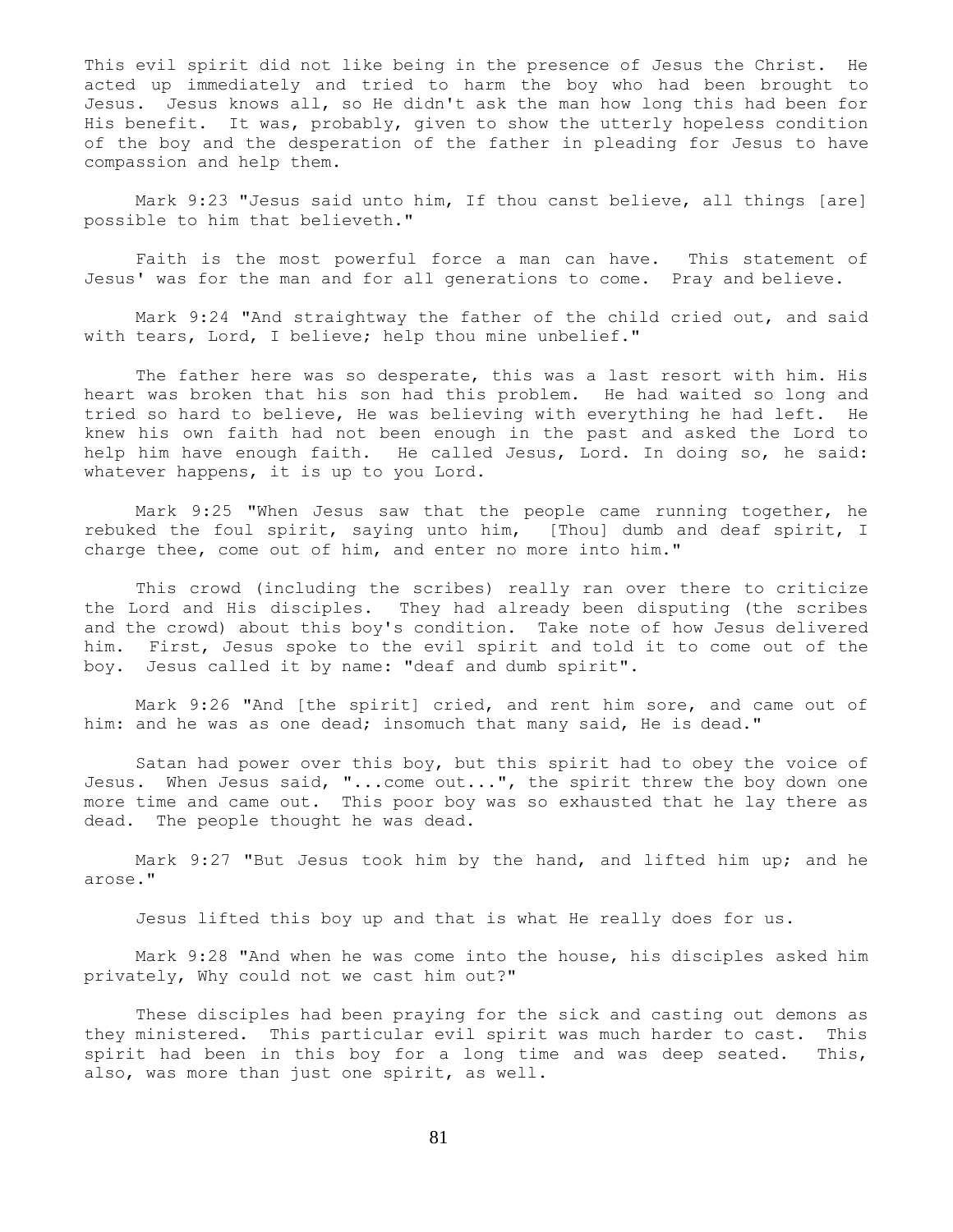Mark 9:29 "And he said unto them, This kind can come forth by nothing, but by prayer and fasting."

 Jesus was teaching a principle here. Some illnesses and demons are so severe that just prayer will not make them well. Fasting for three days will bring great results. Jesus was teaching the principle of fasting here.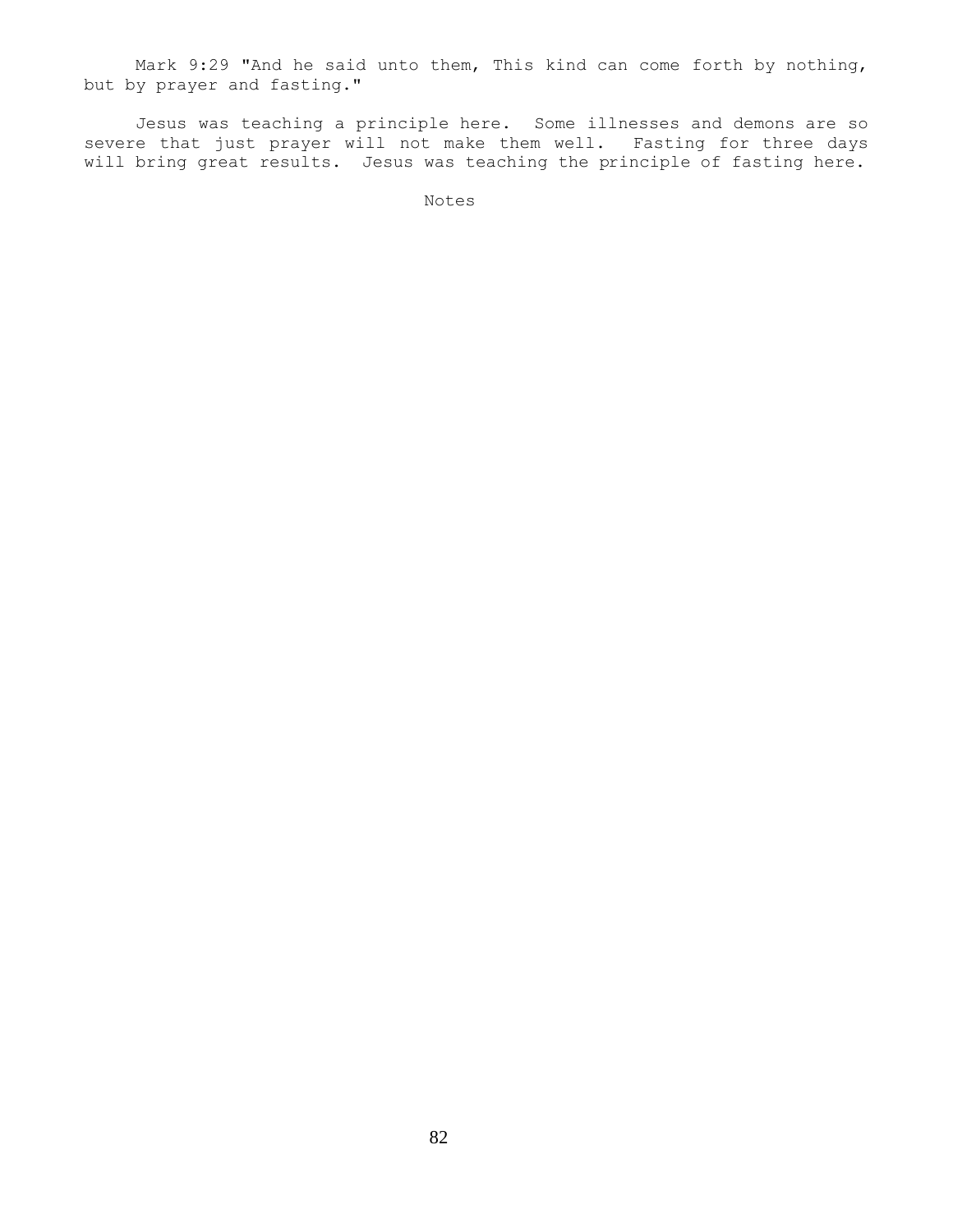# Mark 18 Questions

1. In V-1, there are some here that shall not die till after when? 2. Who did Jesus take with Him to the mountain? 3. What does transfigured mean? 4. What happened to Jesus' garment? 5. Who appeared with Jesus? 6. Who represented the prophets? 7. Moses represented what? 8. How do Moses and Elijah represent the alive and dead? 9. Why do you suppose these two appeared with Jesus? 10. What did Peter want to do to show great respect for the three? 11. What made them so afraid? 12. Where did God's voice come from? 13. What did God the Father say? 14. When the three got up off their face, who was left? 15. They were not to tell about the transfiguration until when? 16. What did they ask Jesus about Elias? 17. Who did Jesus say represented Elias? 18. Why is Elijah such a mystery? 19. How were Jesus' teachings different? 20. What kind of spirit did the man's son have? 21. What did the foaming, gnashing and falling down indicate was this disease? 22. Who had tried to deliver the boy and couldn't? 23. What did the father ask Jesus to have for him? 24. Why did Jesus ask him how long he had the evil spirit? 25. What did Jesus tell the man he must do? 26. What did the father answer Jesus? 27. What is possible to those who believe? 28. What did Jesus say to the evil spirit? 29. What did the people think had happened to the boy when the evil spirit left? 30. Why could the disciples not cast out the demons?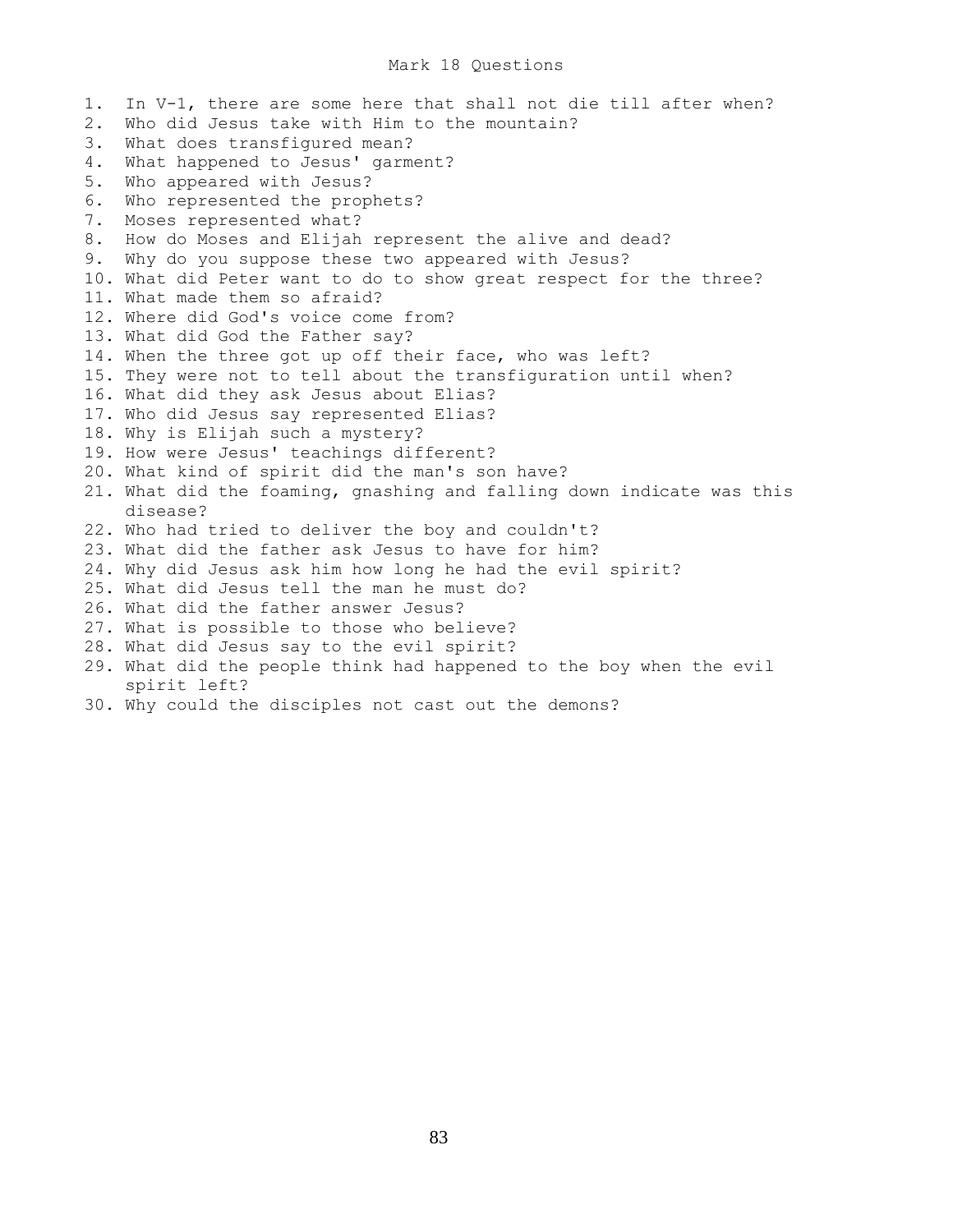We will begin this lesson in Mark 9:30.

 Mark 9:30 "And they departed thence, and passed through Galilee; and he would not that any man should know [it]."

 Mark 9:31 "For he taught his disciples, and said unto them, The Son of man is delivered into the hands of men, and they shall kill him; and after that he is killed, he shall rise the third day."

We see, here, that Jesus left the area of Caesarea Phillipi. He went through Galilee and went aside with just the disciples, so that He could teach them alone. Jesus was telling them in detail about His death on the cross and was reminding them that He would rise from the grave. He told them over and over that this would happen. He wanted them to still believe that He was Messiah. The disciples forgot everything He had told them when He died, and Peter denied he even knew Him.

 Mark 9:32 "But they understood not that saying, and were afraid to ask him."

 They, for some reason, didn't understand that He was warning them that He would be crucified.

 Mark 9:33 "And he came to Capernaum: and being in the house he asked them, What was it that ye disputed among yourselves by the way?"

 This house was, probably, Peter's house, because Peter had a house near the Sea of Galilee in Capernaum. Jesus knew what they were talking about (they could keep no secrets from him).

 Mark 9:34 "But they held their peace: for by the way they had disputed among themselves, who [should be] the greatest."

They really were afraid to tell Him, because they had been arguing about who would be the greatest in the Lord's kingdom.

 Mark 9:35 "And he sat down, and called the twelve, and saith unto them, If any man desire to be first, [the same] shall be last of all, and servant of all."

You see from this that it was not necessary for them to tell Jesus, He already knew what they had been arguing about. In an indirect way, Jesus shamed them for wanting to be first. The Lord honors the humble, not the proud.

 Mark 9:36 "And he took a child, and set him in the midst of them: and when he had taken him in his arms, he said unto them," Mark 9:37 "Whosoever shall receive one of such children in my name, receiveth me: and whosoever shall receive me, receiveth not me, but him that sent me."

We see, here, Jesus held and hugged a child, perhaps Peter's child. He really was saying that you must become innocent as this little child to be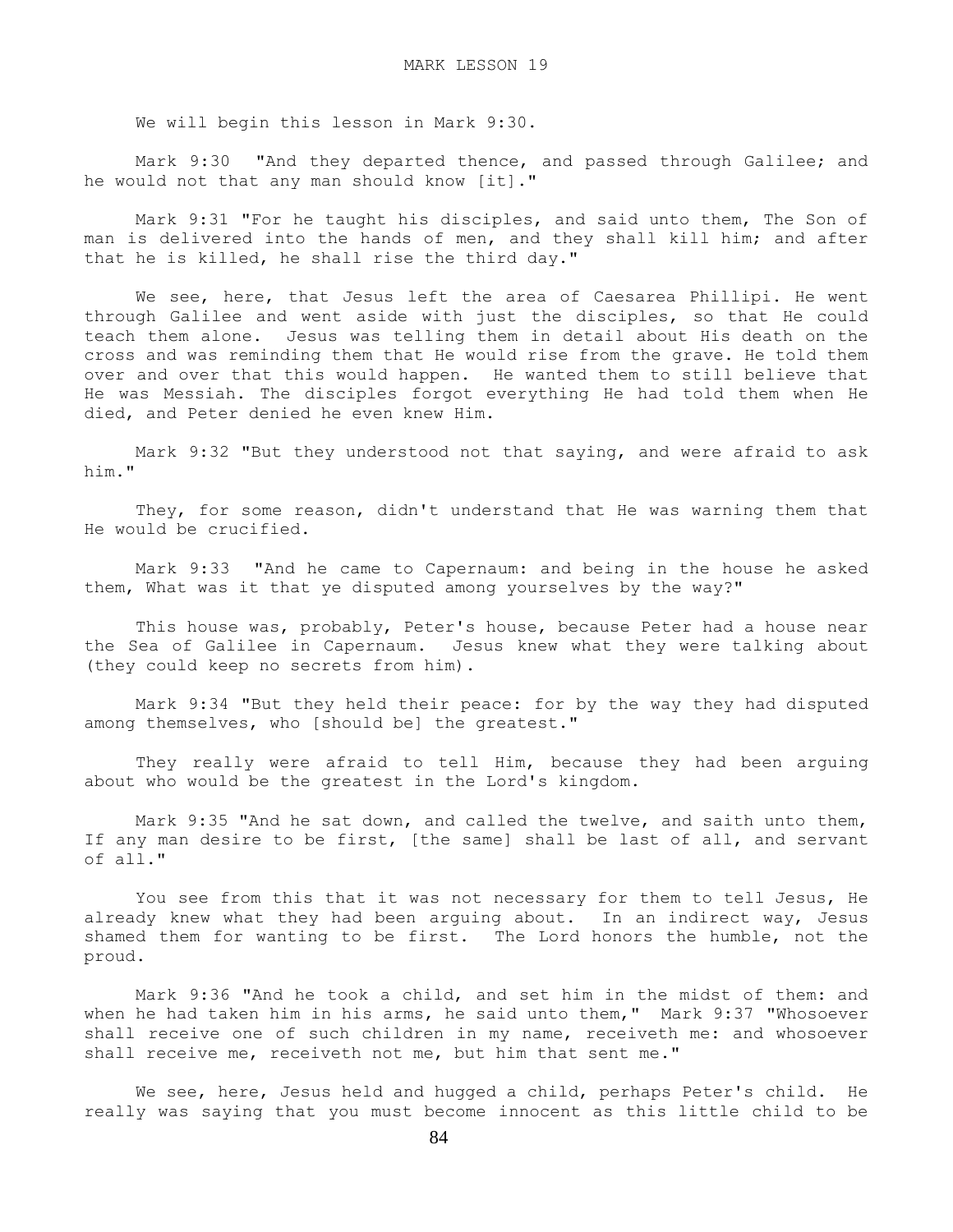great in God's kingdom. Jesus was, also, saying to receive children into the kingdom of God. The innocence of the child was what appealed to Jesus. We must be humble and not proud. Jesus said an interesting thing about receiving Him. You receive the Father who sent Jesus. This could apply to ministers, too. If they receive his message, they receive the One who sent him. If they reject him, they have rejected the Lord who sent him.

 Mark 9:38 "And John answered him, saying, Master, we saw one casting out devils in thy name, and he followeth not us: and we forbad him, because he followeth not us." Mark 9:39 "But Jesus said, Forbid him not: for there is no man which shall do a miracle in my name, that can lightly speak evil of me."

 Casting out devils was one of the things that Jesus had told the disciples to do as they went through the country ministering. John was upset because this man was not one of the twelve and was using the nam e of the Lord to cast the evil spirits out. The disciples told him not to do this; but Jesus said that as long as he cast them out in the name of Jesus, the man was on Jesus' side. Possibly, he was a convert of one of their meetings who had enough faith for it to work. Jesus said it all in the next verse.

 Mark 9:40 "For he that is not against us is on our part." Mark 9:41 "For whosoever shall give you a cup of water to drink in my name, because ye belong to Christ, verily I say unto you, he shall not lose his reward."

 This tells me that one group should not be arguing with the other group, because they are not of the same denomination. If they are doing good in the name of the Lord Jesus Christ, leave them alone. God does not overlook the slightest thing. Every good deed is noted, even if it is no more than giving a drink of water to the thirsty.

 Mark 9:42 "And whosoever shall offend one of [these] little ones that believe in me, it is better for him that a millstone were hanged about his neck, and he were cast into the sea."

These little children cannot fight their battles for themselves, and Jesus protects them. It seems as though many little ones do believe in Jesus. To have a millstone hung around your neck and to be thrown into the sea, you would have no chance of survival. You can see how evil a sin it is in the Lord's sight for you to offend a little one who believes in Him.

 Mark 9:43 "And if thy hand offend thee, cut it off: it is better for thee to enter into life maimed, than having two hands to go into hell, into the fire that never shall be quenched:"

 This was just speaking of things that cause you to sin should be removed from your life. It would seem drastic to cut your hand off, but anything you could do to keep from going to hell would be worth the loss. This was, possibly, speaking of the lake of fire.

Mark 9:44 "Where their worm dieth not, and the fire is not quenched."

 This place is so terrible that it is actually beyond our wildest dreams.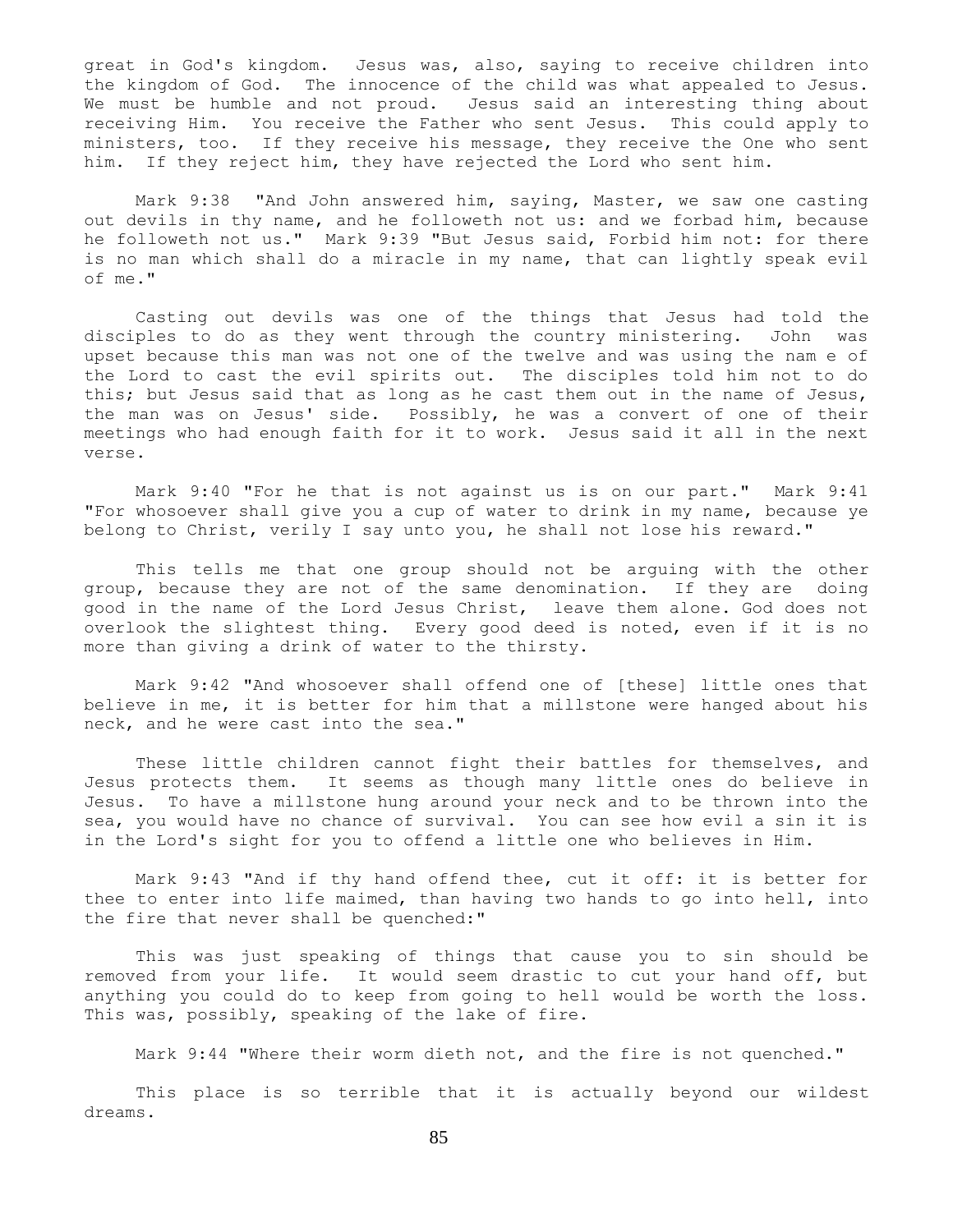Mark 9:45 "And if thy foot offend thee, cut it off: it is better for thee to enter halt into life, than having two feet to be cast into hell, into the fire that never shall be quenched:" Mark 9:46 "Where their worm dieth not, and the fire is not quenched."

 Here, again, we see that if our feet are taking us to the wrong places, we would be better off if we couldn't walk. Whatever it takes to keep us from sinning and going to hell is what we must do.

 Mark 9:47 "And if thine eye offend thee, pluck it out: it is better for thee to enter into the kingdom of God with one eye, than having two eyes to be cast into hell fire:" Mark 9:48 "Where their worm dieth not, and the fire is not quenched."

 Jesus said if you looked upon a woman to lust, you had committed adultery already in your heart. The eye can get you into trouble. Lust is carried out by first looking with the eye. The eye can be evil, if it is not controlled. This is why the warning here. Nothing is worse than going to hell. Compared to hell, the loss of an eye would be minor.

 Mark 9:49 "For every one shall be salted with fire, and every sacrifice shall be salted with salt."

 Salting with fire in a spiritual sense could be purifying and preserving the Christian. We know in the spiritual sense God purifies with His fire. Perhaps, this means we shall be preserved (salted) with the fire of the Holy Ghost. Each Christian is tried, as if with fire.

 Mark 9:50 Salt [is] good: but if the salt have lost his saltness, wherewith will ye season it? Have salt in yourselves, and have peace one with another."

Salt, as I said before, is a preservative. You must constantly walk in your saved condition. How can you bring others to a saving knowledge of God, if you have lost your own salvation? To know within yourself that you are saved, walking daily in that salvation brings peace.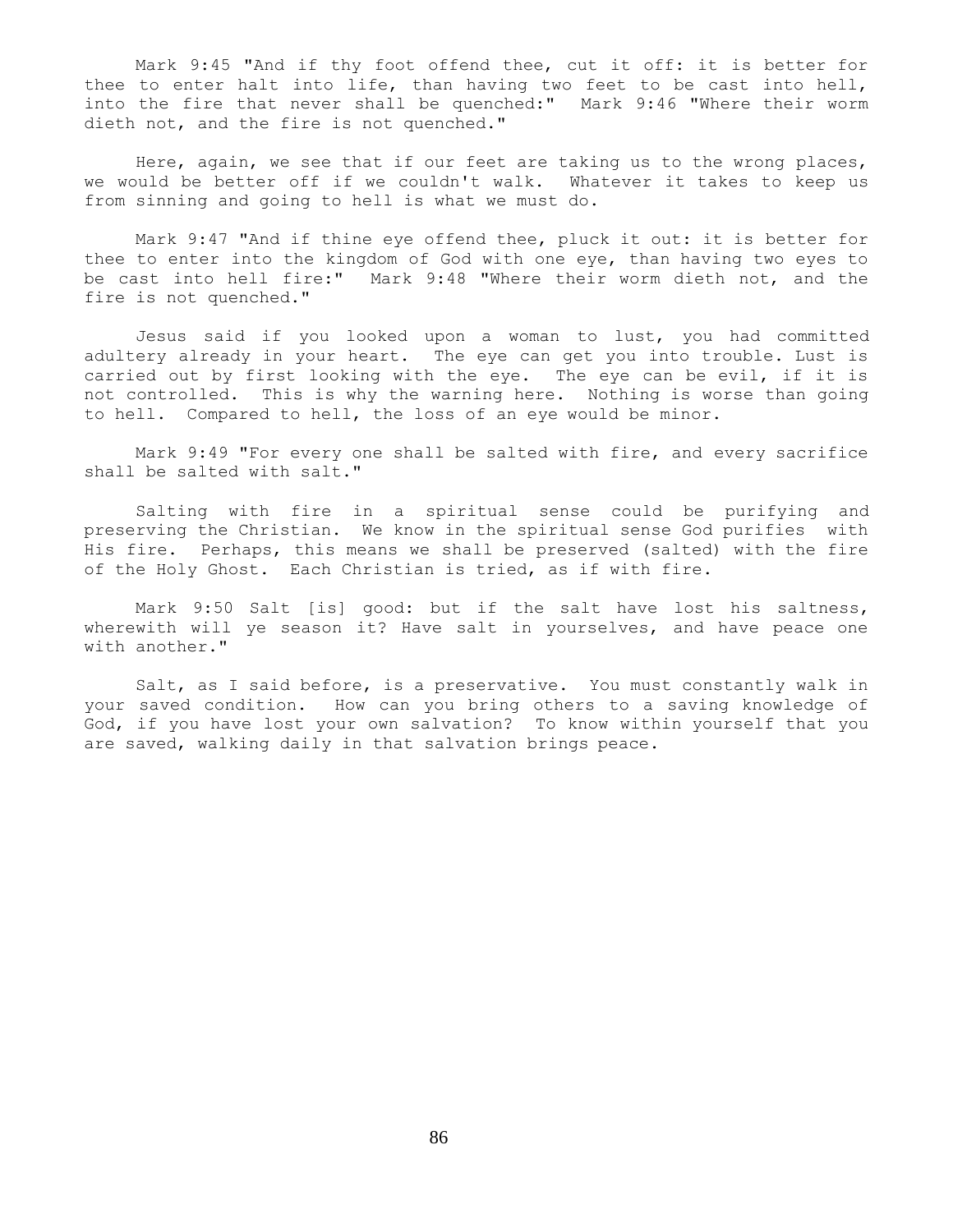1. Why did Jesus not want anyone to know that He was going through Galilee? 2. What did Jesus tell the disciples? 3. Did they believe and understand what Jesus said? 4. Why did they not ask Him, if they didn't understand? 5. Where did Jesus go after Galilee? 6. Who had a home there? 7. What were they talking about along the way? 8. How did you know that Jesus knew without them telling Him what they had been talking about? 9. If you desire to be first, you shall be 10. Who did Jesus take unto Him to teach a lesson with? 11. If you receive a little child in Jesus' name, you receive whom? 12. Who was the child, probably? 13. What was the Lord really saying about the child? 14. What had the disciples forbidden the man to do? 15. Why did Jesus say, "forbid him not"? 16. Who was the man, probably? 17. In V-41, what small offering will Jesus not forget? 19. To offend a little child who follows Jesus is bad, and the punishment is compared to what in V-42? 20. Who fights children's battles for them? 21. If your hand causes you to sin, what should you do? 22. Hell is so bad that the fire is never 23. If your feet are taking you places to sin, it would be better if you were **we** 24. Jesus said, if you lust after a woman with your eyes, you have done what? 25. What does salting with fire mean in a spiritual sense? 26. What does salting do? 27. What is salt? 28. Walking daily in your salvation brings what?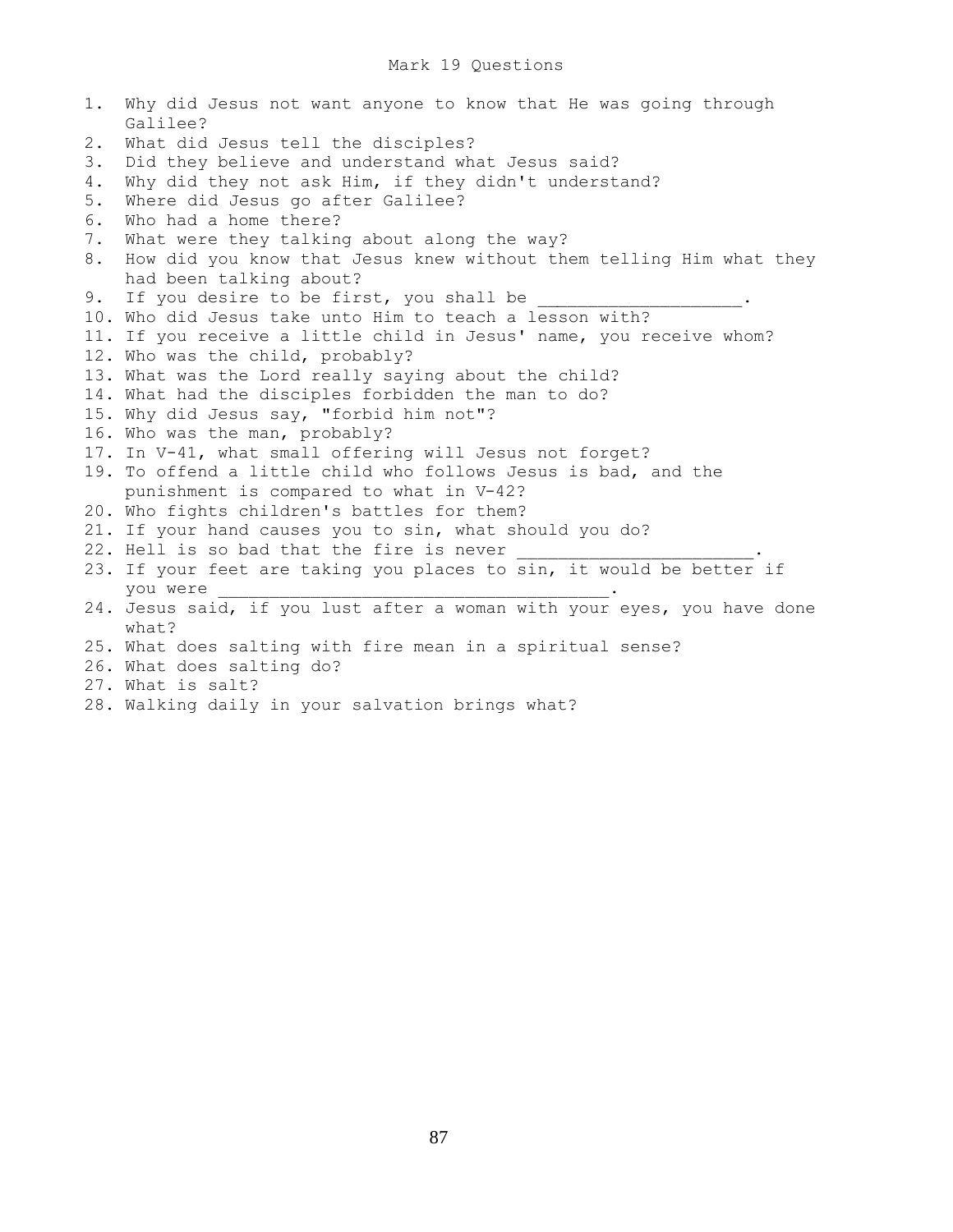We will begin this lesson in Mark 10:1

 Mark 10:1 "And he arose from thence, and cometh into the coasts of Judaea by the farther side of Jordan: and the people resort unto him again; and, as he was wont, he taught them again."

 Many of the things Jesus taught, like in the last lesson, was taught to the disciples. We see, here, that Jesus had come back out among the people near Judaea. It was on the other side of Jordan from where He had been at Peter's home in Capernaum. The people saw Him and came to Him to be taught.

 Mark 10:2 "And the Pharisees came to him, and asked him, Is it lawful for a man to put away [his] wife? tempting him."

 The Pharisees were always there to agitate. Their desire was to trap Him. This is a question that many are asking even today. There were provisions made in the law for divorces under certain circumstances. Many take advantage of the provision made for special cases and decide that you can divorce for any reason at all. Either way Jesus would answered, someone would be unhappy.

 Mark 10:3 "And he answered and said unto them, What did Moses command you?"

 When they tried to trap Jesus, He answered their questions with a question, and that was just what He did here. They were so caught up in the law that Jesus asked them what Moses had commanded.

 Mark 10:4 "And they said, Moses suffered to write a bill of divorcement, and to put [her] away."

 In the account of this same thing in Matthew, Jesus said that marriage was God's plan for one man and one woman to marry and be one flesh. Divorce was not part of God's plan. Multiple marriages were not His way either. Moses gave them the bill of divorcement, because of their short comings. It is better not to marry in haste, and regret at leisure.

 Mark 10:5 "And Jesus answered and said unto them, For the hardness of your heart he wrote you this precept."

 "Precept" means rule, injunction, or doctrine. Possibly, this whole questioning came about to make Jesus look bad in Herod's sight. Herod had married Herodius, his brother's wife. If Jesus came against divorce, it would make Him look bad to Herod. Jesus put the blame quickly on them for desiring a divorce, because of their hard hearts.

 Mark 10:6 "But from the beginning of the creation God made them male and female." Mark 10:7 "For this cause shall a man leave his father and mother, and cleave to his wife;" Mark 10:8 "And they twain shall be one flesh: so then they are no more twain, but one flesh." Mark 10:9 "What therefore God hath joined together, let not man put asunder."

88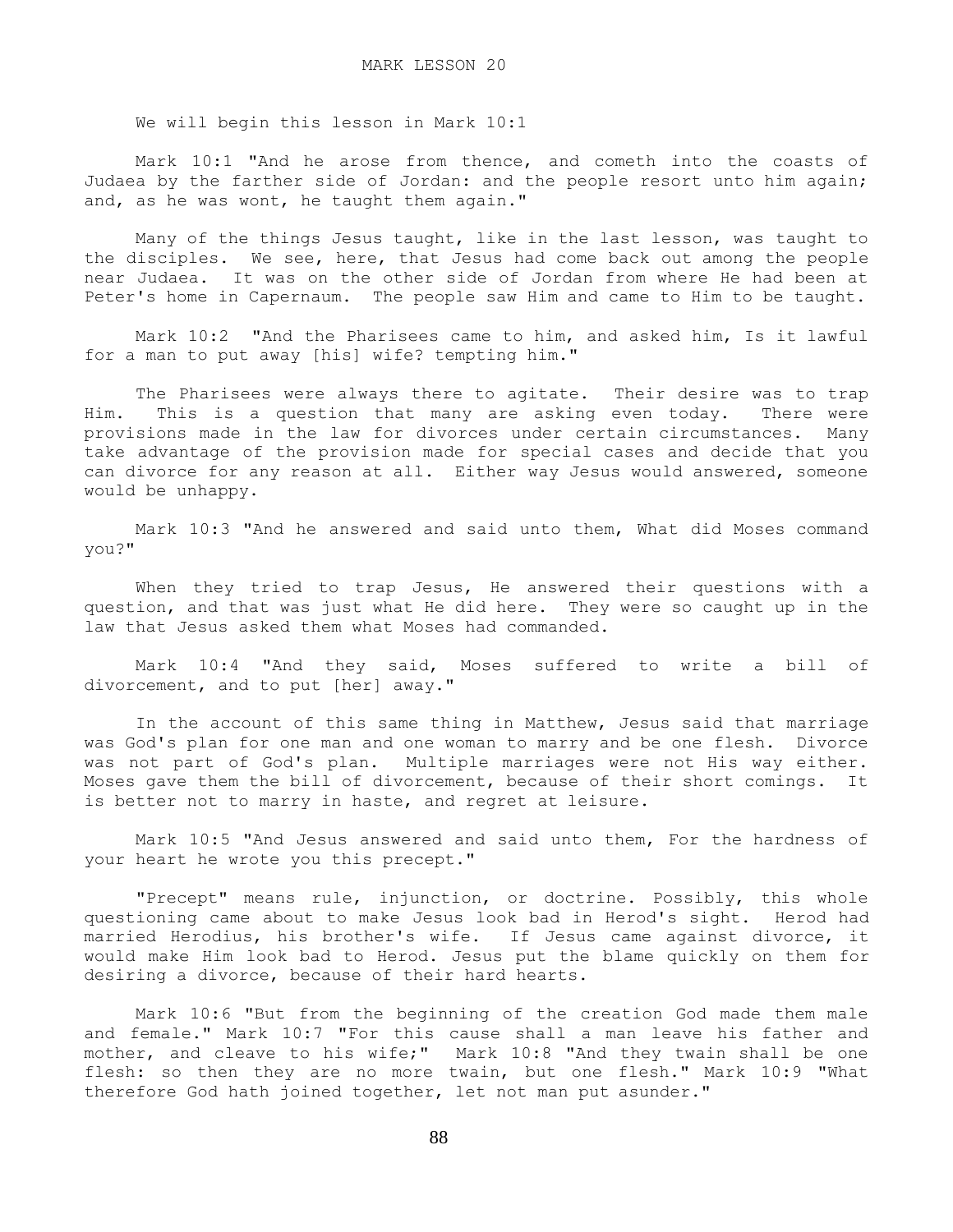We see, here, that Jesus reverted back to the original plan of God when He made mankind: male and female. The plan of God, as we said before, was for these two (a man and his wife) to become one flesh. They were now a family. Children who came from this marriage were from them both. Marriages should be made in heaven. We should pray and ask God for our mate. If God is not the center of the marriage, it will not work. Each should seek the happiness of his partner before his own. There is nothing more wonderful than a marriage where two people love each other and love God, but there is nothing worse than a bad marriage.

 Mark 10:10 "And in the house his disciples asked him again of the same [matter]."

 The disciples, like the Pharisees, had not received a clear message on this matter, so they asked the Lord again.

 Mark 10:11 "And he saith unto them, Whosoever shall put away his wife, and marry another, committeth adultery against her." Mark 10:12 "And if a woman shall put away her husband, and be married to another, she committeth adultery."

 These Scriptures, here, show that wives and husbands have equal rights in divorce. She is the sinner if she puts away her husband, and he is guilty if he puts away his wife.

 Mark 10:13 "And they brought young children to him, that he should touch them: and [his] disciples rebuked those that brought [them]."

 Whether this touch of Jesus was so that He might pray for them, or whether it was like a Patriarchal touch is not clear. At any rate, it would be a blessing to be touched by the Lord Jesus. The disciples rebuked them, because they felt Jesus was wasting His time on these youngsters. They, probably, thought Jesus should be taking care of more weighty matters.

 Mark 10:14 "But when Jesus saw [it], he was much displeased, and said unto them, Suffer the little children to come unto me, and forbid them not: for of such is the kingdom of God." Mark 10:15 "Verily I say unto you, Whosoever shall not receive the kingdom of God as a little child, he shall not enter therein."

 Jesus was disturbed by what the disciples said and quickly said in answer, "Suffer the little children to come unto me, and forbid them not". Small children, I believe, should be encouraged, not discouraged, to come to God. If a child makes a commitment to God early, it can save him from much sin in his life. Sometimes, if a child is turned away early, it causes him to stray, and sometimes he never comes back. The Lord loves the innocence of children. A child receives the Lord humbly. That is what we must do, also. We must humble ourselves and realize that we must depend entirely upon the Lord if we make it to heaven. The simplicity of children's faith is what we must have. We must not complicate our lives with things of the world, but must receive Jesus as our Lord, as well as our Saviour.

 Mark 10:16 "And he took them up in his arms, put [his] hands upon them, and blessed them."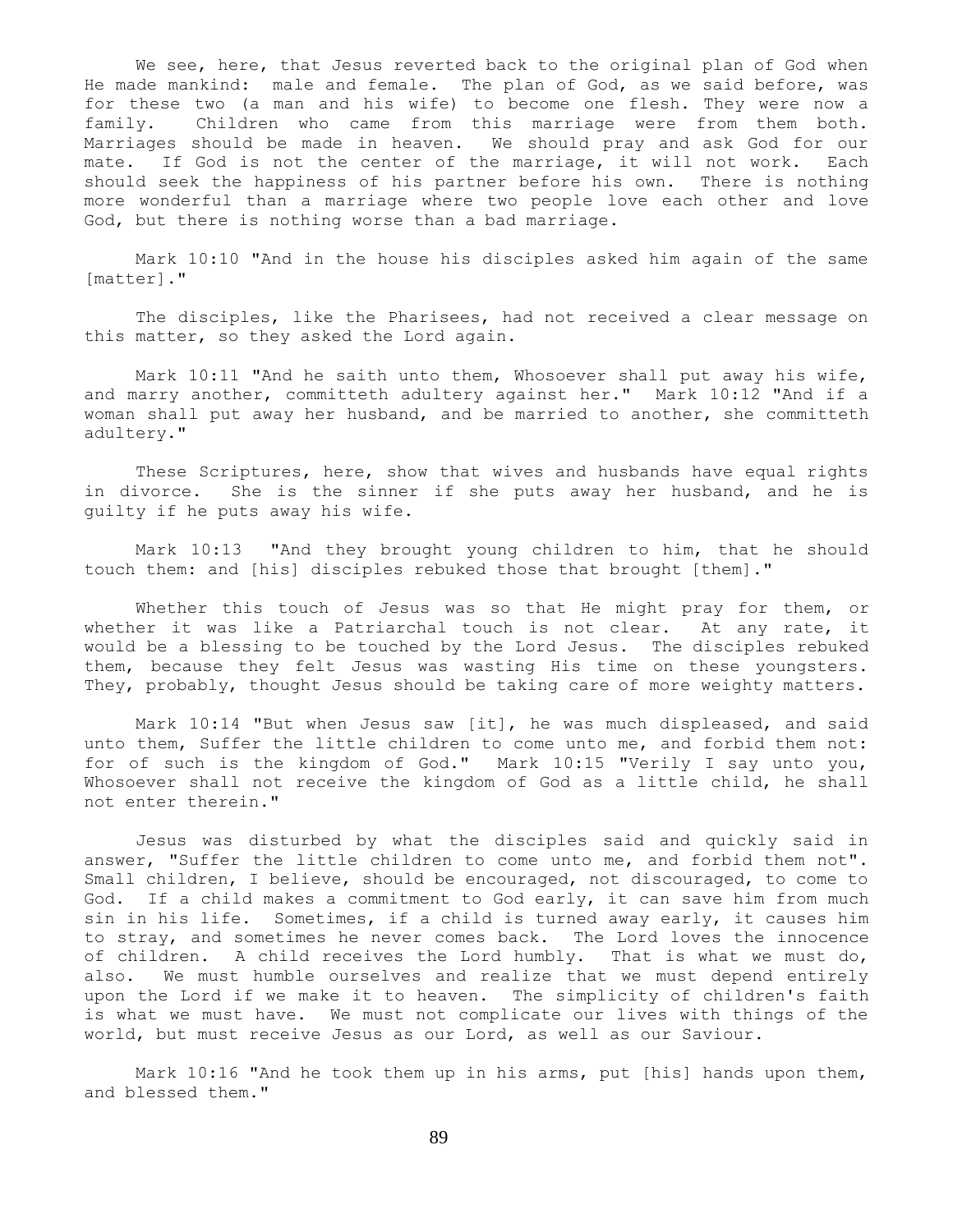This is what the Lord wants to do for all of us and especially the children. He wants to touch us and bless us.

 Mark 10:17 "And when he was gone forth into the way, there came one running, and kneeled to him, and asked him, Good Master, what shall I do that I may inherit eternal life?"

 In Matthew, this man was called a "young man"; and in Luke, he was called a "ruler". This man was, probably, waiting to catch Jesus as He left the house. He immediately humbled himself (kneeled). His question was sincere. He called Jesus "good master" out of respect. His question is one men have asked for thousands of years, "What should I do that I may inherit eternal life?" We are all aware of the temporary condition of this life.

 Mark 10:18 "And Jesus said unto him, Why callest thou me good? [there is] none good but one, [that is], God."

 We know that Jesus was good and is good, but we also know that He is God the Son. Perhaps, Jesus was saying here, do you believe that I am God in the flesh? Jesus was trying to get him to focus on God and his need for God.

 Mark 10:19 "Thou knowest the commandments, Do not commit adultery, Do not kill, Do not steal, Do not bear false witness, Defraud not, Honour thy father and mother."

 Jesus did not stop by telling him that only God was good, but went immediately into the commandments. Jesus was aware this young man knew of these laws of God.

 Mark 10:20 "And he answered and said unto him, Master, all these have I observed from my youth."

We see from this, that this young man was of good morals. Just good clean living will not get us into heaven though. There is more than just good clean living that gets us to heaven.

 Mark 10:21 "Then Jesus beholding him loved him, and said unto him, One thing thou lackest: go thy way, sell whatsoever thou hast, and give to the poor, and thou shalt have treasure in heaven: and come, take up the cross, and follow me."

 We see from this, that this young man had a god that he must lay on the altar to receive Jesus as his Saviour. This statement, here, is not for everyone to do but just for those who are in love with their money. Whatever your god is, is what you are required to lay down. Jesus invited him to follow Him. If we follow Jesus, there is a cross to bear.

 Mark 10:22 "And he was sad at that saying, and went away grieved: for he had great possessions."

 You see, this man's possessions were his god. He gave up eternal life for his worldly possessions. God would not have required his money, if he had not been in love with his money.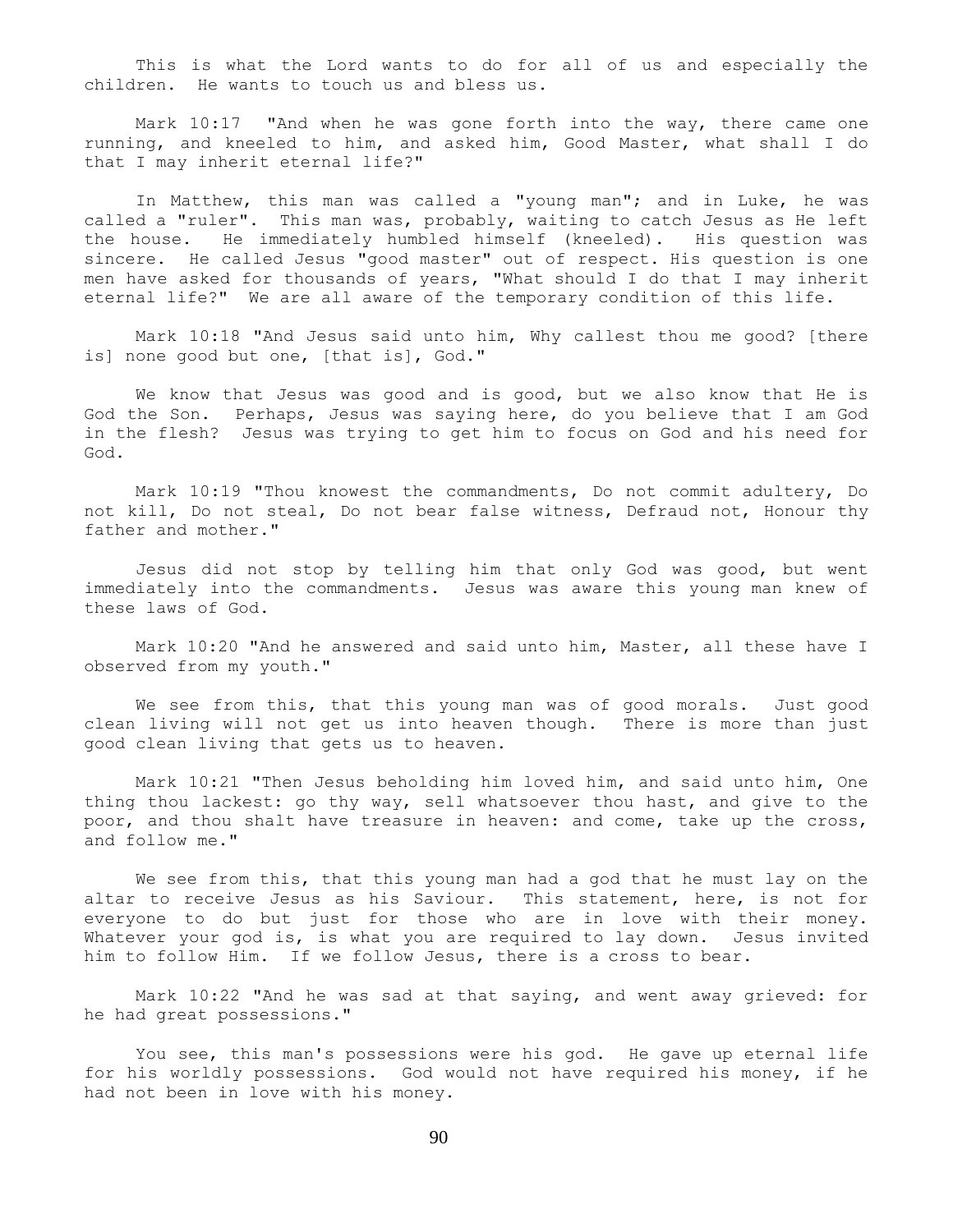Mark 10:23 "And Jesus looked round about, and saith unto his disciples, How hardly shall they that have riches enter into the kingdom of God!" Mark 10:24 "And the disciples were astonished at his words. But Jesus answereth again, and saith unto them, Children, how hard is it for them that trust in riches to enter into the kingdom of God!"

 Pride goes many times with riches, and love of money causes men to sin. The lust for money is of the flesh. To love the things of this world drives heaven farther away. Notice in verse 24 exactly where the sin is. The trust in riches instead of God is the sin. Putting anything ahead of God could cause a person to miss heaven.

 Mark 10:25 "It is easier for a camel to go through the eye of a needle, than for a rich man to enter into the kingdom of God."

 This could be associated with the needle's eye where a camel has to kneel to go through. God will not cause you to miss heaven because you are rich, but He will cause you to miss heaven, if you put your money ahead of God.

 Mark 10:26 "And they were astonished out of measure, saying among themselves, Who then can be saved?"

 It was thought by the Hebrews that a wealthy man was wealthy because God blessed him as He did Abraham, David, and Solomon. You can see how they would be so amazed.

 Mark 10:27 "And Jesus looking upon them saith, With men [it is] impossible, but not with God: for with God all things are possible."

You see, Jesus did not say a rich man could not be saved, He said it would be hard. God looks into the heart. Rich and poor who have pure hearts and who depend on Jesus Christ as their Saviour will be saved.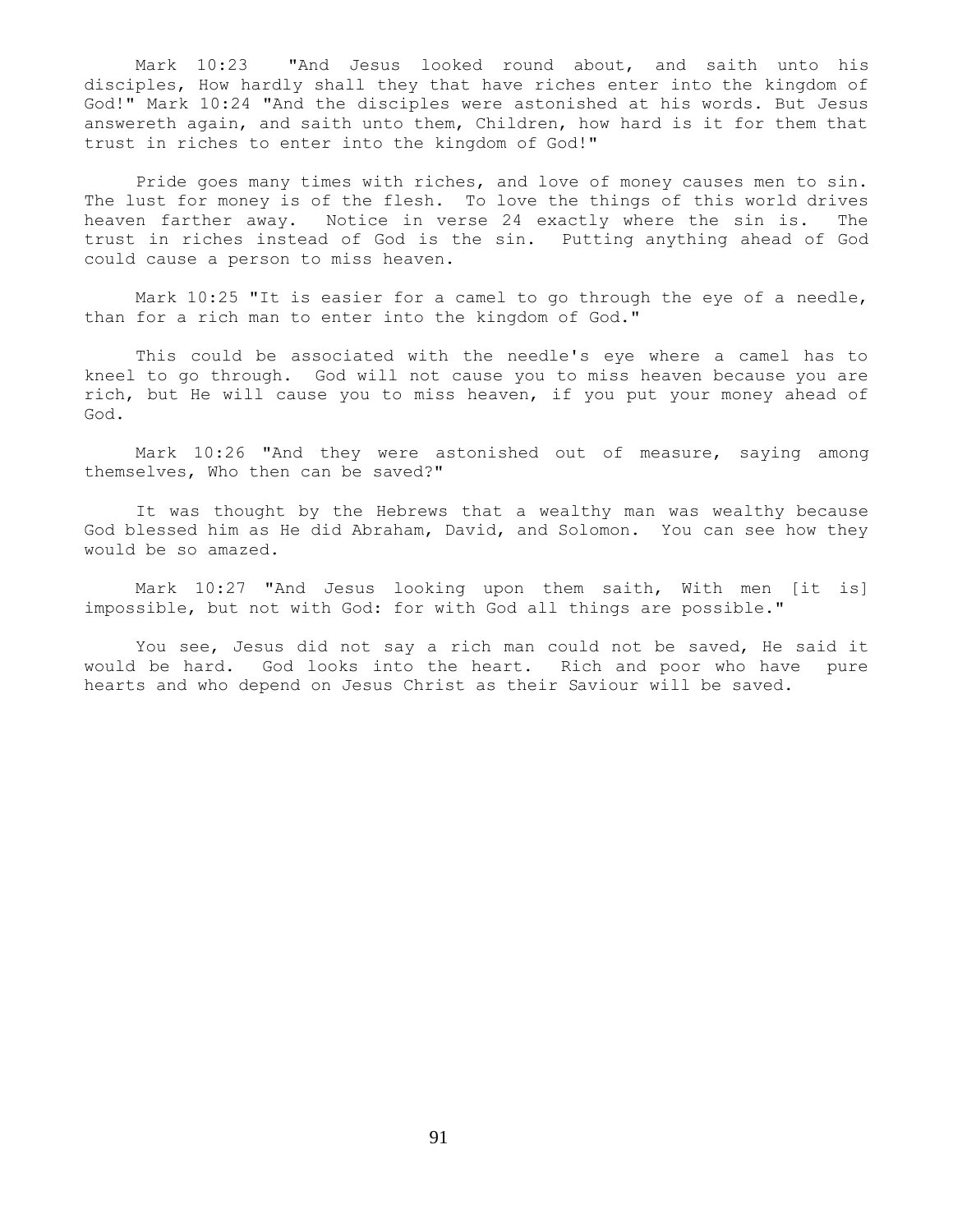#### Mark 20 Questions

1. As soon as Jesus came to Judaea, what did the people do? 2. Why did they come to Him? 3. What question did the Pharisees ask Him? 4. Why did they ask Jesus this? 5. What question did Jesus ask them in answer? 6. What way out had Moses given to them? 7. Man and woman married are to be one 8. Why did Jesus say Moses had allowed divorce? 9. A man shall leave his mother and father and \_\_\_\_\_\_\_\_\_\_\_\_\_\_\_\_\_\_\_\_\_\_\_\_\_\_\_\_\_\_\_\_\_  $\mathcal{L}_\text{max}$  , and the contract of the contract of the contract of the contract of the contract of the contract of the contract of the contract of the contract of the contract of the contract of the contract of the contr 10. Why did the disciples ask Jesus the same question? 11. In verses 11 & 12, we find that man and woman are equal in what? 12. Why did they bring the young children to Jesus? 13. What did the disciples do about the children? 14. How did Jesus feel about the disciples attitude? 15. Jesus said, if you are to enter the kingdom, it must be as a  $\mathcal{L}_\text{max}$  , we can assume that the contract of the contract of the contract of the contract of the contract of the contract of the contract of the contract of the contract of the contract of the contract of the contra 16. Why is it important to come to Jesus at an early age? 17. In verse 16, Jesus did what to the children? 18. The man, who ran and kneeled at Jesus' feet, asked what of Jesus? 19. What shows that he humbled himself? 20. Who is the only one good? 21. What did Jesus tell the young man at first? 22. What did the young man answer? 23. What did Jesus tell him he lacked? 24. Why was this required of him? 25. What did the young man do? 26. What did Jesus say that astonished the disciples? 27. In verse 24, what one word was added to clarify what Jesus meant? 28. What is it easier for a camel to do than for a rich man to enter the kingdom of heaven? 29. What question did the disciples ask Jesus? 30. With God \_\_\_\_\_\_\_\_\_\_\_\_\_\_\_\_\_\_\_\_\_\_\_\_\_\_\_\_ things are possible.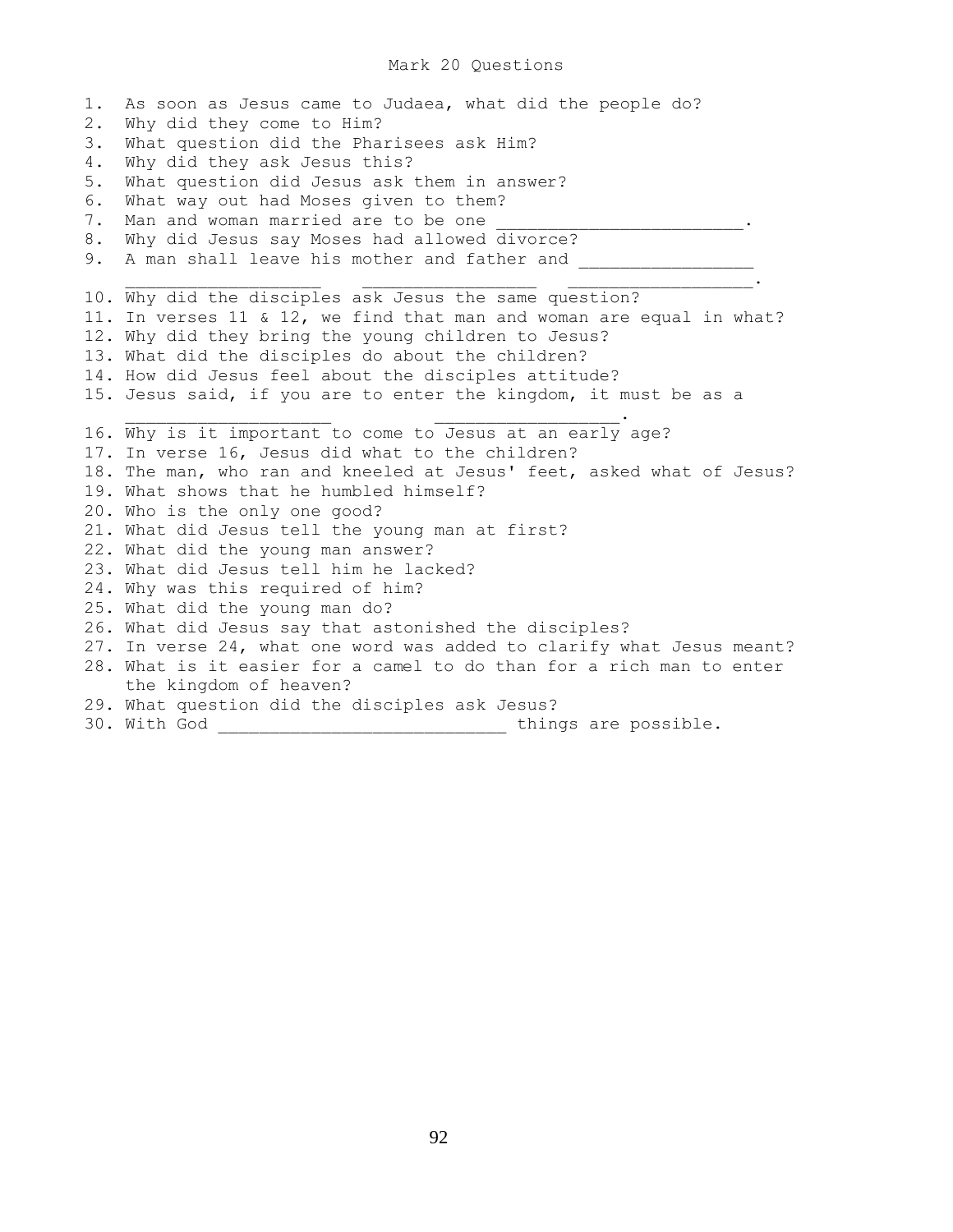We will begin this lesson in Mark 10:28.

Mark 10:28 "Then Peter began to say unto him, Lo, we have left all, and have followed thee."

 This statement of Peter's was right after the rich young man had turned his back and walked away, because the Lord told him to sell what he had and give to the poor. We discussed that the wealth was not the sin. The sin was that the young man loved it more than he loved God. We, also, heard Jesus say that it was difficult for someone of great wealth to be saved and then immediately say, though it might be impossible for man, all things are possible with God. Peter, in the statement above desired to know where his own position with God was. Peter was a fisherman, and he left his boat, nets, and family and followed Jesus.

 Mark 10:29 "And Jesus answered and said, Verily I say unto you, There is no man that hath left house, or brethren, or sisters, or father, or mother, or wife, or children, or lands, for my sake, and the gospel's," Mark 10:30 "But he shall receive an hundredfold now in this time, houses, and brethren, and sisters, and mothers, and children, and lands, with persecutions; and in the world to come eternal life."

 This leaves no doubt, if you give up worldly things on this earth, you will inherit eternal life. These great promises of abundance here are in the spiritual realm. If you give up family for God, God will be your family. Friends who are Christians like you are can sometimes be even closer than blood relatives. Christians know how to love. We know if we choose the Lord over the world, we will inherit with Him. We shall be joint-heirs with Jesus and live and reign with Him. We will live for all of eternity with God.

 Mark 10:31 "But many [that are] first shall be last; and the last first."

 We will see in this that many who were not in very high office here on the earth will be ruling over those who were kings and princes here. The Christians will rule with Jesus, and the worldly people will be ruled over. I, also, believe that this Scripture means that some of the end time followers of Jesus will be held in esteem of God with the prophets and disciples of old.

 Mark 10:32 "And they were in the way going up to Jerusalem; and Jesus went before them: and they were amazed; and as they followed, they were afraid. And he took again the twelve, and began to tell them what things should happen unto him,"

 The disciples were amazed that Jesus would go to Jerusalem. He had already told them that He would be crucified there. The disciples (not understanding) greatly feared death. Their amazement was of such a man, who knowing He would die, would go headlong to the place of death. All the time Jesus was still giving them the details of the crucifixion, so that when it happened, they would not forget that He is Messiah.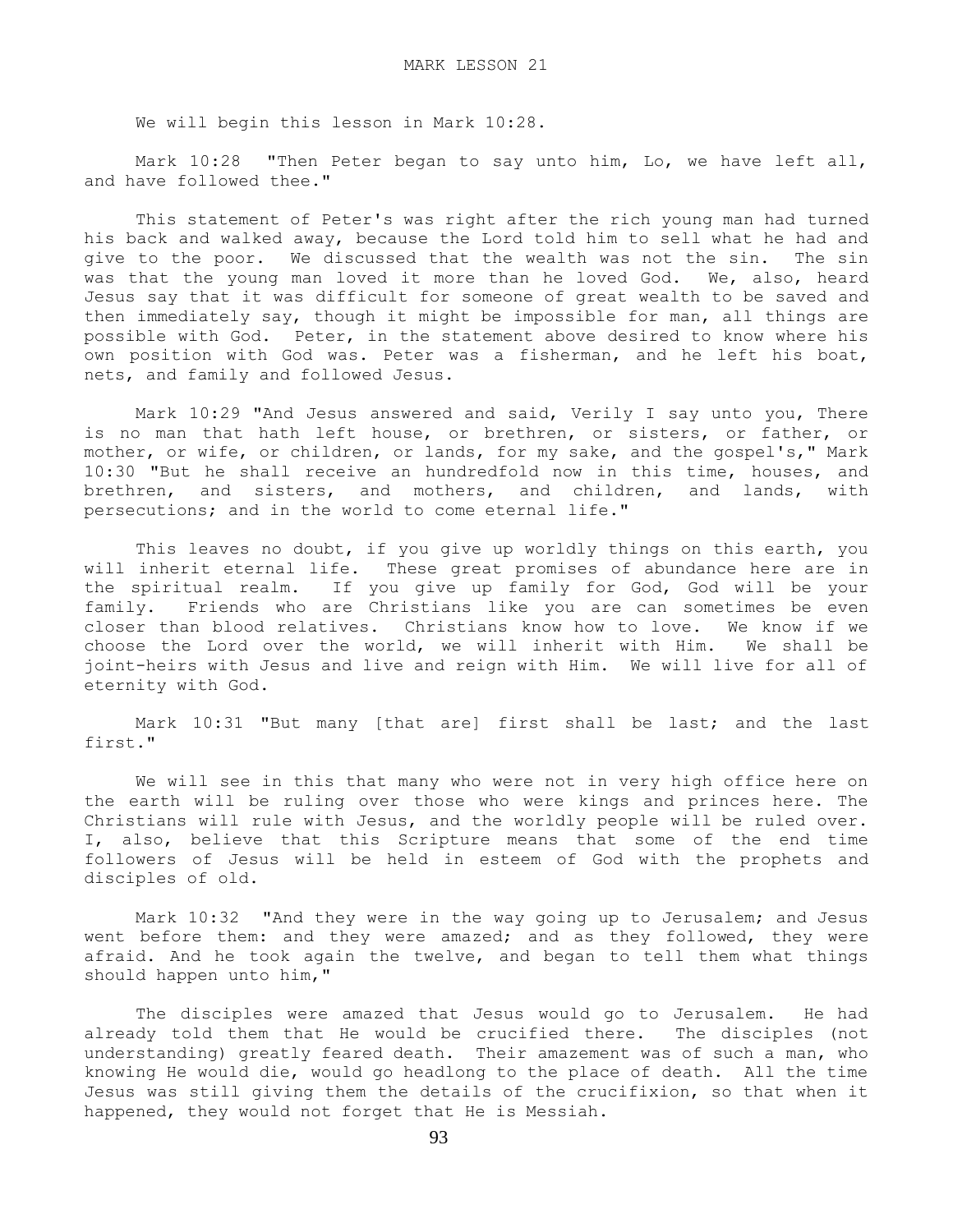Mark 10:33 "[Saying], Behold, we go up to Jerusalem; and the Son of man shall be delivered unto the chief priests, and unto the scribes; and they shall condemn him to death, and shall deliver him to the Gentiles:" Mark 10:34 "And they shall mock him, and shall scourge him, and shall spit upon him, and shall kill him: and the third day he shall rise again."

 This was the detailed information that Jesus gave to the disciples. He wanted them to realize that all of this was the part of the plan. That God was even in control of this, and that victory lies at the end. Jesus would rise on the third day. Their eyes were so in the physical that they just saw the pain and suffering and could not see the victory. The victory of salvation for everyone is completed on the cross. The evidence of it was on resurrection day.

 Mark 10:35 "And James and John, the sons of Zebedee, come unto him, saying, Master, we would that thou shouldest do for us whatsoever we shall desire." Mark 10:36 "And he said unto them, What would ye that I should do for you?" Mark 10:37 "They said unto him, Grant unto us that we may sit, one on thy right hand, and the other on thy left hand, in thy glory."

 James and John had been two of the three which the Lord had set aside so many times to be with Him, as at the Mount of Transfiguration. They had heard Jesus say that they all would reign with Him and rule over the twelve tribes of Israel. They, perhaps, thought that they and Peter were already favorites of the Lord. This request was understandable, if for no other reason than they wanted to be as near the Lord as possible. Jesus already knew what was in their hearts, but this question was asked for our learning. They wanted the most prominent seats next to Him. In Matthew, we read that their mother wanted this position for them. We must remember in the case of Peter, James, and John that at that time, none of them had been baptized in the Holy Spirit, and they were still operating in the flesh to some extent. Their power to live victorious, unselfish lives had not come yet.

 Mark 10:38 "But Jesus said unto them, Ye know not what ye ask: can ye drink of the cup that I drink of? and be baptized with the baptism that I am baptized with?"

 Truly James and John did not at this point realize the terrible death that Jesus would go through. The prize they were asking for was, also, a mystery. They could not know whether this would be a blessing or a curse. Jesus would be baptized with the baptism of suffering. It is an easy thing to say that we can go through the suffering, until the time comes. All of the disciples really felt that Jesus would set up a physical kingdom here on this earth, and He would run the Romans off. Their idea and Jesus' idea of victory were two different things entirely. To want to be Jesus' right and left hand assistants was being proud. Jesus would be made our Saviour by His suffering on the cross. Were they prepared to suffer on the cross with Him? They really had no idea what they were asking. This would indeed be a bitter cup that Jesus would fulfill.

 Mark 10:39 "And they said unto him, We can. And Jesus said unto them, Ye shall indeed drink of the cup that I drink of; and with the baptism that I am baptized withal shall ye be baptized:" Mark 10:40 "But to sit on my right hand and on my left hand is not mine to give; but [it shall be given to them] for whom it is prepared."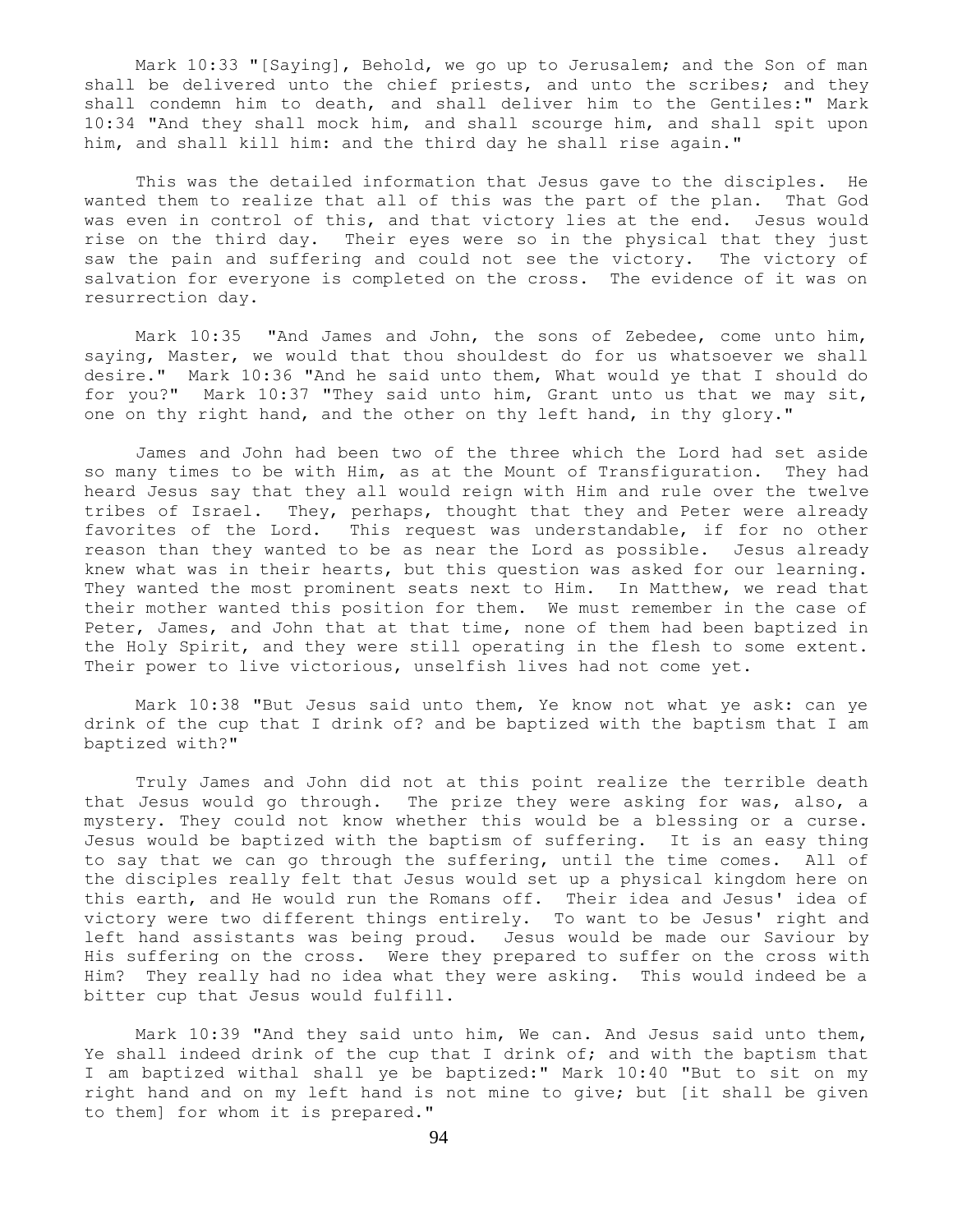James was martyred in the Christian movement. In the twelveth chapter of Acts, we read about James being killed by Herod. Acts 12:1 "Now about that time Herod the king stretched forth [his] hands to vex certain of the church." Acts 12:2 "And he killed James the brother of John with the sword." We know of John's exile on the Isle of Patmos where he wrote the Book of Revelation. We know, here, in weare decided from the foundation of the earth. The right hand blessing has always been the best. I am not so sure what this left hand would be.

 Mark 10:41 "And when the ten heard [it], they began to be much displeased with James and John."

 We see from this that even the disciples who walked with Jesus were not perfect. We see, here, that they became jealous of James and John.

 Mark 10:42 "But Jesus called them [to him], and saith unto them, Ye know that they which are accounted to rule over the Gentiles exercise lordship over them; and their great ones exercise authority upon them."

 Jesus was saying the way of the world is different from God's way. In the world the great ones rule over their people, but in God's method, the great ones serve their fellow men.

 Mark 10:43 "But so shall it not be among you: but whosoever will be great among you, shall be your minister:" Mark 10:44 "And whosoever of you will be the chiefest, shall be servant of all."

 Jesus reminded the disciples that they were not of the world and must not live like the world. Don't live like the world, this is not your home. Do it God's way, the better way. The greatest among you shall be servant to all.

 Mark 10:45 "For even the Son of man came not to be ministered unto, but to minister, and to give his life a ransom for many."

 In this we really see the understatement. Jesus (God manifest in the flesh, God the Son) humbled Himself and came to earth and ministered unto our needs. He was crucified for each individual all over the world for all times. Jesus was crucified and rose again so that whosoever will might be saved. The word "many" would probably cover it, because not every one accepts the salvation that Jesus paid for, for all of us with His precious blood. He ministered to so many on the earth while He was here that the Bible said there would not be enough books to write them all down in if every one was recorded.

 Mark 10:46 "And they came to Jericho: and as he went out of Jericho with his disciples and a great number of people, blind Bartimaeus, the son of Timaeus, sat by the highway side begging."

 There was no welfare in those days, and a blind person made a living from begging. This is the same Jericho where the walls fell down for the Israelites on their way to the holy land. Giving the name of the beggar designates a particular healing.

95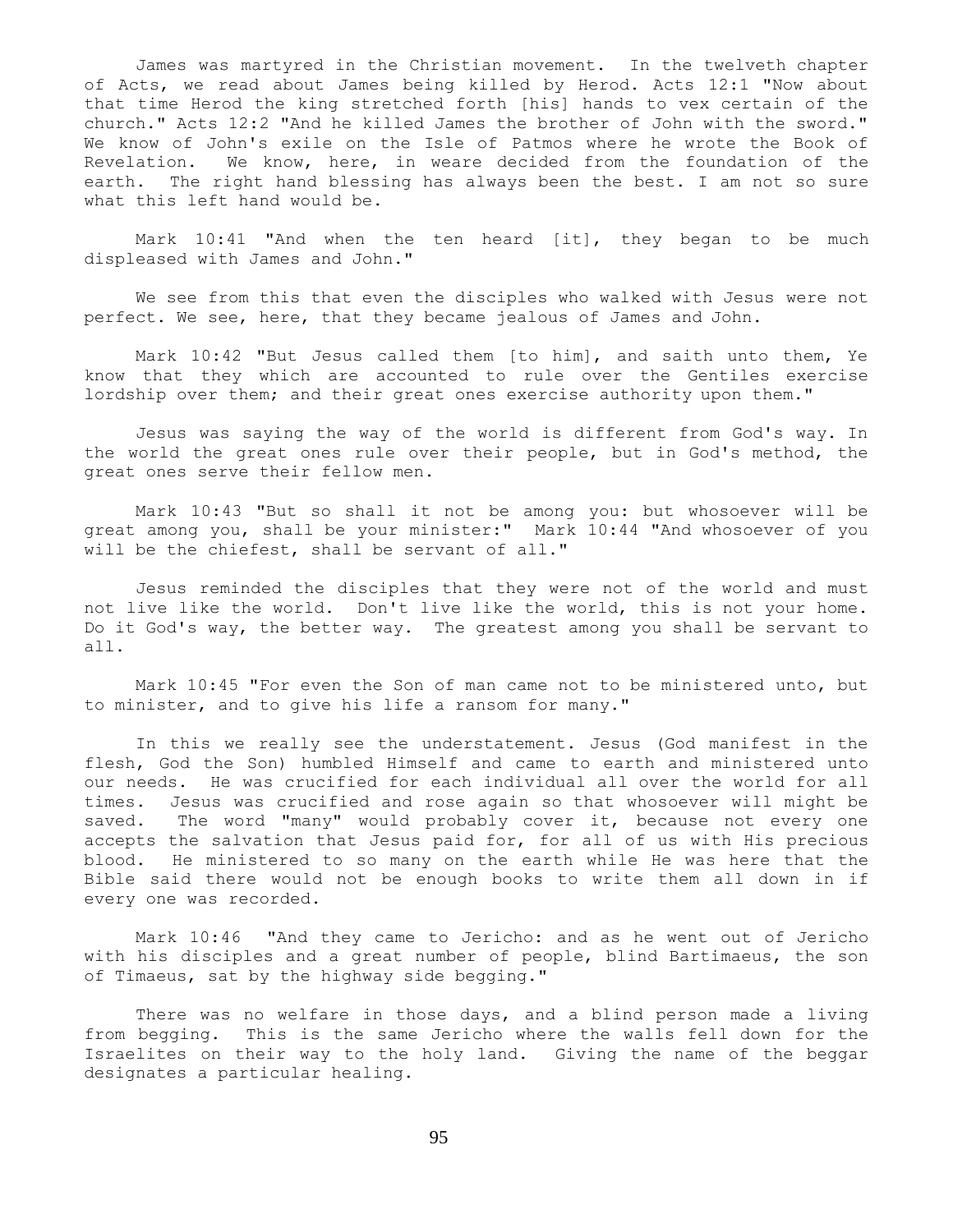Mark 10:47 "And when he heard that it was Jesus of Nazareth, he began to cry out, and say, Jesus, [thou] son of David, have mercy on me."

 A blind man hears so much more, because of their contact with so many people. This Bartimaeus knew the name "Jesus of Nazareth". He had heard of the miracles Jesus had done and this was why he cried out to Jesus for help.

 Mark 10:48 "And many charged him that he should hold his peace: but he cried the more a great deal, [Thou] son of David, have mercy on me."

When you are blind and someone is near that can make you see again, there would be no way to hush you up. We can see, here, from the Son of David that he called Jesus, that the blind man had heard that He descended from David. The blind man would not be quieted, he wanted to see again.

 Mark 10:49 "And Jesus stood still, and commanded him to be called. And they call the blind man, saying unto him, Be of good comfort, rise; he calleth thee."

 This was the best news this blind man had ever heard. Jesus was calling him. His friends said to him, "Rise up, Jesus is calling you". Truly you can think of this as literal and as spiritual, as well. Jesus does call all who are spiritually blinded by this world to come to Him so that He might open their eyes that they might see, just as Bartimaeus was called here.

Mark 10:50 "And he, casting away his garment, rose, and came to Jesus."

This beggar's outer robe was shed so that he might come to Jesus.

 Mark 10:51 "And Jesus answered and said unto him, What wilt thou that I should do unto thee? The blind man said unto him, Lord, that I might receive my sight."

 The Lord knew the blind man's need, but this question was asked to make a point. This man realized he had a need, asked for help, and then had enough faith to receive it. Bartimaeus recognized Jesus as his Lord, and spoke faith.

 Mark 10:52 "And Jesus said unto him, Go thy way; thy faith hath made thee whole. And immediately he received his sight, and followed Jesus in the way."

 In verse 52 we learn a very important lesson. Faith is what activated the miracle. He received his sight because he believed. Bartimaeus was so thankful that he followed Jesus.

96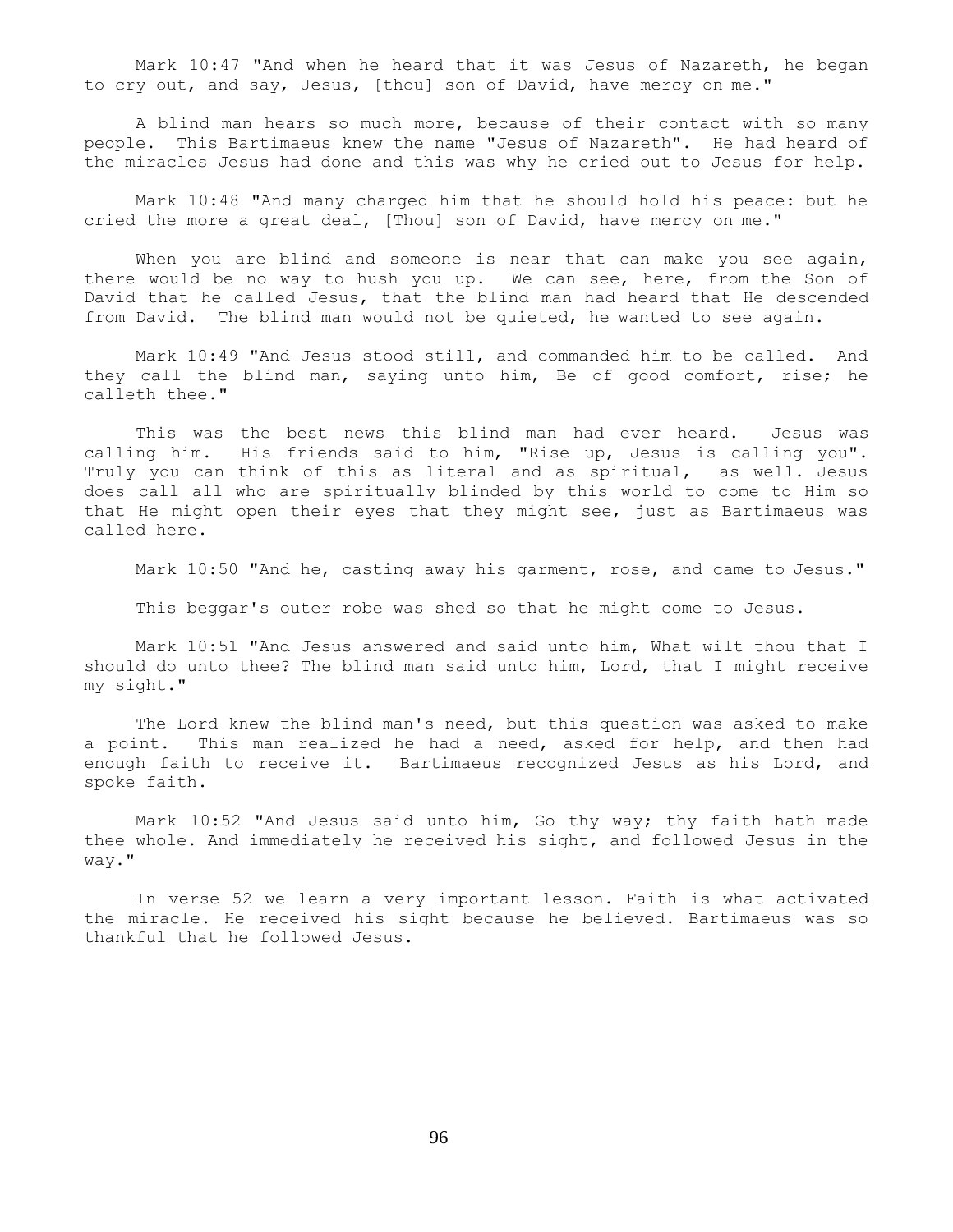# Mark 21 Questions

1. Why did Peter remind Jesus that they had left all to follow Him? 2. What had Peter's occupation been prior to going with Jesus? 3. What did Jesus promise to those who have left home and family to follow Him? 4. The first shall be 5. Why were the disciples afraid in verse 32? 6. What was their amazement of Jesus? 7. What details of the crucifixion did Jesus give them? 8. What did He promise would happen on the third day after the crucifixion? 9. Why did Jesus tell this to the disciples? 10. What request did James and John make of Jesus? 11. What did the other disciples think of this? 12. What question did Jesus ask James and John? 13. What was their reply? 14. Who will sit on the right and left hand of Jesus? 15. What, in Acts chapter 12, do we find happened to James eventually? 16. In Jesus' teaching the greatest shall 17. In verse 45, Jesus called Himself what? 18. In this, He said that He came for what purpose? 19. Where did Jesus go where the blind man was begging? 20. What was the blind man's name? 21. When he heard it was Jesus, what did the blind man do? 22. What did the blind man call Jesus? 23. When Jesus heard his cries, what did He do? 24. Why did Jesus ask him what he wanted if He already knew his needs? 25. In verse 52, Jesus told him his had made him whole. 26. What did the blind man do after he was healed?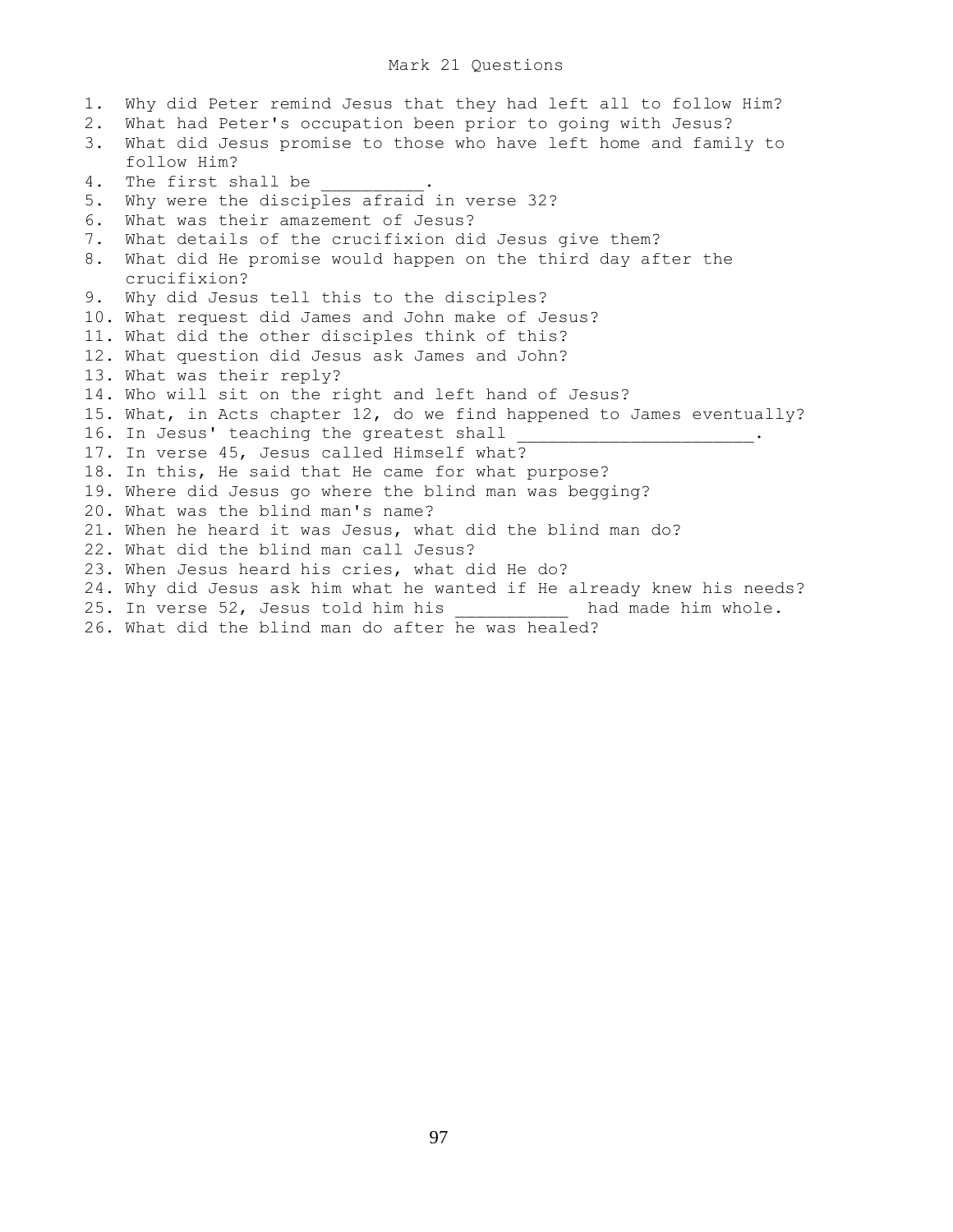We will begin this lesson in Mark 11:1.

 Mark 11:1 "And when they came nigh to Jerusalem, unto Bethphage and Bethany, at the mount of Olives, he sendeth forth two of his disciples," Mark 11:2 "And saith unto them, Go your way into the village over against you: and as soon as ye be entered into it, ye shall find a colt tied, whereon never man sat; loose him, and bring [him]."

 A group from our church, along with my husband and I, went to Israel in 1979, and we made this same trip from Jericho to Jerusalem. It is approximately a 17 mile trip. The amazement to us was how close all these places are. The mount of Olives over looks Jerusalem. "Bethpage" means the house of green figs. "Bethany" means the house of dates. The time of Jesus' arrival here was on Palm Sunday. The two disciples sent were not mentioned by name. In Matthew, we are told "a colt and an ass ", here, we see just the "colt". This varies a little in detail because two different people were telling the story. We discussed this in great detail in our Matthew study. We will mention that an animal who had never been used by the owner or had never produced offspring was the only animal fit for God's use. That was why the colt no one had sat on was there. Jesus (God the Son) would be using this animal. By divine plan this animal would be there at this time for Jesus' use.

 Mark 11:3 "And if any man say unto you, Why do ye this? say ye that the Lord hath need of him; and straightway he will send him hither."

 There was really no evidence that anyone tried to stop them. Here again, Jesus said this to them to let them know that what they were doing was right. This colt would not be a stolen animal. He had been placed there for just that purpose. In Zechariah 9:9 it had been prophesied that Jesus would enter Jerusalem on the colt of an ass, "Rejoice greatly, O daughter of Zion; shout O daughter of Jerusalem: behold, thy King cometh unto thee: he is just, and having salvation; lowly, and riding upon an ass, and upon a colt the foal of an ass." You see, Jesus fulfills every prophesy of Him.

 Mark 11:4 "And they went their way, and found the colt tied by the door without in a place where two ways met; and they loose him." Mark 11:5 "And certain of them that stood there said unto them, What do ye, loosing the colt?"

 We see in this the plans of God carried out in every detail. We see these disciples obeyed Jesus. They took no thought for the harm that might come to them, if they were thought to be stealing the animals. It surely had to make their faith even stronger when the animals were where Jesus had told them they would be. There was really no opposition to them taking them. It seems as if the people who asked what they were going to do with them were curious more than anything, because they did not try to stop the disciples. These animals are just like everything and everyone on the earth. We are all subject to the wishes of our Lord. Just as the money was in the fish's mouth when Jesus needed it to pay taxes. This shows divine provision.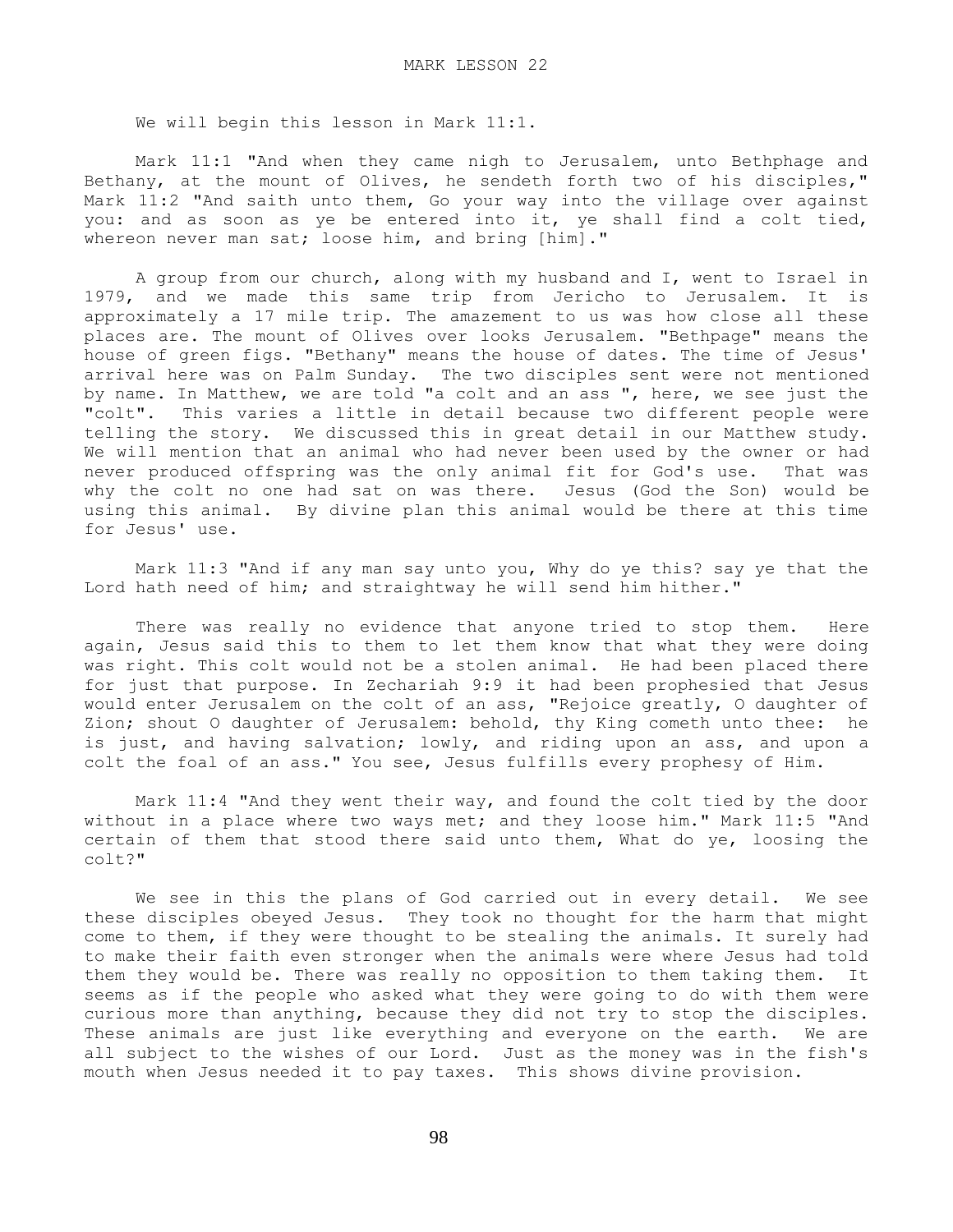Mark 11:6 "And they said unto them even as Jesus had commanded: and they let them go."

It was exactly as Jesus said it would be.

 Mark 11:7 "And they brought the colt to Jesus, and cast their garments on him; and he sat upon him."

 These clothes were thrown across the animal like a saddle blanket, and Jesus sat upon him. Jesus showed complete humility in riding this colt, but all the time was being elevated by those who were with Him.

 Mark 11:8 "And many spread their garments in the way: and others cut down branches off the trees, and strawed [them] in the way." Mark 11:9 "And they that went before, and they that followed, cried, saying, Hosanna; Blessed [is] he that cometh in the name of the Lord:"

 "Hosanna" means Oh, save. This was Jesus' triumphal entry into Jerusalem. This was Palm Sunday. You can see total adoration of Jesus by His followers here. Not even their own garments meant anything to them compared to Jesus, and they spread their garments on the ground for the ass to walk on. At this point, all these people were speaking of the blessedness of Jesus.

 Mark 11:10 "Blessed [be] the kingdom of our father David, that cometh in the name of the Lord: Hosanna in the highest."

 At this time, the Lord Jesus could have easily taken Jerusalem away from the Romans. His followers believed He was going into Jerusalem to reign as King then. They had no understanding of His mission at all.

 Mark 11:11 "And Jesus entered into Jerusalem, and into the temple: and when he had looked round about upon all things, and now the eventide was come, he went out unto Bethany with the twelve."

 Notice here, too, that Jesus went to the temple. This had to be an unusual sight, Jesus going along on the little colt with a large group shouting, "Hosanna" and covering the way for the colt to walk with their clothes and branches. All twelve disciples were with Jesus at this time.

 Mark 11:12 "And on the morrow, when they were come from Bethany, he was hungry:" Mark 11:13 "And seeing a fig tree afar off having leaves, he came, if haply he might find any thing thereon: and when he came to it, he found nothing but leaves; for the time of figs was not [yet]."

 This was undoubtedly the Monday after Palm Sunday. Jesus was about to teach us a very important lesson, here, and set the circumstance up for us. We know that Jesus ate while He was here on the earth and it would not be unusual for Him to be hungry. This fig tree with leaves would make you think that it, also, had figs. Here we see a disappointment, a tree with no fruit. There are several symbols we must see here. This "fig tree" symbolizes the physical house of Israel. It was religious (the green leaves), but was not a fruit bearer (had not accepted Jesus). This tree was to wither up until the time of the Gentiles be fulfilled. The physical house of Israel would appear to be dead. We, also, can see in this fig tree our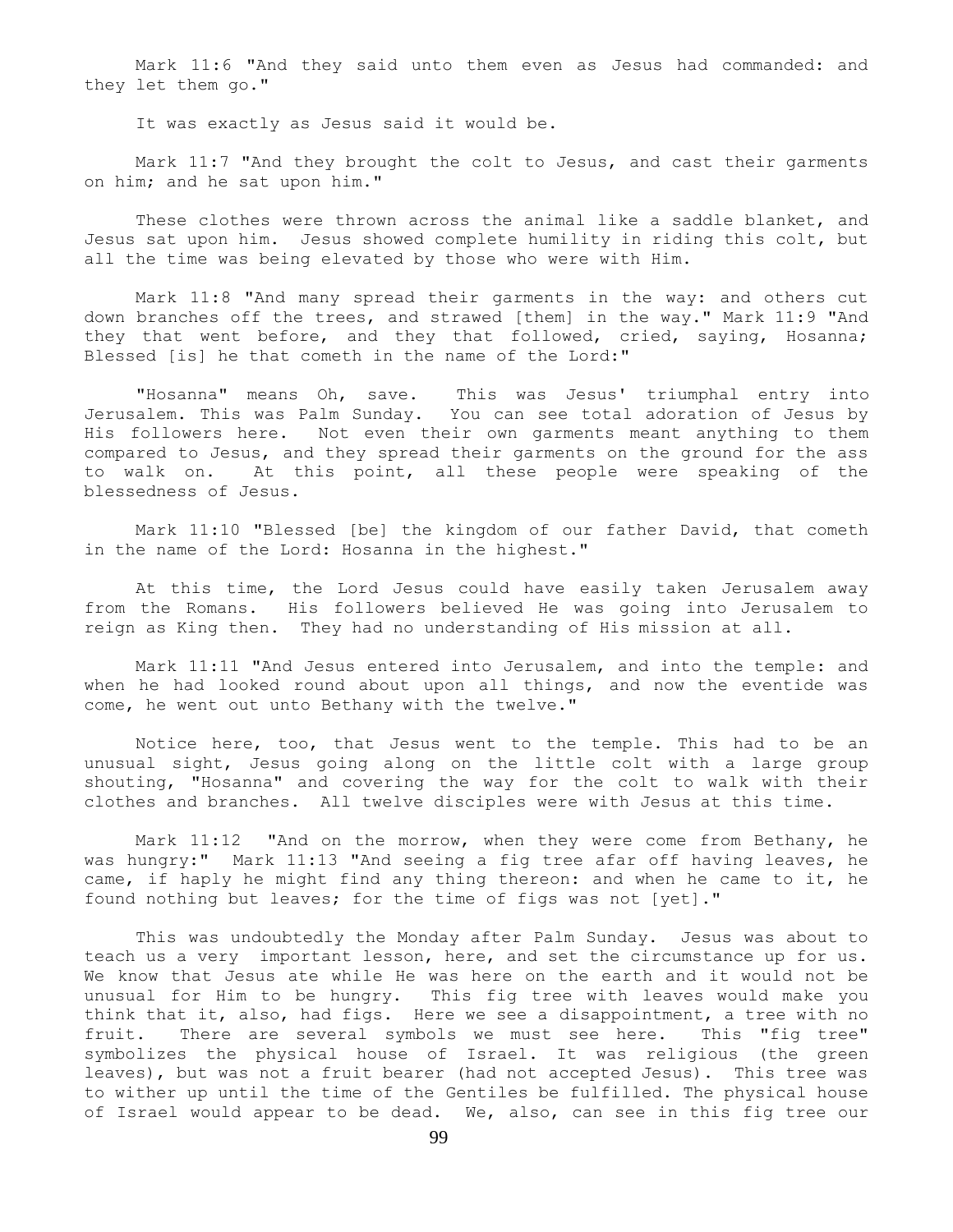own lives. Are we Christians in lip service, or in reality? Do we appear to be a fruitful tree, and have no fruit to show? Can we bear closer examination? When Jesus comes and inspects our tree, will there be any fruit? In Matthew, we are told that the tree withered immediately.

 Mark 11:14 "And Jesus answered and said unto it, No man eat fruit of thee hereafter for ever. And his disciples heard [it]."

 This showed the disciples the supreme power that Jesus has over even plants. Jesus did not have to die on the cross. He chose to die on the cross. Jesus is supreme Ruler over everything.

 Mark 11:15 "And they come to Jerusalem: and Jesus went into the temple, and began to cast out them that sold and bought in the temple, and overthrew the tables of the moneychangers, and the seats of them that sold doves;" Mark 11:16 "And would not suffer that any man should carry [any] vessel through the temple."

 This temple was for one purpose only. This temple was a place for man to meet with God. The temple was never intended to be a house of merchandise. The temple was to be holy, set aside for this purpose. Jesus cast these people out with great authority. This selling of sacrificial animals (many times not even healthy animals) to be offered in the temple was against all of God's teachings. Church should not be a money making venture. Church is for God and man to communicate with each other. Man must reverence God and His temple. The really sad thing about most of this trade that went on in the temple, was that the priests and their families were taking advantage of the needs of the people for doves etc., and were fleecing the people. Not only were they charging too much, but were, also, furnishing impure animals; and they were not even supposed to sell at all in the temple. The temple is holy. Other activities, other than worship, should not be conducted inside the sanctuary. Most churches today have a book room out of the sanctuary. All transactions should be made outside the sanctuary. The Lord even now will overthrow the money changers and the men and women merchandising in the sanctuary.

 Mark 11:17 "And he taught, saying unto them, Is it not written, My house shall be called of all nations the house of prayer? but ye have made it a den of thieves."

 God is the God of the whole world. He is the God of every nation. The court of the Gentiles is still part of the meeting place of God and man. Here, again, Jesus condemeds the selling of merchandise in the sanctuary. I believe personally that this goes even into the holiness we should have toward our God in our sanctuary today. Eating and drinking, for instance, should be done in another room of the church, and all other gatherings that are not classified as worship (such as fund raisers). God loves us and wants to save us, but He also wants us to love and worship Him. We take God and His sanctuary far too lightly.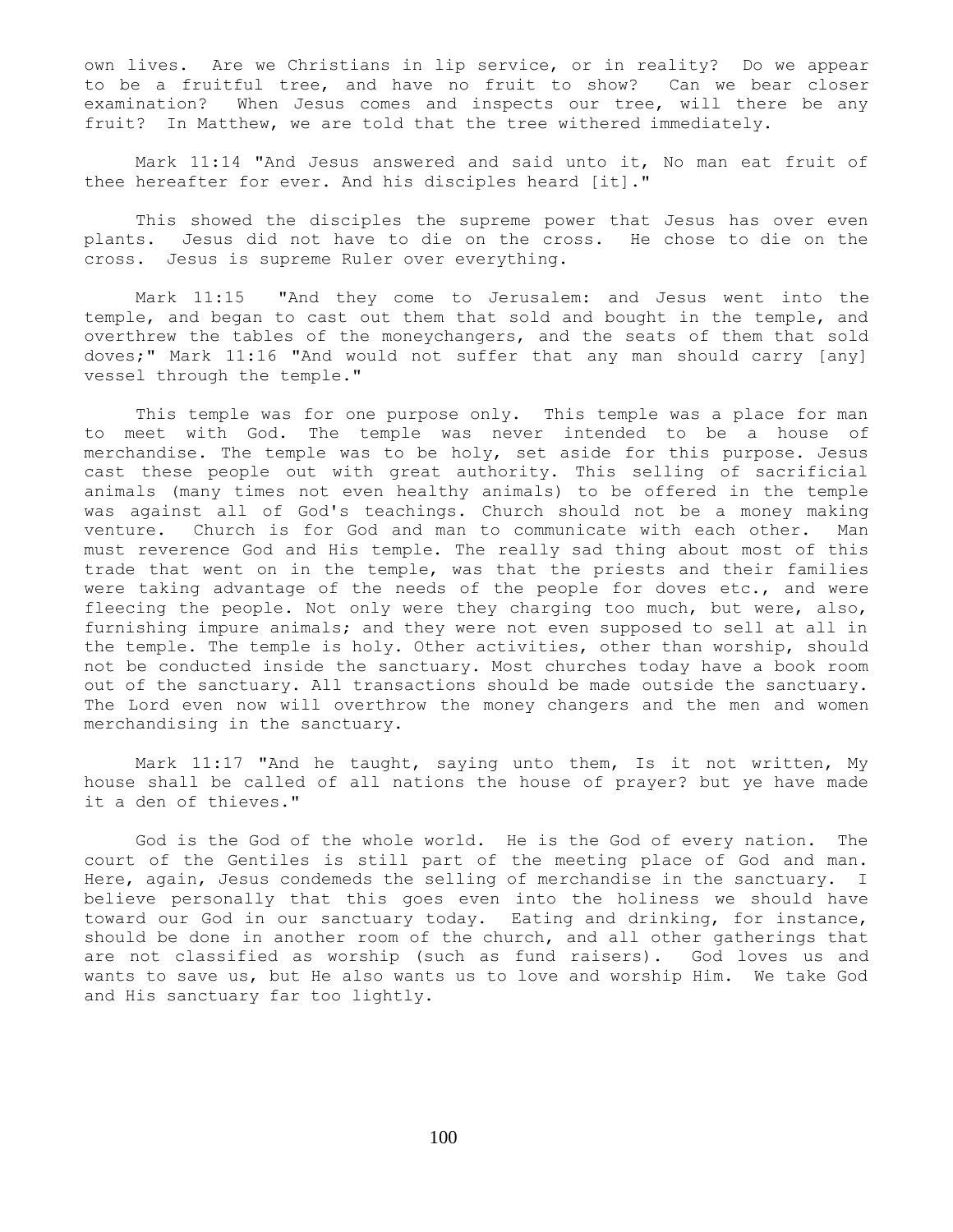#### Mark 22 Questions

1. What two towns were near Jerusalem? 2. Where did Jesus tell two of His disciples to go? 3. What would they find there? 4. Approximately how far is it from Jericho to Jerusalem? 5. What city does the mount of Olives overlook? 6. Why did Jesus need the colt of an ass? 7. What answer were the disciples to give to anyone who asked them what they were doing? 8. What Prophetic book in the Old Testament tells of the colt? 9. Where did they find the colt? 10. What did they use like a saddle blanket for the colt? 11. What did they spread down before the colt to walk on? 12. What does "Hosanna" mean? 13. What day did Jesus' triumphant arrival in Jerusalem happen on? 14. Where did Jesus go in Jerusalem? 15. When Jesus came from Bethany on Monday, He was 16. Why did He think the fig tree had fruit? 17. What had Jesus done, here, to teach us a very important lesson? 18. What is the fig tree symbolic of? 19. What can we see in our lives, if we are Christians, in this fig tree? 20. When Jesus went to the temple, what did He find that displeased Him? 21. What is the only purpose of the temple then and now? 22. How did Jesus cast them out? 23. What was the saddest thing about this trafficking that was going on? 24. What shall the house of God be called? 25. Who does this extend to?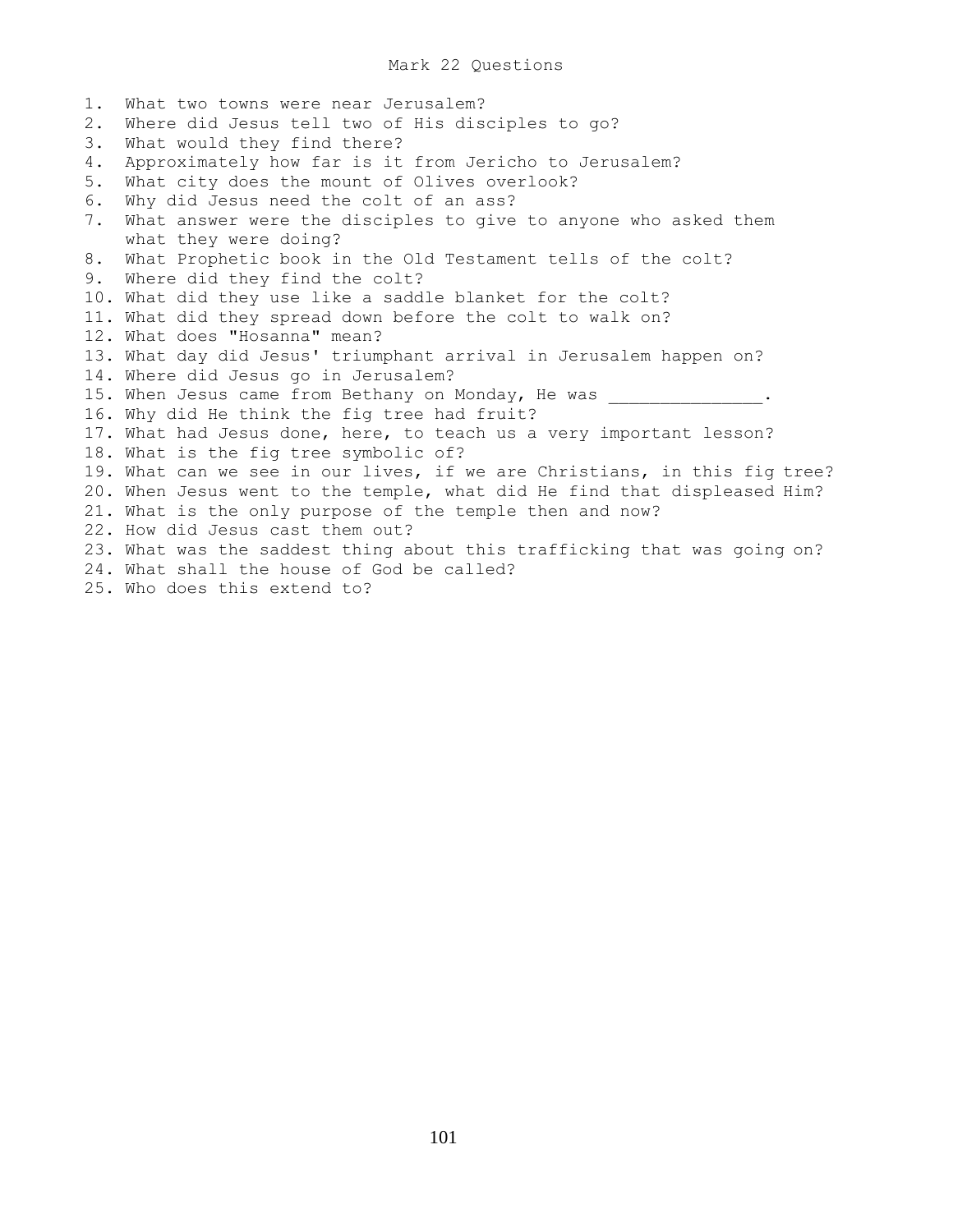We will begin this lesson in Mark 11:18.

 Mark 11:18 "And the scribes and chief priests heard [it], and sought how they might destroy him: for they feared him, because all the people was astonished at his doctrine."

 The worst fear these scribes and priests had was that the people would follow Jesus and not listen to them any more. This "destroy", probably, even went further than killing Jesus. They wanted to stop this message He was bringing, too. They knew if they couldn't stop the message, His disciples would continue on with the message. This doctrine of Jesus brought them hope. The message the scribes and priests were promoting brought only death. The chief priests were afraid the people would all leave and follow Jesus.

 Mark 11:19 "And when even was come, he went out of the city." Mark 11:20 "And in the morning, as they passed by, they saw the fig tree dried up from the roots. "

 Jesus left the city at evening and stayed in the country round about. In the daytime, Jesus was in Jerusalem and, probably, spent the night in Bethany with friends. When they walked back by the fig tree that Jesus had cursed, they saw that it was dead from the roots. We remember in the last lesson, that the symbol of the fig tree is the physical house of Israel.

 Mark 11:21 "And Peter calling to remembrance saith unto him, Master, behold, the fig tree which thou cursedst is withered away."

 This was just another instance where Peter was shown beyond a shadow of doubt that Jesus was truly Son of God.

Mark 11:22 "And Jesus answering saith unto them, Have faith in God."

 Jesus was telling Peter and all the others to not doubt the next few days as all the events of the arrest and crucifixion of Jesus took place, but to look beyond the circumstances they saw with their eyes and to have faith in God.

 Mark 11:23 "For verily I say unto you, That whosoever shall say unto this mountain, Be thou removed, and be thou cast into the sea; and shall not doubt in his heart, but shall believe that those things which he saith shall come to pass; he shall have whatsoever he saith."

 The secret is not to doubt. What we must continually remember is that things that seem impossible to man are not impossible to God. God made the world and everything in it, and everything is subject to God's wishes. The created has to obey the Creator. You might say, "What does that have to do with it obeying me?". In John 14:12 "Verily, verily, I say unto you, He that believeth on me, the works that I do shall he do also; and greater [works] than these shall he do; because I go unto my Father." John 14:13 "And whatsoever ye shall ask in my name, that will I do, that the Father may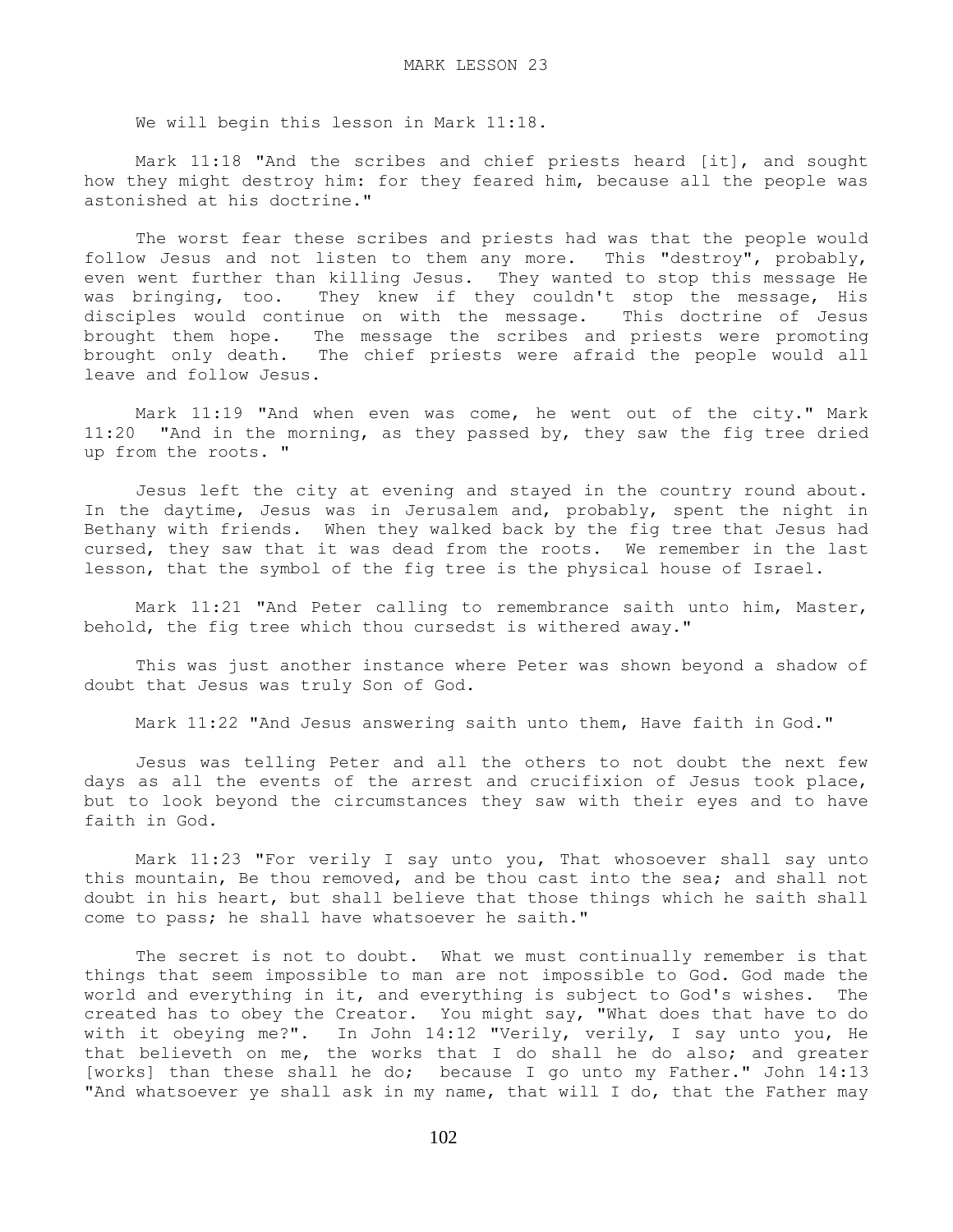be glorified in the Son." John 14:14 "If ye shall ask any thing in my name, I will do [it]."

 You see, the secret is to ask in Jesus' name. We have power through faith and in the name of Jesus to do all things. When Jesus healed, He said your faith has made you whole.

Mark 11:24 "Therefore I say unto you, What things soever ye desire, when ye pray, believe that ye receive [them], and ye shall have [them]."

 Just as we have said above, the secret is to ask in the name of Jesus, and then not doubt, but have faith.

 Mark 11:25 "And when ye stand praying, forgive, if ye have ought against any: that your Father also which is in heaven may forgive you your trespasses." Mark 11:26 "But if ye do not forgive, neither will your Father which is in heaven forgive your trespasses."

 This is a very important condition. Forgiveness of others will cause God to forgive us, but unforgiveness brings bitterness and an evil heart.

 Mark 11:27 "And they come again to Jerusalem: and as he was walking in the temple, there come to him the chief priests, and the scribes, and the elders," Mark 11:28 "And say unto him, By what authority doest thou these things? and who gave thee this authority to do these things?"

 Jesus was not avoiding the scribes, elders, and priests now. In the verse above, they were questioning Jesus' authority. When they asked Him who gave Him authority to drive the money changers out, they were saying, "We are the only ones who could give you this authority, and we didn't give you any authority". If it were in our day they would, probably, have said, "Who do you think you are anyway?" My opinion of why they were so opposed to Jesus was because down deep they knew what He had was so much more powerful than what they had ever encountered before. They really were afraid and jealous of Jesus.

 Mark 11:29 "And Jesus answered and said unto them, I will also ask of you one question, and answer me, and I will tell you by what authority I do these things." Mark 11:30 "The baptism of John, was [it] from heaven, or of men? answer me."

 John the Baptist was thought very highly of. Jesus was saying here, "John testified of me, do you believe him?". John baptized Jesus and a voice from heaven had come and said, "This is my beloved Son, in whom I am well pleased", Matthew 3:17. John the Baptist had proclaimed Jesus from one end of the country to the other, and all had great respect for John and what He taught (even Herod who had him beheaded). Jesus always answered their questions with a question that there was no way to answer.

Mark 11:31 "And they reasoned with themselves, saying, If we shall say, From heaven; he will say, Why then did ye not believe him?" Mark 11:32 "But if we shall say, Of men; they feared the people: for all [men] counted John, that he was a prophet indeed."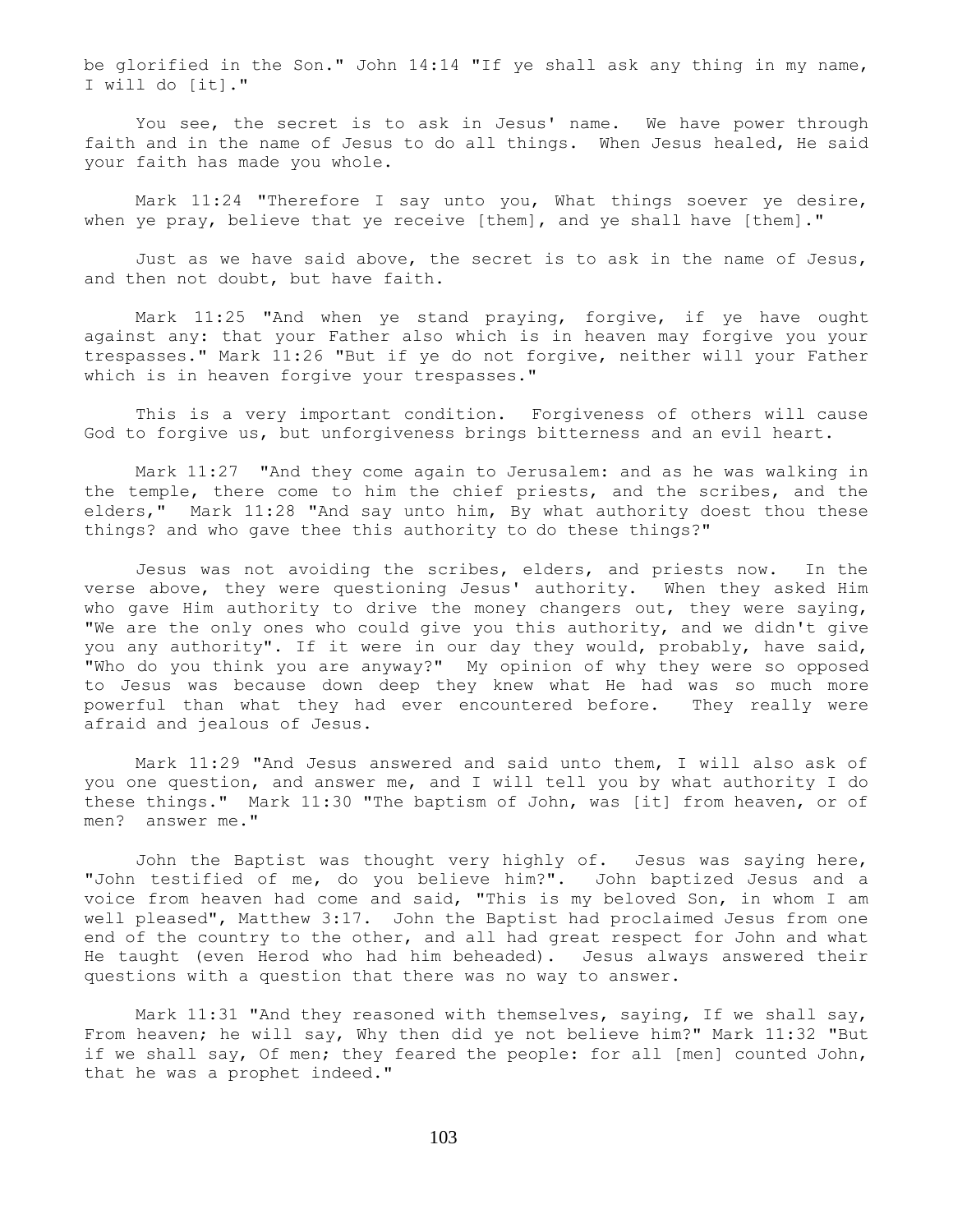You see, John had preached, "Repent and make the way ready for the Messiah". John had taught that Jesus was the awaited Messiah. Jesus had really put them on the spot. Whatever they said, they were trapped. If they said that John the Baptist was a true man of God, then they had to accept Jesus as the long awaited Messiah. If they said that John was a false prophet and that the things he said were not true, then the people would attack them, because the people thought very highly of John. They truly were trapped with no answer to give.

 Mark 11:33 "And they answered and said unto Jesus, We cannot tell. And Jesus answering saith unto them, Neither do I tell you by what authority I do these things."

We see, here, that they could tell, but they wouldn't because they were trapped. They lied because they knew they were in trouble either way. Jesus told the truth. He said, "Neither do I tell you". He made no excuses. Jesus could tell them, but they wouldn't believe even if He did.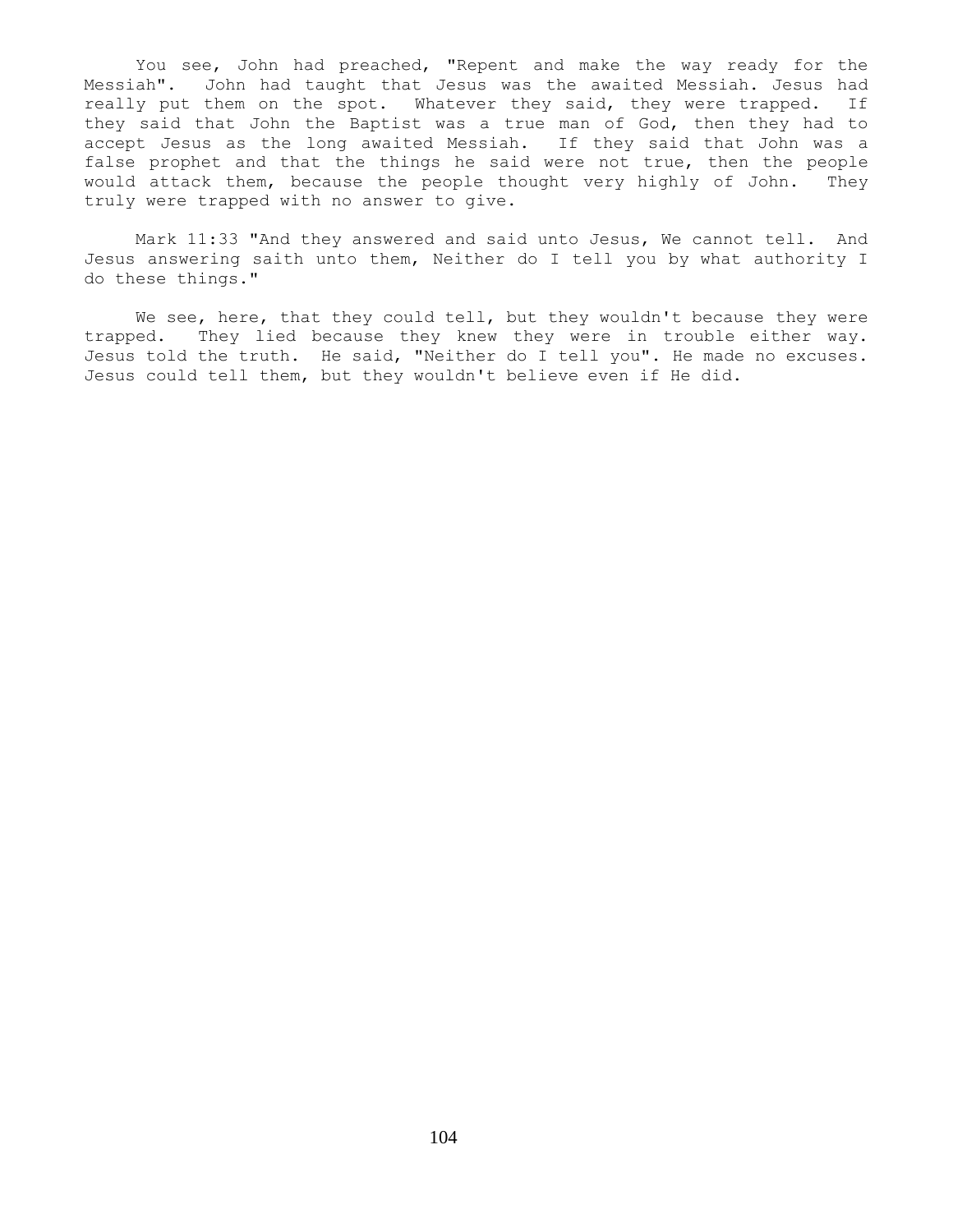## Mark 23 Questions

1. Why did the scribes and priests want to destroy Him? 2. What was everyone astonished at about Jesus? 3. What did the priest want to do more than kill Jesus? 4. What was the difference in Jesus' message? 5. What did the priests fear? 6. What had happened to the fig tree? 7. In the daytime, Jesus was in \_\_\_\_\_\_\_\_\_\_\_\_\_\_\_\_\_\_\_\_\_\_\_\_\_\_\_\_\_\_\_\_\_\_, and in the evening He stayed in 8. Who is the fig tree symbolic of? 9. Who remembered and reminded Jesus about the fig tree? 10. Jesus answered him and told him to have \_\_\_\_\_\_\_\_\_\_\_\_\_\_\_\_\_\_\_\_\_\_\_\_. 11. Why did Jesus tell Peter this? 12. What did Jesus say about moving a mountain? 13. What is the secret to getting our prayers answered? 14. Everything in the world is subject to whom? 15. Why and how can we do the same miracles Jesus did? 16. Quote St. John 14:14. 17. What did Jesus say when He healed? 18. In verse 25, we are told to do what before we pray? 19. When Jesus was walking in the temple, who came and questioned Jesus? 20. What did they ask Him? 21. What is the author's opinion of why they opposed Jesus? 22. What did Jesus ask them about John the Baptist? 23. What had John taught about Jesus? 24. Why did they not say John was from heaven? 25. Why did they not say John was from men? 26. When they would not answer Jesus, what did He tell them?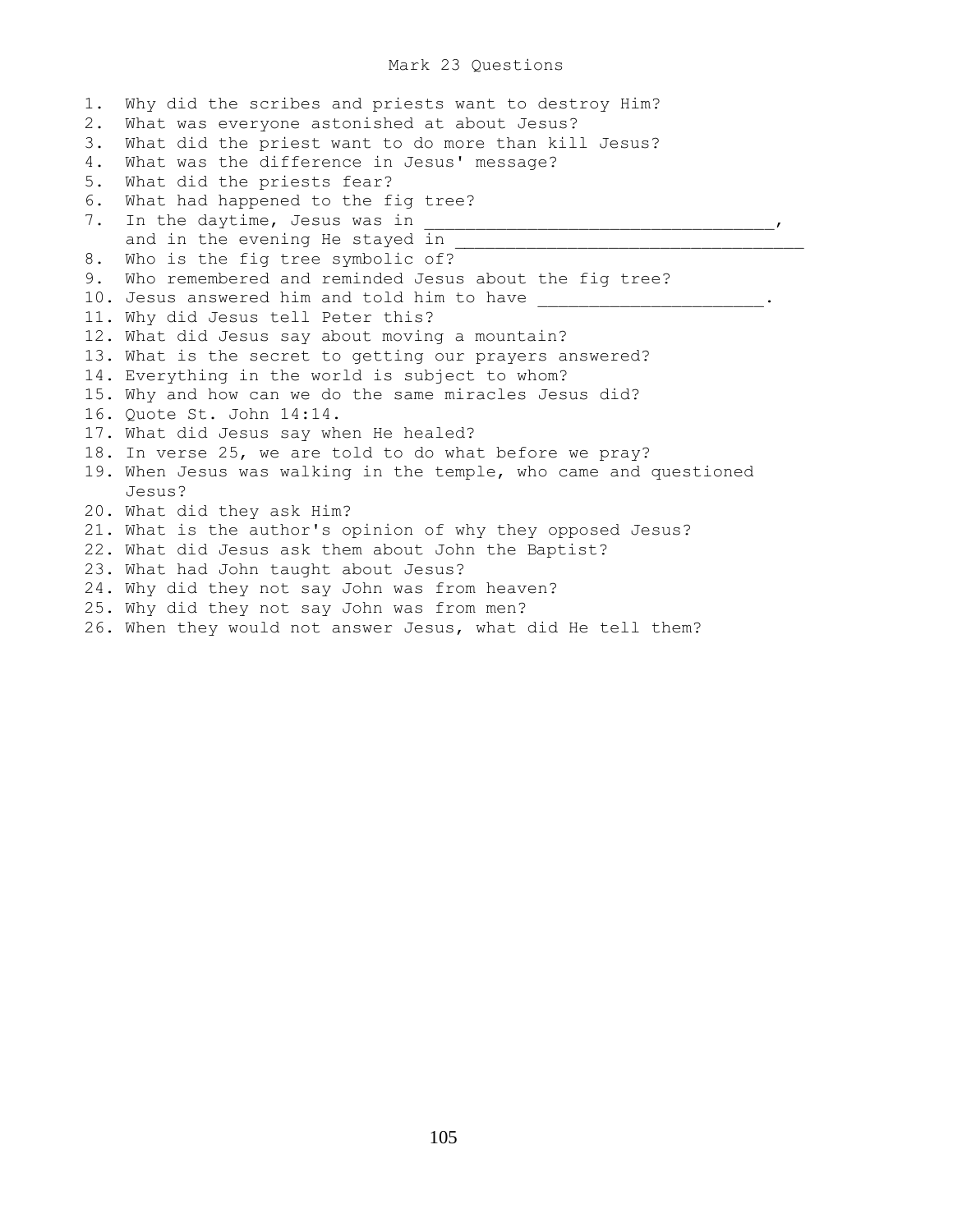We will begin this lesson in Mark 12:1.

 Mark 12:1 "And he began to speak unto them by parables. A [certain] man planted a vineyard, and set an hedge about [it], and digged [a place for] the winefat, and built a tower, and let it out to husbandmen, and went into a far country."

 This parable about the vineyard is really the history of the Church. Jesus spoke this in front of the so-called religious people of the day. It is important for us to see ourselves in this, as well. These scribes, Pharisees, and priests, probably, would not even understand that He was telling them of their failures, because their hearts were hardened. They could not receive the truth. The man who planted the garden was God. Just as God put Adam and Eve into the garden of Eden to dress and keep it, God entrusted this symbolic vineyard, here, to the physical house of Israel. God, Himself, protected them from their enemies. God through Abraham, Isaac, and Jacob, left this group of Israel His law to go by. He promised if they would keep His Commandments, He would bless them. God left it in the hands of His people and went to heaven (far country). These husbandmen were His people.

 Mark 12:2 "And at the season he sent to the husbandmen a servant, that he might receive from the husbandmen of the fruit of the vineyard."

 This servant, here, would be some of the Old Testament prophets. God sent these prophets to warn His people of what would happen, if they did not keep His Commandments. The husbandmen were to produce fruit. Christians must produce other Christians. A person is judged by God by the fruit he produces.

 Mark 12:3 "And they caught [him], and beat him, and sent [him] away empty."

 The Jews would not accept these prophets, and they beat them and killed many of them. These prophets' messages were rejected. The Jews did not grow in the Lord from these prophets at all.

 Mark 12:4 "And again he sent unto them another servant; and at him they cast stones, and wounded [him] in the head, and sent [him] away shamefully handled."

 We know that was still continuous rejection of the judges and prophets that God sent to warn the Jews. With every blessing for obeying God's commands there was a curse, if they were not obeyed.

 Mark 12:5 "And again he sent another; and him they killed, and many others; beating some, and killing some."

 God's patience with His rebellious people was one of the great mysteries. God forgave them and started them out again, over and over; but they continued to go away from God instead of toward Him.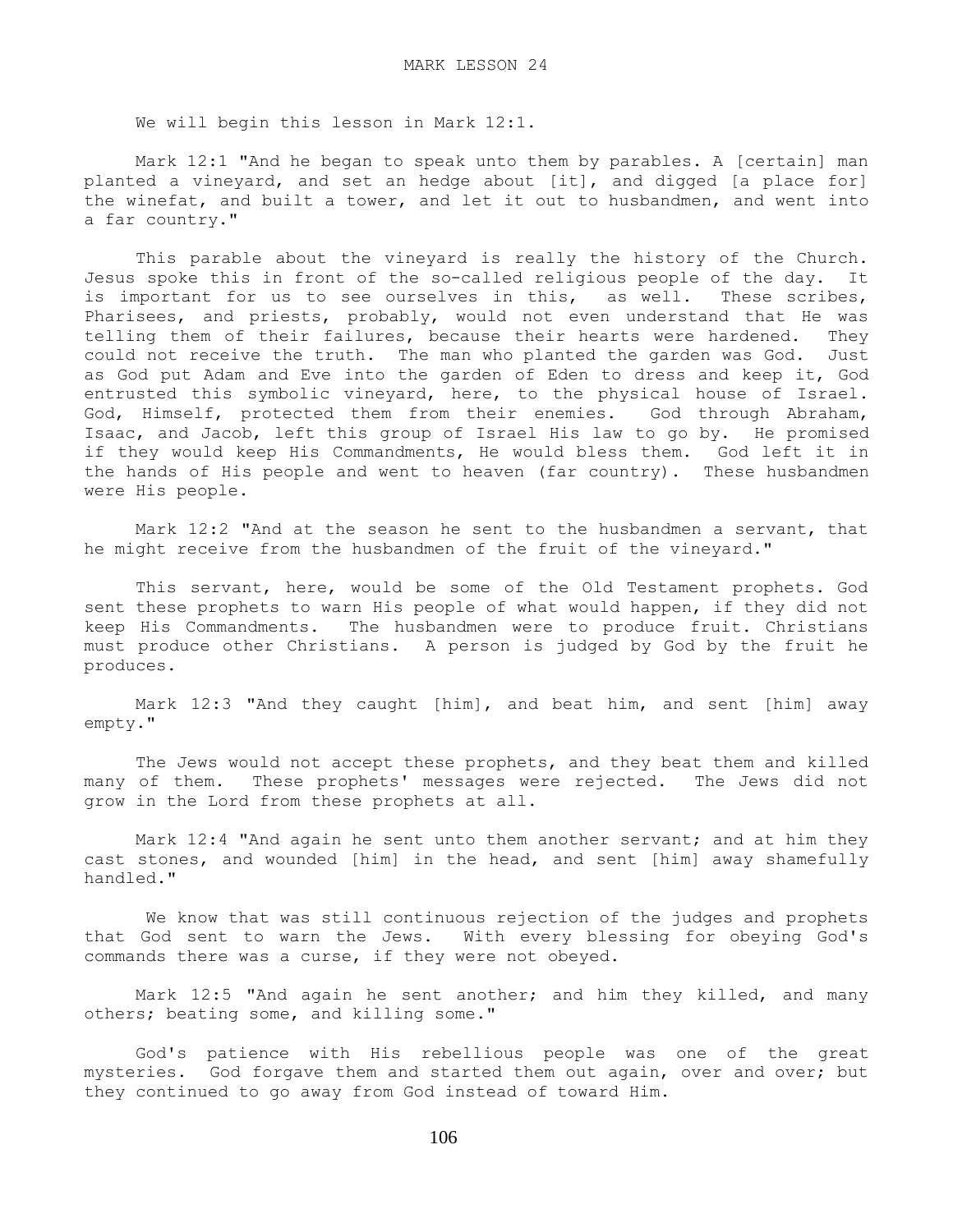Mark 12:6 "Having yet therefore one son, his wellbeloved, he sent him also last unto them, saying, They will reverence my son."

 God's love was so great for a world caught up in sin that he sent His only begotten Son. He said to Himself, "They will not reject my Son". He had tried everything else He knew to do to save these ungrateful people. Now, He would send His Son. This was the very God, God the Son, who took on the form of flesh and dwelt among us. Surely God's beloved chosen family would believe Him.

 Mark 12:7 "But those husbandmen said among themselves, This is the heir; come, let us kill him, and the inheritance shall be our's."

 Instead of those chosen of God accepting the Son of God and reverencing Him, they rejected Him and plotted to kill Him. There was overwhelming evidence who He was, but they did not accept it. The voice from heaven calling Jesus God's Son should be enough. The feeding of the 5000 should have told them who He was. The opening of blind eyes, the draught of fishes, any of these things should have told them who He was. There were thousands of miracles. Probably, they knew who He was, and just did not want to turn over their power to Him.

 Mark 12:8 "And they took him, and killed [him], and cast [him] out of the vineyard." Mark 12:9 "What shall therefore the lord of the vineyard do? he will come and destroy the husbandmen, and will give the vineyard unto others."

We see from this that God the Father had had enough at this point. He had done all He could to save His chosen people, but now they had killed His beloved Son. The fig tree had truly died. The Jews would be passed over now and the message would go to the Gentiles. In Romans 11:25 we read, "For I would not, brethren, that ye should be ignorant of this mystery, lest ye should be wise in your own conceits; that blindness in part is happened to Israel, until the fulness of the Gentiles be come in." God had made a way for the Gentile believers to be saved. God took the vineyard from the Jew and turned it over to the Gentile believers who accepted His Son as Saviour.

 Mark 12:10 "And have ye not read this scripture; The stone which the builders rejected is become the head of the corner:"

 The scribes, priests, and Pharisees had rejected Jesus, and God started a new Church with Jesus as the Cornerstone. I Peter 2:4, "To whom coming, as unto a living stone, disallowed indeed of men, but chosen of God and precious," This describes Jesus the choice Cornerstone on whom the church would be built upon. I Peter 2:5, tells about how we, Christians, fit into this building, "Ye also, as lively stones, are built up a spiritual house, an holy priesthood, to offer up spiritual sacrifices, acceptable to God by Jesus Christ." We, Christians, are the temple of the Holy Spirit of God. We dwell in God, and He dwells in us.

 Mark 12:11 "This was the Lord's doing, and it is marvellous in our eyes?"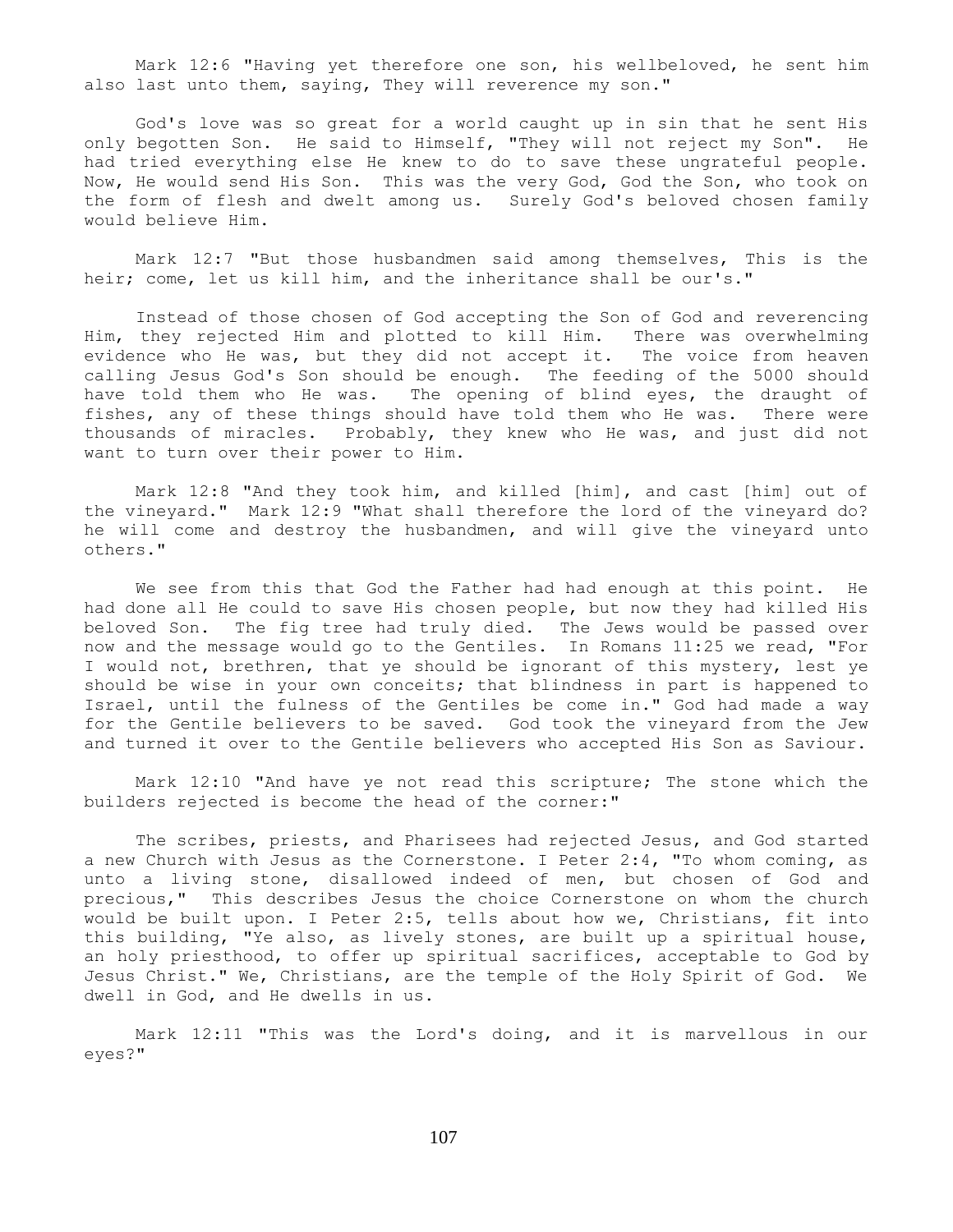The building of this house with Jesus as the Cornerstone was God's work. The ways of God are really so wonderful they are beyond our understanding.

 Mark 12:12 "And they sought to lay hold on him, but feared the people: for they knew that he had spoken the parable against them: and they left him, and went their way."

 This is so strange that they were more afraid of the people than they were of God. They even realized this parable was about them, and they did not repent. They went away waiting until they had a better chance to move against Him.

 Mark 12:13 "And they send unto him certain of the Pharisees and of the Herodians, to catch him in [his] words."

 Herodians were Jews who were loyal to Herod. We see, here, that they were plotting together to see if they could trap Jesus. Jesus was too smart for them, and the tables had been turned on them every time they tried to trap Jesus by asking questions that were unanswerable. Jesus always replied with questions they couldn't answer themselves. These Herodians loved causing others to pay Caesar taxes.

 Mark 12:14 "And when they were come, they say unto him, Master, we know that thou art true, and carest for no man: for thou regardest not the person of men, but teachest the way of God in truth: Is it lawful to give tribute to Caesar, or not?"

 First of all their calling Jesus Master was a lie, because they did not consider Jesus as their master at all. They were trying to defame Jesus, not to build Him up. They were really trying to trap Jesus. If Jesus said to pay Caesar, the Jews would be offended; and if He said not to pay, then Caesar and these Herodians would be mad. Actually, these Herodians and the Pharisees were on opposite sides, but they had joined together to do Jesus in. They were saying Jesus was truth. If they really believed that, they would not be trying to trap Him. If they didn't believe it, they were lying. Jesus had taught to not be a respecter of person.

 Mark 12:15 "Shall we give, or shall we not give? But he, knowing their hypocrisy, said unto them, Why tempt ye me? bring me a penny, that I may see  $[it]$ ."

 Jesus had them completely figured out. He knew they were hypocrites, saying one thing and meaning something entirely different. He knew that all of this was a plot to get Him in trouble. His request for a penny was so that He could trap them.

 Mark 12:16 "And they brought [it]. And he saith unto them, Whose [is] this image and superscription? And they said unto him, Caesar's." Mark 12:17 "And Jesus answering said unto them, Render to Caesar the things that are Caesar's, and to God the things that are God's. And they marvelled at him."

 Many people believe that this says to pay taxes, but it really doesn't. What He really showed them was a penny. The penny had Caesar's picture on it, so give him his penny. Jesus really didn't answer this at all. His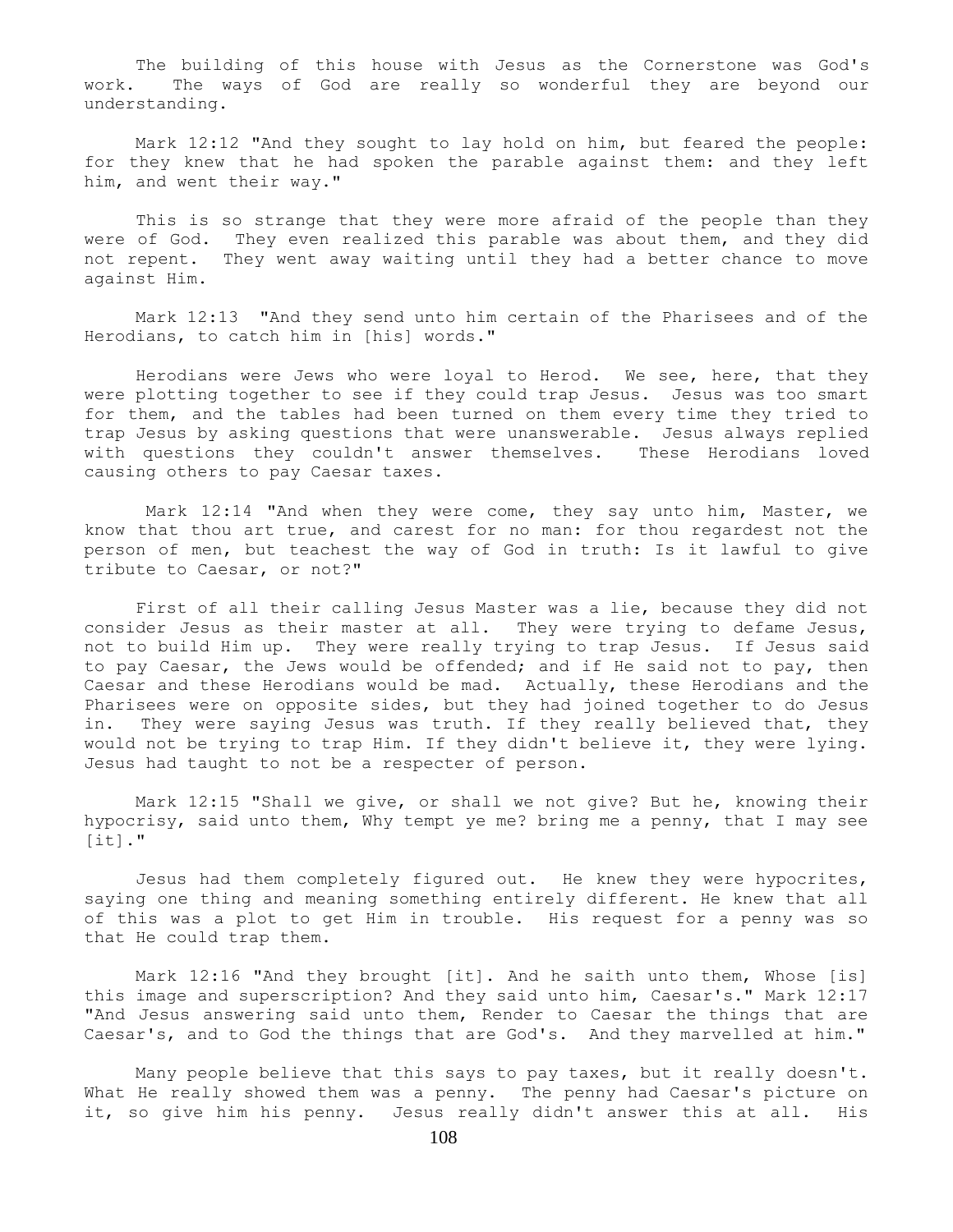answer marvelled them, because He didn't answer them at all. We know that everything belongs to God. There was a question of what belonged to Caesar.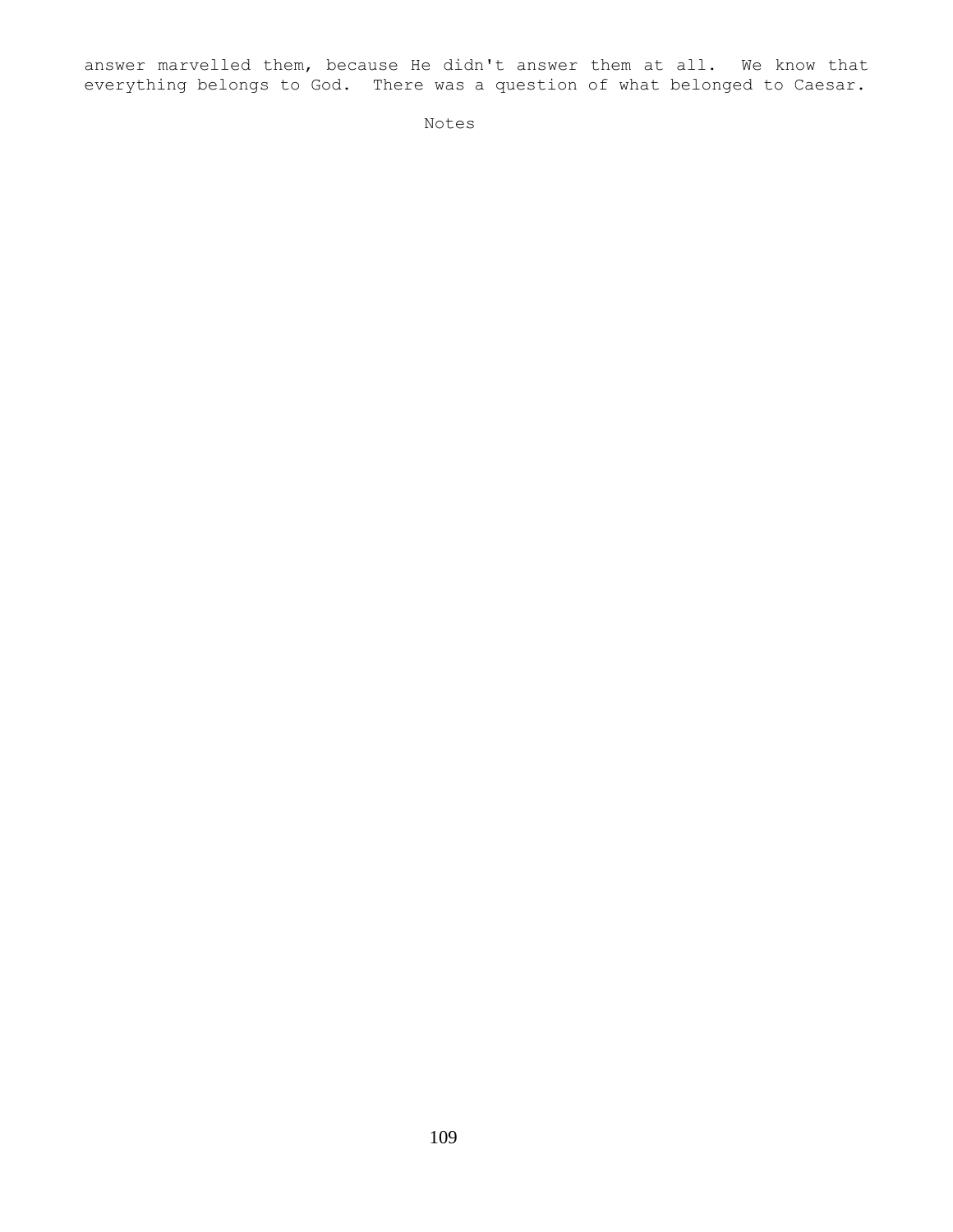## Mark 24 Questions

1. In verse 1, Jesus began to speak to them by 2. Who was the man who planted the vineyard symbolic of? 3. Who was the vineyard symbolic of? 4. What did he "built a hedge about it" mean? 5. This parable about the vineyard was what? 6. Who was the husbandmen? 7. This servant that God sent was symbolic of whom? 8. When God sent people to help His chosen people, what did they do to them? 9. Who was the last one God sent to them? 10. What did they do to Him? 11. Who did God send His beloved Son for? 12. Name three or four things that Jesus did that left no doubt at all who He was. 13. What did God do to those who rejected His Son? 14. Who was the fig tree symbolic of? 15. Why did blindness come to Israel? 16. What happened to the stone that the builders rejected? 17. In I Peter 2:5, what were the Christians called? 18. Why did they not lay hold on Jesus then? 19. What natural enemies came together against Jesus? 20. What name did they call Jesus that they really didn't mean? 21. Who were the Jews loyal to Herod? 22. What did they ask Jesus about Caesar? 23. If Jesus said to pay taxes to Caesar, who would He have offended? 24. What did Jesus tell them to show Him? 25. What is a hypocrite? 26. Jesus said render unto **with a set of the things**  that are \_\_\_\_\_\_\_\_\_\_\_\_\_\_\_\_\_\_\_\_\_\_\_\_\_\_\_\_ and unto \_\_\_\_\_\_\_\_\_\_\_\_\_\_\_ the things that are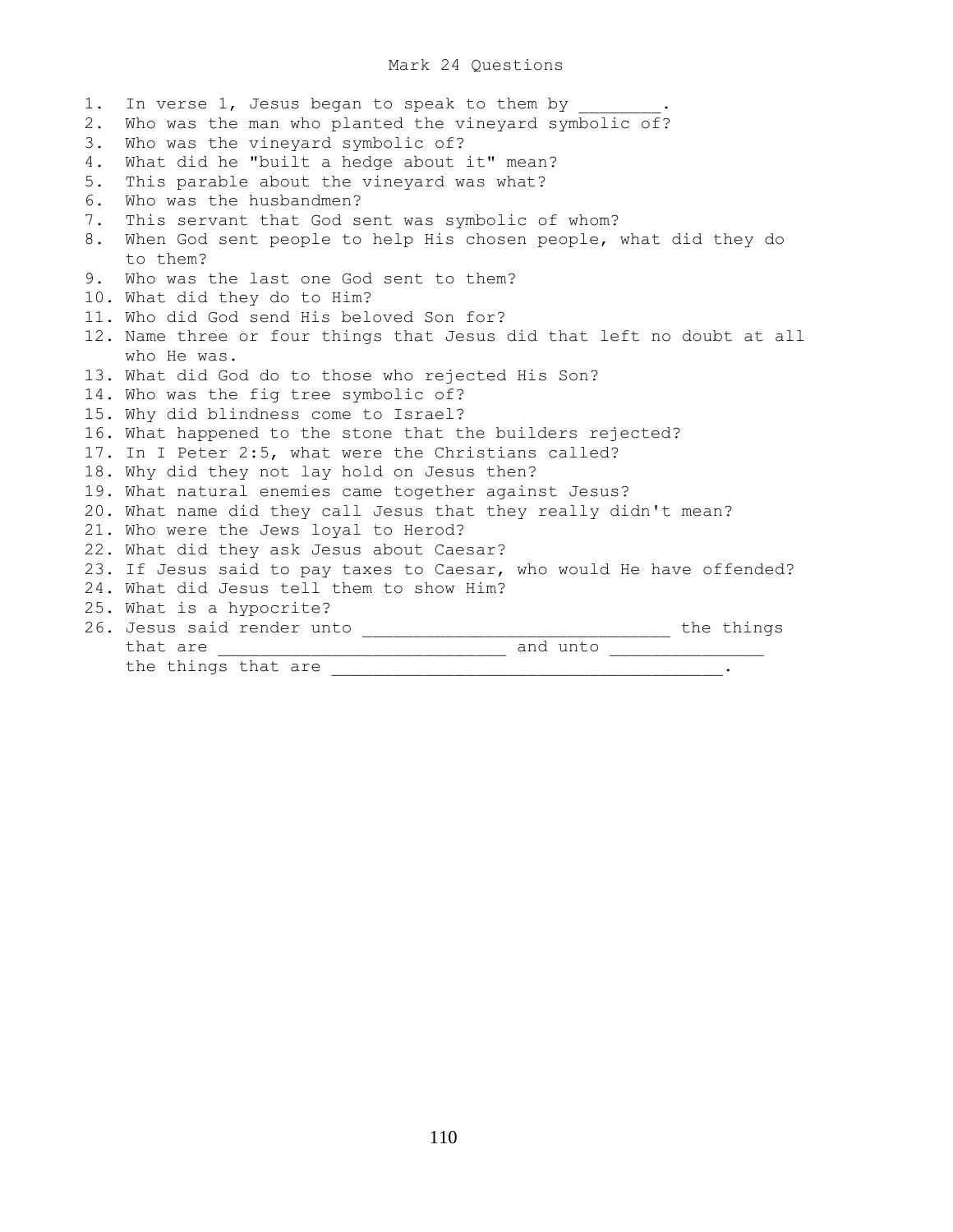We will begin this lesson in Mark 12:18.

 Mark 12:18 "Then come unto him the Sadducees, which say there is no resurrection; and they asked him, saying,"

 Mark 12:19 "Master, Moses wrote unto us, If a man's brother die, and leave [his] wife [behind him], and leave no children, that his brother should take his wife, and raise up seed unto his brother."

 The Sadducees were Jews who did not believe in the Spirit. They did not believe in life after death. They were strict Jews who believed in the Pentateuch (the first five books of Moses) and nothing else. They did not believe in angels or demons. They really had no future at all to look forward to. They had a sort of fleshly religion with no spirit at all connected to it. They thought they would give Jesus a problem that He would not be able to reconcile in these seven brothers who marry the same woman. Everything they believed was based on Moses' teachings. Here, again, they called Him Master, but they did not accept Him as Master. They tried to use one little thing that Moses said to trap Jesus.

 Mark 12:20 "Now there were seven brethren: and the first took a wife, and dying left no seed." Mark 12:21 "And the second took her, and died, neither left he any seed: and the third likewise." Mark 12:22 "And the seven had her, and left no seed: last of all the woman died also." Mark 12:23 "In the resurrection therefore, when they shall rise, whose wife shall she be of them? for the seven had her to wife."

 They thought surely this would prove, beyond a shadow of a doubt, that there was no resurrection. They never dreamed Jesus could get around this. How could she be married to all seven? Here, again, Jesus showed them up to be very foolish, because they did not understand the Scriptures about heaven.

 Mark 12:24 "And Jesus answering said unto them, Do ye not therefore err, because ye know not the scriptures, neither the power of God?"

 Their ignorance was twofold. They should have further studied the Scriptures, which plainly teach life after death. The power of God was evident in all of Moses' teachings, so they were without excuse for not knowing God's power.

Mark 12:25 "For when they shall rise from the dead, they neither marry, nor are given in marriage; but are as the angels which are in heaven."

 "Angels" are ministering spirits. Hebrews 1:13 "But to which of the angels said he at any time, Sit on my right hand, until I make thine enemies thy footstool?" Hebrews 1:14 "Are they not all ministering spirits, sent forth to minister for them who shall be heirs of salvation?" You see, the flesh will not be important in heaven. We will be changed into a spiritual body. In I Corinthians 15:44 "It is sown a natural body; it is raised a spiritual body. There is a natural body, and there is a spiritual body."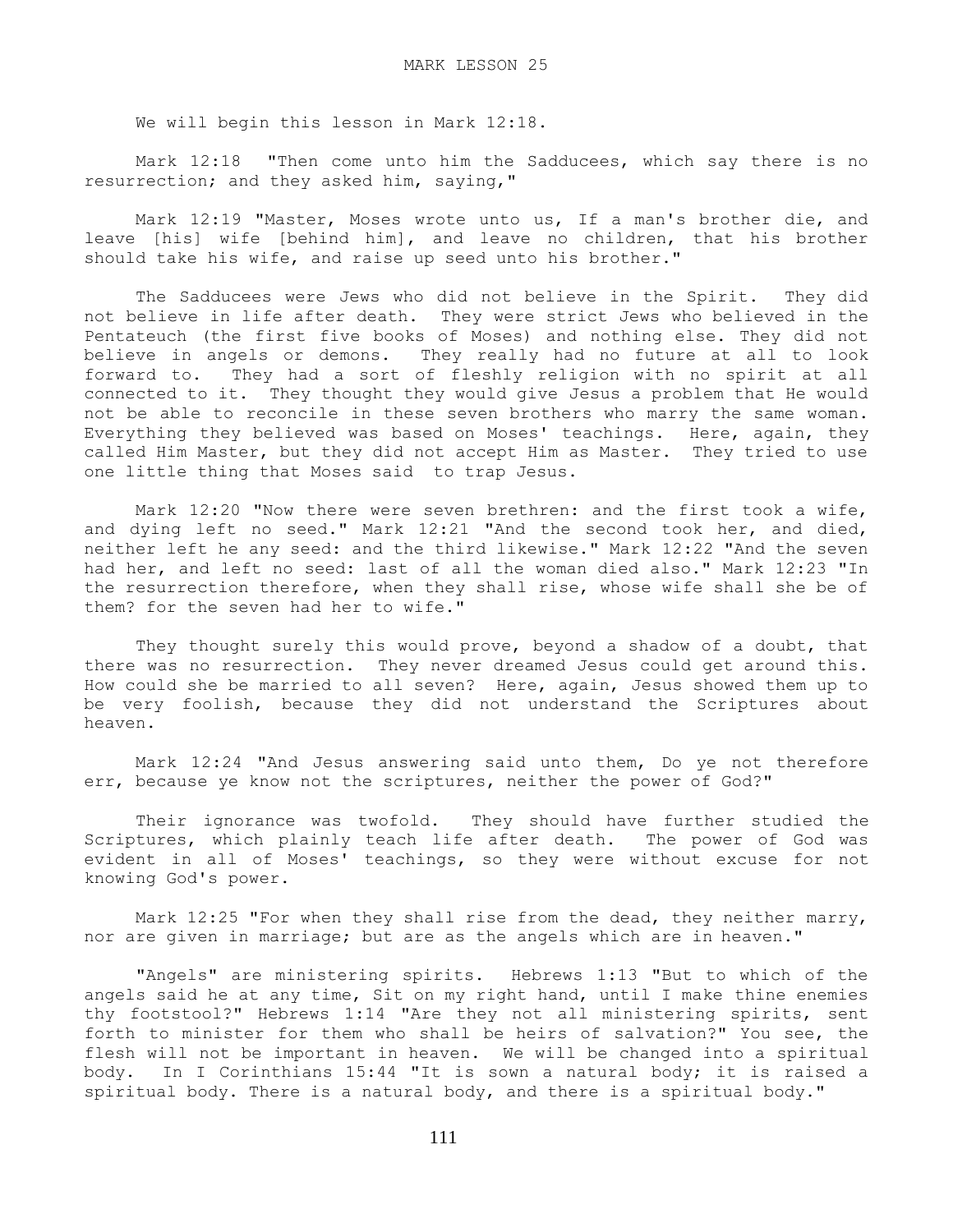Mark 12:26 "And as touching the dead, that they rise: have ye not read in the book of Moses, how in the bush God spake unto him, saying, I [am] the God of Abraham, and the God of Isaac, and the God of Jacob?" Mark 12:27 "He is not the God of the dead, but the God of the living: ye therefore do greatly err."

 Jesus told them of a Scripture in Moses' writings, because that was the only part of the Bible they read. Jesus was telling them that Abraham, Isaac, and Jacob were still alive and would join their bodies on resurrection day.

 Mark 12:28 "And one of the scribes came, and having heard them reasoning together, and perceiving that he had answered them well, asked him, Which is the first commandment of all?"

We see this scribe (educated) came to see, since the Sadducees couldn't trip up Jesus, if he could. He knew God had given Ten Commandments, and he was seeing if he could get Jesus to say that they were unimportant. More than all of that, he wanted to understand the importance of the burnt offerings and sacrifices.

 Mark 12:29 "And Jesus answered him, The first of all the commandments [is], Hear, O Israel; The Lord our God is one Lord:"

 Surrounded by Egypt and others countries, that believed in many gods as well; the one thing that separated God's people was that they believed in one God.

 Mark 12:30 "And thou shalt love the Lord thy God with all thy heart, and with all thy soul, and with all thy mind, and with all thy strength: this [is] the first commandment."

 You see, Jesus left no doubt at all about what position the Lord thy God must have in our lives. First of all, He must be Lord. He must be the most important thing in our lives. The heart is mentioned first, because it is the center of our being, and we are what our heart is. Our will is involved with the soul. The mind controls our thoughts. We must be stayed upon Him.

 Mark 12:31 "And the second [is] like, [namely] this, Thou shalt love thy neighbour as thyself. There is none other commandment greater than these."

 All of the Ten Commandments are actually caught up in these two, because if you love your neighbor as yourself, you won't murder, or lie, or cheat, etc. You would not do those things to yourself, so you won't do them to him either, if you love him as yourself.

 Mark 12:32 "And the scribe said unto him, Well, Master, thou hast said the truth: for there is one God; and there is none other but he:" Mark 12:33 "And to love him with all the heart, and with all the understanding, and with all the soul, and with all the strength, and to love [his] neighbour as himself, is more than all whole burnt offerings and sacrifices."

112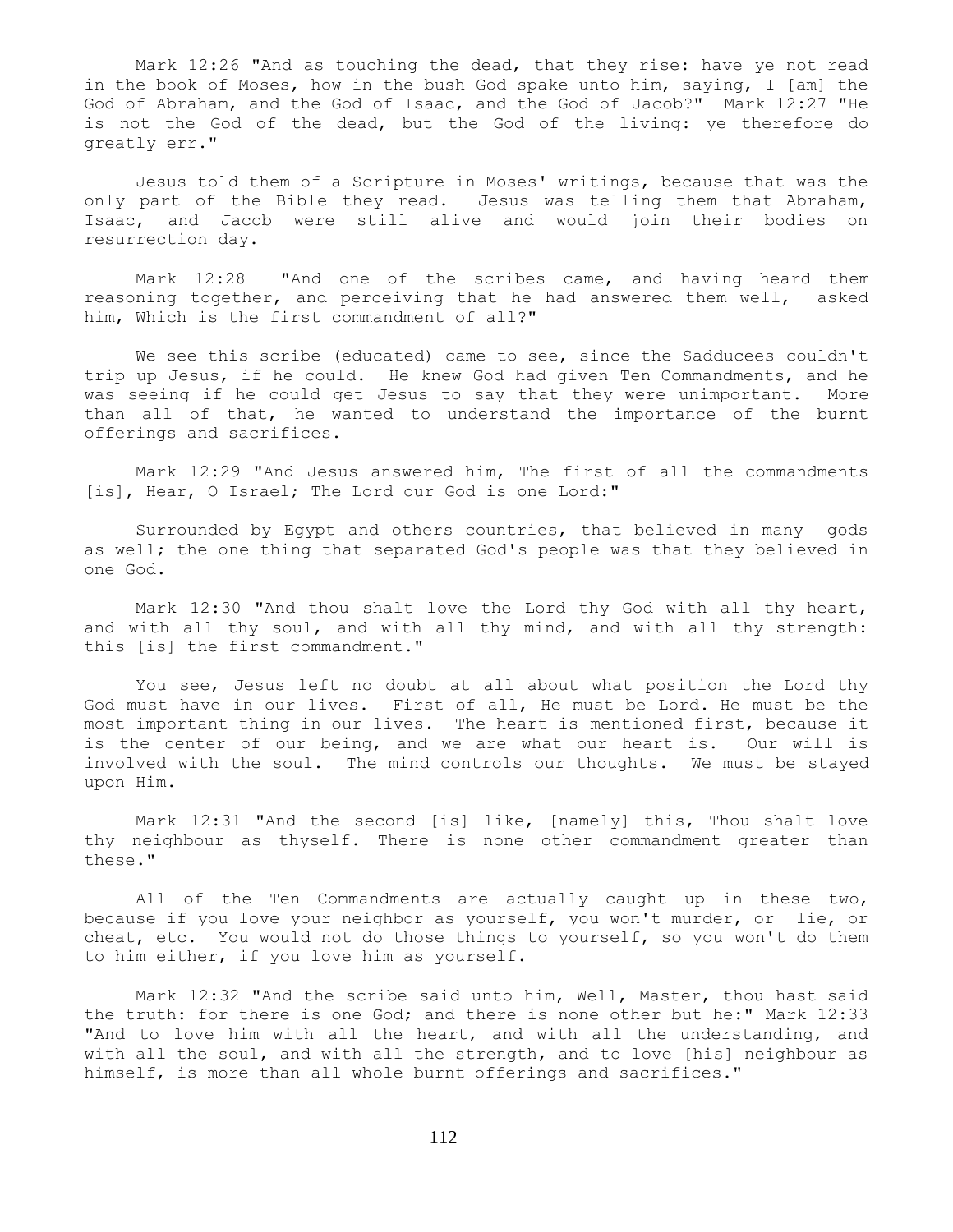This scribe had received the Lord's truth unto himself. He had understood the meaning of the law, and not just the ritual of the law. This scribe in truth called Jesus Master, because he understood. This scribe confessed with his mouth that this was truth. He recognized that Jesus was true.

 Mark 12:34 "And when Jesus saw that he answered discreetly, he said unto him, Thou art not far from the kingdom of God. And no man after that durst ask him [any question]."

 They saw how futile it was to try to trap Him. Jesus saw that this scribe truly was seeking truth and He encouraged him. This showed that people from all walks of life can receive God's truth, because this was a man of the law and he understood.

 Mark 12:35 "And Jesus answered and said, while he taught in the temple, How say the scribes that Christ is the son of David?" Mark 12:36 "For David himself said by the Holy Ghost, The Lord said to my Lord, Sit thou on my right hand, till I make thine enemies thy footstool." Mark 12:37 "David therefore himself calleth him Lord; and whence is he [then] his son? And the common people heard him gladly."

We see, here, that Jesus took this opportunity of being in the temple to further instruct these scribes and Pharisees on who He truly is. He just said, "How can Christ be a descendent of David, if David called Him Lord?" It is not an easy question to answer, if you think of everything from the physical standpoint. We do know that, in the flesh, Jesus was descended from David. Jesus Christ (the Spirit of God) is eternal. The Spirit of Jesus, which is eternal, was David's God. God is a Spirit. Jesus is God the Son who was housed in a body for His stay on this earth. Jesus, even now, is seated victorious at God's right hand. You see, Jesus (the Word) took on the form of flesh and dwelt among us. Jesus was saying to these people, here, you are looking at the flesh, you are not understanding the Spirit. They could not understand why God would take on the form of flesh and dwell among them. They were like many people in our day. They wanted to think of Jesus as a man and not God. All they could see was His flesh.

 Mark 12:38 "And he said unto them in his doctrine, Beware of the scribes, which love to go in long clothing, and [love] salutations in the marketplaces,"

 Mark 12:39 "And the chief seats in the synagogues, and the uppermost rooms at feasts:" Mark 12:40 "Which devour widows' houses, and for a pretence make long prayers: these shall receive greater damnation."

 These scribes, or in fact our modern preachers today, who are more interested in the money and prestige associated with the ministry than they are in ministering to the needs of their sheep are in a whole lot of trouble. You may read more about this in the  $34<sup>th</sup>$  chapter of Ezekiel. These scribes, above, were not servants of their fellow men. They wanted to be looked up to as being special. Their prayersweare not sincere, they were only for those around them to hear and brag about how great they were. God does not care about fancy big worded prayers. He just wants us to pray from our hearts.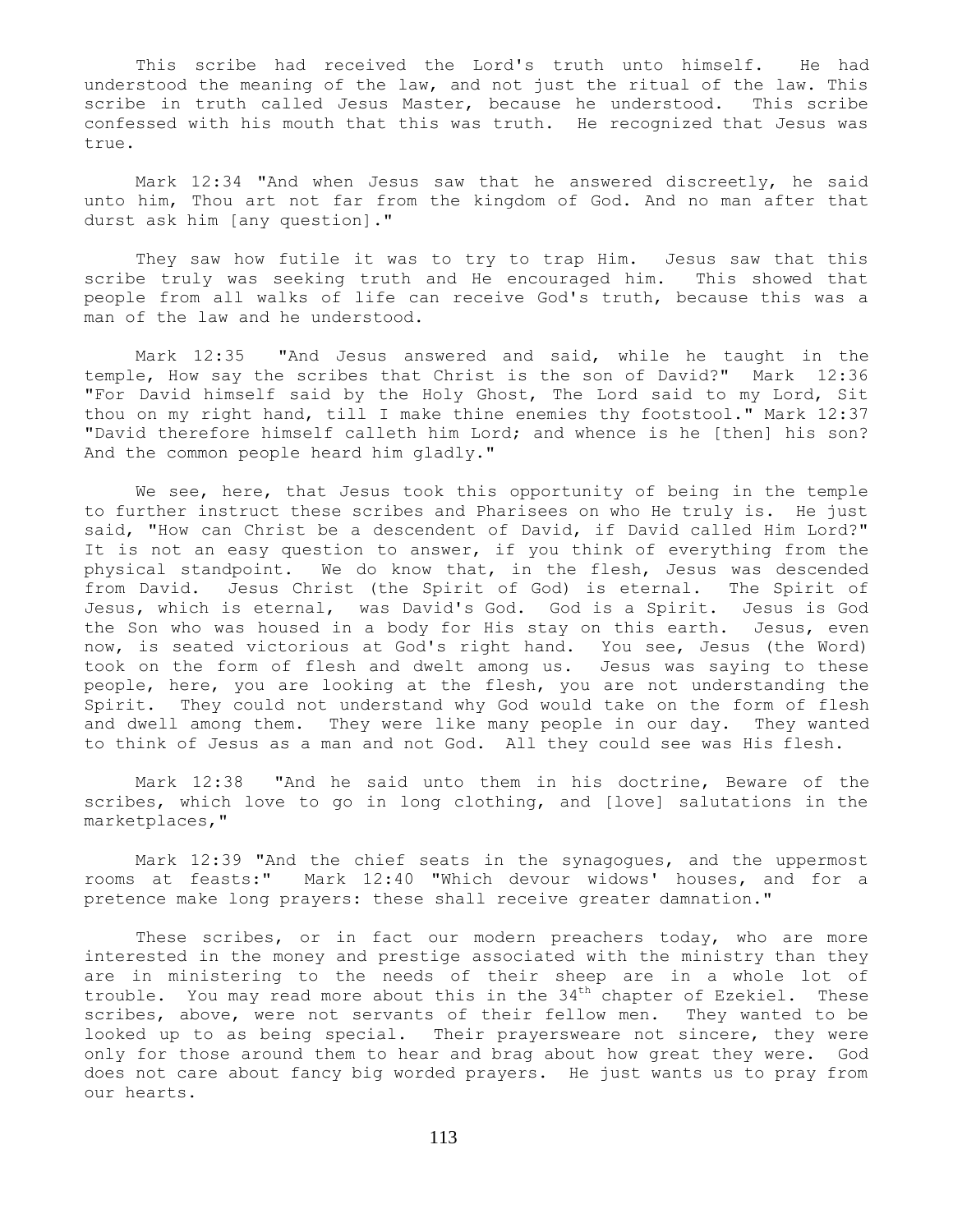Mark 12:41 "And Jesus sat over against the treasury, and beheld how the people cast money into the treasury: and many that were rich cast in much." Mark 12:42 "And there came a certain poor widow, and she threw in two mites, which make a farthing." Mark 12:43 "And he called [unto him] his disciples, and saith unto them, Verily I say unto you, That this poor widow hath cast more in, than all they which have cast into the treasury:" Mark 12:44 "For all [they] did cast in of their abundance; but she of her want did cast in all that she had, [even] all her living."

 Jesus was explaining, here, that sacrificial giving is truly a gift to God. If you give of your abundance and have plenty left after you give, that is no sacrifice. When you give in your need, not knowing where your next meal is coming from, then that is truly sacrificial giving regardless how small the offering. The amount of the offering you give is not as important to God as your attitude about the gift. Give from a free heart, because you love God, and not to be seen of man and God will greatly love your offering.

Notes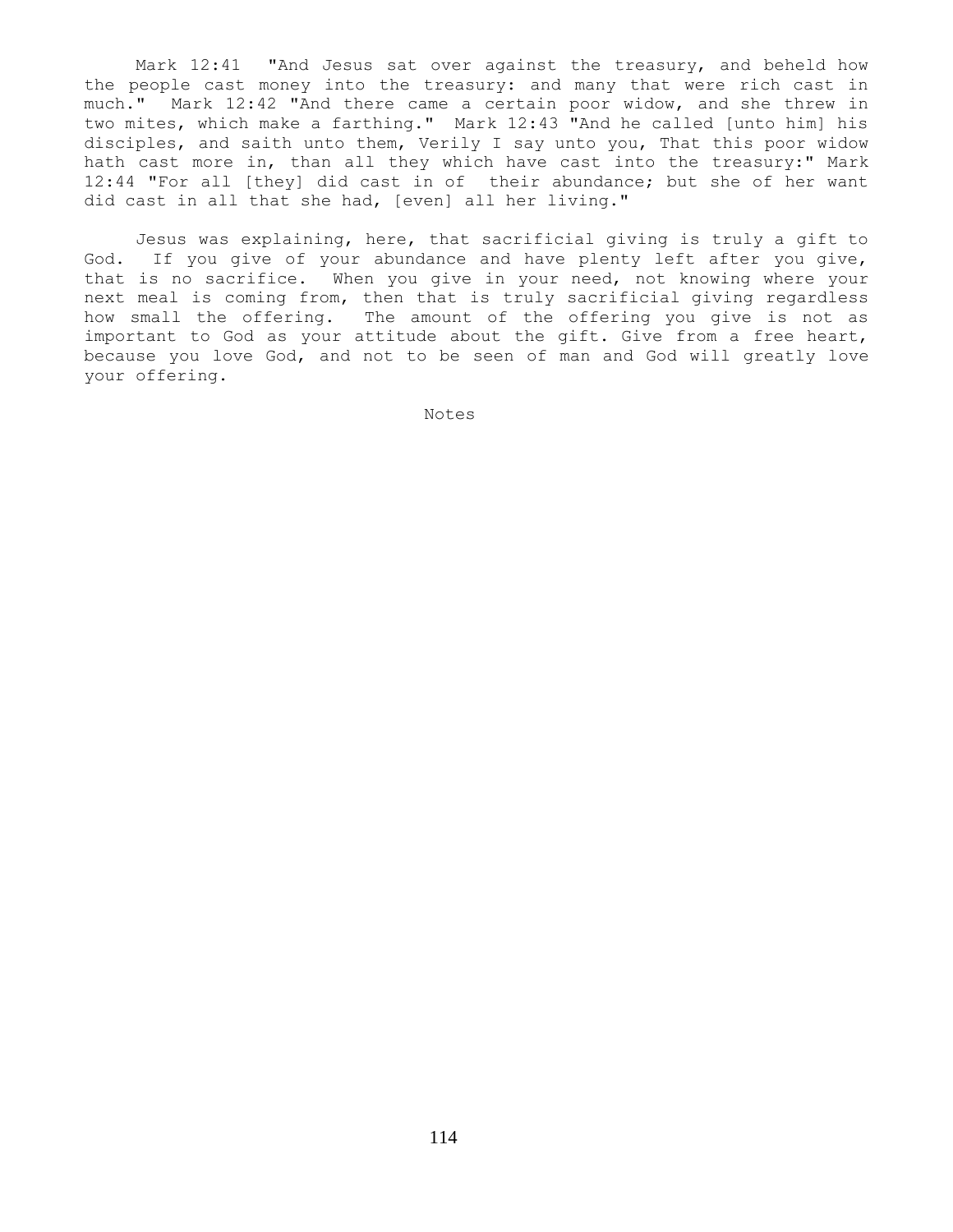## Mark 25 Questions

| 1. | What did the Sadducees believe about life after death?                                                                                                                                                                                                                                                                    |
|----|---------------------------------------------------------------------------------------------------------------------------------------------------------------------------------------------------------------------------------------------------------------------------------------------------------------------------|
| 2. | What were the Sadducees trying to prove with the story about the                                                                                                                                                                                                                                                          |
|    | seven brothers who had one wife?                                                                                                                                                                                                                                                                                          |
| 3. | Who were the Sadducees?                                                                                                                                                                                                                                                                                                   |
| 4. | What part of the Bible did they accept as truth?                                                                                                                                                                                                                                                                          |
| 5. | What could you call their religion?                                                                                                                                                                                                                                                                                       |
| 6. | How many brethren was this story about?                                                                                                                                                                                                                                                                                   |
| 7. | In the resurrection, whose<br>shall she be,                                                                                                                                                                                                                                                                               |
|    | was the question they asked Jesus.                                                                                                                                                                                                                                                                                        |
| 8. | What two things did Jesus tell them they did not know?                                                                                                                                                                                                                                                                    |
| 9. | What are the resurrected dead as in heaven?                                                                                                                                                                                                                                                                               |
|    | 10. What are angels?                                                                                                                                                                                                                                                                                                      |
|    | 11. In I Corinthians, what do we learn about the body?                                                                                                                                                                                                                                                                    |
|    | 12. What did Jesus mean by God of the living?                                                                                                                                                                                                                                                                             |
|    | 13. What had the scribe perceived about Jesus' answer?                                                                                                                                                                                                                                                                    |
|    | 14. What did the scribe ask Jesus?                                                                                                                                                                                                                                                                                        |
|    | 15. What was Jesus' reply to him?                                                                                                                                                                                                                                                                                         |
|    | 16. What was the one thing that separated God's people from the                                                                                                                                                                                                                                                           |
|    | Egyptians and such around them?                                                                                                                                                                                                                                                                                           |
|    | 17. What two things cover all Ten of God's Commandments?                                                                                                                                                                                                                                                                  |
|    | 18. What remark did this scribe say about Jesus' answer?                                                                                                                                                                                                                                                                  |
|    | 19. When Jesus saw the scribe answered discreetly, what did He say to                                                                                                                                                                                                                                                     |
|    | him?                                                                                                                                                                                                                                                                                                                      |
|    | 20. David, speaking by the Holy Ghost, had called Jesus what?                                                                                                                                                                                                                                                             |
|    | 21. Why was it so hard for them to believe that Jesus was God?                                                                                                                                                                                                                                                            |
|    | 22. Name three things these scribes liked that caused Jesus to say                                                                                                                                                                                                                                                        |
|    | beware of them?                                                                                                                                                                                                                                                                                                           |
|    | 23. Why did these scribes pray long prayers?                                                                                                                                                                                                                                                                              |
|    | 24. What kind of prayer pleases God?                                                                                                                                                                                                                                                                                      |
|    | 25. What did Jesus notice while He was siting over by the treasury?                                                                                                                                                                                                                                                       |
|    | $\Omega$ $\Gamma$ . The set of the set of $\Gamma$ and $\Gamma$ and $\Gamma$ and $\Gamma$ and $\Gamma$ and $\Gamma$ and $\Gamma$ and $\Gamma$ and $\Gamma$ and $\Gamma$ and $\Gamma$ and $\Gamma$ and $\Gamma$ and $\Gamma$ and $\Gamma$ and $\Gamma$ and $\Gamma$ and $\Gamma$ and $\Gamma$ and $\Gamma$ and $\Gamma$ an |

26. Describe a sacrificial gift.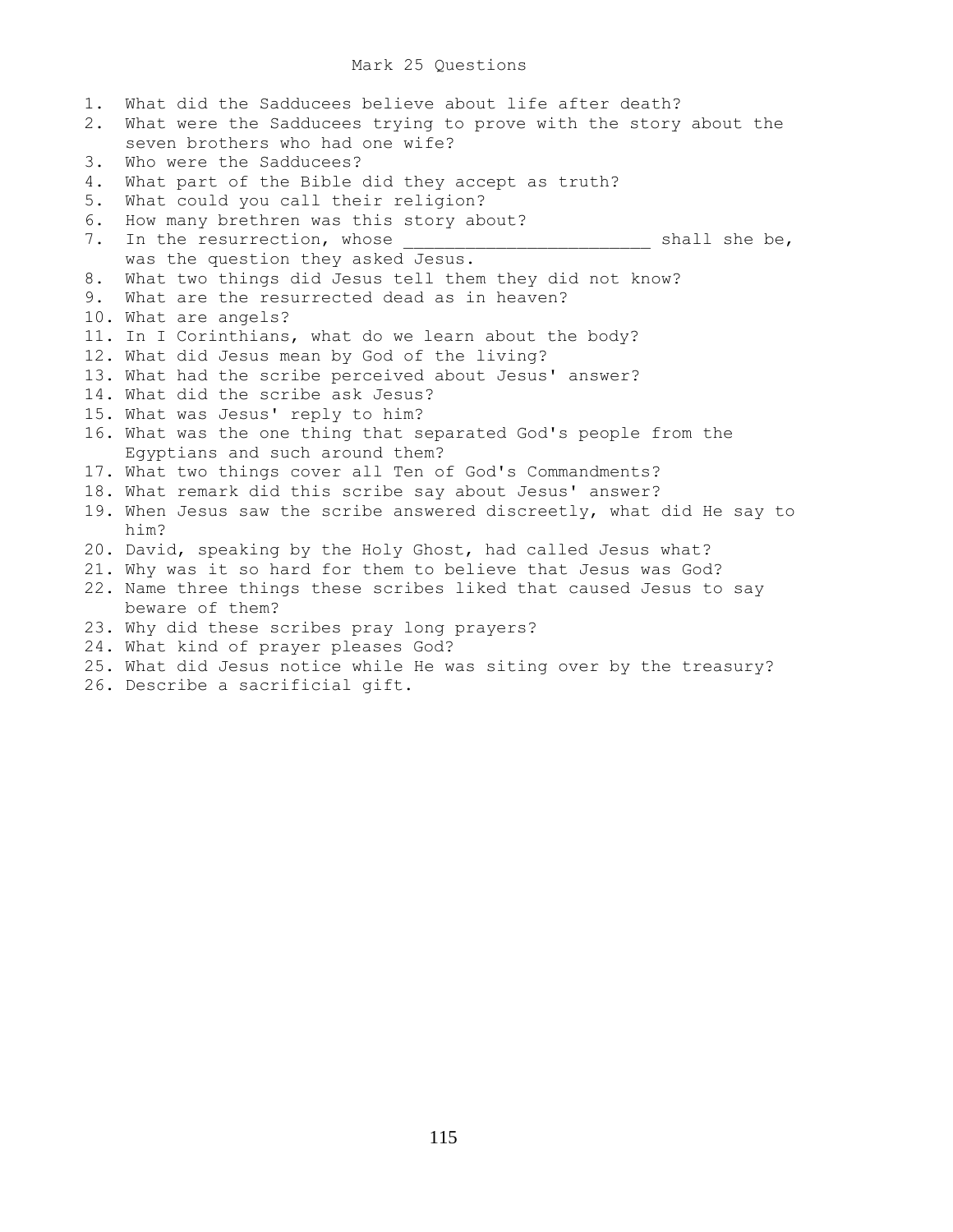We will begin this lesson in Mark 13:1.

 Mark 13:1 "And as he went out of the temple, one of his disciples saith unto him, Master, see what manner of stones and what buildings [are here]!"

 This temple in Jerusalem was something magnificent to behold. This temple that Solomon had built with directions from God to be a permanent house for the things of the tabernacle in the wilderness was beautiful indeed. God had given the plans to Solomon. It is no wonder that the disciples remarked about it, as they left with Jesus.

 Mark 13:2 "And Jesus answering said unto him, Seest thou these great buildings? there shall not be left one stone upon another, that shall not be thrown down."

 This was the prediction of the destruction of the temple. This same destruction was spoken of in chapter 21 of Luke. We know that Jesus' prediction did come true just a few years later, in fact, less than forty years later.

 Mark 13:3 "And as he sat upon the mount of Olives over against the temple, Peter and James and John and Andrew asked him privately," Mark 13:4 "Tell us, when shall these things be? and what [shall be] the sign when all these things shall be fulfilled?"

 The mount of Olives is overlooking the old city of Jerusalem. We see, here, Peter, James, and John, the three He usually took aside with Him, and in this case one more, Andrew. Andrew was believed to be the first of the disciples which was called. So many times it seemed Jesus talked to this group separately from the people and separately from the other disciples. It seems as though Jesus had every confidence in these and felt as if He could share things with these that, perhaps, might not be well accepted by the others. When Jesus foretold of the destruction of the temple, it was to this select few. In verse 4, the question was different from the first question. They were saying when would the temple be destroyed? In the second question, they were looking for physical evidence to set the time by. We can, probably, see by these questions that they associated the destruction of the temple with the end of the world, at least the end of their world.

 Mark 13:5 "And Jesus answering them began to say, Take heed lest any [man] deceive you:"

 This was a warning specifically to Peter, who would be afraid and deceived in just a few days to the extent that he would even deny Jesus. It, also, was a warning for all of us, as well, not to be deceived. Never in the history of mankind has there been an age when it was easier to be deceived than right now. The only way not to be deceived, is to know the whole truth. The Bible contains the only real truth. We must check everything out to see what Jesus had to say about it. He is the Truth. We are, also, told to try the spirits and see whether they be of God before we believe. I John 4:1 "Beloved, believe not every spirit, but try the spirits whether they are of God: because many false prophets are gone out into the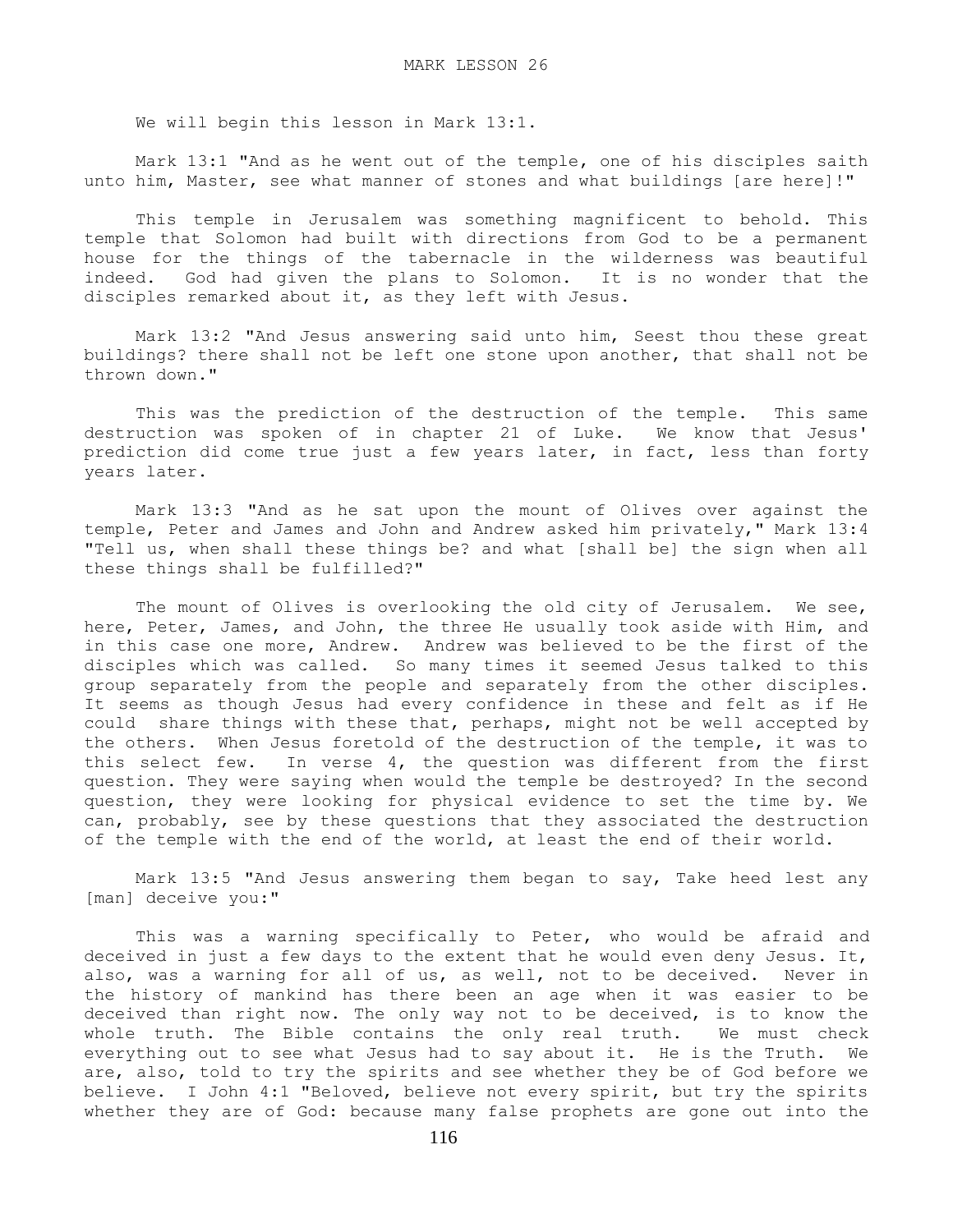world." I John 4:2 "Hereby know ye the Spirit of God: Every spirit that confesseth that Jesus Christ is come in the flesh is of God:" I John 4:3 "And every spirit that confesseth not that Jesus Christ is come in the flesh is not of God: and this is that [spirit] of antichrist, whereof ye have heard that it should come; and even now already is it in the world." You see, we must never doubt that the very Son of God (The Saviour, The Anointed One) took on the flesh of man and dwelt among us. Jesus is God the Son. That is what we must believe. Do not let people convince you that Jesus was a man. Jesus was in the body of a man, but He, in fact, was God The Son inside that house (the body) that He dwelt in here on the earth.

Mark 13:6 "For many shall come in my name, saying, I am [Christ]; and shall deceive many."

 When I was a child living in northern Arkansas, there was a man going through the country claiming to be Jesus. Many people in our community went to see him. Even now, there are a number of people throughout the world proclaiming to be Jesus. Don't be deceived by these people. When Jesus returns, you will see Him in the eastern sky. In the 24th chapter of Matthew, we read a similar statement.

 Mark 13:7 "And when ye shall hear of wars and rumours of wars, be ye not troubled: for [such things] must needs be; but the end [shall] not [be] yet."

 In this statement, there is a looking down through all ages of time until the return of the Lord. There really will never be peace on the earth until the King of Peace, Jesus Christ, comes back to earth and sets up His Kingdom. There is a war raging somewhere on the globe now and has been ever since Jesus made this statement. You may get it calmed down one place, but it breaks out another. The Lord expects us to have peace in the midst of the storm. He warns us not to be overwhelmed with fear, even of war, but to go on spreading the gospel even in the midst of all the turmoil. There is such a threat of a nuclear war now, that I believe it is the cause of many young people taking drugs and alcohol. The use of drugs and alcohol is a running from the reality of the world around us. Most young people do not believe that they will have a future. The uncertainty of the conditions on the earth would be too much to bear, if we didn't know Jesus. The difference in those lost and the Christians, basically, is Christians know there is a future. We have something to look forward to. There is a knowing that all is well with a Christian. We do not count this earth as our home. Our home is in heaven. We are longing for the day when we go home to be with our Lord, and we have no fear of what man can do to us. At the worst, he can just hurry our going home.

 Mark 13:8 "For nation shall rise against nation, and kingdom against kingdom: and there shall be earthquakes in divers places, and there shall be famines and troubles: these [are] the beginnings of sorrows."

 This last terrible earthquake in Russia is similar to what this is speaking of. India, and parts of Africa, have such devastating famine now that it is beyond our comprehension. All of verse 8 indicates, to me, that we are already in this time of sorrow. People's hearts are failing for the things that are coming upon the earth. Luke 21:26 "Men's hearts failing them for fear, and for looking after those things which are coming on the earth: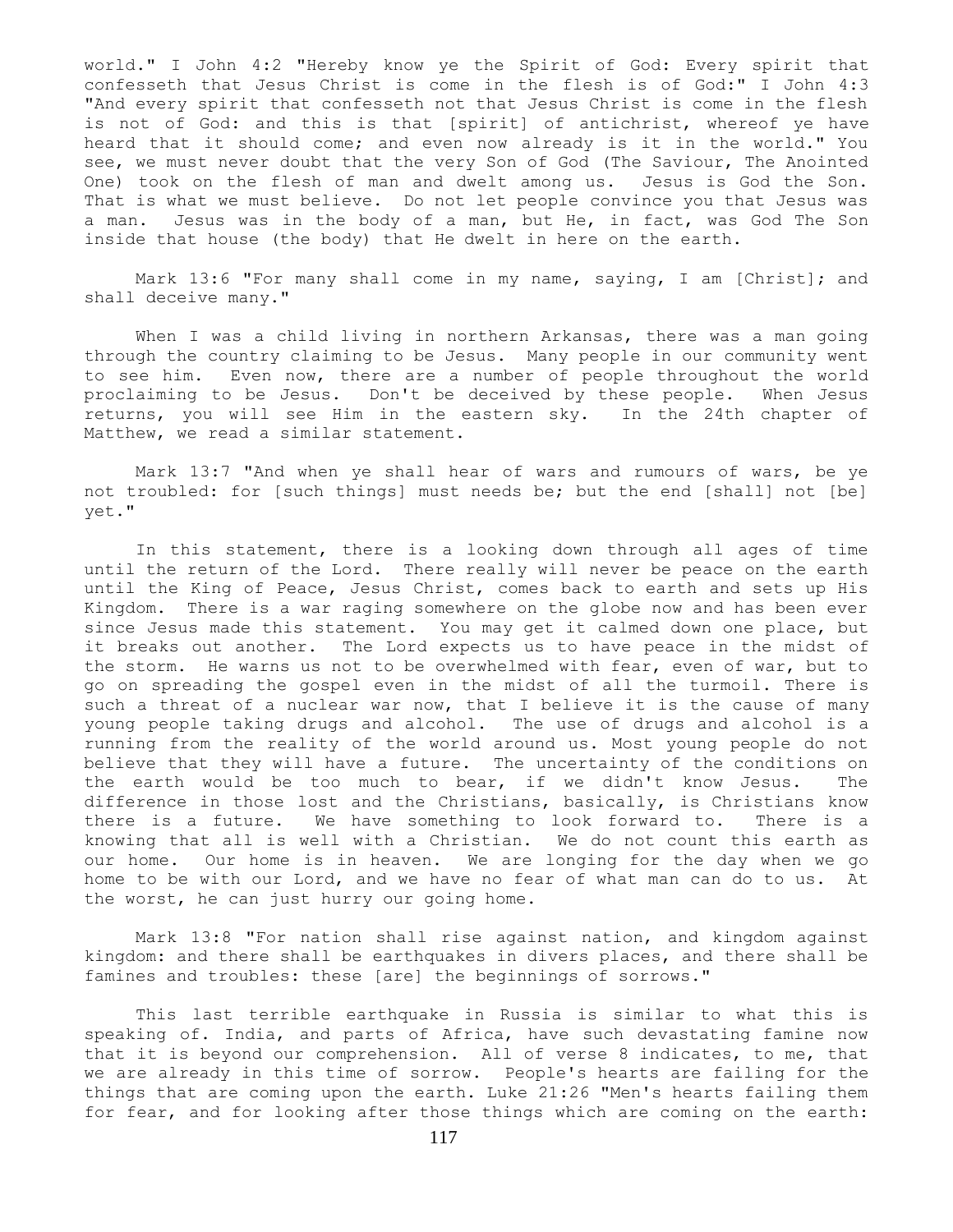for the powers of heaven shall be shaken." These warnings from the Lord are to prepare us. He lets us know that times will be rough just before the Lord returns to earth. Men will cry peace, but there will be no peace. Calamities, wars, and natural disasters come to cause people to repent. Christians should use the opportunity to try to win people to the Lord. We cannot stop the disaster, but we can help those devastated by the disaster find a better way.

 Mark 13:9 "But take heed to yourselves: for they shall deliver you up to councils; and in the synagogues ye shall be beaten: and ye shall be brought before rulers and kings for my sake, for a testimony against them."

 This particular statement here was directed to the disciples. Certainly, we know that all of these things did happen to them. This was to prepare them when these things happened. My own personal belief is that the true believers of Jesus Christ will suffer persecution in our time, as well. Even now, if you try to live a holy, blameless life before the Lord, the religious people will ridicule you and cause you trouble in the flesh. In our society today, few want to face persecution for the Lord and His Word. Compromise is everywhere. The flesh of man is at enmity with God. It is easier to just give in than to stand firm in God.

Mark 13:10 "And the gospel must first be published among all nations."

 By television and satellite this has been fulfilled. The good news of the Lord Jesus Christ has now been proclaimed throughout the world, so one more thing has happened that must happen before the return of the Lord.

 Mark 13:11 "But when they shall lead [you], and deliver you up, take no thought beforehand what ye shall speak, neither do ye premeditate: but whatsoever shall be given you in that hour, that speak ye: for it is not ye that speak, but the Holy Ghost."

We see, here, a continuation of verse 9. This was a prophetic word for the disciples and for us, also. I, also, believe that this, perhaps, is an expansion on preaching the gospel to all nations, as well. You see, the Lord has a message for this hour, as well as then. I believe the Lord would have His ministers bringing His Words that He puts into their hearts and mouths. All of the planning in the world to prepare a message for a given group is not half as effective as allowing the Lord to speak through you. The Lord wants obedient ministers who are willing to be open vessels to be used by Him. One of the hardest things for people of our day to do (whether they are ministers or just Christians) is to allow Jesus to be Lord of our lives, as well as our Saviour. We see in the last sentence of verse 11, it is not us speaking, it is the Holy Ghost within us speaking, if we make Jesus our Lord. Make Jesus Lord of your life today.

Notes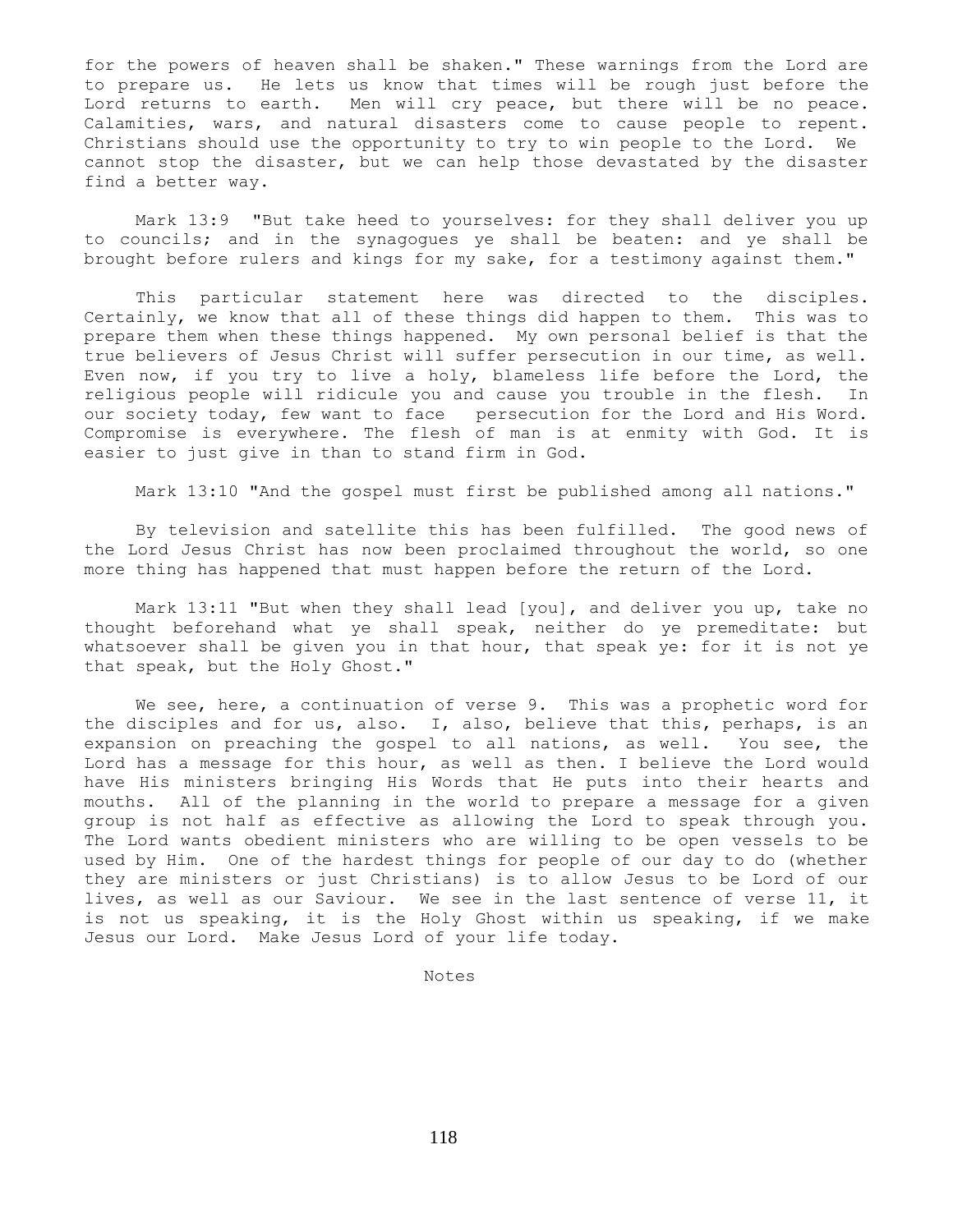| 1. | What did the disciple bring to the Lord's attention as He left the<br>temple? |
|----|-------------------------------------------------------------------------------|
| 2. | What was the temple the permanent home of?                                    |
| 3. | Who had built the temple?                                                     |
| 4. | What did Jesus say about the stones of the temple?                            |
| 5. | About how many years later was the temple destroyed?                          |
| 6. | Who went to the mount of Olives this time with Jesus?                         |
| 7. | What did they ask Jesus when they got Him alone?                              |
| 8. | What does the mount of Olives overlook?                                       |
| 9. | Why, possibly, did Jesus speak more openly to these four disciples            |
|    | than the others?                                                              |
|    | 10. What were these disciples looking for to set the time by?                 |
|    | 11. What was the first warning Jesus gave them?                               |
|    | 12. How is the only way you and I can keep from being deceived?               |
|    | 13. In I John 4:1, we are told to do what to see if someone is of God?        |
|    | 14. What should we be very careful not to be convinced of?                    |
|    | 15. Those who come in His name proclaim to be whom?                           |
|    | 16. Where will we see Jesus when He returns to earth?                         |
|    | 17. We are warned not to be troubled about and rumors of .                    |
|    | 18. When will there be peace upon the earth?                                  |
|    | 19. Where are we expected to have personal peace?                             |
|    | 20. What does the author believe the abuse of drugs and alcohol is?           |
|    | 21. At the very worst, what can the enemy of a Christian do to them?          |
|    | 22. Describe what is taking place on the earth at the beginning of            |
|    | SOLLOWS.                                                                      |
|    | 23. What does Luke 21:26 tell us about fear?                                  |
|    | 24. Name three things that come to cause people to repent.                    |
|    | 25. Who was Jesus speaking specifically to in verse 9, when He said you       |
|    | will be brought before kings?                                                 |
|    | 26. If you try to live holy before your Lord, who will ridicule you?          |
|    | 27. Where shall the gospel be preached before the end?                        |
|    | 28. What two messages do we see in verse 11 about letting the Holy            |
|    | Ghost speak through you?                                                      |
|    | 29. What is the most effective sermon?                                        |
|    | 20 What should us allow Issue to be to us besides our Conjour?                |

30. What should we allow Jesus to be to us, besides our Saviour?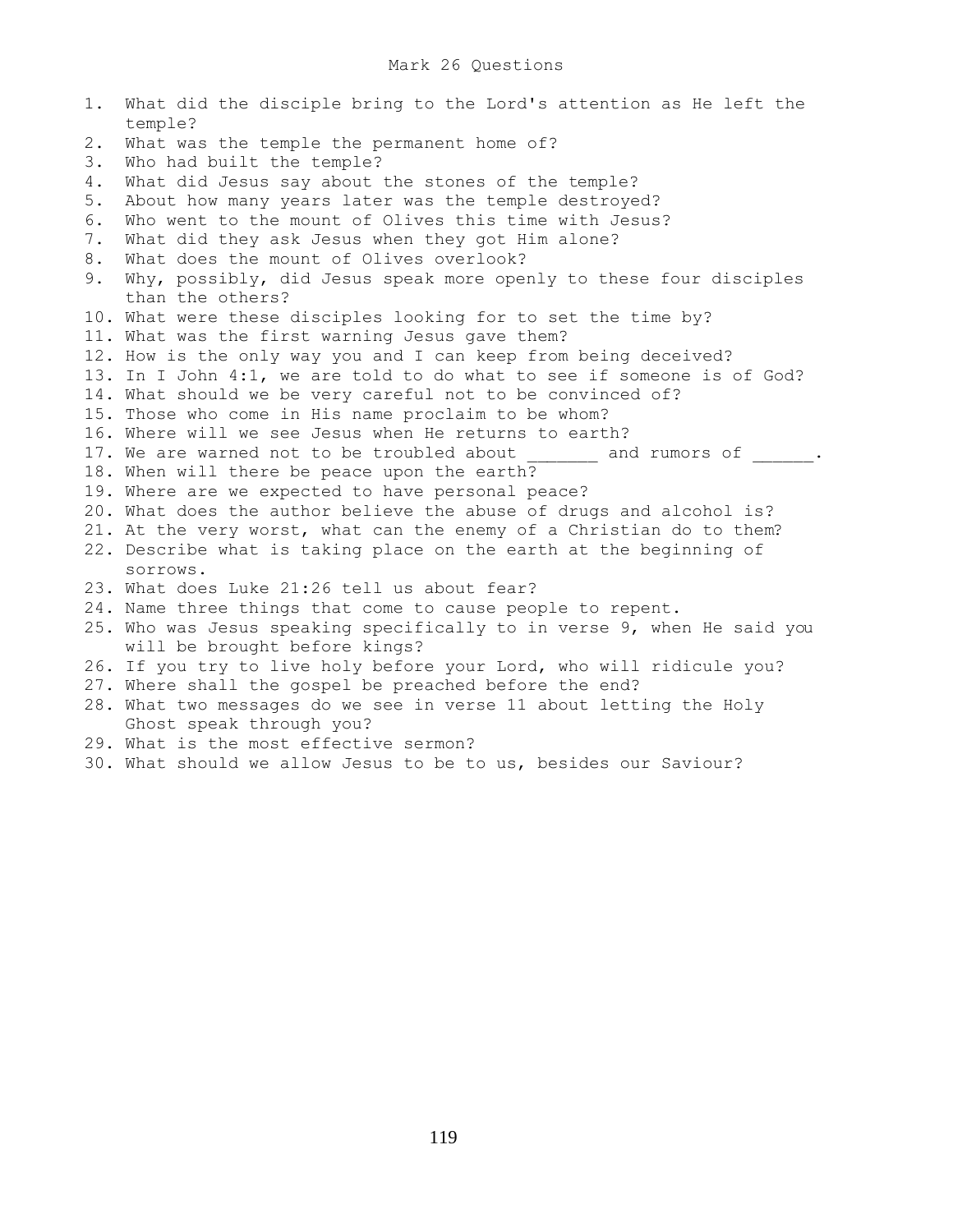We will begin this lesson in Mark 13:12.

 Mark 13:12 "Now the brother shall betray the brother to death, and the father the son; and children shall rise up against [their] parents, and shall cause them to be put to death."

This Scripture has come true in our life-time. In World War II, many youngsters betrayed their own parents and caused them to be killed. They felt that they were being patriotic. Jesus knew all of this would happen, because of His foreknowledge. Perhaps, not a physical killing but a killing of the spirit so many times happens, if you start to work for God. Close friends and family members forget that you even exist. More than that, they are openly hostile. They are opposed to your ministry more than the world is.

 Mark 13:13 "And ye shall be hated of all [men] for my name's sake: but he that shall endure unto the end, the same shall be saved."

 In a world that has gone crazy over the flesh and the lust thereof, the Christian is hated. I truly believe the reason they hate the Christian (someone who is Christ-like) is because of the guilt they feel when they are around you. They especially feel this guilt, if they have known the truth and walked away from it. Notice the last part of the verse above. There will be hardship, because we see there is something to endure. When you become a Christian, your worldly problems are not over, you just are better able to cope with them, because you may call on the Lord for His help. You are not alone. God will give you strength. Don't fall for the (heaven now here on earth) teaching, which would have you believe there are no hardships to face. We are overcomers. To be overcomers, there has to be something to overcome. Pray for strength, wisdom, and understanding to see you through. The fight is worth it, because eternal life with Jesus awaits those who overcome.

 Mark 13:14 "But when ye shall see the abomination of desolation, spoken of by Daniel the prophet, standing where it ought not, (let him that readeth understand,) then let them that be in Judaea flee to the mountains:"

 Daniel chapter 9 verse 27 will give you some information about this abomination. My favorite Scripture on this is found in Daniel 12:11 "And from the time [that] the daily [sacrifice] shall be taken away, and the abomination that maketh desolate set up, [there shall be] a thousand two hundred and ninety days." Daniel 12:12 "Blessed [is] he that waiteth, and cometh to the thousand three hundred and five and thirty days." Daniel 12:13 "But go thou thy way till the end [be]: for thou shalt rest, and stand in thy lot at the end of the days."

 Many believe that all of this happened long ago when the temple fell into foreign hands, and terrible things were brought even into the holy place. I believe we have to look back to Daniel to truly understand what this is speaking of and when it is to occur. The beginning of chapter 12 of Daniel is speaking of, the time when the graves open, and mankind goes to be judged of God. You really should carefully read chapter 12 of Daniel over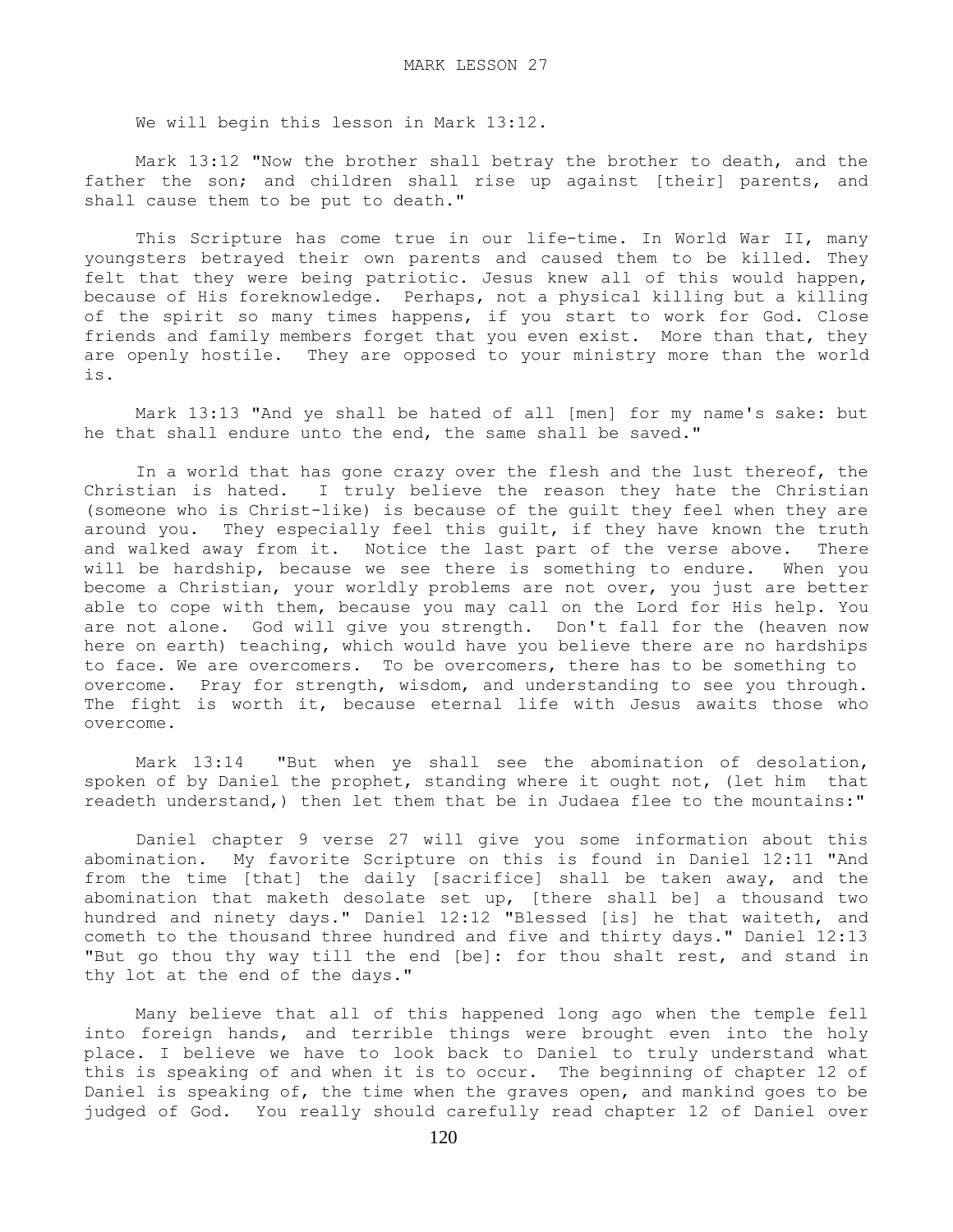and over. This 14th verse from Mark, it tells you to go back and study Daniel so that you will understand. In Daniel chapter 12, verse 4 sets the time. Daniel was told to shut up the words till the time of the end. I believe this was speaking of the 70th week of Daniel. The 9th chapter of Daniel told us when the 70th week would be. I personally believe the 70th week is the seven years of the great tribulation upon the earth. This seven is a week of years. There will be a seven year peace treaty signed with Israel and the antichrist system. I believe this begins the seven years. In the middle of the seven years (3 1/2 years after it was signed) the antichrist will set himself up in Jerusalem and pretend to be God. I believe the antichrist represents the abomination. There is an abominable temple sitting on the very spot of the old temple today, but it will come down. In Luke, we see the abomination spoken of as when enemy troops surround Jerusalem. Perhaps all of these things will happen. In chapter 12 verse 11 of Daniel that we just read earlier, we find that whatever this is, occurs at the middle of a seven year period (1290 days into the seven year period). The blessed will wait until the 1335th day. Anyone caught in Judaea at the time would be forced to flee to keep from bowing their knees to this false god.

 Mark 13:15 "And let him that is on the housetop not go down into the house, neither enter [therein], to take any thing out of his house:" Mark 13:16 "And let him that is in the field not turn back again for to take up his garment."

 This shows what great haste a person must take to get away from this evil. No worldly goods will be important at that time. The idea will be to get out of there as fast as you can.

 Mark 13:17 "But woe to them that are with child, and to them that give suck in those days!" Mark 13:18 "And pray ye that your flight be not in the winter." Mark 13:19 "For [in] those days shall be affliction, such as was not from the beginning of the creation which God created unto this time, neither shall be."

 This is speaking of the great tribulation. Revelation chapter 7 verse 14, speaks of those who were brought out of great tribulation. I do not believe these problems, above, are speaking of just normal times of trouble, but are speaking of a time of tremendous problems. In Revelation chapter 12 verse 14 we see "Time, times, and half a time" which I believe separate the seven years into the tribulation, and the wrath which is the last 3 1/2 years and are speaking of unspeakable agony. II Timothy chapter 3 speaks of the end times being perilous. The times he describes, I believe, immediately precede the great tribulation. He describes our times exactly. One thing that makes me sure that this time is near, is because it looks like we might be at peace with Russia. I Thessalonians 5:3, "For when they shall say, Peace, and safety; then sudden destruction cometh upon them, as travail upon a woman with child: and they shall not escape." You can easily see from the Scripture above that any thing that might slow you down in escaping could cause you extra pain. A mother, or a mother-to-be would surely be slower in escaping. The winter would make it extra difficult, as well. Sleeping in the open would be very cold. There is much more in the Old Testament about this very thing, than in the New Testament. Ezekiel had much to say about this, but that is another study. We will move on now just by saying, I believe that this is speaking of the very near future.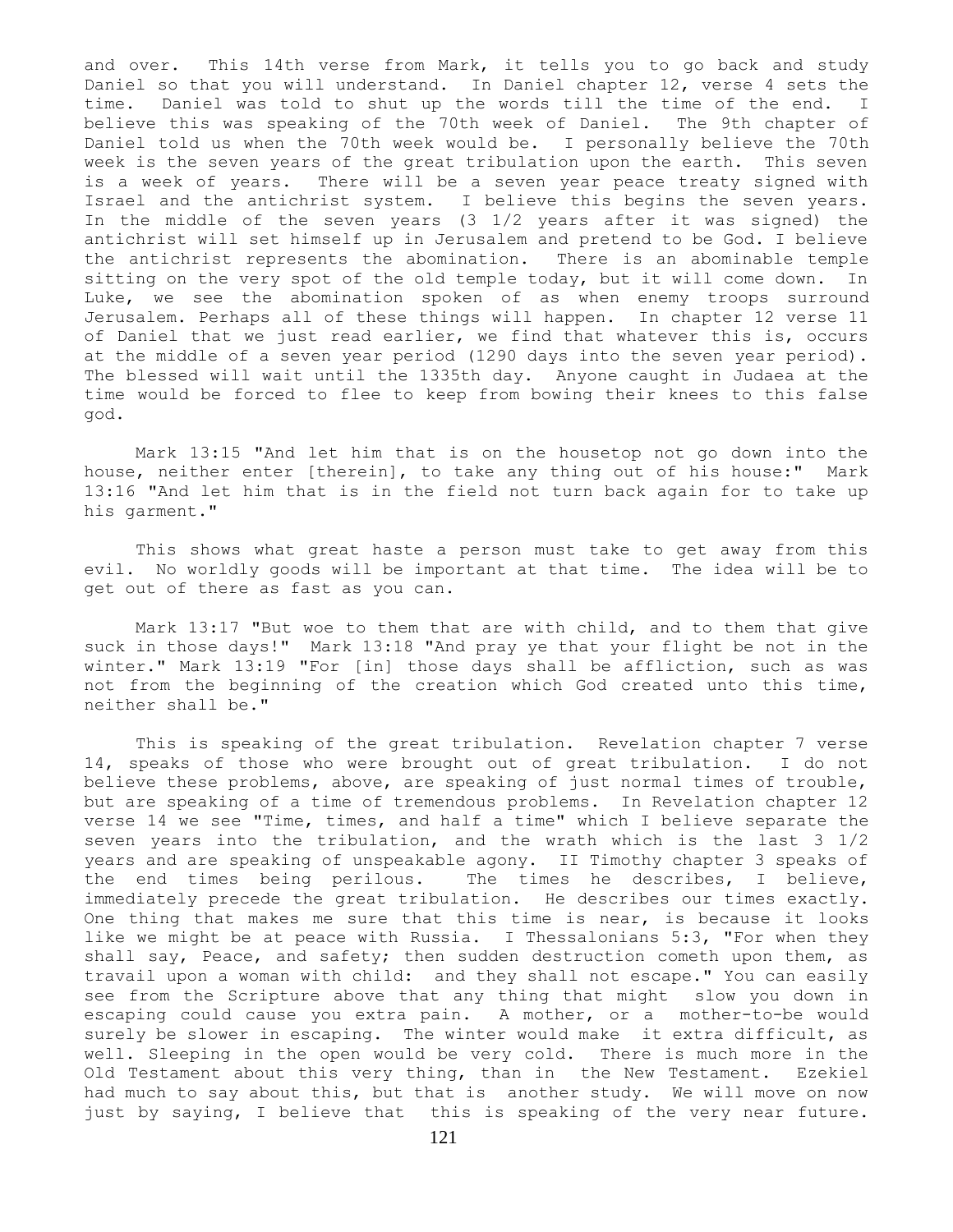Prepare and be ready to meet your Lord. Any other solution to this problem is impossible.

 Mark 13:20 "And except that the Lord had shortened those days, no flesh should be saved: but for the elect's sake, whom he hath chosen, he hath shortened the days."

 Whom hath He chosen? We must remember that Jesus is speaking here in Mark. In I Peter 2:9 we see, "But ye [are] a chosen generation, a royal priesthood, an holy nation, a peculiar people; that ye should shew forth the praises of him who hath called you out of darkness into his marvellous light:" I Peter 2:10 "Which in time past [were] not a people, but [are] now the people of God: which had not obtained mercy, but now have obtained mercy."

 Let's take a look now at the word "elect". We know that II John is written to the elect lady (read all of II John). In Isaiah chapter 45 verse 4, Israel was called "mine elect". Isaiah chapter 65 verse 9 indicates that the true elect are those who belong to Jesus (the believers in the Lord Jesus Christ). Colossians chapter 3 verses 11-12 indicates that all who put on Jesus Christ are the elect (Jew and Gentile). Titus chapter 1 verse 1, leaves no doubt who the elect are. They are those of faith in Jesus Christ. So we see quickly who the days are shortened for. This strengthens my belief that the Christians will be taken out in the middle of the tribulation period. The last 3 1/2 years (the wrath) is for those who do not accept the Lord as Saviour. Make Jesus Christ your Lord and Saviour, and you will be part of the elect.

 Mark 13:21 "And then if any man shall say to you, Lo, here [is] Christ; or, lo, [he is] there; believe [him] not:" Mark 13:22 "For false Christs and false prophets shall rise, and shall shew signs and wonders, to seduce, if [it were] possible, even the elect."

 In verse 5 of chapter 13 of Mark, the very first thing Jesus said was, "Take heed lest any man deceive you". He was still saying that here. In our society today, so many false doctrines have been brought in, that many of them are filtering into our churches. Oriental mind control is one thing that I have noticed. There is just a hair difference in having extreme faith and practicing mind over matter. The main thing to remember when we are practicing faith, is that we must have faith in the power of Jesus, not in our own power. Great faith should be practiced by everyone, but remember it is in the Name of Jesus and through the power of His shed blood. We are people, we will never be God. The power is His, we have been authorized to use His power by speaking His name. It is His power, not ours. Any philosophy or religion that brings Jesus down to the level of man is false. Any that brings man up to Godhood is false. He is God, and we are His servants and adopted children. He treats us as a child, but we are to serve Him. He is Creator; we are His creation. Do not be taken by signs and wonders. Even Pharaoh's magicians could do some of the wonders Moses did. God calls the generation that bases their belief on signs evil. The Lord does wonderful miracles through His people, and it is real and from God, but do not base your faith on the signs. Those who follow Jesus will perform miracles in His name, but don't get your eyes on the gift and off of the Giver . As we said earlier in this lesson, try the spirits and see whether they be of God or not. Jesus is not hidden to the believer. You do not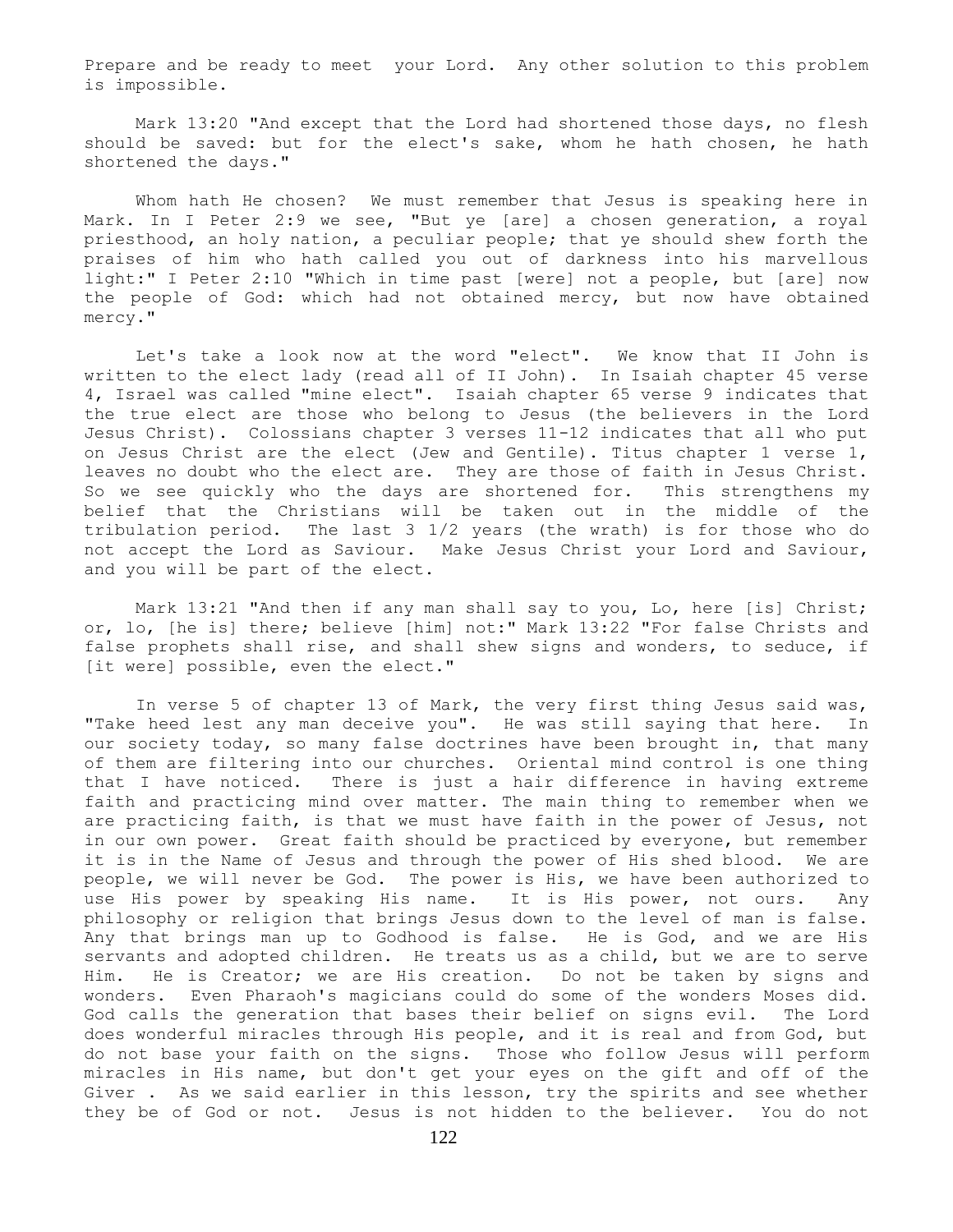have to go off to some exotic place to find Him. When you are to see Him with your physical eye, He will appear in the eastern sky. In the meantime, He dwells in your heart and in heaven now. False doctrines elevate man. The Truth elevates God. To know the Truth, we must study His Word (The Bible).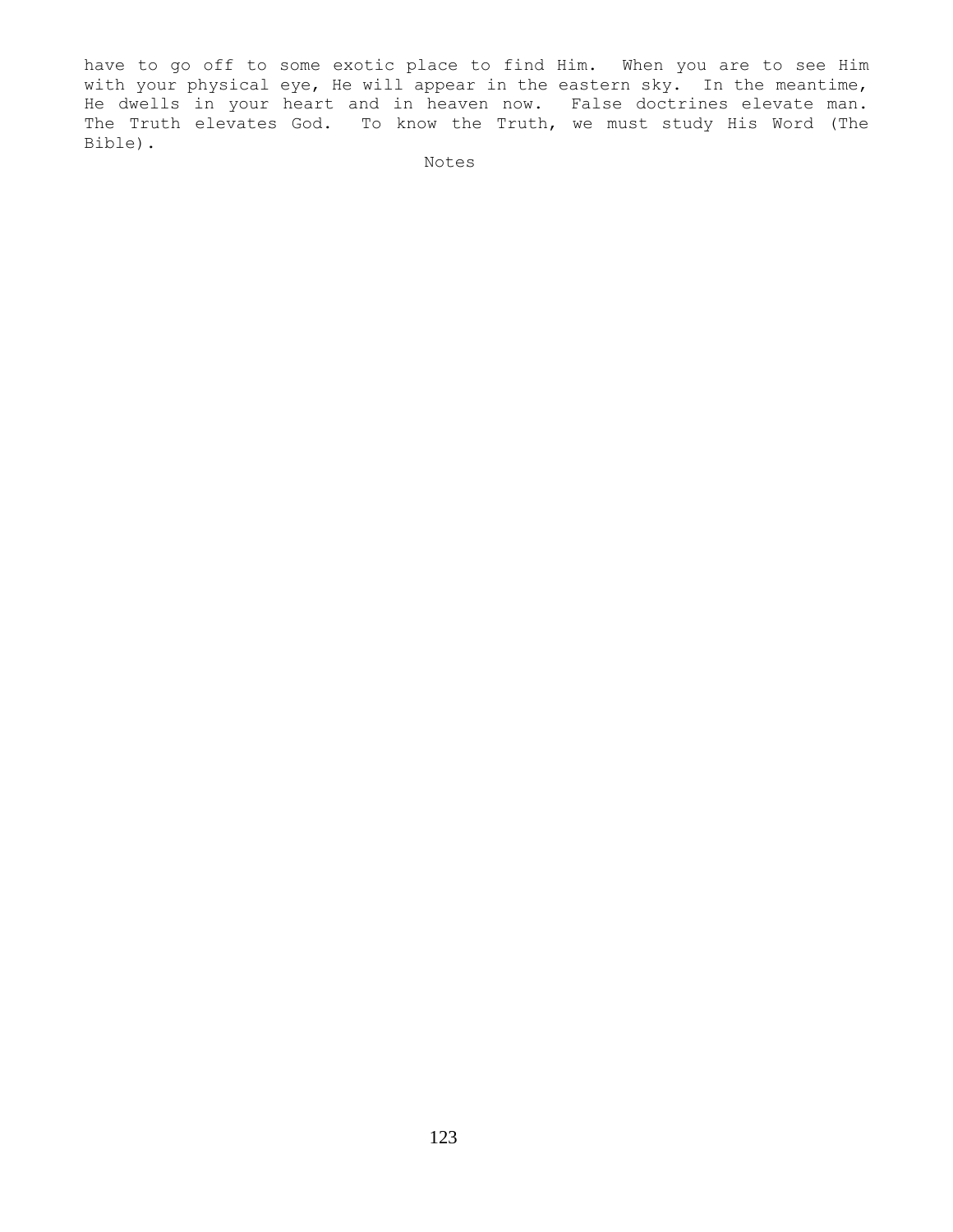1. In verse 12, who shall put you to death? 2. In verse 13, who shall be saved? 3. Why will the world hate the Christian? 4. What is the meaning of endure? 5. Why should we not believe that heaven is here and now? 6. What awaits those who overcome? 7. When should those in Judaea flee to the mountains? 8. What book of the Old Testament did Mark say to study to know more about this? 9. In verses 12 and 13, how do we see the seven year tribulation divided? 10. Chapter 12 of Daniel takes place when, told in the beginning of the chapter? 11. What do we read about in the 9th chapter of Daniel which pertains to this in Mark? 12. What does the author believe represents the abomination? 13. What did Luke say about this abomination? 14. Verse 15, tells the person on the roof when this time comes to do what? 15. What is this showing? 16. In verse 17, there are three things that would make this time worse for you, what are they? 17. In Revelation 4:14, we read about those brought out of  $\mathcal{L}_\text{max}$  and  $\mathcal{L}_\text{max}$  and  $\mathcal{L}_\text{max}$  and  $\mathcal{L}_\text{max}$ 18. In II Timothy chapter 3, we read about what kind of "times"? 19. In I Thessalonians 5:3, we read that when they say peace and safety we can expect what? 20. If the Lord had not shortened these days \_\_\_\_\_\_\_\_\_\_\_\_\_\_\_\_\_\_\_\_\_\_\_\_. 21. Who did He shorten it for? 22. In I Peter 2:9, we find that the Christens are who? 23. Who is II John written to? 24. Who are the elect? 25. What are we to do when someone tells us to come go somewhere to see Jesus? 26. In verse 22, we are warned of two false things, what were they? 27. What was Jesus really saying to us throughout chapter 13 of Mark? 28. What false teaching is just a hair difference away from extreme faith? 29. What is the most important thing to remember when practicing faith? 30. The power is  $\cdot$ 31. We have been authorized to use \_\_\_\_\_\_\_\_\_\_\_\_\_\_\_\_\_\_\_\_\_\_\_\_\_\_\_\_\_\_\_ power. 32. Any philosophy or religion that tries to bring Jesus down to the level of man is \_\_\_\_\_\_\_\_\_\_\_\_\_\_\_\_\_. 33. God is \_\_\_\_\_\_\_\_\_\_\_\_\_\_\_\_\_\_\_\_\_\_\_\_\_\_\_\_, and we are His \_\_\_\_\_\_\_\_\_\_\_\_\_. 34. When the Lord wants us to see Him with our physical eyes, where will He be?

Notes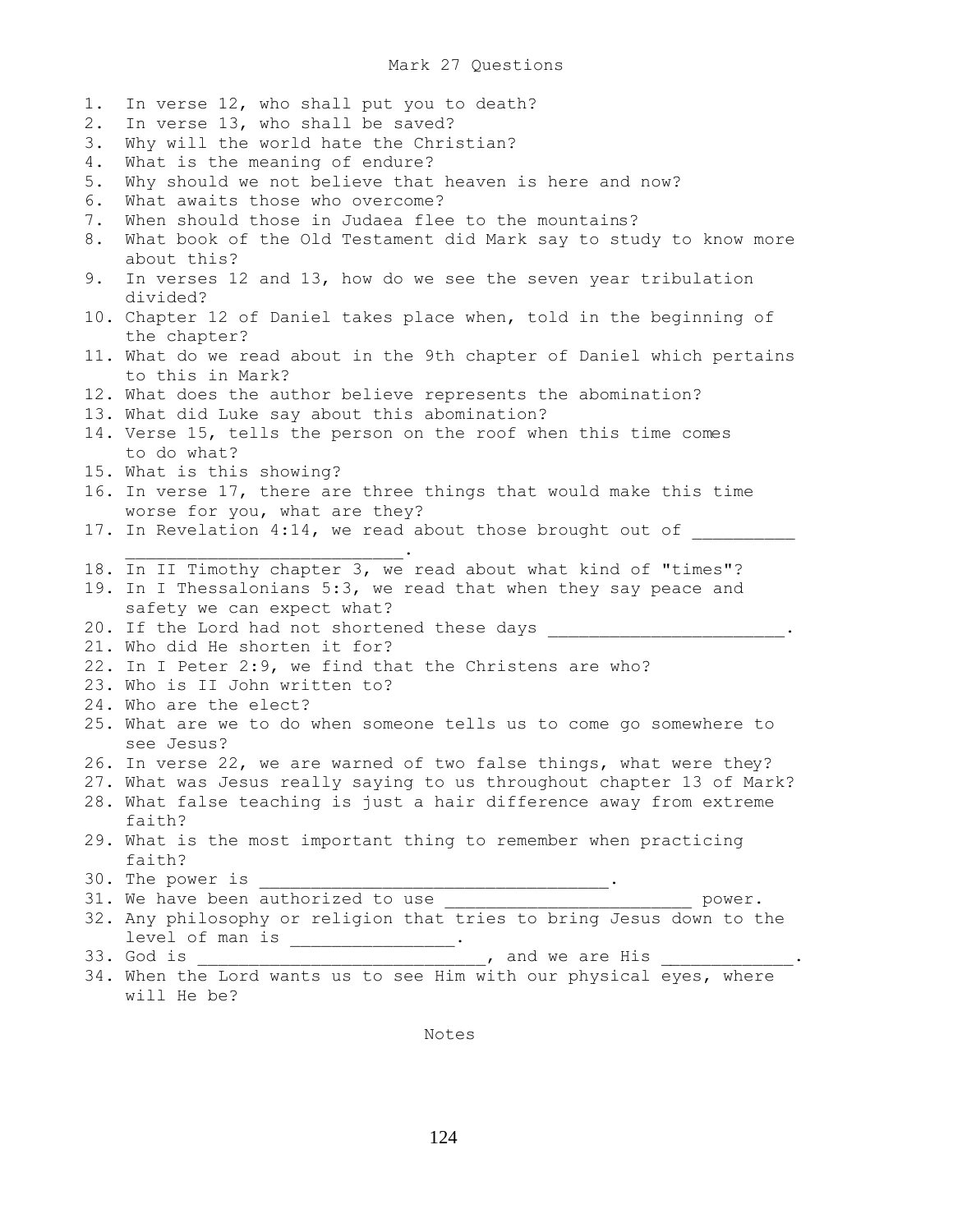We will begin this lesson in Mark 13:23.

Mark 13:23 "But take ye heed: behold, I have foretold you all things."

 Here, again, the Lord Jesus was warning Peter and the other disciples to remember what He told them about what was going to happen before it happened, so that they would not run away. They would still believe that He was Messiah in the face of all these problems. He was not only telling the disciples, but all believers for all ages even unto our time.

 Mark 13:24 "But in those days, after that tribulation, the sun shall be darkened, and the moon shall not give her light,"

 Jesus was telling when this shall happen (in the last days after the tribulation). This, I believe, happens during the wrath of God. There are a number of ways to look at this. In our Revelation teaching, we were pretty broad in our coverage. There could, and probably, will be a time of physical darkness upon the earth. Whether caused by smoke being between the sun and moon and the earth, I cannot say. We do know there will be darkness. There will, also, be a lack of light coming from the Church after the Christians leave the earth: so the darkness will be physical and spiritual.

 Mark 13:25 "And the stars of heaven shall fall, and the powers that are in heaven shall be shaken."

The Creator of the world is angry. His wrath has come up in His face. There will be shaking in heaven and on earth. This "stars" falling can be literal stars, and it can, also, be big time men and women of God. People are many times spoken of as stars. We know we have been seeing some of these stars of heaven falling. We, also, know there will be a shaking and all who can be shaken will fall. In Hebrews 12:25 we read, "See that ye refuse not him that speaketh. For if they escaped not who refused him that spake on earth, much more [shall not] we [escape], if we turn away from him that [speaketh] from heaven:" Hebrews 12:26 "Whose voice then shook the earth: but now he hath promised, saying, Yet once more I shake not the earth only, but also heaven." Hebrews 12:27 "And this [word], Yet once more, signifieth the removing of those things that are shaken, as of things that are made, that those things which cannot be shaken may remain."

 Mark 13:26 "And then shall they see the Son of man coming in the clouds with great power and glory."

The "Son of man coming", here, will be King of kings and Lord of lords. He is coming for His elect. This will be the Lord in all His magnificence. As He went away in a cloud, He will return in a cloud. He will be clothed as it were in a cloud. There will be such brightness that it will light all of heaven, because He is the Light. Many believe we will see the Cross, others believe we will see a golden sword, but I believe we will see the glorified Lord. The Lord's great power is unsurpassed, because He will rule over everything in the earth, under the earth, and above the earth. There is no greater power.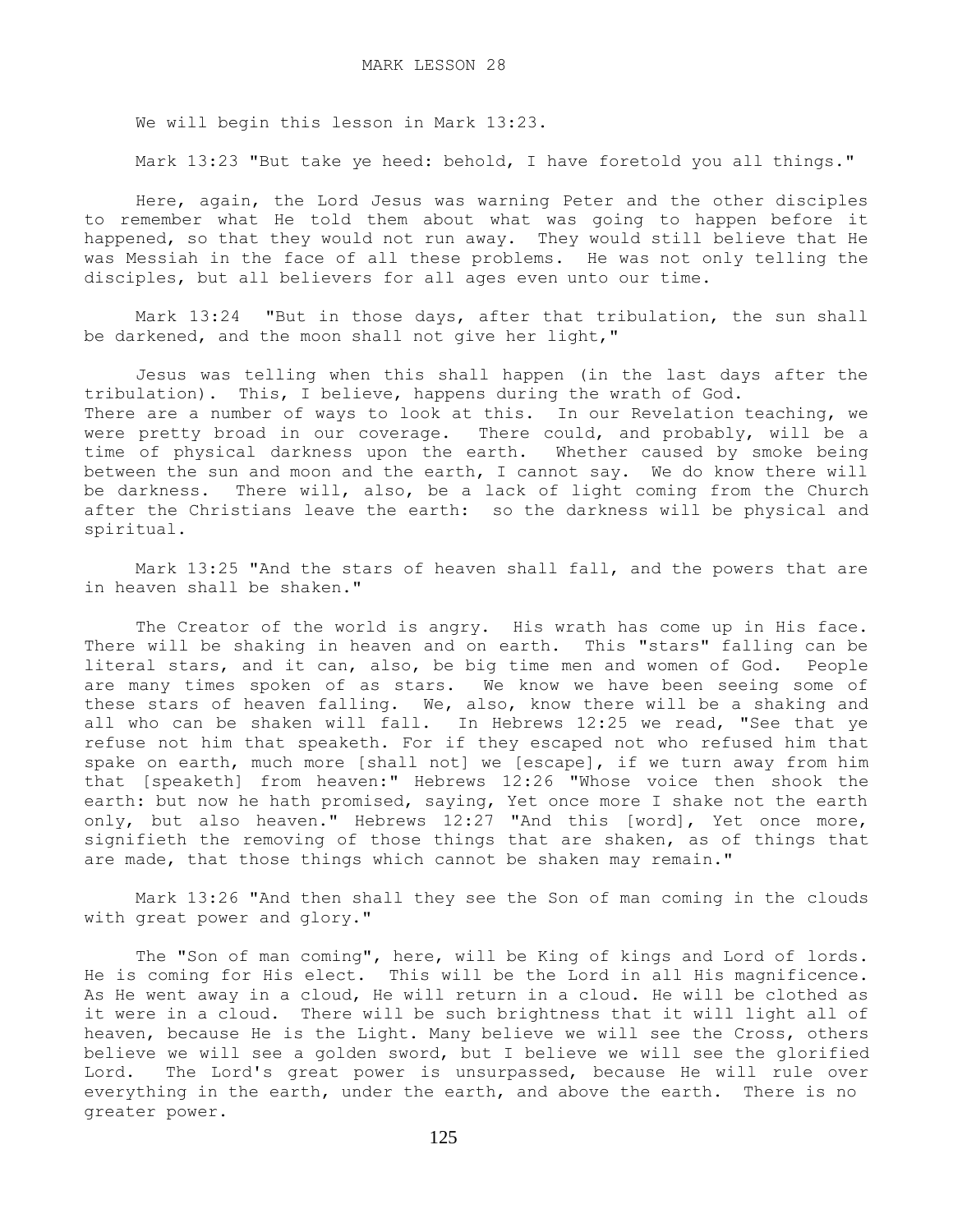Mark 13:27 "And then shall he send his angels, and shall gather together his elect from the four winds, from the uttermost part of the earth to the uttermost part of heaven."

 This is speaking of the angels who take orders from the Lord. The elect that will be gathered are the believers in the Lord Jesus Christ. There will be people of all nationalities. This is talking about those who are alive in Christ when the Lord returns, and those who are dead in Christ, also.

 Mark 13:28 "Now learn a parable of the fig tree; When her branch is yet tender, and putteth forth leaves, ye know that summer is near:"

We know that the fig tree symbolizes "Israel". Israel sprouted again and became alive in 1948 (it became a nation).

 Mark 13:29 "So ye in like manner, when ye shall see these things come to pass, know that it is nigh, [even] at the doors."

 When Israel became a nation, we were to realize that the return of the Lord was very close. It is nigh even at the doors.

Mark 13:30 "Verily I say unto you, that this generation shall not pass, till all these things be done."

 Now here is where the controversy comes in. How long is a generation? Is this speaking of forty years, or fifty, or seventy, or one hundred and twenty years? All of these numbers have been spoken of as a generation somewhere in the Bible. Many believed, and I am one of them, that 1988 was a very important year in the Lord's time table. It could have been 1998, or it could be 2018 or even 2068. Perhaps, the tribulation began, or some other mark of time with God. God's time and man's time are not the same, so we really cannot figure God out.

 Mark 13:31 "Heaven and earth shall pass away: but my words shall not pass away."

 This doesn't mean that at the end of this generation heaven and earth will pass. This verse 31 is not connected to verse 30. This is just showing how unending the Word of God is. Verse 32 is joined actually to verse 30.

 Mark 13:32 "But of that day and [that] hour knoweth no man, no, not the angels which are in heaven, neither the Son, but the Father."

 We have connected this knowledge of the Father and not the Son about the time with the Jewish wedding. In the Jewish wedding, the Son (Jesus) goes away to build a home for His bride (the Christians). When the Father approves of the house, the Son goes for the bride. The groom stands on a hill outside of town at midnight and blows a trumpet, and the bride comes out to meet Him. Doesn't this sound like the rapture of the Church?

 Mark 13:33 "Take ye heed, watch and pray: for ye know not when the time is."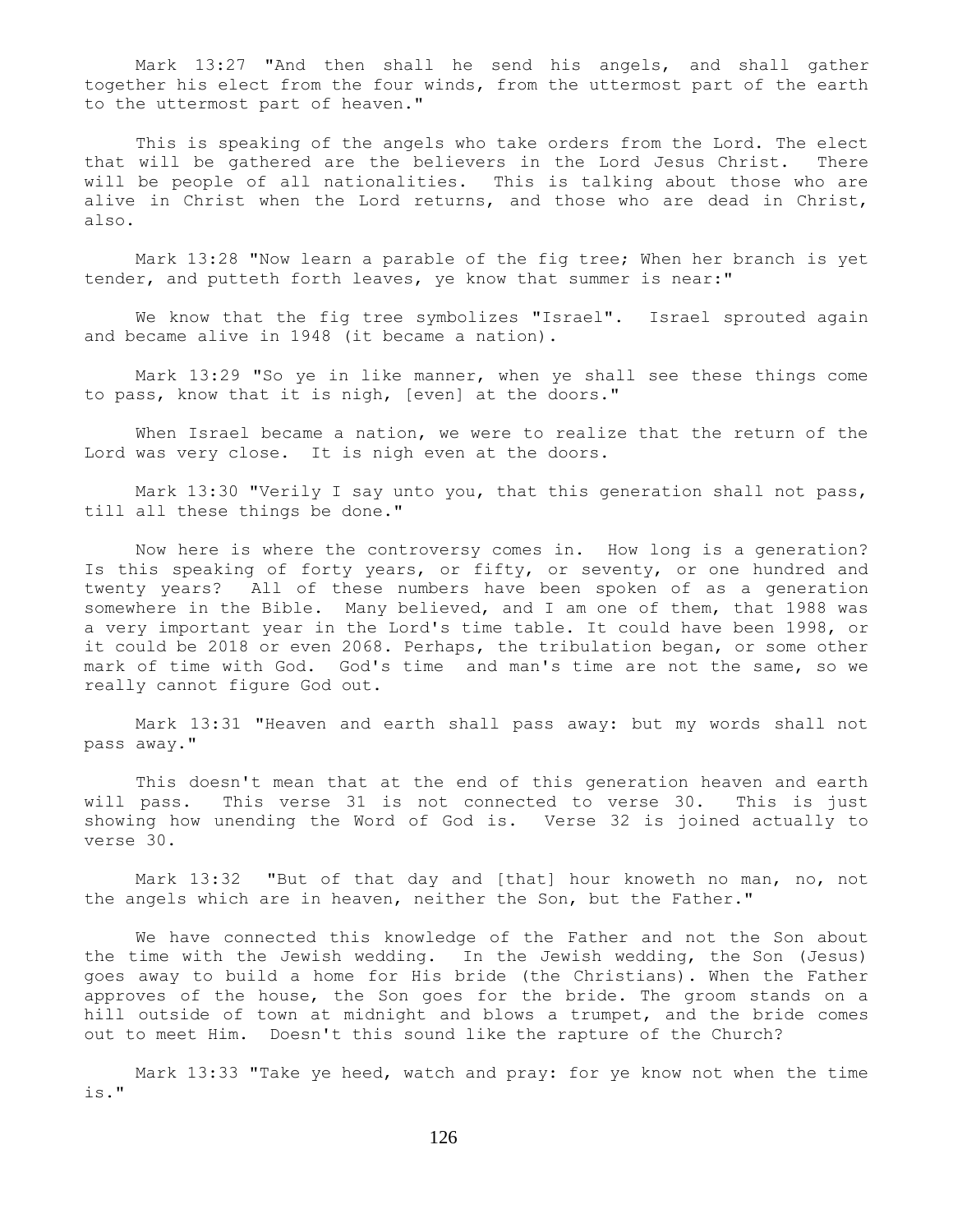The Lord will return again, no one knows for sure when, but we must be staying ready. Surely we will give an account to the Lord when He returns. I love the song "We'll Work Till Jesus Comes". That is exactly what we must do.

 Mark 13:34 "[For the Son of man is] as a man taking a far journey, who left his house, and gave authority to his servants, and to every man his work, and commanded the porter to watch."

 The servants are the believers in the Lord Jesus Christ from all ages. The porter is like the ministers. The ministers must keep reminding the believers to watch and be ready, because we do not know when He is coming, only that He is coming when we least expect Him. The Son of man, of course, is Jesus; and this is speaking of when He went to heaven in the cloud and sat at the right hand of the Father. He left the disciples and all believers in Christ to do the work till He returns. All the world belongs to Jesus, the Father gave it to Him.

 Mark 13:35 "Watch ye therefore: for ye know not when the master of the house cometh, at even, or at midnight, or at the cockcrowing, or in the morning:"

These are the four watches of the night. It is so easy to get complacent and say, "He isn't coming". But that is a lie of the devil. The Church must not get careless. It must go on teaching the absolute truth. Jesus is coming back for a Church without spot or wrinkle. To follow the instructions He left, we must know His instructions well. His instructions are in the Bible. Watch and be ready.

Mark 13:36 "Lest coming suddenly he find you sleeping."

 In Proverbs, we are warned about spiritual sleeping. This is getting satisfied with things the way they are and not looking for His return. Titus 2:12 "Teaching us that, denying ungodliness and worldly lusts, we should live soberly, righteously, and godly, in this present world;" Titus 2:13 Looking for that blessed hope, and the glorious appearing of the great God and our Saviour Jesus Christ;"

We must stay alert living as pure a life as we can, staying ready.

Mark 13:37 "And what I say unto you I say unto all, Watch."

 Jesus, in this sentence here, is explaining that it is not for just the disciples of that day, but for all believers of all time.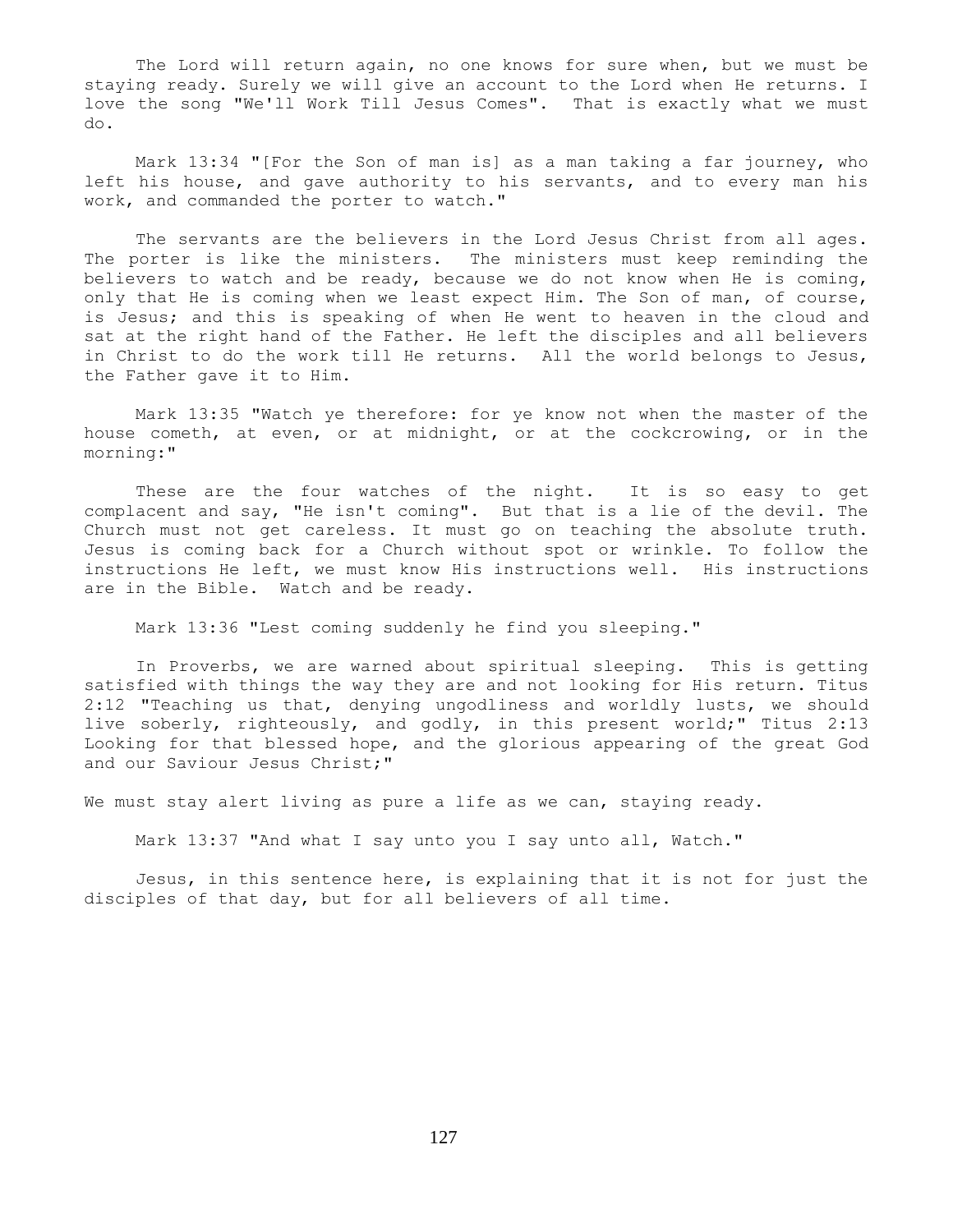## Mark 28 Questions

1. What was Jesus telling them to take heed of in verse 23? 2. Why was He warning Peter and the others? 3. In verse 24, what two things shall happen after the tribulation of those days? 4. What does the author believe the time is called when the sun and moon are darkened? 5. What two types of darkness could this be talking about? 6. What will happen to the stars of heaven? 7. The powers in heaven shall be 8. What does Hebrews 12:25-26, tell us about this time? 9. Who is the shaker? 10. How will the Son of man come? 11. Who is this Son of man? 12. What are some signs people believe we will see in the sky? 13. What does the author believe we will see? 14. Where is the Lord's rule? 15. Who does the Lord send to gather His people? 16. Where will His angels gather them from? 17. Who are the elect of the Lord? 18. What are we to learn a parable of? 19. Who is this really speaking of? 20. When did they become a nation? 21. There are several different times that have been classified as a generation, forty years being the most prominent, name two others. 22. "Heaven and earth shall pass away: but \_\_\_\_\_\_\_\_\_\_\_\_\_\_\_\_\_\_\_\_\_\_\_\_\_\_\_ shall not pass away." 23. Who, besides man, does not know the day or hour of the return of the Lord? 24. What Jewish tradition reminds us of the rapture? 25. What are we warned to do, because we do not know the time? 26. In verse 34, who do the servants symbolize? 27. Who does the porter symbolize? 28. What four times are mentioned that He might come back? 29. Where can we find instructions on what we should do as we wait for His return? 30. In verse 36, what type of sleeping is this talking about? 31. In Titus 2:12, how should we live? 32. In verse 37, who is the warning to?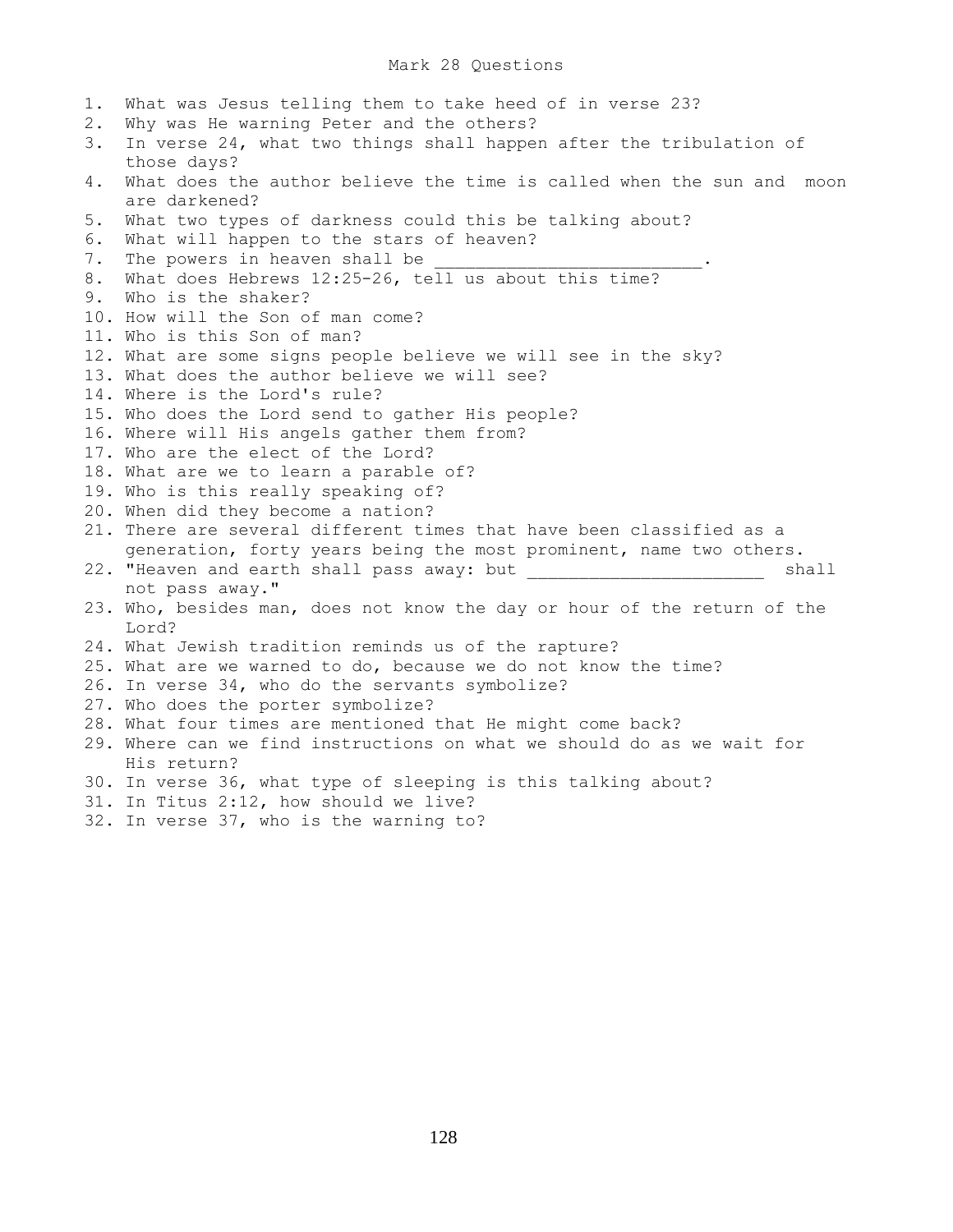We will begin this lesson in Mark 14:1 "After two days was [the feast of] the passover, and of unleavened bread: and the chief priests and the scribes sought how they might take him by craft, and put [him] to death."

 "Passover" was celebrated on the 14th of Nisan in the evening. The "Feast of Unleavened Bread" lasted from the 15th of Nisan to the 21st of Nisan. In fact, even the evening of the Passover was included in Feast of Unleavened Bread. Officially, Unleavened Bread began on the  $15<sup>th</sup>$  of Nisan, but Unleavened Bread was, also, part of the Passover meal. Passover was celebrated for the sparing of the firstborn of the Israelites when the firstborn of Egypt were killed by the tenth plague. The Hebrews sacrificed a lamb and put the blood over the door. Anyone in the house where the blood was over the door was spared. Where the blood of the lamb was not over the door, the firstborn died. The Hebrews were told to remember and celebrate Passover every year. Jesus fulfilled Passover by being Himself the Passover Lamb.

 Jesus was not only the Passover Lamb, but was the Unleavened Bread, as well. He was without sin (unleavened), and He called Himself the "Bread of life". Even the fact that He was born in Bethlehem verifies this. Even the fact that He was born in Bethlehem verifies this. "Bethlehem" means house of bread. These chief priests and scribes were the religious people of that day. I personally believe their jealousy caused them to want to destroy Jesus. They knew the people would follow Him, unless they destroyed Him.

 Mark 14:2 "But they said, Not on the feast [day], lest there be an uproar of the people."

 Jesus was very popular with the people. Many of them had been there when He performed a miracle. They were afraid these people would rise up and fight them to protect Jesus.

 Mark 14:3 "And being in Bethany in the house of Simon the leper, as he sat at meat, there came a woman having an alabaster box of ointment of spikenard very precious; and she brake the box, and poured [it] on his head."

 We read in St. John that this woman was Mary, the sister of Martha. Simon, probably, was one of the lepers Jesus had healed. Jesus was eating a meal with Simon. This Mary was the sister of Lazarus who was raised from the dead. Nothing was too expensive for Mary to give to her Master. The anointing of Jesus' head was in addition to washing His feet with her tears and wiping them with the hairs of her head. Martha and Mary loved Jesus very much. This was very expensive perfume, possibly, the most expensive in the land. Nothing they would do would ever repay Him for raising their brother, Lazarus, from the grave.

 Mark 14:4 "And there were some that had indignation within themselves, and said, Why was this waste of the ointment made?"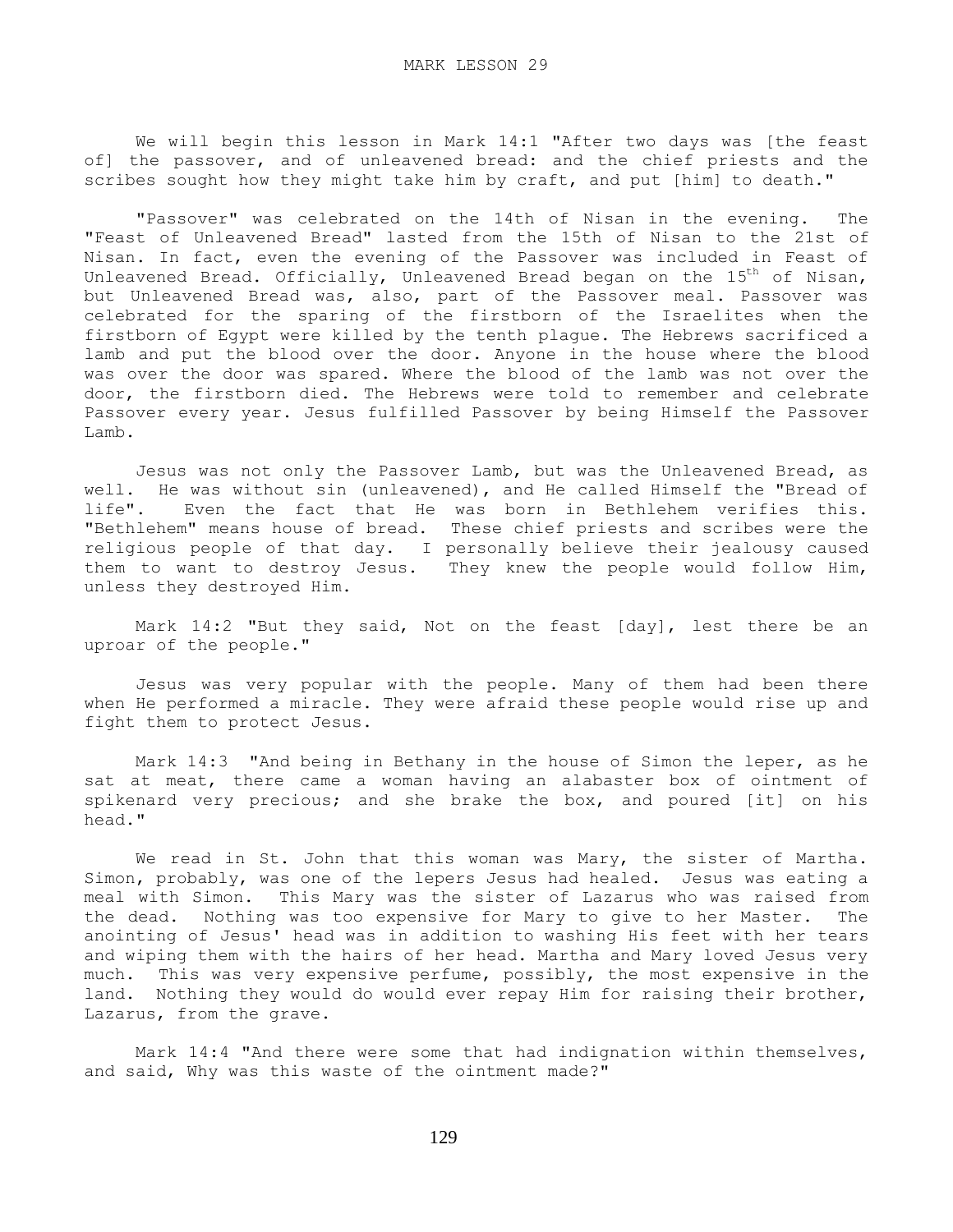John 12:4 "Then saith one of his disciples, Judas Iscariot, Simon's [son], which should betray him," John 12:5 "Why was not this ointment sold for three hundred pence, and given to the poor?" Three hundred pence was nearly a year's wages for a man. We know that Judas really wanted that money put in the purse which he carried. He really wasn't interested in the poor. His greed for money later caused him to betray Jesus. It seems that more than one of the disciples thought this perfume being poured on Jesus' head was a waste. The main complaint came from Judas though.

 Mark 14:5 "For it might have been sold for more than three hundred pence, and have been given to the poor. And they murmured against her."

 This really was no one's business but hers, what she did with what belonged to her. Her unselfishness possibly, showed their greed even more than usual.

 Mark 14:6 "And Jesus said, Let her alone; why trouble ye her? She hath wrought a good work on me." Mark 14:7 "For ye have the poor with you always, and whensoever ye will ye may do them good: but me ye have not always."

 The world, then and now, is always full of the poor. Opportunity to help the poor is always there. Jesus' first remark was to protect her when he said, "Let her alone". She had humbled herself more than all of these disciples. He told them again that He would not be with them long. She, possibly, understood more of what Jesus had been telling them.

 Mark 14:8 "She hath done what she could: she is come aforehand to anoint my body to the burying."

Please be assured that this was -not- embalming fluid as some of the Bible dictionaries indicate. Jesus was not embalmed. Embalming is Egyptian. Hebrews were not embalmed. This was perfume -. This was anointing perfume.

 Mark 14:9 "Verily I say unto you, Wheresoever this gospel shall be preached throughout the whole world, [this] also that she hath done shall be spoken of for a memorial of her."

 This was a prophetic statement by Jesus. Mary would be immortalized for anointing Jesus before His burial. The other gospels mentioned a woman and John said Mary.

 Mark 14:10 "And Judas Iscariot, one of the twelve, went unto the chief priests, to betray him unto them."

We see, here, that one of the elect twelve would be the one to betray Jesus. The chief priests had decided, you remember, to wait until after Passover, but they would not overlook this opportunity. It seems this happened soon after Mary anointed Jesus. Judas' greed was overwhelming. He would not overlook an opportunity for profit.

 Mark 14:11 "And when they heard [it], they were glad, and promised to give him money. And he sought how he might conveniently betray him."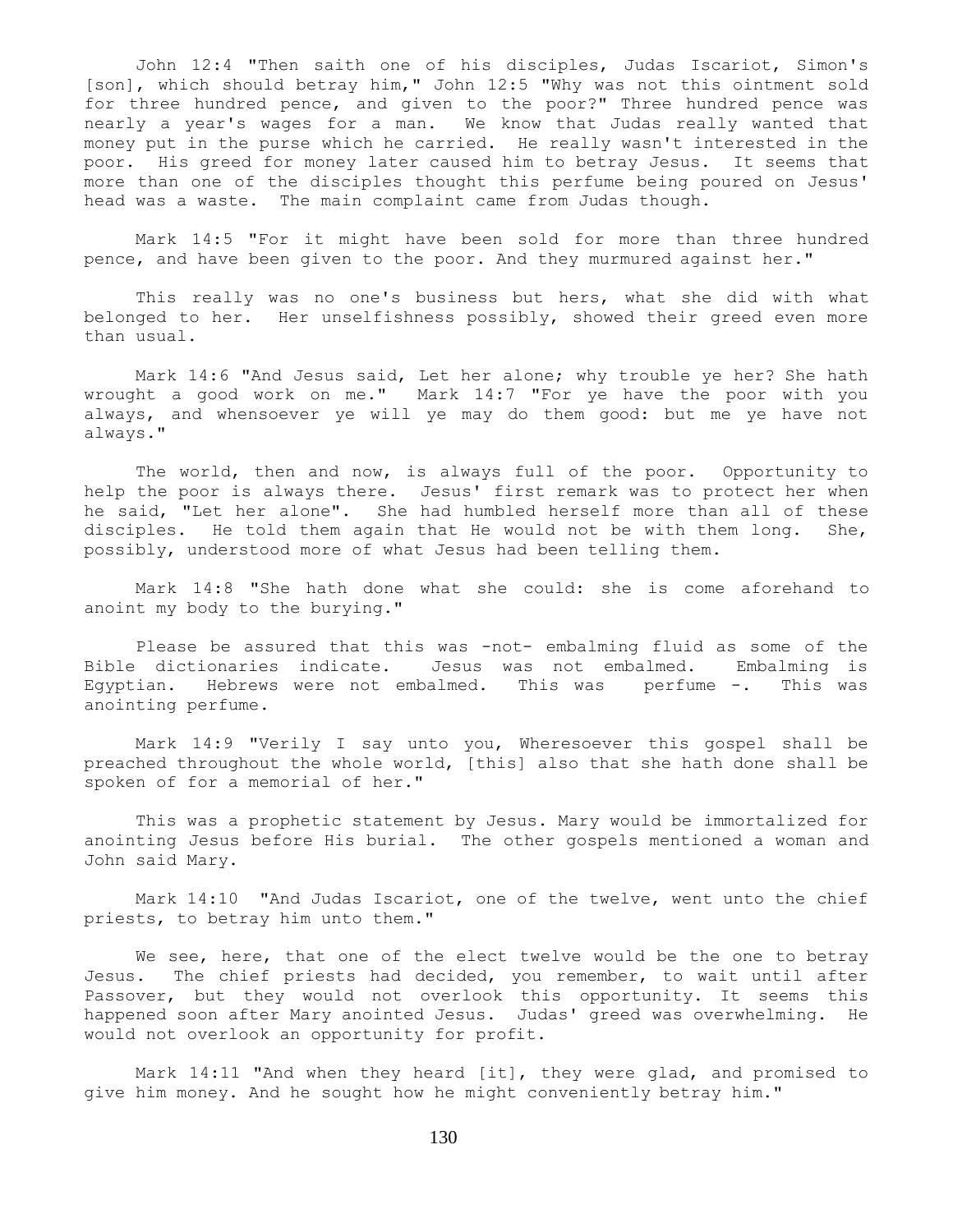The money they offered him was thirty pieces of silver. We went into a good bit of detail on this in the Matthew teaching. "Thirty" or 3 times 10, is God (symbolized by the number 3) dealing with the world (symbolized by the number 10). "Silver" means redemption. We will see God redeeming the world in the most unlikely way, by the sacrifice of the Lamb of God (Jesus Christ) on the cross. Judas' greed was greater than his love for Jesus. Judas plotted to betray Jesus.

 Mark 14:12 "And the first day of unleavened bread, when they killed the passover, his disciples said unto him, Where wilt thou that we go and prepare that thou mayest eat the passover?"

 Actually, unleavened bread was eaten all week. This was actually on the 14th of Nisan. This place they were speaking of had to be somewhere in Jerusalem.

 Mark 14:13 "And he sendeth forth two of his disciples, and saith unto them, Go ye into the city, and there shall meet you a man bearing a pitcher of water: follow him."

 In Luke the 22nd chapter the 8th verse, the Scripture tells us that the two disciples sent were Peter and John. The Lord was telling them how to recognize the man they must follow.

 Mark 14:14 "And wheresoever he shall go in, say ye to the Goodman of the house, The Master saith, Where is the guestchamber, where I shall eat the passover with my disciples?"

 This was, perhaps, someone that Jesus already knew, but whether he knew Jesus before or not is unimportant. God had the man to be in this particular place. He would be receptive. This guest chamber Jesus told them of was a second story room. In fact, a very large room.

 Mark 14:15 "And he will shew you a large upper room furnished [and] prepared: there make ready for us."

 God had this man prepare this upper room for the feast. How this man knew to have this guest chamber ready, we are not told, but we know that, possibly, the Holy Spirit had caused the man to have these preparations made.

 Mark 14:16 "And his disciples went forth, and came into the city, and found as he had said unto them: and they made ready the passover."

 They had gotten the lamb, and had took it to the temple to be sacrificed by the priest. This meat would be cooked at the house of the upper room. This would consist of the bitter herbs, wine, and unleavened bread, and be eaten and drunk by Jesus and the disciples.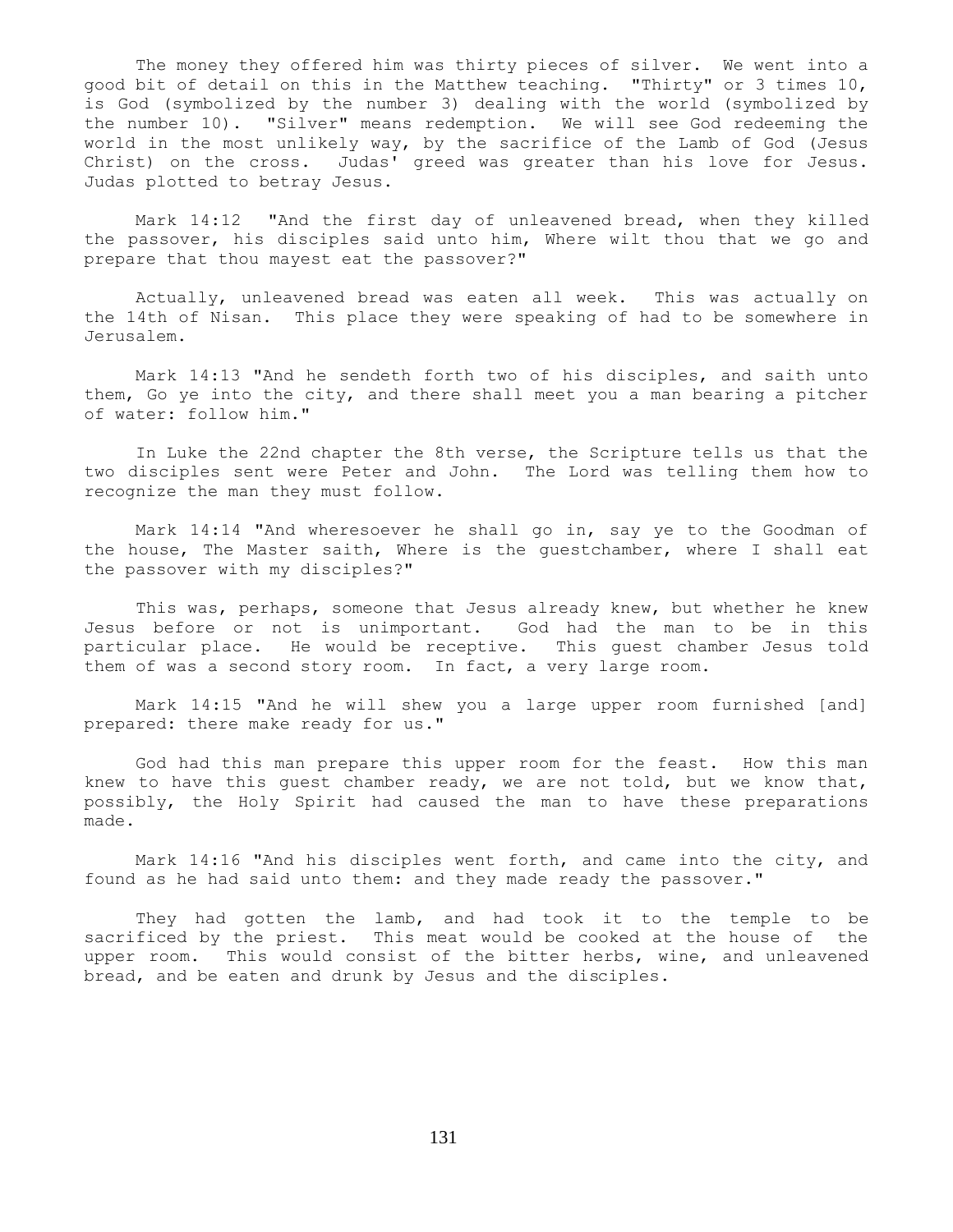- 1. What two ceremonial feasts overlapped?
- 2. What time of the year were these feasts?
- 3. In verse 1, we find that the intentions of the chief priests and scribes were to do what to Jesus?
- 4. What was Passover celebrating?
- 5. Who is the passover lamb symbolic of?
- 6. Who is the unleavened bread symbolic of?
- 7. For how many years were the Jews to celebrate Passover?
- 8. Why were the priests planning to wait till after the feast day to capture Jesus?
- 9. Where did Jesus go, and was sitting at meat, when the ointment was poured on His head?
- 10. Who was the woman?
- 11. Why do you think she had done this?
- 12. How expensive was it?
- 13. How did the disciples feel about this?
- 14. In St. John, which disciple was mentioned specifically complaining?
- 15. Why do you suppose he felt this way?
- 16. Who did Judas go to and make a deal with?
- 17. How much money did they offer Judas?
- 18. What does the amount of money mean symbolically?
- 19. On the first day of Unleavened Bread, what did the disciples ask Jesus?
- 20. What city would the Passover be celebrated in?
- 21. Who went to make the arrangements?
- 22. What question were they to ask the man?
- 23. What name did they call Jesus by to the man?
- 24. Describe the room where they would feast.
- 25. What did the disciples do to prepare?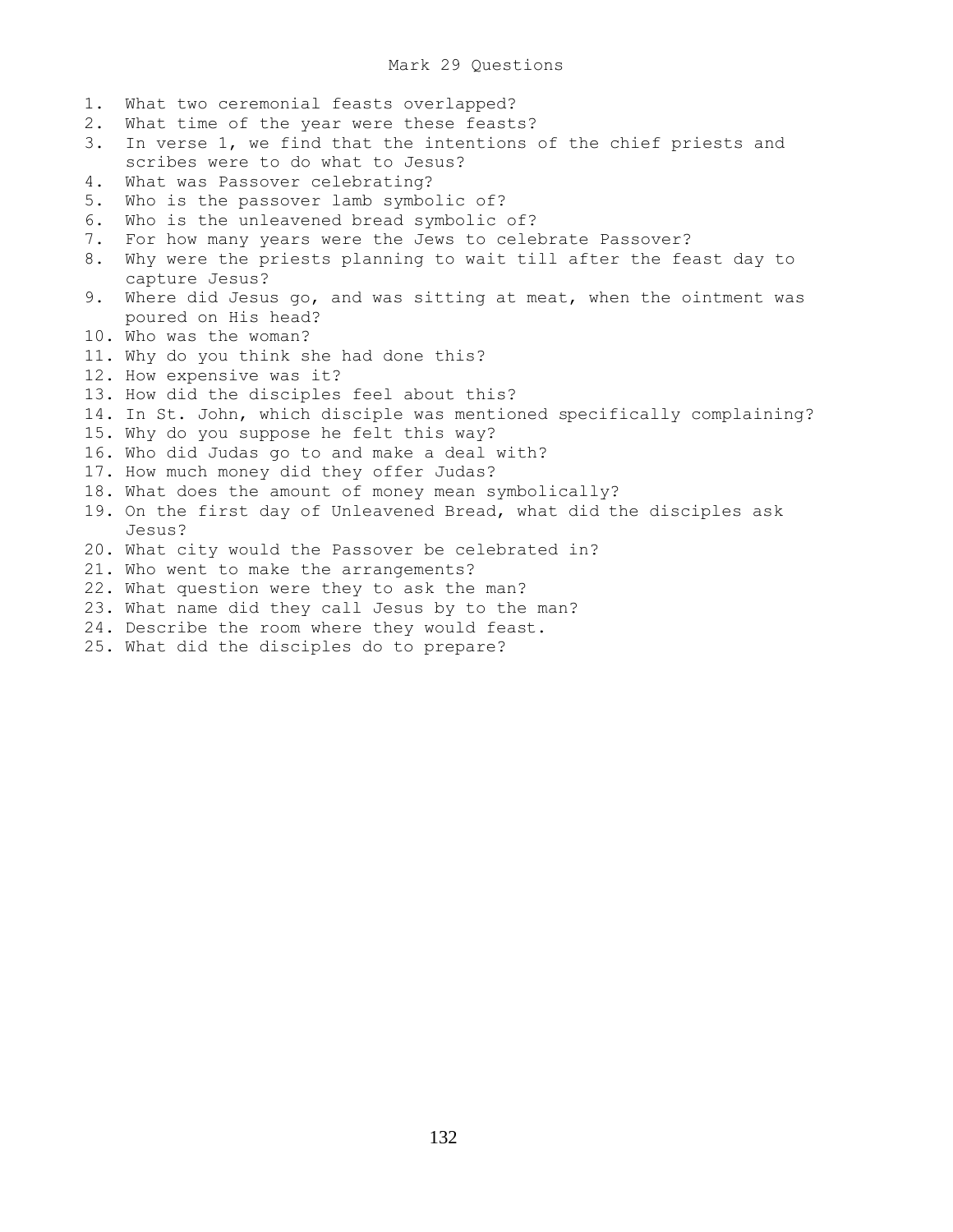We will begin this lesson in Mark 14:17.

Mark 14:17 "And in the evening he cometh with the twelve."

 You remember in the last lesson that, Jesus had sent two of the disciples to prepare the feast, and they must have gone back to tell Jesus that all was ready. Now, all of them came back to town with Jesus.

 Mark 14:18 "And as they sat and did eat, Jesus said, Verily I say unto you, One of you which eateth with me shall betray me."

 Jesus knew the thoughts and intents of Judas' heart. Jesus knew who this was, but didn't say the name, because the others would have jumped Him. Don't you know that this was difficult to hear? Judas' guilt had to have already begun. To eat and drink unworthily is a very serious thing, and that was just what happened here.

 Mark 14:19 "And they began to be sorrowful, and to say unto him one by one, [Is] it I? and another [said, Is] it I?"

 This was to be a joyful time, but the sorrow they saw in Jesus and this sad thing He told them troubled them greatly. Each started examining himself, and then asked Jesus, "Is it I?"

 Mark 14:20 "And he answered and said unto them, [It is] one of the twelve, that dippeth with me in the dish."

 We read in some of the other gospels a little more detailed information on this. Jesus told that it was one of the twelve disciples. Several of the disciples were close enough to dip into the bowl with Him, so that didn't narrow it down much. This would be the night the Lord's supper would be established. John 13:26 "Jesus answered, He it is, to whom I shall give a sop, when I have dipped [it]. And when he had dipped the sop, he gave [it] to Judas Iscariot, [the son] of Simon." You see, there was really no hiding for very long who this betrayer was.

 Mark 14:21 "The Son of man indeed goeth, as it is written of him: but woe to that man by whom the Son of man is betrayed! good were it for that man if he had never been born."

 This was another prophecy of Jesus' death on the cross. Surely, Judas would soon say himself, "It would have been better if I had never been born." Even though this was part of God's plan from the foundation of the earth, Judas chose to be part of this. Judas activated his free will to get involved. God foreknew that Judas would do this, but Judas had a choice.

 Mark 14:22 "And as they did eat, Jesus took bread, and blessed, and brake [it], and gave to them, and said, Take, eat: this is my body."

 We see, here, the institution of the Lord's Supper. Jesus is the passover Lamb. This was teaching the disciples that this bread is symbolic of His body. It is very important that this bread be unleavened bread,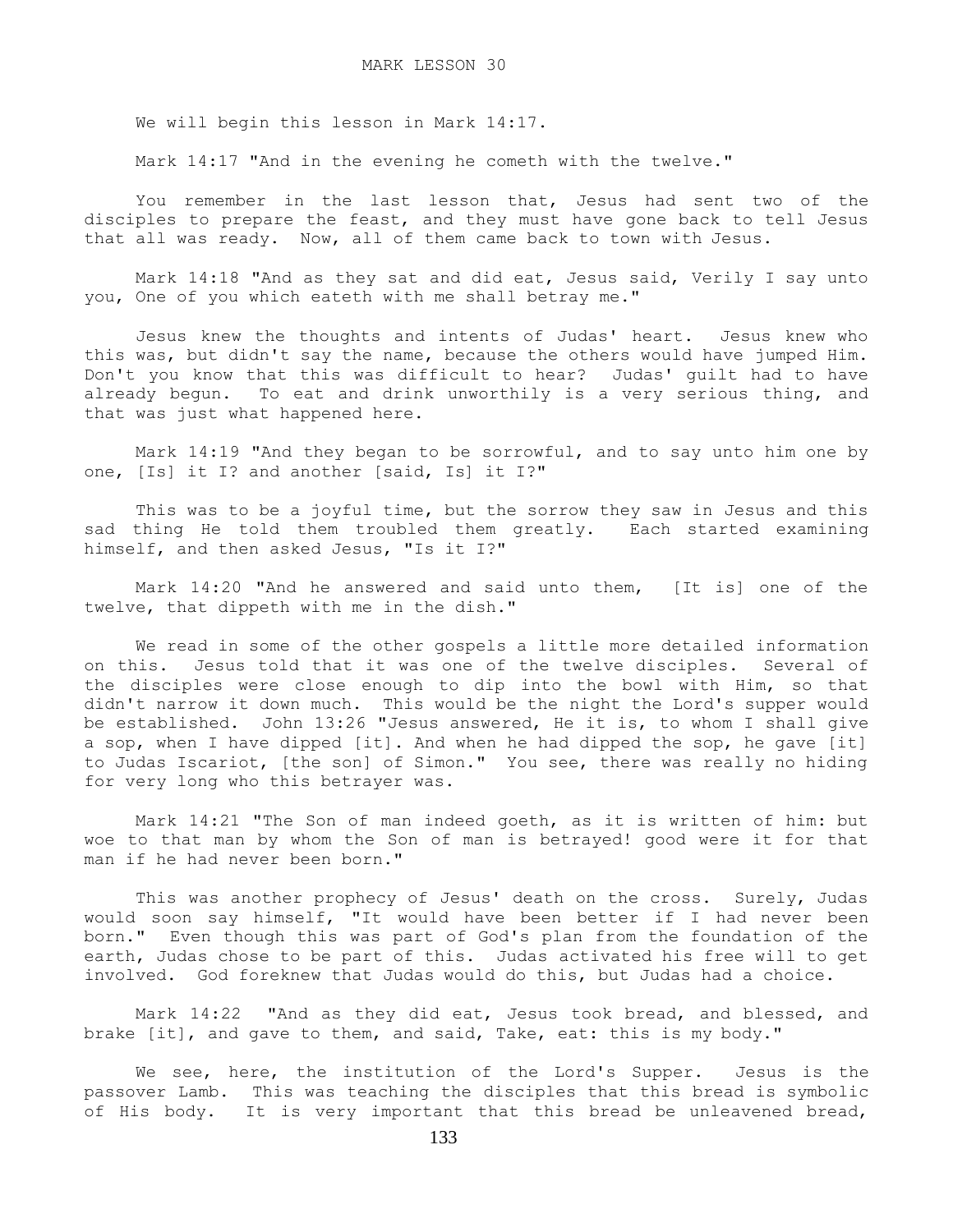because Jesus was without sin. "Leaven" symbolizes sin. Another reason this must be unleavened bread is that the bread on the table of the Hebrews for eight days during this celebration was unleavened bread. Notice here, also, that Jesus prayed over the bread before He passed it to the disciples. This should be the order in our communion, as well. Pray over it, pass it, and then take it. Jesus was without sin, so the bread must be unleavened.

 Mark 14:23 "And he took the cup, and when he had given thanks, he gave [it] to them: and they all drank of it."

 Jesus had called Himself the bread and drink of life which is actually necessary to sustain life on this earth. He is Life. When you partake of Jesus, you partake of everlasting Life. The blood of Jesus is the element of salvation. Without the shedding of blood there is no remission. You see, the shed blood of Jesus placed on the mercy seat in heaven is what saves you and me. In the Scripture above it says, "shed for many". It was actually shed for whosoever will partake of His Life Eternal. This New Testament is a last will and testament of Jesus Christ willing to His followers His Life, to live with Him and inherit the things the Father has provided.

 Mark 14:24 "And he said unto them, This is my blood of the new testament, which is shed for many." Mark 14:25 "Verily I say unto you, I will drink no more of the fruit of the vine, until that day that I drink it new in the kingdom of God."

 We know that every word the Lord uttered was to teach us, as well as the disciples, something. This statement "fruit of the vine" lets us know that grape juice would be used to symbolize the blood of Jesus. Jesus had just told the disciples that the bread was symbolic of His body and the wine was symbolic of His blood. In the kingdom of God, we shall eat food at the Master's table set before us. We read of the river of life which we shall drink from and the tree of life which we shall eat fruit from. All of these elements symbolize eternal life with Him where He provides all our needs.

 Mark 14:26 "And when they had sung an hymn, they went out into the mount of Olives."

 Notice here, also, that the disciples and Jesus sang. This "mount of Olives" is where the garden of Gethsemane is, and it is in very close proximity of Jerusalem. It is, in fact, a hill overlooking the old city of Jerusalem. It is called the mount of Olives, because it is covered with olive trees.

 Mark 14:27 "And Jesus saith unto them, All ye shall be offended because of me this night: for it is written, I will smite the shepherd, and the sheep shall be scattered."

 What was truly intended by offended was that the disciples would suddenly be filled with doubt. They did not even expect the authorities to take Jesus. They thought Jesus would win that battle. He did, but they did not understand the victory. Jesus spoke, again, a parable that they would surely understand. He (the shepherd) would be smitten and the sheep (believers) who followed Him would scatter. Sheep must have a Shepherd to keep them together.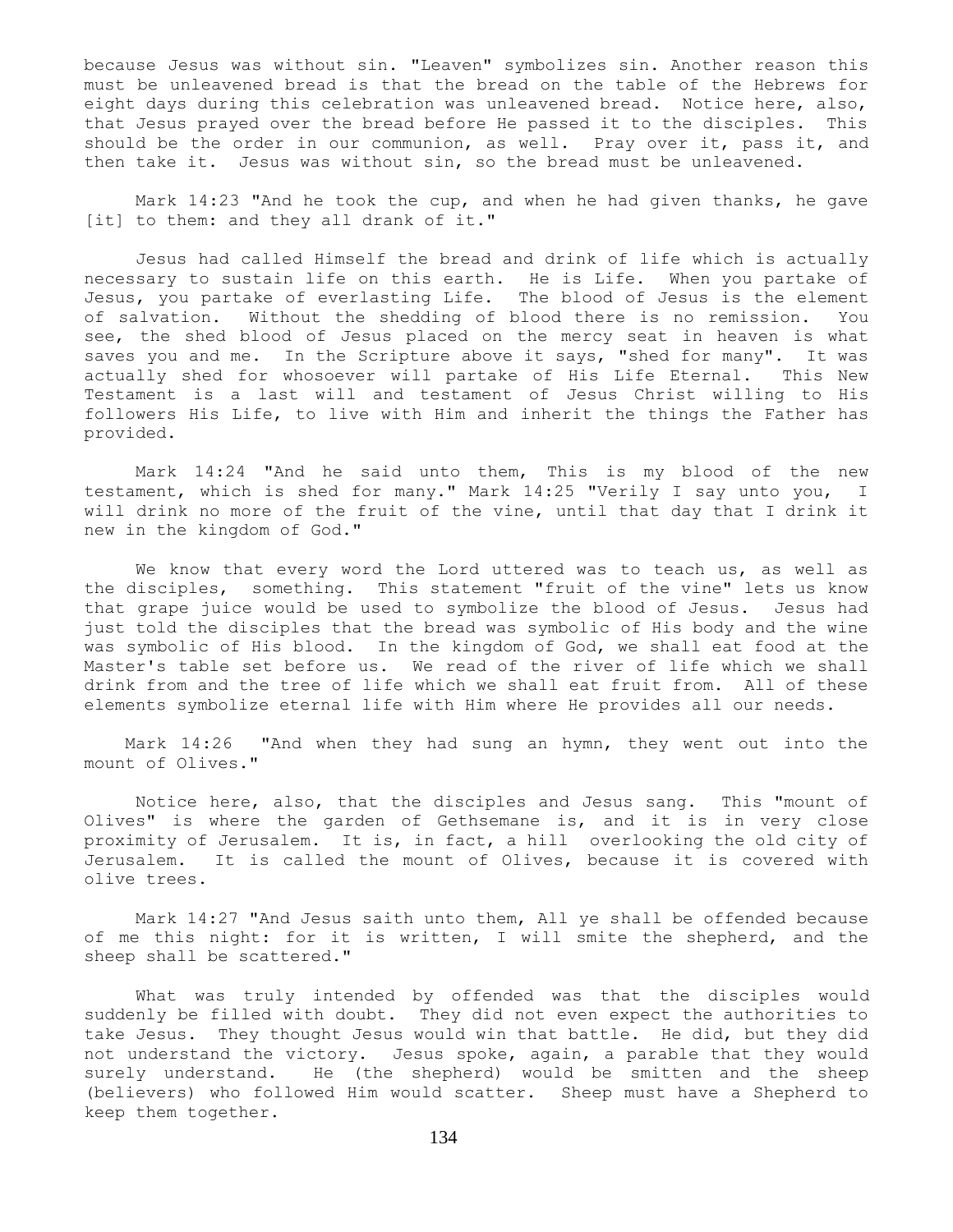Mark 14:28 "But after that I am risen, I will go before you into Galilee."

 Galilee was home to these disciples. Jesus spoke prophetically, here, about His resurrection from the grave. He had told them over and over of this, but they did not understand. They had never seen any one resurrected; and they thought, perhaps, that He was speaking of life after death in the end days. Jesus loves these disciples and tried to comfort them that He would return.

 Mark 14:29 "But Peter said unto him, Although all shall be offended, yet [will] not I."

Peter was a very excitable man. He was one of the three (Peter, James, and John) who saw things, like the transfiguration, that the other disciples had not been allowed to see. Surely he who was called the "rock", would be strong enough not to run when the time of the crucifixion came.

 Mark 14:30 "And Jesus saith unto him, Verily I say unto thee, That this day, [even] in this night, before the cock crow twice, thou shalt deny me thrice."

 The very strongest of the lot, Peter, would get afraid, deny Jesus, and even curse in the process. Jesus told Peter here, not only would you deny me, but you would deny me three times. At that moment, while Peter was with Jesus, he could not believe that he would do such a thing.

 Mark 14:31 "But he spake the more vehemently, If I should die with thee, I will not deny thee in any wise. Likewise also said they all."

 "Vehemently" was used here to show us that Peter strongly answered back that he would not turn. Peter and all the disciples were ready to fight for Jesus, but they did not understand Jesus' turning Himself over to be crucified. All of the disciples said they would not desert Jesus. The crucifixion of the cross was a horrible death, and when they got to this, they changed their minds. It was easy to say they would not deny Him then, because the great pressure had not been applied.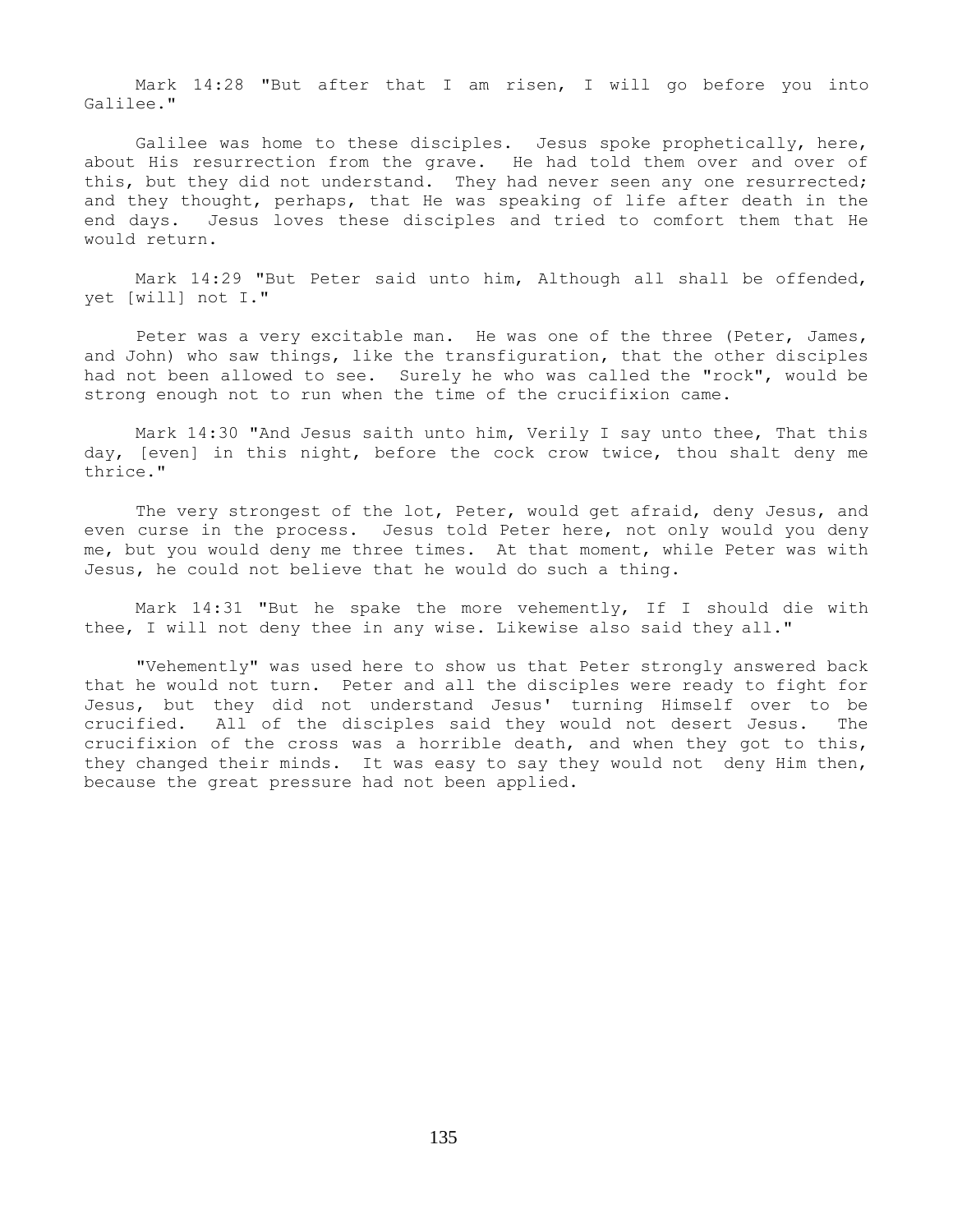## Mark 30 Questions

1. Which of the disciples met with Jesus in the upper room? 2. While they were eating, what sad news did Jesus bring them? 3. Why did Jesus not call Judas by name in the accusation? 4. What did the disciples each ask Jesus? 5. Who did Jesus say it was in verse 20? 6. What would be established forever on this night? 7. In St. John, what was said that left no doubt who it was? 8. What did Jesus say about the one who would betray Him? 9. What statement would Judas feel like saying himself after the terrible guilt sets in? 10. How long had this been planned by God? 11. Why did this not make Judas innocent? 12. As they were eating, Jesus took bread, blessed it and gave it to them, saying what? 13. What was Jesus instituting here? 14. Jesus was what at this feast? 15. Why was it so important to use unleavened bread? 16. What should be the order in our communion services? 17. What was the juice in the cup symbolic of? 18. In verse 24, what did Jesus say the cup was? 19. What were two elements used here that are necessary to sustain life? 20. Without the shedding of blood there is no 21. Who does the many in "shed for many" include? 22. Where will Jesus drink this cup, again, with the disciples? 23. What makes us realize we should use grape juice? 24. What did they do before they left and went to the mount of Olives? 25. What city does the mount of Olives overlook? 26. What did it mean by the disciples being offended? 27. What happens to the sheep when the shepherd is done away with? 28. What positive promise did He make these disciples about His resurrection? 29. What did Peter say to Jesus about his loyalty? 30. Why was Peter considered the strongest of the group? 31. How many times did Jesus tell Peter that he would deny Him before the cock crowed twice? 32. What did the word "vehemently" try to convey to us about Peter's answer?

Notes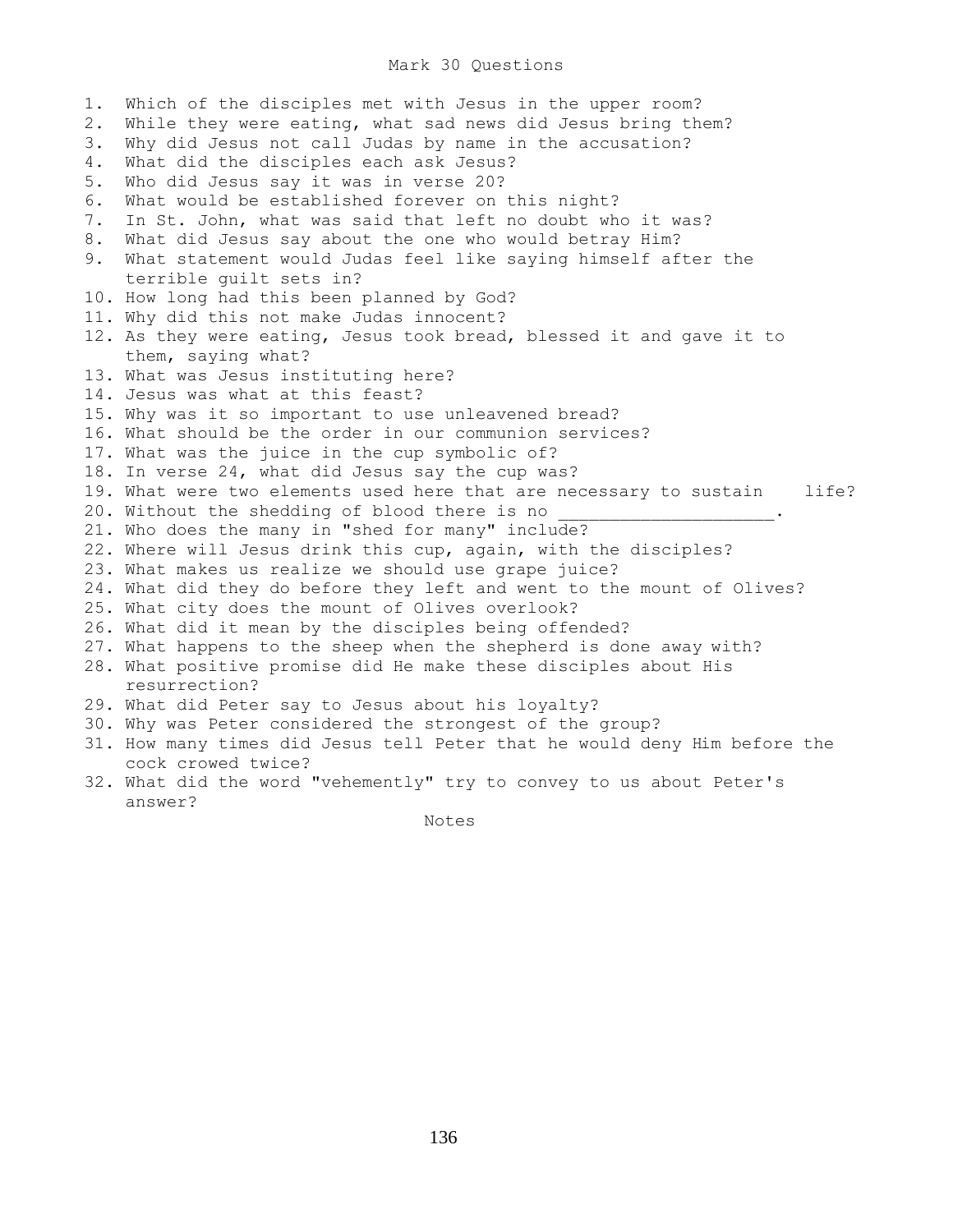We will begin this lesson in Mark 14:32.

 Mark 14:32 "And they came to a place which was named Gethsemane: and he saith to his disciples, Sit ye here, while I shall pray."

 The word "Gethsemane" means oil press. When we were in the Holy land a few years ago, I saw a stone hewn out and another round stone inside which rolled over the olives to mash them and make olive oil. The guide told me that this was a Gethsemane. We already know that olive oil is symbolic of the Holy Spirit. We know this garden, then, was filled with the Holy Spirit. We see, here, the need for everyone to pray. If the Lord of the whole world needs to pray, you can see how important it is for us to pray.

 Mark 14:33 "And he taketh with him Peter and James and John, and began to be sore amazed, and to be very heavy;"

 This heaviness was of His heart. Notice He took the three He always took with Him. The three He felt that He was the closest to. Surely Peter, James, and John would stick by Him. We know that God the Son dwelt in a body of flesh while He was here on this earth. This body would feel pain as any man.

 Mark 14:34 "And saith unto them, My soul is exceeding sorrowful unto death: tarry ye here, and watch."

 Jesus was telling the disciples that He was not looking forward to the pain of the flesh on the cross. Jesus left the three disciples about half way between where He was to pray and where He had left the other eight disciples.

 Mark 14:35 "And he went forward a little, and fell on the ground, and prayed that, if it were possible, the hour might pass from him."

 The flesh of Jesus was crying out. It was bad enough to be nailed to the cross and have all the pain associated with it, but the agony of dread was terrible. I really believe that Jesus praying for this to pass, and then submitting to the will of God is a lesson for us. Many times in the flesh the work that God has called us to do is not pleasing, but we must learn a lesson from Jesus here. We must learn to say with Jesus, "I may not like the work, but I will submit to your will, O Lord." Our flesh many times is weak, but we must allow the spirit to rule over the flesh.

 Mark 14:36 "And he said, Abba, Father, all things [are] possible unto thee; take away this cup from me: nevertheless not what I will, but what thou wilt."

This was the only place in the Bible where Jesus called the Father, "Abba". There are two other mentions of the name, one in Romans 8:15 and one in Galatians 4:6. In Romans and Galatians, it is the Christian calling the Father, "Abba". They call Him , "Abba", because they have received the spirit of adoption. All things -are- possible to God. If the cup were to pass, all of humanity would be lost. As I said in the previous paragraph, Jesus was teaching here that if He is to be our Lord, we must get to the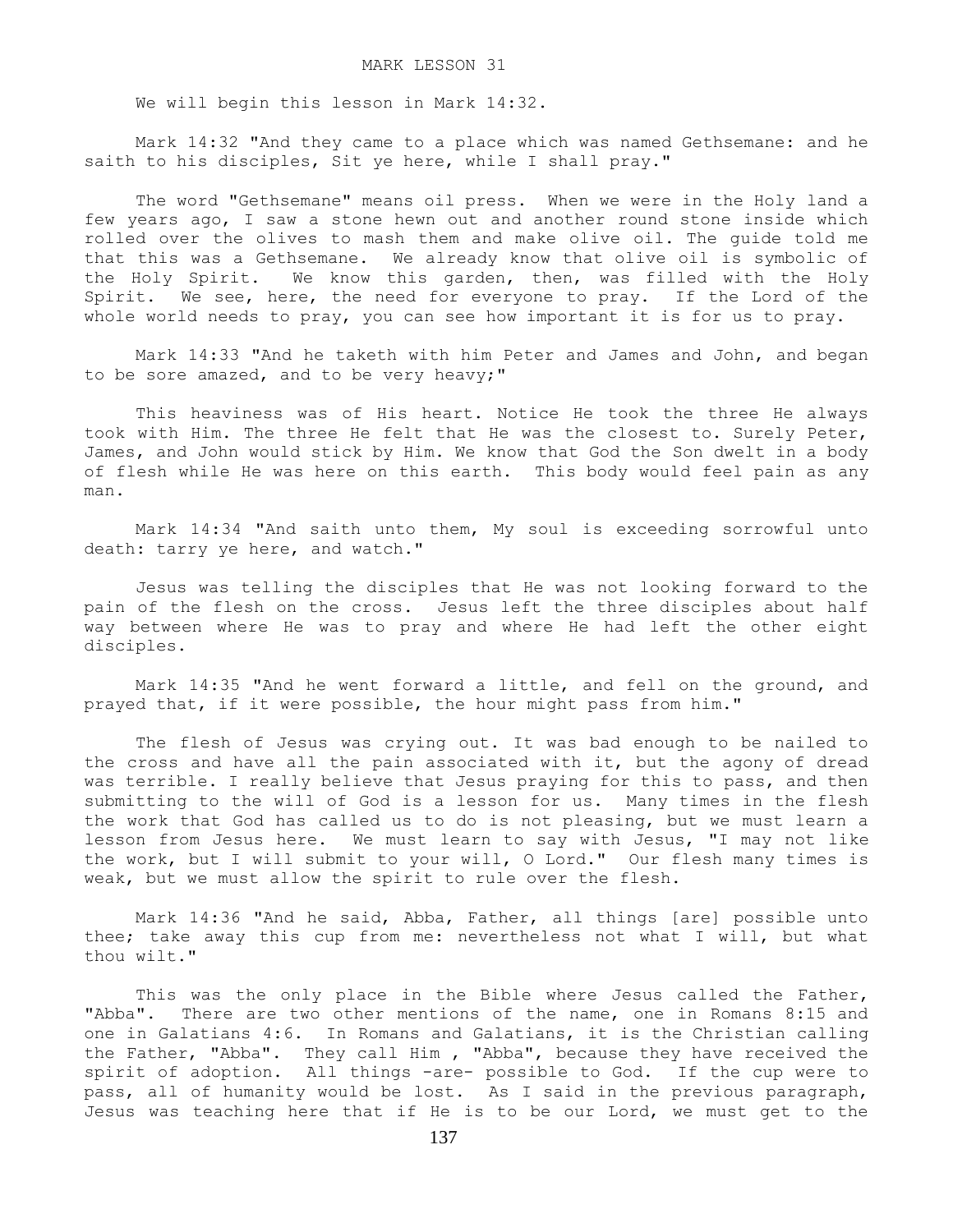point that we can say, "Not my will, but Thine be done." In Jesus, the will of the flesh submitted to the will of the Spirit.

 Mark 14:37 "And he cometh, and findeth them sleeping, and saith unto Peter, Simon, sleepest thou? couldest not thou watch one hour?"

We see, quickly, here, that Peter's bragging that he would stand by Jesus to the end would not even pass this very first test. These three disciples who loved Jesus so dearly had succumbed to the weariness of the flesh.

 Mark 14:38 "Watch ye and pray, lest ye enter into temptation. The spirit truly [is] ready, but the flesh [is] weak."

 These words spoken to the disciples were teaching how to avoid temptation. It is just as current now as it was then. Their temptation would be to deny that Jesus was Messiah, because of their fear of crucifixion. Our temptation is to follow the ways of the flesh and avoid being sacrificed, as well. The flesh and the spirit have always fought for the soul of man. Jesus Christ the Lord was willing, but the flesh that He dwelled in was weak. The disciples' flesh was weak. Our flesh is weak, as well. The only way to overcome temptation then and now is to listen to the spirit, and not the flesh. We are told over and over by Jesus to take up our cross and follow Him.

 Mark 14:39 "And again he went away, and prayed, and spake the same words."

This, also, is a lesson for us. God will not be angry with us, if we pray three times for the same thing. The Lord will allow us a space of time to get our flesh under subjection to our spirit. In Jesus' case, very shortly the flesh yielded to the will of the Father.

 Mark 14:40 "And when he returned, he found them asleep again, (for their eyes were heavy,) neither wist they what to answer him."

We see here that Peter, James, and John did not desire not to wait, but were overcome by the sorrow of what they were hearing. They succumbed to the flesh and slept.

 Mark 14:41 "And he cometh the third time, and saith unto them, Sleep on now, and take [your] rest: it is enough, the hour is come; behold, the Son of man is betrayed into the hands of sinners."

 Perhaps, here, there was an interval of time before Judas came, and Jesus told them to take their rest before he got there. At any rate, there was no more need to watch, because He was through praying. I believe He called Himself here "Son of man" to show that His flesh was in the hands of the sinners to destroy His body. The time was at hand. Jesus called the people who did this to Him sinners whether they were Gentiles or Jews.

Mark 14:42 "Rise up, let us go; lo, he that betrayeth me is at hand."

 Jesus would not hide from them. He went forth to meet them, in fact. When He had decided to do this, He went forth to get it done then. Of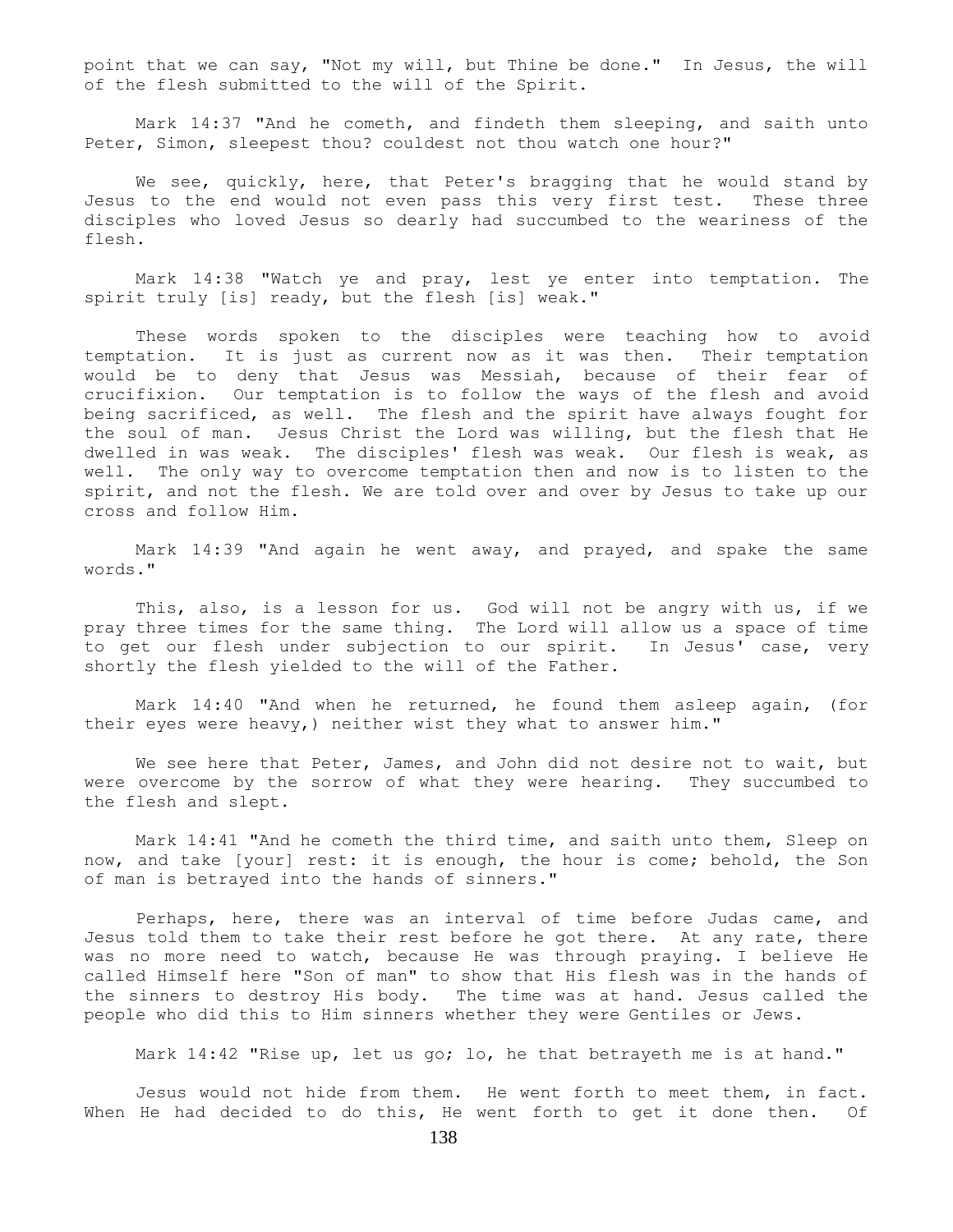course, the Spirit within Him had known from the beginning that this was the purpose of Him being on earth. This was no surprise to Jesus.

 Mark 14:43 "And immediately, while he yet spake, cometh Judas, one of the twelve, and with him a great multitude with swords and staves, from the chief priests and the scribes and the elders."

We see, here, that the religious people of the day were Jesus' worst enemies. They came out to get Jesus with weapons like He was a common criminal. My own opinion of these chief priests, scribes, and elders is that they were afraid of losing the members of the synagogue to Jesus. Jesus had a message of hope, and people with needs in their lives had their needs met in Him. They had no power in their message at all. Their jealousy caused them to do this to Jesus.

Mark  $14:44$  "And he that betrayed him had given them a token, saying, Whomsoever I shall kiss, that same is he; take him, and lead [him] away safely."

 A kiss was the greeting believers used in those days. Many times before, Jesus had vanished in the midst of them. This time He would not, because He knew that it was time.

 Mark 14:45 "And as soon as he was come, he goeth straightway to him, and saith, Master, master; and kissed him."

 An enemy could not get this close, but this one who claimed to be Jesus' friend betrayed Him with a kiss. He was not truly Judas' Master.

Mark 14:46 "And they laid their hands on him, and took him."

The "they" here was the mob with Judas.

 Mark 14:47 "And one of them that stood by drew a sword, and smote a servant of the high priest, and cut off his ear."

 St. John tells us that the one with the sword was Peter. Peter was ready to fight to the death for Jesus, if necessary. Malchus was the name of the servant, and we read in St. Luke that Jesus healed the ear. Just this miracle alone should have told them who He was. They were blinded and could not see the Truth.

 Mark 14:48 "And Jesus answered and said unto them, Are ye come out, as against a thief, with swords and [with] staves to take me?"

 St. John goes into greater detail in chapter 18 beginning with verse 4. Jesus told them who He was and asked them to let the disciples go. Read all of it.

 Mark 14:49 "I was daily with you in the temple teaching, and ye took me not: but the scriptures must be fulfilled."

 Jesus was saying here, you have no power at all over me, just as you did not when I was in the temple. This I allowed to happen to fulfill the Scriptures.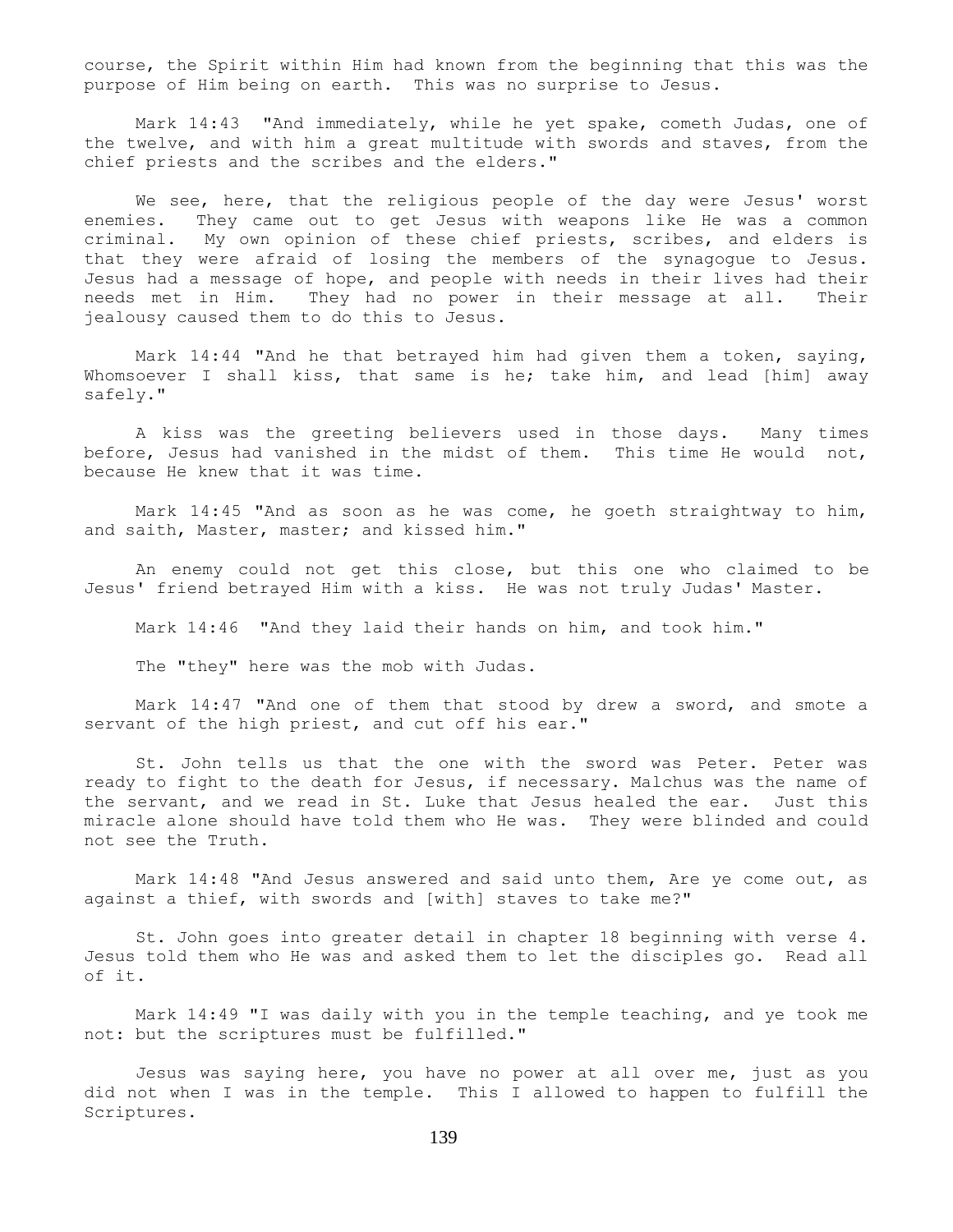Mark 14:50 "And they all forsook him, and fled."

The "all", here, means the eleven disciples. They all ran from fear.

Notes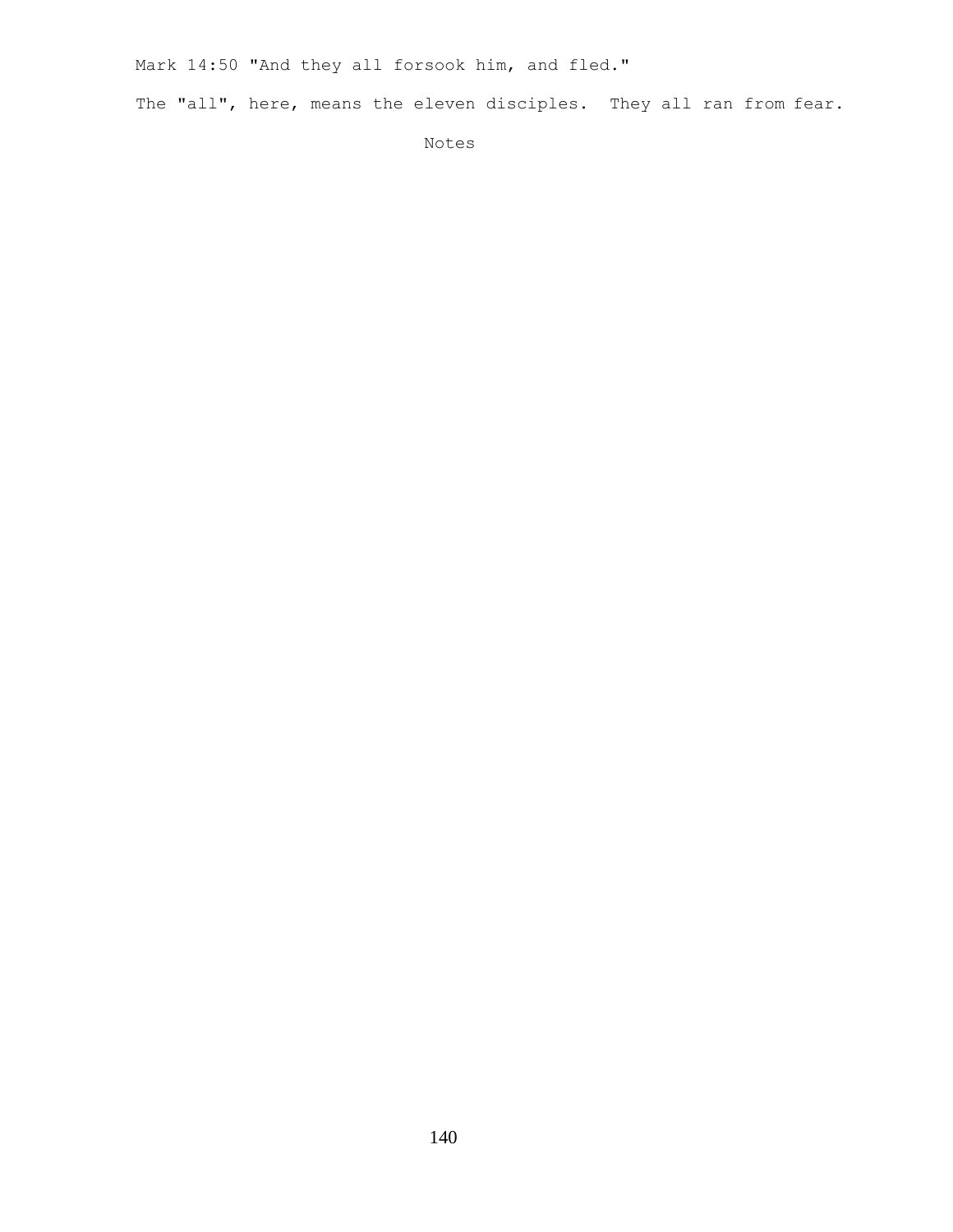- 1. In verse 32, where did Jesus go?
- 2. What does the word mean?
- 3. Which three disciples did Jesus take part of the way with Him when He went to pray?
- 4. What was sorrowful about Jesus when He told the three to wait and watch with Him?
- 5. What did Jesus do when He left the three disciples?
- 6. What did He ask the Father to let pass?
- 7. What lesson did Jesus want us to learn by Him praying, but still submitting to God's will?
- 8. In verse 36, Jesus calls the Father what?
- 9. What other two places in the Bible was this name used by believers?
- 10. If the cup were passed over, what would have happened to all of humanity?
- 11. Who did Jesus scold for not being awake when He went to them?
- 12. Why did Jesus warn Peter, James, and John to watch and pray?
- 13. He said, "The spirit truly is willing but the \_\_\_\_\_\_\_\_\_\_\_\_\_\_\_\_\_\_ is weak". 14. What was the temptation of the disciples?
- 
- 15. What two things have always fought for the soul of man?
- 16. What is the only way to avoid temptation?
- 17. How many times did Jesus pray to the Father to let the cup pass?
- 18. When Jesus went back to check on Peter, James and John, how did He find them?
- 19. Who did Jesus say He was betrayed into the hands of?
- 20. Why does the author believe Jesus called Himself "Son of man" in verse 41?
- 21. Who were classified as sinners in verse 41?
- 22. Who came with Judas to arrest Jesus?
- 23. What caused these religious people to do this to Jesus?
- 24. What name did Judas call Jesus that he did not mean?
- 25. How did Judas greet Jesus?
- 26. What did Peter do to the servant of the high priest?
- 27. What was the servants name?
- 28. "I was in the temple teaching daily", was what Jesus said to them. Why did Jesus allow them to take Him then?
- 29. Which of the disciples left Him?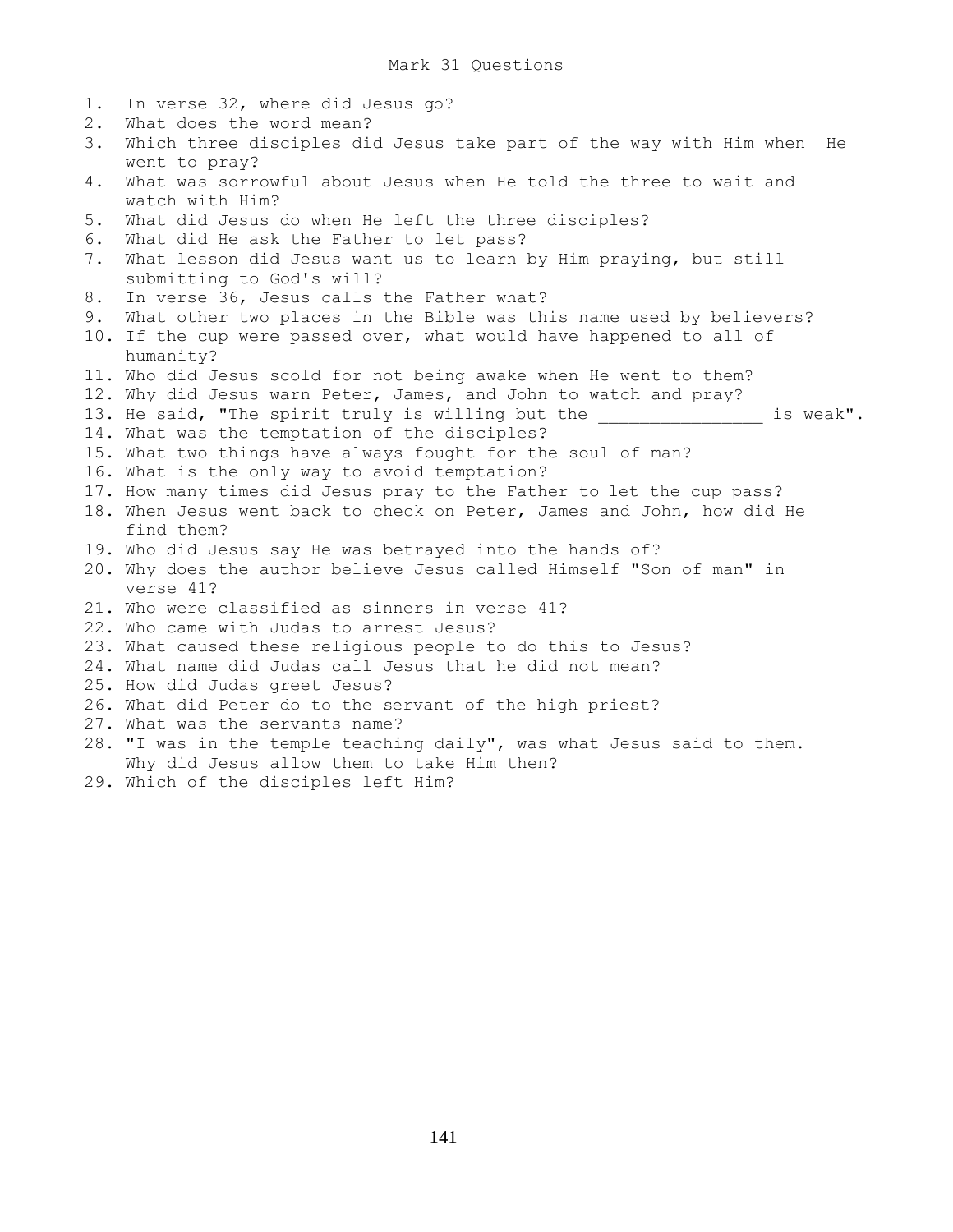We will begin this lesson in Mark 14:51.

 Mark 14:51 "And there followed him a certain young man, having a linen cloth cast about [his] naked [body]; and the young men laid hold on him:" Mark 14:52 "And he left the linen cloth, and fled from them naked."

 Most people believe this young man was Mark, himself. Most theologians believe that the Passover was held at Mark's house. We can see the flight of this young follower as the same kind of circumstance the disciples would have been in, if they hadn't run.

 Mark 14:53 "And they led Jesus away to the high priest: and with him were assembled all the chief priests and the elders and the scribes."

 The "High Priest" was Caiaphas. They had quickly gathered a group of priests, elders, and scribes to make quick work of this trial of Jesus.

 Mark 14:54 "And Peter followed him afar off, even into the palace of the high priest: and he sat with the servants, and warmed himself at the fire."

 John 18:15 says, "And Simon Peter followed Jesus, and [so did] another disciple: that disciple was known unto the high priest, and went in with Jesus into the palace of the high priest." This other disciple was commonly believed to be John. Peter stayed with the servants out in the area for the servants.

 Mark 14:55 "And the chief priests and all the council sought for witness against Jesus to put him to death; and found none."

 They really had no charges at all against Jesus that would stand up in court. They wanted to kill Him, but had no grounds for killing Him. They could find no witness to anything that was punishable by death.

 Mark 14:56 "For many bare false witness against him, but their witness agreed not together."

 You see, all of them were liars, because Jesus had never sinned against God, or man.

 Mark 14:57 "And there arose certain, and bare false witness against him, saying," Mark 14:58 "We heard him say, I will destroy this temple that is made with hands, and within three days I will build another made without hands."

 They did not realize that He was speaking of His body. And even in this accusation, they did not agree, as you see in the next verse.

 Mark 14:59 "But neither so did their witness agree together." Mark 14:60 "And the high priest stood up in the midst, and asked Jesus, saying, Answerest thou nothing? what [is it which] these witness against thee?"

142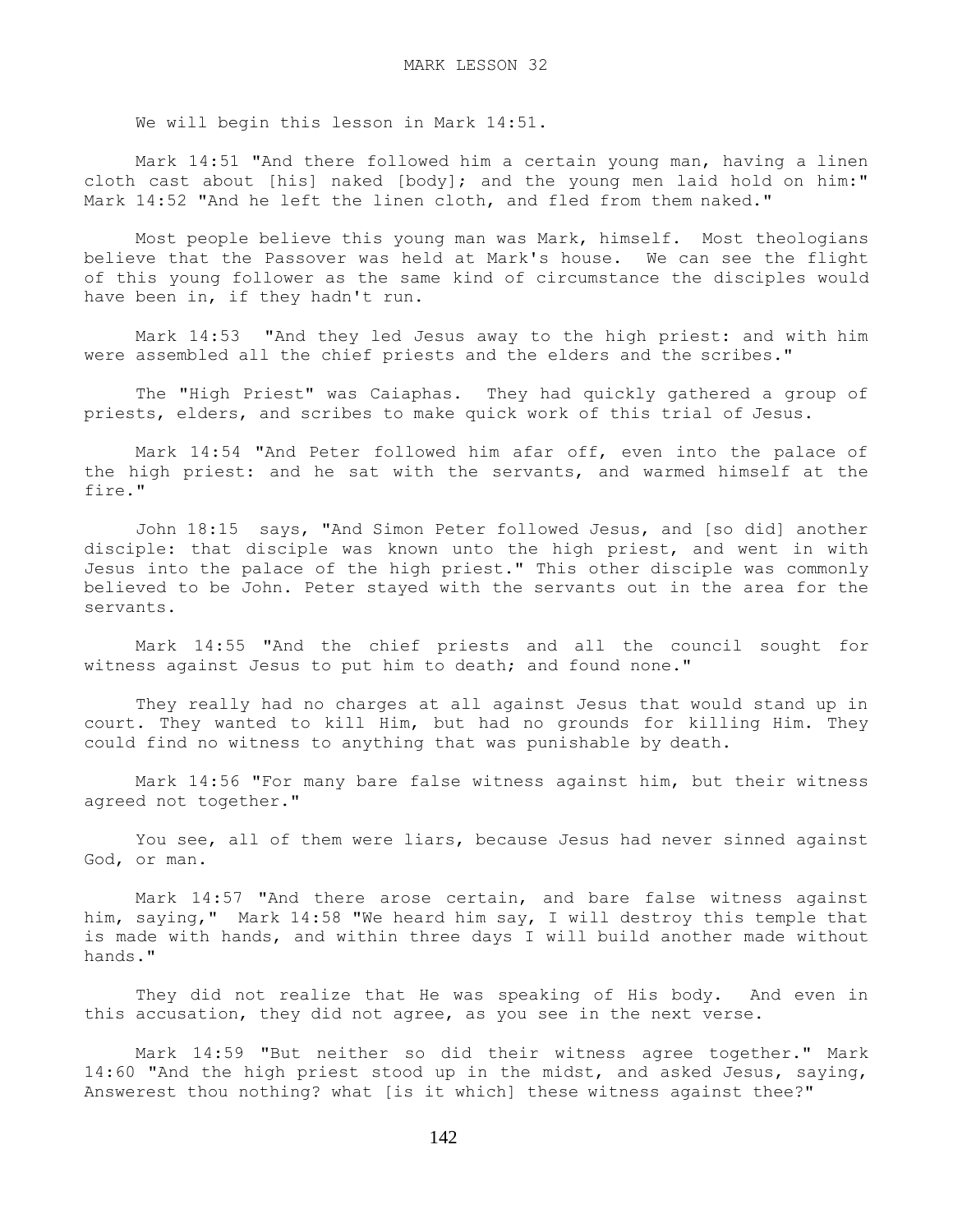The high priest wanted something he could charge Jesus with. If Jesus had answered, it would have done nothing but make Him look guilty, because the accusations were so varied and without detail. The high priest could not believe that Jesus would not defend Himself.

 Mark 14:61 "But he held his peace, and answered nothing. Again the high priest asked him, and said unto him, Art thou the Christ, the Son of the Blessed?"

 Now the high priest had stopped asking general questions and had hit on the question that he really wanted the answer to. This question was a real set up so that the high priest could accuse Jesus.

 Mark 14:62 "And Jesus said, I am: and ye shall see the Son of man sitting on the right hand of power, and coming in the clouds of heaven."

 Jesus' answer was straightforward, He just said, "I am". Jesus added a warning to this high priest. In a sense Jesus was saying, "It may look like you have power over me, but there will come a time when you will stand before me to be judged". We see a prophetic statement here of when Jesus will return in the clouds for the believers.

 Mark 14:63 "Then the high priest rent his clothes, and saith, What need we any further witnesses?" Mark 14:64 "Ye have heard the blasphemy: what think ye? And they all condemned him to be guilty of death."

 Jesus told the truth and was condemned by these evil priests and high priest. When he rent his clothes (meaning he violently tore his outer tunic off), he was showing his great displeasure in what Jesus had said. Since this high priest, the priests , the scribes, Pharisees, and elders were opposed to Jesus, it was no surprise that they condemned Him to be guilty of death.

 Mark 14:65 "And some began to spit on him, and to cover his face, and to buffet him, and to say unto him, Prophesy: and the servants did strike him with the palms of their hands."

We see, here, that they slapped the Lord of all the earth and spit on Him. Isaiah had prophesied about this very thing in chapter 50:6.

 Mark 14:66 "And as Peter was beneath in the palace, there cometh one of the maids of the high priest:" Mark 14:67 "And when she saw Peter warming himself, she looked upon him, and said, And thou also wast with Jesus of Nazareth."

 Many people had seen Jesus and His disciples. It certainly would not be hidden for long that Peter was one of the disciples. Peter had so soon forgotten what Jesus had told him that he would do, as you see here.

 Mark 14:68 "But he denied, saying, I know not, neither understand I what thou sayest. And he went out into the porch; and the cock crew."

 Not only did Peter deny Jesus, but in so doing he was lying. Peter went out of the building to the porch then, so if they accused him again, he would have a better way to get away. Fear will make us do terrible things.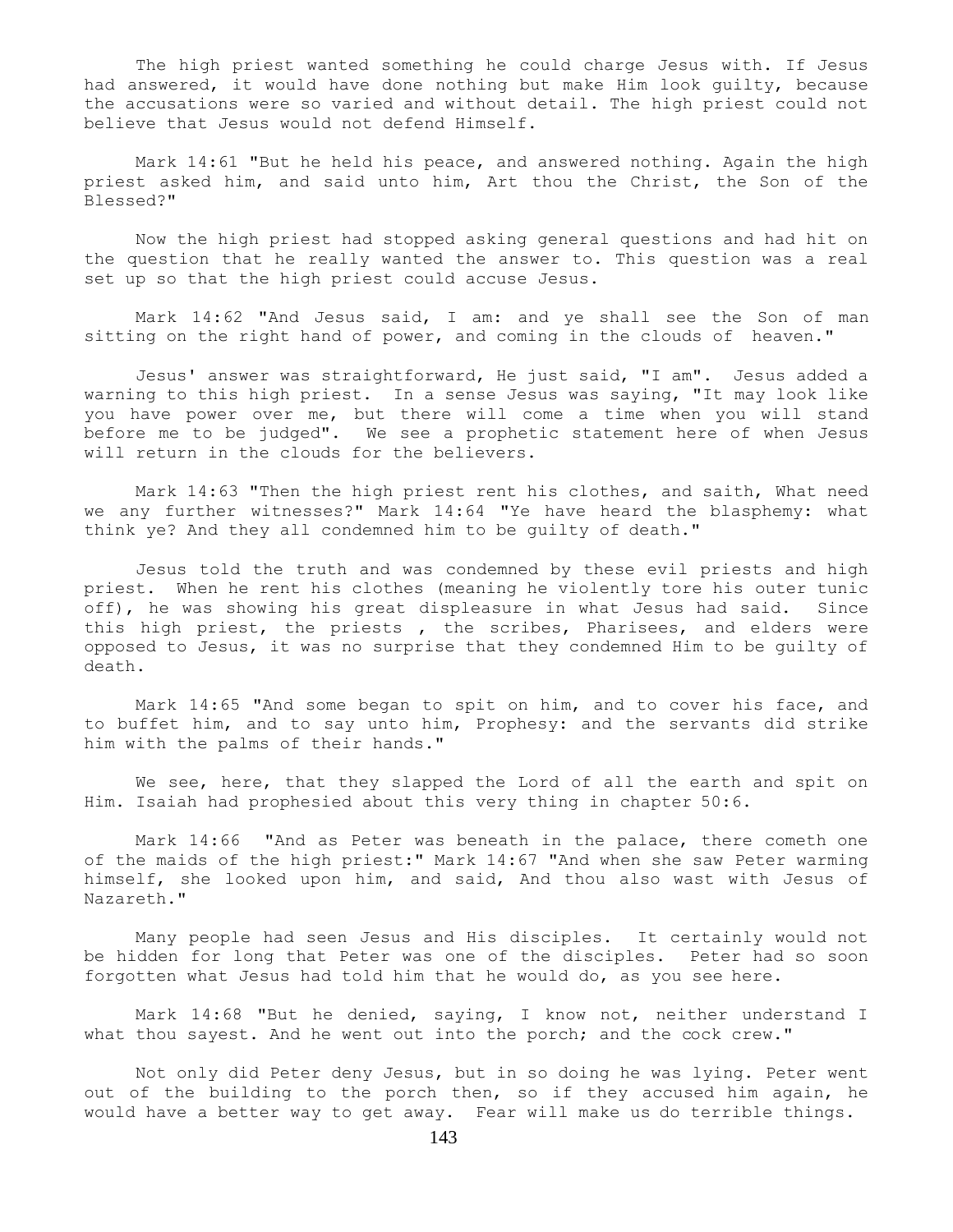Mark 14:69 "And a maid saw him again, and began to say to them that stood by, This is [one] of them." Mark 14:70 "And he denied it again. And a little after, they that stood by said again to Peter, Surely thou art [one] of them: for thou art a Galilaean, and thy speech agreeth [thereto]."

We see, here, a very frightened man. Peter had been with Jesus and seen the miracles. He was there at the transfiguration and heard the voice of the Father saying that Jesus was His Son. Fear of death had gripped Peter and caused him to doubt. Here they were really putting pressure on Peter, saying you may deny it, but you are with Him. Your speech and your nationality give you away.

 Mark 14:71 "But he began to curse and to swear, [saying], I know not this man of whom ye speak."

 Peter now committed another sin. He added cursing to his lying. It made him angry at them, but more angry at himself.

 Mark 14:72 "And the second time the cock crew. And Peter called to mind the word that Jesus said unto him, Before the cock crow twice, thou shalt deny me thrice. And when he thought thereon, he wept."

We see, here, a broken man. When the cock crew the second time, Peter immediately remembered what Jesus had said to him. Peter suddenly knew that he had failed his Lord. He wept not only because he let Jesus down, but wept because he felt Jesus would not forgive him for this. The next mention of Peter we will see him back in his boat fishing for fish again.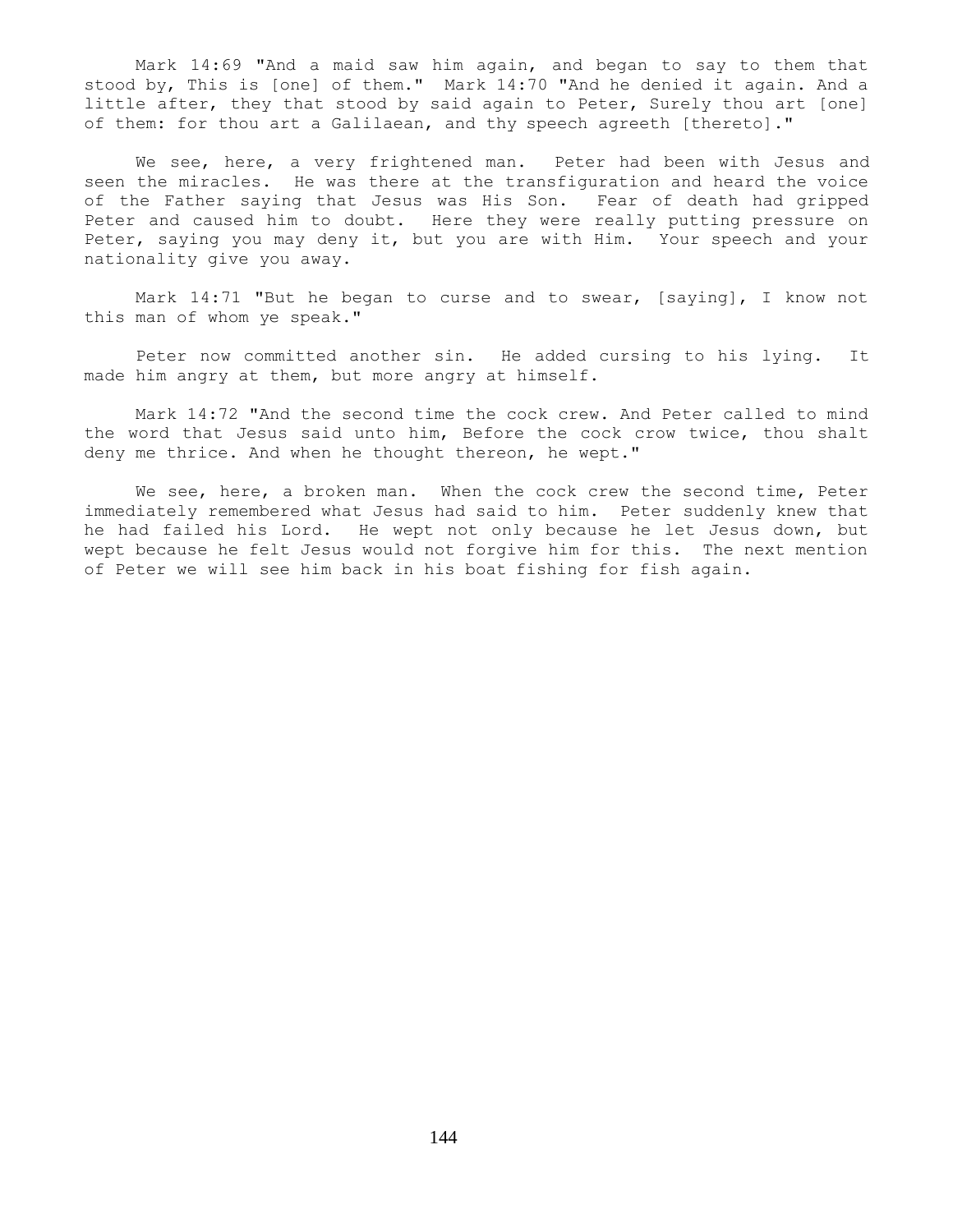- 1. What happened to the young man (who had a linen wrap on) following Jesus? 2. Who do most people believe the young man was? 3. Where did they take Jesus to be questioned? 4. Who were with him as he questioned Jesus? 5. Who, probably, was the high priest? 6. Who followed (that was named) into the palace of the high priest? 7. In St. John, we find that another disciple was there, who was it probably? 8. Where did Peter stay? 9. For what purpose did the chief priests and the council try to get a solid witness against Jesus? 10. Why were the false witnesses not used? 11. What did some of the witnesses say Jesus had said about the temple? 12. What had they not understood? 13. When the high priest asked why Jesus didn't answer, what was he trying to do? 14. What specific question did the high priest ask Jesus? 15. How did Jesus answer? 16. What warning to the high priest did He include when He answered him? 17. What reaction did the high priest have? 18. What did they all condemn Jesus to be? 19. What does "rent his clothes" mean? 20. What did the onlookers begin to do to Jesus? 21. Where was Peter when all of this was happening? 22. Who was the first to say that Peter had been with Jesus? 23. When she accused Peter, what answer did he give? 24. Where did Peter go after the accusation? 25. How many times did Peter deny Jesus? 26. What happened immediately after, that Jesus had told Peter would happen? 27. What had gripped Peter and caused him to deny knowing Jesus? 28. What other sin, besides lying, did Peter commit?
	- 29. Give two reasons why Peter wept.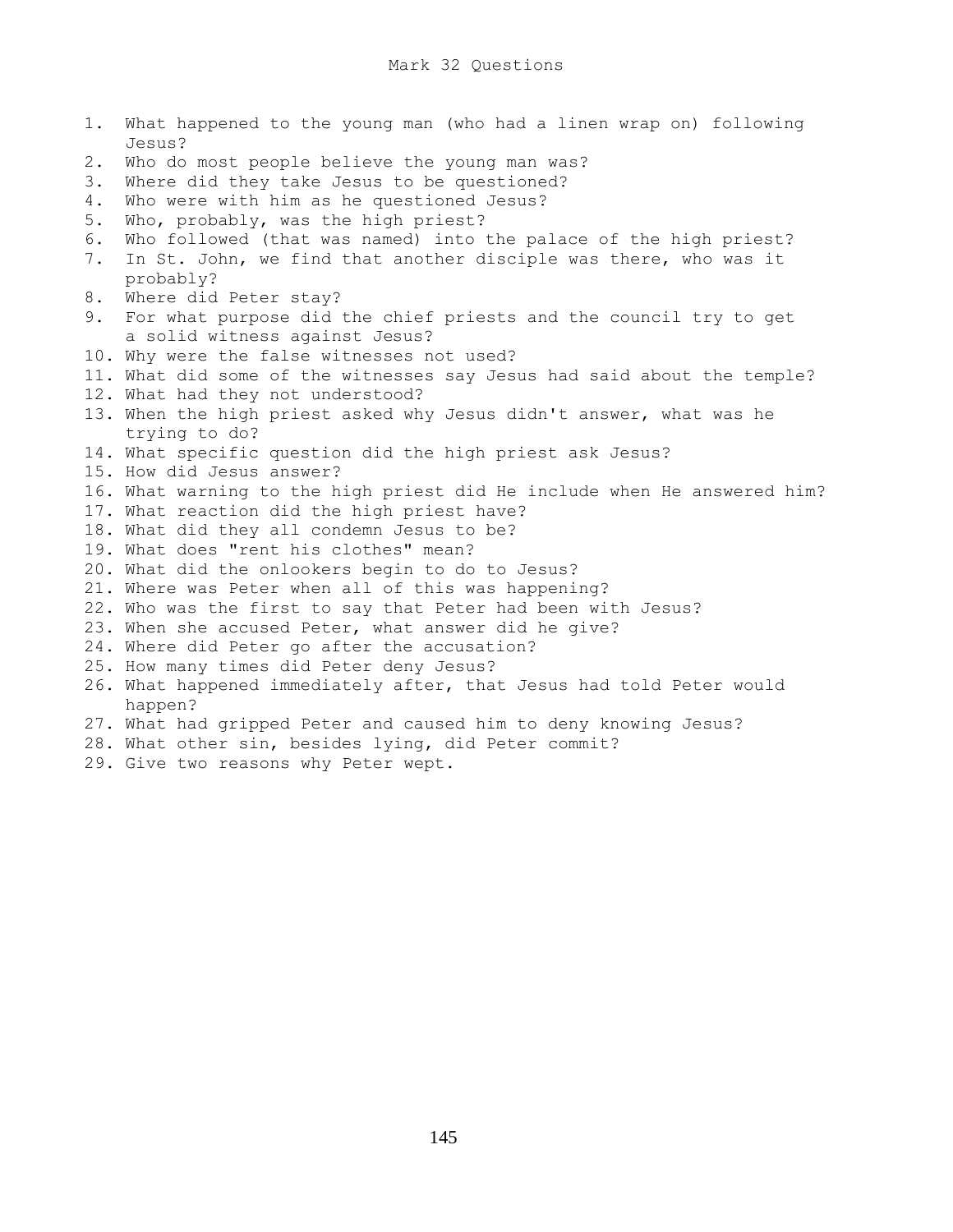We will begin this lesson in Mark 15:1.

 Mark 15:1 And straightway in the morning the chief priests held a consultation with the elders and scribes and the whole council, and bound Jesus, and carried [him] away, and delivered [him] to Pilate."

We will bring this up to date. Jesus was first taken to Annas, then Caiphas (the high priest), and then to the Roman in charge, Pilate. We see a fulfillment of Jesus' prophecy, here, (they shall deliver him to the Gentiles). Rome had power in Jerusalem in those days and only the Romans could order Jesus' death.

 Mark 15:2 "And Pilate asked him, Art thou the King of the Jews? And he answering said unto him, Thou sayest [it]."

 Pilate really was not in favor of killing Jesus. He asked Jesus, Are you the king of the Jews? Jesus answered Pilate in a way that left no argument. This was as if He was saying, "Yes, but you said it".

 Mark 15:3 "And the chief priests accused him of many things: but he answered nothing."

 Sometimes, the best answer is no answer at all, and we see that was what the Lord did there. The chief priests were accusing Jesus of everything they could think of to try to stir Pilate up. They mentioned Jesus being King of the Jews, thinking Pilate would think that Jesus would lead the Jews against Rome.

 Mark 15:4 "And Pilate asked him again, saying, Answerest thou nothing? behold how many things they witness against thee."

 As we said before, Pilate was truly trying to get to the bottom of this. He was not on anyone's side at that moment. He marveled that Jesus was not defending Himself by answering back all these accusations, as we see in verse 5.

 Mark 15:5 "But Jesus yet answered nothing; so that Pilate marvelled." Mark 15:6 "Now at [that] feast he released unto them one prisoner, whomsoever they desired."

 This was like a governor pardoning a criminal. It was the custom to pardon one prisoner during the Passover feast. Pilate somewhere along here sent Jesus to Herod to be judged, because Pilate could find no fault in Him. We, also, see in St. Luke 23: 12, "And the same day Pilate and Herod were made friends together: for before they were at enmity between themselves." Pilate and Herod, even though they were involved in sentencing Jesus, were not as guilty as these high priests, priests, scribes, and Pharisees.

 Mark 15:7 "And there was [one] named Barabbas, [which lay] bound with them that had made insurrection with him, who had committed murder in the insurrection."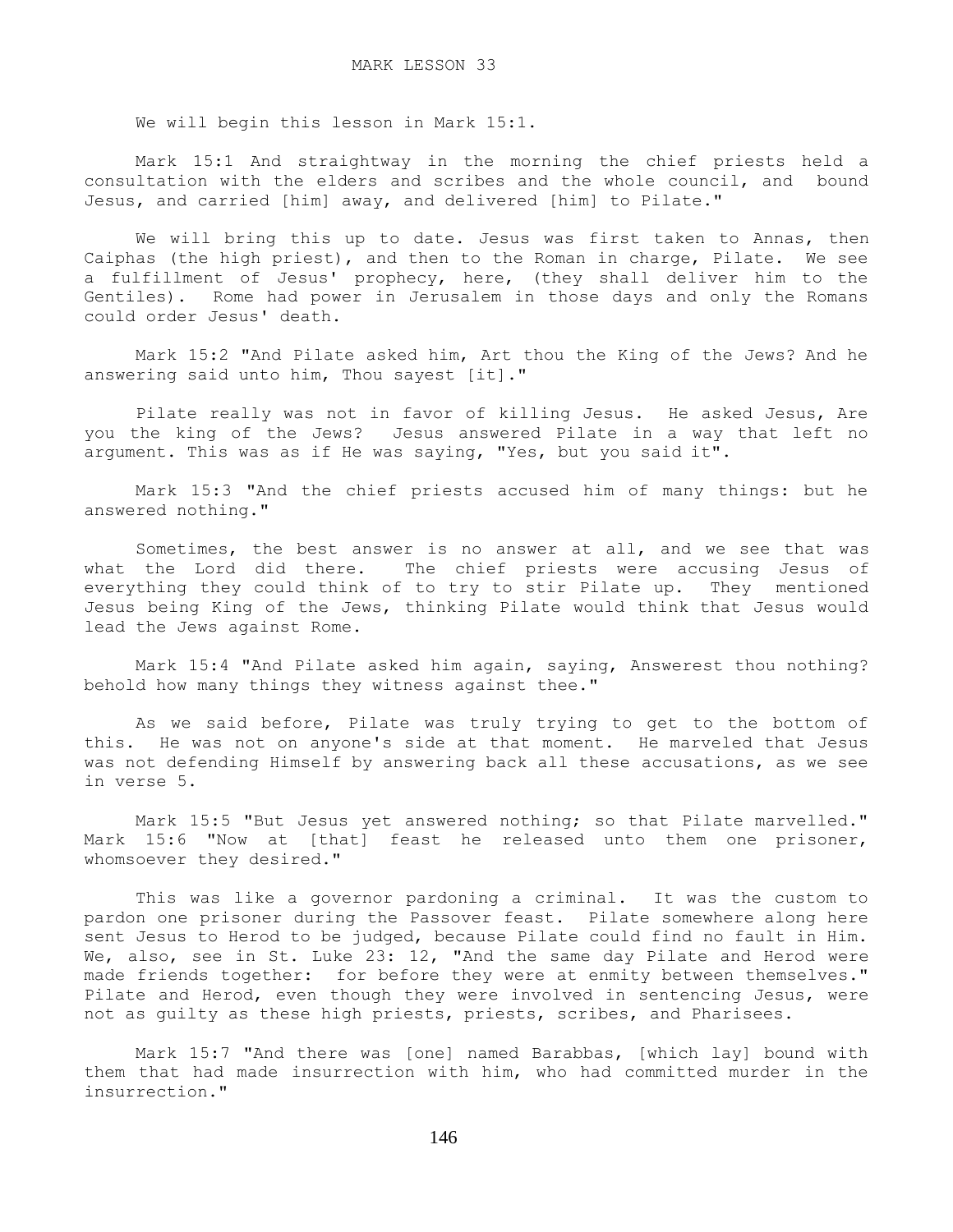This Barabbas was not only a murderer but had tried to overthrow the government, as well. Barabbas was not just a regular criminal, but a vicious murderer.

 Mark 15:8 "And the multitude crying aloud began to desire [him to do] as he had ever done unto them." Mark 15:9 "But Pilate answered them, saying, Will ye that I release unto you the King of the Jews?"

 You see, from the very beginning Pilate could find no fault in Jesus. In this question Pilate was asking them to ask for the release of Jesus. Pilate knew that Jesus was innocent of any wrong doing. He could see right through these accusations of the high priests. He knew that their jealousy of His powerful ministry had caused them to try to get Jesus killed. He knew that Jesus was not guilty of any crime punishable by death.

 Mark 15:10 "For he knew that the chief priests had delivered him for envy."

 We see priests who were supposed to be upholding the things of God, who were so puffed up with pride that they were about to destroy the Saviour of the World. High priests were supposed to know the Scriptures, and yet they would not believe that Jesus was Messiah.

 Mark 15:11 "But the chief priests moved the people, that he should rather release Barabbas unto them."

 The Chief priests had a hold on the people. They used their great influence here, and caused the people to cry out for this murderer Barabbas over Jesus.

 Mark 15:12 "And Pilate answered and said again unto them, What will ye then that I shall do [unto him] whom ye call the King of the Jews?"

 I believe Pilate was seeking every way he could to not kill Jesus. Pilate actually believed Jesus was who He said He was, I believe. Pilate told them, you will have to judge your King yourselves.

Mark 15:13 "And they cried out again, Crucify him."

This cry will ring through all the ages. These two words "crucify him" changed all of history. It brought death and hell to those who do not believe, and life everlasting for those who do believe.

 Mark 15:14 "Then Pilate said unto them, Why, what evil hath he done? And they cried out the more exceedingly, Crucify him."

 Pilate, through these verses, tried to make the people understand that they were crucifying an innocent man. The people would not listen to Pilate, but listened to these evil priests. What a terrible thing to know that you asked for Jesus to be crucified. They were crying out, but we had our part in this, as well. Every person who ever lived (except Jesus) had sin in his life at one time. Our sins helped cause Jesus to be crucified. He was crucified for our sins, so that we might go free.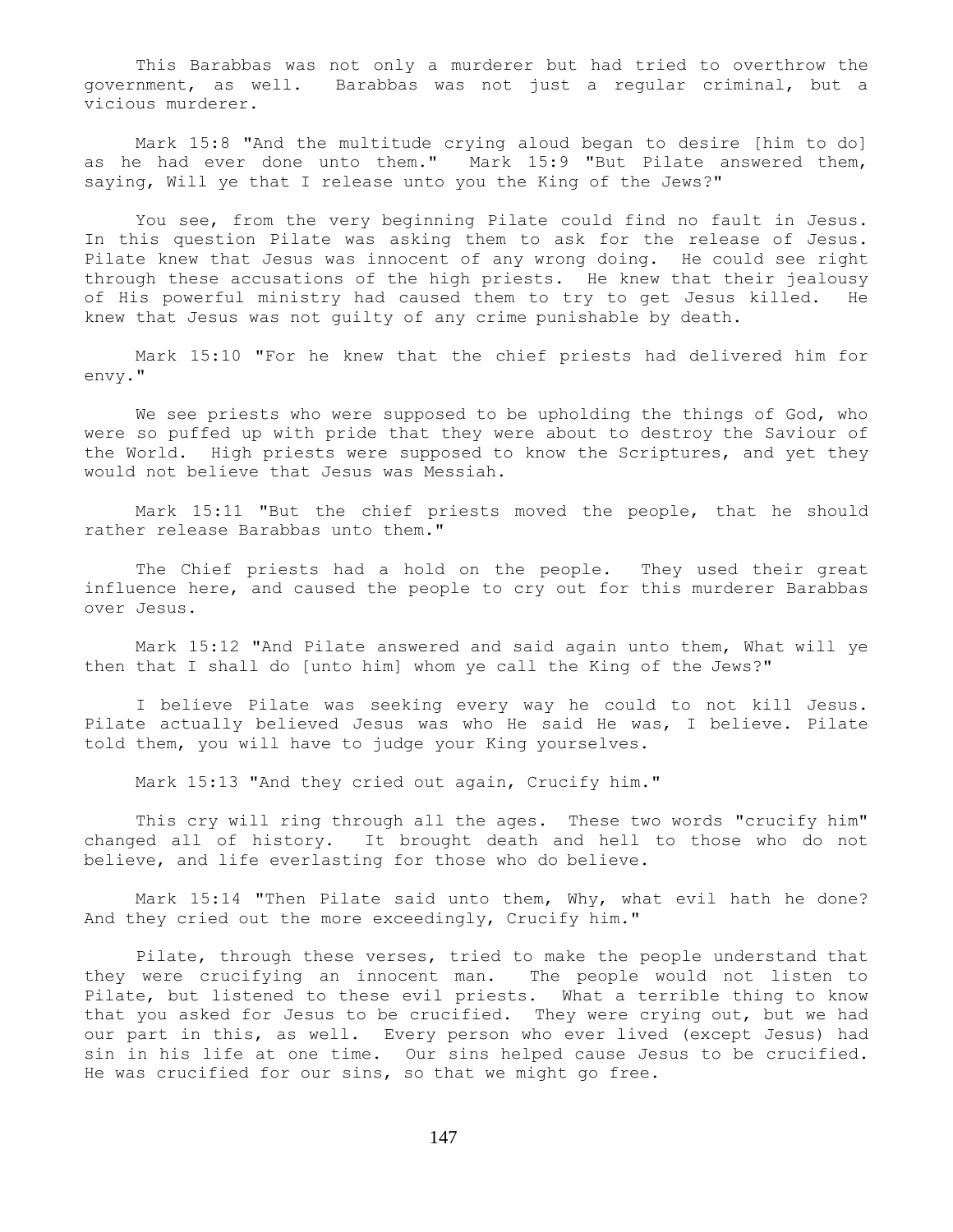Mark 15:15 "And [so] Pilate, willing to content the people, released Barabbas unto them, and delivered Jesus, when he had scourged [him], to be crucified."

 In Matthew 27:24 we read about Pilate's attitude, Matthew 27:24 "When Pilate saw that he could prevail nothing, but [that] rather a tumult was made, he took water, and washed [his] hands before the multitude, saying, I am innocent of the blood of this just person: see ye [to it]." This was all against the wishes of Pilate. The people spoke, and Pilate allowed this, because it was the will of the people.

 Mark 15:16 "And the soldiers led him away into the hall, called Praetorium; and they call together the whole band."

 "Praetorium" means governor's courtroom, or hall of judgement. This "whole band", here, meant large number of soldiers.

 Mark 15:17 "And they clothed him with purple, and platted a crown of thorns, and put it about his [head]," Mark 15:18 "And began to salute him, Hail, King of the Jews!"

 Little did they know that He should be robed in purple (purple is one of the godly colors). Purple showed Jesus as the King of not only the Jews, but was looking forward to when He will come in the clouds as King of kings and Lord of lords when he will be King of all the earth. Thorns were a very hated plant on the earth. This "crown of thorns" showed just how little regard these soldiers had for our Lord. Of course, it was painful, also, with the thorns sticking in His head. This salute was a sarcastic salute. They were saying, "You say you are King, but look at you now."

 Mark 15:19 "And they smote him on the head with a reed, and did spit upon him, and bowing [their] knees worshipped him."

 All of this was mocking Jesus. Had they only known who He really was, they would never have done this. This spitting and striking Jesus went on and on. Bowing to worship Him was laughing at Him and making fun, as well.

 Mark 15:20 "And when they had mocked him, they took off the purple from him, and put his own clothes on him, and led him out to crucify him."

 We know from other Scriptures that they took Him outside the city wall to be crucified.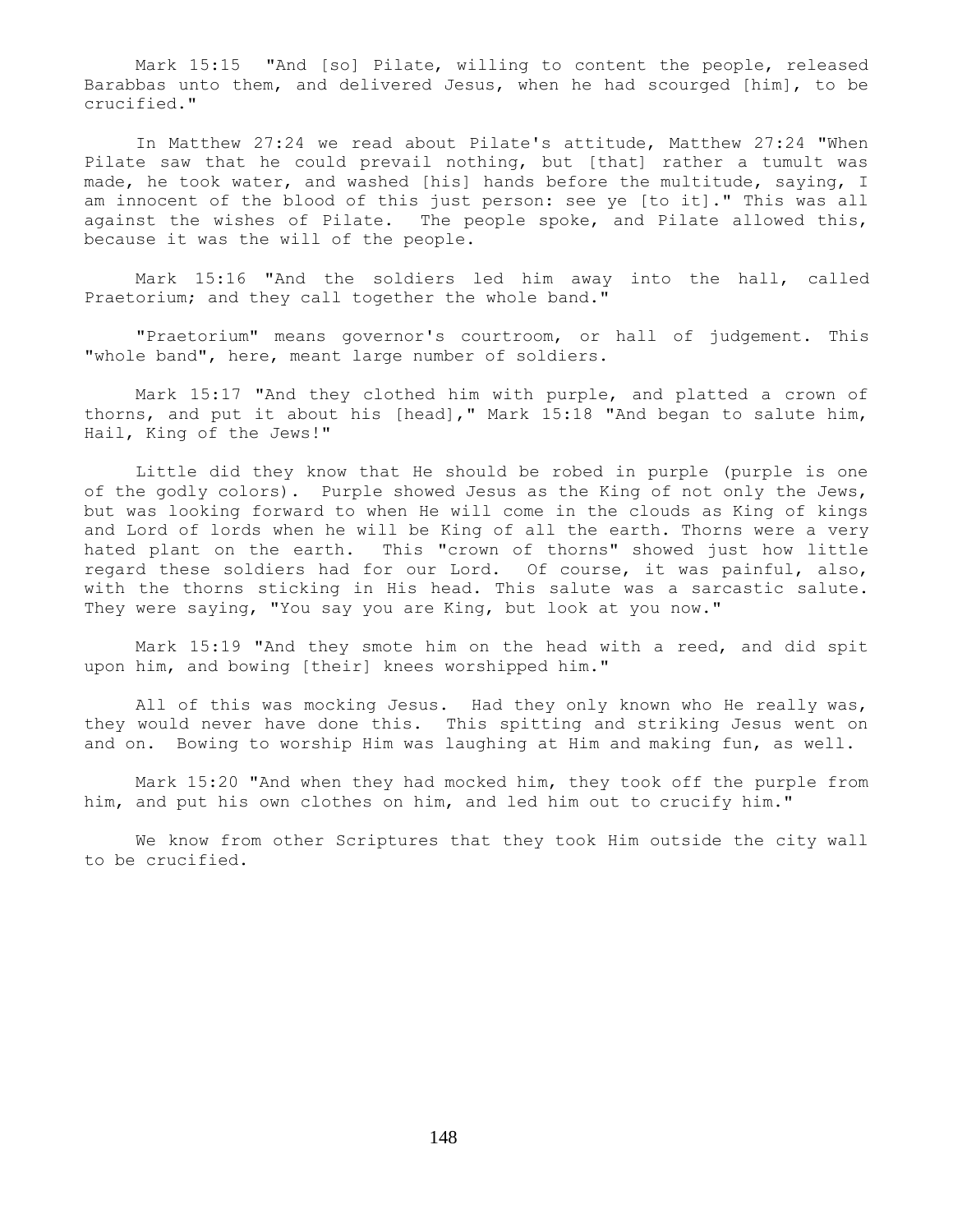- 1. After the council of priests, elders, and scribes met, they bound Jesus and took Him to whom? 2. Who was the only one who could order the death penalty in those days? 3. What did Pilate ask Jesus? 4. How did Jesus answer? 5. When the chief priests accused Jesus of many things, what did Jesus answer? 6. Why did the chief priest tell Pilate that Jesus said He was King of the Jews? 7. Why did Pilate marvel at Jesus? 8. This release of a prisoner at the feast was like what? 9. Why did Pilate send Jesus to Herod? 10. What good thing for Pilate came of all this? 11. Who was truly to blame for the crucifixion? 12. Who was the murderer who was bound for trial? 13. Who did Pilate want to release? 14. Who did the people want released? 15. Who had swayed the people's opinion? 16. What did Pilate know was the real reason the priests wanted Jesus killed? 17. Pilate asked the people what, to do with Jesus, what did they answer? 18. What did Pilate try to convince them of to no avail? 19. What part did we have in Jesus being crucified? 20. What physical thing did Pilate do to show that he had no part in this?
- 21. Who took Jesus away?
- 22. What does Praetorium mean?
- 23. What color robe did they put on Jesus?
- 24. What did this purple robe really show Jesus as?
- 25. What was His crown made of?
- 26. What other terrible things did the soldiers do to Jesus?
- 27. What did they put on Him to take Him to crucify Him?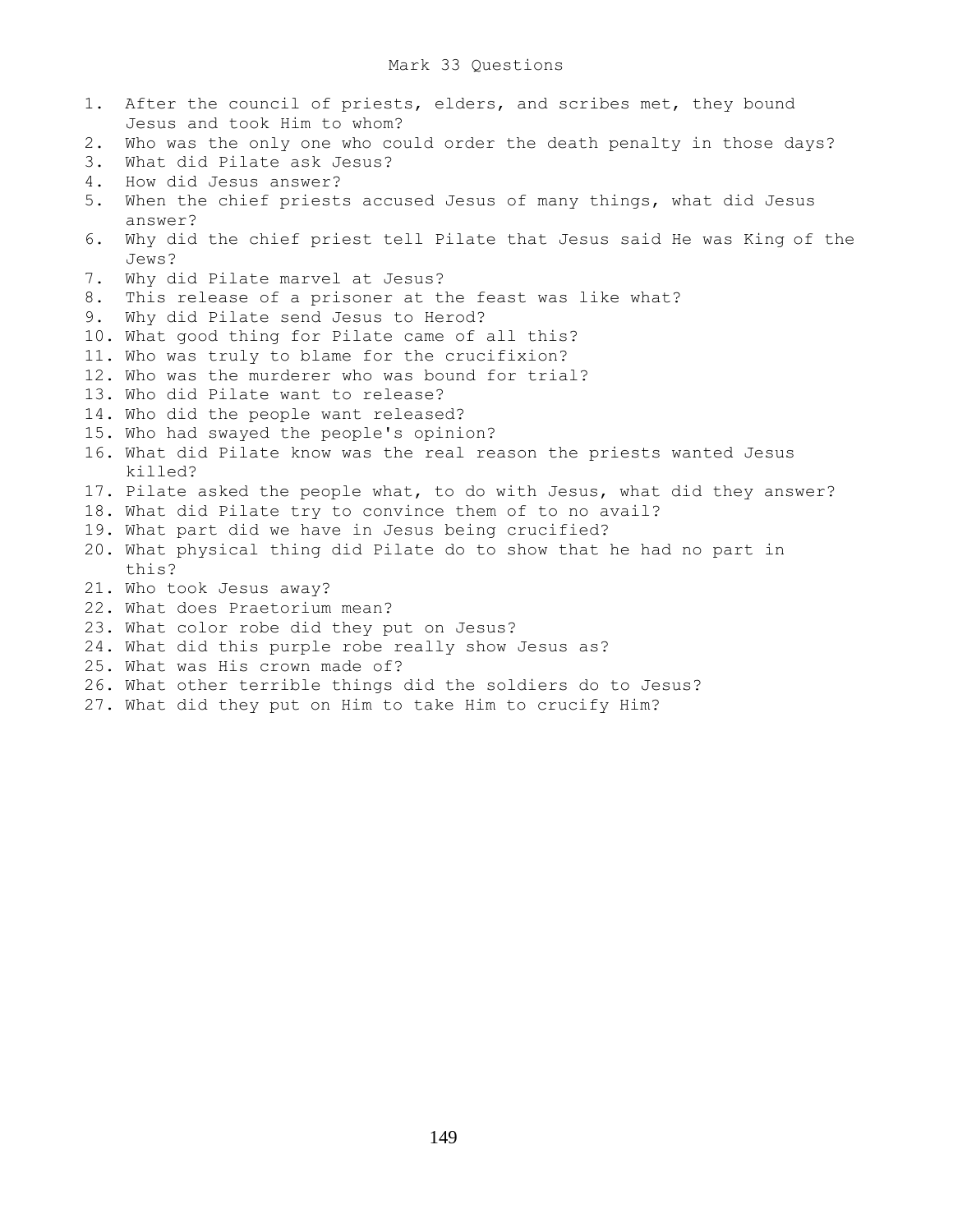We will begin this lesson in Mark 15:21.

 Mark 15:21 "And they compel one Simon a Cyrenian, who passed by, coming out of the country, the father of Alexander and Rufus, to bear his cross."

 "Cyrene" is a country of Africa, so this was a black man. Jesus had carried the cross part of the way, and when they saw His body was weak, they took hold of Simon and compelled him to carry the cross for Jesus. There are several mentions of Alexander in the book of Acts, and in Romans we read of Rufus, which makes us think that they were followers of the Lord. Possibly, they were part of the 120.

 Mark 15:22 "And they bring him unto the place Golgotha, which is, being interpreted, The place of a skull."

 In Luke chapter 23, this place was called "Calvary". This hill really does look like a skull.

 Mark 15:23 "And they gave him to drink wine mingled with myrrh: but he received [it] not."

 This was a drink to kill the pain, but the Lord refused the pain killer, because He wanted not to be numbed from the pain, but to endure the full impact of the cross.

 Mark 15:24 "And when they had crucified him, they parted his garments, casting lots upon them, what every man should take."

 We see, here, that Mark doesn't go into great detail about the crucifixion, it just states that they crucified Him. His coat was a coat that had no seam. They didn't want to tear it, so they cast lots. In St. John 19:23, we read that four soldiers each got a part, and then, they cast lots for His coat.

Mark 15:25 "And it was the third hour, and they crucified him."

This was at nine o'clock A.M. Jesus suffered on the cross six hours, symbolic of six days of work on the earth.

Mark 15:26 "And the superscription of his accusation was written over, THE KING OF THE JEWS."

In St. Matthew 27:37 the superscription was, Matthew 27:37 "And set up over his head his accusation written, THIS IS JESUS THE KING OF THE JEWS."

 Mark 15:27 "And with him they crucify two thieves; the one on his right hand, and the other on his left." Mark 15:28 "And the scripture was fulfilled, which saith, And he was numbered with the transgressors."

 Of these two thieves, the one on the right repented and was saved, and the one on the left died in his sin. These two symbolized the lost of all humanity on the left, and those saved by the blood of the Lamb on the right. In heaven, it will be Jesus, the Judge of all the world who will put the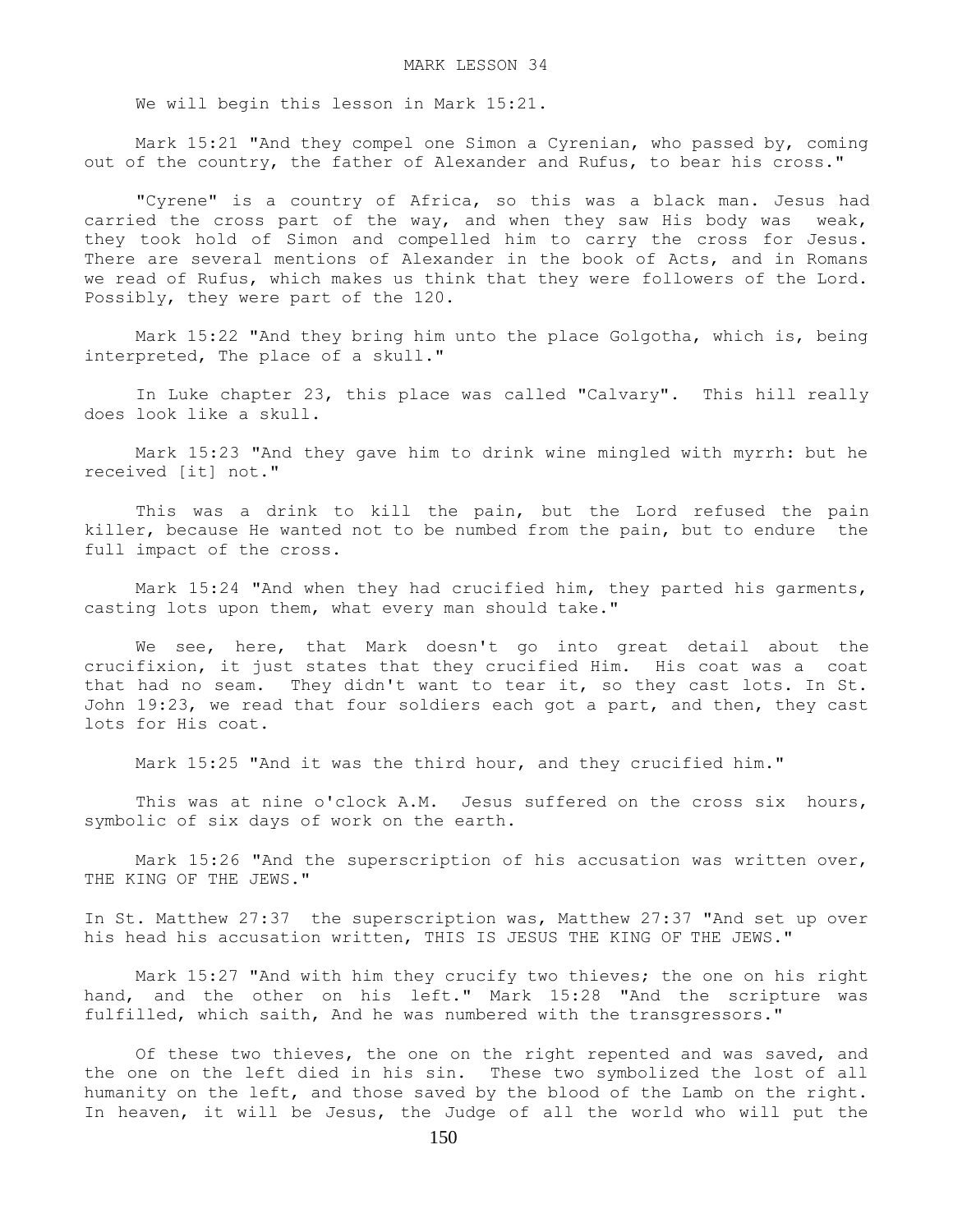sheep on the right and the goats on the left; the separation, sheep (saved) goats (lost). Both the man on the left and the man on Jesus' right were sinners and deserved their punishment. The difference was the one on the right repented, and Jesus promised him eternal life.

 Mark 15:29 "And they that passed by railed on him, wagging their heads, and saying, Ah, thou that destroyest the temple, and buildest [it] in three days," Mark 15:30 "Save thyself, and come down from the cross."

 You see, they had no idea that He was speaking of His body in this. Jesus spoke in parables, so that the unbelievers would not understand. Understanding of this and all other Scriptures comes from the Holy Spirit of God revealing the meaning to us. He could have come down off the cross any time He wanted to, but had He gotten down before the body died, all of humanity would have been lost. This was the choice that Jesus Himself made to endure the shame of the cross that we might be renewed to God and live.

 Mark 15:31 "Likewise also the chief priests mocking said among themselves with the scribes, He saved others; himself he cannot save."

 If there ever was an incorrect statement, this was it. Jesus did save others (this is true). He could save Himself (He just wouldn't for our sakes). One terribly false teaching going around is that demons took Jesus off the cross. Satan, a demon, or nothing else ever had power over the Lord Jesus. He stayed on the cross, because He chose to. He defeated Satan for all time on the cross. Jesus did not-suffer in hell. He was victorious on the cross, and the Father had planned it. This was victory, not defeat.

 Mark 15:32 "Let Christ the King of Israel descend now from the cross, that we may see and believe. And they that were crucified with him reviled him."

 They would not believe even if He came down from the cross. Jesus raised the dead, opened blind eyes, freed the demoniac man, fed the 5000, and they did not believe. Even a voice from heaven came and called Jesus God's Son at Jesus' baptism. This would not alter their opinion any more than all of these things did. You either believe, or you don't; and they didn't. Jesus did not use His great power for personal reasons. He would suffer the pain and humiliation of the cross to fulfill the will of the Father, and to save all who will believe. We, Christians, can learn a lesson from this. When others revile us for the gospel's sake, just hang in there that much firmer.

 Mark 15:33 "And when the sixth hour was come, there was darkness over the whole land until the ninth hour."

 I believe this three hours of darkness was symbolic of the three days the Light of the world would not shine, because Jesus' body would be in the belly of the earth. Satan thought he had put out the Light of the world, but Satan never counted on the resurrection.

 Mark 15:34 "And at the ninth hour Jesus cried with a loud voice, saying, Eloi, Eloi, lama sabachthani? which is, being interpreted, My God, my God, why hast thou forsaken me?"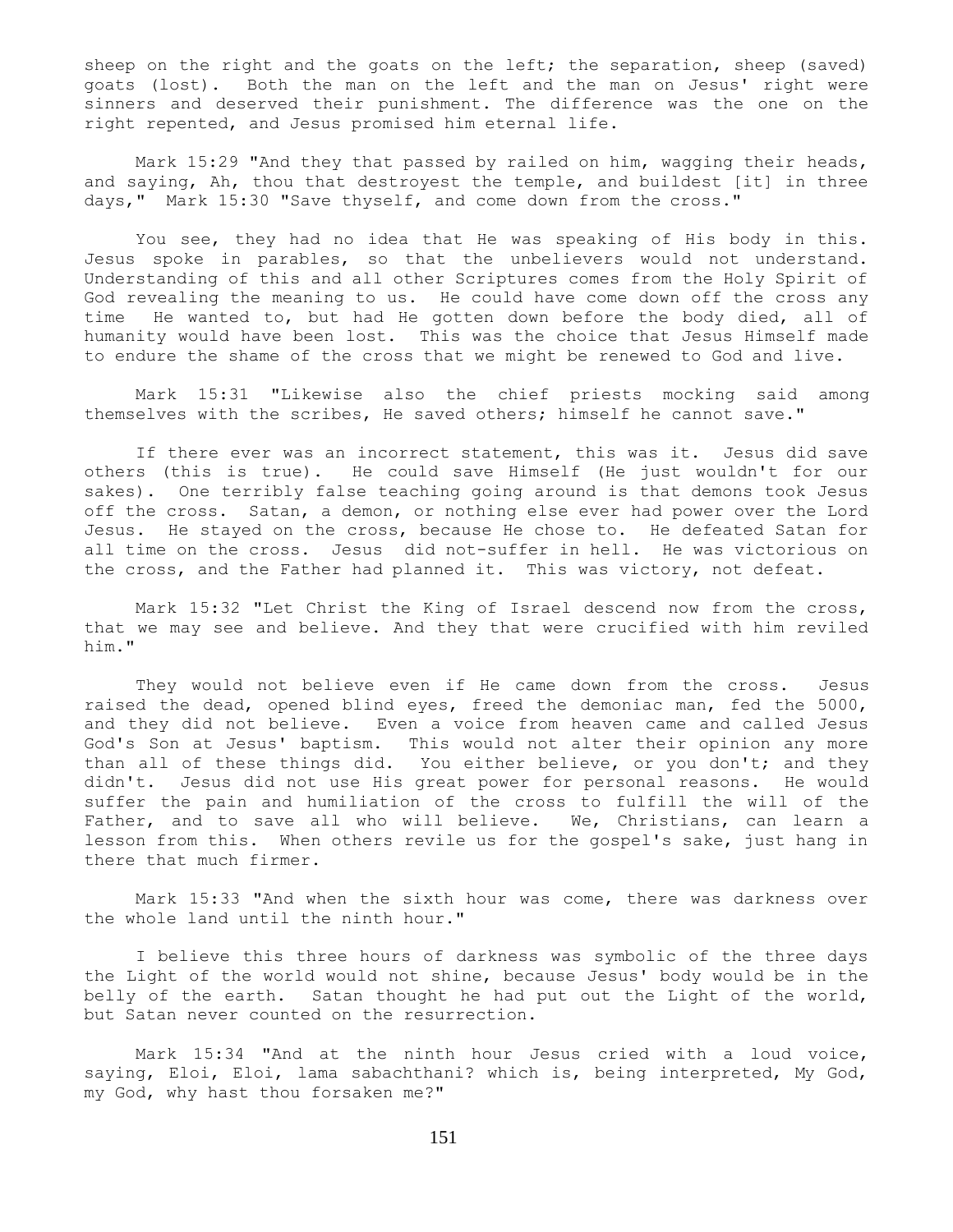God the Father cannot look upon sin. Jesus had taken the sin of the whole world upon His body, so that sin might die upon the cross. The Father, for a moment, turned away so the full pain of the flesh could be experienced by Jesus our Lord (His Son) . Sin was crucified with Jesus on the cross.

Mark 15:35 "And some of them that stood by, when they heard [it], said, Behold, he calleth Elias."

 In Malachi the 4th chapter, it had been promised that Elijah would come before the great and terrible day of the Lord. Some of these people thought Jesus was calling Elijah.

Notes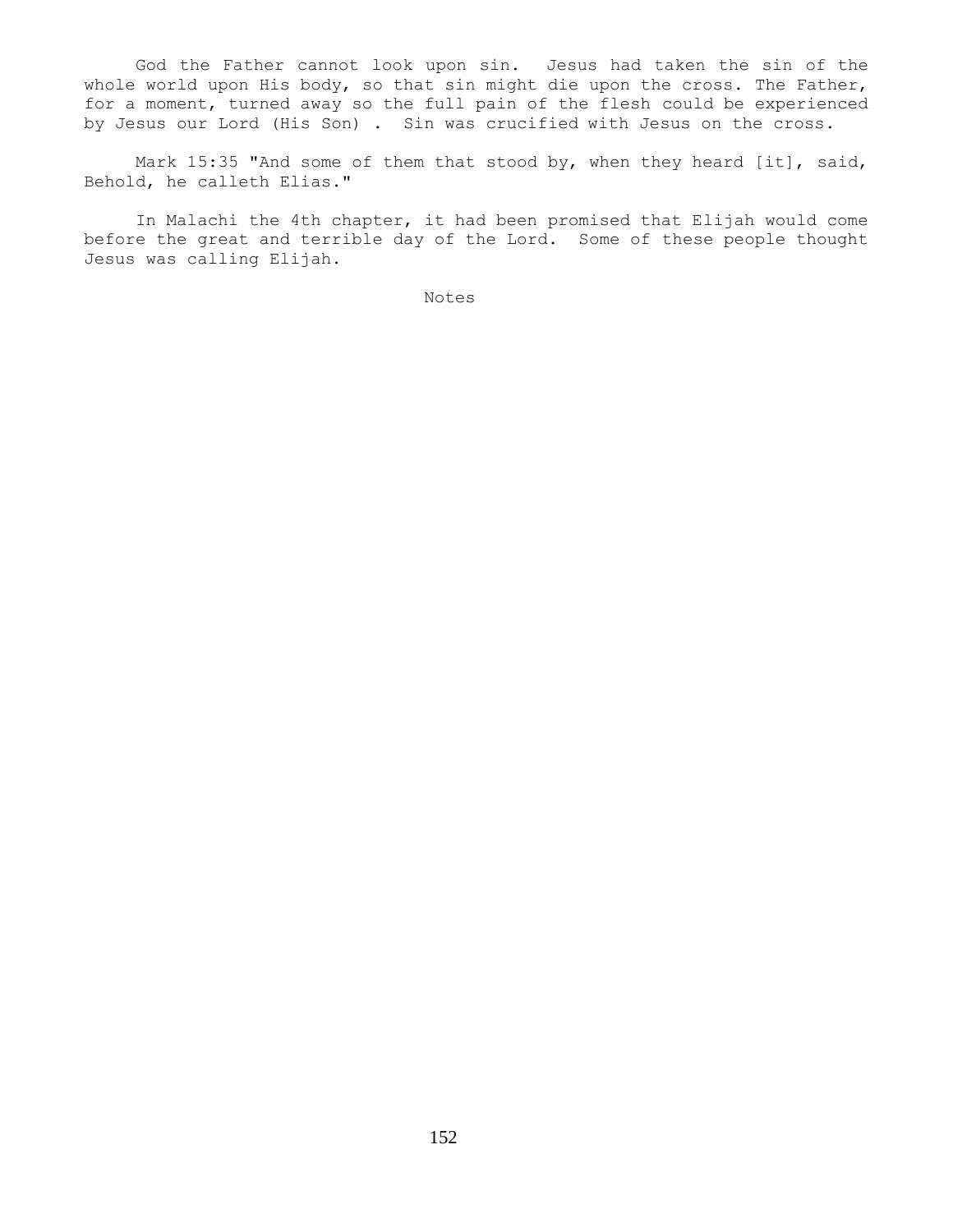## Mark 34 Questions

1. Who did they compel to carry Jesus' cross? 2. What country was he from? 3. What did that tell us about him? 4. Who are Alexander and Rufus, probably? 5. Give two other names for Golgatha? 6. What did they offer Jesus to drink? 7. Why did He not take it? 8. After they crucified Him, what did they do with His garments? 9. Why did they not separate the coat? 10. How many soldiers were His garments given to? 11. At what hour did they crucify Him? 12. How long would Jesus be on the cross? 13. In Mark 15:26, what was the superscription of His accusations? 14. In Matthew 27:37, what was said? 15. Who was crucified with Jesus? 16. Who did the two thieves symbolize? 17. What was the difference in the two here? 18. What did those wagging their heads say to Jesus? 19. How do we read and understand a parable? 20. Had Jesus come down off the cross, what would have happened to all of humanity? 21. In verse 31, what did the chief priests mockingly say about Jesus? 22. What is a terrible teaching going around about demons and Jesus? 23. Where was Jesus victorious? 24. In verse 32, what did the priests call Jesus? 25. Why do we know that they would not have believed, even if He had come down? 26. What lesson can we, Christians, learn from this? 27. At what hours was the darkness over the land? 28. What does this three hours of darkness symbolize? 29. What did Jesus cry out at the end of the ninth hour? 30. What had Jesus taken on His body? 31. Who did some of the people believe Jesus called? 32. What Old Testament prophecy caused them to believe this?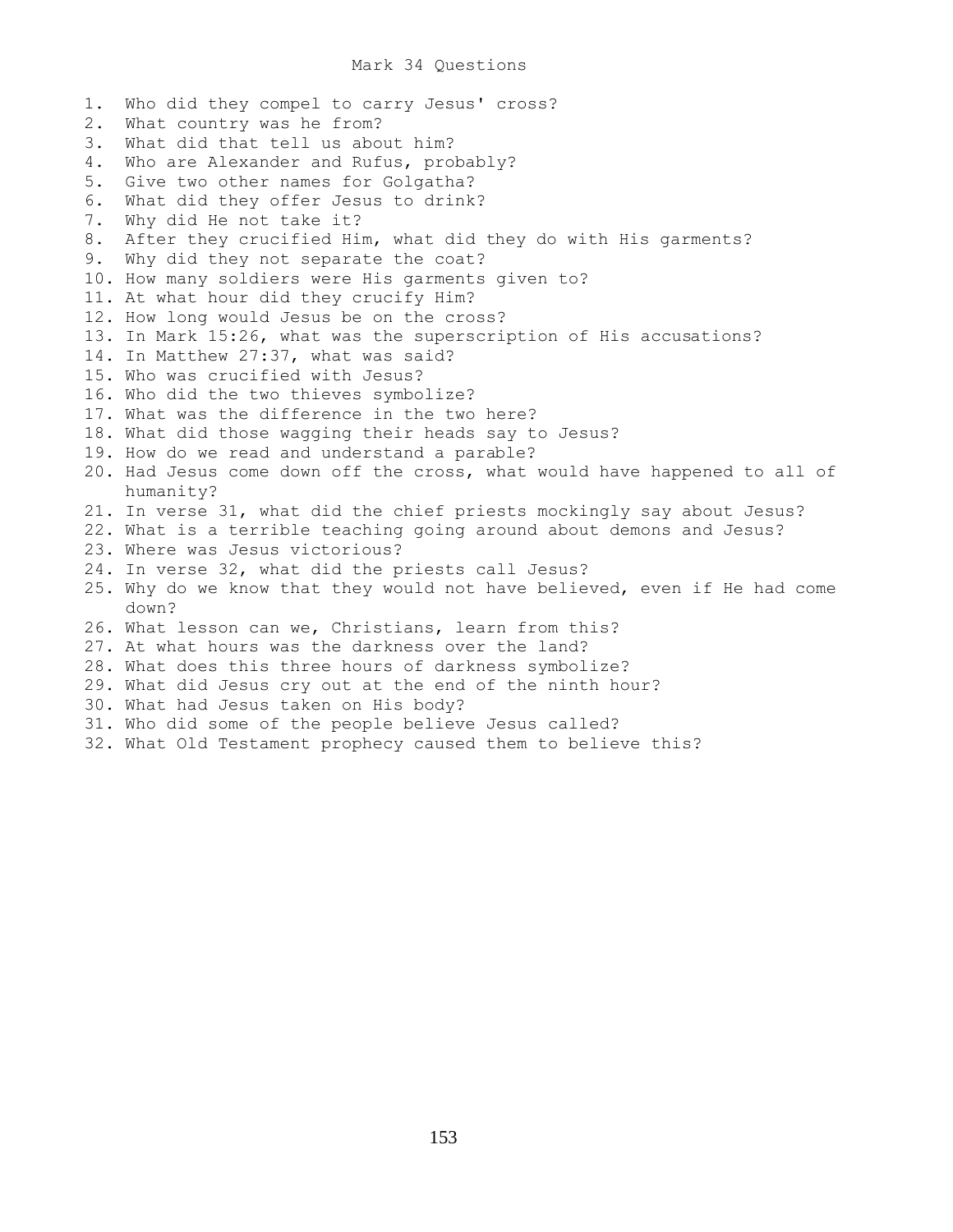We will begin this lesson in Mark 15:36.

 Mark 15:36 "And one ran and filled a spunge full of vinegar, and put [it] on a reed, and gave him to drink, saying, Let alone; let us see whether Elias will come to take him down."

 In the last lesson, Jesus had cried out to the Father, and those standing around thought He was calling out to Elijah. In the verse above, the vinegar was to partially revive Him, so they could see if Elijah would appear.

Mark 15:37 "And Jesus cried with a loud voice, and gave up the ghost."

 This showed that the act of giving up the ghost was of Jesus' free will. This loud voice indicated His power was still there to do as He would. The six hours of work on the cross was over. He had accomplished what He had set out to do.

 Mark 15:38 "And the veil of the temple was rent in twain from the top to the bottom."

 Here, we see the curtain, which closed the way to God the Father, opened. It was not opened by man (from the earth), but by the Lord of all the heavenly. It was torn from the top; showing that God did it. Now, the way to the Father was open to man. No mere man could go to the Father before, but now, the way was opened by the Son.

 Mark 15:39 "And when the centurion, which stood over against him, saw that he so cried out, and gave up the ghost, he said, Truly this man was the Son of God."

 The fact that Jesus dismissed His Spirit from His body tells you He was in total control. This is more fully described in Luke 23:46, "And when Jesus had cried with a loud voice, he said, Father, into thy hands I commend my spirit: and having said thus, he gave up the ghost." Jesus, you see, commanded His Spirit to go to the Father, dismissing His Spirit from His body. This centurion had been at many crucifixions and knew this one was different. He was convinced by the happenings that Jesus truly was the Son of God.

 Mark 15:40 "There were also women looking on afar off: among whom was Mary Magdalene, and Mary the mother of James the less and of Joses, and Salome;" Mark 15:41 "(Who also, when he was in Galilee, followed him, and ministered unto him;) and many other women which came up with him unto Jerusalem."

 We see that the women (even in the face of these self-righteous religious people) had not abandoned Jesus. Jesus' ministery involved these women. Mary Magdalene had been delivered by Jesus of seven devils. These women never doubted who this was. It is very sad, but even today the larger percentage of the church is made up of devoted women. Most churches have three women for every man. Perhaps, the women were not in as much danger as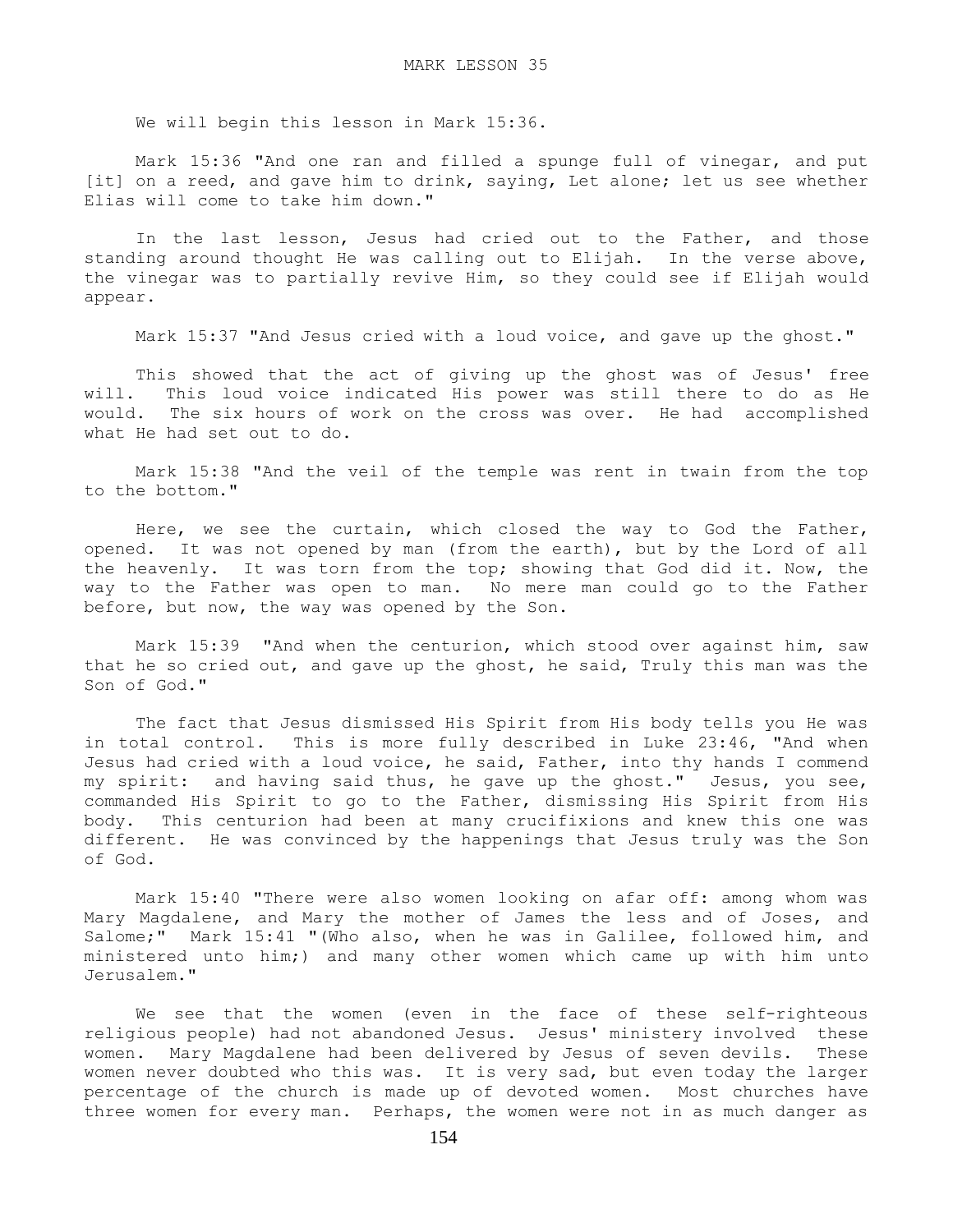the men being close by. We do not know the details, we just know they were there. John was there, also, and brought the account.

 Mark 15:42 "And now when the even was come, because it was the preparation, that is, the day before the sabbath," Mark 15:43 "Joseph of Arimathaea, an honourable counsellor, which also waited for the kingdom of God, came, and went in boldly unto Pilate, and craved the body of Jesus."

The sabbath began at 6 p.m., so the body had to be taken care of quickly. About 3 p.m. Jesus gave up the ghost. This left three hours for getting the body wrapped and in the tomb before sabbath. This was Friday, not Wednesday, as many would have you believe. Sabbath is Saturday, the day before is Friday. St. Matthew tells us a little more about Joseph of Arimathaea. It says that he was a rich man, and also, a disciple of Jesus. Perhaps, he was of the 120 disciples. We know he had a cave that had not been used for burial. This was where he would lay Jesus. Joseph loved Christ enough to expose himself to the danger of association with Him, just to be able to bury His body. Possibly, he was known of Pilate, but at any rate, he was allowed to see Pilate and ask for the body. Remember, Pilate found no fault in Jesus.

 Mark 15:44 "And Pilate marvelled if he were already dead: and calling [unto him] the centurion, he asked him whether he had been any while dead."

 This was a very unusual turn of events. Most crucifixions were long and drawn out. Many times the legs of the victims had to be broken to hasten death. This was not the case with Jesus. He had no broken bones. The perfect Lamb sacrifice could have no broken bones. In St. John, we read a little more detail about their not breaking His legs. St. John 19:31-34, John 19:31 "The Jews therefore, because it was the preparation, that the bodies should not remain upon the cross on the sabbath day, (for that sabbath day was an high  $day$ , besought Pilate that their legs might be broken, and [that] they might be taken away." John 19:32 "Then came the soldiers, and brake the legs of the first, and of the other which was crucified with him." John 19:33 "But when they came to Jesus, and saw that he was dead already, they brake not his legs:" John 19:34 "But one of the soldiers with a spear pierced his side, and forthwith came there out blood and water." Every little detail of prophecy was fulfilled. Jesus is our Lamb Sacrifice. The centurion could only say, "Yes, He is dead" when Pilate asked.

 Mark 15:45 "And when he knew [it] of the centurion, he gave the body to Joseph."

 Hebrews do not embalm, embalming is Egyptian, so Jesus was wrapped in fine linen and carried to the tomb, as we read in verse 46.

 Mark 15:46 "And he bought fine linen, and took him down, and wrapped him in the linen, and laid him in a sepulchre which was hewn out of a rock, and rolled a stone unto the door of the sepulchre."

We see from all this several things. The fine linen symbolizes righteousness. The Lord was wrapped in righteousness. We see that Joseph loved Jesus, possibly, even helped with the wrapping and carrying of the body personally. At any rate, Jesus was put in a brand new tomb which had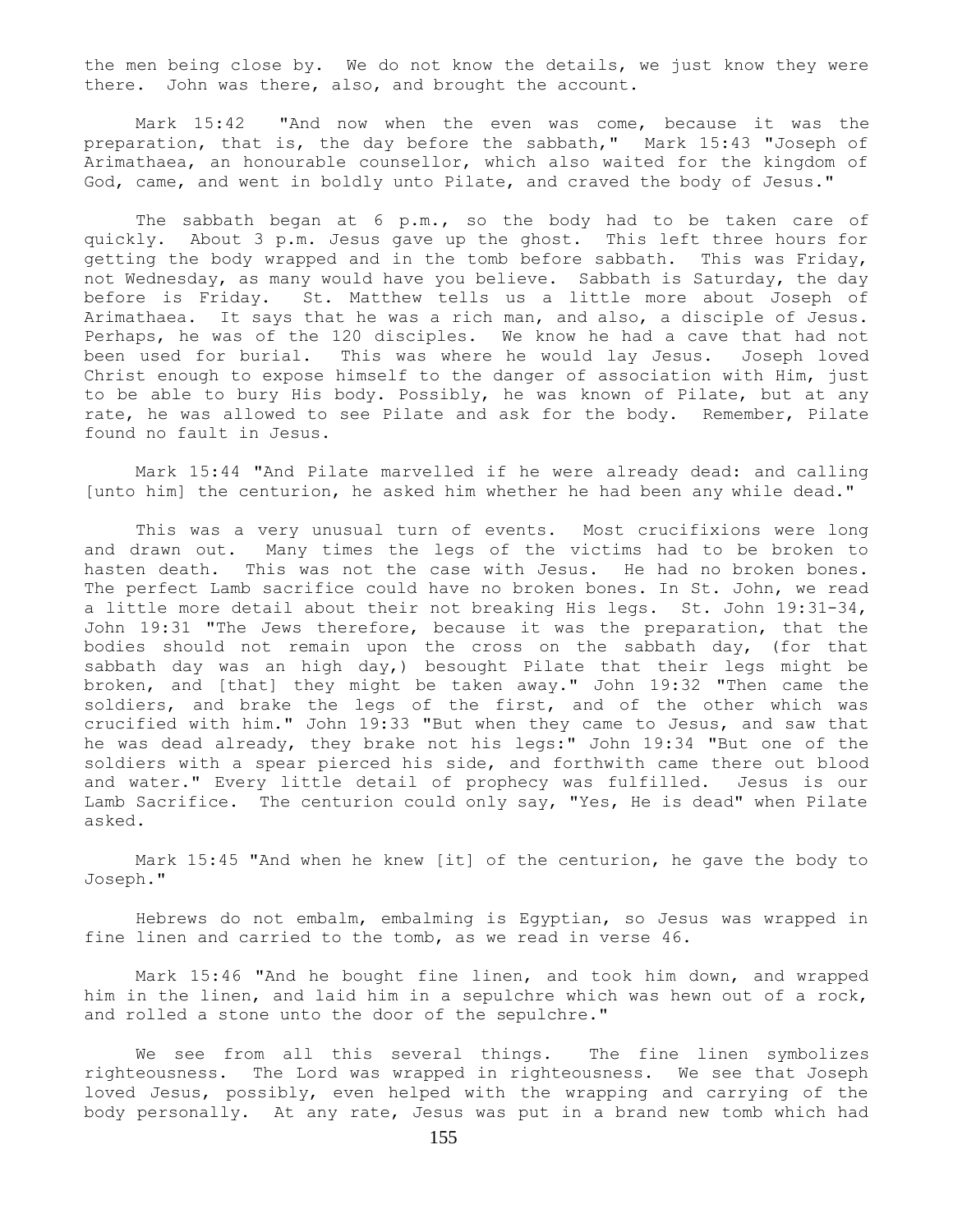belonged to Joseph of Arimathaea. This had been hewn out of a rock, and Jesus was laid inside, and a large stone rolled over the door. This fulfilled the Scripture which stated He would be buried with the rich.

 Mark 15:47 "And Mary Magdalene and Mary [the mother] of Joses beheld where he was laid."

 The women had still been at the cross when Joseph came and got the body, and they followed, and saw where the body was laid. The spices or perfumes would be applied to the burial cloths later. I say one more time, Hebrews were not embalmed. That was an Egyptian practice. Hebrews, even today, are not embalmed. They are buried within 24 hours so embalming is not necessary.

Notes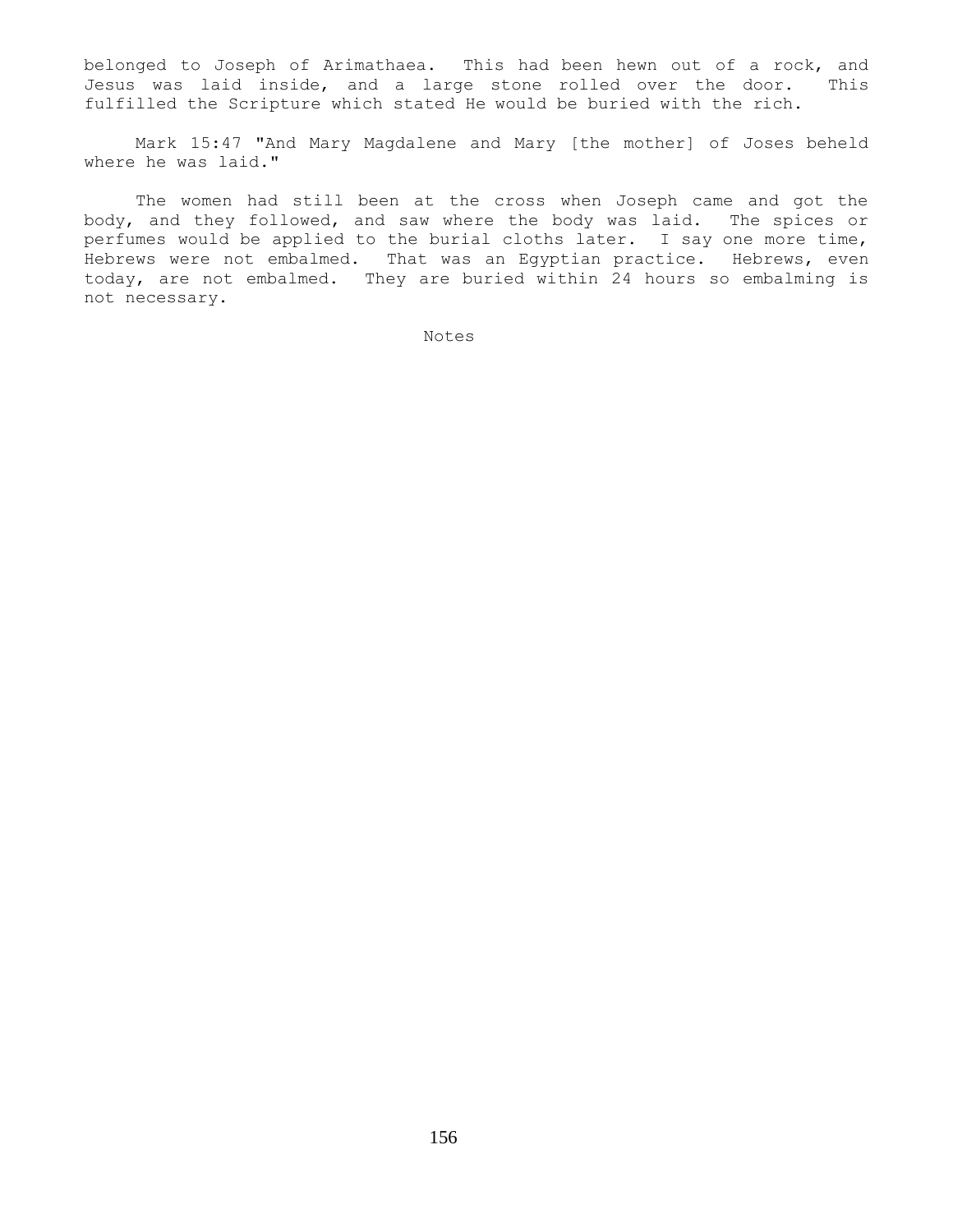## Mark 35 Questions

1. When they gave Jesus the spunge of vinegar, what were they wanting to see? 2. What did Jesus do right, before He gave up the Ghost? 3. What did that show us and the centurion? 4. How many hours was the suffering on the cross? 5. How was the temple veil torn? 6. What does this show? 7. When the centurion saw all of this, what did he say? 8. In Luke 23:46, what do we learn about Jesus' death on the cross? 9. Who were the loyal followers of Jesus who stood nearby? 10. What is a sad thing in our churches today regarding women? 11. Who was Mary Magdalene? 12. What disciple had been at the crucifixion? 13. What was the hurry to get the body off the cross and buried? 14. Who came for the body? 15. Who did he ask for it? 16. How many hours were left for the burying before the sabbath? 17. What day of the week was Jesus crucified? 18. In verse 42, what left no doubt as to the day? 19. Who was Joseph of Arimathaea? 20. What did Pilate marvel at? 21. What sometimes had to be done to hurry death? 22. Were Jesus' legs broken? Why? 23. When the soldier pierced Jesus side, what two things came out? 24. When did Pilate release Jesus' body to Joseph? 25. What was Jesus wrapped in? 26. What does the material symbolize? 27. After Jesus was placed in the rock hewn tomb, what was done to secure the tomb? 28. What country does embalming come from?

29. Was Jesus embalmed?

30. What two women beheld where He lay?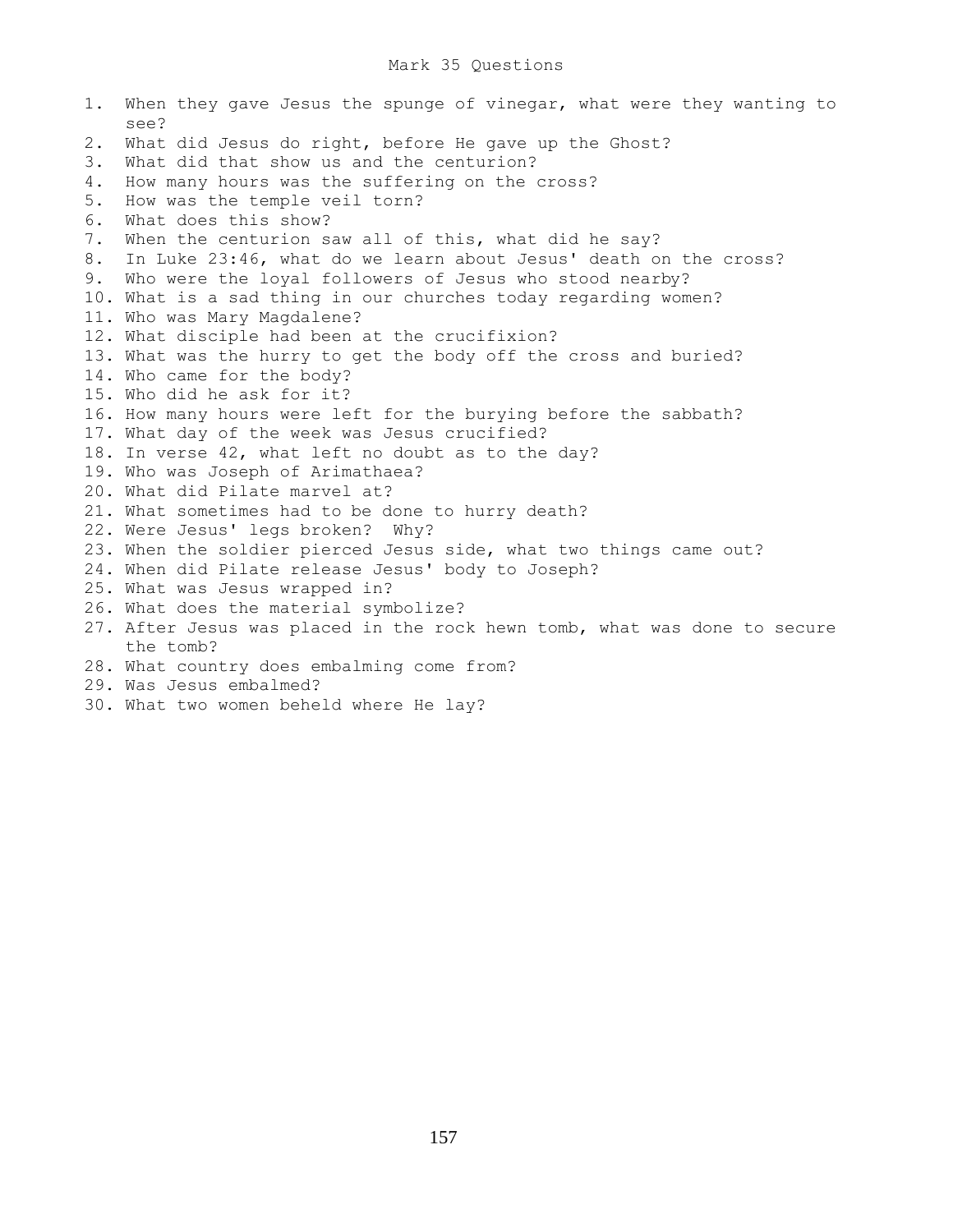We will begin this lesson in Mark 16:1.

 Mark 16:1 "And when the sabbath was past, Mary Magdalene, and Mary the [mother] of James, and Salome, had bought sweet spices, that they might come and anoint him."

 Here, again, many believe they intended to embalm Jesus, but Jesus was not embalmed. He was anointed with sweet smelling perfume.

 Mark 16:2 "And very early in the morning the first [day] of the week, they came unto the sepulchre at the rising of the sun."

 Sunday is the first day of the week. You can see from this, that they came at the very first moment possible. It was against Jewish law to go anywhere on sabbath (which was punishable by death). They came at first light, at the first moment possible. They were not coming because it was the thing to do, but because they loved Jesus. These women were the last at the crucifixion, and the first at the grave.

 Mark 16:3 "And they said among themselves, Who shall roll us away the stone from the door of the sepulchre?"

 Even though they were not sure they could get in to anoint the body of Jesus, they went anyhow hoping someone would be there to let them in. They showed great loyalty to the Lord.

 Mark 16:4 "And when they looked, they saw that the stone was rolled away: for it was very great."

St. John said at this sight, Mary Magdalene ran to tell the others.

 Mark 16:5 "And entering into the sepulchre, they saw a young man sitting on the right side, clothed in a long white garment; and they were affrighted."

 In this type of tomb, there are two chambers. One is to sit and mourn, while the inside chamber is for the body. This young man undoubtedly was an angel. The white garment, possibly, shows that he was from heaven. Fear and excitement, as well, probably, came over them. His purpose in being there possibly was to tell them.

 Mark 16:6 "And he saith unto them, Be not affrighted: Ye seek Jesus of Nazareth, which was crucified: he is risen; he is not here: behold the place where they laid him."

"Angels" are ministering spirits, and the Lord had left this angel here to minister to those who came seeking Him. What wonderful news. HE IS RISEN. In this instance, He was specifically called "Jesus of Nazareth". There was no mistaking, He was the one. Don't you know that many of the things Jesus had told them about how He would rise again came flashing into their minds? What joy, He was alive.

158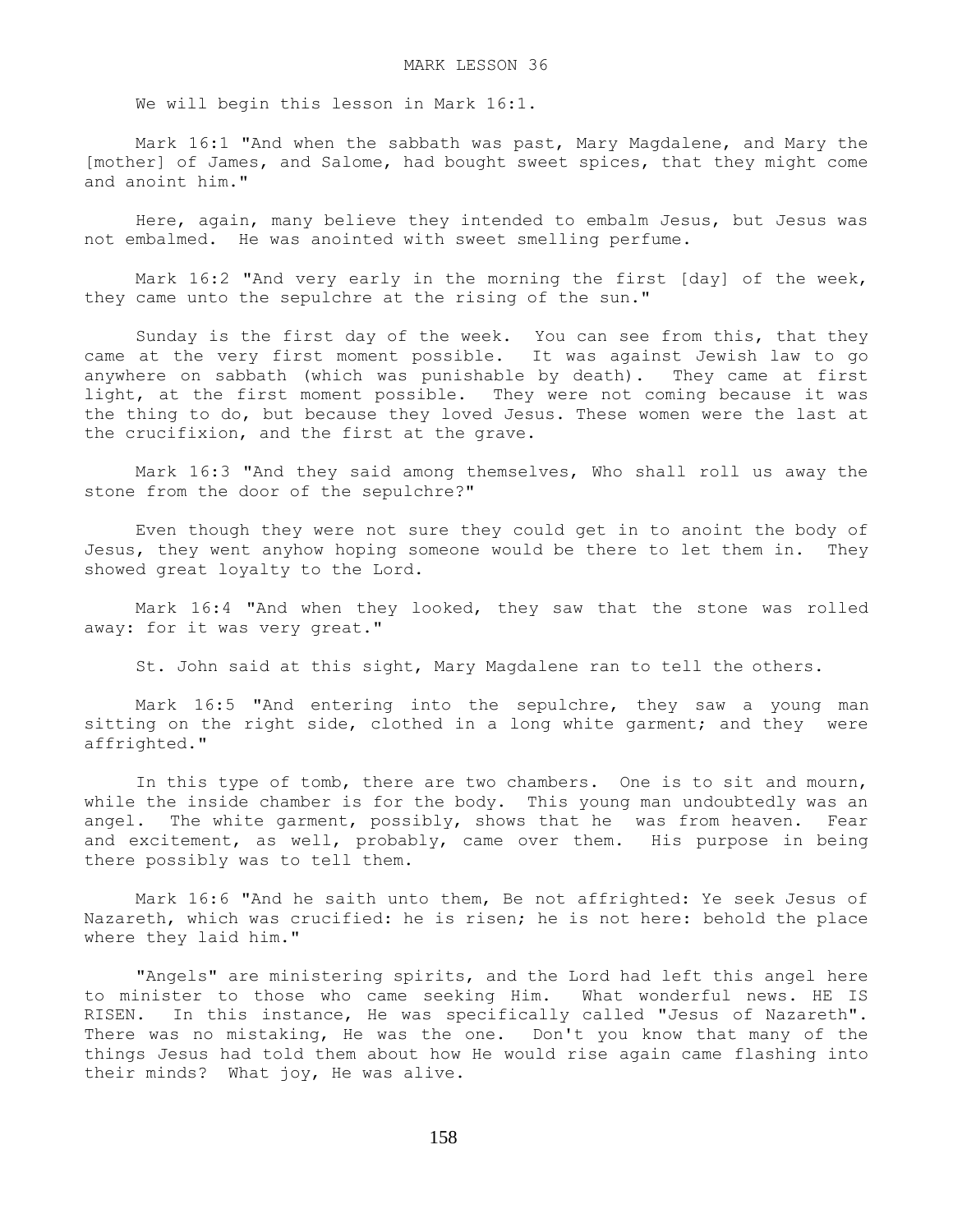Mark 16:7 "But go your way, tell his disciples and Peter that he goeth before you into Galilee: there shall ye see him, as he said unto you."

 Here, we see the angel telling these women to carry the good news of the risen Christ to the other disciples. Peter was specifically mentioned, because Peter probably believed that Jesus would not want to see him, because he denied Him three times.

 Mark 16:8 "And they went out quickly, and fled from the sepulchre; for they trembled and were amazed: neither said they any thing to any [man]; for they were afraid."

 This would be a very frightening experience. Their amazement and joy were paled by their fear of being in the presence of this angel.

 Mark 16:9 "Now when [Jesus] was risen early the first [day] of the week, he appeared first to Mary Magdalene, out of whom he had cast seven devils."

 Mary loved Jesus, because He had freed her from the bondage of these seven devils. Here again, we see He first appeared to a woman (Mary Magdalene), mainly because there were no men there to appear to. I believe this was specifically mentioned to show that women have been set free by Jesus to follow Him the same as the men. She was, in fact, like the first missionary. She carried the first gospel message to the disciples.

 Mark 16:10 "[And] she went and told them that had been with him, as they mourned and wept."

 They had forgotten that He said He would rise on the third day. They mourned, because they felt there was no hope. Can you imagine how they felt when she told them? Some, probably, did not believe her, but others began to see a glimmer of hope, but still could not bring themselves to believe that she was telling the truth. They wanted to believe, but couldn't.

 Mark 16:11 "And they, when they had heard that he was alive, and had been seen of her, believed not."

 Their recollection of His telling them that He would rise again had been totally forgotten. They had never seen anyone rise before, and they did not believe her. It reminds me so much of our day. You can tell someone of a wonderful experience that you have had with God, and they don't believe you. The only time it becomes real to them is, when it happens to them.

Mark 16:12 "After that he appeared in another form unto two of them, as they walked, and went into the country." Mark 16:13 "And they went and told [it] unto the residue: neither believed they them."

 This whole group would not believe, until they saw Him for themselves. The 24th chapter of Luke has a detailed account of Jesus appearing to the two disciples. Read it for more information on this. It was no different when the two disciples told that Jesus was alive, than when Mary Magdalene told them. They did not believe it.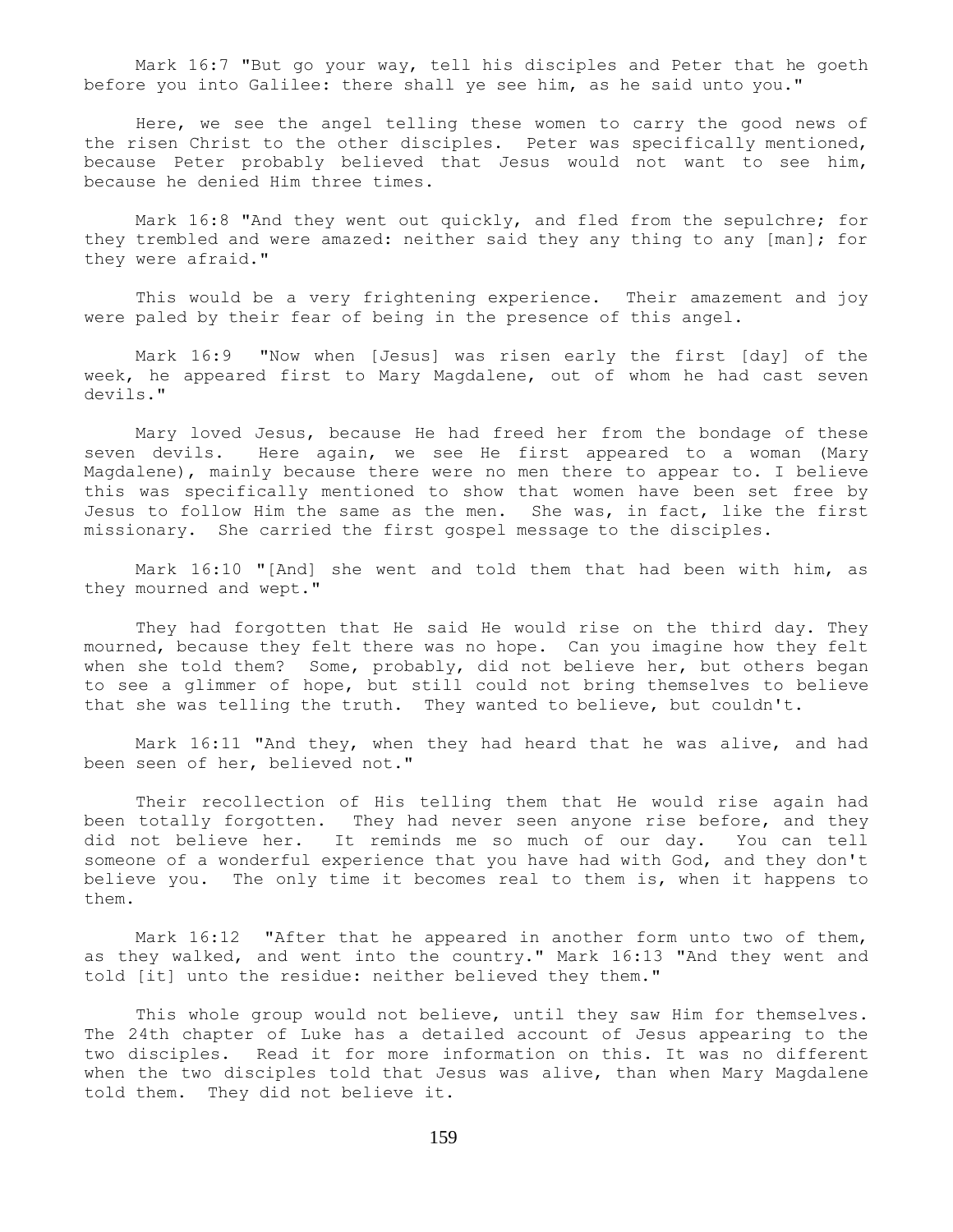Mark 16:14 "Afterward he appeared unto the eleven as they sat at meat, and upbraided them with their unbelief and hardness of heart, because they believed not them which had seen him after he was risen."

 Here, Jesus scolded the disciples for not believing what Mary and the two disciples had told them about His resurrection. He had predicted it before the cross. They just had not received this into their hearts. Of all who should have believed, it should have been the disciples or the eleven, as they were called then.

 Mark 16:15 "And he said unto them, Go ye into all the world, and preach the gospel to every creature."

 This is called the "great commission". It is just as valid to each of us as it was to the followers of Jesus of old. The gospel shall be preached in all the world, and then shall the end come. Ministers (men and women) are called to go, preach and baptize. You can't sit at home twiddling your thumbs and get any one saved. Preach the good news of Jesus Christ to every one who will listen. By the foolishness of preaching, people are saved.

 Mark 16:16 "He that believeth and is baptized shall be saved; but he that believeth not shall be damned."

 The first step to salvation is believing that Jesus is our Saviour. In Romans  $10:9-10$ , we read that believing in the heart is the important thing, and then telling someone is the next. Baptizing is an outward show to the world what has happened in your heart. The new birth occurs in your heart. If you have a brand new heart, washed in the blood of the Lamb, then you want to be baptized (buried in a watery grave to rise again to newness of life with Him). Those who do not believe are lost, because without faith it is impossible to please God.

 Mark 16:17 "And these signs shall follow them that believe; In my name shall they cast out devils; they shall speak with new tongues;" Mark 16:18 "They shall take up serpents; and if they drink any deadly thing, it shall not hurt them; they shall lay hands on the sick, and they shall recover."

 This is really tough. Do you believe? Have you cast out any devils in Jesus' name lately? Is your tongue brand new? Have you done battle with any serpent lately? The serpent, you know, is that old Satan himself. We must remember that "greater is He that is in me than he that is in the world". If you are truly Jesus' follower (a Christian), He will protect you from the enemy. Notice, I didn't say we had the power, I said Jesus has the power. We just use His power. He lets us use His name, if we are His. One more question. How many sick have you laid hands on lately? These signs shall follow them that believe. Examining these Scriptures one by one shows us quickly where we fall short, doesn't it?

 Mark 16:19 "So then after the Lord had spoken unto them, he was received up into heaven, and sat on the right hand of God."

 Forty days are gathered in this sentence. Over 500 saw the resurrected Lord during this forty days. He truly was carried to heaven on a cloud, and does even now sit at the right hand of the Father, for His work of salvation is done. He told us that from the cross, when He said, "It is finished".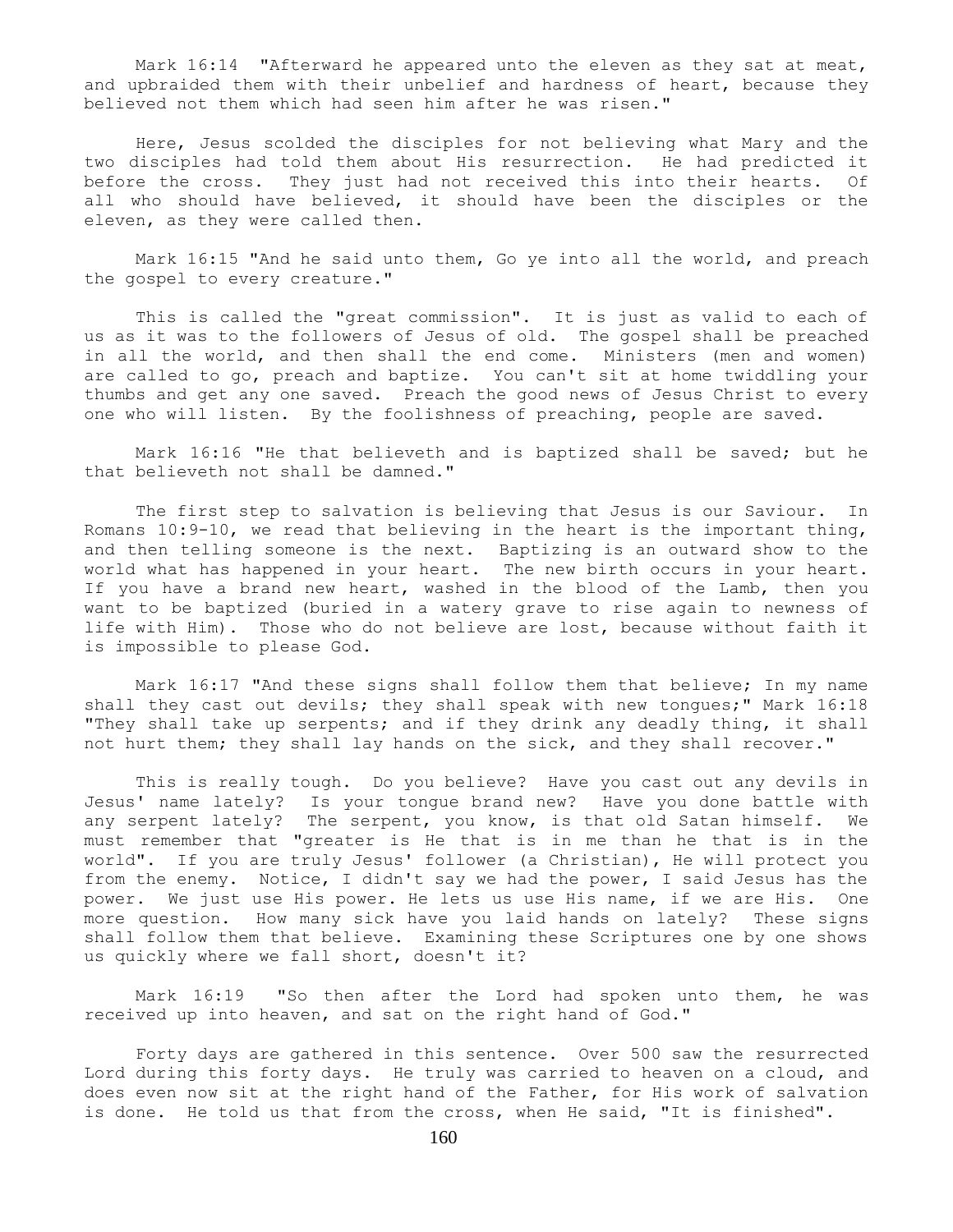Mark 16:20 "And they went forth, and preached every where, the Lord working with [them], and confirming the word with signs following. Amen."

 After they finally believed, they went and preached. Can they say that about us? After we believed, we went and preached. The Lord confirmed His Word. As they ministered in His name, He healed and showed great signs.

Notes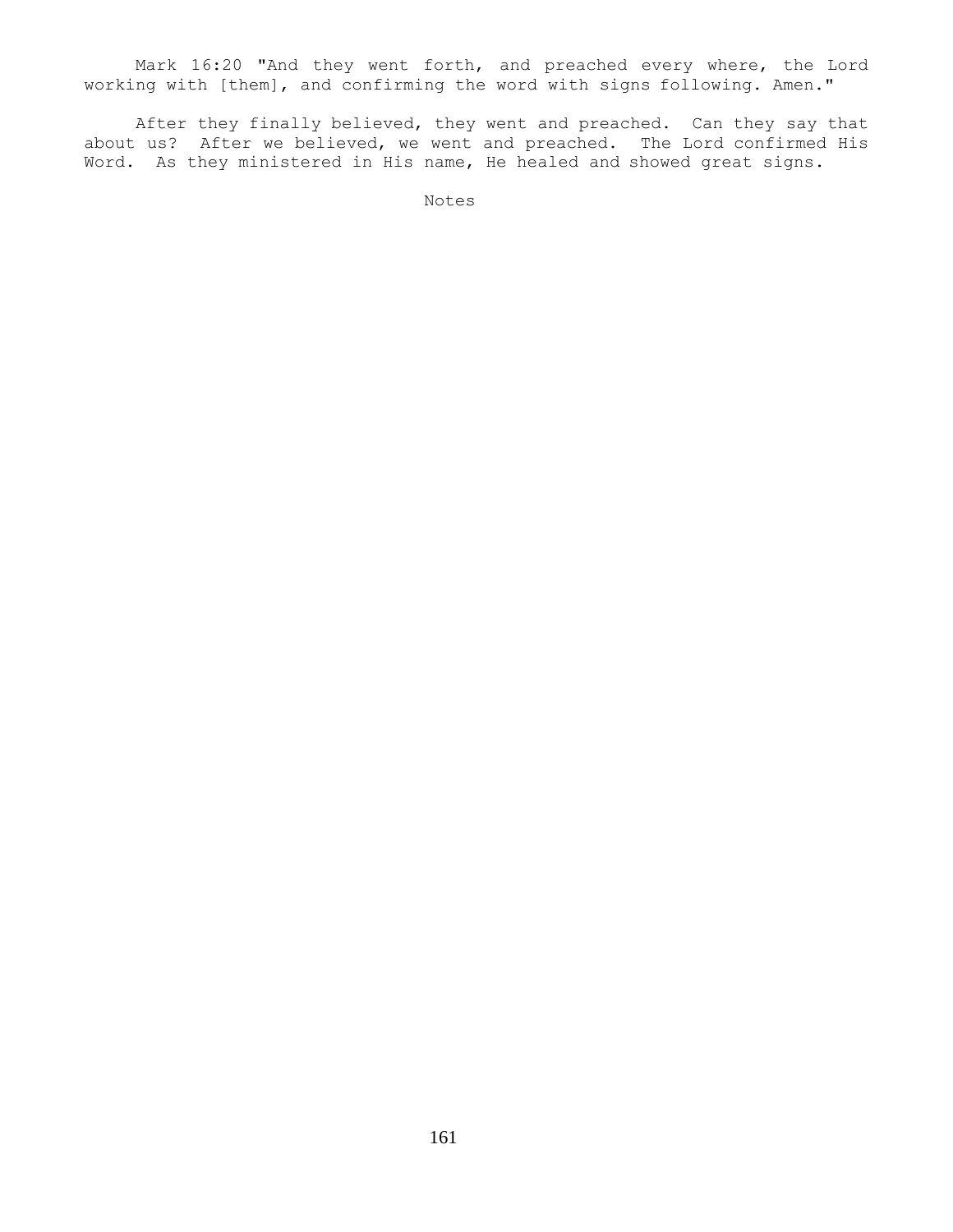## Mark 36 Questions

1. Who came to the sepulchre as soon as sabbath had passed? 2. What were they there to do? 3. In verse 2, what day was intended? 4. How early was their arrival at the tomb? 5. What question were they asking each other as they went? 6. When they looked, what did they see? 7. St. John said at this point, Mary Magdalene did what? 8. When they entered the sepulchre, what did they see? 9. When they saw this, what effect did it have on them? 10. Why do you suppose he was in the tomb? 11. What wonderful news did the angel give them? 12. What are angels? 13. Who is Jesus specifically called by the angel? 14. What did the angel tell them to do? 15. Why do you think he specifically mentioned Peter? 16. Where did the angel tell them Jesus was? 17. What did the angel tell them to do? 18. Who did Jesus appear to first? 19. How many devils had Jesus cast out of her? 20. What were the others doing, when Mary went to tell them? 21. What was their reaction, when she told them? 22. Who did Jesus appear to on the road? 23. Did the disciples believe them? 24. What did Jesus upbraid the eleven for? 25. What is known as the great commission? 26. Who told them to do it? 27. What are the signs that follow? 28. In verse 17, this commission is to whom? 29. In verse 16, who shall be saved? 30. Do you believe? Are these signs following you? 31. How many days was Jesus on earth after the resurrection? 32. How many saw Him after the resurrection? 33. Why is He sitting at the right hand of the Father? 34. Have you been stirred by this study to go and reach others?